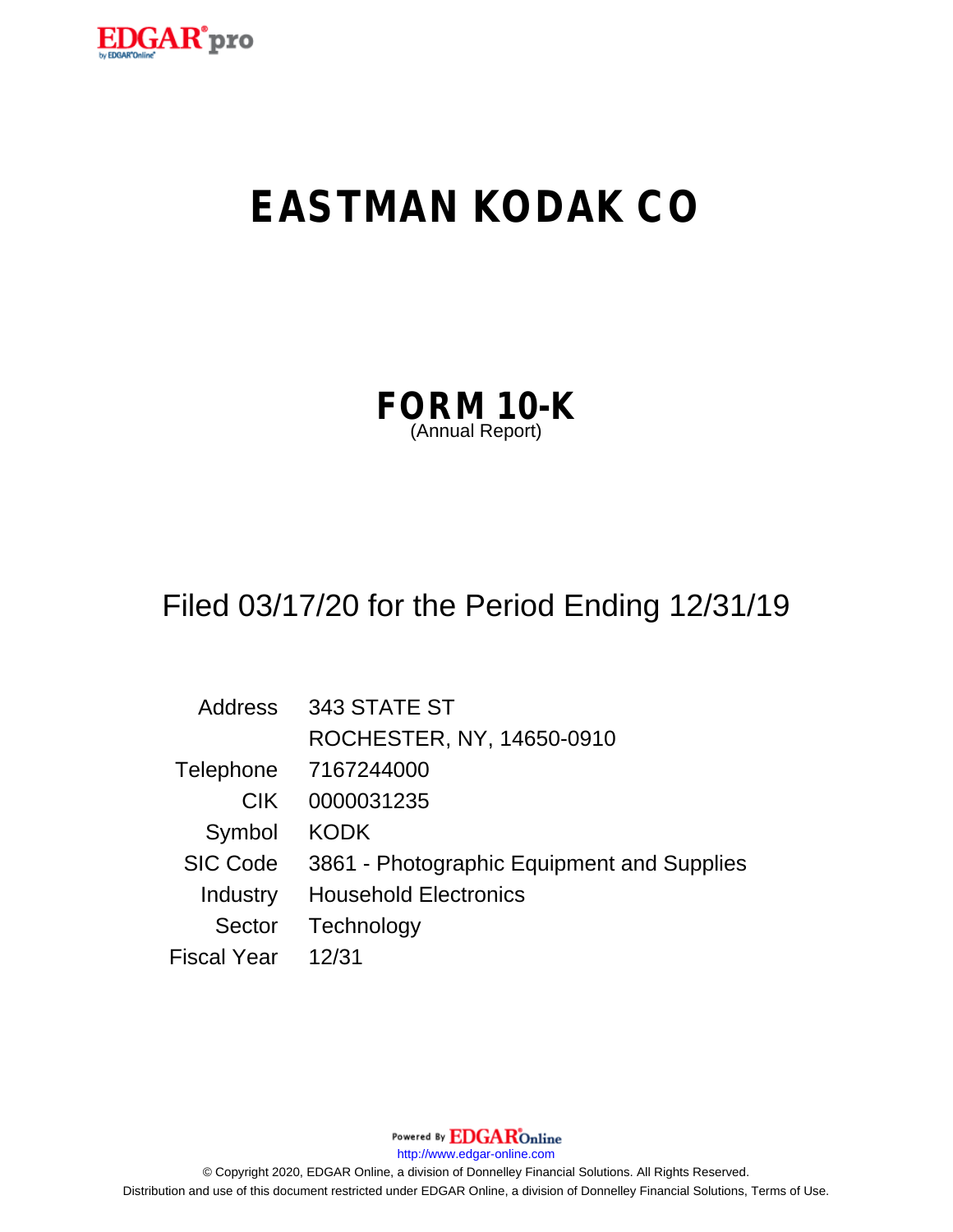#### **SECURITIES AND EXCHANGE COMMISSION Washington, D.C. 20549**

## **FORM 10-K**

#### ☒ **Annual report pursuant to Section 13 or 15(d) of the Securities Exchange Act of 1934**

**For the year ended December 31, 2019 or**

☐ **Transition report pursuant to Section 13 or 15(d) of the Securities Exchange Act of 1934**

**For the transition period from \_\_\_\_\_ to\_\_\_\_\_**

**Commission File Number 1-87**

#### **EASTMAN KODAK COMPANY**

**(Exact name of registrant as specified in its charter)**

**NEW JERSEY 16-0417150 (State of incorporation) (IRS Employer Identification No.) 343 STATE STREET, ROCHESTER, NEW YORK 14650 (Address of principal executive offices) (Zip Code)**

**Registrant's telephone number, including area code: 585-724-4000**

**Securities registered pursuant to Section 12(b) of the Act:**

**Title of each class Trading Symbols Name of each exchange on which registered**

**Common Stock, \$0.01 par value KODK New York Stock Exchange**

**Securities registered pursuant to Section 12(g) of the Act: None**

Indicate by check mark if the registrant is a well-known seasoned issuer, as defined in Rule 405 of the Securities Act. Yes ☐ No ☒

Indicate by check mark if the registrant is not required to file reports pursuant to Section 13 or Section 15(d) of the Act. Yes  $\Box$  No  $\boxtimes$ 

Indicate by check mark whether the registrant (1) has filed all reports required to be filed by Section 13 or 15(d) of the Securities Exchange Act of 1934 during the preceding 12 months, and (2) has been subject to such fi requirements for the past 90 days. Yes  $\boxtimes$  No  $\Box$ 

Indicate by check mark whether the registrant has submitted electronically every Interactive Data File required to be submitted pursuant to Rule 405 of Regulation S-T (§ 232.405 of this chapter) during the preceding 12 mon for such shorter period that the registrant was required to submit such files). Yes  $\boxtimes$  No  $\Box$ 

Indicate by check mark whether the registrant is a large accelerated filer, an accelerated filer, a non-accelerated filer, a smaller reporting company, or an emerging growth company.

See definition of "large accelerated filer," "accelerated filer" "smaller reporting company" and "emerging growth company in Rule 12b-2 of the Exchange Act.

| Large accelerated filer | ــ | Accelerated filer         |  |
|-------------------------|----|---------------------------|--|
| Non-accelerated filer   |    | Smaller reporting company |  |
| Emerging growth company |    |                           |  |

If an emerging growth company, indicate by check mark if the registrant has elected not to use the extended transition period for complying with any new or revised financial accounting standards provided pursuant to Sectio of the Exchange Act.  $\quad \Box$ 

Indicate by check mark whether the registrant is a shell company (as defined in Rule 12b-2 of the Exchange Act) Yes  $\Box$  No  $\boxtimes$ 

The aggregate market value of the voting common equity held by non-affiliates computed by reference to the price at which the common equity was last sold, as of the last business day of the registrant's most recently compl second fiscal quarter, June 30, 2019 was approximately \$48 million. The registrant has no non-voting common stock.

The number of shares outstanding of the registrant's common stock as of March 2, 2020 was 43,578,870 shares of common stock.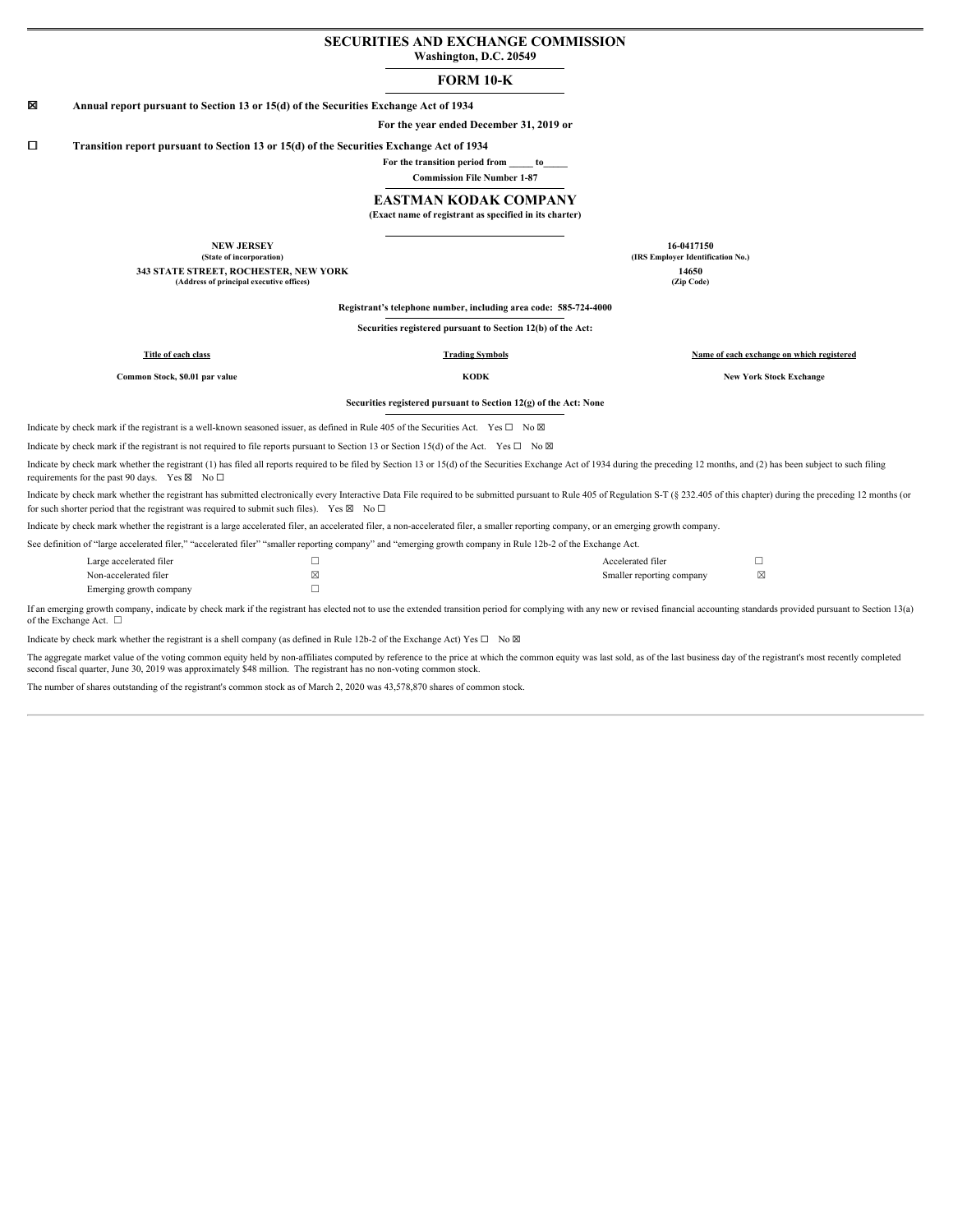## **Eastman Kodak Company Form 10-K December 31, 2019**

**Table of Contents**

**Page**

### **[Part I](#page-3-0)**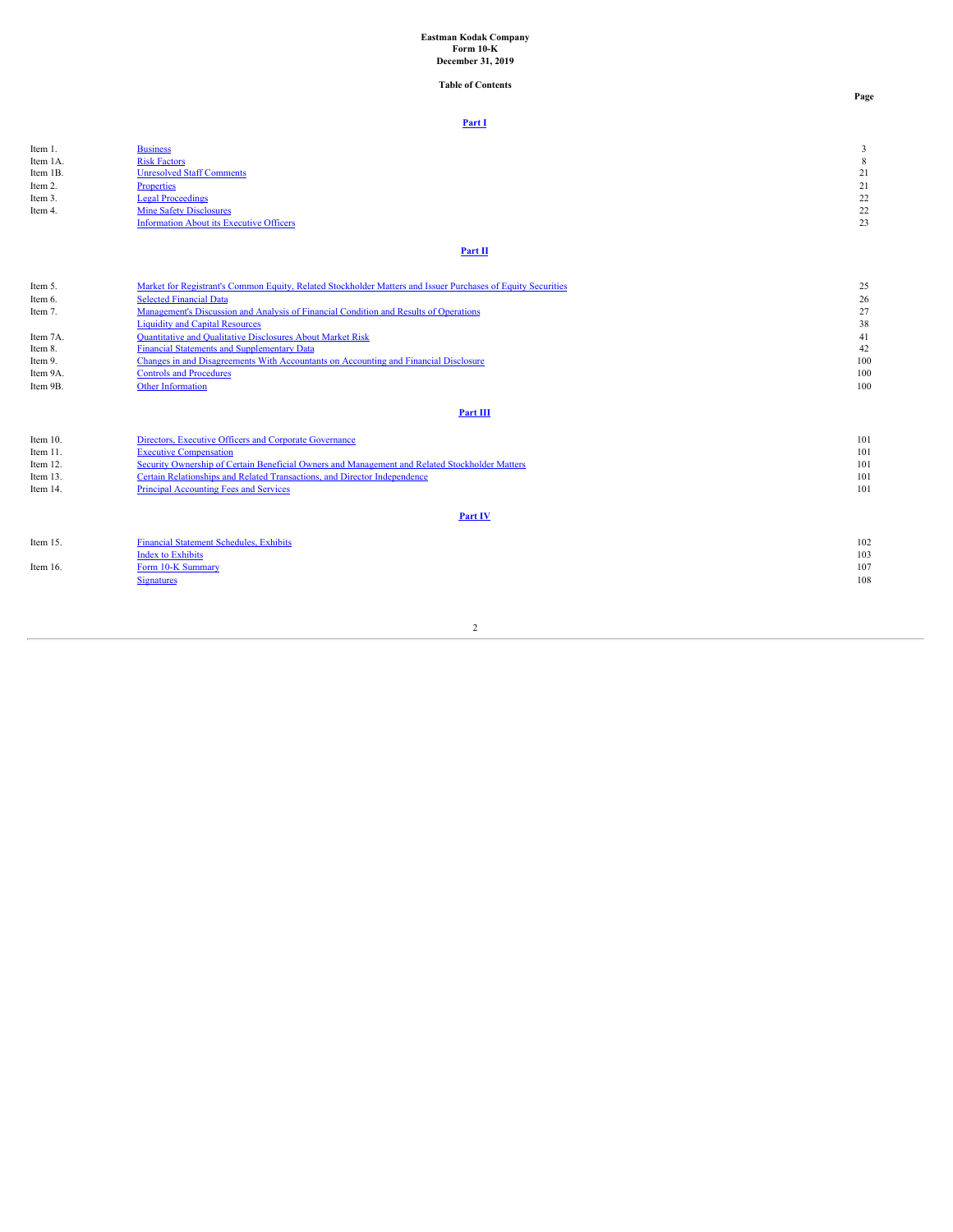#### <span id="page-3-1"></span><span id="page-3-0"></span>**ITEM 1. BUSINESS**

When used in this report, unless otherwise indicated by the context, "we," "our," "us," and "Kodak" refer to the consolidated company on the basis of consolidation described in Note 1 to the consolidated financial statemen II, Item 8, "Financial Statements and Supplementary Data" of this Form 10-K Report. Also, unless otherwise indicated by the context, "EKC" means the parent company, Eastman Kodak Company (the "Company").

Kodak is a global technology company focused on print and advanced materials and chemicals. Kodak provides industry-leading hardware, software, consumables and services primarily to customers in commercial print, packaging, publishing, manufacturing and entertainment. Kodak is committed to environmental stewardship and ongoing leadership in developing sustainable solutions. Its broad portfolio of superior products, responsive support and worl R&D make Kodak solutions a smart investment for customers looking to improve their profitability and drive growth.

Kodak's consolidated financial statements have been prepared on the going concern basis of accounting, which assumes Kodak will continue to operate as a going concern and which contemplates the realization of assets and the satisfaction of liabilities and commitments in the normal course of business. Refer to Note 1, "Summary of Significant Accounting Principles" in the Notes to Financial Statements for additional information.

The Company was founded by George Eastman in 1880 and incorporated in 1901 in the State of New Jersey. Kodak is headquartered in Rochester, New York.

#### **REPORTABLE SEGMENTS**

Kodak has six reportable segments: Print Systems, Enterprise Inkjet Systems, Kodak Software, Brand, Film and Imaging, Advanced Materials and 3D Printing Technology and Eastman Business Park.

#### **Print Systems**

The Print Systems segment is comprised of Prepress Solutions, which includes Kodak's digital offset plate offerings and computer-to-plate imaging solutions, and Electrophotographic Printing Solutions, which offers high-qua digital printing solutions using electrically charged toner-based technology. The Print Systems segment provides digital and traditional product and service offerings to a variety of commercial industries, including commer the long-term market price erosion.

Prepress Solutions capitalizes on a contract-based, stable and recurring cash flow-generative business model. The average duration of customer contracts is two years. These contracts offer stability and generate recurring The core of the business is the manufacturing of aluminum digital printing plates of varying sizes. These plates can be as small as 23cm x 27cm and as large as 126cm x 287cm. Unexposed plates are sold to commercial printin companies for use in the offset printing process. Kodak also manufactures equipment, known as Computer to Plate ("CTP") equipment, which images the plates with a laser. The plates are used in the offset printing process, w transfers ink from the plate onto a rubber blanket and then onto the substrate to be printed. Due to the nature of the imaging and printing process, a new plate must be used for each printing run. As a result, there is a r stream from the sale of these plates.

Kodak seeks to mitigate the impact of increases in aluminum prices through a combination of price increases, commodity contracts, improved production efficiency and cost reduction initiatives. In January 2019, Kodak received exemptions on U.S. tariffs on aluminum.

The Print Systems products and services are sold globally to customers through both a direct sales team as well as indirectly through dealers. Primary competitors are Fuji and Agfa Kodak expects to benefit from current ind trends, including customers' increasing focus on sustainability initiatives, which strengthens demand for Kodak's process-free solutions. • *Prepress Solutions:*

- - Digital offset plates, which includes KODAK SONORA Process Free Plates. KODAK SONORA Process Free Plates are prepared directly with a CTP thermal output device and do not require subsequent processing chemistry, processing equipment or chemical disposal. As a result, the plates deliver cost savings and efficiency for customers and promote environmental sustainability practices.
	- CTP output devices that are used by customers to transfer images onto aluminum offset printing plates and provide consistent and high-quality imaging for offset press applications. CTP products provide high resolution, consistency and stability in thermal imaging. Kodak also offers a lower cost CTP system using TH5 imaging technology, which provides a highly efficient and cost-effective imaging solution at a lower price point.
	- Net sales for Prepress Solutions accounted for 59% and 58% of Kodak's total net revenue for the years ended December 31, 2019 and 2018, respectively.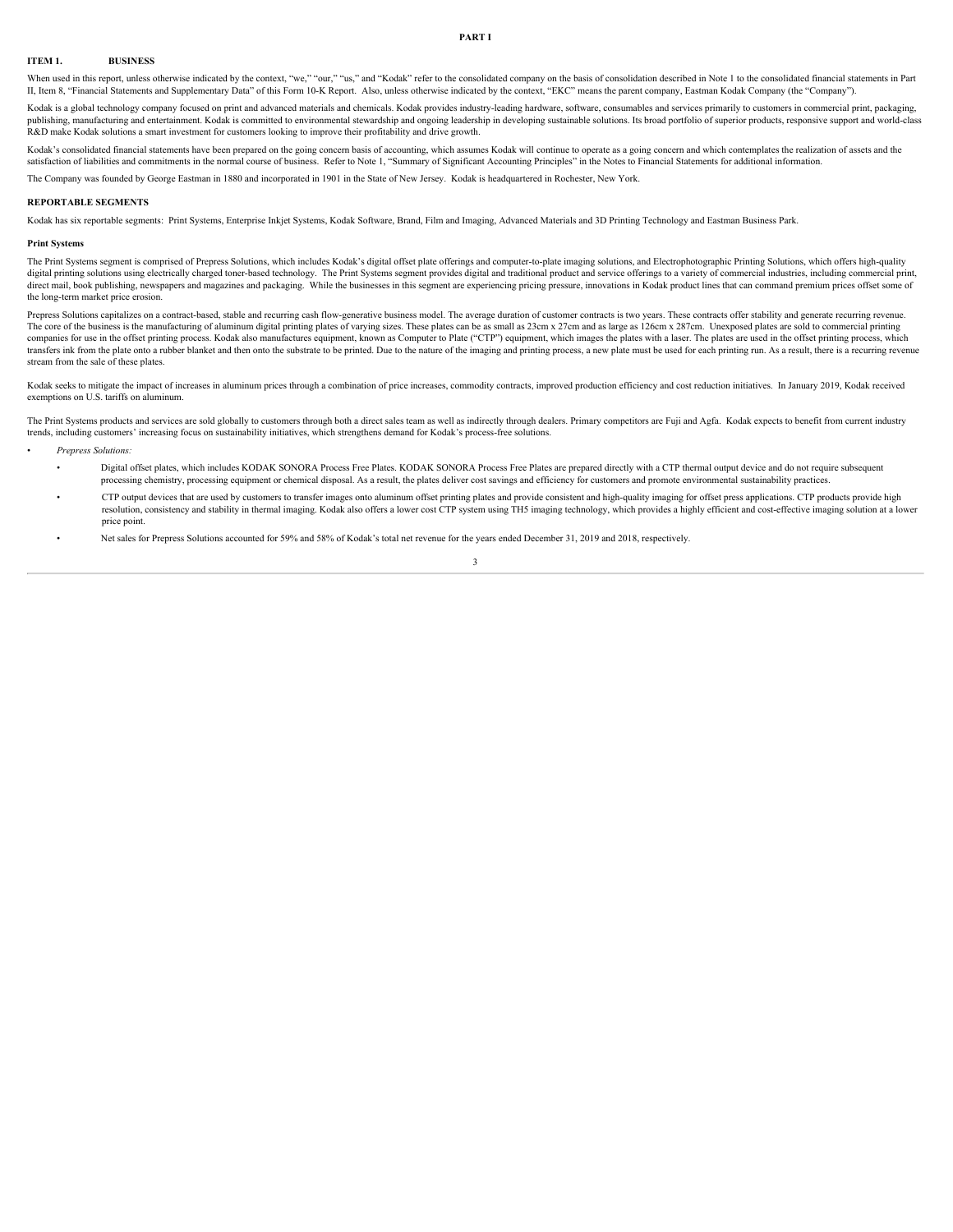#### • *Electrophotographic Printing Solutions:*

- NEXPRESS printers produce high-quality, differentiated printing of short-run, personalized print applications, such as direct mail, books, marketing collateral and photo products.
- DIGIMASTER printers use monochrome electrophotographic printing technology for transactional printing, short-run books, corporate documentation, manuals and direct mail.
- Net sales for Electrophotographic Printing Solutions accounted for 9% and 10% of Kodak's total net revenue for the years ended December 31, 2019 and 2018, respectively.

#### The Print Systems segment also provides service and support related to these products.

On September 1, 2019 Kodak established a strategic relationship with Lucky HuaGuang Graphics Co. Ltd ("HuaGuang") in the People's Republic of China. The relationship is comprised of an agreement under which Kodak sold its shares of the Kodak (China) Graphic Communication Co. Ltd. entity, which included the offset printing plates facility in Xiamen, China, and related assets and liabilities, to HuaGuang; a supply agreement from HuaGuang to K and a license agreement under which Kodak licensed its plates technology to HuaGuang to sell into the plates market in China. For further information on the relationship with HuaGuang, refer to Management's Discussion and Analysis of Financial Condition and Results of Operations under Item 7 of this Annual Report on Form 10-K ("MD&A") and Note 30, "Assets Held for Sale" in the Financial Statements and Supplementary Data under Item 8 of this Annual Report on Form 10-K.

#### **Enterprise Inkjet Systems**

The Enterprise Inkjet Systems segment contains the Prosper business and the Versamark business. The Enterprise Inkjet Systems products include production press systems, consumables (primarily ink), inkjet components and services. Enterprise Inkjet Systems products are distributed directly by Kodak and indirectly through dealers. The markets that the Enterprise Inkjet Systems segment serves are highly competitive in variable printing appli like direct mail, newspapers, books, and packaging/labels. Key competitors are HP, Canon, Ricoh, and Screen.

- *Prosper:*
	- The Prosper business product offerings, including the PROSPER Press systems and PROSPER Components, feature ultrafast inkjet droplet generation. This includes the PROSPER 6000 Press, which delivers a continuous flow of ink that enables constant and consistent operation, with uniform ink droplet size and accurate placement, even at very high print speeds. Applications of the PROSPER Press include publishing, commercial print, direct mail and packaging. PROSPER System Components are integrated into original equipment manufacturer ("OEM") partner products and systems. Sales of equipment that incorporate the PROSPER Writing Systems result in recurring revenue from sales of ink and other consumables and equipment service. The level of recurring revenue depends on the application for which the equipment is used, which drives the total number of pages printed and, therefore, the amount of ink usage. The business model is further supplemented by consumption of other consumables including refurbished jetting modules and service.
	- The focus of the Prosper business is on developing the next generation platform, Ultrastream, with solutions that place writing systems in OEMs as well as direct sale press products that widens its reach into applications for packaging and décor and expands the substrate range to include plastics. The Prosper business closed on the first sale of a writing system for use in a packaging application in December of 2019 with Uteco Group. Uteco Group is integrating Ultrastream in a packaging press solution.
	- The Prosper business includes Kodak Print Services. Kodak Print Services prints the Jersey Evening Post as well as the majority of U.K. national newspapers for distribution in both Jersey and Guernsey islands. The business is used to demonstrate the value of the Kodak Prosper presses to customers around the world.

#### • *Versamark:*

• The KODAK VERSAMARK Products are the predecessor products to the PROSPER business. Kodak has ceased manufacturing VERSAMARK Press Systems. Users of KODAK VERSAMARK products continue to purchase ink and other consumables as well as service from Kodak. Applications of the VERSAMARK products include publishing, transactional, commercial print and direct mail.

Net sales for Enterprise Inkjet Systems accounted for 10% of Kodak's total net revenue for each of the years ended December 31, 2019 and 2018.

#### **Kodak Software**

The Kodak Software segment is comprised of the Software business. The Software business offers a leading suite of solutions for print production workflow, including the PRINERGY workflow production software, by providing customer value through automation, web integration and integration with other Kodak products and third-party offerings. Production workflow software is used by customers to manage digital and conventional print content fro creation to output.

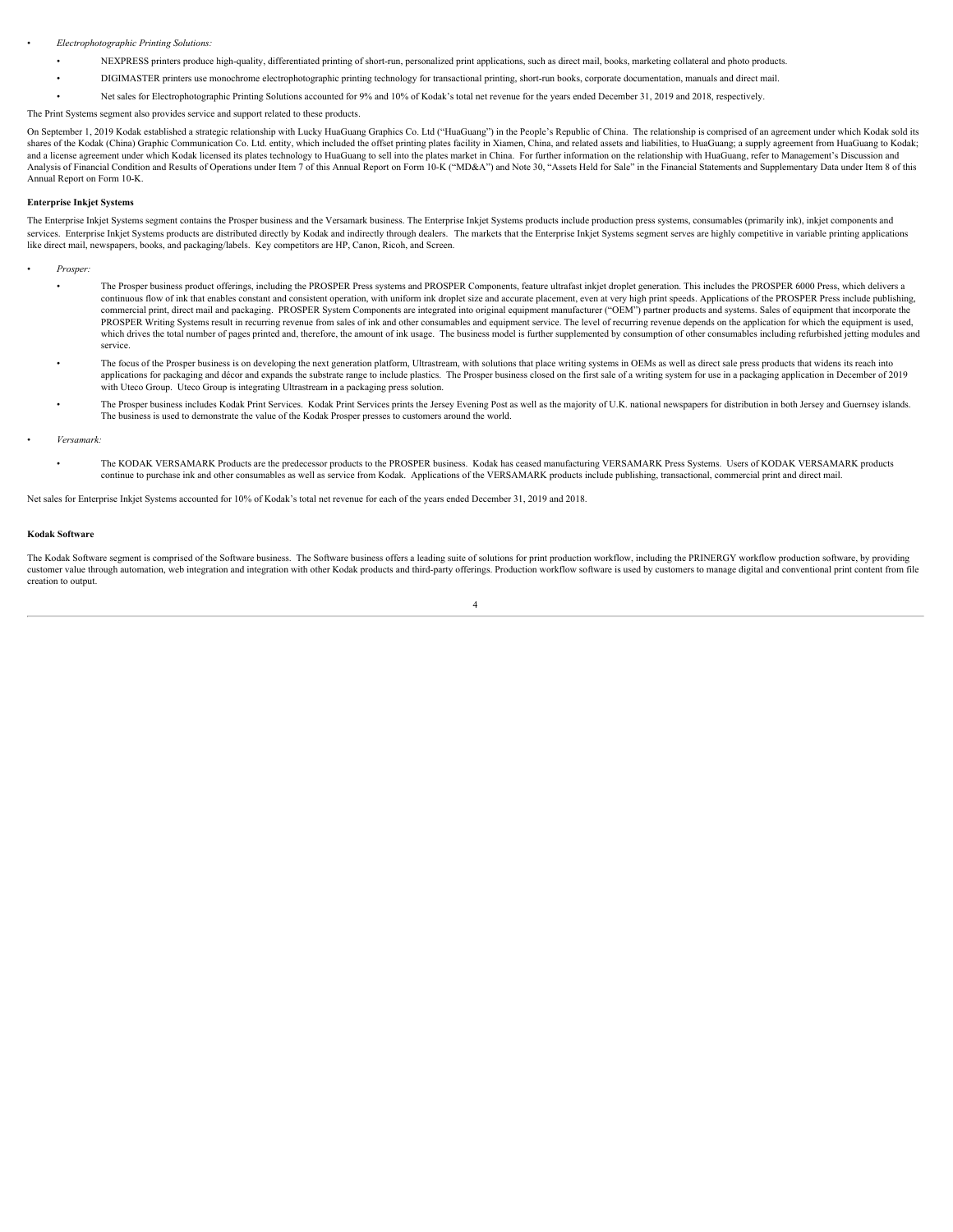Production workflow software manages content and color, reduces manual errors and helps customers manage the collaborative creative process. Kodak believes it is a leader in production workflow solutions for the commercial and packaging industries with over 15,000 systems installed in some of the largest printing and packaging establishments around the world. The Software business includes digital front-end controllers which manage the deliv personalized content to digital presses while controlling color and print consistency. Products and services are sold directly by Kodak and indirectly through dealers. The markets that Kodak Software serves are highly comp Key customer segments each face competitive market pressure in pricing and new product introduction. Primary competitors include Heidelberg, Agfa, Fuji, and Esko.

#### **Brand, Film and Imaging**

The Brand, Film and Imaging segment is comprised of five lines of business: Consumer Products, Industrial Film and Chemicals, Motion Picture, Kodak Services for Business ("KSB") and Kodakit. Kodak's Brand, Film and Imaging products are distributed directly by Kodak and indirectly through dealers. Brand licensees use the Kodak brand on their products and use their own distribution channels. One Industrial Film and Chemicals customer o professional and consumer still photographic film and chemicals represented approximately 20% of total Brand, Film and Imaging segment revenues in 2019.

- *Consumer Products:*
	- Includes licensing of the Kodak brand to third parties. Kodak currently licenses its brand for use with a range of products including batteries, digital and instant print cameras and camera accessories, printers, and LED lighting. Kodak intends to continue efforts to grow its portfolio of brand licenses to generate both ongoing royalty streams and upfront payments.
	- Consumer Inkjet Solutions, which involves the sale of ink to an existing installed base of consumer inkjet printers.
	- 3rd party sales of specialty inks and dispersions.
- *Industrial Film and Chemicals:*
	- Offers industrial film, including films used by the electronics industry to produce printed circuit boards, as well as professional and consumer still photographic film.
	- Includes related component businesses: Polyester Film; Solvent Recovery; and Specialty Chemicals.
- *Motion Picture:*
	- Includes the motion picture film business serving the entertainment industry. Motion picture products are sold directly to studios, external laboratories and independent filmmakers.
	- Kodak motion picture film processing laboratories offering onsite processing services at strategic locations in the U.S. and Europe.
- *Kodak Services for Business*:
	- KSB assists organizations with challenges and opportunities created by the worldwide digital transformation. It provides business process outsourcing services, scan and capture solutions, records conversion services, workflow solutions, content management, and print and managed media services that assist customers with solutions that meet their business requirements. KSB has expertise in the capture, archiving, retrieval and delivery of documents including in depth knowledge of handling legacy media. KSB serves enterprise customers primarily in the banking, insurance and government sectors. Sales in KSB are project-based and can vary from year to year depending on the nature and number of projects in existence that year.
- *Kodakit:*
	- Kodakit is a platform that connects businesses with professional photographers to cater to their photography needs. Customers include global hotels and online travel agencies, real estate companies, marketplaces, advertising agencies and global brands.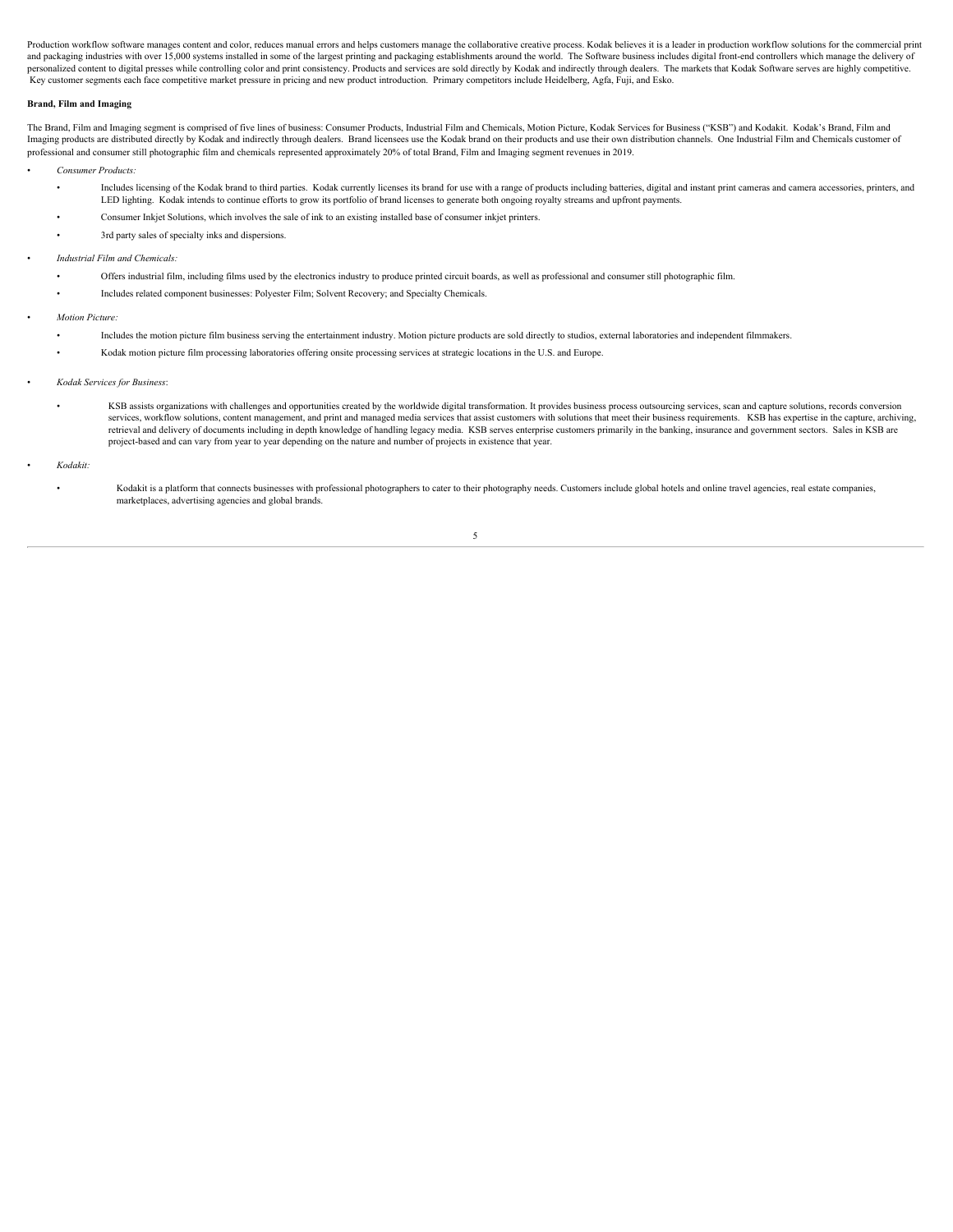Net sales for Motion Picture and Industrial Film and Chemicals accounted for 14% and 12% of Kodak's total net revenue for the years ended December 31, 2019 and 2018, respectively.

#### **Advanced Materials and 3D Printing Technology**

The Advanced Materials and 3D Printing Technology segment contains the Kodak Research Laboratories and associated new business opportunities and intellectual property licensing not directly related to other business divisions. Kodak conducts research and files patent applications with fundamental inventions from the Kodak Research Laboratories. Additionally, Kodak continues to file new patent applications in areas aligned with its core businesses. Via these core business patent applications along with the research inventions, Kodak maintains a large worldwide portfolio of pending applications and issued patents. Product solutions in Advanced Materials an Printing are in the process of being commercialized, and there are new business opportunities with identified markets and customers.

The Advanced Materials and 3D Printing Technology segment will also pursue partnership opportunities to commercialize functional materials and printed electronics technologies. These partnerships may include non-recurring engineering payments for Kodak efforts to further develop such technologies into products. The Advanced Materials and 3D Printing Technology segment also provides a wide range of analytical services to external clients at rates.

- *Advanced Materials:*
	- Advanced Materials is developing solutions for component smart materials based on the materials science inventions and innovations from the research laboratories. There are multiple applications that Kodak contemplates addressing in this category. Currently, the primary focus is on light blocking particles for the textile market.
- *3D Printing:*
	- 3D Printing concentrates on partnership and/or licensing opportunities in micro 3D printing solutions such as printed electronics. In addition, for macro 3D printing AM3D manufactures and sells a specialty material to a 3D printing customer.
- *IP Licensing:*
	- Kodak actively seeks opportunities to leverage its patents and associated technology in licensing and/or cross-licensing deals to support both revenue growth and its ongoing businesses. While revenues from these licensing activities tend to be unpredictable in nature, this segment still carries the potential for revenue generation from intellectual property licensing and new materials businesses.

#### **Eastman Business Park**

The Eastman Business Park segment includes the operations of the Eastman Business Park, a more than 1,200-acre technology center and industrial complex in Rochester, New York and the leasing activities related to that spac large portion of this facility is used in Kodak's own manufacturing and other operations, while the remaining portion is occupied by external tenants or available for rent to external tenants. Two tenants represented appro 40% of total Eastman Business Park segment revenues in 2019.

6

#### **DISCONTINUED OPERATIONS**

Discontinued operations of Kodak include the Flexographic Packaging business. Refer to Note 29, "Discontinued Operations" in the Notes to Financial Statements for additional information.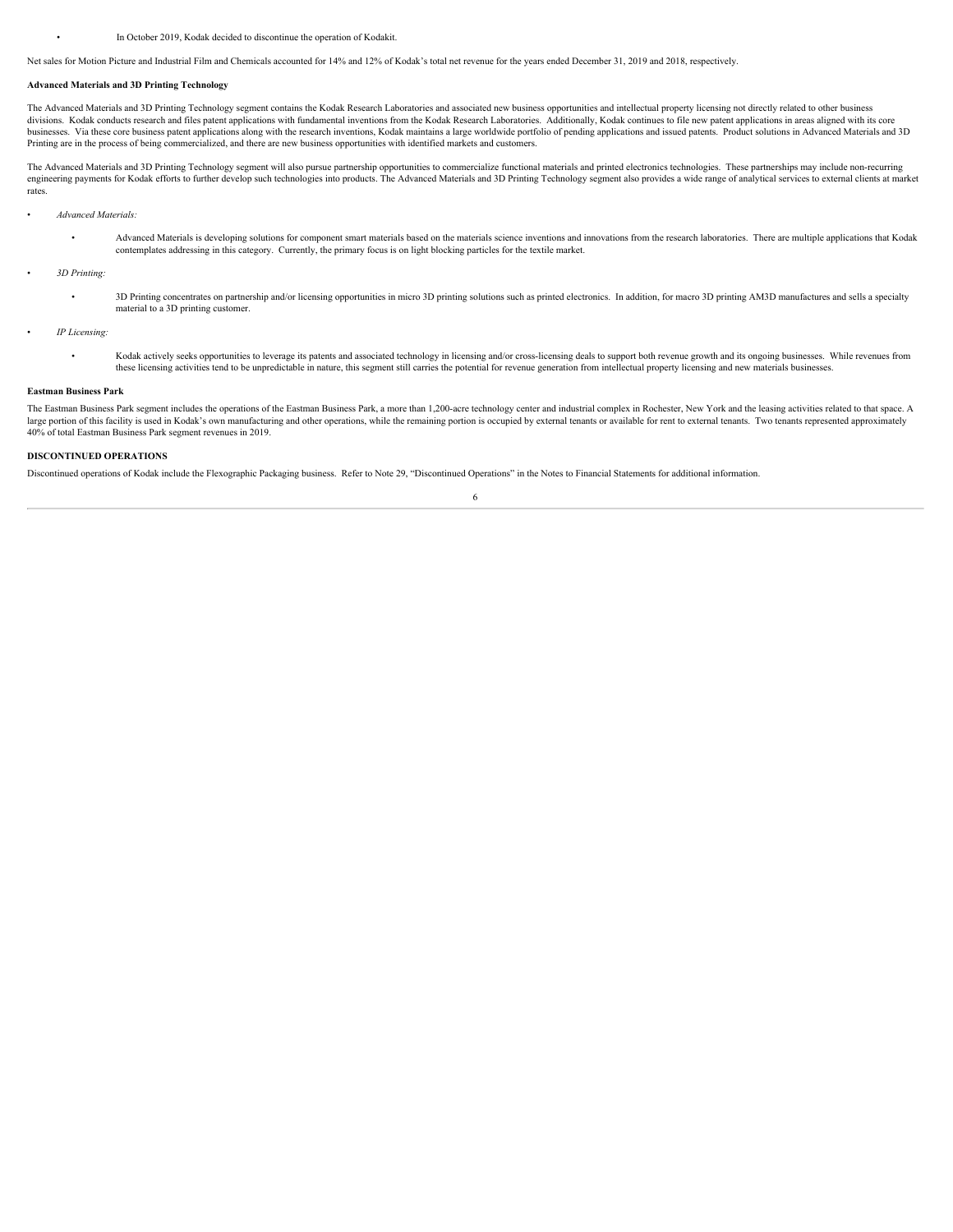#### **RAW MATERIALS**

The raw materials used by Kodak are many and varied and are generally readily available. Lithographic aluminum is the primary material used in the manufacture of offset printing plates. Kodak procures lithographic aluminum coils from several suppliers with pricing based, in part, on either prevailing market prices for aluminum or on fixed prices for aluminum agreed to up to eighteen months prior. Electronic components are used in the manufac commercial printers and other electronic devices. The film and chemicals business uses many raw materials from a broad range of suppliers. While most raw materials are generally available from multiple sources, certain key electronic components and other components included in the finished goods manufactured by Kodak and manufactured by and purchased from Kodak's third-party suppliers are obtained from single or limited sources, which subjects Kodak to supply risks.

#### **SEASONALITY OF BUSINESS**

Equipment and plate unit sales generally are higher in the fourth quarter, resulting from customer or industry budgeting practices and buying patterns.

#### **RESEARCH AND DEVELOPMENT**

Kodak's general practice is to protect its investment in research and development and its freedom to use its inventions by obtaining patents. The ownership of these patents contributes to Kodak's ability to provide industr products. Kodak holds portfolios of patents in several areas important to its business, including specific technologies such as lithographic printing plates and related equipment systems; digital printing workflow and color management proofing systems; color and black-and-white electrophotographic printing systems including key press components and toners; commercial inkjet writing systems and components, presses and inks; consumer inkjet inks and media; functional printing materials, formulations, and deposition modalities; engineered microparticles for specific functions; security materials; embedded information; and color negative films, processing and print of these areas is important to existing and emerging business opportunities that bear directly on Kodak's overall business performance.

Kodak's major products are not dependent upon one single, material patent. Rather, the technologies that underlie Kodak's products are supported by an aggregation of patents having various remaining lives and expiration dates. There is no individual patent, or group of patents, whose expiration is expected to have a material impact on Kodak's results of operations.

#### **ENVIRONMENTAL PROTECTION**

Kodak is subject to various laws and governmental regulations concerning environmental matters. The U.S. federal environmental legislation and state regulatory programs having an impact on Kodak include the Toxic Substance Control Act, the Resource Conservation and Recovery Act, the Clean Air Act, the Clean Water Act, the NY State Chemical Bulk Storage Regulations and the Comprehensive Environmental Response, Compensation and Liability Act of 1980, as amended (the "Superfund Law").

It is Kodak's policy to carry out its business activities in a manner consistent with sound health, safety and environmental management practices, and to comply with applicable health, safety and environmental laws and regulations. Kodak continues to engage in programs for environmental, health and safety protection and control.

Based upon information presently available, future costs associated with environmental compliance are not expected to have a material effect on Kodak's capital expenditures or competitive position, although costs could be to a particular quarter or year.

#### **EMPLOYMENT**

At the end of 2019, Kodak employed the full time equivalent of approximately 4,922 people globally, of whom approximately 2,116 were employed in the U.S. The actual number of employees may be greater because some individuals work part time.

#### **AVAILABLE INFORMATION**

Kodak files many reports with the Securities and Exchange Commission ("SEC") (www.sec.gov), including annual reports on Form 10-K, quarterly reports on Form 10-Q and current reports on Form 8-K. These reports, and amendments to these reports, are made available free of charge as soon as reasonably practicable after being electronically filed with or furnished to the SEC. They are available through Kodak's website at www.Kodak.com. To reach the SEC filings, follow the links to About Kodak, Investor Center, Financial Information and then SEC Filings.

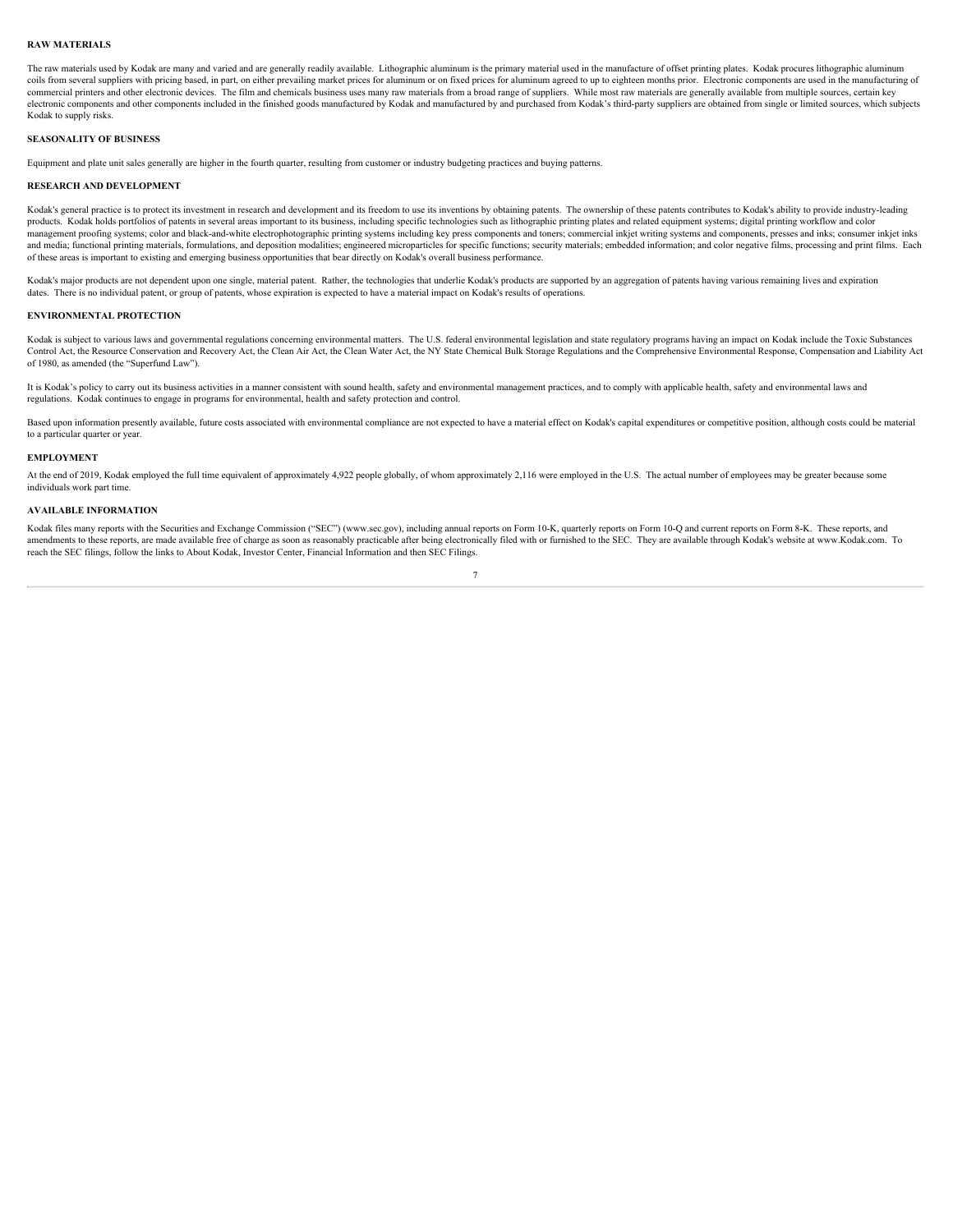#### <span id="page-8-0"></span>**ITEM 1A. RISK FACTORS**

Kodak operates in rapidly changing economic and technological environments which present numerous risks, many of which are driven by factors it cannot control or predict. Certain factors may have a material adverse effect business, financial condition, and results of operations and make an investment in its securities risky. You should consider carefully the risks and uncertainties described below in addition to other information contained Report on Form 10-K, including the Management's Discussion and Analysis of Financial Condition and Results of Operations (MD&A) section and the consolidated financial statements and related notes. The following discussion "risk factors" identifies Kodak's assessment of the most significant factors which may adversely affect its business, operations, financial position, stock price or future financial performance. Additional risks and uncert is unaware of, or currently believes are not material, may also become important factors which could adversely affect its business, operations, financial position or future financial performance.

#### **Risks Related to Kodak's Business**

If Kodak is not able to successfully implement its business plans, or experiences implementation delays in cost structure reduction, Kodak's consolidated results of operations, financial position and liquidity could be neg *affected.*

Kodak's business plans are subject to a number of assumptions, projections, and analysis. If these assumptions prove to be incorrect, Kodak may be unsuccessful in executing its business plans or achieving the projected res could adversely impact its financial results and liquidity. In addition, Kodak continues to rationalize its workforce and streamline operations to a leaner and more focused organization aligned with its business initiative assurances such measures will prove to be successful or the cost savings or other results it achieves through these plans will be consistent with its expectations. As a result, its results of operations, financial position be negatively impacted. If restructuring plans are not effectively managed, it may experience lost customer sales, product delays, additional costs and other unanticipated effects, causing harm to its business and customer relationships.

Finally, the timing and implementation of these plans require compliance with numerous laws and regulations, including local labor laws, and the failure to comply with such requirements may result in damages, fines and pen which could adversely affect Kodak's business.

#### *The ability to generate positive operating cash flows will be necessary for Kodak to continue to operate its business.*

The positive cash flow from operations generated by Kodak in 2019 were derived from working capital improvements and individual transactions which occurred during the year and are not expected to be recurring. Kodak has no generated positive operating cash flows without supplementing such cash flow from operations with monetization transactions over the past several years and, based on forecasted cash flows, there are uncertainties regarding ability to meet commitments in the U.S. as they come due. The Print segment ais largest segment and has had declining revenues and segment earnings which are expected to continue to decline. Kodak's stable and remaining growth businesses may not grow or continue to generate the same or enough cash flow to offset businesses with declining cash flows and investments needed for certain growth businesses. It may take Kodak longer to generate positive cash flow from operations than planned, which would have a material adverse effect on its liquidity and financial position. If Kodak is unable to generate positive cash flow from operations in the future or to ade supplement such cash flow from operations with proceeds from monetization transactions, its ability to continue as a going concern could be impaired or limited.

#### Continued investment, capital needs, restructuring payments, dividends and servicing the Company's debt require a significant amount of cash and it may not be able to generate sufficient cash to fund these activities, whic *could adversely affect its business, operating results and financial condition.*

Kodak's business may not generate cash flow in an amount sufficient to enable it to pay the principal or mandatory redemption price of, or interest and dividends on, the 5% Secured Convertible Notes (the "Convertible Notes the 5.50% Series A Convertible Preferred Stock (the "Series A Preferred Stock"), or to fund Kodak's other liquidity needs, including working capital, capital expenditures, product development efforts, restructuring actions acquisitions, investments and alliances and other general corporate requirements. Its film manufacturing facilities are aged and without significant updates to equipment and systems will be more prone to failure. Capital improvements are planned but there is risk to manufacturing operations especially due to the complexity of the processes and technology and the loss of knowledge as employees leave who are familiar with the processes and technology. The longer these updates are delayed the higher the risk due to equipment failures, further obsolescence and additional loss of employees with the specific knowledge base.

Kodak's ability to generate cash is subject to general economic, financial, competitive, litigation, regulatory and other factors beyond its control. There are no assurances:

- Kodak's businesses will generate sufficient cash flow from operations:
- Kodak will be able to repatriate or move cash to locations where and when it is needed;
- the Company will meet all the conditions associated with making borrowings or issuing letters of credit under the ABL Credit Agreement;
- Kodak will realize cost savings, earnings growth and operating improvements resulting from the execution of its business and restructuring plan;
- Kodak will not have to expend cash defending lawsuits regardless of the merits of any claims raised; or
- Future sources of funding will be available in amounts sufficient to enable funding of its liquidity needs.8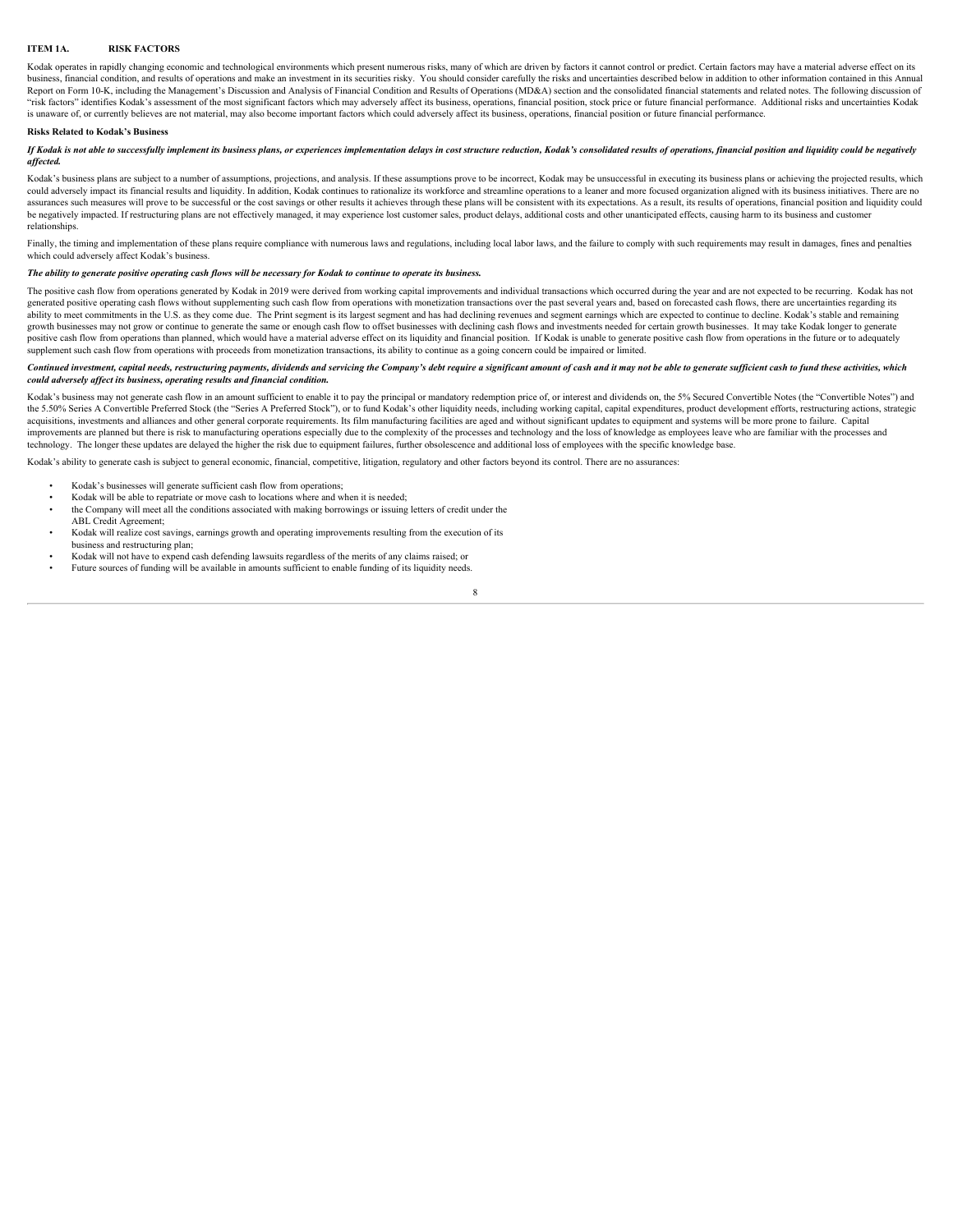If Kodak cannot fund its liquidity needs, it will have to take actions, such as reducing or delaying capital expenditures, product development efforts, strategic acquisitions, and investments and alliances; selling additio restructuring or refinancing the Company's debt; or seeking additional equity capital. Such actions could increase the Company's debt, negatively impact customer confidence in its ability to provide products and services, ability to raise additional capital and delay sustained profitability. There are no assurances any of these actions could, if necessary, be taken on commercially reasonable terms, or at all, or they would satisfy Kodak's l

#### If Kodak is unable to successfully develop, fund and commercialize products in certain businesses upon which it is focused or do so within an acceptable timeframe, its financial performance could be adversely affected.

Kodak has focused its investments in Print, Advanced Materials, and Chemicals. These investment areas include offset plates and CTP devices, digital printing using commercial inkjet and electrophotography, high resolution functional printing for electronic and optical solutions, specialty chemicals, and smart materials for light control and 3D printing. Each of these businesses requires additional investment and may not be successful. The i successful innovative products at market competitive prices and the achievement of scale are necessary for Kodak to grow these businesses, improve margins and achieve its financial objectives. Additionally, its strategy is number of factors and assumptions, some of which are not within its control, such as the actions of third parties. There can be no assurance that it will be able to successfully execute all or any elements of its strategy, to successfully execute its strategy will be unaffected by external factors. If Kodak is unsuccessful in growing its investment businesses as planned, or perceiving the needs of its target customers, its financial performa adversely affected.

#### Due to the nature of the products it sells and Kodak's worldwide distribution. Kodak is exposed to fluctuations in foreign currency exchange rates, interest rates and commodity costs which, together with tariffs that may b *imposed, may adversely impact its results of operations and financial position.*

As a result of Kodak's global operating and financing activities, it is exposed to changes in currency exchange rates and interest rates, which may adversely affect its results of operations and financial position. Exchang interest rates in markets in which it does business tend to be volatile and, at times, its sales and profitability can be negatively impacted across all its segments depending upon the value of the U.S. dollar and other ma such as the euro, the Japanese ven, the British pound and the Chinese vuan. In addition, Kodak's products contain aluminum, silver, petroleum-based or other commodity-based raw materials, the prices of which have been, and continue to be, volatile. In the case of aluminum and other raw materials and components imported by Kodak, tariffs imposed from time to time may give rise to future cost increases. Tariffs or duties may also be imposed on exported products produced by Kodak, making such products less competitive in jurisdictions imposing such tariffs or duties. If the global economic situation remains uncertain or worsens, there could be further volatility in currency exchange rates, interest rates and commodity prices, which could have negative effects on its revenue and earnings.

#### *Weakness or worsening of global economic conditions could adversely affect Kodak's financial performance and liquidity.*

The global economic environment may adversely affect sales of Kodak's products, profitability and liquidity. Global financial markets have been experiencing extreme volatility, including as a result of the global outbreak coronavirus formally known as COVID-19. Economic conditions could accelerate any decline in demand for products, which could also place pressure on its results of operations and liquidity. In particular, if the coronavirus significant impact on the printing industry it could adversely impact the demand for Kodak's products. There is no guarantee that anticipated economic growth levels in markets which have experienced some economic strength continue in the future, or Kodak will succeed in expanding sales in these markets. In addition, accounts receivable and past due accounts could increase due to a decline in its customers' ability to pay as a result of an e downturn, including as a result of the coronavirus, and its liquidity, including its ability to use credit lines, could be negatively impacted by failures of financial instrument counterparties, including banks and other f institutions. If global economic weakness and tightness in the credit markets exist, worsen or are attenuated, Kodak's profitability and related cash generation capability could be adversely affected and, therefore, affect meet its anticipated cash needs, impair its liquidity or increase its costs of borrowing.

In June 2016, the United Kingdom (the "UK") held a referendum in which voters opted for the country's exit from the EU, commonly referred to as Brexit, Consistent with the outcome of this referendum, the UK left the EU on January 31, 2020. Thus, the UK is no longer a member of the EU; however, the UK will continue to be subject to EU rules and remain a member of the single market and customs union during an implementation period. The implementation period runs to December 31, 2020 but may be extended for up to two years. The UK government is negotiating with the EU on trade and other terms for such exit. Leaving without any agreement on such terms woul lead to disruption to UK/EU trade. However, Kodak has put appropriate plans in place for continuity of supply and purchase of products, although there is likely to be some limited cost impact associated with these plans.

The uncertainty concerning Brexit has also caused global stock market volatility and currency exchange rate fluctuations that resulted in strengthening of the U.S. dollar relative to other foreign currencies in which we co business. There may also be broader uncertainty over the position the United States will take with respect to certain treaty and trade relationships with other countries. This uncertainty may impact (i) the ability or will U.S. companies to transact business in the United States, including with the Company, (ii) regulation and trade agreements affecting U.S. companies, (iii) global stock markets and (iv) general global economic conditions. A factors are outside Kodak's control but may cause it to adjust its strategy in order to compete effectively in global markets and could adversely affect its business, financial condition, operating results and cash flows.

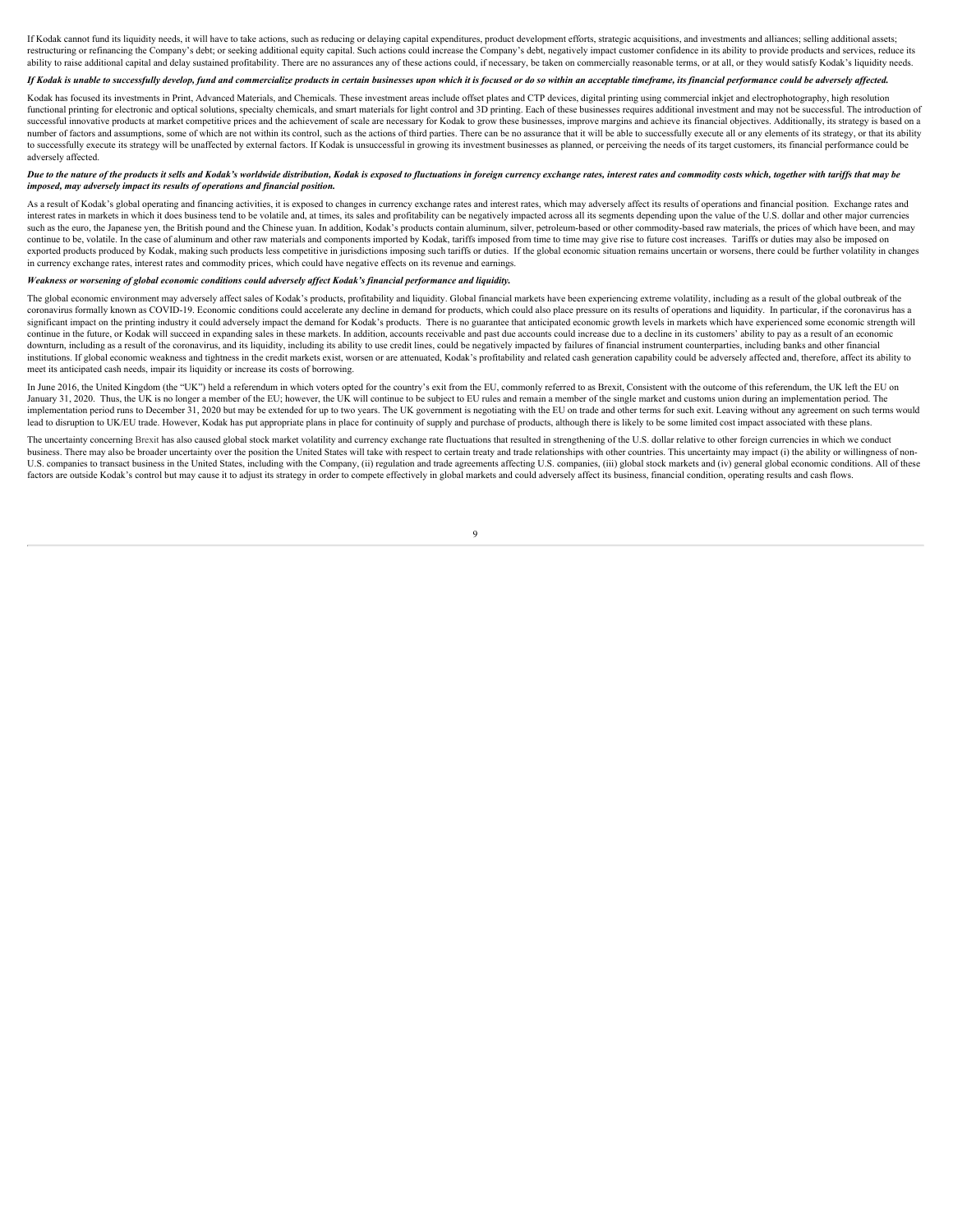#### *If Kodak is unable to successfully develop or commercialize new products or do so in a timely manner, its business, financial position and operating results may suffer.*

Kodak generally sells its products in industries which are characterized by rapid technological changes, frequent new product and service introductions and changing industry standards.

Without the timely introduction of new products, services and enhancements, its products and services will become technologically obsolete over time, in which case its revenue and operating results would suffer. Therefore, results of operations will depend to a significant extent upon its ability to successfully commercialize new products in a timely manner. The success of its new products and services will depend on several factors, includi to:

- identify customer needs;
	- innovate and develop new technologies, services, and applications;
	- commercialize new technologies in a timely manner;
	- manufacture and deliver its products in sufficient volumes and on time;
	- differentiate its offerings from its competitors' offerings;
	- price its products and services competitively;
	- anticipate its competitors' development of new products, services or technological innovations;
	- work successfully alongside its partners; and
	- control product quality in its manufacturing processes.

As a result of these and other factors, products currently in development by Kodak (for example, UltraStream technology, new generations of Sonora offset plates, and small particle technology) may or may not be successfully commercialized in a timely manner, or at all. If any of its key products cannot be successfully or timely commercialized, its operating results could be adversely affected. Moreover, it cannot guarantee any investment made developing products will be recouped, even if it is successful in commercializing those products, which could have a material adverse effect on its business, financial position and operating results.

#### If Kodak's commercialization and manufacturing processes fail to prevent issues with product reliability, yield and quality, its product launch plans may be delayed, its financial results may be adversely impacted, and its *reputation may be harmed.*

In developing, commercializing and manufacturing Kodak's products and services it must adequately address reliability and prevent yield and other quality issues, including defects in its engineering, design and manufacturi processes, as well as defects in third-party components included in its products. Because Kodak's products are sophisticated and complicated to develop and commercialize with rapid advances in technologies, the occurrence of defects may increase, particularly with the introduction of new product lines. Unanticipated issues with product performance may delay product launch plans which could result in additional expenses, lost revenue and earnin Although it has established internal procedures to minimize risks which may arise from product quality issues there can be no assurance it will be able to eliminate or mitigate occurrences of these issues and associated li Product reliability, yield and quality issues can impair its relationships with new or existing customers and adversely affect its brand image; product quality issues can result in recalls, warranty, or other service oblig litigation; and its reputation as a producer of high quality products could suffer, all of which could adversely affect its business as well as its financial results.

#### *If the reputation of Kodak or its brand erodes significantly, it could have a material impact on its financial results.*

Kodak's reputation, and the reputation of its brand, form the foundation of its relationships with key stakeholders and other constituencies, including customers, suppliers and consumers. The quality and safety of Kodak's are critical to its business. Kodak's products have worldwide recognition, and its financial success is directly dependent on the success of its product offering. One aspect of Kodak's business is licensing others to use K in connection with the sale of such licensees' products and services, and activities by such licensees may be perceived by the market as being activities of Kodak. The success of Kodak's brand can suffer if its or its lice marketing plans, product initiatives or activities do not have the desired impact on the brand's image or ability to attract customers. Kodak's results could also be negatively impacted if its brand suffers substantial har reputation due to significant product reliability and quality issues, and product-related litigation. Additionally negative or inaccurate postings or comments on social media or networking websites about Kodak, its license brand could generate adverse publicity which could damage the reputation of the brand. Kodak also devotes significant time and resources to programs consistent with its corporate values and commitments that are designed to protect and preserve its reputation, such as social responsibility and environmental sustainability. If these programs are not executed as planned or suffer negative publicity, Kodak's reputation and financial results coul impacted.

#### *Increased competition, including price competition, could have a material adverse impact on Kodak's revenue, gross margins, cash flow and market share.*

The markets in which Kodak does business are highly competitive with large, entrenched, and well financed industry participants, many of which are larger than Kodak. In addition, it encounters aggressive price competition of its products and services from numerous companies globally. Any of its competitors may: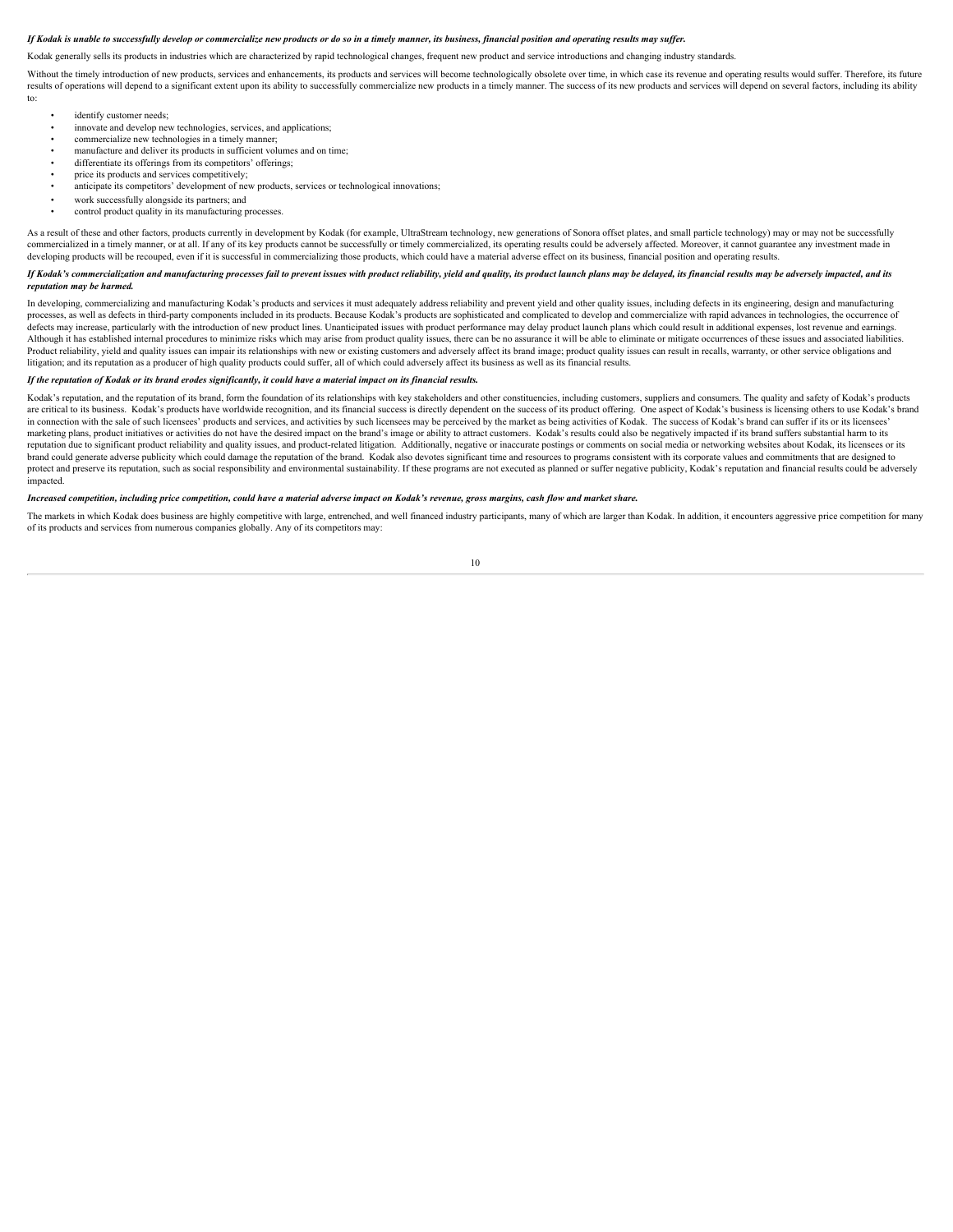- foresee the course of market developments more accurately than it does;
- sell superior products and provide superior services or offer a broader variety of products and services;
- have the ability to produce or supply similar products and services at a lower cost;
- have better access to materials and supplies and the ability to acquire materials and supplies at a lower
- cost; develop stronger relationships with its suppliers or customers;
- adapt more quickly to new technologies or evolving customer requirements than it does; or
- have access to capital markets or other financing sources on more favorable terms than it can obtain.

As a result, Kodak may not be able to compete successfully with its competitors. Finally, it may not be able to maintain its operating costs or prices at levels which would allow it to compete effectively. Kodak's results and financial condition may be adversely affected by these and other industry-wide pricing pressures. If its products, services and pricing are not sufficiently competitive with current and future competitors, it could als share, adversely affecting its revenue, gross margins and cash flow.

#### An inability to provide competitive financing arrangements to Kodak's customers or extension of credit to customers whose creditworthiness deteriorates could adverselv impact its revenue, profitability and financial nositi

The competitive environment in which Kodak operates may require it to facilitate or provide financing to its customers. Customer financing arrangements may cover all or a portion of the purchase price for its products and It may also assist customers in obtaining financing from banks and other sources. Its success may be dependent, in part, upon its ability to provide customer financing on competitive terms and on its customers' creditworth Tightening of credit in the global financial markets can adversely affect the ability of Kodak's customers to obtain financing for significant purchases, which may result in a decrease in, or cancellation of, orders for it services. If Kodak is unable to provide competitive financing solutions to its customers or if it extends credit to customers whose creditworthiness deteriorates, its revenues, profitability and financial position could be impacted.

#### *The loss of one or more of Kodak's key personnel, or its failure to attract and retain other highly qualified personnel in the future, could harm its business.*

In order for it to be successful, Kodak must continue to attract, retain and motivate executives and other key employees, including technical, managerial, marketing, sales, research and support positions. Hiring and retain executives, research and engineering professionals, and qualified sales representatives, particularly in Kodak's targeted growth markets, are critical to its future. It may be unable to attract and retain highly qualified employees, particularly if it does not offer employment terms competitive with the rest of the market. Failure to attract and retain qualified individuals, key leaders, executives and employees, or failure to develop and i viable succession plan, could result in inadequate depth of institutional knowledge or skill sets, which could adversely affect its business.

#### *If Kodak cannot effectively anticipate technology trends and develop and market new products to respond to changing customer needs and preferences, its revenue, earnings and cash flow could be adversely affected.*

Kodak serves imaging/print needs for business markets, including graphic communications, packaging, enterprise services, and printed electronics. Its success in these markets depends on its ability to offer differentiated technologies to capture market share and grow scale. To enable this, it must continually develop and introduce new products and services in a timely manner to keep pace with technological developments and achieve customer acceptance. In addition, the services and products it provides to customers may not or may no longer meet the needs of its customers as the business models of its customers evolve. Its customers may decide to outsource the needs or may purchase imaging services and needs from other suppliers. In addition, it is difficult to predict successfully the products and services its customers will demand. The success of Kodak's business depends in pa ability to identify and respond promptly to changes in customer preferences, expectations and needs. If it does not timely assess and respond to changing customer expectations, preferences and needs, its financial conditio operations or cash flows could be adversely affected.

If Kodak is unable to timely anticipate new technology trends, develop improvements to its current technology to address changing customer preferences, and effectively communicate its businesses, products, and the markets it serves, its revenue, earnings and cash flow could be adversely affected. The success of Kodak's technology development efforts may be affected by the development efforts of its competitors, which may have more financial an resources to better ascertain technology trends, changing customer preferences, and changing business expectations or models. Kodak's assessment and response may as a result be incomplete or inferior when compared to its competitors, which could adversely affect its product roadmaps and associated revenue streams.

Kodak has reduced the scope of its corporate-focused research and development activities. If its investment in research and product development is inadequate, its response to changing customer needs and changing market dyn may be too slow and this may adversely affect revenue streams from new products and services.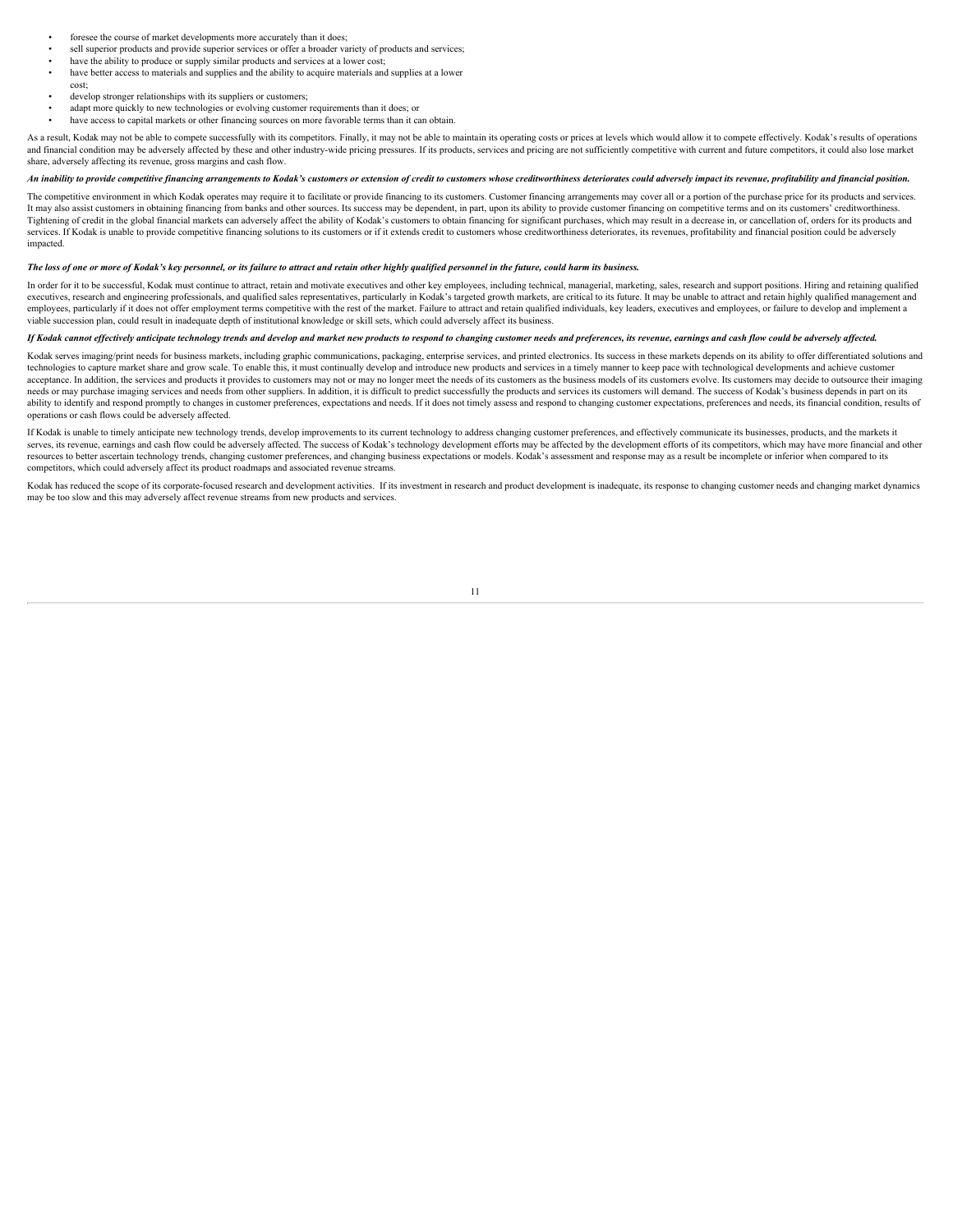#### *Kodak makes investments in new products and services that may not achieve expected returns.*

Commercial success depends on many factors, including innovativeness, developer support, and effective distribution and marketing. If customers do not perceive Kodak's latest offerings as providing significant new function other value, they may reduce their purchases of new products or upgrades, unfavorably affecting revenue. Kodak may not achieve significant revenue from new product, service, and distribution channel investments for several if at all.<br>New products and services may not be profitable, and even if they are profitable, operating margins for some new products and businesses may not be as high as the margins Kodak has experienced historically. Deve

technologies is complex. It can require long development and testing periods. Significant delays in new releases or significant problems in creating new products or services could adversely affect Kodak's revenue.

*Kodak relies on third-party suppliers and service providers to support its manufacturing, logistics, and business operations and faces the risks associated with reliance on external business partners.*

Kodak relies on third-party suppliers for goods and services to support its manufacturing, logistics, and business operations. To the extent it relies on third-parties, it faces the risks that those third parties may not b develop manufacturing methods appropriate to Kodak's products;

- maintain an adequate control environment;
- quickly respond to changes in customer demand for Kodak's products;
- obtain supplies and materials necessary for the manufacturing process; or
- mitigate the impact of labor shortages and/or other disruptions.

Suppliers may choose to unilaterally withhold products, components or services. In addition, Kodak may experience shortages in supply and disruptions in service as a result of unexpected demand, transportation and logistic limitations, and/or disruptions or production difficulties at its suppliers, such as disruptions due to fires, medical epidemics, other natural disasters or events outside of a supplier's control. In addition, disruptions reduction in the number of its suppliers due to their own financial difficulties or a reduction in the products offered by such suppliers. As a result of the loss of any supplier, or a substantial decrease in the availabil its suppliers, Kodak may be unable to meet its customer commitments, its costs could be higher than planned, and its cash flows and the reliability of its products could be negatively impacted. Kodak will vigorously enforc contractual rights under such circumstances, but there is no guarantee it will be successful in preventing or mitigating the effects of unilateral actions by its suppliers. Other supplier problems that Kodak could encounte electronic component shortages, excess supply, risks related to the duration and termination of its contracts with suppliers for components and materials and risks related to the ability to obtain products, components or s single source suppliers on favorable terms or at all. The realization of any of these risks, should alternative third-party relationships not be established, could cause interruptions in supply or increases in costs which Kodak's inability to meet customer demand for its products, damage to its relationships with its customers, and reduced market share, all of which could adversely affect its results of operations and financial condition.

Any significant negative change in the payment terms that Kodak has with its suppliers could adversely affect its liquidity. There is a risk that Kodak's key suppliers could respond to any actual or apparent decrease in or with its financial results or liquidity by requiring or conditioning their sale of goods or services to Kodak on more stringent or more costly payment terms, such as by requiring standby letters of credit, earlier or advan invoices, payment upon delivery, or shorter payment terms. Kodak's need for additional liquidity could significantly increase and its supply could be materially disrupted if a significant portion of its key suppliers and v one or more of the actions described above, which could have a material adverse effect on its sales, customer satisfaction, cash flows, liquidity and financial position.

#### *Business disruptions could seriously harm Kodak's future revenue and financial condition and increase its costs and expenses.*

Worldwide operations could be subject to earthquakes, power shortages, telecommunications failures, cyber-attacks, terrorism and other physical security threats, water shortages, tsunamis, floods, hurricanes, typhoons, fir weather conditions, medical epidemics, political or economic instability, and other natural or manmade disasters or business interruptions, for which Kodak is predominantly self-insured. The occurrence of any of these busi disruptions could seriously harm its revenue and financial condition and increase its costs and expenses.

The ongoing outbreak of the coronavirus formally known as COVID-19 emanating from China in December 2019 and spreading throughout many regions of the world has resulted in travel restrictions to and from affected regions, disruptions to suppliers' performance and delivery, in some cases whether or not based in affected regions, as well as the temporary shutdown of many businesses in affected regions. Kodak has manufacturing, service and sal operations in affected regions, including China, Germany and Italy, and regularly imports and exports products into and out of the affected regions. Kodak also relies on:

- certain third-party suppliers and vendors in affected regions for goods and services to support its global business operations;
- customers whose need for Kodak products is based on manufacturing operations in affected regions;
- suppliers, some of which are based in affected regions, to transport products into and out of affected regions;
- companies operating outside affected regions who obtain critical raw materials or components from affected regions to supply Kodak;
- the shooting, production and release of motion picture films in or dependent on affected regions; and
- royalties from brand licensees that source products from or sell products in affected regions.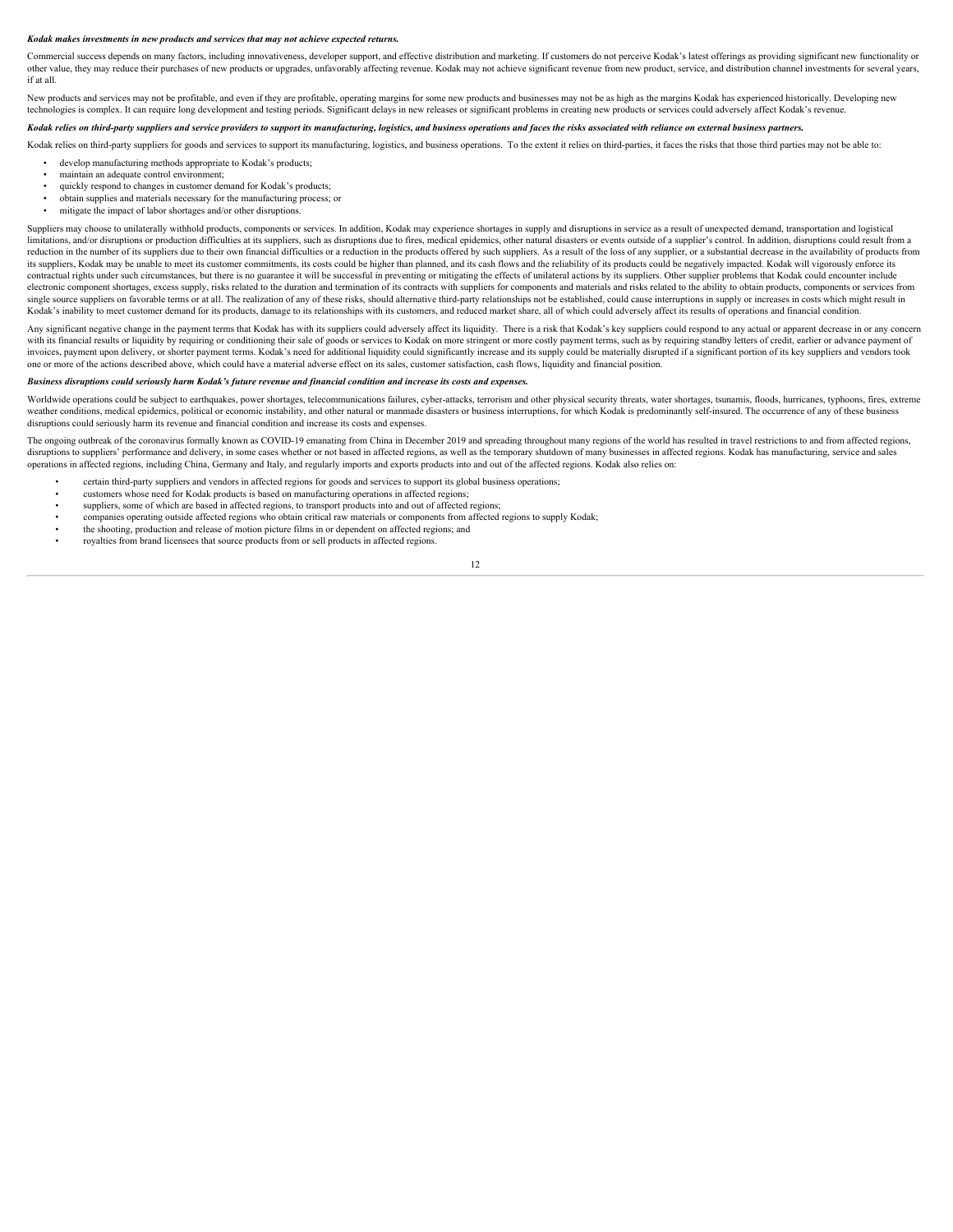Certain of Kodak's critical business functions, including its manufacturing and field service operations, cannot be performed remotely, and an inability of Kodak's employees to physically work at its or its customers locat government restrictions, health concerns or illness may disrupt its operations, perhaps significantly. Kodak has already experienced some disruptions in its manufacturing and logistics operations due to the coronavirus out full extent to which the coronavirus outbreak impacts Kodak's results will depend on future developments, which are highly uncertain and cannot be predicted at the time of this filing, including new information which may e concerning the severity of the coronavirus and the actions taken to contain the virus or treat its impact, among others. Complications from the coronavirus outbreak could have a material adverse effect on the continuity of business operations and our results of operations and financial position, particularly if such complications have an extended duration.

In addition, some areas, including parts of the east and west coasts of the United States, have previously experienced, and may experience in the future, major power shortages and blackouts. These blackouts could cause dis its operations or the operations of its suppliers, distributors and resellers, or customers. Kodak has operations including research and development facilities in geographically disparate locations, such as Israel, Japan, and Germany. The impact of these risks is greater in areas where products are manufactured at a sole or limited number of location(s), and where the sourcing of materials is limited to a sole or limited base of suppliers, material interruption in operations in such locations or suppliers could impact Kodak's ability to provide a particular product or service for a period of time.

#### *Kodak's inability to effectively complete and manage strategic transactions could adversely impact its business performance, including its financial results.*

As part of Kodak's strategy, it may be engaged in discussions with third parties regarding possible divestitures, asset sales, spin-offs, investments, acquisitions, strategic alliances, joint ventures, and outsourcing tran enter into agreements relating to such transactions in order to further its business objectives. In order to successfully pursue its strategic transaction strategy, it must identify suitable buyers, sellers and partners an complete transactions, some of which may be large and complex, and manage post-closing issues such as the elimination of any remaining post-sale costs related to divested businesses. Transaction risk can be more pronounced Kodak will achieve the benefits sought to be achieved from such strategic transactions. If Kodak fails to identify and successfully complete transactions that further its strategic objectives, it may be required to expend develop products and technology internally, it may be at a competitive disadvantage or it may be adversely affected by negative market perceptions. Any of these factors could have an adverse effect on its revenue, gross ma profitability. In addition, unpredictability surrounding the timing of such transactions could adversely affect its financial results.

#### Kodak may pursue acquisitions or combinations which could fail or present unanticipated problems for its business in the future, which would adversely affect its ability to realize the anticipated benefits of those transac *increase the price it would be required to pay.*

Kodak may seek to enter into transactions which may include acquiring or combining with other businesses. It may not be able to identify suitable acquisition or combination opportunities or finance and complete any particu acquisition or combination successfully. Furthermore, acquisitions and combinations involve a number of risks and challenges, including:

- the ability to obtain required regulatory and other approvals;
- the need to integrate acquired or combined operations with its business;
- potential loss of key employees;
- difficulty in evaluating operating costs, infrastructure requirements, environmental and other liabilities and other
- factors beyond its control;
- wrong, inaccurate or changing business assumptions on which such acquisitions or combinations are predicated;
- potential lack of operating experience in new business or geographic areas;
- an increase in its expenses and working capital requirements;
- management's attention may be temporarily diverted; and
- the possibility it may be required to issue a substantial amount of additional equity or debt securities or assume additional debt in connection with any such transactions.

Any of these factors could adversely affect its ability to achieve anticipated levels of cash flows or realize synergies or other anticipated benefits from a strategic transaction. Furthermore, the market for transactions competitive, which may adversely affect its ability to find transactions which fit its strategic objectives or increase the price it would be required to pay (which could decrease the benefit of the transaction or hinder i to consummate the transaction). Strategic transactions may occur at any time and may be significant in size relative to its assets and operations.

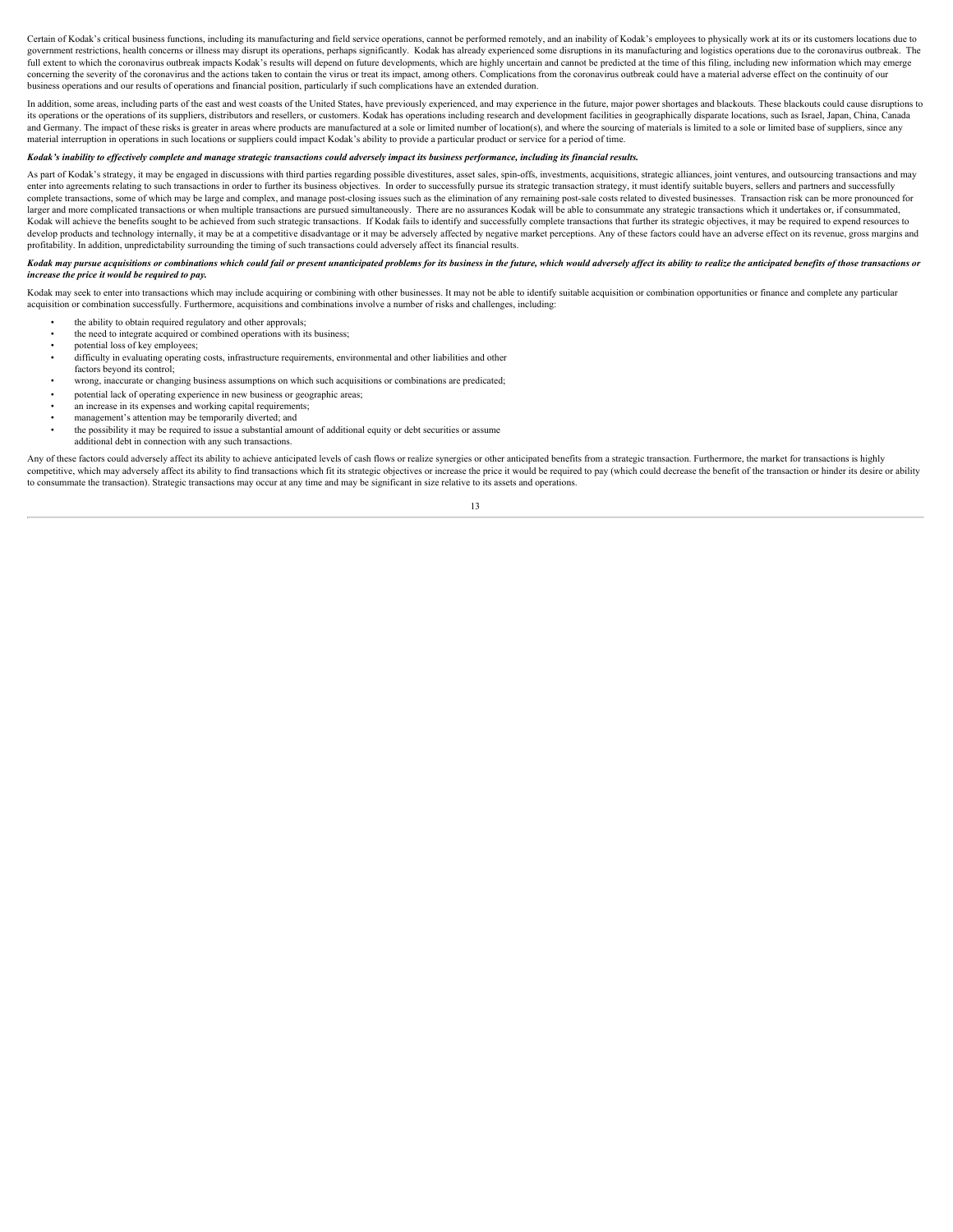Cyber-attacks or other data security incidents that disrupt Kodak's operations or result in the breach or other compromise of proprietary of confidential information about its workforce, its customers, or other third parti *disrupt its business, harm its reputation, cause it to lose customers, and expose it to costly regulatory enforcement and litigation.*

To effectively manage Kodak's global business, it depends on secure and reliable information technology systems with accurate data. These systems and their underlying infrastructure are provided by a combination of Kodak a third-parties, and if unavailable or unreliable, could disrupt Kodak's operations, causing delays or cancellation of customer orders, impeding the manufacturing or delivery of products, delaying the reporting of financial impacting other business processes critical to running its business.

Kodak's IT systems contain critical information about its business, including intellectual property and confidential information of its customers, business partners, and employees. Cyber-attacks or defects in its systems c this proprietary information being disclosed or modified, which could cause significant damage to its business or its reputation. Kodak has system controls and security measures in place that are designed to protect its IT against intentional or unintentional disruptions of its operations or disclosure of confidential information, but it may not be able to implement solutions that result in stopping or detecting all of these threats to its i systems or those of its third-party providers. A breach of Kodak's security measures could result in unauthorized access to and misuse of its information, corruption of data, or disruption of operations, any of which could material adverse impact on its business.

Kodak also provides IT-based products and services to its customers, and operates services used by its customers and hosted by Kodak, both businesses and consumers, and a breach of its security or reliability measures, or third-party service providers, could negatively impact its customers' operations or data privacy.

Attacks on IT systems continue to grow in frequency, complexity and sophistication, and Kodak is regularly targeted by unauthorized parties using malicious tactics, code and viruses.

It has programs in place to prevent, detect and respond to data or cyber security incidents. However, because the techniques used to obtain unauthorized access, disable or degrade service, or sabotage systems change freque increasingly more complex and sophisticated and may be difficult to detect for long periods of time, Kodak may be unable or fail to anticipate these techniques or implement adequate or timely preventive or responsive measu

Failure to comply with anti-corruption laws and regulations, anti-money laundering laws and regulations, economic and trade sanctions, and similar laws could have a materially adverse effect on Kodak's reputation, results *operations or financial condition, or have other adverse consequences.*

Regulators worldwide are exercising heightened scrutiny with respect to anti-corruption, economic and trade sanctions, and anti-money laundering laws and regulations. Such heightened scrutiny has resulted in more aggressiv investigations and enforcement of such laws and more burdensome regulations, any of which could adversely impact Kodak's business. Kodak has a global operating presence, including in numerous developing economies where companies and government officials are more likely to engage in business practices that are prohibited by domestic and foreign laws and regulations, including the United States Foreign Corrupt Practices Act and the U.K. Br Act. Such laws generally prohibit improper payments or offers of payments to foreign government officials and leaders of political parties, and in some cases, to other persons, for the purpose of obtaining or retaining business. Kodak is also subject to economic and trade sanctions programs, including those administered by the U.S. Treasury Department's Office of Foreign Assets Control, which prohibit or restrict transactions or dealings specified countries, their governments, and in certain circumstances, their nationals, and with individuals and entities that are specially designated, including narcotics traffickers and terrorists or terrorist organizati In addition, Kodak is subject to anti-money laundering laws and regulations.

Kodak has implemented policies and procedures to monitor and address compliance with applicable anti-corruption, economic and trade sanctions and anti-money laundering laws and regulations, and it periodically reviews, upg and enhances certain of its policies and procedures. However, there can be no assurance that its employees, consultants or agents will not take actions in violation of its policies for which it may be ultimately responsibl policies and procedures will be adequate or will be determined to be adequate by regulators. Any violations of applicable anti-corruption, economic and trade sanctions or anti-money laundering laws or regulations could lim of Kodak's business activities until they are satisfactorily remediated and could result in civil and criminal penalties, including fines, which could damage its reputation and have a materially adverse effect on its resul financial condition.

#### *Failure to comply with privacy, data protection and cyber security laws and regulations could have a materially adverse effect on Kodak's reputation, results of operations or financial condition.*

Kodak receives, processes, transmits and stores information relating to identifiable individuals (personal information), both in its role as a technology provider and as an employer. As a result, Kodak is subject to numero federal and state and foreign laws and regulations relating to personal information. These laws have been subject to frequent changes, and new legislation in this area may be enacted at any time. In Europe, the General Data Protection Regulation ("GDPR") became effective on May 25, 2018 for all European Union ("EU") member states. The GDPR includes operational requirements for companies receiving or processing personal data of EU residents that are partially different from those previously in place and includes significant penalties for non-compliance. In the United States, the California Consumer Privacy Act ("CCPA") became effective on January 1, 2020 and other states are in various stages of implementing privacy legislation. The CCPA provides California residents with specific privacy rights including a new private right of action for certain data breaches.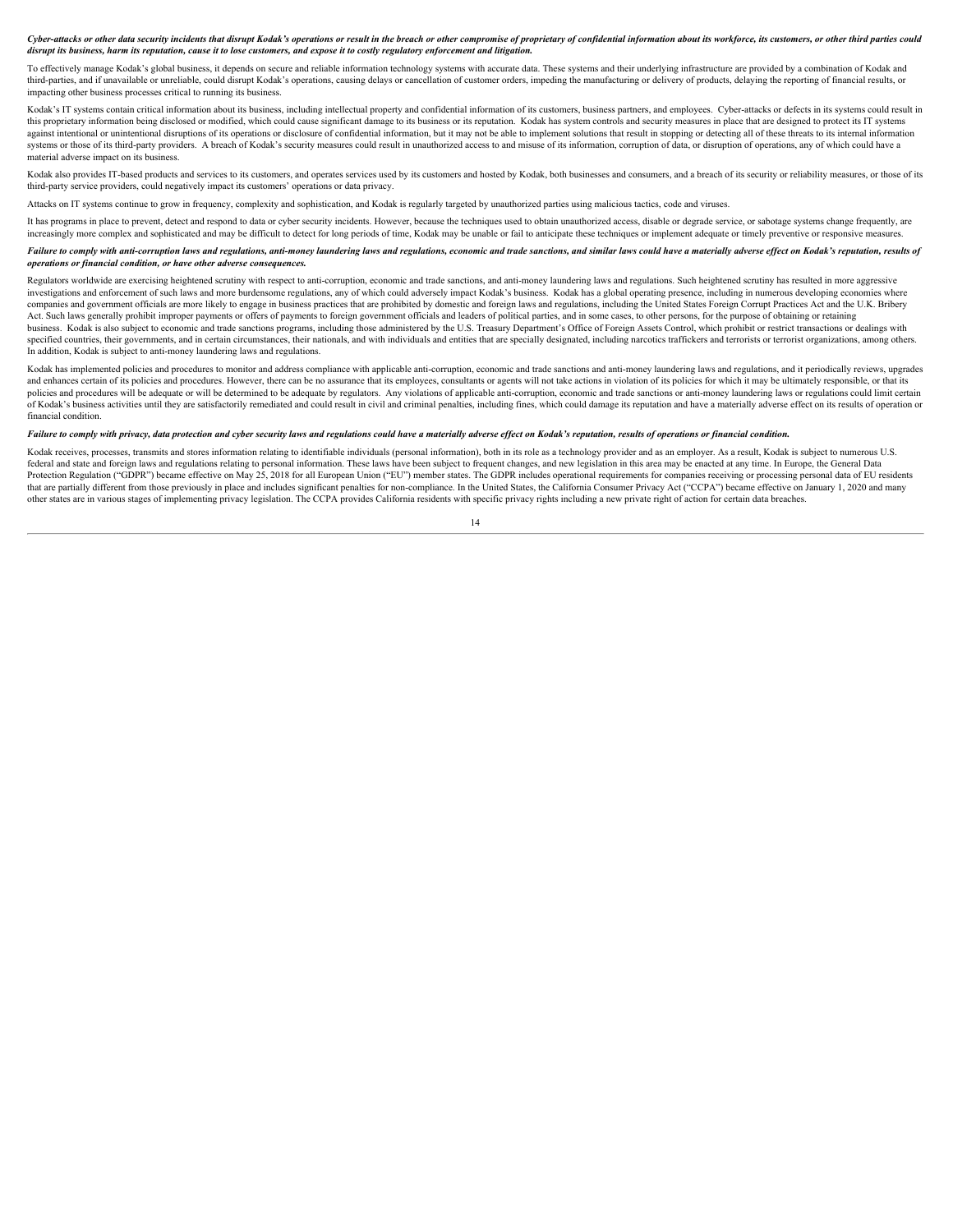Recently enacted laws and regulations, as well as any other change to existing laws, the introduction of new laws in this area, or the failure to comply with existing laws that are applicable, may subject Kodak to, among o additional costs or changes to its business practices, liability for monetary damages, fines and/or criminal prosecution, unfavorable publicity, restrictions on its ability to obtain and process information and allegations and clients that it has not performed its contractual obligations. At the same time, the risk of cyber-attacks is relevant to the requirements regarding storage, transfer, sharing and handling of personal information.

This environment demands Kodak continuously improve its design and coordination of security controls and contractual arrangements across its businesses and geographies. Despite these efforts, it is possible its security co over personal data, its training of employees and vendors on data privacy and data security, and other practices it follows may not prevent the improper disclosure of personal information. Improper disclosure of this infor could harm its reputation or subject it to liability under laws which protect personal data, resulting in increased costs or loss of revenue.

#### If Kodak cannot protect the intellectual property rights on which its business depends, or if third parties assert it violates their intellectual property rights, its revenue, earnings, expenses and liquidity may be advers

A key differentiator for Kodak in many of its businesses is its technological advantage over competitors' products and solutions. Its technological advantage is supported by Kodak's intellectual property rights. Patent, co trademark and trade secret laws in the United States and similar laws in other countries, and non-disclosure, confidentiality and other types of agreements with Kodak's employees, customers, suppliers and other parties, ma effective in establishing, maintaining, protecting and enforcing Kodak's intellectual property rights.

Any of Kodak's direct or indirect intellectual property rights could be challenged, invalidated, circumvented, infringed, diluted, disclosed or misappropriated, or such intellectual property rights may not be sufficient to take advantage of current market trends or otherwise to provide competitive advantages, which could result in costly product redesign efforts, discontinuance of certain product offerings or other competitive harm. Further, certain countries do not protect proprietary rights to the same degree as the laws of the United States.

Therefore, in certain jurisdictions, Kodak may be unable to protect its proprietary technology adequately against unauthorized third party copying, infringement or use, which could adversely affect its competitive position some of Kodak's business and some of its products rely on key technologies developed or licensed by third parties and, because of the rapid pace of technological change in the information technology industry, it may not be obtain or continue to obtain licenses and technologies from relevant third parties on reasonable terms, or at all.

Kodak also licenses third parties to use its trademarks. In an effort to preserve its trademark rights, Kodak enters into license agreements with these third parties which govern the use of its trademarks and require its l by quality control standards with respect to the goods and services they provide under the trademarks. Although Kodak makes efforts to police the use of its trademarks by its licensees, there can be no assurance these effo sufficient to ensure the licensees abide by the terms of their licenses. In the event Kodak's licensees fail to do so, its trademark rights could be diluted and its reputation harmed by its licensees' activities. Also, fai its licensees to sufficiently exploit any of Kodak's trademarks in any markets could erode Kodak's trademark rights with respect to the relevant trademarks. Because the laws and enforcement regimes of certain countries do protect proprietary rights to the same degree as those in the United States, in certain jurisdictions Kodak may be unable to adequately prevent such unauthorized uses, which could result in impairment of its trademark righ

Kodak has made substantial investments in new, proprietary technologies and has filed patent applications and obtained patents to protect its intellectual property rights in these technologies as well as the interests of i There can be no assurance Kodak's patent applications will be approved, any patents issued will be of sufficient scope or strength to provide it with meaningful protection, or such patents will not be challenged by third p Furthermore, Kodak may fail to accurately predict all of the countries where patent protection will ultimately be desirable, and if it fails to timely file a patent application in any such country, it may be precluded from later date. The patents issuing may vary in scope of coverage depending on the country in which such patents issue.

In addition, the intellectual property rights of others could inhibit Kodak's ability to conduct its business. Other companies may hold patents on technologies used in Kodak's industries and some of these companies may be aggressively seeking to expand, enforce or license their patent portfolios. Third parties may claim Kodak and its customers, licensees or other parties indemnified by it are infringing upon their intellectual property righ may be made by competitors seeking to block or limit Kodak's access to certain markets. Additionally, certain idividuals and groups have purchased intellectual property assets for the sole purpose of making claims of infri and attempting to extract settlements from large companies like Kodak. Even if it believes the claims are without merit, these claims may have the following negative impacts on its business

- claims can be time consuming and costly to defend and may distract management's attention and resources;
- claims of intellectual property infringement may require it to redesign affected products, enter into costly settlement or license agreements or pay costly damage awards, or face a temporary or permanent injunction
- prohibiting it from marketing or selling certain of its products; • even if it has an agreement with a third party to indemnify it against such costs, the indemnifying party may be unable to uphold such party's contractual obligations; and
- if it cannot or does not license the infringed technology at all, license the technology on reasonable terms or substitute similar technology from another source, its revenue and earnings could be adversely impacted.<br>15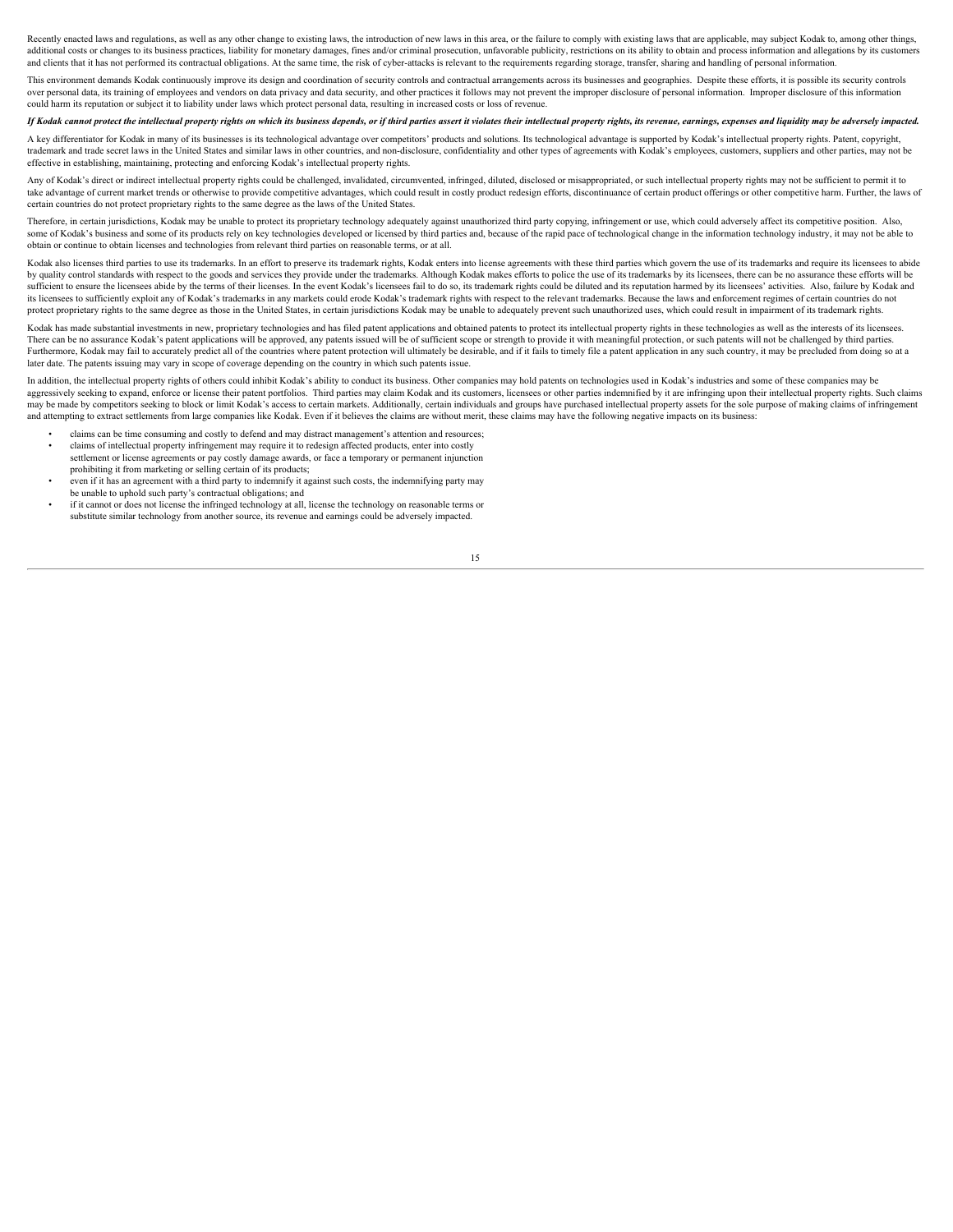Finally, Kodak uses open source software in connection with some of its products and services. Companies which incorporate open source software into their products have, from time to time, faced claims challenging the owne of open source software and/or compliance with open source license terms. As a result, Kodak could be subject to suits by parties claiming ownership of what it believes to be open source software or noncompliance with open licensing terms. Some open source software licenses require users who distribute open source software as part of their software to publicly disclose all or part of the source code to such software and/or make available any works of the open source code on unfavorable terms or at no cost. Any requirement to disclose Kodak's source code or pay damages for breach of contract could be harmful to its business results of operations and financial c

#### Kodak's future pension and other postretirement benefit plan costs and required level of contributions could be unfavorably impacted by changes in actuarial assumptions, market performance of plan assets and obligations *imposed by legislation or pension authorities which could adversely affect its financial position, results of operations, and cash flow.*

#### Kodak has significant defined benefit pension and other postretirement benefit obligations.

The funded status of its U.S. and non-U.S. defined benefit pension plans (and other postretirement benefit plans), and the related cost reflected in its financial statements, are affected by various factors subject to an i uncertainty. Key assumptions used to value these benefit obligations, funded status and expense recognition include the discount rate for future payment obligations, the long term expected rate of return on plan assets, sa healthcare cost trend rates, mortality trends, and other economic and demographic factors. Significant differences in actual experience, or significant changes in future assumptions or obligations imposed by legislation or authorities, could lead to a potential future need to contribute cash or assets to Kodak's plans in excess of currently estimated contributions and benefit payments and could have an adverse effect on Kodak's consolidated operations, financial position or liquidity.

In past years, Kodak has experienced increases in the costs of these defined benefit pension and postretirement benefit obligations as a result of macro-economic factors beyond its control, including increases in health ca declines in investment returns on pension plan assets, and changes in discount rates and mortality rates used to calculate pension and related liabilities. At least some of these macro-economic factors may again put pressu cost of providing pension and medical benefits. There can be no assurance it will succeed in limiting cost increases. In addition, continued upward pressure, including any as a result of new legislation, could reduce the p its businesses.

#### *Kodak may be required to recognize impairments in the value of its goodwill and/or other long-lived assets which could adversely affect its results of operations.*

Upon emergence from bankruptcy, Kodak applied fresh start accounting pursuant to which the reorganization value was allocated to the individual assets and liabilities based on their estimated fair values. The excess reorga value over the fair value of identified tangible and intangible assets is reported as goodwill. In connection with fresh start, Kodak also determined the fair value of its other long-lived assets, including intangible asse determination of reorganization value, equity value of the Company's common stock and fair value of assets and liabilities is dependent on various estimates and assumptions, including financial projections and the realizat certain events. Kodak tests goodwill and indefinite lived intangible assets for impairment annually or whenever events occur or circumstances change that would more likely than not reduce the fair value of a reporting unit carrying amount. Kodak evaluates other long-lived assets for impairments whenever events or changes in circumstances indicate the carrying value may not be recoverable. Impairments could occur in the future if Kodak's expe future cash flows decline, market or interest rate environments deteriorate, or if carrying values change materially compared with changes in their respective fair values.

#### Kodak's businesses experience seasonality of sales. Therefore, lower demand for Kodak's products or increases in costs during periods which are expected to be at peak in seasonality may have a pronounced negative effect on *its results of operations.*

Equipment and consumables sales generally exhibit higher levels in the fourth quarter due to the seasonal nature of placements, resulting from customer or industry budgeting practices. As a result, a sequential quarter-tocomparison is not a good indication of Kodak's performance or how it will perform in the future. In addition, adverse developments during what are expected to be peak periods in seasonality, such as lower-than-anticipated for its products, an internal systems failure, increases in materials costs, or failure of or performance problems with one of its key logistics, components supply, or manufacturing partners, could have a material adverse financial condition and operating results. Tight credit markets which limit capital investments or a weak economy which decreases print demand could negatively impact equipment or consumable sales. These external developme are often unpredictable and may have an adverse impact on its business and results of operations.

#### *If Kodak fails to manage distribution of its products and services properly, its revenue, gross margins and earnings could be adversely impacted.*

Kodak uses a variety of different distribution methods to sell and deliver its products and services, including third-party resellers and distributors and direct and indirect sales to both enterprise accounts and customers managing the interaction of direct and indirect channels with various potential customer segments for its products and services is a complex process. Moreover, since each distribution method has distinct risks and costs, K failure to achieve the most advantageous balance in the delivery model for its products and services could adversely affect its revenue, gross margins and earnings. This has concentrated Kodak's credit and operational risk result in an adverse impact on its financial performance.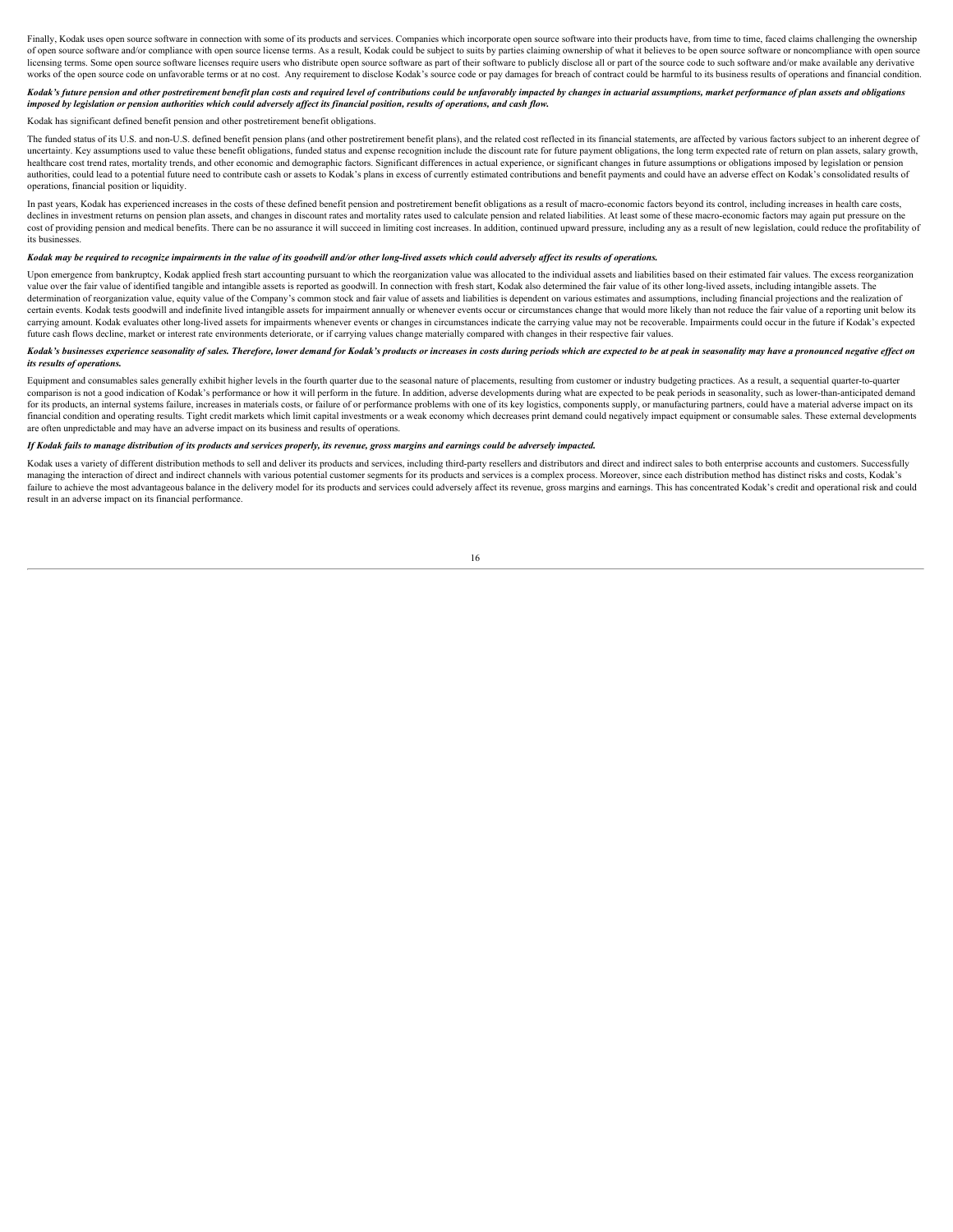#### *Kodak's future results could be harmed if it is unsuccessful in its sales in emerging markets.*

Because Kodak is seeking to expand its sales and number of customer relationships outside the United States, including in emerging markets in Asia, Latin America and Eastern Europe, Kodak's business is subject to risks ass with doing business internationally, such as:

- support of multiple languages;
- recruitment of sales and technical support personnel with the skills to design, manufacture, sell and supply products;
- compliance with governmental regulation of imports and exports, including obtaining required import or export approval for its products;
- complexity of managing international operations;
- exposure to foreign currency exchange rate fluctuations:
- commercial laws and business practices which may favor local competition and the imposition of
- tariffs on products or raw materials imported into or exported from the U.S.; • multiple, potentially conflicting, and changing governmental laws, regulations and practices,
- including differing export, import, tax, anti-corruption, anti-dumping, economic sanction, labor, and employment laws;
- difficulties in collecting accounts receivable;
- limitations or restrictions on the repatriation of cash;
- limitations or reductions in protection of intellectual property rights; • complications in logistics and distribution arrangements; and
- political or economic instability.

There can be no assurance Kodak will be able to market and sell its products in all of its targeted markets. If its efforts are not successful, its business growth and results of operations could be harmed.

As a global company, Kodak is subject to regulatory requirements and laws in the jurisdictions in which it operates, and any alleged non-compliance with these requirements or laws could result in an adverse financial or re impact.

#### Kodak is subject to environmental laws and regulations and failure to comply with such laws and regulations or liabilities imposed as a result of such laws and regulations could have an adverse effect on its business, resu *operations and financial condition.*

Kodak is subject to environmental laws and regulations world-wide that govern, for example, the discharge of pollutants, the management of hazardous materials, the cleanup of contaminated sites, and the composition and end management of its products. Non-compliance with applicable laws or liability incurred without regard to fault could have a material adverse effect on its business, results of operations and financial condition. The cost of with such laws could have a material adverse effect on its business, results of operations and financial condition. Any uncertainties related to environmental conditions or obligations at Kodak's properties may impact its further develop or sell such properties.

#### *Kodak may have additional tax liabilities.*

Kodak is subject to income taxes in the U.S. and in many foreign jurisdictions. Significant judgment is required in determining Kodak's worldwide provision for income taxes. In the course of its business, there are transac calculations where the ultimate tax determination is uncertain.

Kodak operates within multiple taxing jurisdictions worldwide and is subject to audit in these jurisdictions. These audits can involve complex issues, which may require an extended period of time for resolution. Management ongoing assessments of the outcomes of these issues and related tax positions require judgment, and although management believes that adequate provisions have been made for such issues, there is the possibility that the ul resolution of such issues could have an adverse effect on the earnings and cash flow of Kodak.

#### *Kodak's business, financial position, results of operations, cash flows and reputation may be negatively impacted by legal matters.*

Kodak has various contingencies which are not reflected on its balance sheet, including those arising as a result of being involved from time to time in a variety of claims, lawsuits, investigations, remediations and proce concerning: commercial, tax, tort, customs, employment, health and safety and intellectual property matters, licensee activities, and compliance with various domestic and international laws and regulations. Should developm any of these matters cause a change in its determination as to an unfavorable outcome and result in the need to recognize a material accrual or should any of these matters result in a final adverse judgment or be settled f amounts, they could have a material adverse effect on its business, financial position, results of operations, and cash flows.

#### *Regulations related to "conflict minerals" may require Kodak to incur additional expenses and could limit the supply and increase the cost of certain metals used in manufacturing Kodak's products.*

The Dodd-Frank Wall Street Reform and Consumer Protection Act contains provisions to improve transparency and accountability concerning the supply of minerals originating from the conflict zones of the Democratic Republic Congo ("DRC") and adjoining countries.

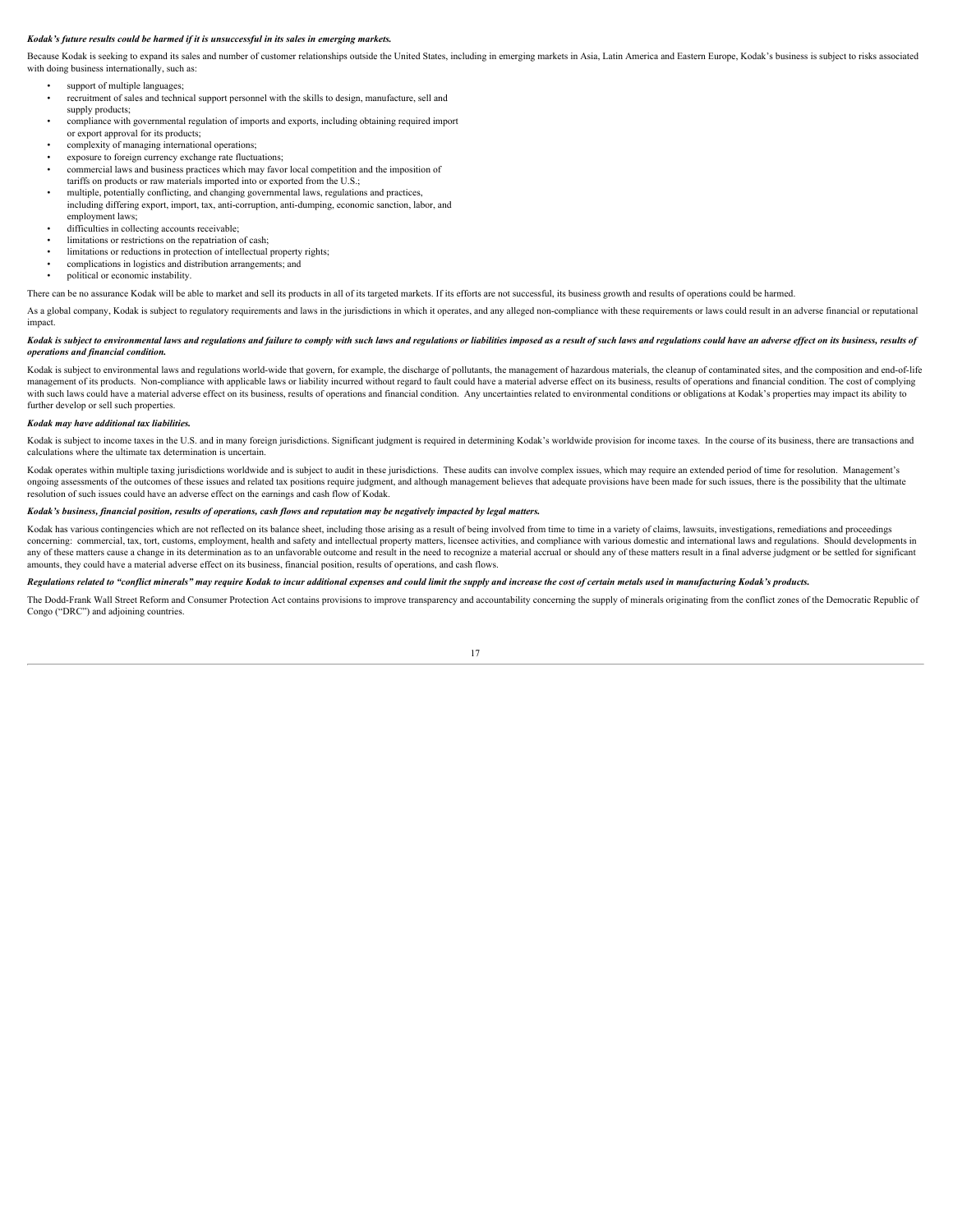As a result, in August 2012, the SEC adopted rules requiring disclosure related to sourcing of specified minerals, known as "conflict minerals," which are necessary to the functionality or production of products manufactur contracted to be manufactured by public companies. Kodak has designed its overall conflict minerals policies and procedures to be consistent with the guidance issued by the Organization for Economic Co-operation and Development ("OECD") and continues to perform due diligence on its supply chain. Kodak filed its most recent Conflict Minerals Disclosure report for the reporting period from January 1, 2018 to December 31, 2018 on May 31, 2019. As of the date of the report, Kodak determined certain of its products contain such specified minerals but was unable to determine whether or not such minerals originate from the DRC or an adjoining country. Kodak ma incur additional costs to comply with these disclosure requirements, including costs related to determining the sources of the specified minerals used in its products, in addition to the cost of any changes to products, pr sources of supply as a consequence of such verification activities, which may adversely affect its business. In addition, the number of suppliers who provide "conflict-free" minerals may be limited, which may make it diffi satisfy customers who require all of the components of its products be certified as conflict-free, which could place it at a competitive disadvantage if it is unable to do so. Because Kodak's supply chain is complex, it ma able to sufficiently verify the origins of the relevant minerals used in its products through its due diligence procedures, which may harm its reputation.

#### **Risks Related to the Company's Indebtedness and Access to Capital Markets**

#### *There can be no assurance the Company will be able to comply with the terms of its various credit facilities.*

A breach of any of the financial or other covenants contained in the ABL Credit Agreement or the Convertible Notes could result in an event of default under these facilities.

If any default or event of default occurs under the ABL Credit Agreement and the Company is not able to either cure it or obtain a waiver from the requisite lenders under the ABL Credit Agreement, the administrative agent ABL Credit Agreement may, and at the request of the requisite lenders for that facility must, declare all of the Company's outstanding obligations under the ABL Credit Agreement, together with accrued interest and fees, to immediately due and payable. In addition, the agent under the ABL Credit Agreement may, and at the request of the requisite lenders must, terminate the lenders' commitments under that facility and cease making further loan any default or event of default occurs under the Convertible Notes and the Company is not able to either cure it or obtain a waiver from the holders of the Convertible Notes, such holders may declare all of the Company's o obligations under the Convertible Notes, together with accrued interest and fees, to be immediately due and payable. If applicable, the administrative agent under the ABL Credit Agreement and the collateral agent for the Convertible Notes could institute foreclosure proceedings against the pledged assets. Any of these outcomes would likely have an adverse effect on the Company's operations and its ability to satisfy its obligations as they

On March 6, 2020 Kodak obtained a waiver from the agent and lenders under the ABL Credit Agreement with respect to any event of default under the reporting covenant in the ABL Credit Agreement that may be deemed to occur i relation to the going concern explanatory paragraph contained in the audit report on Kodak's financial statements as of and for the year ended December 31, 2019. There can be no assurance that Kodak will be able to obtain waiver if a going concern explanatory paragraph is contained in the audit report with respect to Kodak's annual financial statements for future years. In the absence of such a waiver, the agent or lenders under the ABL Cre Agreement may take the position that such explanatory paragraph constitutes a default under the reporting covenant in the ABL Credit Agreement. For more information on the reporting covenants under the Credit Agreements an the potential impact of the explanatory paragraph in the audit report refer to Item 2. "Management's Discussion and Analysis of Financial Condition and Results of Operations-Liquidity and Capital Resources-Sources of Liquidity.

#### *Kodak may require additional capital funding and such capital may not be available to it and/or may be limited.*

Because of Kodak's current non-investment grade credit rating and financial condition, and/or general conditions in the financial and credit markets, its access to the capital markets is limited. Moreover, the urgency of a raising transaction may require it to pursue additional capital at an inopportune time or unattractive cost. The Company has issued approximately \$80 million and \$85 million of letters of credit under the ABL Credit Agreem December 31, 2019 and 2018, respectively. The maturity date of the ABL Credit Agreement is May 26, 2021. Upon the earlier of the maturity date or the termination of the revolving credit commitments under the ABL Credit Agreement, the obligations thereunder will become due and the Company will need to provide alternate collateral in place of the letters of credit issued under the ABL Credit Agreement.

Kodak's ability to obtain capital and the costs of such capital are dependent on numerous factors, including:

- covenants in the ABL Credit Agreement and Convertible Notes;
- obtaining a consent from the holders of Series A Preferred Stock for the issuance of additional preferred
- shares which rank senior or *pari passu* to the Series A Preferred Stock;
- investor confidence in Kodak and the markets in which it operates:
- its financial performance and projected financial performance and the financial performance and projected financial performance of its subsidiaries;
- its levels of debt and redemption obligations, including the maturity of the Convertible Notes on November 1, 2021, unless extended in accordance with their terms, and the mandatory redemption of the Series A Preferred Stock on November 15, 2021;
- its ability to generate positive cash flow;
- its ability to consummate monetization transactions including asset sales:
- its requirements for posting collateral under various commercial agreements;
- its credit ratings;

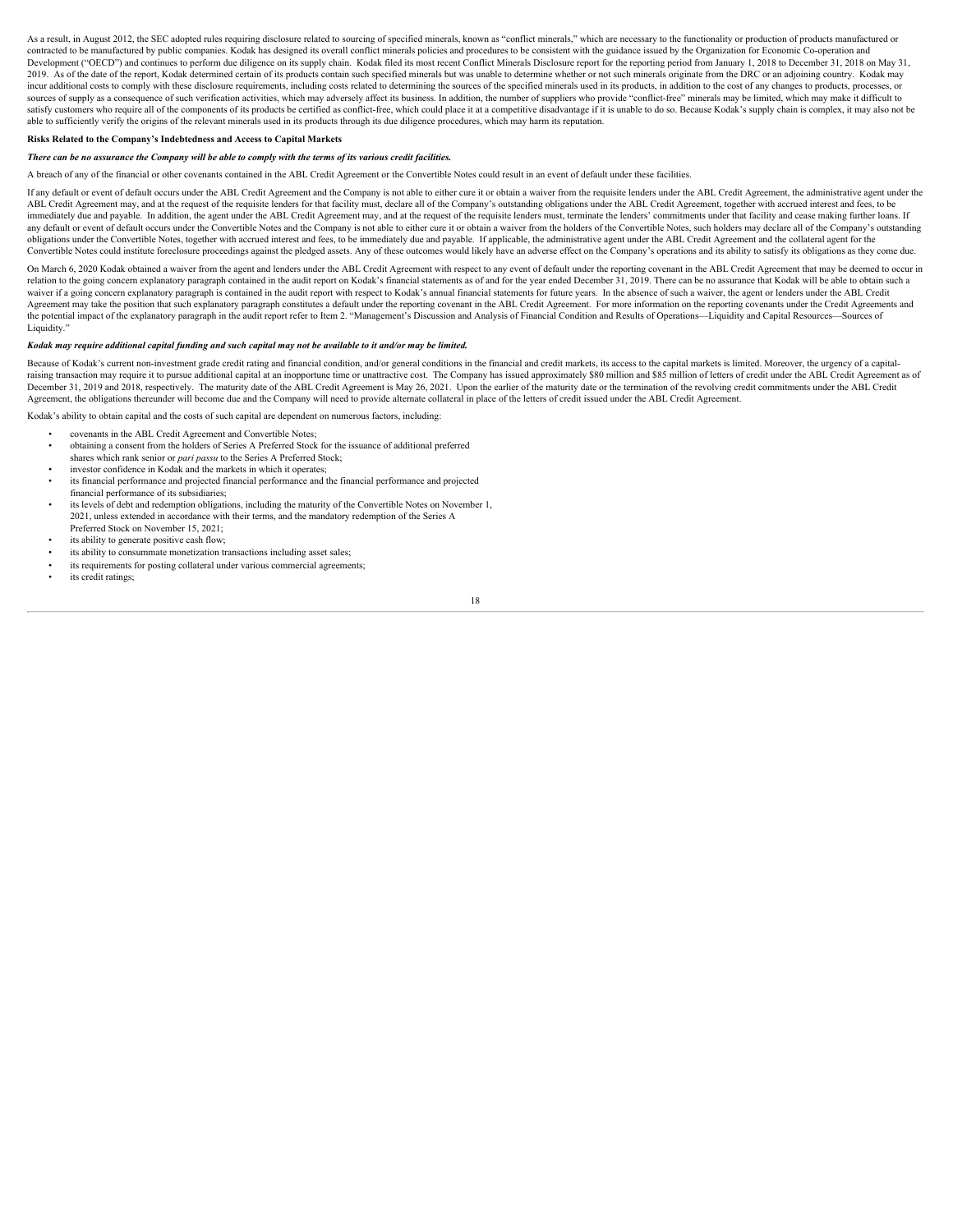- its long-term business prospects; and
- general economic and capital market conditions

Kodak may not be successful in obtaining additional capital for these or other reasons. An inability to access capital is likely to limit its ability to meet its operating needs and, as a result, may have a material advers financial condition, results of operations and cash flows. In particular, Kodak does not have committed refinancing or the liquidity to meet the debt obligations under the Convertible Notes and ABL Credit Agreement or the redemption obligations under the Series A Preferred Stock if they were to become due in accordance with their current terms, and there are no assurances Kodak will be able to amend, extend, refinance or repay the loans und Convertible Notes, the redemption obligations under the Series A Preferred Stock or, as necessary, its obligations under the ABL Credit Agreement before they become due. If Kodak is unable to amend, extend or refinance the obligations under the Convertible Notes, ABL Credit Agreement or Series A Preferred Stock before they become due, its ability to continue as a going concern would likely be impaired.

The current non-investment grade status and Kodak's financial condition may adversely impact Kodak's commercial operations, increase its liquidity requirements and increase the cost of refinancing opportunities. It may not *have adequate liquidity to post required amounts of additional collateral.*

The Company's corporate family credit rating is currently below investment grade and there are no assurances its credit ratings will improve, or they will not decline, in the future. In addition, the Company may not contin maintain credit ratings from the recognized rating agencies.

Its credit ratings and financial condition may affect the evaluation of its creditworthiness by trading counterparties and lenders, which could put it at a disadvantage to competitors with higher or investment grade ratings.

In carrying out its commercial business strategy, the current non-investment grade credit ratings have resulted and will likely continue to result in requirements that Kodak either prepay obligations or post significant am collateral to support its business. Additionally, Kodak's current non-investment grade credit rating and financial condition may limit its ability to obtain additional sources of liquidity, refinance its debt obligations, mandatory redemption of its Series A Preferred Stock, or access the capital markets at the lower borrowing costs which would presumably be available to competitors with a higher or investment grade rating or stronger finan condition.

Should its ratings continue at their current levels, or should its ratings be further downgraded, it would expect these negative effects to continue and, in the case of a downgrade, become more pronounced. In particular, g Company's current credit ratings it would be required, if requested, to provide up to \$13 million of additional letters of credit to the issuers of certain surety bonds to fully collateralize such bonds.

#### *The availability of borrowings and letters of credit under the ABL Credit Agreement is limited by the amount of various types of assets and, under certain circumstances, the administrative agent under the ABL Credit Agreement will have greater control over Kodak's cash.*

Availability under the Company's ABL Credit Agreement is based on the amount of Eligible Receivables, Eligible Inventory, Eligible Machinery and Equipment and Eligible Cash less specified reserves as described in Note 9, " and Finance Leases" to the consolidated financial statements. Kodak's U.S. Accounts Receivable and Inventory levels have declined over the past four years, and Machinery and Equipment for purposes of the ABL Credit Agreeme amortizes down by \$1 million per quarter. If Eligible Receivables, Eligible Inventory and Eligible Machinery and Equipment continue to decline and an asset base cannot be maintained to support the \$80 million of outstanding letters of credit and the \$15 million of Excess Availability required under the ABL Credit Agreement, the Company would be required to increase restricted cash deposited in the Eligible Cash account or remain in compliance the ABL Credit Agreement's Fixed Charge Coverage Ratio and operate under cash dominion by the administrative agent under the ABL Credit Agreement. Additional cash deposited in the Eligible Cash account would be classified as restricted cash and would not be available to support ongoing working capital and investment needs.

If the administrative agent under the ABL Credit Agreement executed cash dominion, it would increase operational complexities for the Company. An event of default would occur under these circumstances if neither of these alternatives were achieved.

#### The Company's substantial monetary obligations require a portion of its cash flow be used to fund other obligations rather than be invested in the business and could adversely affect its ability to fund its operations.

The Company's indebtedness under the Convertible Notes and ABL Credit Agreement and its other obligations including the potential mandatory redemption of the Series A Preferred Stock could have important negative consequences to the Company and investors in its securities. These include the following:

- it may not be able to satisfy all of its obligations, including, but not limited to, its obligations under the Convertible Notes and the ABL Credit Agreement, which may cause a cross-default or cross-acceleration on other debt it may have incurred;
- it could have difficulties obtaining necessary financing in the future for working capital, capital expenditures, debt service requirements, mandatory redemption of the Series A Preferred Stock, refinancing or other purposes;
- it will have to use a significant part of its cash flow or cash balances to make payments on its debt or Series A Preferred Stock and to satisfy the other obligations set forth above, which may reduce the capital available for operations and expansion; and
- adverse economic or industry conditions may have more of a negative impact.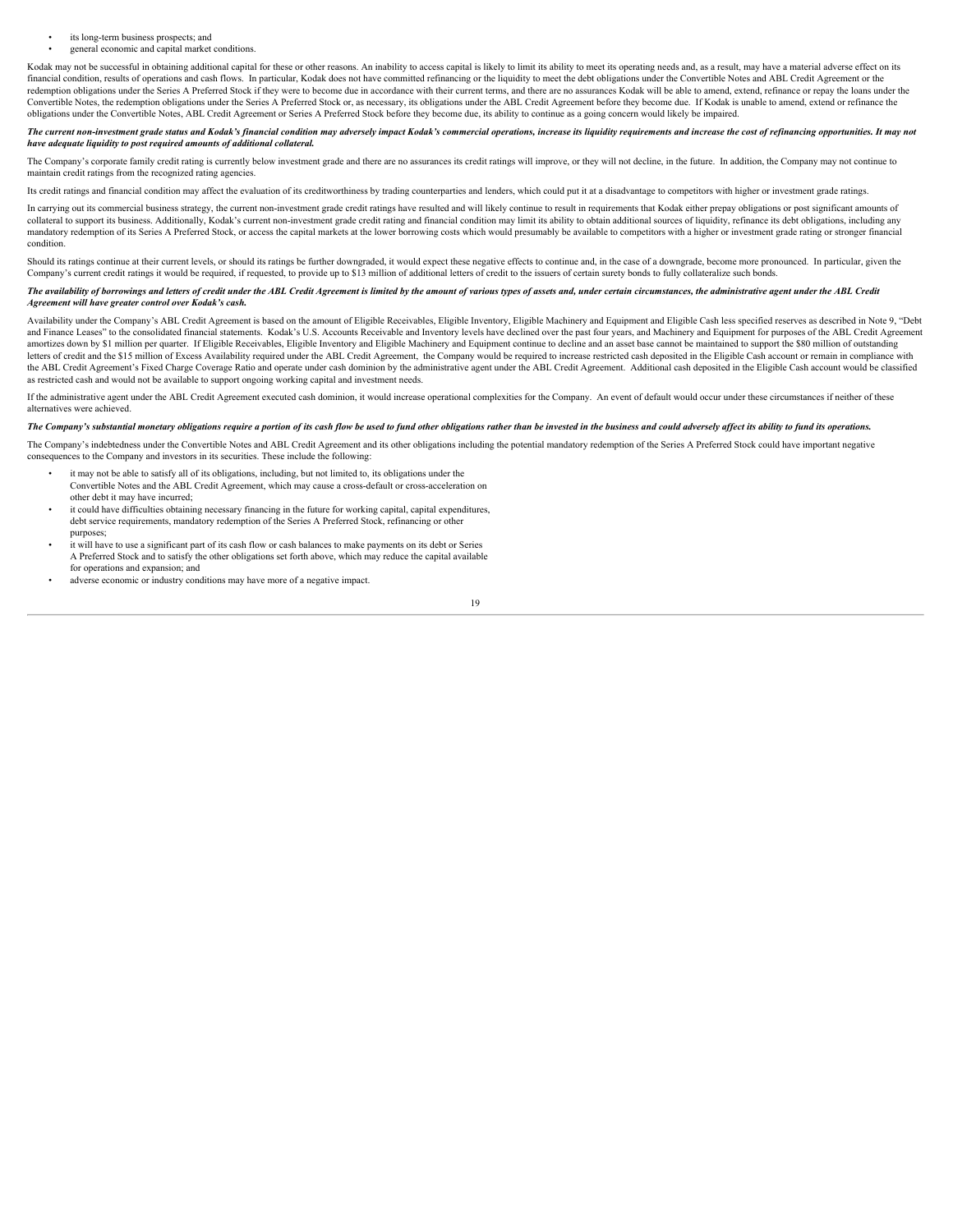The Company cannot be sure cash generated from its business will be as high as it expects, or its expenses will not be higher than it expects. Because a portion of its expenses are fixed in any given year, its operating ca margins are highly denendent on revenues, which are largely driven by customer demand. A lower amount of cash generated from its business or higher expenses than expected, when counted with its debt obligations, could adve affect its ability to fund its operations.

#### **Risks Related to the Company's Common Stock**

*The conversion of the Convertible Notes or the Company's Series A Preferred Stock into shares of the Company's common stock may dilute the value for the current holders of the Company's common stock.*

The Convertible Notes are convertible into shares of the Company's common stock at a conversion rate of 314.9785 shares of common stock per \$1,000 principal amount of Convertible Notes, and the 2,000,000 outstanding shares the Company's Series A Preferred Stock are convertible into shares of the Company's common stock at a conversion rate of 5.7471 shares of common stock per share of Series A Preferred Stock. As a result of the conversion of issued and outstanding Convertible Notes or Series A Preferred Stock, the Company's existing shareholders will own a smaller percentage of its outstanding common stock. Based on the capitalization of the Company as of Dece 31, 2020, the conversion of all Convertible Notes would result in the issuance to holders thereof of approximately 42% of the outstanding common stock after giving effect to such conversion, the conversion of all shares of A Preferred Stock would result in the issuance to holders thereof of approximately 21% of the outstanding common stock after giving effect to such conversion, and the conversion of all Convertible Notes and all shares of t A Preferred Stock would result in the issuance to holders thereof of approximately 50% of the outstanding common stock after giving effect to such conversion. Further, additional shares of common stock may be issuable purs certain other features of the Convertible Notes and Series A Preferred Stock, with such issuances being further dilutive to existing holders of common stock.

If Convertible Notes or shares of Series A Preferred Stock are converted into common stock, holders of such converted common stock will be entitled to the same dividend and distribution rights as holders of the common stock currently authorized and outstanding. As such, another dilutive effect resulting from the conversion of any issued and outstanding Convertible Notes or shares of Series A Preferred Stock will be a dilution to dividends and distributions.

Holders of the Company's common stock will not realize any dilution in their ownership, dividend or distribution rights solely as a result of the reservation of any shares of common stock for issuance upon conversion of th Convertible Notes or Series A Preferred Stock or for issuance of additional shares of common stock pursuant to certain other features of the Convertible Notes or Series A Preferred Stock, but will experience such dilution extent additional shares of common stock are issued in the future as described above.

#### *The holders of the Company's Series A Preferred Stock and Convertible Notes own a large portion of the voting power of the Company's outstanding securities and have the right to nominate two members to the Company's Board. As a result, these holders may influence the composition of the Board and future actions taken by the Board.*

The holders of the Company's Series A Preferred Stock are entitled to vote upon all matters upon which holders of the Company's common stock have the right to vote and are entitled to the number of votes equal to the numbe full shares of common stock into which such shares of Series A Preferred Stock could be converted at the then applicable conversion rate. These holders currently hold approximately 30% of the voting power of the Company on as-converted basis. These holders also hold all of the Convertible Notes. If the holders converted all of the Convertible Notes, the holders would hold approximately 56% of the voting power of the Company on an as-converte and such conversion may constitute a change in control of the Company. As a result, these holders may have the ability to influence future actions by the Company requiring shareholder approval. The Company and these holder parties to a Shareholder Agreement that contains certain restrictions on disposition or acquisition of Company securities and other actions by these holders, some of which restrictions will expire on April 17, 2020.

Further, for as long as they hold any shares of Series A Preferred Stock, the current holders of the Series A Preferred Stock are entitled to nominate for election (collectively and not individually) at the Company's annua shareholders a number of directors to the board of directors of the Company (the "Board") commensurate with their ownership percentage of common stock on an as-converted basis. Two of the Company's current Board members were nominated by these current holders, who also have the right to fill vacancies on the Board created by one of their nominees ceasing to serve on the Board. The nomination and other rights regarding the Board granted to current holders of Series A Preferred Stock are not transferrable to any other person.

Also, whenever dividends on the Series A Preferred Stock are in arrears for six or more dividend periods, the holders of Series A Preferred Stock (voting with holders of all other classes of preferred stock of the Company voting rights are then exercisable) are entitled to vote for the election of two additional directors at the Company's next annual meeting and all subsequent meetings until all accumulated dividends on such Series A Prefer and other voting preferred stock have been paid or set aside (during which time the number of directors the current holders of Series A Preferred Stock are entitled to nominate under the Purchase Agreement will be reduced As a result, the presence of directors on the Board nominated by the current holders of Series A Preferred Stock or elected by the holders of Series A Preferred Stock would enable such current holders or the holders of Ser Preferred Stock to influence the composition of the Board and, in turn, potentially influence and impact future actions taken by the Board. As of February 1, 2020, the Company is in arrears for four dividend payments.

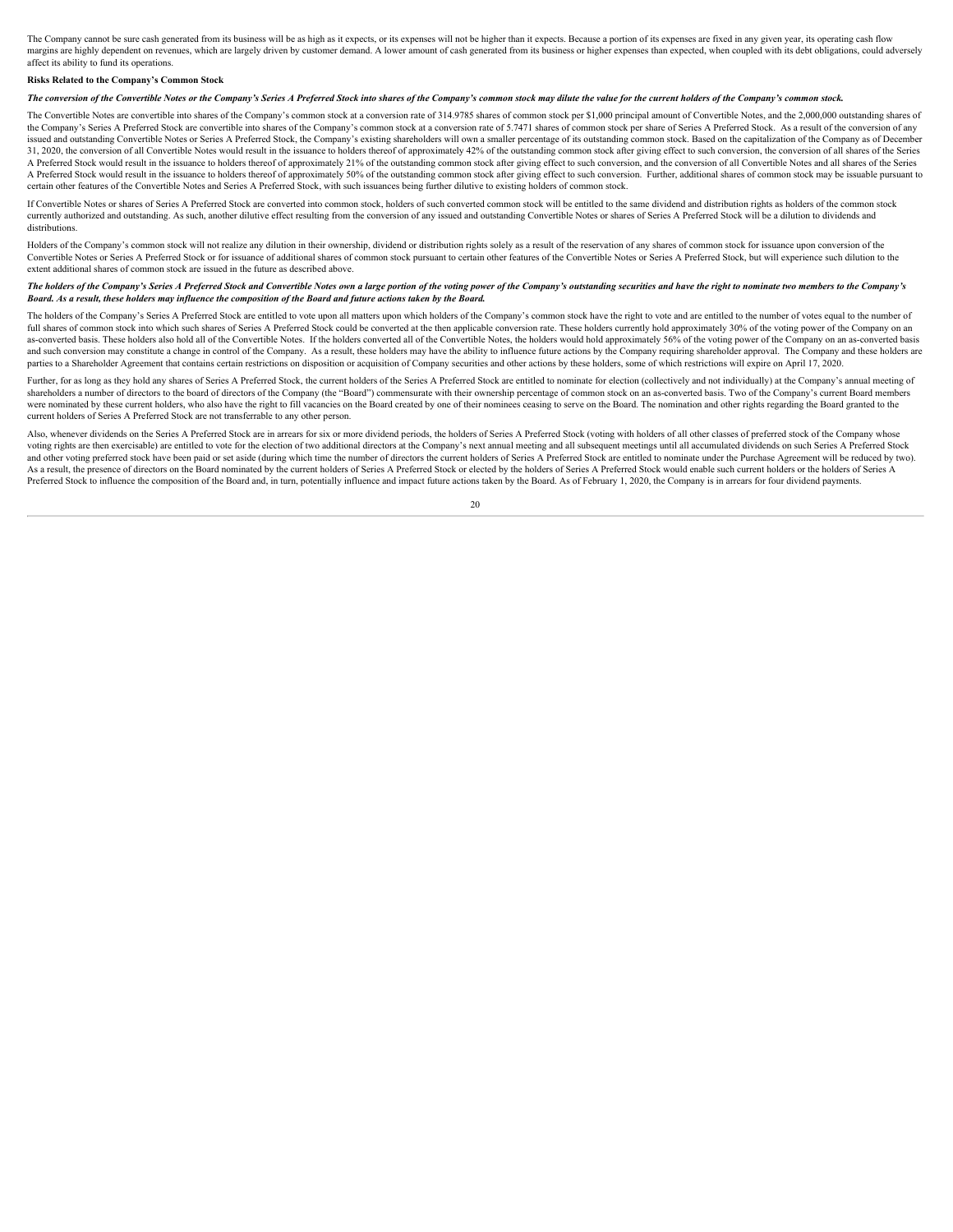The Company has registered the resale of a large portion of its outstanding securities. The resale of the Company's common stock, or the perception that such resale may occur, may adversely affect the price of its common *stock.*

In compliance with two Registration Rights Agreements to which the Company is a party, it has registered the resale of an aggregate of 20,723,050 shares of outstanding common stock, 2,000,000 shares of outstanding Series A Preferred Stock, and 11,494,200 shares of common stock, subject to anti-dilution adjustments, issuable upon the conversion of outstanding Series A Preferred Stock. The Company is also a party to a Registration Rights Agree pursuant to which it is obligated under defined circumstances to register for resale the shares of common stock issuable upon conversion of the Convertible Notes. The resale of a substantial number of shares of common stoc public market, or the perception that such resale might occur, could cause the market price of the Company's common stock to decline. Under the terms of the Registration Rights Agreements to which the Company is subject, t counterparties to such Registration Rights Agreements can, in certain circumstances, require the Company to participate in an underwritten public offering of the registered securities. Any shares sold in a registered resal freely tradable without restriction under the Securities Act. While the Company cannot predict the size of future resales or distributions of its common stock, if there is a perception that such resales or distributions co the holders of the Company's securities registered for resale sell a large number of the registered securities, the market price for the Company's common stock could be adversely affected.

#### The resale of a significant portion of the Company's securities registered for resale or certain accumulations or transfers of the Company's securities could result in a change of control of the Company and the loss of fav *tax attributes.*

The Company has registered the resale of securities representing approximately 59% of its outstanding shares of common stock assuming the issuance of all common stock issuable upon the conversion of the Series A Preferred Stock, and, if it is required to register the common stock issuable upon the conversion of the Convertible Notes, the Company will have registered the resale of securities representing approximately 74% of its outstanding common stock assuming the issuance of all common stock issuable upon the conversion of the Series A Preferred Stock and Convertible Notes.

Although the holders of the subject securities consist of several unaffiliated groups, these holders collectively have a controlling influence over all matters presented to the Company's shareholders for approval, includin members to the Board and change of control transactions. In addition, the holders of subject securities collectively would be able to cause a change of control of the Company by selling a sufficient portion of the Company' held by them.

If such a transaction, in combination with other transactions including the issuance of the Series A Preferred Stock and Convertible Notes, the conversion of such securities, the redemption, refinancing, extension or amend Series A Preferred Stock, or future issuances of securities by the Company, were to result in an "ownership change" as determined under Section 382 of the Internal Revenue Code of 1986, as amended, then the Company's abili offset taxable income with tax attributes generated prior to the ownership change date could be limited, possibly substantially. For more information on the Company's tax attributes refer to Note 18, "Income Taxes". The in the holders of the securities registered for resale may not always coincide with the interests of the other holders of our common stock.

#### *The Company's stock price has been and may continue to be volatile.*

The market price of the Company's common stock has fluctuated substantially and may continue to fluctuate significantly. Future announcements or disclosures concerning the Company, its strategic initiatives, its sales and profitability, and quarterly variations in actual or anticipated operating results or comparable sales, any failure to meet analysts' expectations and sales of large blocks of its common stock, among other factors, could c price of its common stock to fluctuate substantially.

#### <span id="page-21-0"></span>**ITEM 1B. UNRESOLVED STAFF COMMENTS**

None.

#### <span id="page-21-1"></span>**ITEM 2. PROPERTIES**

Kodak's worldwide headquarters is located in Rochester, New York.

Kodak owns 12 million square feet and leases, as a lessee, approximately 1 million square feet of space that includes administrative, research and development, manufacturing and marketing facilities in several worldwide locations. Out of the owned space, Kodak leases out approximately 1 million square feet to third party tenants. The leases are for various periods and are generally renewable.

Kodak's principal manufacturing facilities, by segment, are listed below. Properties in a location may be shared by all segments operating in that location.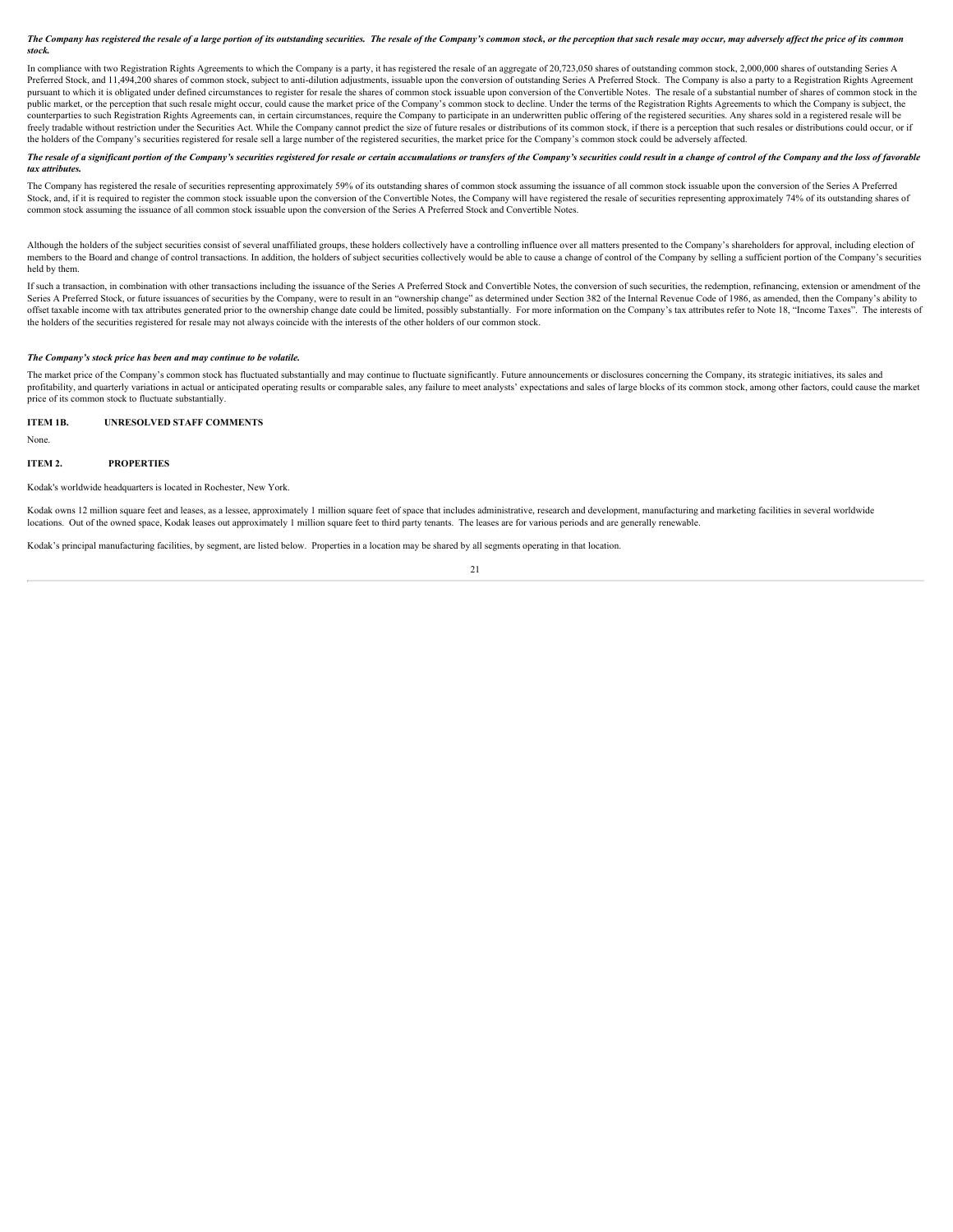*Brand, Film and Imaging* Rochester, New York, USA Vancouver, Canada *3D Printing Technology*

*Enterprise Inkjet Systems Print Systems Kodak Software* Rochester, New York, USA Rochester, New York, USA Vancouver, Canada Dayton, Ohio, USA Columbus, Georgia, USA (software development) Shanghai, China **Shanghai, China China China China China** Osterode, Germany Shanghai, China Shanghai, China Shanghai, China Shanghai, China Shanghai, China Shanghai, China Shanghai, China Shanghai, China Shanghai, China Sh Gunma, Japan<br>Shanghai, China **Markalan and Shanghai, China and Shanghai**, China and Markalan and Markalan and Markalan and Ma

Rochester, New York, USA

Regional distribution centers are located in various places within and outside of the United States.

Research and development is headquartered at the Kodak Research Laboratories which is part of the Eastman Business Park in Rochester, New York, where Kodak conducts research and files patent applications with fundamental inventions. Other U.S. research and development groups are located in Dayton, Ohio and Columbus, Georgia. Outside the U.S., research and development groups are located in Canada, Israel, Germany, Japan and China. The research and development groups work in close cooperation with manufacturing units and marketing organizations to develop new products and applications to serve both existing and new markets.

Kodak has excess capacity in some locations. Kodak is pursuing monetizing its excess capacity by selling or leasing the associated properties.

#### <span id="page-22-0"></span>**ITEM 3. LEGAL PROCEEDINGS**

Kodak's Brazilian operations are involved in various litigation matters and have received or been the subject of numerous governmental assessments related to indirect and other taxes in various stages of litigation, as wel litigation and disputes associated with former employees and contract labor.

The tax matters, which comprise the majority of the litigation matters, are primarily related to federal and state value-added taxes and income taxes. Kodak's Brazilian operations are disputing these matters and intend to defend their position. Kodak routinely assesses these matters as to the probability of ultimately incurring a liability in its Brazilian operations and records its best estimate of the ultimate loss in situations where it likelihood of loss as probable. As of December 31, 2019, Kodak's Brazilian operations maintained accruals of approximately \$3 million for claims aggregating approximately \$149 million inclusive of interest and penalties wh appropriate. In connection with assessments and litigation in Brazil, local regulations may require Kodak's Brazilian operations to post security for a portion of the amounts in dispute. Generally, any encumbrances of the assets would be removed to the extent the matter is resolved in Kodak's favor.

Kodak is involved in various lawsuits, claims, investigations, remediations and proceedings, including, from time to time, commercial, customs, employment, environmental, tort and health and safety matters, which are being handled and defended in the ordinary course of business. Kodak is also subject, from time to time, to various assertions, claims, proceedings and requests for indemnification concerning intellectual property, including pat infringement suits involving technologies that are incorporated in a broad spectrum of Kodak's products and claims arising out of Kodak's licensing its brand. These matters are in various stages of investigation and litiga being vigorously defended. Based on information currently available, Kodak does not believe that it is probable that the outcomes in any of these matters, individually or collectively, will have a material adverse effect o condition or results of operations.

Litigation is inherently unpredictable, and judgments could be rendered or settlements entered that could adversely affect Kodak's operating results or cash flows in a particular period. Kodak routinely assesses all of its threatened litigation as to the probability of ultimately incurring a liability and records its best estimate of the ultimate loss in situations where it assesses the likelihood of loss as probable.

**ITEM 4. MINE SAFETY DISCLOSURES**

<span id="page-22-1"></span>None.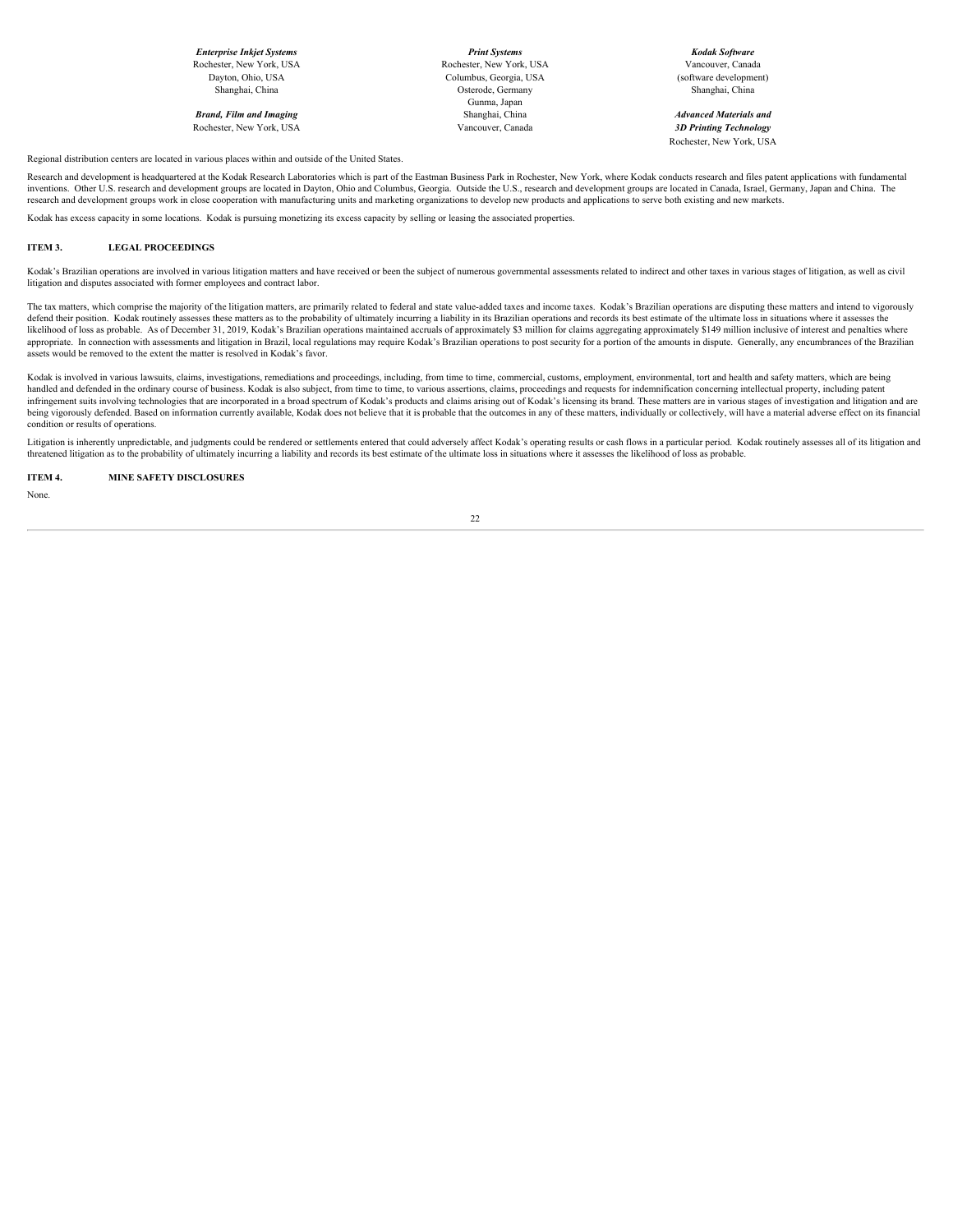#### <span id="page-23-0"></span>**INFORMATION ABOUT ITS EXECUTIVE OFFICERS**

Pursuant to General Instructions G (3) of Form 10-K, the following list is included as an unnumbered item in Part I of this report in lieu of being included in the Proxy Statement for the Annual Meeting of Shareholders.

| Name                | Age | <b>Positions Held</b>                                |
|---------------------|-----|------------------------------------------------------|
| James V. Continenza | 57  | Executive Chairman                                   |
| David E. Bullwinkle | 45  | Chief Financial Officer and Senior Vice President    |
| Roger W. Byrd       | 54  | General Counsel, Secretary and Senior Vice President |
| John O'Grady        | 56  | Vice President                                       |
| Eric H. Samuels     | 52  | Chief Accounting Officer and Corporate Controller    |
| Terry R. Taber      | 65  | Vice President                                       |
| Randy D. Vandagriff | 57  | Vice President                                       |
|                     |     |                                                      |

The executive officers' biographies follow:

#### **James V. Continenza**

Jim Continenza leads the transformation of Kodak as Executive Chairman. He was appointed to that position by the Board of Directors on February 20, 2019. Continenza joined the Board of Directors of Kodak in April 2013 and became Chairman of the Board in September 2013.

Continenza brings a proven track record of guiding leading technology companies through transformations. Since September 2012, Continenza has served as the Chairman and Chief Executive Officer of Vivial, Inc., a privatelymarketing technology and communications company. He has also held leadership roles at STi Prepaid, LLC, a telecommunications company, Anchor Glass Container Corp., a leading manufacturer of glass containers, Teligent, Inc. provider of communications services including voice, data, and internet access; Lucent Technologies Product Finance, a global leader in telecom equipment; and AT&T.

In addition to his management experience, Continenza currently serves on the board of Cenveo Corporation, an industry leader in transformative publishing solutions, and on the board of Merrill Corporation LLC. He has also on the boards of NII Holdings, Inc., Tembec, Inc. and Neff Corporation. He also serves or has served on the boards of a number of private companies.

#### **David E. Bullwinkle**

Dave Bullwinkle is the Chief Financial Officer and Senior Vice President of Kodak. The Board of Directors elected Bullwinkle to this position effective July 2016. Effective November 6, 2018, Bullwinkle is President of the Eastman Business Park Division. Bullwinkle is responsible for advancing the growth strategy for Eastman Business Park and leading Kodak's worldwide finance, corporate development, internal audit and purchasing teams. Bullwinkle reports to Executive Chairman Jim Continenza.

Bullwinkle joined Kodak in 2004 and has worked in several financial management roles at the company including Worldwide BU Controller, Assistant Corporate Controller and External Reporting Manager. He served as the Director of Corporate Financial Planning and Analysis and Vice President, Finance at Kodak from November 2010 to June 2016, and Director of Investor Relations from August 2013 to June 2016.

Prior to joining Kodak, Bullwinkle worked as the Manager of Financial Reporting at Birds Eye Foods, Inc. and previously at PricewaterhouseCoopers from 1996 to 2002 in various roles including serving as an Assurance Manager.

Bullwinkle has an MBA from St. John Fisher College and Bachelor of Science in Accounting degree from SUNY Geneseo. Bullwinkle is also a Certified Public Accountant in the State of New York.

#### **Roger W. Byrd**

Roger Byrd was appointed General Counsel, Secretary and Senior Vice President of Kodak in January 2019. He is responsible for leading the company's global legal function and for providing legal guidance to senior leadershi the Board of Directors. He also oversees the corporate development function. Byrd reports to Executive Chairman Jim Continenza.

Byrd joined Kodak in 2014 as Assistant General Counsel and Vice President, Legal Department and while at Kodak has focused on M&A and financing transactions, joint ventures, and other strategic initiatives. Byrd has also b active in providing credit agreement compliance, securities reporting and corporate governance support to the Company. The Board of Directors elected him to Senior Vice President and Secretary in January 2019.

Prior to joining Kodak, Byrd was a Partner at Nixon Peabody LLP. During his 23-year career at Nixon Peabody, he represented a broad range of clients in connection with a variety of M&A, financing and other corporate transactions. Byrd also served as General Counsel at Choice One Communications, Inc. from 2005 – 2006, a competitive local exchange carrier.

Byrd received a B.S. degree in accounting from Bob Jones University and a J.D. from Duke University School of Law.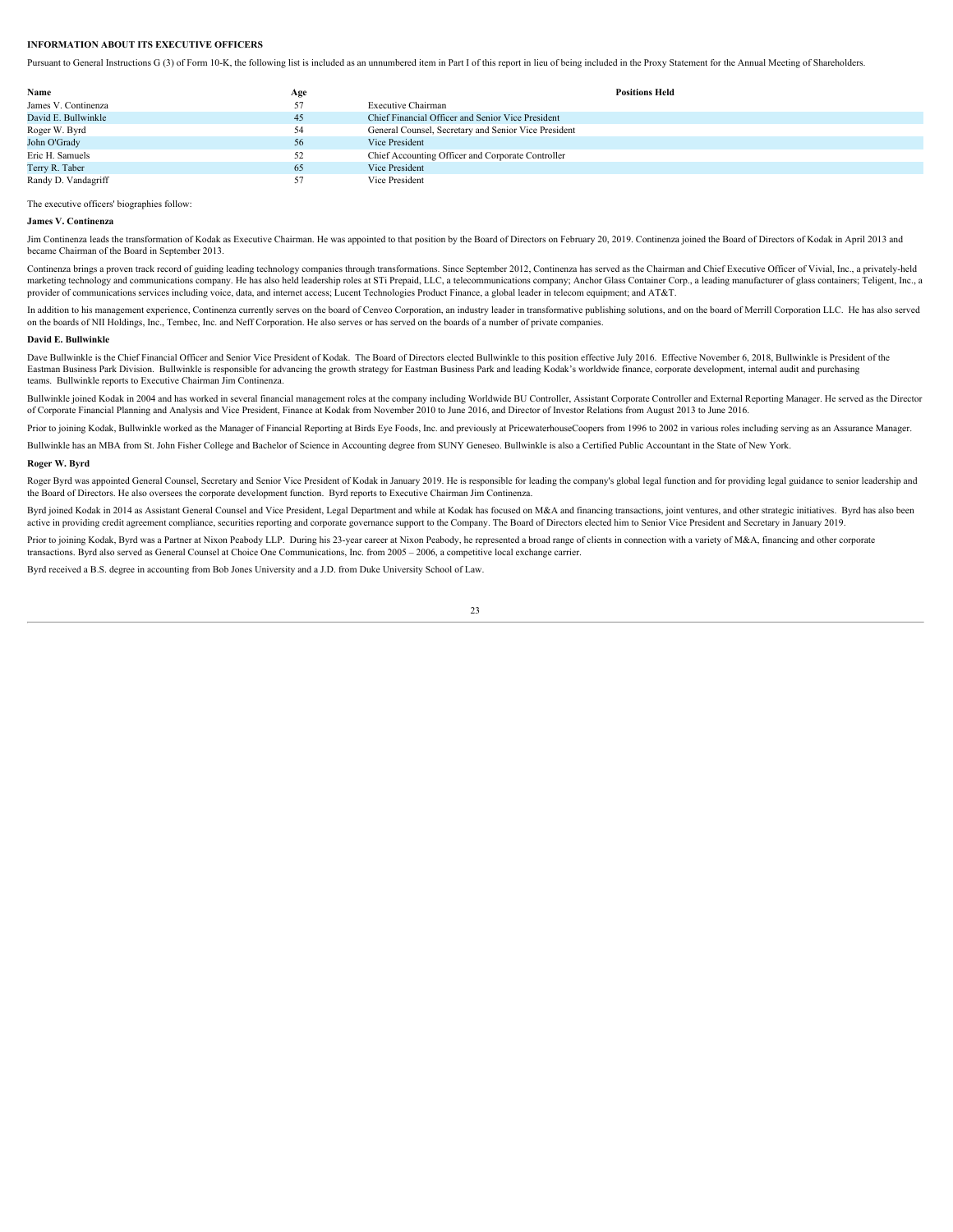#### **John O'Grady**

Effective January 2020, John O'Grady is Senior Vice President of Print, with senior responsibilities relating to the Traditional Printing segment. He reports to Executive Chairman Jim Continenza.

From April 24, 2018 to January 2020, O'Grady was President, Print Systems Division, which served graphic arts and commercial print customers with printing plates, computer to plate imaging solutions, electrophotographic pr solutions, OEM toner, and equipment services. From December 1, 2017 to April 24, 2018, O'Grady was President of Consumer Imaging Division. In this role, he was responsible for motion picture and commercial films, synthetic chemicals, and consumer products, including products from Kodak brand licensees. From January 2016 to December 2017, O'Grady was General Manager, Worldwide Sales, Print Systems Division, responsible for managing the sales, service and regional marketing for the Print Systems Division on a worldwide basis in addition to the go-to-market back office operations for Kodak. From January 2015 to December 2015, O'Grady was Managing Director the Europe, United States and Canada, Australia and New Zealand (EUCAN) Region. From December 2010 to December 2014, he was Managing Director, U.S. & Canada Region. From December 2008 to December 2010, O'Grady was Regional Managing Director, Europe, Africa and Middle East Region (EAMER) and Chairman Eastman Kodak Sàrl, and from May 2007 to December 2008, he was Managing Director, EAMER, Consumer Businesses. O'Grady has served as a corporate vice president since March 2007, including as a senior vice president from August 2016 through February 2020.

O'Grady joined Kodak in 1997 and has held key business development and regional management positions in Kodak's digital imaging businesses.

Prior to joining Kodak, O'Grady had a 12-year career at Verbatim.

O'Grady graduated from the University of Limerick in Ireland with a B.S. degree in Electronics.

#### **Eric H. Samuels**

Eric Samuels was appointed Corporate Controller and Chief Accounting Officer in July 2009. Samuels previously served as the Company's Assistant Corporate Controller and brings to his position more than 20 years of leadersh experience in corporate finance and public accounting. He joined Kodak in 2004 as Director, Accounting Research and Policy. Samuels reports to Chief Financial Officer David Bullwinkle.

Prior to joining Kodak, Samuels had a 14-year career in public accounting during which he served as a senior manager at KPMG LLP's Department of Professional Practice (National Office) in New York City. Prior to joining KP in 1996, he worked in Ernst & Young's New York City office.

Samuels has a B.S. degree in business economics from the State University of New York College at Oneonta. He is a Certified Public Accountant in New York and a member of the American Institute of Certified Public Accountants.

#### **Terry R. Taber, PhD**

Terry Taber has served as Kodak's Chief Technical Officer since January 2009. Effective January 2020, he is Senior Vice President of Advanced Materials and Chemicals, with senior responsibilities relating to that segment. reports to Executive Chairman Jim Continenza.

From May 1, 2017 to January 2020, Taber was President of the Advanced Materials and 3D Printing Technology Division which contained the research laboratories and included licensing as well as new business development activities related to Kodak's patents and proprietary technology, and focused on opportunities in smart material applications, printed electronics markets and 3D printing materials.

From January 1, 2015 to May 1, 2017, Taber was President of the Intellectual Property Solutions Division. From January 2007 to December 2008 he was the Chief Operating Officer of Kodak's Image Sensor Solutions ("ISS") business, a leading developer of advanced CCD and CMOS sensors serving imaging and industrial markets, and prior to Terry's role with ISS, he held a series of senior positions in Kodak's research and development and produc organizations. Taber has served as a corporate vice president since December 2008, including as a senior vice president from December 2010 through February 2020.

During his more than 35 years at Kodak, Taber has been involved in new materials research, product development and commercialization, manufacturing, and executive positions in R&D and business management. Taber's early responsibilities included research on new synthetic materials, an area in which he holds several patents, program manager for several film products, worldwide consumer film business product manager, Associate Director of R&D and director of Materials & Media R&D.

Taber received a B.S. degree in Chemistry from Purdue University and a Ph.D. in Organic Chemistry from the California Institute of Technology. He also received an M.S. in General Management from MIT as a Kodak Sloan Fellow. In past board service, he was a founding Board Member of the Innovation & Material Sciences Institute and served on the Executive Advisory Board of FIRST Rochester (For Inspiration and Recognition of Science and Technology). Taber currently serves on the George Eastman Museum Board, effective June 2018. He also serves on the Executive Committee of the Greater Rochester Chamber of Commerce and on the Board of Trustees for Roberts Wesleyan College and Northeastern Seminary.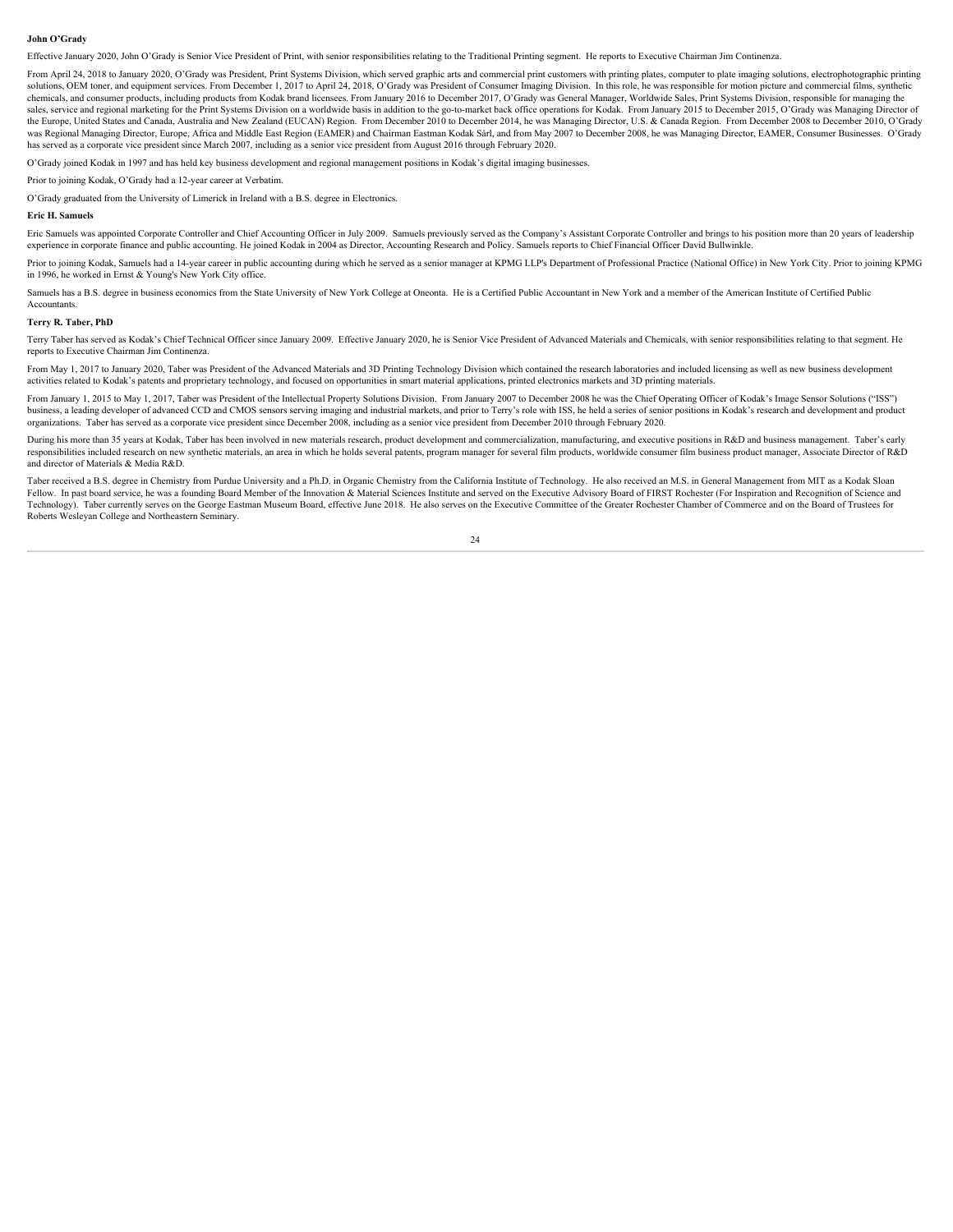#### **Randy D. Vandagriff**

Effective January 2020, Randy D. Vandagriff is Senior Vice President of Print, with senior responsibilities relating to the Digital Print segment. He reports to Executive Chairman Jim Continenza.

From May 1, 2017 to January 2020, Vandagriff was President, Enterprise Inkjet Systems Division, responsible for delivering commercial inkjet technology, printers and solutions to the market. Vandagriff has spent his 37-yea innovating inkjet technology for the printing market. From January 2004 to August 2012, Vandagriff was Vice President, Research and Development for Kodak Versamark, responsible for leading a worldwide R&D organization responsible for developing four generations of inkjet technologies and delivering industry-leading performance, including Kodak Stream and ULTRASTREAM inkjet technologies. From January 2015 to May 2017, Vandagriff led the Kodak Creo Server business located in Tel Aviv, Israel. He has served as a corporate vice president since May 2017.

In addition to his strong product development capabilities, Vandagriff has traveled internationally, working with key Kodak customers to successfully implement commercial inkjet into their production processes. His respected knowledge, broad background, and deep industry network has contributed to making Kodak the world's leader in high volume variable printing solutions.

Vandagriff holds an MBA degree from the University of Phoenix and a Bachelor of Science in Mechanical Engineering from Wright State University.

#### <span id="page-25-0"></span>**PART II**

#### <span id="page-25-1"></span>**ITEM 5. MARKET FOR REGISTRANT'S COMMON EQUITY, RELATED STOCKHOLDER MATTERS AND ISSUER PURCHASES OF EQUITY SECURITIES**

The Company's common stock is listed on the New York Stock Exchange (NYSE) under the symbol "KODK".

There were 2,317 shareholders of record of common stock on December 31, 2019.

Information regarding securities authorized for issuance under equity compensation plans is included in Item 12. "Security Ownership of Certain Beneficial Owners and Management and Related Stockholder Matters" under the caption "Equity Compensation Plan Information."

#### **DIVIDEND INFORMATION**

No dividends on common stock were declared or paid during 2019 or 2018.

Dividends for common shareholders may be restricted under Kodak's ABL Credit Agreement, the Convertible Notes and the Series A Preferred Stock. Refer to Note 9, "Debt and Finance Leases," and Note 10, "Redeemable, Convertible Series A Preferred Stock" in the Notes to Financial Statements.

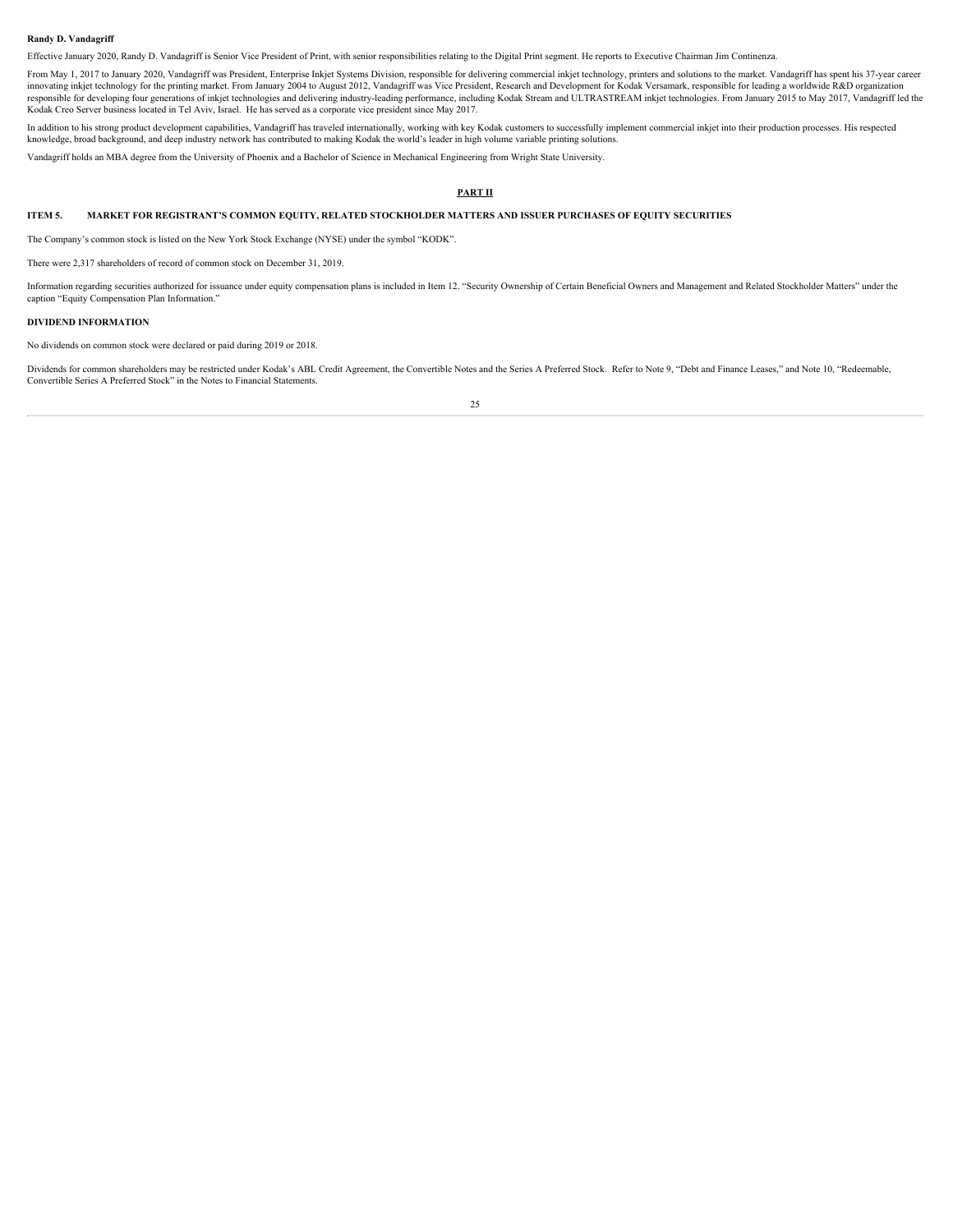### **ISSUER PURCHASES OF EQUITY SECURITIES DURING THE QUARTER ENDED DECEMBER 31, 2019 (1)**

|                             | <b>Total Number</b><br>of Shares<br>Purchased | Average<br><b>Price Paid</b><br>per Share | <b>Total Number of Shares</b><br>Purchased as Part of<br><b>Publicly Announced Plans</b><br>or Programs <sup>(2)</sup> | <b>Maximum That May</b><br><b>Be Purchased</b><br>under the Plans or<br>Programs |
|-----------------------------|-----------------------------------------------|-------------------------------------------|------------------------------------------------------------------------------------------------------------------------|----------------------------------------------------------------------------------|
| October 1 through 31, 2019  | $\hspace{0.1mm}-\hspace{0.1mm}$               | $\hspace{0.1mm}-\hspace{0.1mm}$           | N/A                                                                                                                    | N/A                                                                              |
| November 1 through 30, 2019 | 1,383                                         | 3.37                                      | N/A                                                                                                                    | N/A                                                                              |
| December 1 through 31, 2019 | $\overline{\phantom{a}}$                      | $\hspace{0.1mm}-\hspace{0.1mm}$           | N/A                                                                                                                    | N/A                                                                              |
| Total                       | 1,383                                         |                                           |                                                                                                                        |                                                                                  |
|                             |                                               |                                           |                                                                                                                        |                                                                                  |

(1) These purchases were made to satisfy tax withholding obligations in connection with the vesting of restricted stock units issued to employees.

(2) Kodak does not have a publicly announced repurchase plan or program.

## <span id="page-26-0"></span>**ITEM 6. SELECTED FINANCIAL DATA**

Kodak is a smaller reporting company as defined by Rule 12b-2 of the Exchange Act and is not required to provide the information under this item.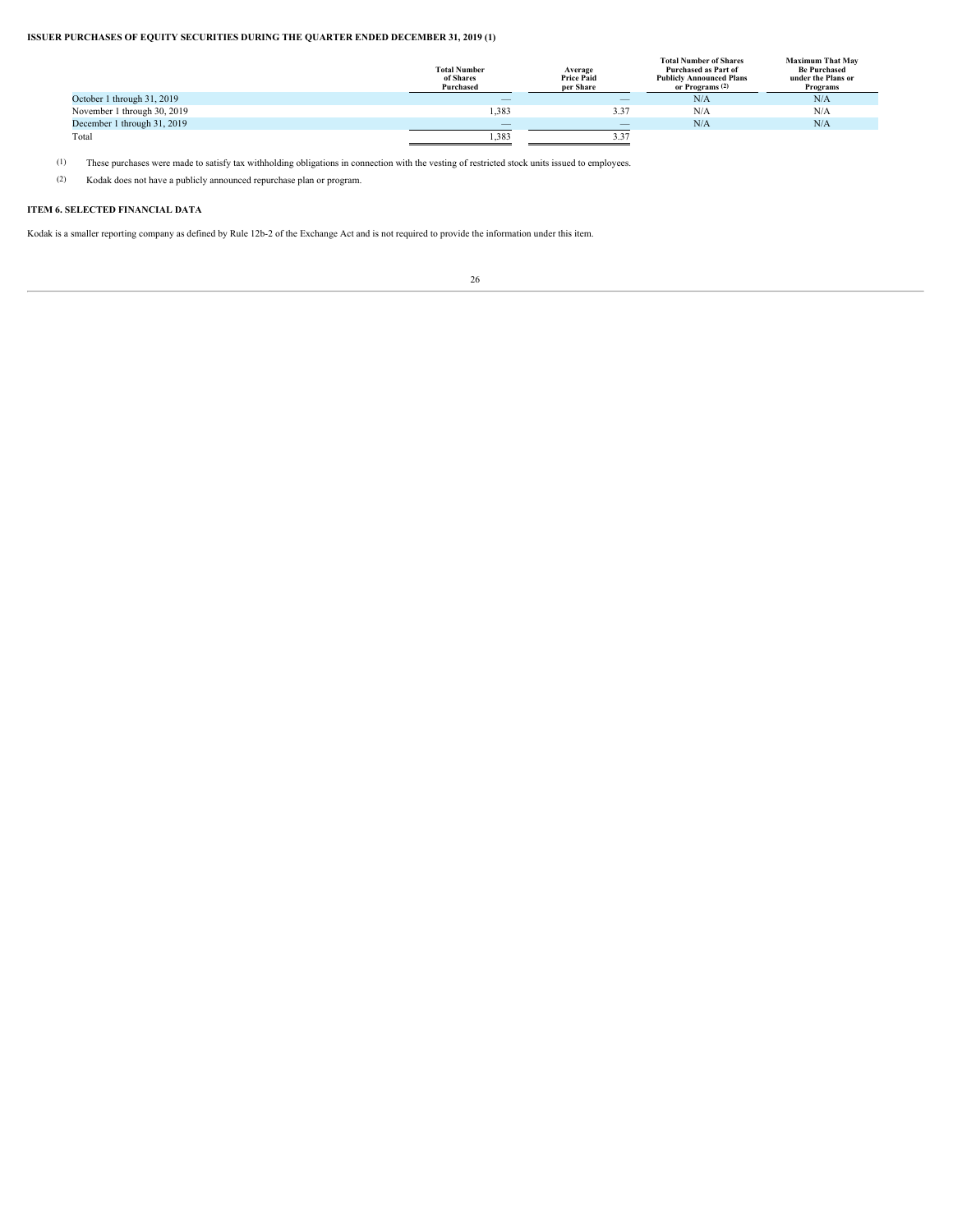#### <span id="page-27-0"></span>**ITEM 7. MANAGEMENT'S DISCUSSION AND ANALYSIS OF FINANCIAL CONDITION AND RESULTS OF OPERATIONS**

The following Management's Discussion and Analysis of Financial Condition and Results of Operations ("MD&A") is intended to help the reader understand the results of operations and financial condition of Kodak for the year ended December 31, 2019 and 2018. All references to Notes relate to Notes to the Financial Statements in Item 8. "Financial Statements and Supplementary Data."

#### **CAUTIONARY STATEMENT PURSUANT TO SAFE HARBOR PROVISIONS OF THE PRIVATE SECURITIES LITIGATION REFORM ACT OF 1995**

This report on Form 10-K includes "forward–looking statements" as that term is defined under the Private Securities Litigation Reform Act of 1995.

Forward-looking statements include statements concerning Kodak's plans, objectives, goals, strategies, future events, future revenue or performance, capital expenditures, liquidity, investments, financing needs and busines and other information that is not historical information. When used in this document, the words "estimates," "expects," "anticipates," "projects," "projects," "thends," "believes," "predicts," "forecasts," "strategy," "con "targets" or future or conditional verbs, such as "will," "should," "could," or "may," and similar expressions, as well as statements that do not relate strictly to historical or current facts, are intended to identify for statements. All forward-looking statements, including management's examination of historical operating trends and data, are based upon Kodak's expectations and various assumptions. Future events or results may differ from anticipated or expressed in the forward-looking statements. Important factors that could cause actual events or results to differ materially from the forward-looking statements include, among others, the risks and uncertai and Capital Resources," and in other filings the Company makes with the SEC from time to time, as well as the following:

- Kodak's ability to improve and sustain its operating structure, cash flow, profitability and other financial results;
- Kodak's ability to achieve cash forecasts, financial projections, and projected growth;
- Kodak's ability to achieve the financial and operational results contained in its business plans;
- Kodak's ability to comply with the covenants in its various credit facilities;
- Kodak's ability to fund continued investments, capital needs and restructuring payments and service its debt and Series A Preferred Stock;
- Changes in foreign currency exchange rates, commodity prices and interest rates;
- Kodak's ability to effectively anticipate technology trends and develop and market new products, solutions and technologies;
- Kodak's ability to effectively compete with large, well-financed industry participants;
- Continued sufficient availability of borrowings and letters of credit under the ABL Credit Agreement, Kodak's ability to obtain additional financing if and as needed and Kodak's ability to provide or facilitate financing for its customers;
- The performance by third parties of their obligations to supply products, components or services to Kodak;
- Kodak's ability to effect strategic transactions, such as divestitures, acquisitions, strategic alliances and similar transactions, or to achieve the benefits sought to be achieved from such strategic transactions; and
- The impact on Kodak of the global economic environment or medical epidemics such as the recent coronavirus outbreak.

There may be other factors that may cause Kodak's actual results to differ materially from the forward-looking statements. All forward-looking statements attributable to Kodak or persons acting on its behalf apply only as of this report on Form 10-K and are expressly qualified in their entirety by the cautionary statements included in this document. Kodak undertakes no obligation to update or revise forward-looking statements to reflect eve circumstances that arise after the date made or to reflect the occurrence of unanticipated events, except as required by law.

#### **CRITICAL ACCOUNTING POLICIES AND ESTIMATES**

#### *Revenue Recognition*

Kodak's revenue transactions include sales of products (such as components and consumables for use in Kodak, and other manufacturers' equipment, and film-based products), equipment, software, services, integrated solutions intellectual property and brand licensing. Complex arrangements with nonstandard terms and conditions may require significant contract interpretation to determine the appropriate accounting, including the allocation of tra price to the various performance obligations and determination of the stand-alone selling price of each performance obligation. For equipment sales, revenue recognition may depend on completion of installation based on the equipment, level of customer specific customization and other contractual terms. In instances in which the agreement with the customer contains a customer acceptance clause, revenue is deferred until customer acceptance is obtained, provided the customer acceptance clause is considered to be substantive.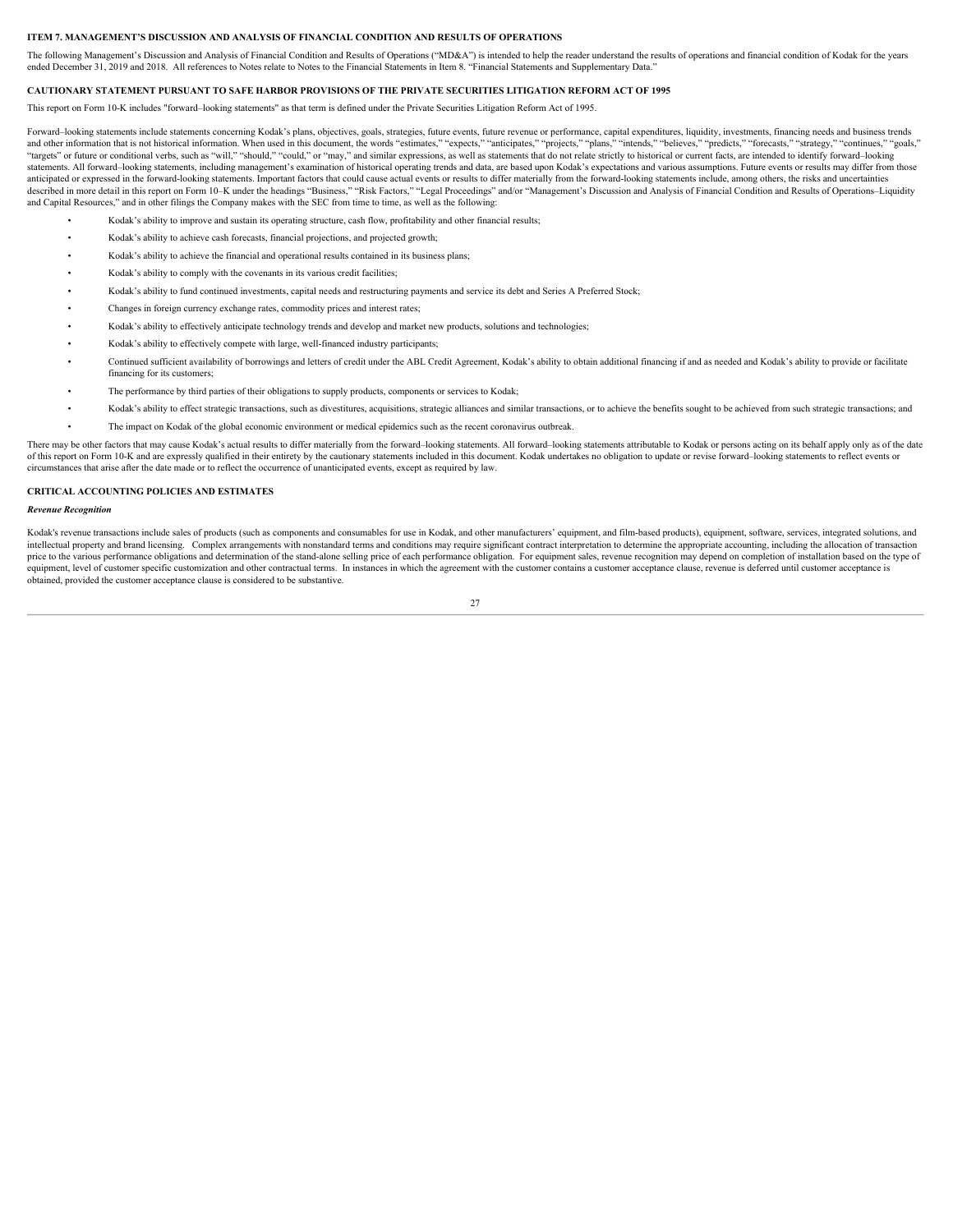At the time revenue is recognized. Kodak also records reductions to revenue for customer incentive programs. Such incentive programs include cash and volume discounts and promotional allowances. For those incentives that require the estimation of sales volumes or redemption rates, such as for volume rebates. Kodak uses historical experience and both internal and customer data to estimate the sales incentive at the time revenue is recognize event that the actual results of these items differ from the estimates, adjustments to the sales incentive accruals are recorded. Future market conditions and product transitions may require Kodak to take actions to increa incentive offers, possibly resulting in an incremental reduction of revenue at the time the incentive is offered.

#### *Valuation and Useful Lives of Long-Lived Assets, Including Goodwill and Intangible Assets*

Kodak performs a test for goodwill impairment annually and whenever events or changes in circumstances occur that would more likely than not reduce the fair value of the reporting unit below its carrying amount.

Goodwill is tested for impairment at a level of reporting referred to as a reporting unit, which is an operating segment or one level below an operating segment (a component) if the component constitutes a business for whi financial information is available and regularly reviewed by segment management.

The Print Systems segment has two goodwill reporting units: Prepress Solutions and Electrophotographic Printing Solutions. The Brand, Film and Imaging segment has three goodwill reporting units, Motion Picture and Industrial Chemicals and Films; Consumer Products; and Kodak Technology Solutions and Kodak Services for Business. The Enterprise Inkjet Systems segment, Kodak Software segment, Advanced Materials and 3D Printing Technology segment and Eastman Business Park segment all have one goodwill reporting unit. As of December 31, 2019, goodwill is recorded in the Kodak Software and Consumer Products reporting units.

Determining the fair value of a reporting unit involves the use of significant estimates and assumptions. Kodak estimates the fair value of its reporting units using the guideline public company method and discounted cash method. To estimate fair value utilizing the guideline public company method, Kodak applies valuation multiples, derived from the operating data of publicly-traded benchmark companies, to the same operating data of the rep units. The valuation multiples are based on earnings before interest, taxes, depreciation and amortization ("EBITDA"). To estimate fair value utilizing the discounted cash flow method, Kodak establishes an estimate of futu flows for each reporting unit and discounts those estimated future cash flows to present value.

Kodak performed a quantitative test of impairment for all reporting units for its annual goodwill impairment test as of December 31, 2019. Kodak utilized the discounted cash flow method and guideline public company method estimate the fair value of reporting units with goodwill. For these reporting units, Kodak selected equal weighting of the guideline public company method and the discounted cash flow method as the valuation approaches pro comparable ranges of fair value. Fair values for the other reporting units were estimated using the discounted cash flow method only.

To estimate fair value utilizing the discounted cash flow method, Kodak established an estimate of future cash flows for the period ranging from January 1, 2020 to December 31, 2024 and discounted the estimated future cash to present value. The expected cash flows were derived from earnings forecasts and assumptions regarding growth and margin projections, as applicable. The discount rates are estimated based on an after-tax weighted average capital ("WACC") for each reporting unit reflecting the rate of return that would be expected by a market participant. The WACC also takes into consideration a company specific risk premium for each reporting unit reflecti risk associated with the overall uncertainty of the financial projections. Discount rates of 13% to 55% were utilized in the valuation based on Kodak's best estimates of the after-tax weighted-average cost of capital of ea unit.

A terminal value was included for all reporting units, except Kodak Technology Solutions and Kodak Services for Business, at the end of the cash flow projection period to reflect the remaining value that the reporting unit expected to generate. The terminal value was calculated using either the constant growth method ("CGM") based on the cash flows of the final year of the discrete period or the H-model, which assumes the growth during the terminal period starts at a higher rate and declines in a linear manner over a specified transition period toward a stable growth rate.

Based upon the results of Kodak's December 31, 2019 analysis. Kodak concluded that the fair value of the reporting units substantially exceeded their carrying values, therefore no impairment of goodwill was indicated. Impa of goodwill could occur in the future if a reporting unit's fair value changes significantly, if Kodak's market capitalization significantly declines, if a reporting unit's carrying value changes materially compared with c values, or as a result of changes in operating segments or reporting units.

The carrying value of the indefinite-lived intangible asset related to the Kodak trade name is evaluated for potential impairment annually or whenever events or changes in circumstances indicate that it is more likely than asset is impaired.

Kodak performed its annual test of impairment for the Kodak trade name as of December 31, 2019. The fair value of the Kodak trade name was valued using the income approach, specifically the relief from royalty method based the following significant assumptions: (a) forecasted revenues ranging from January 1, 2020 to December 31, 2024, including a terminal year with growth rates ranging from -3% to 2.5%; (b) an after-tax royalty rate of 0.4% expected net sales determined with regard to comparable market transactions and profitability analysis; and (c) discount rates ranging from 17% to 30%, which were based on the after-tax weighted-average cost of capital.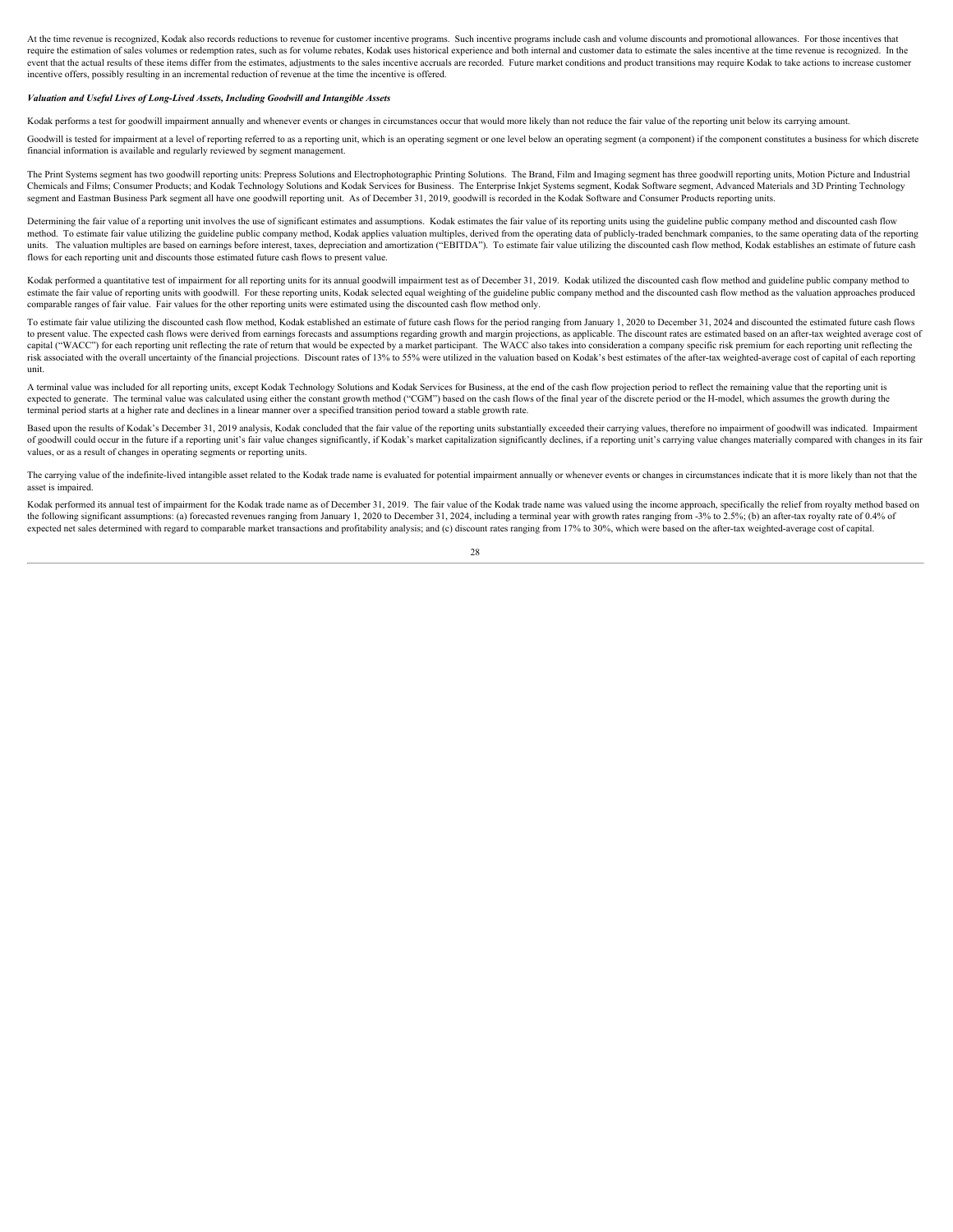Based on the results of Kodak's December 31, 2019 assessment, the carrying value of the Kodak trade name exceeded its fair value and Kodak recorded a pre-tax impairment charge of \$4 million. Impairment of the Kodak trade name could occur in the future if expected revenues decline or if there are significant changes in the discount rates or royalty rates. A one percent increase in the discount rate and a 10 percent miss in expected revenues the fair value of the Kodak trade name by \$3 million.

Long-lived assets other than goodwill and indefinite-lived intangible assets are evaluated for impairment whenever events or changes in circumstances indicate the carrying value may not be recoverable. When evaluating long assets for impairment, the carrying value of an asset group is compared to its estimated undiscounted future cash flows. An impairment is indicated if the estimated future cash flows are less than the carrying value of the group. The impairment is the excess of the carrying value over the fair value of the long-lived asset group. Kodak recorded a \$2 million pre-tax impairment charge related to one building no longer in use.

The value of property, plant, and equipment is depreciated over its expected useful life in such a way as to allocate it as equitably as possible to the periods during which services are obtained from their use, which aims the value over the remaining estimated useful life of the unit in a systematic and rational manner. An estimate of useful life not only considers the economic life of the asset, but also the remaining life of the asset to entity. Impairment of long-lived assets other than goodwill and indefinite lived intangible assets could occur in the future if expected future cash flows decline or if there are significant changes in the estimated useful assets.

#### *Series A Preferred Stock and Convertible Notes Embedded Conversion Features and Term Extension Derivatives*

On November 15, 2016, the Company issued 2,000,000 shares of Series A Preferred Stock no par value per share. On May 24, 2019, the Company issued \$100 million aggregate principal amount of Convertible Notes. The Company concluded that the Series A Preferred Stock and Convertible Notes are considered more akin to debt-type instruments and that the economic characteristics and risks of the embedded conversion features and term exten at the Company's option (in the case of the Convertible Notes), except where the conversion price is increased to the liquidation preference in the case of the Series A Preferred Stock, were not considered clearly and clos the Series A Preferred Stock or the Convertible Notes. Accordingly, these embedded features were bifurcated from the Series A Preferred Stock and Convertible Notes and separately accounted for on a combined basis at fair v two single derivatives. The Company allocated \$43 million of the net Series A Preferred Stock proceeds to the Series A Preferred Stock derivative liability based on the aggregate fair value of the embedded conversion featu date of issuance which reduced the original carrying value of the Series A Preferred Stock. The Company allocated \$14 million of the net Convertible Notes proceeds to the Convertible Notes derivative liability based on the aggregate fair value of the embedded features on the date of issuance which reduced the original carrying value of the Convertible Notes. The derivatives are being accounted for at fair value with subsequent changes in the being reported as part of Other charges, net in the Consolidated Statement of Operations. The fair value of the Series A Preferred Stock derivative as of December 31, 2019 was a liability of \$1 million and is included in O term liabilities in the accompanying Consolidated Statement of Financial Position. The fair value of the Series A Preferred Stock derivative as December 31, 2018 was an asset of \$4 million and is included within Other long assets in the accompanying Consolidated Statement of Financial Position. The fair value of the Convertible Notes derivative as of December 31, 2019 was a liability of \$51 million and is included within Other long-term liab the accompanying Consolidated Statement of Financial Position.

The fair value of the embedded conversion features and term extension option derivatives are calculated using unobservable inputs (Level 3 fair measurements). The value of the Optional Conversion associated with both the Convertible Notes and Series A Preferred Stock is calculated using a binomial lattice model. The value of the term extension option reflects the probability weighted average value of the Convertible Notes using the origina date and a hypothetical extended maturity date, with all other contractual terms unchanged.

The following tables present the key inputs in the determination of fair value for the embedded conversion features and termination option derivatives:

#### Convertible Notes:

|                                                            | <b>Valuation Date</b> |         |             |  |      |  |
|------------------------------------------------------------|-----------------------|---------|-------------|--|------|--|
|                                                            |                       | May 24, |             |  |      |  |
|                                                            | December 31,          |         |             |  | 2019 |  |
|                                                            | 2019                  |         | (Inception) |  |      |  |
| Total value of embedded derivative liability (in millions) | $\overline{J}$        |         |             |  |      |  |
| Kodak's closing stock price                                | 4.65                  |         | 2.31        |  |      |  |
| Expected stock price volatility                            | 104.61%               |         | 92.48%      |  |      |  |
| Risk free rate                                             | 1.58%                 |         | 2.13%       |  |      |  |
| Yield on the convertible notes                             | 11.52%                |         | 11.98%      |  |      |  |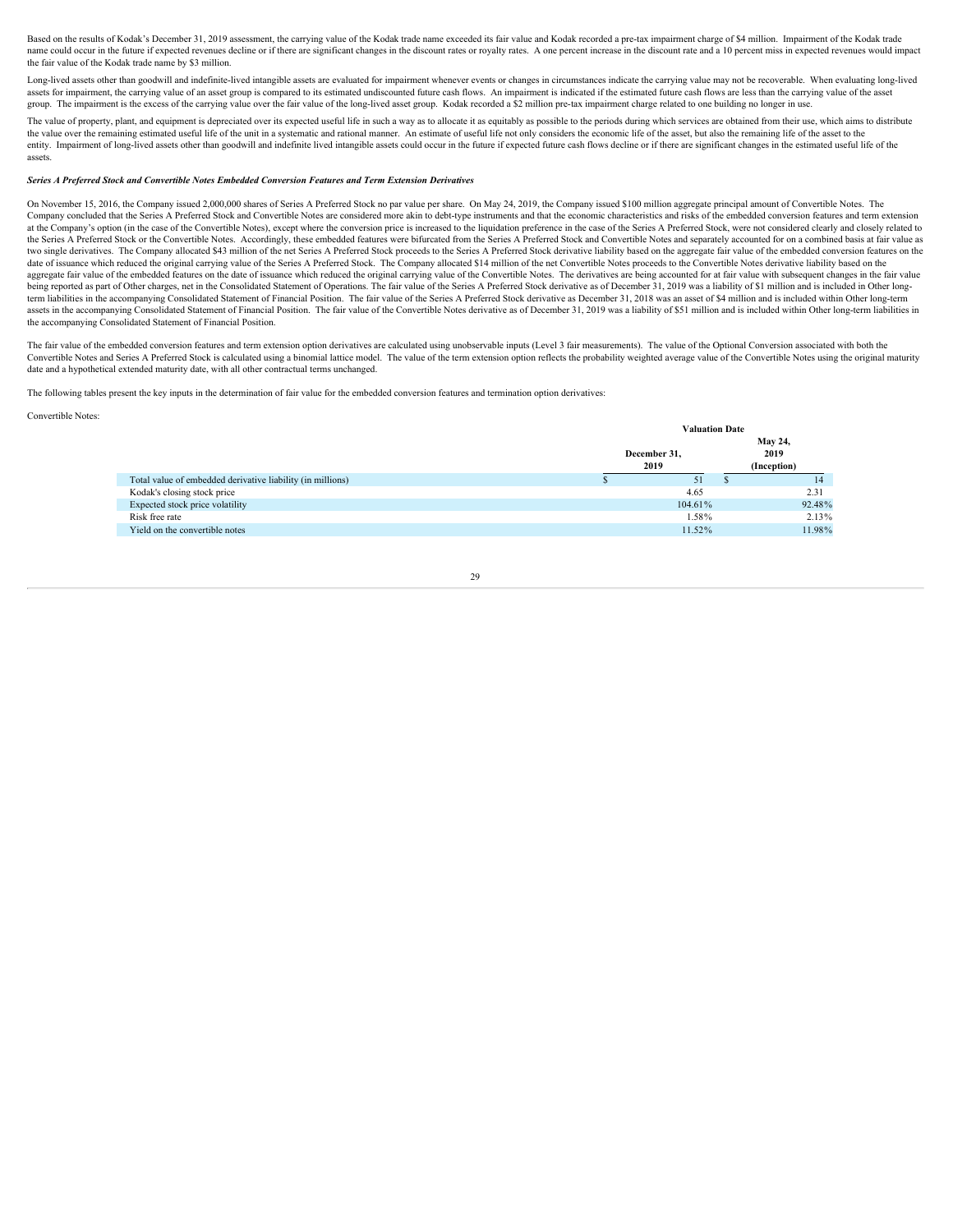|                                                                    |              | <b>Valuation Date</b> |        |  |  |
|--------------------------------------------------------------------|--------------|-----------------------|--------|--|--|
|                                                                    | December 31, |                       |        |  |  |
|                                                                    | 2019         |                       | 2018   |  |  |
| Total value of embedded derivative liability (asset) (in millions) |              |                       | (4)    |  |  |
| Kodak's closing stock price                                        | 4.65         |                       | 2.55   |  |  |
| Expected stock price volatility                                    | 104.61%      |                       | 95.55% |  |  |
| Risk free rate                                                     | 1.58%        |                       | 2.46%  |  |  |
| Yield on the preferred stock                                       | 16.27%       |                       | 23.77% |  |  |

The Fundamental Change and Reorganization Conversion values at issuance were calculated as the difference between the total value of the Convertible Notes or Series A Preferred Stock, as applicable, and the sum of the net value of the cash flows if the Convertible Notes are repaid at their initial maturity date or Series A Preferred Stock is redeemed on its fifth anniversary and the values of the other embedded derivatives. The Fundamental Reorganization Conversion values reduce the value of the embedded conversion features and term extension option derivative liability. Other than events which alter the likelihood of a fundamental change or reorganization e the value of the Fundamental Change and Reorganization Conversion reflects the value as of the issuance date, amortized for the passage of time. The Fundamental Change and Reorganization Conversion value for the Series A Preferred Stock exceeded the value of the Optional Conversion and Mandatory Conversion values at December 31, 2018 resulting in the derivative being reported as an asset.

#### *Taxes*

Kodak recognizes deferred tax liabilities and assets for the expected future tax consequences of operating losses, credit carry-forwards and temporary differences between the carrying amounts and tax basis of Kodak's asset liabilities. Kodak records a valuation allowance to reduce its net deferred tax assets to the amount that is more likely than not to be realized. Kodak has considered forecasted earnings, future taxable income, the geograp earnings in the jurisdictions in which Kodak operates and prudent and feasible tax planning strategies in determining the need for these valuation allowances. As of December 31, 2019, Kodak has net deferred tax assets befo valuation allowances of approximately \$955 million and a valuation allowance related to those net deferred tax assets of approximately \$821 million, resulting in net deferred tax assets of approximately \$134 million. The net deferred tax assets can be used to offset taxable income in future periods and reduce Kodak's income tax payable in those future periods. At this time, it is considered more likely than not that taxable income in the futur sufficient to allow realization of these net deferred tax assets. However, if Kodak is unable to generate sufficient taxable income, then a valuation allowance to reduce net deferred tax assets may be required, which could increase expenses in the period the valuation allowance is recognized. Conversely if Kodak were to make a determination that it is more likely than not that deferred tax assets for which there is currently a valuation allo would be realized, the related valuation allowance would be reduced and a benefit to earnings would be recorded. Kodak considers both positive and negative evidence in determining whether a valuation allowance is needed by territory, including, but not limited to, whether particular entities are in three-year cumulative income positions. During 2019 and 2018, Kodak determined that it was more likely than not that a portion of the deferred ta outside the U.S. would not be realized due to reduced sales volumes and profits in locations outside the U.S. and accordingly recorded a provision of \$19 million and \$15 million, respectively, associated with the establish valuation allowance on those deferred tax assets. Additionally, during 2018, Kodak determined that it was more likely than not that a portion of the deferred tax assets outside the U.S. would be realized as a result of inc in a location outside the U.S. and accordingly recorded a benefit of \$4 million associated with the release of a valuation allowance on those deferred tax assets.

Kodak may be able to make the determination that the realization of deferred tax assets in certain foreign jurisdictions is more likely than not in the future. Kodak will continue to evaluate whether valuation allowances a a jurisdictional level, in future reporting periods. It is possible that sufficient positive evidence, including sustained profitability, may become available in future periods with respect to one or more jurisdictions to that all or part of the valuation allowance with respect to such jurisdictions could be reversed.

Utilization of net operating losses ("NOL") and tax credits may be subject to limitations in the event of significant changes in stock ownership of the Company in the future. Section 382 of the Internal Revenue Code of 198 amended, imposes annual limitations on the utilization of NOL carryforwards, other tax carryforwards, and certain built-in losses as defined under that Section, upon an ownership change. In general terms, an ownership chan result from transactions that increase the aggregate ownership of five percent stockholders in Kodak's stock by more than 50 percentage points over a three-year testing period. The Company has a relatively high concentrati stockholders that hold five percent or more of the outstanding stock. Future transactions, when combined with reported transactions within the testing period, could aggregate an ownership change during the testing period i of 50 percentage points. A Section 382 ownership change would significantly impair Kodak's ability to utilize NOLs and tax credits in the U.S. As of December 31, 2019, Kodak had available U.S. NOL carry-forwards for income tax purposes of approximately \$753 million and unused foreign tax credits of \$355 million. Any impairment of these tax attributes would be fully offset by a corresponding decrease in Kodak's U.S. valuation allowance, which would result in no net tax provision.

Kodak has deferred tax liabilities of \$19 million and \$22 million for potential taxes on undistributed earnings, including foreign withholding taxes, as of December 31, 2019 and 2018, respectively.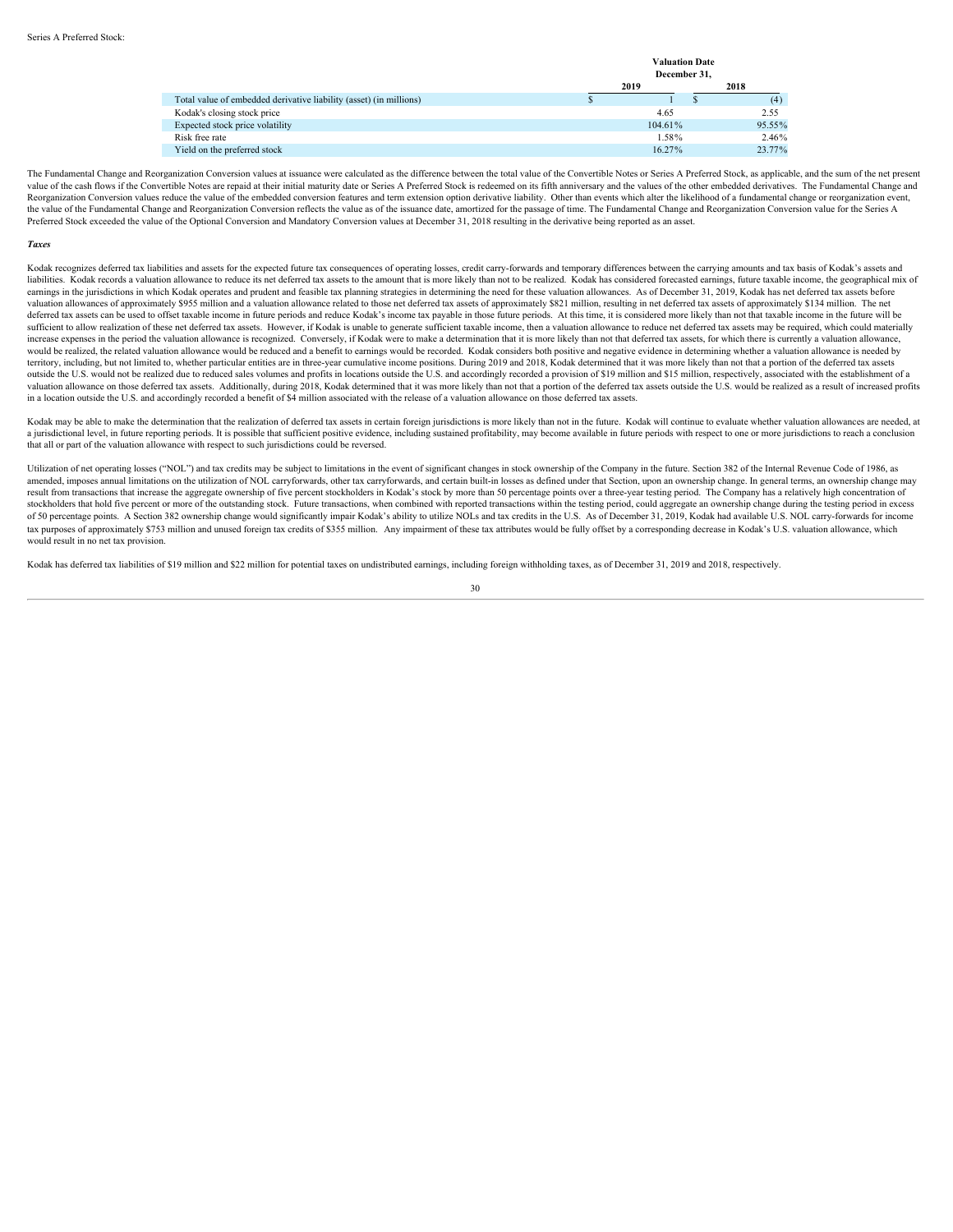In general, the amount of tax expense or benefit from continuing operations is determined without regard to the tax effects of other categories of income or loss, such as Other comprehensive (loss) income. However, an exce this rule applies when there is a loss from continuing operations and income from items outside of continuing operations that must be considered. This exception requires that income from discontinued operations, extraordin items, and items charged or credited directly to other comprehensive income be considered in determining the amount of tax benefit that results from a loss in continuing operations. This exception affects the allocation of provision amongst categories of income.

Kodak operates within multiple taxing jurisdictions worldwide and is subject to audit in these jurisdictions. These audits can involve complex issues, which may require an extended period of time for resolution. Management ongoing assessments of the outcomes of these issues and related tax positions require judgment, and although management believes that adequate provisions have been made for such issues, there is the possibility that the ul resolution of such issues could have an adverse effect on the earnings of Kodak. Conversely, if these issues are resolved favorably in the future, the related provisions would be reduced, thus having a positive impact on e

#### *Pension and Other Postretirement Benefits*

Kodak's defined benefit pension and other postretirement benefit costs and obligations are estimated using several key assumptions. These assumptions, which are reviewed at least annually by Kodak, include the discount rat term expected rate of return on plan assets ("EROA"), salary growth, healthcare cost trend rate, mortality trends and other economic and demographic factors. Actual results that differ from Kodak's assumptions are recorded unrecognized gains and losses and are amortized to earnings over the estimated future service period of the active participants in the plan or, if the plan is almost entirely inactive, the average remaining lifetime expect participants, to the extent such total net unrecognized gains and losses exceed 10% of the greater of the plan's projected benefit obligation or the calculated value of plan assets. Significant differences in actual experi significant changes in future assumptions would affect Kodak's pension and other postretirement benefit costs and obligations.

Asset and liability modeling studies are utilized by Kodak to adjust asset exposures and review a liability hedging program through the use of forward-looking correlation, risk and return estimates. Those forward-looking e of correlation, risk and return generated from the modeling studies are also used to estimate the EROA. The EROA is estimated utilizing a forward-looking building block model factoring in the expected risk of each asset ca return and correlation over a five to seven-year horizon, and weighting the exposures by the current asset allocation. Historical inputs are utilized in the forecasting model to frame the current market environment with ad made based on the forward-looking view. Kodak aggregates investments into major asset categories based on the underlying benchmark of the strategy. Kodak's asset categories include broadly diversified exposure to U.S. and U.S. equities, U.S. and non-U.S. government and corporate bonds, inflation-linked bonds, commodities and absolute return strategies. Each allocation to these major asset categories is determined within the overall asset al accomplish unique objectives, including enhancing portfolio return, providing portfolio diversification, or hedging plan liabilities.

The EROA, once set, is applied to the calculated value of plan assets in the determination of the expected return component of Kodak's pension expense. Kodak uses a calculated value of plan assets, which recognizes gains a losses in the fair value of assets over a four-year period, to calculate expected return on assets. At December 31, 2019, the calculated value of the assets of Kodak's major U.S. and non-U.S. defined benefit pension plans approximately \$4.1 billion and the fair value of the assets of Kodak's major U.S. and non-U.S. defined benefit pension plans was approximately \$4.3 billion. Asset gains and losses that are not yet reflected in the calculat plan assets are not included in amortization of unrecognized gains and losses.

Kodak reviews its EROA assumption annually. To facilitate this review, every three years, or when market conditions change materially, Kodak's larger plans will undertake asset allocation or asset and liability modeling studies. The weighted average EROA used to determine the 2019 net pension expense for major U.S. and non-U.S. defined benefit pension plans was 6.50% and 3.46%, respectively.

Generally, Kodak bases the discount rate assumption for its significant plans on high quality corporate bond yields in the respective countries as of the measurement date. Specifically, for its U.S., Canadian, Euro-zone an Kodak determines a discount rate using a cash flow model to incorporate the expected timing of benefit payments and an AA-rated corporate bond yield curve. For Kodak's U.S. plans, the Citigroup Above Median Pension Discount Curve is used. For Kodak's other non-U.S. plans, discount rates are determined by comparison to published local high-quality bond yields or indices considering estimated plan duration and removing any outlying bonds, as warranted.

Kodak uses the spot yield curve approach to estimate the service and interest costs by applying the specific spot rates along the yield curve used to determine the benefit obligations to relevant projected cash outflows.

The salary growth assumptions are determined based on Kodak's long-term actual experience and future and near-term outlook. The healthcare cost trend rate assumptions are based on historical cost and payment data, the near outlook and an assessment of the likely long-term trends.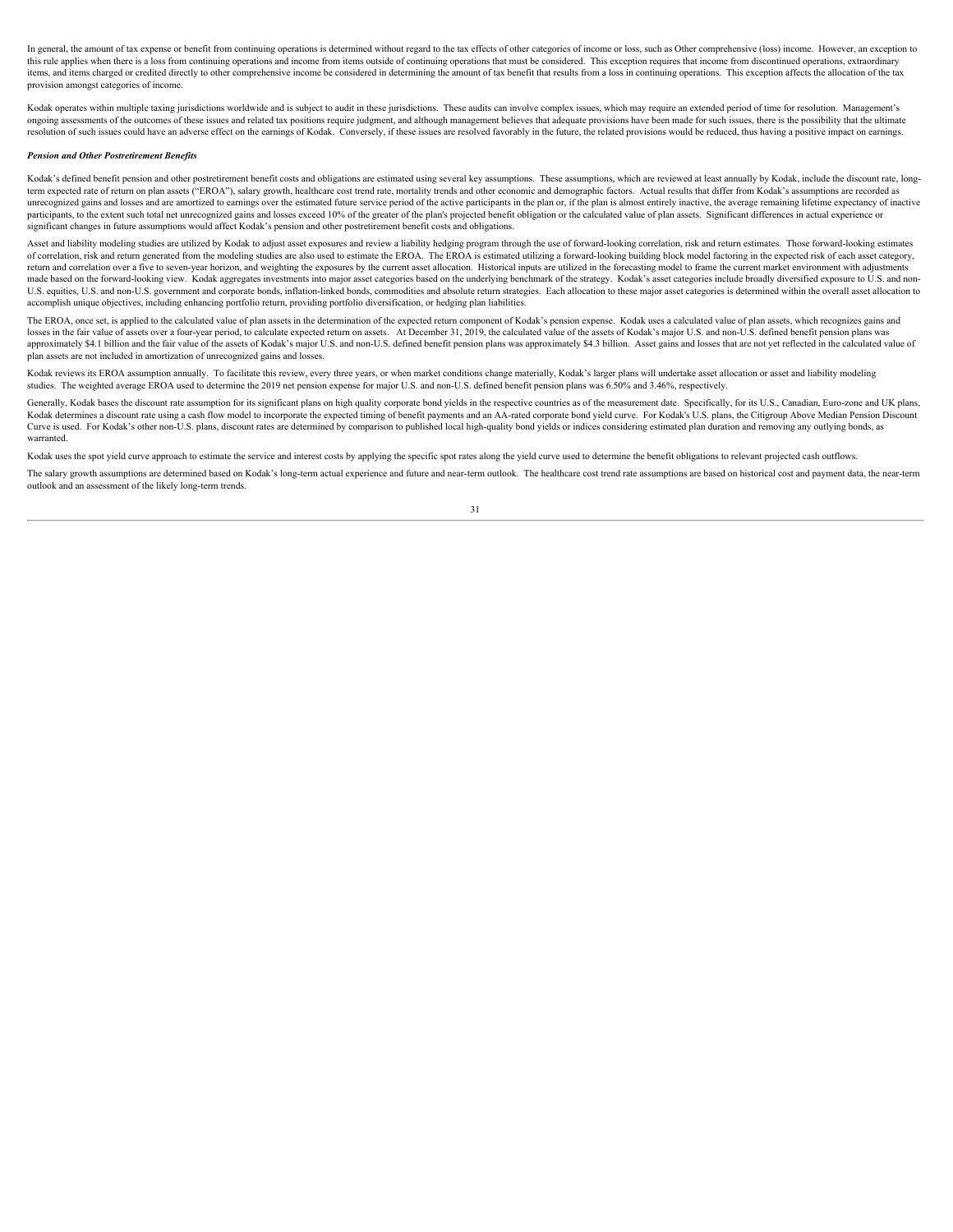The following table illustrates the sensitivity to a change to certain key assumptions used in the calculation of expense for the year ending December 31, 2020 and the projected benefit obligation ("PBO") at December 31, 2 Kodak's major U.S. and non-U.S. defined benefit pension plans:

| (in millions)                            | Impact on 2020<br><b>Pre-Tax Pension Expense</b><br><b>Increase (Decrease)</b> |                                 | <b>Impact on PBO</b><br>December 31, 2019<br><b>Increase (Decrease)</b> |         |  |
|------------------------------------------|--------------------------------------------------------------------------------|---------------------------------|-------------------------------------------------------------------------|---------|--|
|                                          |                                                                                | Non-U.S                         |                                                                         | Non-U.S |  |
| Change in assumption:                    |                                                                                |                                 |                                                                         |         |  |
| 25 basis point decrease in discount rate |                                                                                | $\hspace{0.1mm}-\hspace{0.1mm}$ |                                                                         |         |  |
| 25 basis point increase in discount rate |                                                                                | $\qquad \qquad - \qquad$        | (73)                                                                    | (23)    |  |
| 25 basis point decrease in EROA          |                                                                                |                                 | N/A                                                                     | N/A     |  |
| 25 basis point increase in EROA          |                                                                                |                                 | N/A                                                                     | N/A     |  |

Total pension income from continuing operations before special termination benefits, curtailments and settlements for the major defined benefit pension plan in the U.S. was \$89 million for 2019 and is expected to be approx \$90 million in 2020. Pension income from continuing operations before special termination benefits, curtailments and settlements for the major non-U.S. defined benefit pension plans was \$1 million for 2019 and is projected less than \$1 million in 2020.

#### *Inventories*

Inventories are stated at the lower of cost or market. Carrying values of excess and obsolete inventories are reduced to net realizable value. Judgment is required to assess the ultimate demand for and realizable value of inventory. The analysis of inventory carrying values considers several factors including length of time inventory is on hand, historical sales, product shelf life, product life cycle, product category, and product obsolesc

#### *Accounts Receivable Reserves*

Accounts receivable reserves are based on historical collections experience as well as reserves for specific receivables deemed to be at risk for collection. The collectability of customer receivables is reviewed on an ong considering past due invoices and the current creditworthiness of each customer. Judgment is required in assessing the ultimate realization of accounts receivables.

#### *New Accounting Pronouncements*

A description of new accounting pronouncements is contained in Note 1, "Summary of Significant Accounting Policies".

#### **OVERVIEW**

Revenue declined \$78 million (6%) from 2018 to 2019. Currency impacted revenue unfavorably in 2019 compared to 2018 (\$27 million).

The film industry and segments within the print industry face competition from digital substitution. Kodak's strategy is to:

- Focus product investment in core competency areas of print and advanced materials, leveraging Kodak's proprietary technologies to deliver technologically advanced products in the product goods packaging, graphic communications, and functional printing markets;
- Grow revenues through a focus on customers across Kodak's print divisions, increasing overall share;
- Promote the use of film and expand the applications of Kodak's film and chemicals to best utilize the existing infrastructure; and
- Continue to streamline processes to drive cost reductions and improve operating leverage.

A discussion of opportunities and challenges related to Kodak's strategy follows:

- Kodak has eliminated current debt service requirements by paying down the First Lien Term Credit Agreement using proceeds from the sale of the Flexographic Packaging segment ("FPD") and refinancing the remaining balance through the issuance of convertible debt which does not require any debt service until conversion or maturity on November 1, 2021. However, Kodak has significant cash requirements to fund ongoing operations, restructuring programs, pension and other postretirement obligations, and other obligations. Kodak's plans to return to positive cash flow include growing revenues profitably, reducing operating expenses, simplifying the organizational structure, generating cash from selling and leasing underutilized assets and focusing investment in core competency areas.
- Print Systems' digital plate products include traditional digital plates and KODAK SONORA Process Free Plates. SONORA process free plates allow Kodak customers to skip the plate processing step prior to mounting plates on a printing press. This improvement in the printing process saves time and costs for customers.<br>32

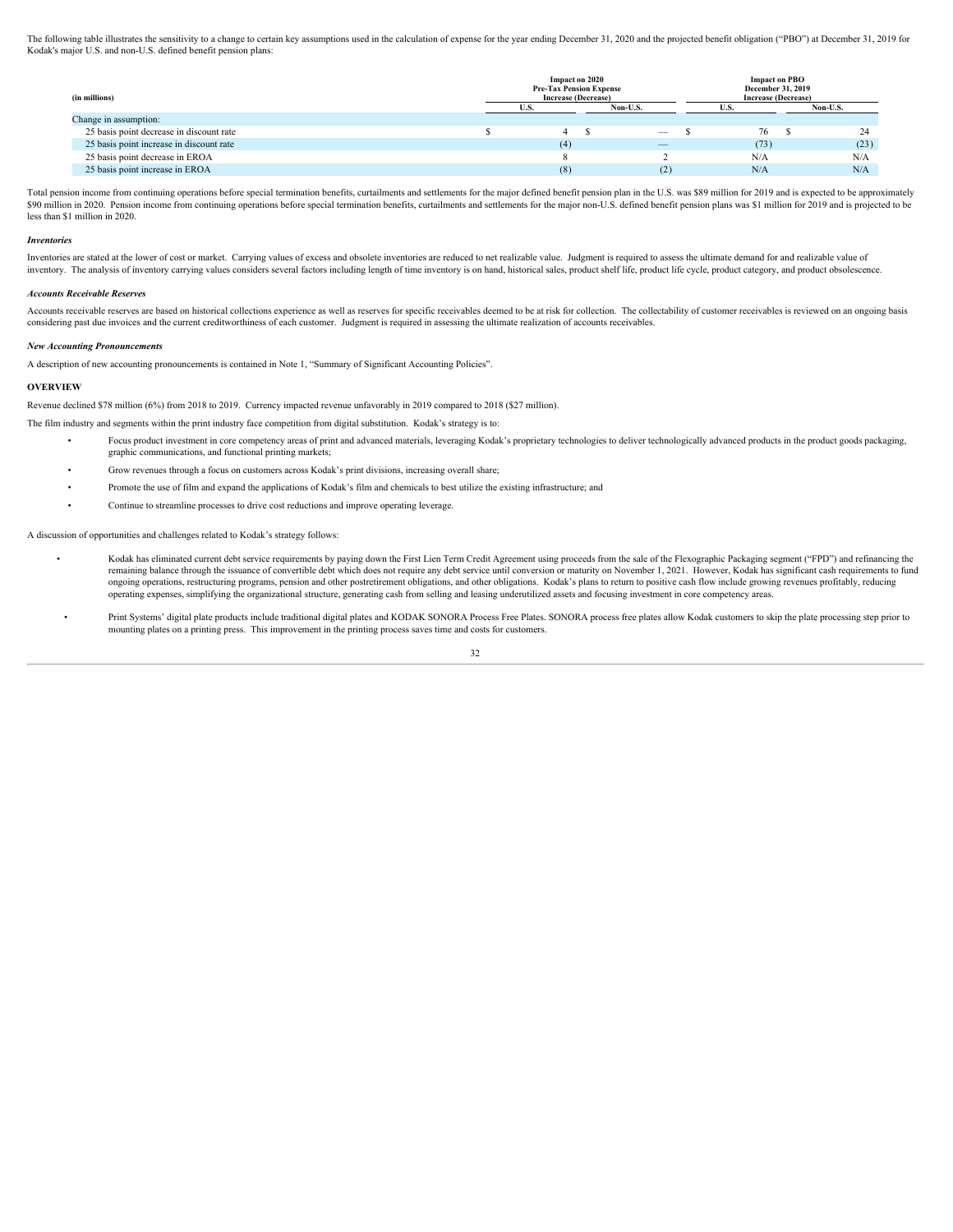Also, SONORA process free plates reduce the environmental impact of the printing process because they eliminate the use of chemicals (including solvents), water and power that is otherwise required to process a traditional plate. While traditional digital plate offerings are experiencing pricing pressure, innovations in Kodak product lines which command premium prices, such as SONORA Process Free Plates, are expected to offset some of the long-term price erosion in the market and manufacturing efficiencies are expected to mitigate the impact on earnings from revenue declines. Print Systems' revenues accounted for 67% of Kodak's total revenues in 2019. Print Systems revenues declined \$60 million in 2019. Excluding licensing revenue (\$13 million) from a strategic relationship established with Lucky HuaGuang Graphics<br>Co. Ltd ("HuaGuan million). Despite the revenue declines, segment earnings improved \$13 million from 2018 to 2019 including the favorable impact of currency (\$3 million), reflecting the HuaGuang license revenue and cost reductions partially offset by volume and pricing declines.

- In Enterprise Inkjet Systems, the legacy Versamark business is expected to continue to decline as a percentage of the segment's total revenue as the Prosper business continues to grow. The Prosper Inkjet Systems business is expected to continue to build profitability. Investment in the next generation technology, Ultrastream, is focused on the ability to place Ultrastream writing systems in original equipment manufacturers and direct sale press products that widen its reach into applications for packaging and décor and expand the substrate range to include plastics. Enterprise Inkjet Systems' revenue declined \$8 million in 2019. Segment earnings declined \$9 million from 2018 to 2019 driven by equipment inventory write-downs due to more aggressive pricing in PROSPER systems intended to drive higher consumables volumes in the future.
- The Kodak Software segment's revenue declined \$9 million (14%) in 2019 primarily reflecting volume declines.
- Brand, Film and Imaging revenue was relatively flat, declining \$1 million from 2018 to 2019. The segment loss improved \$9 million (41%) through cost improvements from 2018 to 2019. Kodak plans to continue to promote the us
- Film and related component manufacturing operations and Kodak Research Laboratories utilize capacity at Eastman Business Park ("EBP"), which helps cost absorption at EBP.
- Kodak plans to capitalize on its intellectual property through new business or licensing opportunities, focusing on opportunities in smart material applications and printed electronics markets and also pursuing limited opportunities in 3D printing materials.

#### **DETAILED RESULTS OF OPERATIONS**

#### **Net Revenues from Continuing Operations by Reportable Segment**

|                                               | Year Ended December 31, |       |  |       |  |
|-----------------------------------------------|-------------------------|-------|--|-------|--|
|                                               |                         | 2019  |  | 2018  |  |
| (in millions)                                 |                         |       |  |       |  |
| Print Systems                                 |                         | 836   |  | 896   |  |
| Enterprise Inkjet Systems                     |                         | 128   |  | 136   |  |
| Kodak Software                                |                         | 56    |  | 65    |  |
| Brand, Film and Imaging                       |                         | 209   |  | 210   |  |
| Advanced Materials and 3D Printing Technology |                         |       |  |       |  |
| Eastman Business Park                         |                         | 10    |  |       |  |
| Consolidated total                            |                         | 1,242 |  | 1,320 |  |
|                                               |                         |       |  |       |  |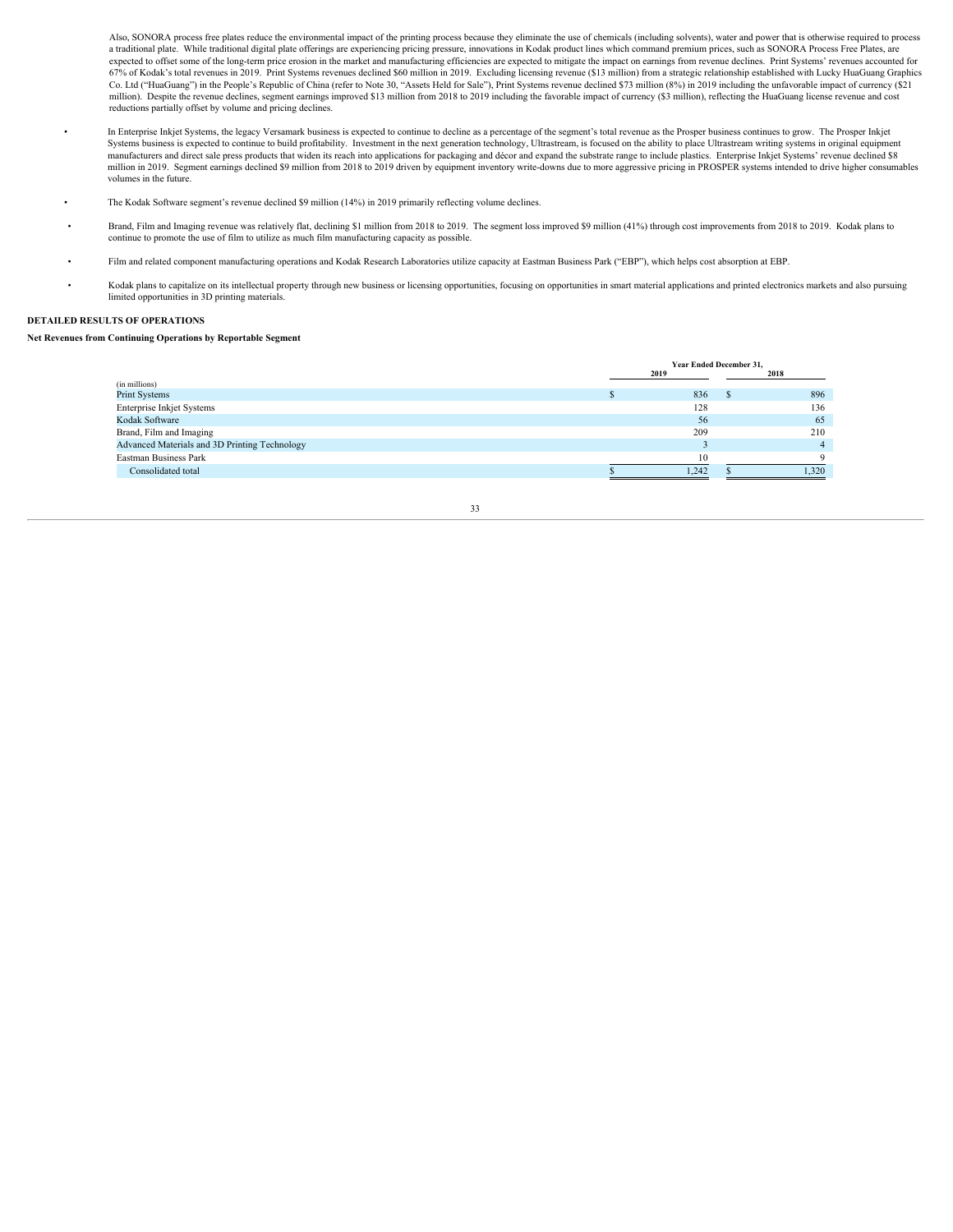#### **Segment Operational EBITDA and Consolidated Loss from Continuing Operations Before Income Taxes**

|                                                     | Year Ended December 31, |      |
|-----------------------------------------------------|-------------------------|------|
| (in millions)                                       | 2019                    | 2018 |
| Print Systems                                       | 41                      |      |
| Enterprise Inkjet Systems                           |                         |      |
| Kodak Software                                      |                         |      |
| Brand, Film and Imaging                             | (13)                    | (22) |
| Advanced Materials and 3D Printing Technology       | (12)                    | (12) |
| Eastman Business Park                               |                         | (4)  |
| Depreciation and amortization                       | (55)                    | (70) |
| Restructuring costs and other                       | (16)                    | (17) |
| Stock-based compensation                            |                         | (6)  |
| Consulting and other costs (1)                      |                         | (14) |
| Idle costs $(2)$                                    |                         | (3)  |
| Former CEO separation agreement compensation        | (2)                     |      |
| Other operating expense, net, excluding income      |                         |      |
| from transition services agreement $(3)$            | (22)                    | (9)  |
| Interest expense (4)                                | (16)                    |      |
| Pension income excluding service cost component (4) | 104                     | 131  |
| Other charges, net (4)                              | (46)                    |      |
| Consolidated loss from continuing operations        |                         |      |
| before income taxes                                 | (60)                    |      |

(1) Consulting and other costs are professional services and internal costs associated with certain corporate strategic initiatives, including the divestiture of FPD and debt refinancing.

- (2) Consists of third-party costs such as security, maintenance, and utilities required to maintain land and buildings in certain locations not used in any Kodak operations and the costs, net of any rental income received, underutilized portions of certain properties.
- (3) \$6 million of income from the transition services agreement with the purchaser of FPD ("Purchaser") was recognized in the year ended December 31, 2019. The income was reported in Other operating expense, net in the Consolidated Statement of Operations. Other operating expense, net is typically excluded from the segment measure. However, the income from the transition services agreement was included in the segment measure.

#### (4) As reported in the Consolidated Statement of Operations.

Kodak increased workers' compensation reserves by approximately \$3 million in 2019, primarily due to changes in discount rates. The increase in reserves impacted gross profit by approximately \$2 million and SG&A by approximately \$1 million. Kodak reduced workers' compensation reserves by approximately \$5 million in 2018 due to changes in discount rates and reduction in estimated ultimate losses. The reduction in reserves impacted gro profit by approximately \$3 million and SG&A by approximately \$2 million.

#### **2020 Segments**

Change in Segments<br>Effective in January 2020 Kodak changed its organizational structure. Prepress Solutions, formerly part of the Print Systems segment, will operate as a separate segment named the Traditional Printing seg except for the licensing of the Kodak brand to third parties, will be combined with the Advanced Materials and 3D Printing segment to form the Advanced Materials and Chemicals segment. The licensing of the Kodak brand to t parties will operate as a separate segment named the Brand segment. The Eastman Business Park segment will no longer be a reportable segment.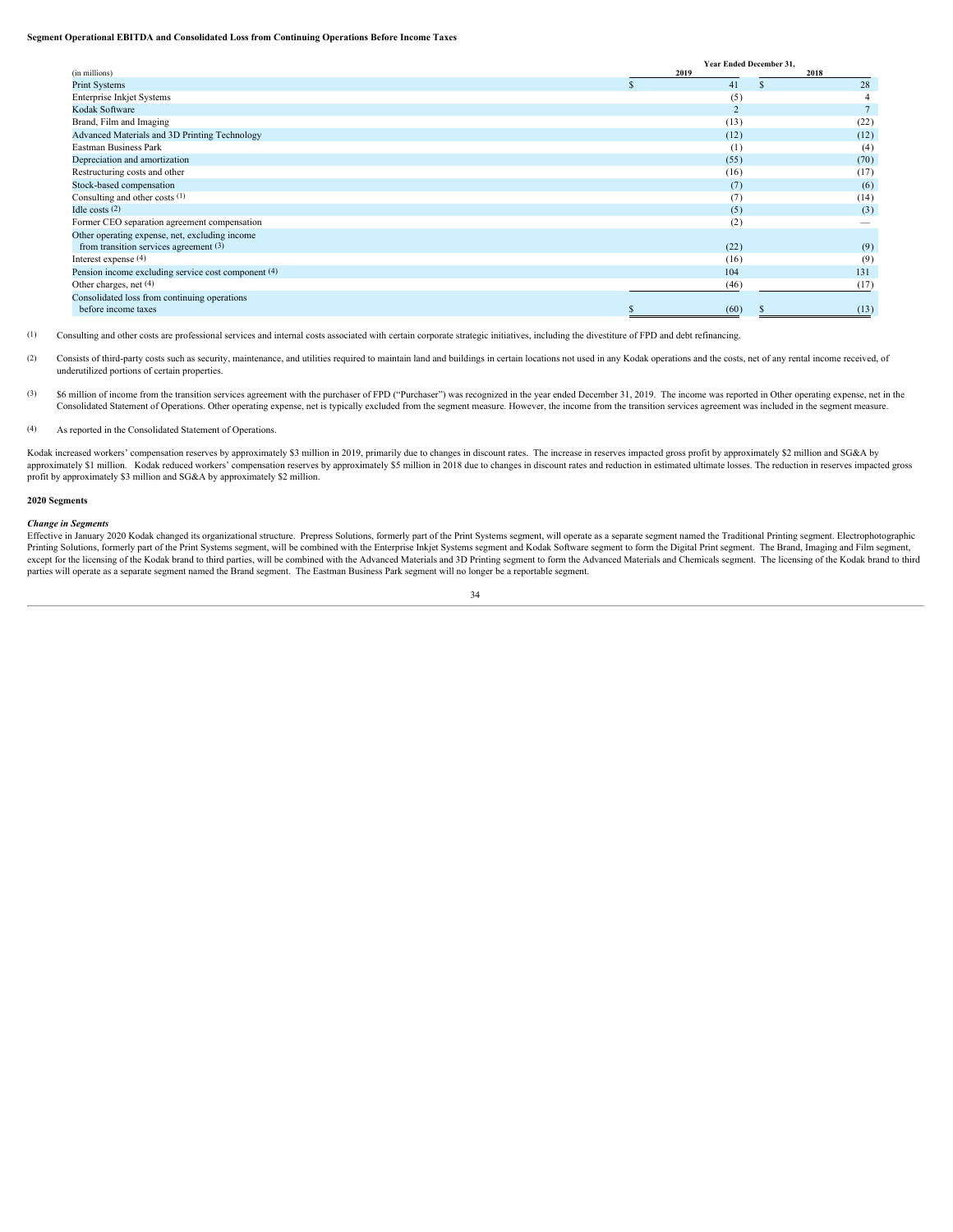#### **RESULTS OF OPERATIONS**

|                                                                                                | <b>Year Ended</b> |              | <b>Year Ended</b> |              |               |  |
|------------------------------------------------------------------------------------------------|-------------------|--------------|-------------------|--------------|---------------|--|
|                                                                                                | December 31,      | $%$ of       | December 31,      | $%$ of       | \$ Change vs. |  |
|                                                                                                | 2019              | <b>Sales</b> | 2018              | <b>Sales</b> | 2018          |  |
| Revenues                                                                                       | 1,242             |              | 1,320             |              | (78)          |  |
| Cost of revenues                                                                               | 1,060             |              | 1,140             |              | (80)          |  |
| Gross profit                                                                                   | 182               | 15%          | 180               | 14%          |               |  |
| Selling, general and administrative expenses                                                   | 211               | 17%          | 224               | 17%          | (13)          |  |
| Research and development costs                                                                 |                   | 3%           | 48                | $4\%$        | (6)           |  |
| Restructuring costs and other                                                                  |                   | $1\%$        | 17                | $1\%$        | (1)           |  |
| Other operating expense, net                                                                   |                   | $1\%$        |                   | $1\%$        | 6             |  |
| Loss from continuing operations before interest expense, pension income excluding service cost |                   |              |                   |              |               |  |
| component, other charges, net and income taxes                                                 | (102)             | $(8\%)$      | (118)             | (9%)         | 16            |  |
| Interest expense                                                                               | 16                | $1\%$        |                   | $1\%$        |               |  |
| Pension income excluding service cost component                                                | (104)             | $(8\%)$      | (131)             | $(10\%)$     | 27            |  |
| Other charges, net                                                                             |                   | 4%           |                   | $1\%$        | 29            |  |
| Loss from continuing operations before income taxes                                            | (60)              | (5%)         | (13)              | $(1\%)$      | (47)          |  |
| Provision (benefit) from income taxes                                                          |                   | 2%           | (4)               | $(0\%)$      | 35            |  |
| Loss from continuing operations                                                                | (91)              | (7%)         |                   | $(1\%)$      | (82)          |  |
| Earnings (loss) from discontinued operations, net of income taxes                              | 207               | 17%          |                   | $(1\%)$      | 214           |  |
| <b>NET EARNINGS (LOSS)</b>                                                                     | 116               | $9\%$        | (16)              | $(1\%)$      | 132           |  |
|                                                                                                |                   |              |                   |              |               |  |

Revenues<br>For the year ended December 31, 2019, revenues decreased by approximately \$78 million compared with the same period in 2018. Volume and pricing declines partially offset by favorable product mix within Print Syste million and \$12 million, respectively), volume declines in Kodak Software (\$8 million) and Enterprise Inkjet Systems (\$7 million) and unfavorable foreign currency (\$27 million) drove the decline. Intellectual property lice revenue of \$13 million related to the HuaGuang relationship positively impacted results. See segment discussions for additional details.

Gross Profit<br>Gross profit for 2019 increased by approximately \$2 million. The increase reflected intellectual property licensing revenue of \$13 million related to the HuaGuang relationship and cost improvements across film offset by lower volume and unfavorable pricing and product mix in Print Systems (\$19 million), volume declines in Kodak Software (\$5 million) and Enterprise Inkjet Systems (\$3 million), unfavorable manufacturing costs and equipment inventory write-downs in Enterprise Inkjet Systems (\$6 million), declines in Consumer Inkjet Systems (\$3 million) and unfavorable foreign currency (\$2 million). See segment discussions for additional details.

#### **Selling, General and Administrative Expenses**

Consolidated SG&A for 2019 decreased \$13 million primarily due to lower investment in selling and marketing activities in Print Systems (\$7 million) and lower consulting and project costs (\$7 million) partially offset by \$ of compensation included in the former CEO separation agreement.

#### **Research and Development Costs**

Consolidated R&D expenses decreased \$6 million in 2019 primarily due primarily due to the reduced level of investment across the segments.

#### **Restructuring Costs and Other**

These costs, as well as the restructuring costs reported in Cost of revenues, are discussed under the "RESTRUCTURING COSTS AND OTHER" section in this MD&A.

#### **Other Operating Expense, Net**

For details, refer to Note 16, "Other Operating Expense, Net."

#### **Other Charges, Net**

For details, refer to Note 17, "Other Charges, Net."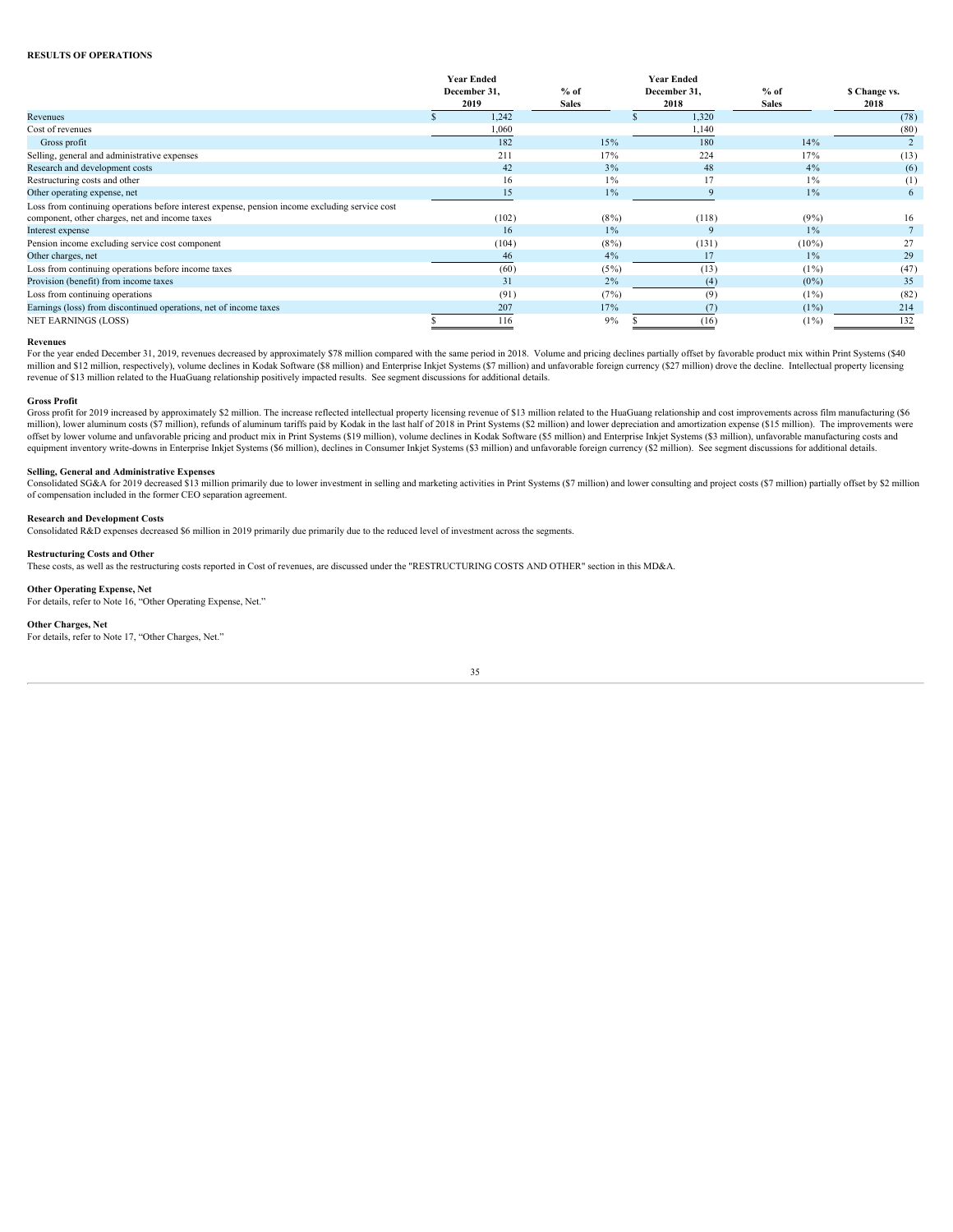**Interest Expense** Interest expense of \$7 million and \$27 million was allocated to discontinued operations for the years ended December 31, 2019 and 2018, respectively.

#### **Pension Income**

For details, refer to Note 20, "Retirement Plans."

#### **Benefit from Income Taxes** For details, refer to Note 18, "Income Taxes."

# **Discontinued Operations**

Discontinued operations of Kodak include the Flexographic Packaging segment. Refer to Note 29, "Discontinued Operations" in the Notes to Financial Statements for additional information.

# **PRINT SYSTEMS SEGMENT**

|                                       |     | Year Ended December 31, |           |
|---------------------------------------|-----|-------------------------|-----------|
|                                       |     |                         | \$ Change |
| Revenues                              | 836 | 896                     |           |
|                                       |     |                         |           |
| <b>Operational EBITDA</b>             |     |                         |           |
| Operational EBITDA as a % of revenues |     |                         |           |

#### **Revenues**

The decrease in Print Systems revenues of approximately \$60 million primarily reflected volume and pricing declines (\$29 million and \$12 million, respectively) in Prepress Solutions consumables, volume declines and unfavor pricing in Electrophotographic Printing Solutions consumables and service (\$6 million and \$5 million, respectively), volume declines in Prepress Solutions equipment (\$3 million), unfavorable product mix in Electrophotograp .<br>Printing Solutions equipment (\$2 million) and unfavorable foreign currency (\$21 million) partially offset by the intellectual property licensing revenue related to the HuaGuang relationship (\$13 million) and favorable pr Prepress Solutions equipment (\$7 million).

#### **Operational EBITDA**

The increase in Print Systems Operational EBITDA of approximately \$13 million reflects the intellectual property licensing revenue related to the HuaGuang relationship (\$13 million), lower investment in sales and marketing activities (\$7 million), lower manufacturing costs (\$5 million) in Electrophotographic Printing Solutions, lower aluminum costs (\$7 million), refunds of aluminum tariffs which were paid by Kodak in the last half of 2018 (\$ and the favorable impact of currency (\$3 million) partially offset by volume and pricing declines (\$3 million and \$12 million, respectively) in Prepress Solutions consumables, unfavorable manufacturing costs in Prepress So driven largely by the lower volumes (\$6 million) and unfavorable pricing in Electrophotographic Printing Solutions consumables and service (\$5 million).

During 2018 U.S. tariffs imposed on aluminum purchases were included as part of the cost of printing plates sold. In January 2019, Kodak received retroactive exemptions on U.S. tariffs for aluminum. Due to the exemptions, aluminum tariffs paid by Kodak in prior periods have been recognized as a cost reduction in the current period.

# **ENTERPRISE INKJET SYSTEMS SEGMENT**

|                                       |      |      | Year Ended December 31, |                |
|---------------------------------------|------|------|-------------------------|----------------|
|                                       | 2019 |      | 2019                    | <b>S</b> Chang |
| Revenues                              |      | 128  | 136                     |                |
|                                       |      |      |                         |                |
| Operational EBITDA                    |      |      |                         |                |
| Operational EBITDA as a % of revenues |      | -4 % |                         |                |

#### **Revenues**

The decrease in Enterprise Inkjet Systems revenues of approximately \$8 million primarily reflected lower volume of VERSAMARK service and consumables (\$8 million) due to declines in the installed base of VERSAMARK systems, lower volume of PROSPER components (\$4 million), and the unfavorable impact of currency (\$2 million) partially offset by higher volume of PROSPER service and consumables (\$4 million), PROSPER systems (\$1 million) and favorable pricing of VERSAMARK service and consumables (\$1 million).

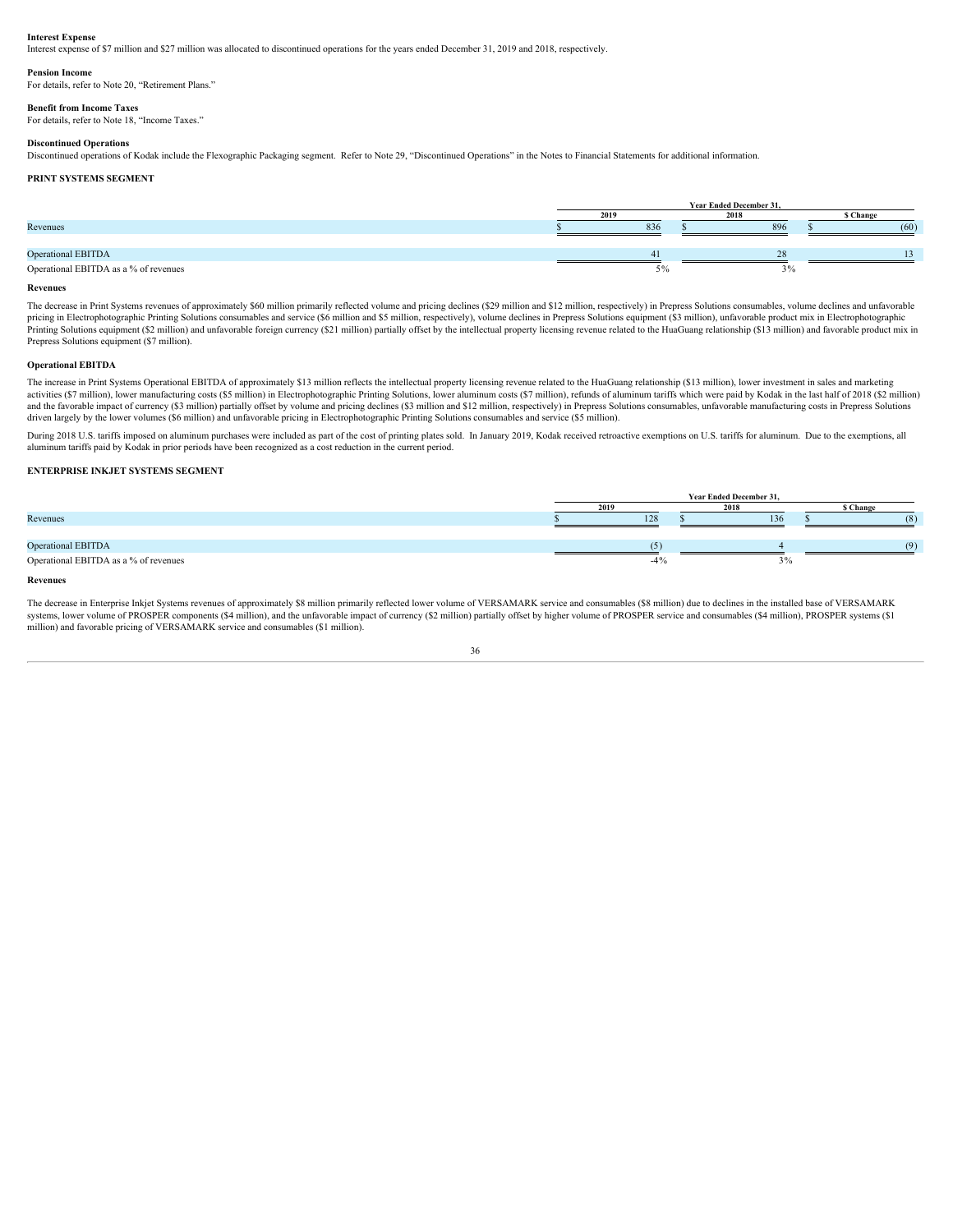#### **Operational EBITDA**

The decrease in Enterprise Inkjet Systems Operational EBITDA of \$9 million was primarily driven by equipment inventory write-downs due to pricing declines in PROSPER systems (\$4 million), lower volume of PROSPER components (\$2 million), lower volume of VERSAMARK service and consumables (\$2 million) due to declines in the installed base of VERSAMARK systems, unfavorable manufacturing costs (\$2 million) and the unfavorable impact of currency (\$1 million) partially offset by volume improvements in PROSPER service and consumables (\$2 million) and a lower level of investment in R&D activities (\$2 million).

# **KODAK SOFTWARE SEGMENT**

|                                       |       | <b>Year Ended December 31,</b> |           |
|---------------------------------------|-------|--------------------------------|-----------|
|                                       | 301   | 201                            | \$ Change |
| Revenues                              |       |                                |           |
|                                       |       |                                |           |
| <b>Operational EBITDA</b>             |       |                                |           |
| Operational EBITDA as a % of revenues | − 7 ∪ | 11/0                           |           |

# **Revenues**

The decrease in Kodak Software revenues of approximately \$9 million was due to lower volume (\$8 million) and the unfavorable impact of currency (\$1 million).

# **Operational EBITDA**

The decrease in Kodak Software Operational EBITDA of \$5 million was due to volume declines.

#### **BRAND, FILM AND IMAGING SEGMENT**

|                                       |        | Year Ended December 31, |           |
|---------------------------------------|--------|-------------------------|-----------|
|                                       |        | 3010                    | \$ Change |
| Revenues                              | 209    | 210                     |           |
|                                       |        |                         |           |
| Operational EBITDA                    | (13)   | (22)                    |           |
| Operational EBITDA as a % of revenues | $-0$ % | $-10%$                  |           |
|                                       |        |                         |           |

#### **Revenues**

The decrease in Brand, Film and Imaging revenues of approximately \$1 million reflected volume declines in Consumer Inkjet Systems (\$6 million) driven by lower sales of ink to the existing installed base of printers and unf foreign currency (\$3 million) partially offset by favorable volume in Motion Picture (\$6 million). Motion Picture revenues may fluctuate due to the timing and mix of products required for major studio productions.

The unfavorable impact from exiting a significant industrial film component supply agreement (\$12 million) was offset by volume improvements in professional and consumer still photographic film (\$10 million). One Industrial Film and Chemicals customer of professional and consumer still photographic film and chemicals represented approximately 20 percent of the total Brand, Film and Imaging revenues in 2019. Price increases on professional and consumer still photographic film have been implemented in 2020.

# **Operational EBITDA**

Brand, Film and Imaging Operational EBITDA improved approximately \$9 million primarily reflecting cost improvements across film manufacturing (\$6 million), improved volume in Motion Picture (\$1 million) and SG&A and R&D reductions (\$2 million) partially offset by declines in Consumer Inkjet Systems (\$3 million) driven by lower sales of ink to the existing installed base of printers.

# **ADVANCED MATERIALS AND 3D PRINTING TECHNOLOGY SEGMENT**

|                                       |         | Year Ended December 31, |         |                 |
|---------------------------------------|---------|-------------------------|---------|-----------------|
|                                       |         | 2018                    |         | <b>S</b> Change |
| Revenues                              |         |                         |         |                 |
|                                       |         |                         |         |                 |
| <b>Operational EBITDA</b>             | 114     |                         |         |                 |
| Operational EBITDA as a % of revenues | $-400%$ |                         | $-300%$ |                 |
|                                       |         |                         |         |                 |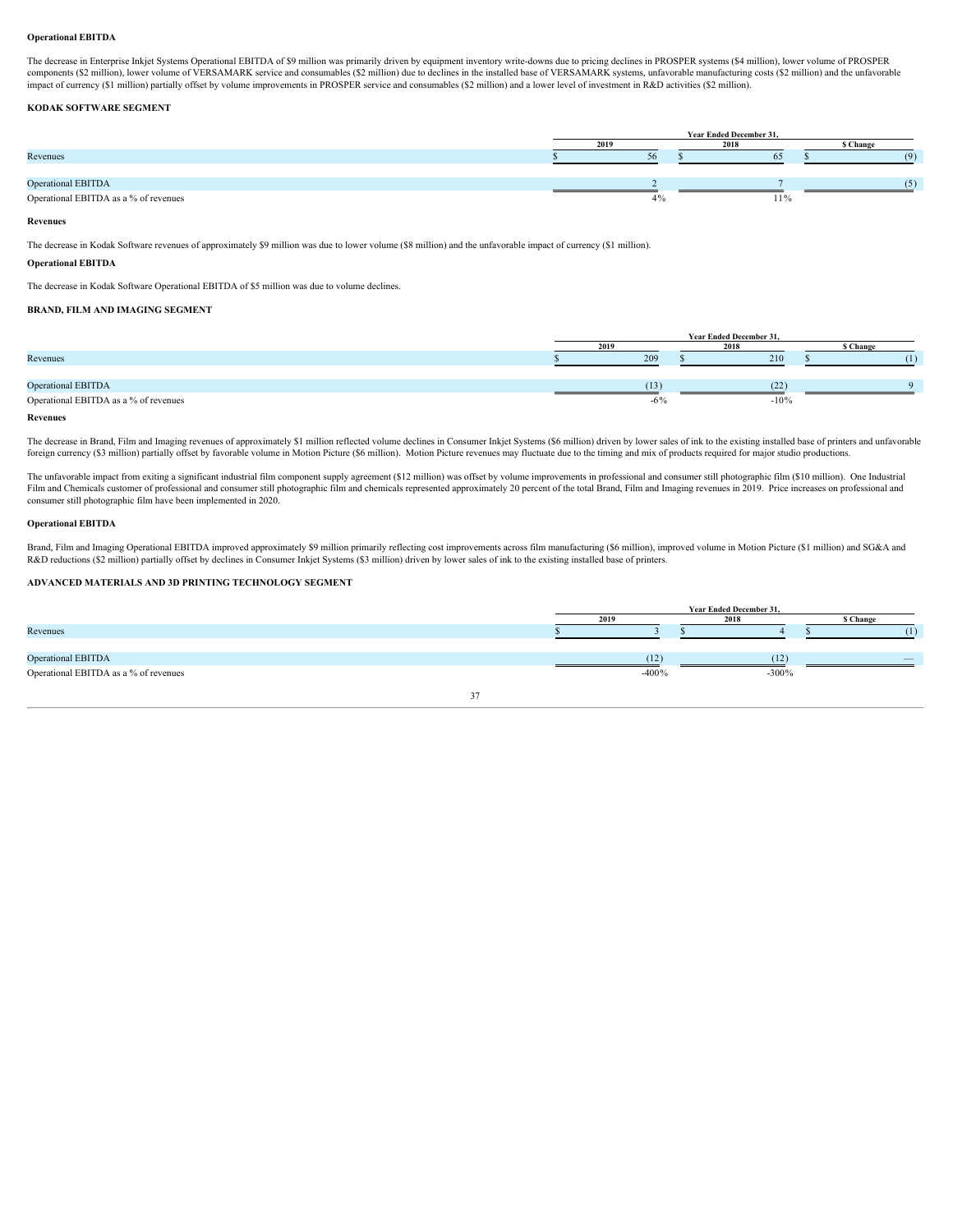Advanced Materials and 3D Printing Technology Operational EBITDA remained flat primarily reflecting lower revenues offset by a reduced level of investment in R&D (\$1 million).

#### **EASTMAN BUSINESS PARK SEGMENT**

|                                       |        | Year Ended December 31, |                 |  |
|---------------------------------------|--------|-------------------------|-----------------|--|
|                                       |        |                         | <b>S Change</b> |  |
| Revenues                              |        |                         |                 |  |
|                                       |        |                         |                 |  |
| <b>Operational EBITDA</b>             |        |                         |                 |  |
| Operational EBITDA as a % of revenues | $-10%$ | $-4476$                 |                 |  |

Eastman Business Park Operational EBITDA improved by \$3 million compared to the prior year period primarily due to improved operating costs and higher revenues (\$1 million).

#### **RESTRUCTURING COSTS AND OTHER**

#### **2019**

Restructuring actions taken in 2019 were initiated to reduce Kodak's cost structure as part of its commitment to drive sustainable profitability and included various targeted reductions in manufacturing, service, sales, re development, and other administrative functions.

As a result of these actions, for the year ended December 31, 2019 Kodak recorded \$16 million of charges which were reported as Restructuring costs and other in the accompanying Consolidated Statement of Operations.

Kodak made cash payments related to restructuring of approximately \$9 million for the year ended December 31, 2019.

The restructuring actions implemented in 2019 are expected to generate future annual cash savings of approximately \$22 million. These savings are expected to reduce future annual Cost of revenues, SG&A and R&D expenses by million, \$15 million and \$1 million, respectively. Kodak expects the majority of the annual savings to be in effect by the end of the third quarter of 2020 as actions are completed.

#### **2018**

For the year ended December 31, 2018 Kodak recorded \$17 million of charges which were reported as Restructuring costs and other in the accompanying Consolidated Statement of Operations.

#### **LIQUIDITY AND CAPITAL RESOURCES**

Kodak is facing liquidity challenges due to operating losses and low or negative cash flow from operations. Cash flow from operations in the current year benefited from working capital improvements and individual transacti which occurred during the year. Kodak has eliminated current debt service requirements by paying down the loans under the Senior Secured First Lien Term Credit Agreement (the "Term Credit Agreement") using proceeds from th sale of Kodak's Flexographic Packaging business ("FPD") and refinancing the remaining balance through the issuance of convertible debt which does not require any debt service until conversion or maturity on November 1, 2021. The Series A Preferred Stock must be redeemed on November 15, 2021 if not converted prior to then. Kodak has significant cash requirements to fund ongoing operations, restructuring programs, pension and other postretirement obligations, and other obligations. Kodak's plans to return to sustainable positive cash flow include growing revenues profitably, reducing operating expenses, simplifying the organizational structure, gener .<br>from selling and leasing underutilized assets and paring investment in new technology by eliminating or delaying product development programs. The current cash balance outside of China, recent trend of low or negative op cash flow, maturity and redemption dates in 2021 of the Convertible Notes and Series A Preferred Stock and lack of certainty regarding a sustainable return to positive cash flow raise substantial doubt about Kodak's abilit continue as a going concern**.**

Refer to the Going Concern section of Note 1, "Summary of Significant Accounting Policies", Note 9, "Debt and Finance Leases," and Note 10, "Redeemable, Convertible Series A Preferred Stock" in the Notes to Financial Statements for further discussion of long-term debt and convertible preferred shares.

Kodak has already experienced some disruptions in its manufacturing and logistics operations due to the coronavirus outbreak. The full extent to which the coronavirus outbreak impacts its results will depend on future deve which are highly uncertain and cannot be predicted at the time of this filing, including new information which may emerge concerning the severity of the coronavirus and the actions taken to contain the virus or treat its i among others. Complications from the coronavirus outbreak could have a material adverse effect on the continuity of our business operations and our results of operations and financial position, particularly if such complic an extended duration.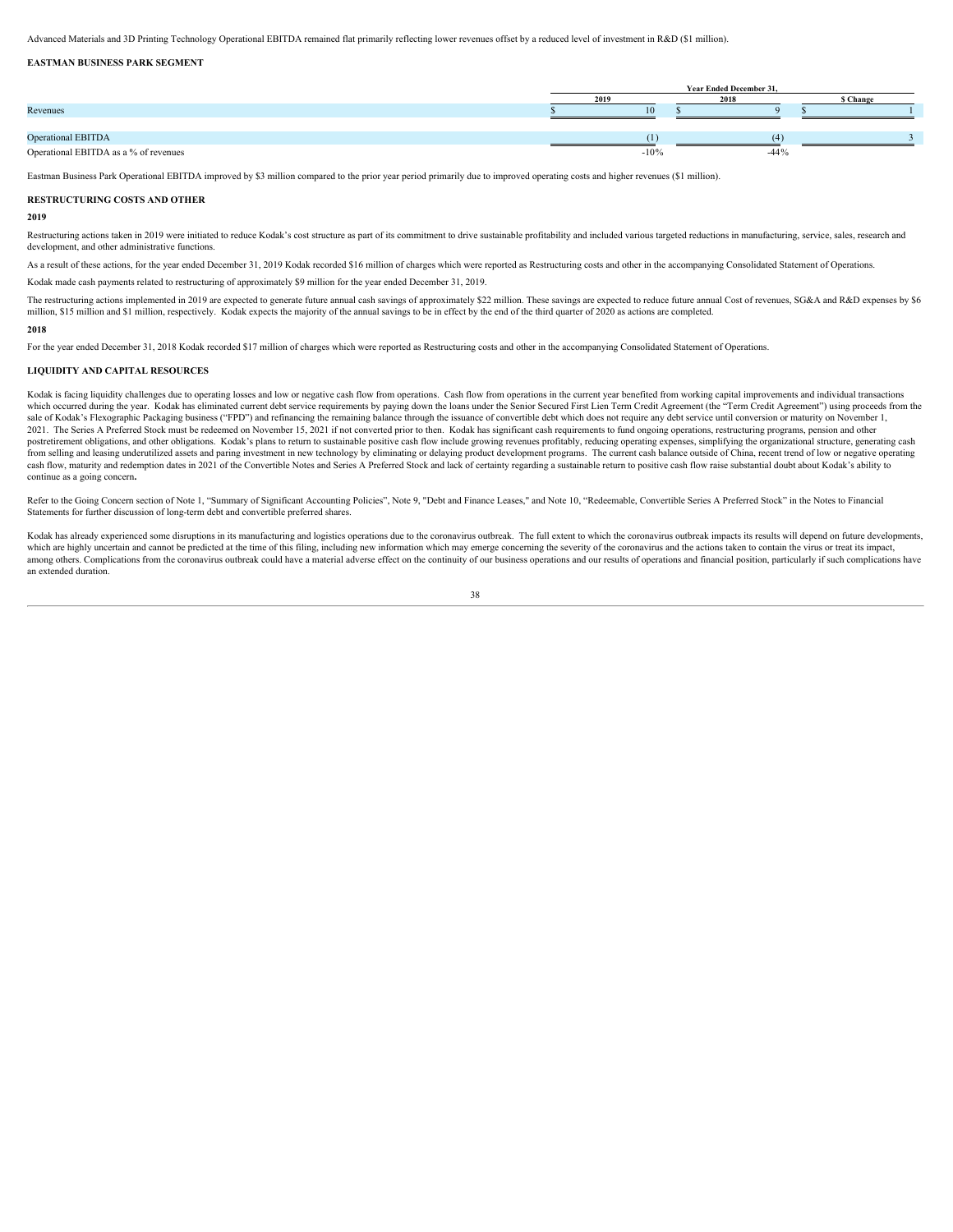|                                                                 |      | As of December 31 |      |
|-----------------------------------------------------------------|------|-------------------|------|
| <b>PERMIT</b><br>(in millions)                                  | 2019 |                   | 2018 |
| h, cash equivalents, restricted cash and cash in assets<br>Lasn |      |                   |      |
| held for sale                                                   |      | 290               | 201  |

Year Ended December 31, Year-Over-Year (in millions) **<sup>2019</sup> <sup>2018</sup> Year-Over-Year Change** Cash flows from operating activities: Net cash provided by (used in) in operating activities **12** \$ (62) \$ 74 Cash flows from investing activities: Net cash provided by (used in) investing activities 313 333 Cash flows from financing activities: Net cash used in financing activities (287) (11) (287) Effect of exchange rate changes on cash and restricted cash (2)  $\qquad (2)$   $(7)$  5 Net increase (decrease) in cash, cash equivalents and<br>
restricted cash<br>
S
23 restricted cash **8** 23 \$ (102) \$ 125

*Cash Flow Activity*

**Operating Activities**<br>Net cash provided by (used in) operating activities improved \$74 million for the year ended December 31, 2019 as compared with the prior year primarily due to lower cash spend on inventory, higher bu (including the impact of a supply contract entered into as part of the agreement with HuaGuang), the allocation of \$10 million of the proceeds from the divestiture of FPD as consideration for a brand license, the allocatio million of the proceeds from entering the relationship with HuaGuang as consideration for an intellectual property license, the receipt of a \$15 million prepayment for transition services, products, and other services as a divestiture of FPD partially offset by lower cash operating earnings.

# *Investing Activities*

Net cash provided by (used in) investing activities improved \$333 million for the year ended December 31, 2019 as compared to the prior year due to the proceeds from the sale of FPD and reduced capital spend.

# *Financing Activities*

Net cash used in financing activities increased \$287 million in the year ended December 31, 2019 as compared to the prior year driven by the repayment of the loans under the Term Credit Agreement partially offset by the is the Convertible Notes.

# *Sources of Liquidity*

Available liquidity includes cash balances and the unused portion of the ABL Credit Agreement. The amount of available liquidity is subject to fluctuations and includes cash balances held by various entities worldwide. At December 31, 2019 and 2018, approximately \$72 million and \$117 million, respectively, of cash and cash equivalents were held within the U.S. and approximately \$161 million and \$131 million, respectively, of cash, cash equivalents and cash in assets held for sale were held outside the U.S. Cash balances held outside of the U.S. are generally required to support local country operations, may have high tax costs or other limitations that d ability to repatriate, and therefore may not be readily available for transfer to other jurisdictions. Kodak utilizes cash balances outside the U.S. to fund needs in the U.S. through the use of intercompany loans. As of De 2019 and 2018 outstanding intercompany loans to the U.S. were \$408 million and \$390 million, respectively, which includes short-term intercompany loans of \$110 million and \$92 million. In China, where approximately \$89 million and \$72 million, respectively, of cash and cash equivalents were held as of December 31, 2019 and 2018, there are limitations related to net asset balances that impact the ability to make cash available to other ju the world. Under the terms of the ABL Credit Agreement, the Company is permitted to invest up to \$100 million at any time in subsidiaries and joint ventures that are not party to the ABL Credit Agreement.

On April 16, 2019, the Purchaser paid Kodak \$15 million in the U.S. as a prepayment for transition services and products and services to be provided by Kodak to the Purchaser. Kodak provided a \$15 million guaranty, support cash collateral in China, to the Purchaser. The Purchaser has the option to satisfy its payment obligations to Kodak through a reduction of the prepayment balance or in cash. When the Purchaser satisfies its payment obliga Kodak by utilizing its prepayment balance, Kodak can follow a guaranty amendment process to reduce the amount of its guaranty and cash collateral supporting the prepayment balance. As of December 31, 2019, the remaining prepayment balance was \$3 million and the cash collateral supporting Kodak's guaranty was \$4 million.

On September 1, 2019 Kodak established a strategic relationship with HuaGuang in the People's Republic of China. The relationship is comprised of an agreement under which Kodak sold its shares of the Kodak (China) Graphic Communication Co. Ltd. entity which included the offset printing plates facility in Xiamen, China, and related assets and liabilities, to HuaGuang, a supply agreement for HuaGuang to help Kodak fulfill customer demand and license agreement under which Kodak licensed its plates technology, including its Sonora Process Free plates technology, to HuaGuang with the intent of expanding the plates market in China.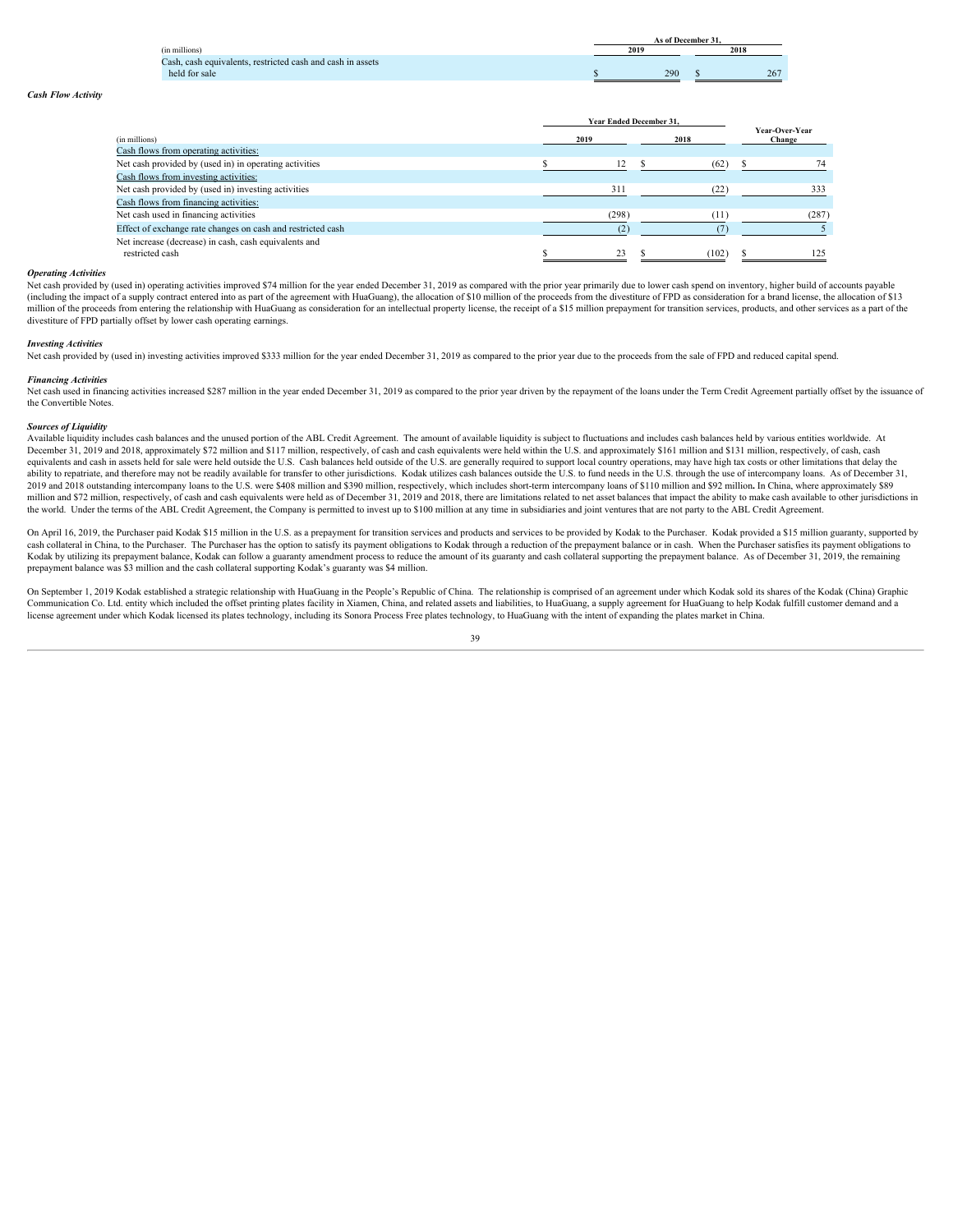Upon the establishment of the relationship, Kodak received net cash proceeds of \$30 million, of which \$13 million was received in the United States. As part of the arrangement, Kodak established an escrow of \$14 million in to secure minimum payments required under the supply agreement.

Under the ABL Credit Agreement, if Excess Availability (\$22 million as of December 31, 2019) falls below 12.5% of lender commitments (\$18.75 million as of December 31, 2019), Kodak may, in addition to the requirement to be in compliance with a minimum Fixed Charge Coverage Ratio, become subject to cash dominion control. Kodak intends to continue to maintain Excess Availability above the minimum threshold which may require additional funding of Eligible Cash. In addition to Eligible Cash, the borrowing base is supported by Eligible Receivables, Eligible Inventory and Eligible Equipment. To the extent the assets supporting the borrowing base decline, if the rem assets included in the borrowing base are not sufficient to support the required Excess Availability amount, additional funding of Eligible Cash may be required. Since Excess Availability was greater than 12.5% of lender commitments Kodak is not required to have a minimum Fixed Charge Coverage Ratio of 1.0 to 1.0. As of December 31, 2019 Fixed Charges (as defined in the ABL Credit Agreement) exceeded EBITDA by approximately \$4 million, therefore the Fixed Charges Coverage Ratio was less than 1.0 to 1.0. (Refer to the Amended and Restated Credit Agreement section of Note 9, "Debt and Finance Leases", for the definition of Excess Availability).

To ensure Excess Availability was greater than 12.5%, Kodak funded \$22 million and \$3 million to the Eligible Cash account held with the ABL Credit Agreement Administrative Agent as of December 31, 2019 and 2018, which is classified as Restricted cash in the Consolidated Statement of Financial Position, supporting the Excess Availability amount.

On January 27, 2020 Kodak exercised its right under the ABL Credit Agreement to permanently reduce lender commitments, reducing the commitments from \$150 million to \$120 million. As a result, the minimum Excess Availability decreased to \$15 million from the previous minimum of \$18.75 million.

As a result of the Company's credit ratings, the Company was required to provide \$6 million in letters of credit to the issuers of certain surety bonds during the third quarter of 2018. As a result of the Company's current or a further ratings downgrade, the Company could be required to provide up to an additional \$13 million of letters of credit to the issuers of the surety bonds in the future to fully collateralize the bonds.

Reporting requirements under the ABL Credit Agreement require the Company to provide annual audited financial statements accompanied by an opinion of an independent public accountant without a "going concern" or like qualification or exception and without any qualification or exception as to the scope of such audit or other material qualification or exception, except for any such qualification or exception with respect to any indebtedn with respect to any event of default under the reporting covenant that may be deemed to have occurred in relation to the going concern explanatory paragraph in the 2019 Form 10-K audit report.

#### **Defined Benefit Pension and Postretirement Plans**

Kodak made contributions (funded plans) or paid net benefits (unfunded plans) totaling approximately \$19 million relating to its defined benefit pension and postretirement benefit plans in 2019. For 2020, the forecasted co (funded plans) and net benefit payment (unfunded plans) requirements for its defined benefit pension and postretirement plans are approximately \$17 million.

# **Capital Expenditures**

Cash flows from investing activities included \$17 million for capital expenditures for the vear ended December 31, 2019. Kodak expects approximately \$15 million to \$25 million of cash flows for investing activities from ca expenditures for the year ended December 31, 2020.

# **Transaction with RED-Rochester, LLC**

In January 2019 Kodak entered into a series of agreements with RED-Rochester, LLC ("RED"), which provides utilities to the Eastman Business Park. Kodak received a payment of \$14 million from RED. Kodak is required to pay a minimum annual payment to RED of approximately \$2 million regardless of utility usage. Kodak is accounting for the \$14 million payment from RED as debt. The minimum payments required under the agreement from Kodak to RED will be reported as a reduction of the debt and interest expense using the effective interest method. The debt payments to RED continue until August 2033.

#### *Off-Balance Sheet Arrangements*

In connection with the settlement of certain of the Company's historical environmental liabilities at EBP and in accordance with the terms of the associated settlement agreement ("Amended EBP Settlement Agreement"), in the the historical EBP liabilities exceed \$99 million, the Company will become liable for 50% of the portion above \$99 million with no limitation to the maximum potential future payments. There is no liability recorded related guarantee.

Kodak issues indemnifications in certain instances when it sells businesses and real estate, and in the ordinary course of business with its customers, suppliers, service providers and business partners.<br>40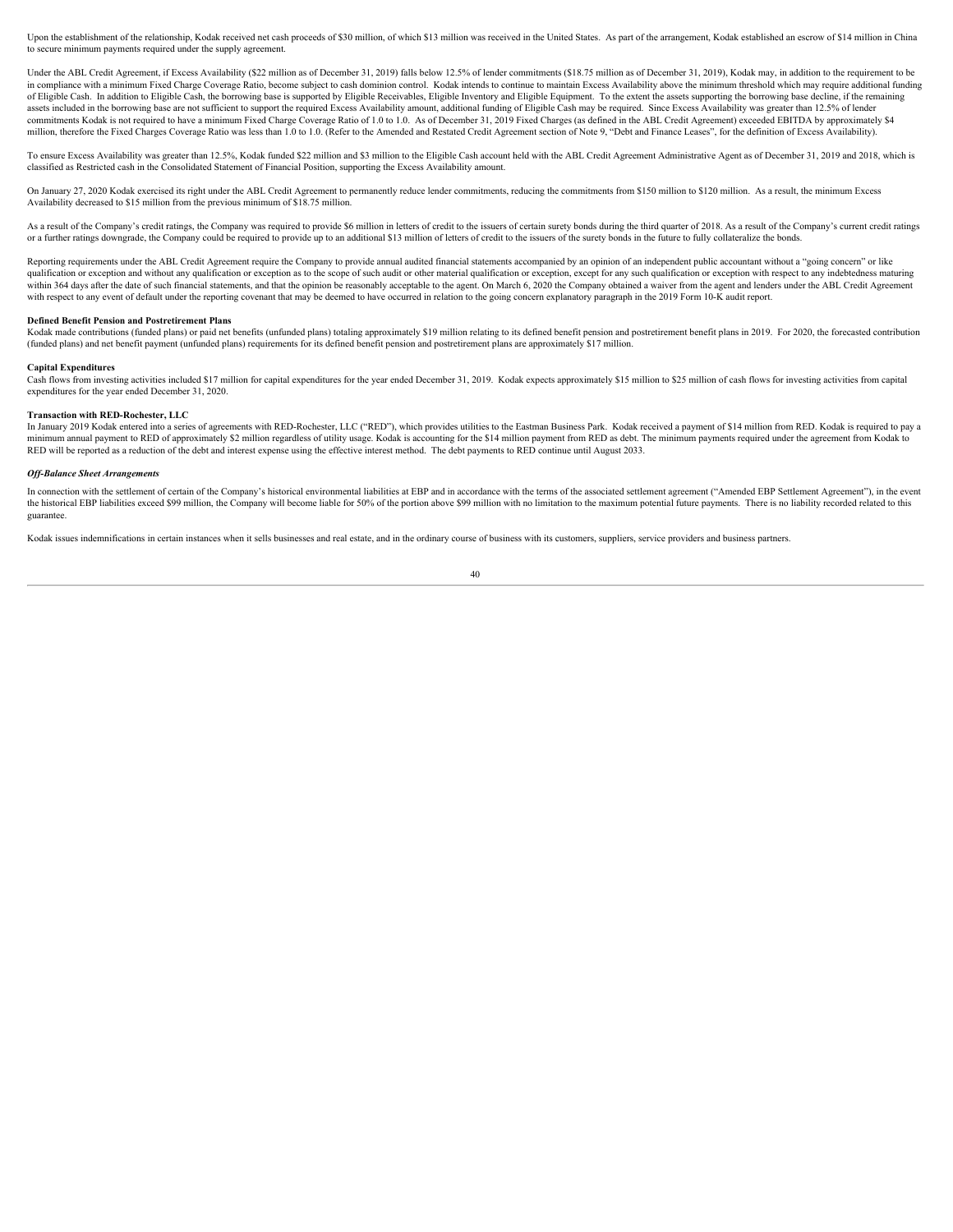Further, the Company indemnifies its directors and officers who are, or were, serving at the Company's request in such capacities. Historically, costs incurred to settle claims related to these indemnifications have not be operations or cash flows.

# **ITEM 7A. QUANTITATIVE AND QUALITATIVE DISCLOSURES ABOUT MARKET RISK**

Kodak is a smaller reporting company as defined by Rule 12b-2 of the Exchange Act and is not required to provide the information under this item.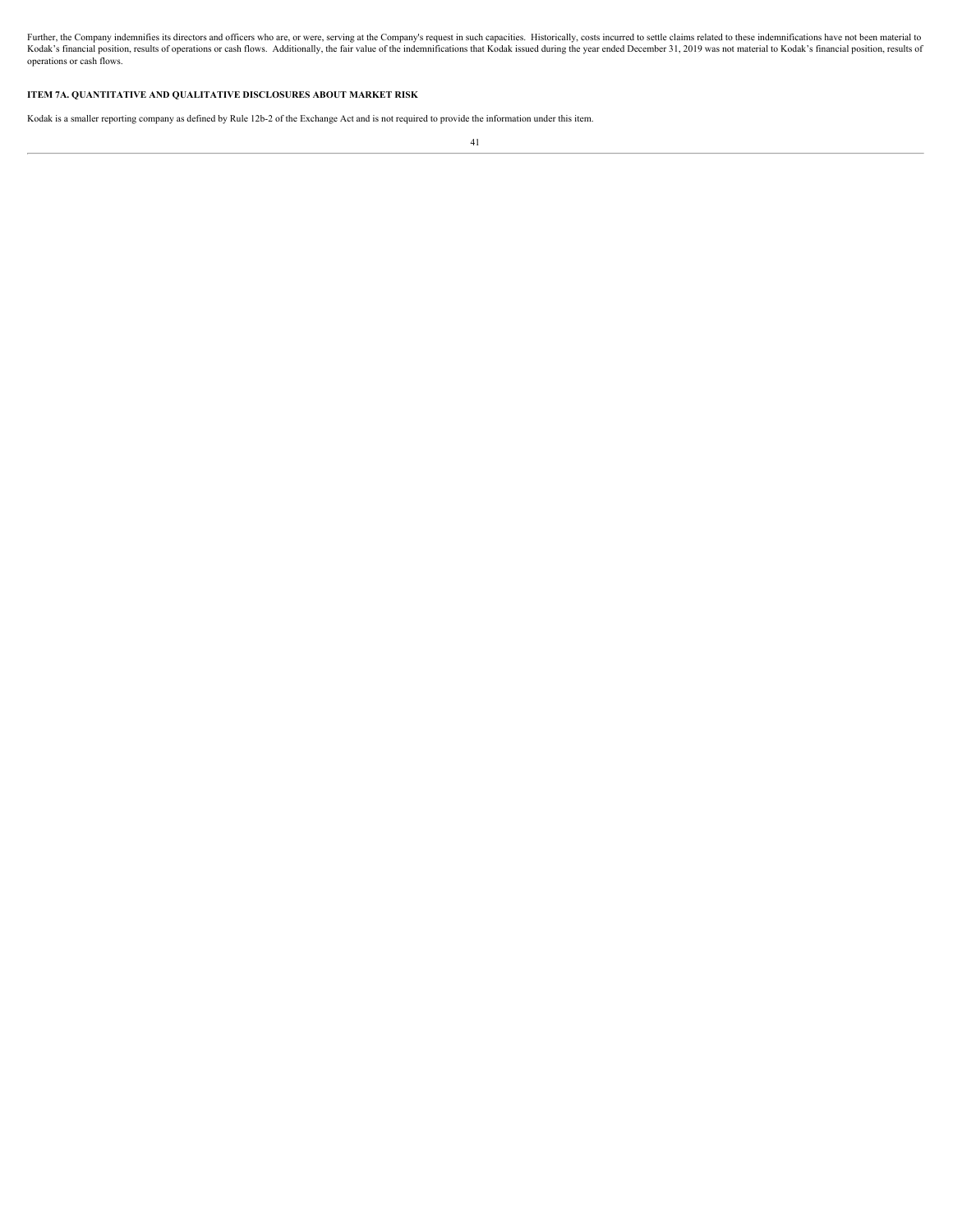# **ITEM 8. FINANCIAL STATEMENTS AND SUPPLEMENTARY DATA**

# **Report of Independent Registered Public Accounting Firm**

To the Board of Directors and Shareholders of Eastman Kodak Company

# *Opinion on the Financial Statements*

We have audited the accompanying consolidated statement of financial position of Eastman Kodak Company and its subsidiaries (the "Company") as of December 31, 2019 and 2018, and the related consolidated statements of operations, comprehensive income (loss), equity (deficit) and cash flow for the years then ended, including the related notes and schedule of valuation and qualifying accounts for each of the two years in the period ended Company as of December 31, 2019 and 2018, and the results of its operations and its cash flows for the years then ended in conformity with accounting principles generally accepted in the United States of America.

# *Substantial Doubt About the Company's Ability to Continue as a Going Concern*

The accompanying consolidated financial statements have been prepared assuming that the Company will continue as a going concern. As discussed in Note 1 to the consolidated financial statements, the Company has limitations its ability to repatriate cash held outside the U.S. to other jurisdictions, experienced recent operating losses and negative cash flow from operations, redemption dates in 2021 for debt and preferred stock and significant requirements to fund ongoing operations and other obligations that raise substantial doubt about its ability to continue as a going concern. Management's plans in regard to these matters are also described in Note 1. The c financial statements do not include any adjustments that might result from the outcome of this uncertainty.

# *Change in Accounting Principle*

As discussed in Note 1 to the consolidated financial statements, the Company changed the manner in which it accounts for leases in 2019.

#### *Basis for Opinion*

These consolidated financial statements are the responsibility of the Company's management. Our responsibility is to express an opinion on the Company's consolidated financial statements based on our audits. We are a public accounting firm registered with the Public Company Accounting Oversight Board (United States) (PCAOB) and are required to be independent with respect to the Company in accordance with the U.S. federal securities laws and t applicable rules and regulations of the Securities and Exchange Commission and the PCAOB.

We conducted our audits of these consolidated financial statements in accordance with the standards of the PCAOB. Those standards require that we plan and perform the audit to obtain reasonable assurance about whether the consolidated financial statements are free of material misstatement, whether due to error or fraud. The Company is not required to have, nor were we engaged to perform, an audit of its internal control over financial repor of our audits we are required to obtain an understanding of internal control over financial reporting but not for the purpose of expressing an opinion on the effectiveness of the Company's internal control over financial r Accordingly, we express no such opinion.

Our audits included performing procedures to assess the risks of material misstatement of the consolidated financial statements, whether due to error or fraud, and performing procedures that respond to those risks. Such pr included examining, on a test basis, evidence regarding the amounts and disclosures in the consolidated financial statements. Our audits also included evaluating the accounting principles used and significant estimates mad management, as well as evaluating the overall presentation of the consolidated financial statements. We believe that our audits provide a reasonable basis for our opinion.

/s/ PricewaterhouseCoopers LLP Rochester, New York March 17, 2020

We have served as the Company's auditor since at least 1924. We have not been able to determine the specific year we began serving as auditor of the Company.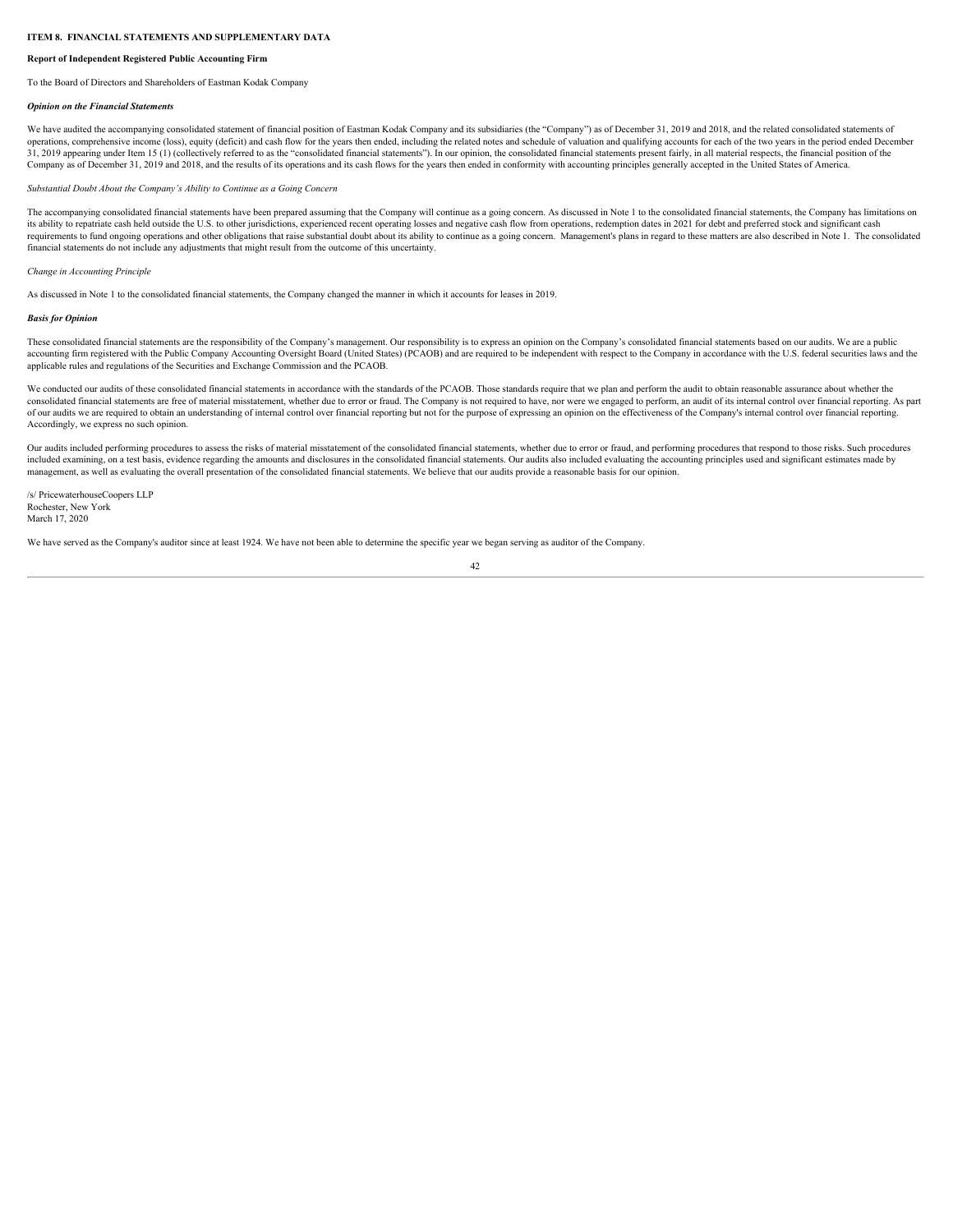# **EASTMAN KODAK COMPANY CONSOLIDATED STATEMENT OF OPERATIONS**

(in millions, except per share data)

|                                                                                                                                               | Year Ended December 31, |    |          |
|-----------------------------------------------------------------------------------------------------------------------------------------------|-------------------------|----|----------|
|                                                                                                                                               | 2019                    |    | 2018     |
| Revenues                                                                                                                                      |                         |    |          |
| Sales                                                                                                                                         | 979                     | S  | 1,039    |
| Services                                                                                                                                      | 263                     |    | 281      |
| Total net revenues                                                                                                                            | 1,242                   |    | 1,320    |
| Cost of revenues                                                                                                                              |                         |    |          |
| Sales                                                                                                                                         | 877                     |    | 946      |
| Services                                                                                                                                      | 183                     |    | 194      |
| Total cost of revenues                                                                                                                        | 1,060                   |    | 1,140    |
| Gross profit                                                                                                                                  | 182                     |    | 180      |
| Selling, general and administrative expenses                                                                                                  | 211                     |    | 224      |
| Research and development costs                                                                                                                | 42                      |    | 48       |
| Restructuring costs and other                                                                                                                 | 16                      |    | 17       |
| Other operating expense, net                                                                                                                  | 15                      |    | $\Omega$ |
| Loss from continuing operations before interest expense, pension income excluding service cost component, other charges, net and income taxes | (102)                   |    | (118)    |
| Interest expense                                                                                                                              | 16                      |    | Q        |
| Pension income excluding service cost component                                                                                               | (104)                   |    | (131)    |
| Other charges, net                                                                                                                            | 46                      |    | 17       |
| Loss from continuing operations before income taxes                                                                                           | (60)                    |    | (13)     |
| Provision (benefit) from income taxes                                                                                                         | 31                      |    | (4)      |
| Loss from continuing operations                                                                                                               | (91)                    |    | (9)      |
| Earnings (loss) from discontinued operations, net of income taxes                                                                             | 207                     |    | (7)      |
| <b>NET EARNINGS (LOSS)</b>                                                                                                                    | 116                     |    | (16)     |
|                                                                                                                                               |                         |    |          |
| Basic and diluted (loss) earnings per share attributable to<br>Eastman Kodak Company common shareholders:                                     |                         |    |          |
| Continuing operations                                                                                                                         | (2.58)                  | -S | (0.68)   |
| Discontinued operations                                                                                                                       | 4.81                    |    | (0.16)   |
| Total                                                                                                                                         | 2.23                    |    | (0.84)   |
|                                                                                                                                               |                         |    |          |
| Number of common shares used in basic and diluted (loss) earnings per share                                                                   | 43.0                    |    | 42.7     |
|                                                                                                                                               |                         |    |          |

The accompanying notes are an integral part of these consolidated financial statements.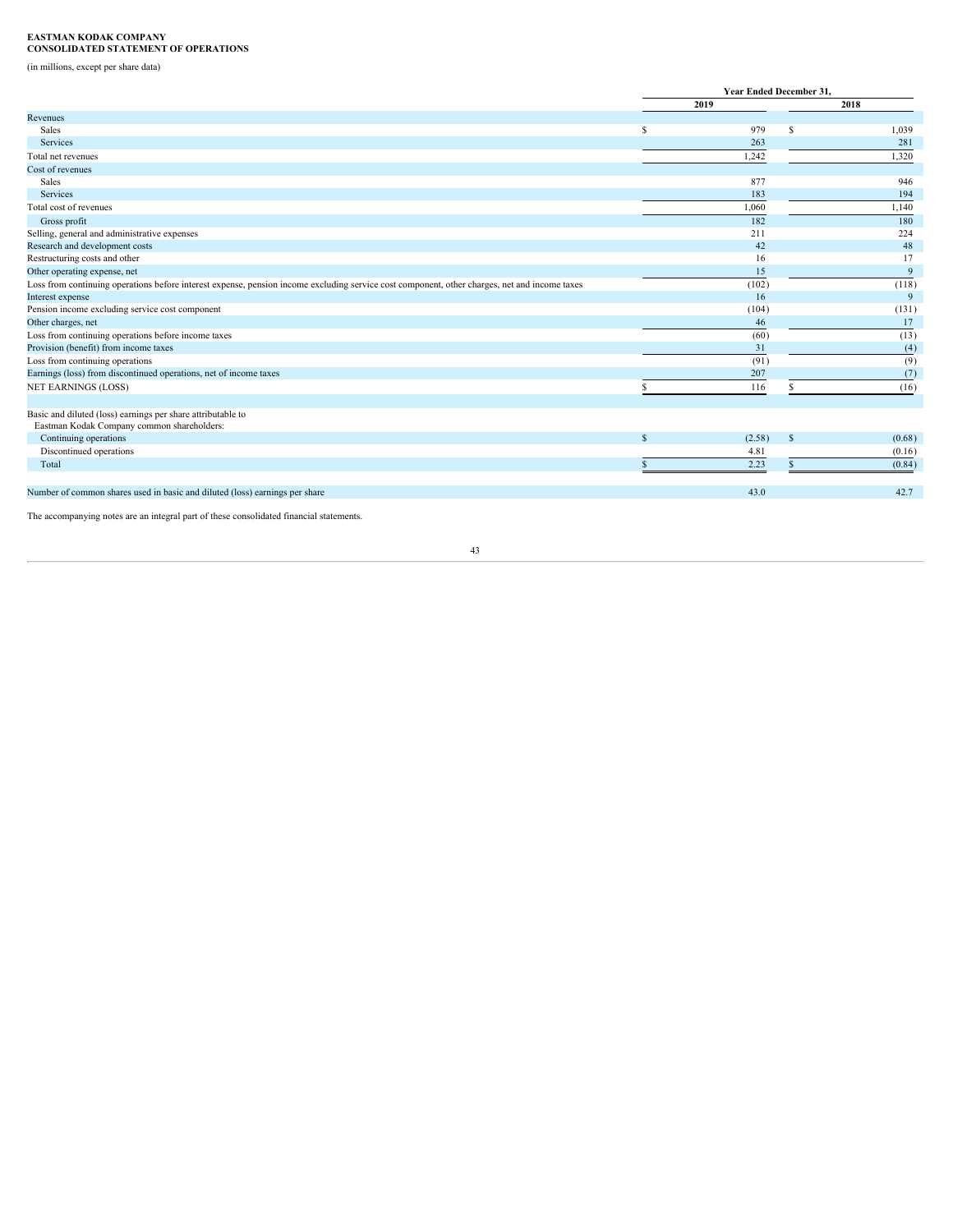**EASTMAN KODAK COMPANY CONSOLIDATED STATEMENT OF COMPREHENSIVE INCOME (LOSS)**

(in millions)

|                                                                               | Year Ended December 31, |      |
|-------------------------------------------------------------------------------|-------------------------|------|
|                                                                               | 2019                    | 2018 |
| NET (LOSS) EARNINGS                                                           | 116                     | (16) |
|                                                                               |                         |      |
| Other comprehensive loss, net:                                                |                         |      |
| Currency translation adjustments and other                                    |                         | (11) |
| Pension and other postretirement benefit plan obligation activity, net of tax | (12)                    |      |
| Other comprehensive income (loss), net attributable to Eastman Kodak Company  |                         | 20)  |
| COMPREHENSIVE INCOME (LOSS), NET                                              | 110                     | (36) |
|                                                                               |                         |      |

The accompanying notes are an integral part of these consolidated financial statements.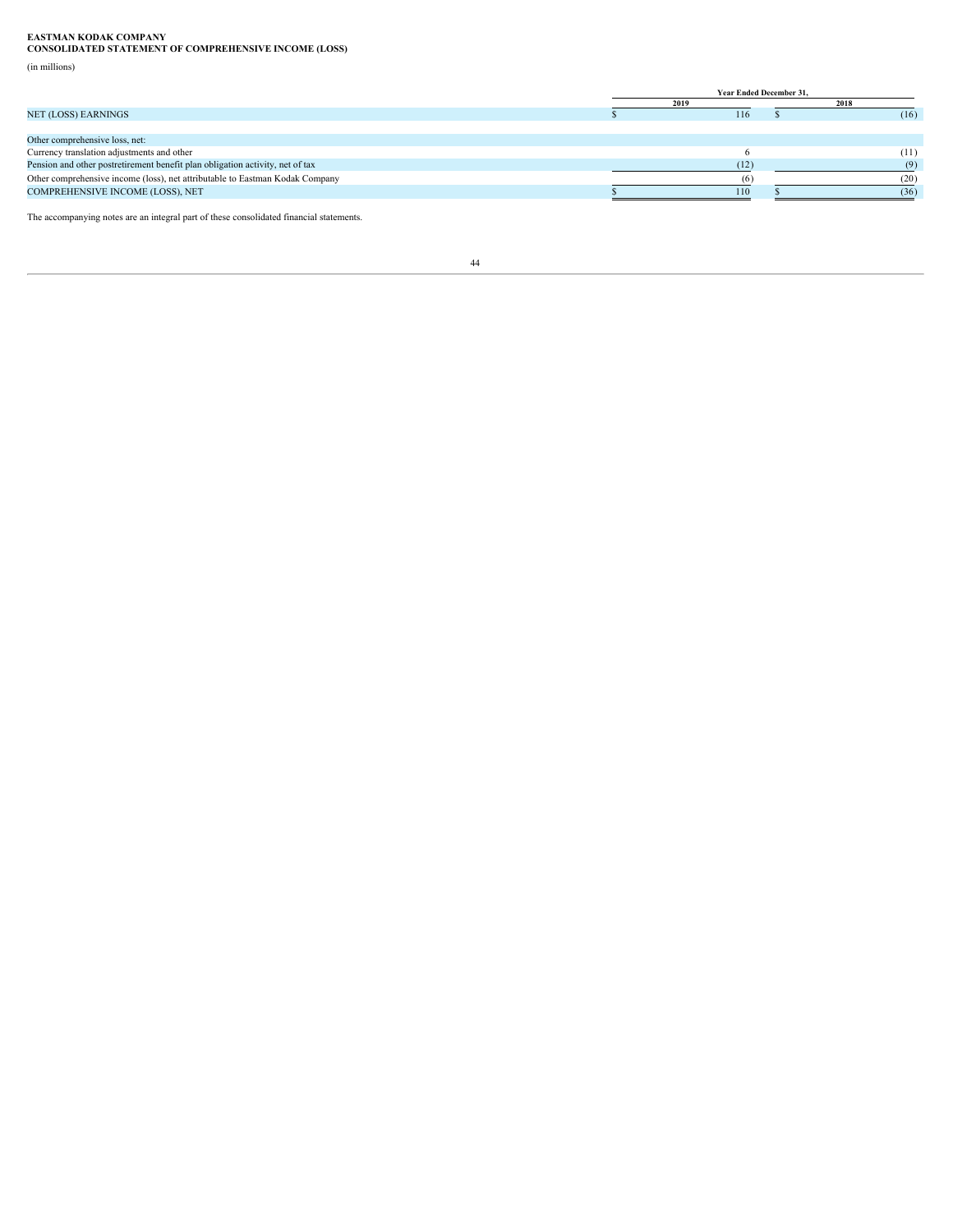**EASTMAN KODAK COMPANY CONSOLIDATED STATEMENT OF FINANCIAL POSITION**

(in millions)

|                                                                                                        |    | As of December 31,<br>2019      | 2018                                      |
|--------------------------------------------------------------------------------------------------------|----|---------------------------------|-------------------------------------------|
| <b>ASSETS</b>                                                                                          |    |                                 |                                           |
| Cash and cash equivalents                                                                              | -S | 233<br>$\mathbf{\hat{s}}$       | 233                                       |
| Trade receivables, net of allowances of \$8 and \$9                                                    |    | 208                             | 232                                       |
| Inventories, net                                                                                       |    | 215                             | 231                                       |
| Restricted cash - current portion                                                                      |    | 12                              | 8                                         |
| Other current assets                                                                                   |    | 36                              | 39                                        |
| Current assets held for sale                                                                           |    | <sup>2</sup>                    | 167                                       |
| Total current assets                                                                                   |    | 706                             | 910                                       |
| Property, plant and equipment, net of accumulated depreciation of \$423 and \$395, respectively        |    | 181                             | 216                                       |
| Goodwill                                                                                               |    | 12                              | 12                                        |
| Intangible assets, net                                                                                 |    | 47                              | 58                                        |
|                                                                                                        |    | 49                              |                                           |
| Operating lease right-of-use assets<br>Restricted cash                                                 |    | 45                              | $\hspace{0.1mm}-\hspace{0.1mm}$<br>$11 -$ |
|                                                                                                        |    |                                 |                                           |
| Deferred income taxes                                                                                  |    | 147                             | 160                                       |
| Other long-term assets                                                                                 |    | 228                             | 143                                       |
| <b>TOTAL ASSETS</b>                                                                                    |    | 1,415                           | 1,510                                     |
|                                                                                                        |    |                                 |                                           |
| LIABILITIES, REDEEMABLE, CONVERTIBLE PREFERRED STOCK AND EQUITY (DEFICIT)                              |    |                                 |                                           |
| Accounts payable, trade                                                                                | S. | 153                             | 130                                       |
| Short-term borrowings and current portion of long-term debt                                            |    | $\overline{2}$                  | 396                                       |
| Current portion of operating leases                                                                    |    | 12                              | $-$                                       |
| Other current liabilities                                                                              |    | 201                             | 209                                       |
| Current liabilities held for sale                                                                      |    | $\hspace{0.1mm}-\hspace{0.1mm}$ | 43                                        |
| Total current liabilities                                                                              |    | 368                             | 778                                       |
| Long-term debt, net of current portion                                                                 |    | 109                             | 5 <sup>5</sup>                            |
| Pension and other postretirement liabilities                                                           |    | 378                             | 379                                       |
| Operating leases, net of current portion                                                               |    | 48                              | $\overline{\phantom{m}}$                  |
| Other long-term liabilities                                                                            |    | 231                             | 178                                       |
| <b>Total liabilities</b>                                                                               |    | 1,134                           | 1.340                                     |
|                                                                                                        |    |                                 |                                           |
| Commitments and contingencies (Note 12)                                                                |    |                                 |                                           |
|                                                                                                        |    |                                 |                                           |
| Redeemable, convertible Series A preferred stock, no par value, \$100 per share liquidation preference |    | 182                             | 173                                       |
|                                                                                                        |    |                                 |                                           |
| <b>Equity (Deficit)</b>                                                                                |    |                                 |                                           |
| Common stock, \$0.01 par value                                                                         |    | $\hspace{0.1mm}-\hspace{0.1mm}$ | $\overline{\phantom{0}}$                  |
| Additional paid in capital                                                                             |    | 604                             | 617                                       |
| Treasury stock, at cost                                                                                |    | (9)                             | (9)                                       |
| Accumulated deficit                                                                                    |    | (79)                            | (200)                                     |
| Accumulated other comprehensive loss                                                                   |    | (417)                           | (411)                                     |
|                                                                                                        |    |                                 |                                           |
| Total equity (deficit)                                                                                 |    | 99                              | (3)                                       |
| TOTAL LIABILITIES, REDEEMABLE CONVERTIBLE PREFERRED STOCK AND EQUITY (DEFICIT)                         |    | 1,415                           | 1,510                                     |
|                                                                                                        |    |                                 |                                           |

The accompanying notes are an integral part of these consolidated financial statements.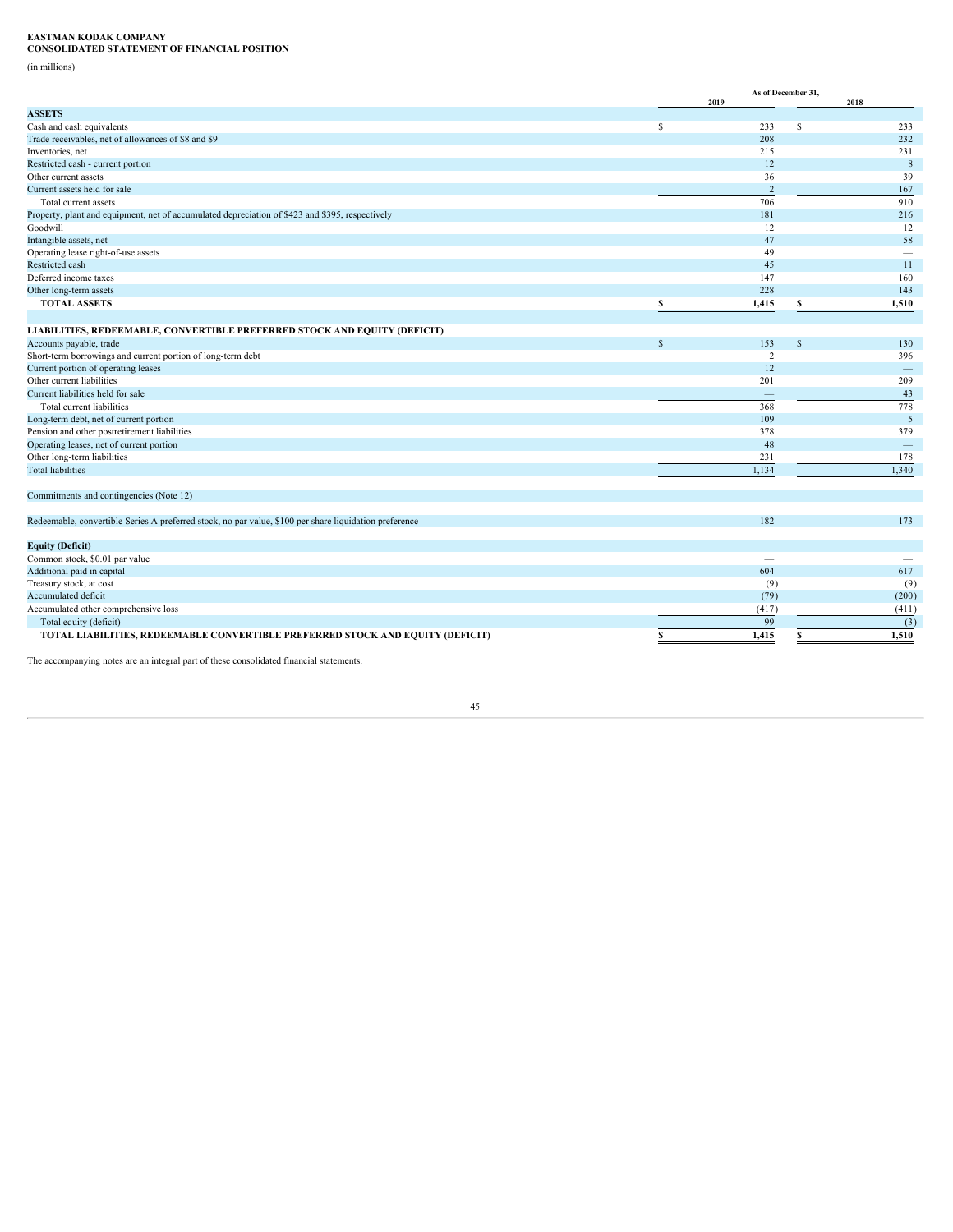# **EASTMAN KODAK COMPANY CONSOLIDATED STATEMENT OF EQUITY (DEFICIT)**

(in millions, except share data)

|                                                           | Common<br>Stock (1)             | Additional<br>Paid in<br>Capital | Accumulated<br>Deficit          | Accumulated<br>Other<br><b>Comprehensive Loss</b> | <b>Treasury</b><br>Stock        | Total | <b>Series A Redeemable</b><br><b>Convertible Preferred</b><br>Stock |
|-----------------------------------------------------------|---------------------------------|----------------------------------|---------------------------------|---------------------------------------------------|---------------------------------|-------|---------------------------------------------------------------------|
| Equity (deficit) as of December 31, 2017                  |                                 | 631                              | (174)                           | (391)                                             | (9)                             | 57    | 164                                                                 |
| Net (loss) earnings                                       |                                 |                                  | (16)                            | $\overline{\phantom{0}}$                          | $\overline{\phantom{a}}$        | (16)  |                                                                     |
| Adjustments due to ASU 2014-09                            |                                 | $\hspace{0.1mm}-\hspace{0.1mm}$  | (10)                            | $\overline{\phantom{0}}$                          | $\overline{\phantom{a}}$        | (10)  |                                                                     |
| Other comprehensive loss (net of tax):                    |                                 |                                  |                                 |                                                   |                                 |       |                                                                     |
| Currency translation adjustments                          | $\overline{\phantom{a}}$        |                                  | $\hspace{0.1mm}-\hspace{0.1mm}$ | (11)                                              | $\hspace{0.1mm}-\hspace{0.1mm}$ | (11)  |                                                                     |
| Pension and other postretirement<br>liability adjustments |                                 |                                  |                                 | (9)                                               | $\hspace{0.1mm}-\hspace{0.1mm}$ | (9)   |                                                                     |
| Series A preferred stock cash                             |                                 |                                  |                                 |                                                   |                                 |       |                                                                     |
| dividends                                                 | $\overline{\phantom{a}}$        | (11)                             | $\hspace{0.1mm}-\hspace{0.1mm}$ | $\overline{\phantom{a}}$                          |                                 | (11)  |                                                                     |
| Series A preferred stock deemed<br>dividends              |                                 | (9)                              | $\overline{\phantom{a}}$        |                                                   |                                 | (9)   |                                                                     |
| Stock-based compensation                                  |                                 |                                  | $\hspace{0.1mm}-\hspace{0.1mm}$ |                                                   | $\hspace{0.1mm}-\hspace{0.1mm}$ |       |                                                                     |
| Equity (deficit) as of December 31, 2018                  |                                 | 617                              | (200)                           | (411)                                             | (9)                             | (3)   | 173                                                                 |
| Net earnings                                              |                                 |                                  | 116                             | -                                                 |                                 | 116   |                                                                     |
| Adjustments due to ASU 2016-02                            |                                 |                                  |                                 |                                                   |                                 |       |                                                                     |
| Other comprehensive loss (net of tax):                    |                                 |                                  |                                 |                                                   |                                 |       |                                                                     |
| Currency translation adjustments                          |                                 |                                  |                                 |                                                   |                                 |       | $-$                                                                 |
| Pension and other postretirement<br>liability adjustments | $\overline{\phantom{a}}$        |                                  | $\hspace{0.1mm}-\hspace{0.1mm}$ | (12)                                              | $\overline{\phantom{a}}$        | (12)  |                                                                     |
| Series A preferred stock cash and accrued<br>dividends    |                                 | (11)                             | $\overline{\phantom{a}}$        |                                                   | $\qquad \qquad -$               | (11)  |                                                                     |
| Series A preferred stock deemed                           |                                 |                                  |                                 |                                                   |                                 |       |                                                                     |
| dividends                                                 |                                 | (9)                              | $\hspace{0.1mm}-\hspace{0.1mm}$ | -                                                 |                                 | (9)   |                                                                     |
| Stock-based compensation                                  |                                 |                                  | $\overline{\phantom{a}}$        | $\qquad \qquad -$                                 | $\overline{\phantom{a}}$        |       |                                                                     |
| Equity (deficit) as of December 31, 2019                  | $\hspace{0.1mm}-\hspace{0.1mm}$ | 604                              | (79)                            | (417)                                             | (9)                             | 99    |                                                                     |

(1) There are 60 million shares of no par value preferred stock authorized, 2 million of which have been issued.

The accompanying notes are an integral part of these consolidated financial statements.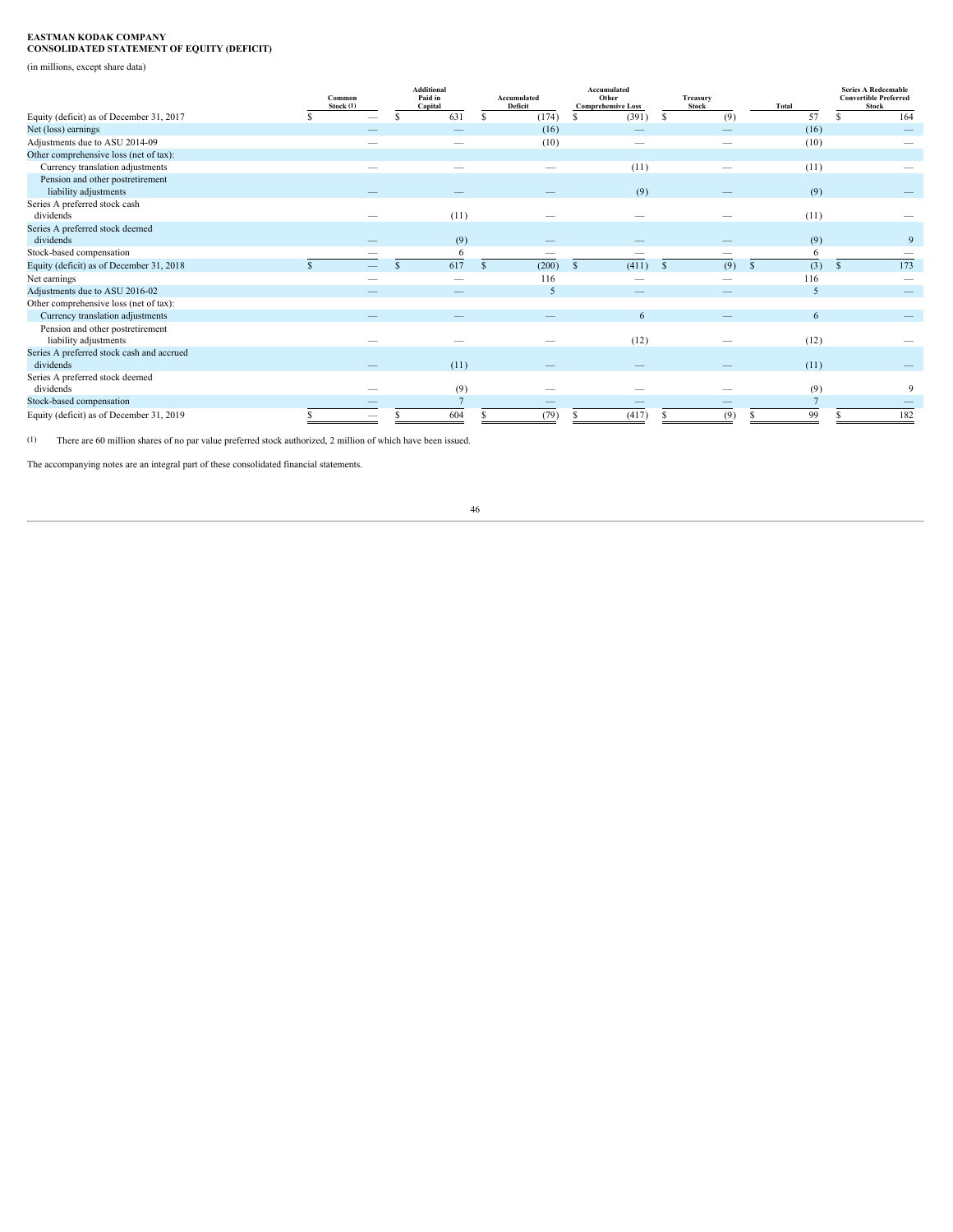# **EASTMAN KODAK COMPANY CONSOLIDATED STATEMENT OF CASH FLOW**

|                                                                                             | Year Ended December 31, |                          |
|---------------------------------------------------------------------------------------------|-------------------------|--------------------------|
| (in millions)                                                                               | 2019                    | 2018                     |
| Cash flows from operating activities:                                                       |                         |                          |
| Net (loss) earnings                                                                         | 116<br>- \$             | (16)                     |
| Adjustments to reconcile to net cash used in operating activities:                          |                         |                          |
| Depreciation and amortization                                                               | 55                      | 73                       |
| Pension and other postretirement income                                                     | (91)                    | (106)                    |
| Change in fair value of embedded conversion features derivative liability                   | 42                      | $\overline{\phantom{a}}$ |
| Asset impairments                                                                           |                         | 13                       |
| Stock based compensation                                                                    |                         | -6                       |
| Non-cash changes in workers' compensation and legal reserves                                |                         | (11)                     |
| Net gains on sales of businesses/assets                                                     | (201)                   | (13)                     |
| Provision for deferred income taxes                                                         | 21                      | 18                       |
| Decrease in trade receivables                                                               | 21                      | 12                       |
| Decrease (increase) in inventories                                                          | 11                      | (9)                      |
| Increase (decrease) in trade accounts payable                                               | 25                      | (31)                     |
| Decrease in liabilities excluding borrowings                                                | (10)                    | (31)                     |
| Other items, net                                                                            |                         | 33                       |
| Total adjustments                                                                           | (104)                   | (46)                     |
| Net cash provided by (used in) operating activities                                         | 12                      | (62)                     |
|                                                                                             |                         |                          |
| Cash flows from investing activities:                                                       |                         |                          |
| Additions to properties                                                                     | (15)                    | (33)                     |
| Net proceeds from sales of businesses/assets, net                                           | 326                     | 11                       |
| Net cash provided by (used in) investing activities                                         | 311                     | (22)                     |
|                                                                                             |                         |                          |
| Cash flows from financing activities:                                                       |                         |                          |
| Repayment of emergence credit facilities                                                    | (395)                   |                          |
| Proceeds from issuance of convertible notes                                                 | 98                      |                          |
| Proceeds from other borrowings                                                              | 14                      | -                        |
| Payment of contingent consideration related to the sale of a business                       | (10)                    |                          |
| Preferred stock dividend payments                                                           | (3)                     | (8)                      |
| Finance lease payments                                                                      | (2)                     | (3)                      |
| Net cash used in financing activities                                                       | (298)                   | (11)                     |
| Effect of exchange rate changes on cash, cash equivalents and                               |                         |                          |
| restricted cash                                                                             | (2)                     | (7)                      |
| Net increase (decrease) in cash, cash equivalents, restricted cash and cash in              |                         |                          |
| assets held for sale                                                                        | 23                      | (102)                    |
| Cash, cash equivalents, restricted cash and cash in assets held for sale, beginning of      |                         |                          |
| period $(1)$                                                                                | 267                     | 369                      |
| Cash, cash equivalents, restricted cash and cash in assets held for sale, end of period (1) | 290                     | 267                      |
|                                                                                             |                         |                          |
|                                                                                             |                         |                          |

(1) Refer to Note 2, "Cash, Cash Equivalents and Restricted Cash" for a breakdown of cash, cash equivalents, restricted cash and cash in assets held for sale.

The accompanying notes are an integral part of these consolidated financial statements.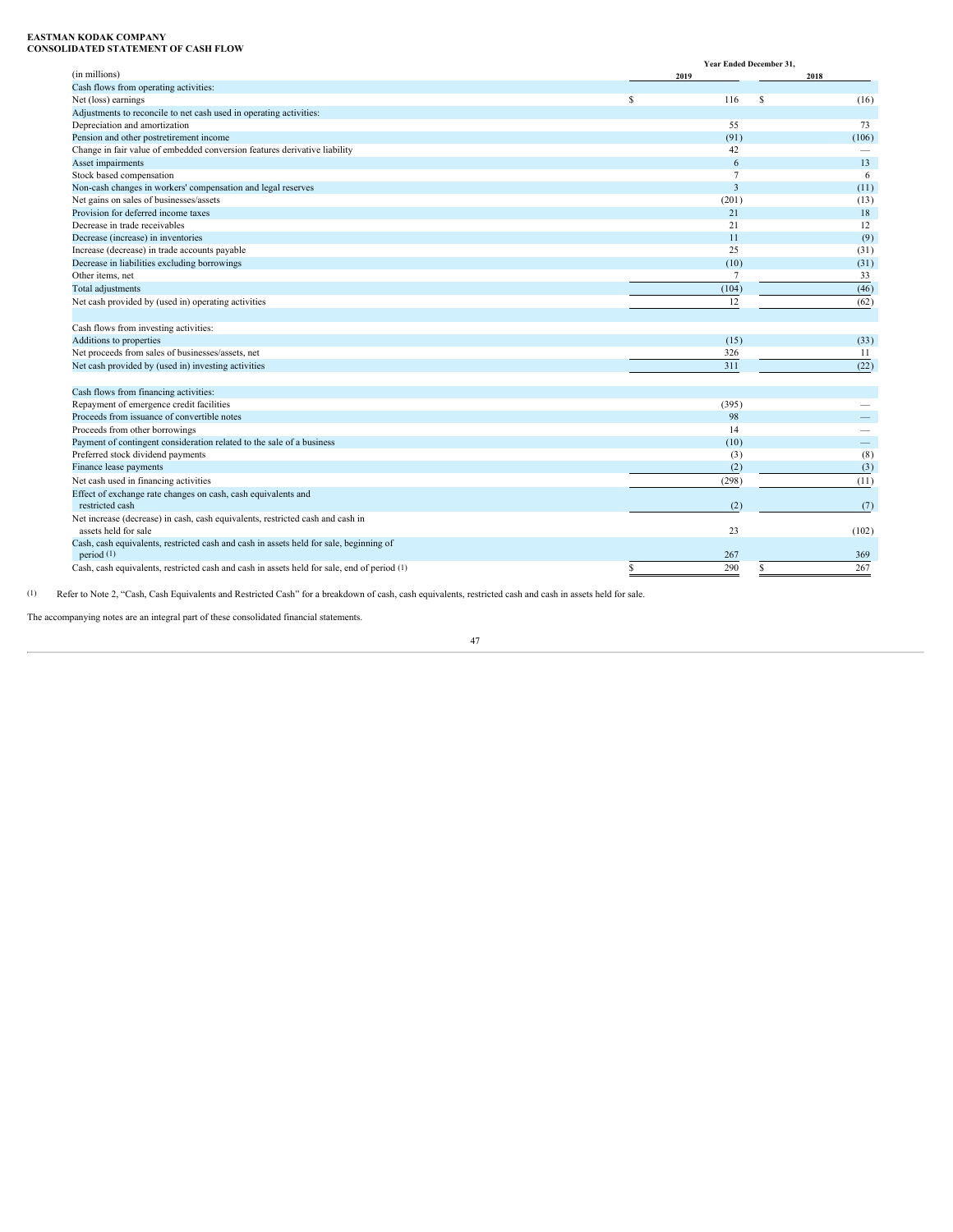**EASTMAN KODAK COMPANY CONSOLIDATED STATEMENT OF CASH FLOW (Continued)**

(in millions)

# **SUPPLEMENTAL CASH FLOW INFORMATION**

|                                                                                                    |  | Year Ended December 31. |     |
|----------------------------------------------------------------------------------------------------|--|-------------------------|-----|
|                                                                                                    |  |                         |     |
| Cash paid for interest and income taxes was:                                                       |  |                         |     |
| Interest, net of portion capitalized of \$0 and \$1 as of December 31, 2019 and 2018, respectively |  |                         |     |
| Income taxes (net of refunds)                                                                      |  |                         | (9) |
| The accompanying notes are an integral part of these consolidated financial statements.            |  |                         |     |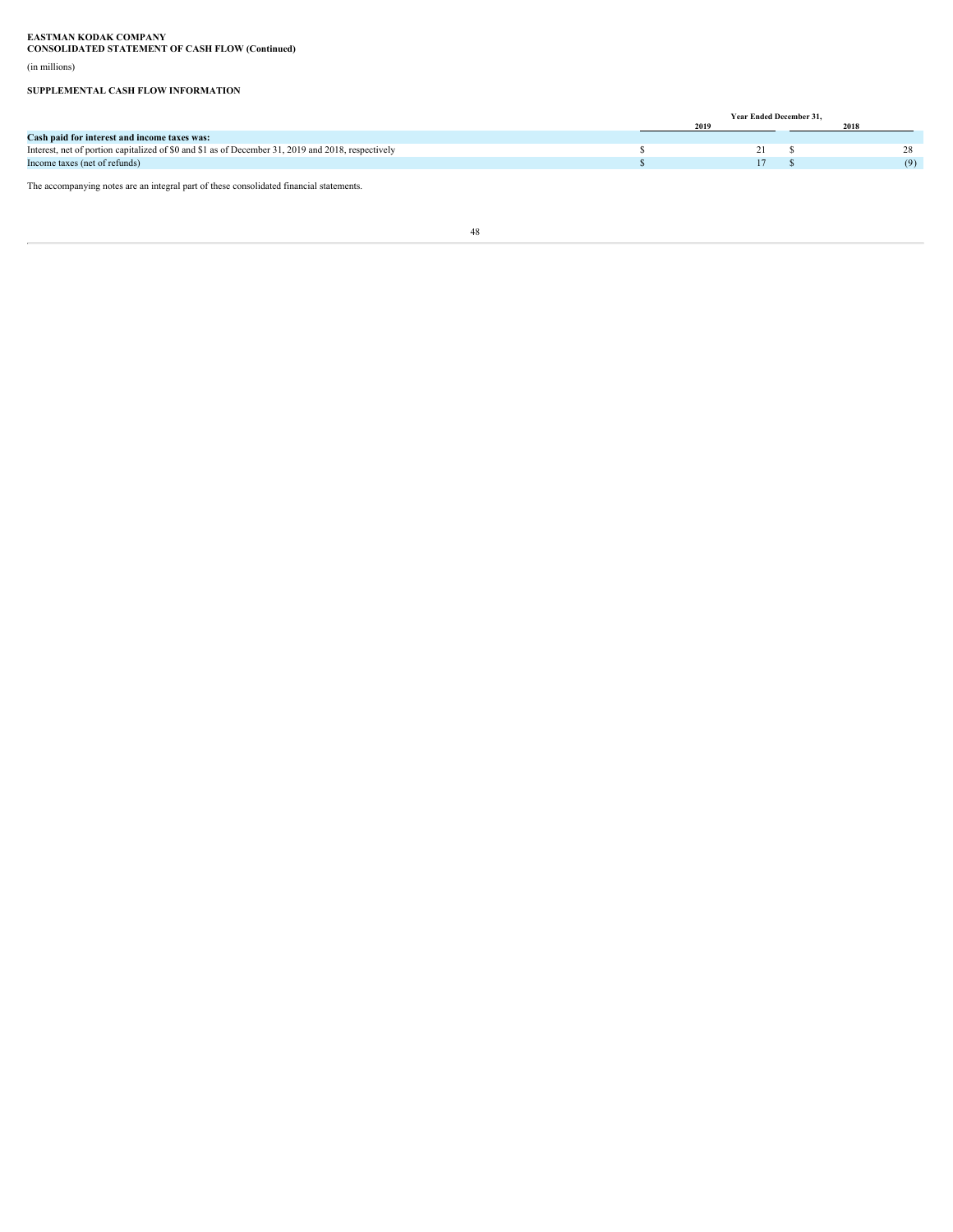### **EASTMAN KODAK COMPANY NOTES TO FINANCIAL STATEMENTS**

# **NOTE 1: BASIS OF PRESENTATION AND SUMMARY OF SIGNIFICANT ACCOUNTING POLICIES**

# **ACCOUNTING PRINCIPLES**

The consolidated financial statements and accompanying notes are prepared in accordance with accounting principles generally accepted in the United States of America ("U.S. GAAP"). The following is a description of the significant accounting policies of Kodak.

When used in this report, unless otherwise indicated by the context, "EKC" means the parent company, Eastman Kodak Company (the "Company") and "Kodak" refers to the consolidated group,

# **BASIS OF CONSOLIDATION**

The consolidated financial statements include the accounts of EKC and all companies directly or indirectly controlled by EKC, either through majority ownership or otherwise. Kodak consolidates variable interest entities if has a controlling financial interest and is determined to be the primary beneficiary of the entity.

### **GOING CONCERN**

satisfaction of liabilities and commitments in the normal course of business.<br>As of both December 31, 2019 and 2018, Kodak had approximately \$233 million of cash and cash equivalents. \$72 million and \$117 million was held

EASTMAN KOBIA CONPANY<br>NOTE I BASIS OF PRESENTATION AND SUMMARY OF SIGNIFICANT ACCOUNTING POLICIES<br>ACCOUNTING PRENACIUES AND SUMMARY OF SIGNIFICANT ACCOUNTING POLICIES<br>The considered financial statements and accompanying co and \$116 million were held outside the U.S. Cash balances held outside the U.S. are generally required to support local country operations and may have high tax costs or other limitations that delay the ability to repatria therefore may not be readily available for transfer to other jurisdictions. Outstanding inter-company loans to the U.S. as of December 31, 2019 and 2018 were \$408 million and \$390 million, respectively, which includes shor **EXTRAN EXTENTAL STATEMENTS**<br>ACCOLVING FRANSITENITMS AND SUNNARY OF SIGNITGANT ACCORNING FOLICIES<br>ACCOLVING FRANCE/FINANCE SECOND AND SUNNARY OF SIGNITGANT ACCORNING FOR CORRECTION SURFACT INTO A CONSIDER THE CONSIDERATION equivalents was held as of December 31, 2019 and 2018, respectively, there are limitations related to net asset balances that may impact the ability to make cash available to other jurisdictions in the world. Kodak had a n in cash, cash equivalents, restricted cash and cash in assets held for sale of \$102 million for the year ended December 31, 2018 and an increase in cash, cash equivalents, restricted cash and cash in assets held for sale o **EATIAN YORINE COUPANY**<br>SOTEN TRANSFERIENT AND SUBMARY OF SECRIPCANT ACCONTING POLICIES<br>ACCOUNTING PROVIDING AND SURFAINTON ARE ON THE CONSULTANT AND RELEASE SERVICE SURFAINT INTO A CASH PROVIDING A CONSULTANT INTO A CASH consideration received as part of the divestiture of FPD (\$10 million) and the establishment of a strategic relationship with HuaGuang (\$13 million). Cash provided by operating activities in 2019 also includes the receipt million prepayment for transition services and products and services to be provided by Kodak associated with the FPD divestiture, \$3 million of which has not yet been utilized.

U.S. GAAP requires an evaluation of whether there are conditions or events, considered in the aggregate, that raise substantial doubt about an entity's ability to continue as a going concern within one year after the date statements are issued. Initially, this evaluation does not consider the potential mitigating effect of management's plans that have not been fully implemented. When substantial doubt exists, management evaluates the mitiga of its plans if it is probable that (1) the plans will be effectively implemented within one year after the date the financial statements are issued, and (2) when implemented, the plans will mitigate the relevant condition raise substantial doubt about the entity's ability to continue as a going concern within one year after the date the financial statements are issued or prior to the conditions or events that create the going concern risk.

Kodak is facing liquidity challenges due to operating losses and low or negative cash flow from operations. Cash flow from operations in the current year benefited from working capital improvements and individual transacti which occurred during the year. Kodak has eliminated current debt service requirements by paying down the loans under the Term Credit Agreement using proceeds from the sale of FPD and refinancing the remaining balance through the issuance of convertible debt which does not require any debt service until conversion or maturity on November 1, 2021. The Series A Preferred Stock must be redeemed on November 15, 2021 if not converted prior to then. Kodak has significant cash requirements to fund ongoing operations, restructuring programs, pension and other postretirement obligations, and other obligations. Kodak's plans to return to sustainable positive cash fl growing revenues profitably, reducing operating expenses, simplifying the organizational structure, generating cash from selling and leasing underutilized assets and paring investment in new technology by eliminating or de product development programs. The current cash balance outside of China, recent trend of low or negative operating cash flow, maturity and redemption dates in 2021 for the Convertible Notes and Series A Preferred Stock and of certainty regarding a sustainable return to positive cash flow raise substantial doubt about Kodak's ability to continue as a going concern**.**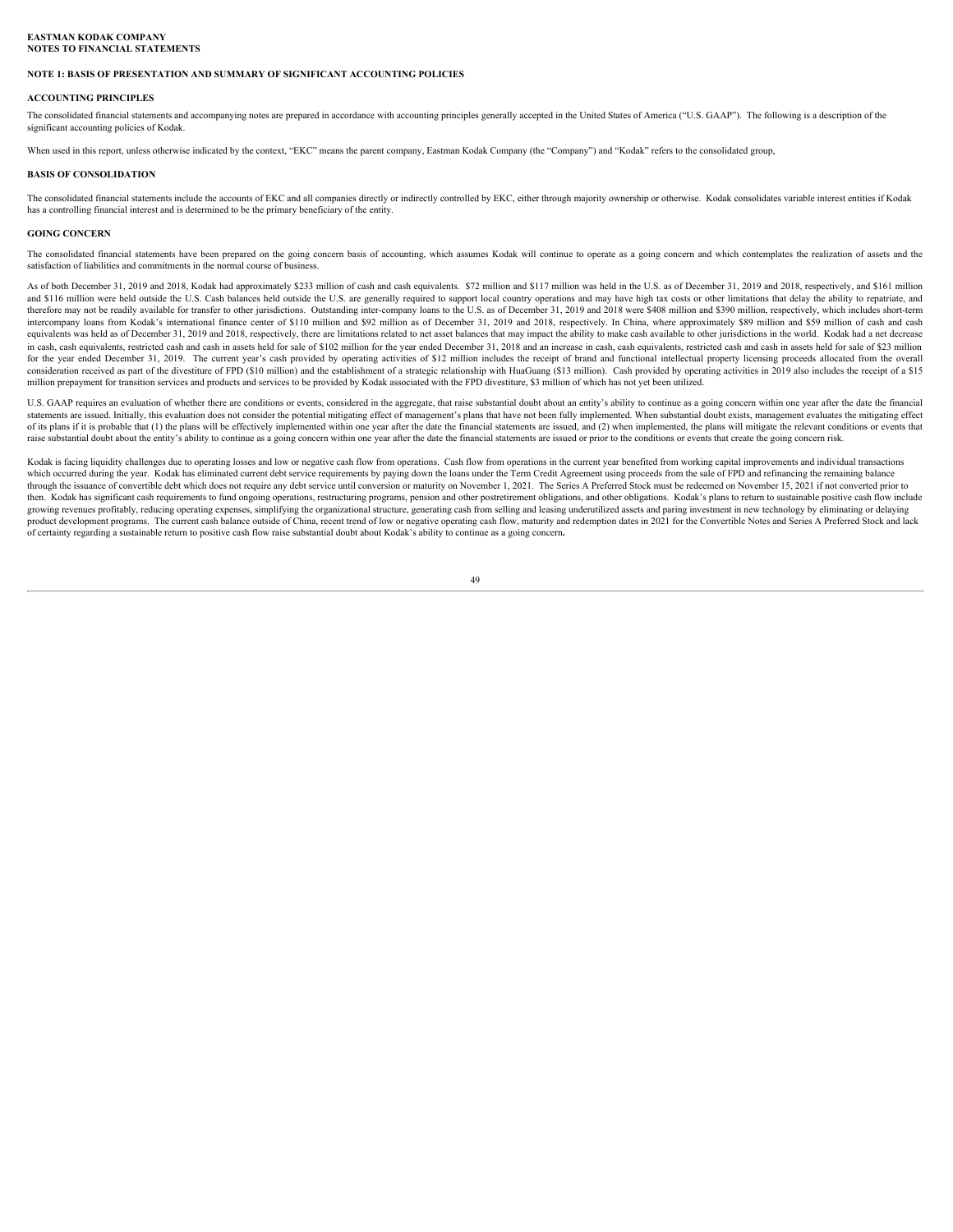# **RECLASSIFICATIONS**

Certain amounts for prior periods have been reclassified to conform to the current period classification due to Kodak's new organization structure as of January 2019 and due to assets held for sale reporting requirements.

In addition to the changes in segment reporting under the new organization structure there is a change in the segment measure of profitability. The segment measure of profitability was changed to exclude the costs, net of income received, of underutilized portions of certain properties. Additionally, the allocation of costs from Eastman Business Park ("EBP") to the Brand, Film and Imaging segment and Advanced Materials and 3D Printing Technology segment as tenants of EBP and to each of the segments as users of shared corporate space at the global headquarters changed. Refer to Note 27, "Segment Information" for additional information.

#### **USE OF ESTIMATES**

The preparation of financial statements in conformity with U.S. GAAP accounting requires management to make estimates and assumptions that affect the reported amounts of assets and liabilities and disclosure of commitments contingencies at year end and the reported amounts of revenues and expenses during the reporting periods presented. Actual results could differ from these estimates.

#### **FOREIGN CURRENCY**

For most subsidiaries and branches outside the U.S., the local currency is the functional currency. The financial statements of these subsidiaries and branches are translated into U.S. dollars as follows: assets and liabil exchange rates; revenue, expenses and cash flows at average exchange rates; and shareholders' equity at historical exchange rates. For those subsidiaries for which the local currency is the functional currency, the resulti adjustment is recorded as a component of Accumulated other comprehensive loss in the accompanying Consolidated Statement of Financial Position.

For certain other subsidiaries and branches outside the U.S., operations are conducted primarily in U.S. dollars, which is therefore the functional currency. Monetary assets and liabilities of these foreign subsidiaries an which are recorded in local currency, are remeasured at year-end exchange rates, while the related revenue, expense, and gain and loss accounts, which are recorded in local currency, are remeasured at average exchange rate monetary assets and liabilities, and the related revenue, expense, and gain and loss accounts, are remeasured at historical exchange rates. Adjustments that result from the remeasurement of the assets and liabilities of th subsidiaries are included in Other charges, net in the accompanying Consolidated Statement of Operations.

The effects of foreign currency transactions, including related hedging activities, are included in Other charges, net, in the accompanying Consolidated Statement of Operations.

### **CONCENTRATION OF CREDIT RISK**

Financial instruments that potentially subject Kodak to significant concentrations of credit risk consist principally of cash and cash equivalents, receivables, restricted cash and derivative instruments. Kodak places its equivalents and restricted cash with high-quality financial institutions and limits the amount of credit exposure to any one institution. With respect to receivables, such receivables arise from sales to numerous customers of industries, markets, and geographies around the world. Receivables arising from these sales are generally not collateralized. Kodak performs ongoing credit evaluations of its customers' financial conditions and maintain for potential credit losses and such losses, in the aggregate, have not exceeded management's expectations. Counterparties to the derivative instrument contracts are major financial institutions. Kodak has not experienced performance by any of its derivative instrument counterparties.

# **CASH EQUIVALENTS**

All highly liquid investments with a remaining maturity of three months or less at date of purchase are considered to be cash equivalents.

#### **INVENTORIES**

Inventories are stated at the lower of cost or market. The cost of all of Kodak's inventories is determined by the average cost method, which approximates current cost. Kodak provides inventory reserves for excess, obsolet moving inventory based on changes in customer demand, technology developments or other economic factors.

# **PROPERTY, PLANT AND EQUIPMENT**

Property, plant and equipment are recorded at cost, net of accumulated depreciation. Kodak capitalizes additions and improvements while maintenance and repairs are charged to expense as incurred. Upon sale or other disposi the applicable amounts of asset cost and accumulated depreciation are removed from the accounts and the net amount, less proceeds from disposal, is charged or credited to net (loss) earnings.

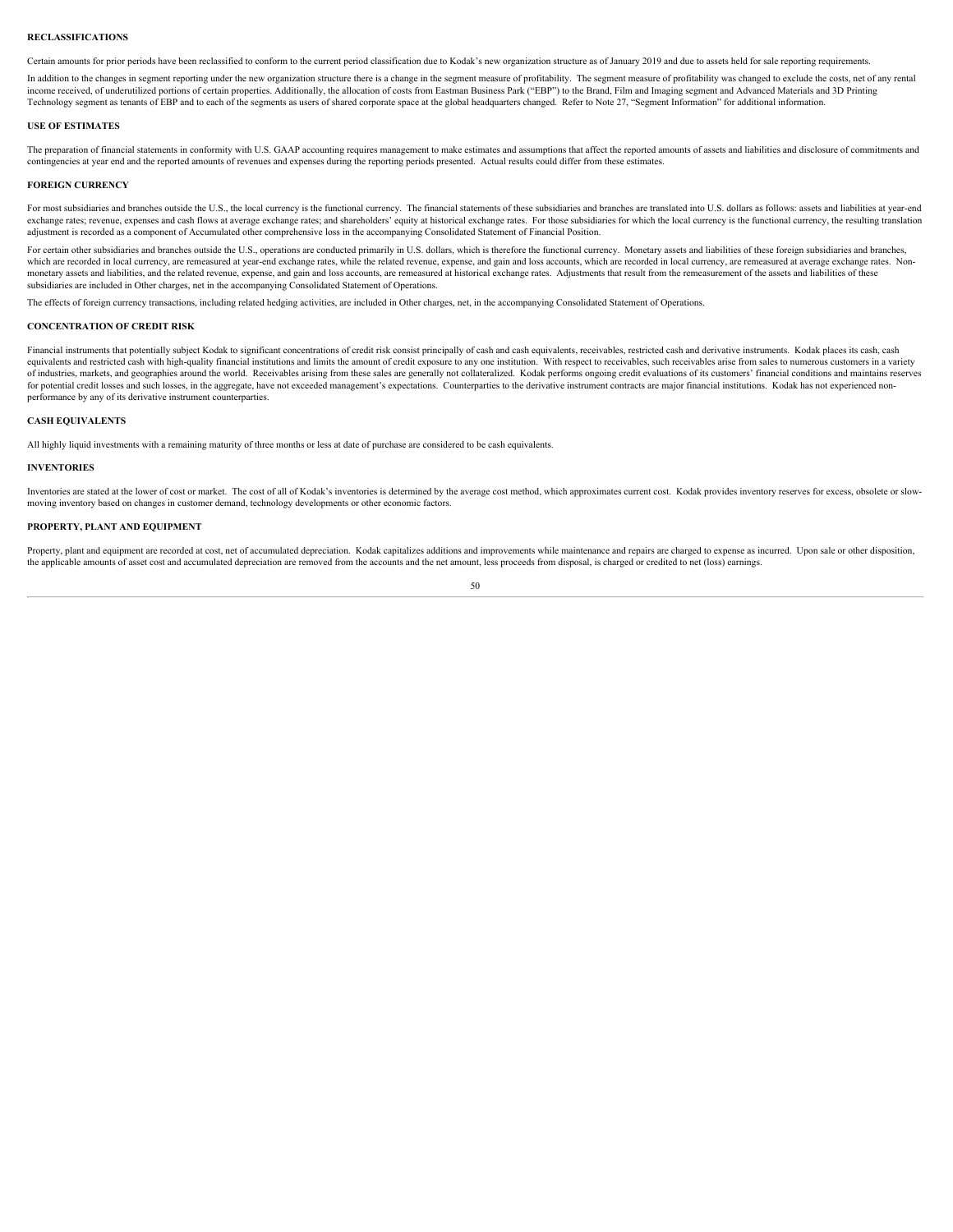Kodak calculates depreciation expense using the straight-line method over the assets' estimated useful lives, which are as follows:

|                                     | <b>Estimated Useful Lives</b> |
|-------------------------------------|-------------------------------|
| Buildings and building improvements | $5 - 40$                      |
| Land improvements                   | $4 - 20$                      |
| Leasehold improvements              | $3 - 20$                      |
| Equipment                           | $3 - 20$                      |
| Tooling                             | $1 - 3$                       |
| Furniture and fixtures              | $5 - 10$                      |

Kodak depreciates leasehold improvements over the shorter of the lease term or the assets' estimated useful life.

#### **GOODWILL**

Goodwill is not amortized but is required to be assessed for impairment at least annually and whenever events or changes in circumstances occur that would more likely than not reduce the fair value of the reporting unit be carrying amount.

When testing goodwill for impairment, Kodak may assess qualitative factors for some or all of its reporting units to determine whether it is more likely than not (that is, a likelihood of more than 50 percent) that the fai reporting unit is less than its carrying amount, including goodwill. If Kodak determines based on this qualitative test of impairment that it is more likely than not that a reporting unit's fair value is less than its carr elects to bypass the qualitative assessment for some or all of its reporting units, then a quantitative goodwill impairment test is performed to test for a potential impairment of goodwill. The amount of goodwill impairmen calculated as the amount by which a reporting unit's carrying value exceeds its fair value, not to exceed the carrying amount of goodwill. Determining the fair value of a reporting unit involves the use of significant esti assumptions. Refer to Note 5, "Goodwill and Other Intangible Assets".

#### **WORKERS' COMPENSATION**

Kodak self-insures and participates in high-deductible insurance programs with retention and per occurrence deductible levels for claims related to workers' compensation. The estimated liability for workers' compensation i on actuarially estimated, discounted cost of claims, including claims incurred but not reported. Historical loss development factors are utilized to project the future development of incurred losses, and the amounts are ad on actual claim experience, settlements, claim development trends, changes in state regulations and judicial interpretations. Refer to Note 7, "Other Current Liabilities" and Note 8, "Other Long-Term Liabilities" for the e liabilities. Amounts recoverable from insurance companies or third parties are estimated using historical experience and estimates of future recoveries. Estimated recoveries are not offset against the related accrual. The recorded for the estimated recoveries at December 31, 2019 and 2018 was \$21 million and \$20 million, respectively, of which \$18 million and \$17 million, respectively, is reported in Other long-term assets in the Consolidated Statement of Financial Position. The remaining \$3 million at each year end is reported in Other current assets in the Consolidated Statement of Financial Position.

#### **LEASES**

Kodak as lessee<br>Kodak determines if an arrangement is a lease at inception. The primary criteria used to classify transactions as operating or finance leases are: (1) whether the ownership transfers at the end of the lease equal to or greater than 75% of the economic life of the asset, and (3) whether the present value of the minimum lease payments is equal to or greater than 90% of the fair value of the asset at inception of the lease. Koda have leases that include assets of a specialized nature, generally does not provide residual value guarantees or have any leases for which the exercise of end-of-lease purchase options is reasonably assured at lease incept

Right-of-use ("ROU") assets represent the right to use an underlying asset for the lease term and lease liabilities represent the obligation to make lease payments arising from the lease. ROU assets and liabilities are rec lease commencement date based on the present value of lease payments over the lease term. The operating lease ROU assets exclude lease incentives. Variable lease payments are also excluded from the measurement of ROU asset and lease liabilities and are recognized in the period in which the obligation for those payments is incurred.

Kodak's lease agreements are primarily for real estate space and vehicles. Arrangements for goods and services are also assessed to determine if the arrangement contains a lease at its inception. Operating leases are inclu Operating lease right-of-use assets, Current portion of operating leases and Operating leases, net of current portion in the Consolidated Statement of Financial Position. Finance leases are included in Property, plant and net, Short-term borrowings and current portion of long-term debt and Long-term debt, net of current portion in the Consolidated Statement of Financial Position.

When available, the rate implicit in the lease is used to discount lease payments to present value; however, many leases do not provide a readily determinable implicit rate. Therefore, Kodak applies its incremental borrowi discount the lease payments at lease commencement.

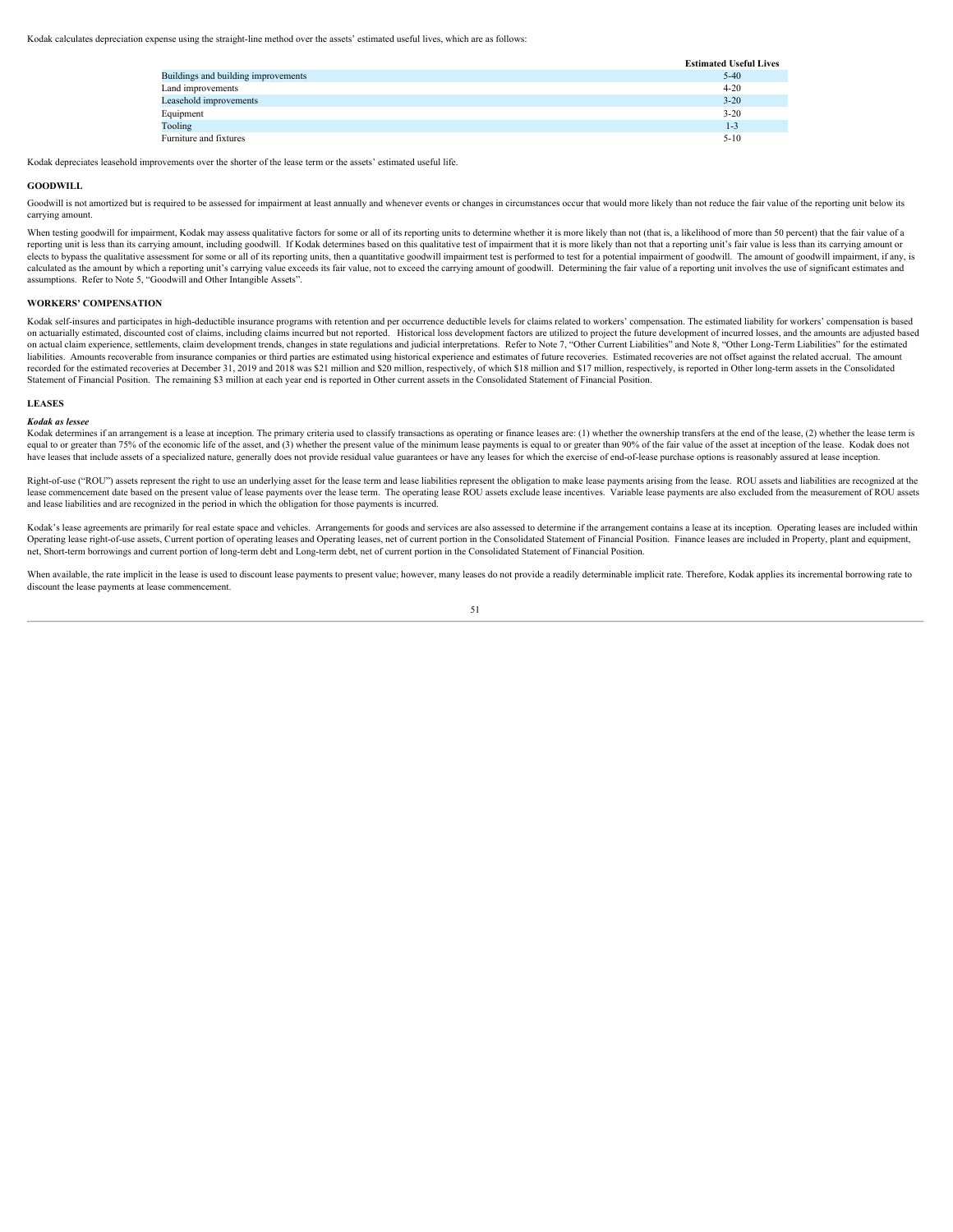The incremental borrowing rate is the rate of interest that EKC would have to pay to borrow, on a collateralized basis, over a similar term. Lease renewal or extension options and/or termination options are factored into t

Rental expense related to operating leases is recognized on a straight-line basis over the lease term. The lease agreements have both lease and non-lease components. Kodak does not separate lease and non-lease components o contracts for real estate leases but does separate lease and non-lease components for equipment leases.

### *Kodak as Lessor*

Kodak places its own equipment at customer sites under sales-type and operating lease arrangements. Arrangements classified as sales-type leases with revenue recognition at inception generally transfer title to the equipme end of the lease term or have a lease term that is for a major part of the remaining economic life of the equipment; and collectability is considered probable. If the arrangement meets the criteria for a sales-type lease b is not considered probable, Kodak will not derecognize the asset and will record all payments received as a liability until the earlier of collectability becoming probable or the termination of the lease. Arrangements that the sales-type lease criteria are classified as operating leases with revenue recognized over the term. Contracts with customers may include multiple performance obligations including equipment, optional software licenses service agreements. For such arrangements, revenue is allocated to each performance obligation based on its relative standalone selling price.

The Eastman Business Park segment's core operations are to lease real estate. Kodak also leases underutilized portions of other real estate properties to third parties under both operating lease and sublease agreements. Pa received under operating lease agreements as part of the Eastman Business Park segment are recognized on a straight-line basis over the term and are reported in Revenues in the Consolidated Statement of Operations. Payment received under lease and sublease agreements for underutilized space are recognized on a straight-line basis and reported as cost reductions in Cost of revenues, SG&A expenses, R&D costs and Other charges, net.

Renewal options and/or termination options are factored into the determination of lease payments if considered probable. Kodak does not separate lease and non-lease components of contracts for real estate leases but does s lease and non-lease components for equipment leases.

Equipment subject to operating leases consists of equipment rented to customers. Equipment subject to operating leases is included in Property, plant and equipment, net in the Consolidated Statement of Financial Position a depreciated to estimated residual value over its expected useful life. Equipment operating lease terms and depreciable lives generally vary from 3 to 7 years.

#### **REVENUE**

Kodak's revenue transactions include sales of products (such as components and consumables for use in Kodak and other manufacturers' equipment and film-based products), equipment, software, services, integrated solutions, intellectual property and brand licensing; and real estate management activities. Revenue from services includes extended warranty, customer support and maintenance agreements, consulting, business process services, traini education.

Revenue is recognized when control of the promised goods or services is transferred to customers in an amount that reflects the consideration Kodak expects to be entitled to in exchange for those goods or services.

For product sales (such as plates, film, inks, chemicals and other consumables) revenue is recognized when control has transferred from Kodak to the buyer, which may be upon shipment or upon delivery to the customer site, on contract terms or legal requirements in certain jurisdictions. Service revenue is recognized using the time-based method ratably over the contractual period as it best depicts when the customer receives the benefit from service. Service revenue for time and materials-based agreements is recognized as services are performed.

Equipment is generally dependent on, and interrelated with, the underlying operating system (firmware) and cannot function without the operating system. In these cases, the hardware and software license are accounted for a performance obligation. Contracts with customers may include multiple performance obligations including equipment and optional software licenses and service agreements. Service agreements may be prepaid or paid over-time and range from three months to six years. For such arrangements, revenue is allocated to each performance obligation based on its relative standalone selling price. Kodak applies the residual allocation method for sales of cer complex, highly customized equipment due to significant variability in pricing. Standalone selling prices are based on the prices charged to customers or using expected cost-plus margin.

For non-complex equipment installations and software sales (Prepress and Prosper Components and Kodak Software) businesses revenue is recognized when control of each distinct performance obligation has transferred from Kod to the buyer, which is generally net when the equipment or software is delivered and installed at the customer site as delivery and installation generally occur within the same period. For complex equipment installations o software solutions (Prosper Presses, Electrophotographic Printing Solutions Printers, Kodak Software) revenue is deferred until receipt of customer acceptance and control has transferred to the buyer.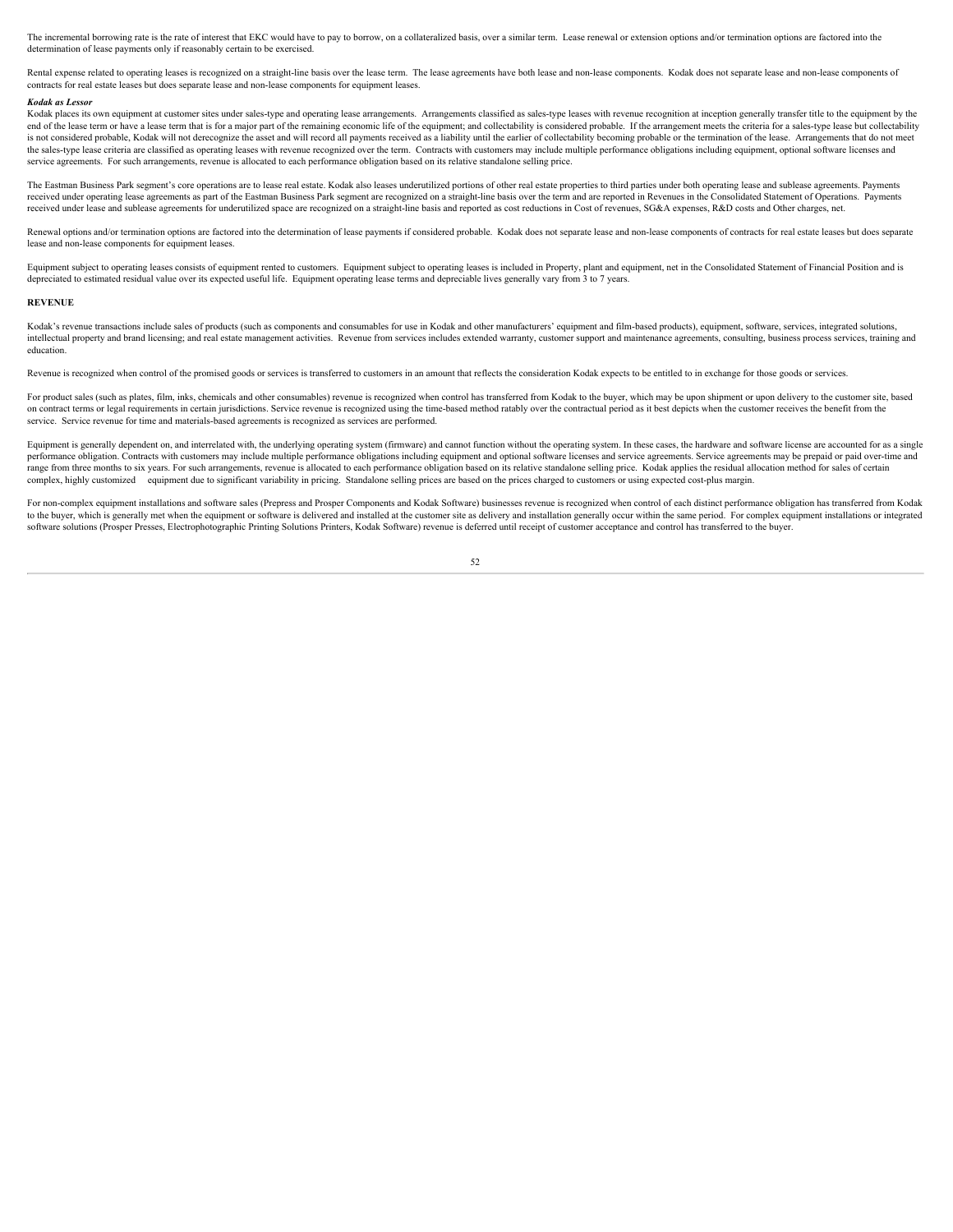Software licenses are sold both in bundled equipment arrangements as discussed above or on a stand-alone basis (Kodak Software). Software licenses are generally perpetual and are usually sold with post-contract support ser ("PCS") which are considered distinct performance obligations as the customer's use of the existing software is not dependent upon future upgrades. Kodak recognizes software revenue at the time that the customer obtains co over the software which generally occurs upon installation while revenue allocated to the PCS is recognized over the service period.

In service arrangements such as consulting or business process services (Kodak Technology Solutions business) where final acceptance by the customer is required, revenue is deferred until all acceptance criteria have been Kodak has a legal right to payment.

Kodak's licensing revenue is comprised of software licenses as discussed above, licenses to use functional intellectual property (e.g. patents and technical know-how) and licenses to use symbolic intellectual property (e.g names and trademarks) (Consumer and Film businesses). The timing and the amount of revenue recognized from the licensing of intellectual property depends upon a variety of factors, including the nature of the performance obligations (functional vs. symbolic licenses), specific terms of each agreement, and the payment terms. Aside from software licenses discussed above, Kodak's functional licenses generally provide the right to use functional intellectual property; therefore, non-sales/usage-based revenue is recognized when the customer has the right to use the intellectual property while sales and usage-based royalties are recognized in the period the related usage occurs. Revenue for symbolic licenses such as brand licenses are recognized over time.

Real estate management revenue consists primarily of tenant lease income, common area maintenance charges and utilities. Usage based revenue is recognized as earned while tenant lease income is recognized on a straight-lin basis over the lease term (Refer to Leases; Kodak as Lessor above).

Deferred revenue is recorded when cash payments are received in advance of satisfying performance obligations such as deposits required in advance on equipment orders, prepaid service contracts, prepaid tenant lease income prepaid royalties on intellectual property arrangements. Interest expense is imputed for payments received greater than one year in advance of performance.

Payment terms and conditions vary by contract type, although terms generally include a requirement of payment within 30 to 60 days. Kodak applies the practical expedient with respect to implied financial components and onl imputes interest for payment terms greater than one year.

Sales and usage-based taxes are excluded from revenues. Certain customers may receive cash-based incentives or credits, which are accounted for as variable consideration. Kodak estimates these amounts based on the expected amount to be provided to customers.

Kodak expenses sales commissions when incurred if the amortization period would be one year or less. These costs are recorded in Selling, general and administrative expenses. Kodak accrues the estimated cost of post-sale obligations, including basic product warranties, at the time of revenue recognition. Shipping and handling costs are accounted for as fulfillment costs and are included in cost of sales.

Kodak does not disclose the value of unsatisfied performance obligations for contracts with an original expected length of one year or less or for which revenue is recognized at the amount to which Kodak has the right to i services performed. Performance obligations with an original expected length of greater than one year generally consist of deferred service contracts, operating leases and licensing arrangements. As of December 31, 2019, t approximately \$75 million of unrecognized revenue from unsatisfied performance obligations. Approximately 35% of the revenue from unsatisfied performance obligations is expected to be recognized in 2020, 25% in 2021, 15% i 2022 and 25% thereafter.

# **RESEARCH AND DEVELOPMENT COSTS**

R&D costs, which include costs incurred in connection with new product development, fundamental and exploratory research, process improvement, product use technology and product accreditation, are expensed in the period in which they are incurred.

#### **ADVERTISING**

Advertising costs are expensed as incurred and are included in Selling, general and administrative expenses in the accompanying Consolidated Statement of Operations. Advertising expenses amounted to \$5 million and \$4 milli for the years ended December 31, 2019 and 2018, respectively.

# **SHIPPING AND HANDLING COSTS**

Amounts charged to customers and costs incurred by Kodak related to shipping and handling are included in net sales and cost of sales, respectively.

# **IMPAIRMENT OF LONG-LIVED ASSETS**

The carrying values of long-lived assets, other than goodwill and intangible assets with indefinite useful lives, are reviewed for impairment whenever events or changes in circumstances indicate that the carrying values ma recoverable.

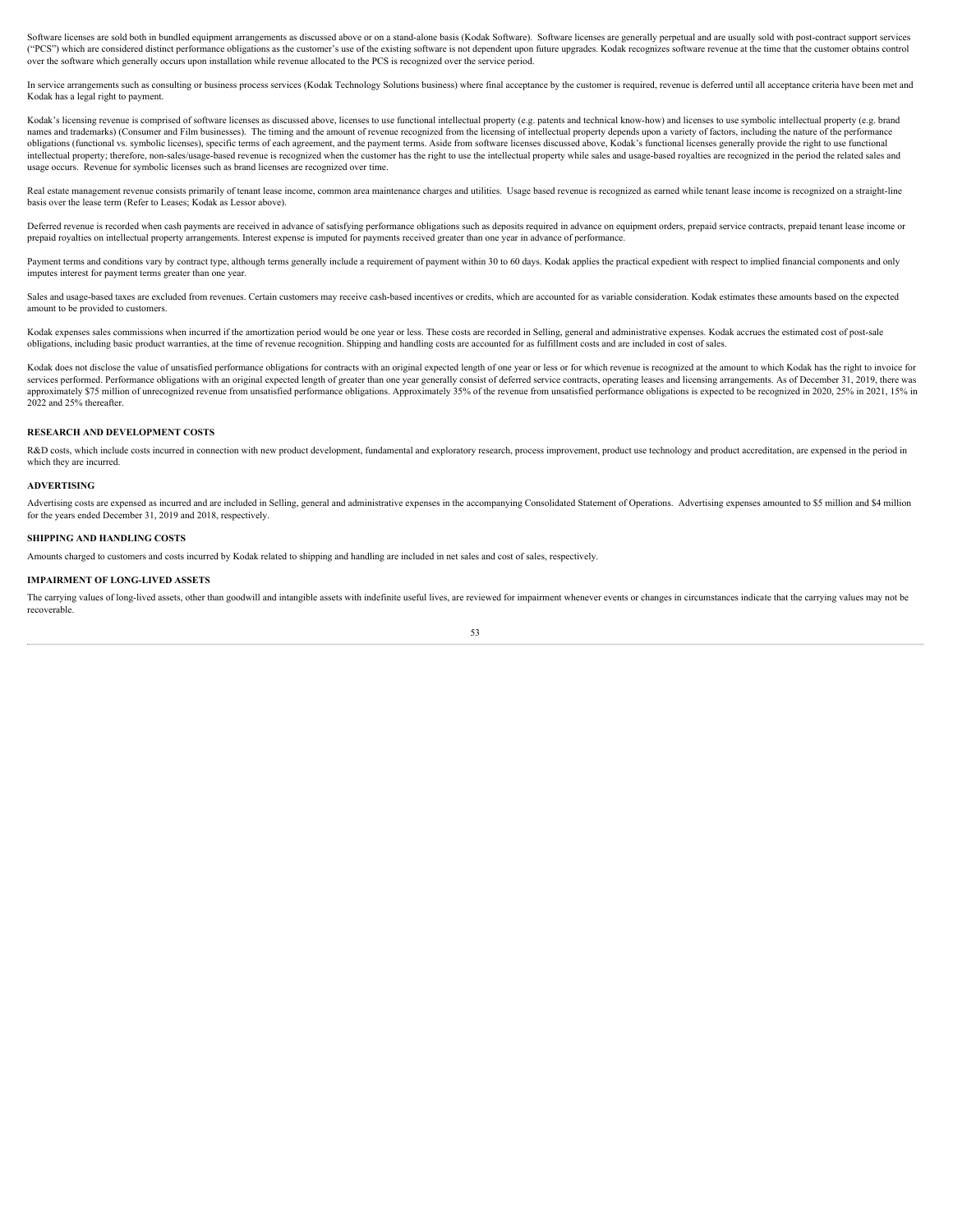The recoverability of the carrying values of long-lived assets is assessed by first grouping long-lived assets with other assets and liabilities at the lowest level for which identifiable cash flows are largely independent of other assets and liabilities (the asset group) and, secondly, by estimating the undiscounted future cash flows that are directly associated with and that are expected to arise from the use of and eventual disposition of group. Kodak estimates the undiscounted cash flows over the remaining useful life of the primary asset within the asset group. If the carrying value of the asset group exceeds the estimated undiscounted cash flows, Kodak r an impairment charge to the extent the carrying value of the long-lived asset exceeds its fair value. Kodak determines fair value through quoted market prices in active markets or, if quoted market prices are unavailable, performance of internal analyses of discounted cash flows.

The remaining useful lives of long-lived assets are reviewed in connection with the assessment of recoverability of long-lived assets and the ongoing strategic review of the business and operations. If the review indicates remaining useful life of the long-lived asset has changed significantly, the depreciation on that asset is adjusted to facilitate full cost recovery over its revised estimated remaining useful life.

The carrying values of indefinite-lived intangible assets are evaluated for potential impairment annually or whenever events or changes in circumstances indicate that it is more likely than not that the asset is impaired. 5, "Goodwill and Other Intangible Assets."

# **INCOME TAXES**

Kodak recognizes deferred tax liabilities and assets for the expected future tax consequences of operating losses, credit carry-forwards and temporary differences between the carrying amounts and tax basis of Kodak's asset liabilities. Kodak records a valuation allowance to reduce its net deferred tax assets to the amount that is more likely than not to be realized. For discussion of the amounts and components of the valuation allowances as 31, 2019 and 2018, refer to Note 18, "Income Taxes."

The undistributed earnings of Kodak's foreign subsidiaries are not considered permanently reinvested. Kodak has recognized a deferred tax liability (net of related foreign tax credits) on the foreign subsidiaries' undistri earnings.

#### **RECENTLY ADOPTED ACCOUNTING PRONOUNCEMENTS**

In February 2018, the Financial Accounting Standards Board ("FASB") issued Accounting Standard Update ("ASU") 2018-02, "Income Statement—Reporting Comprehensive Income (Topic 220): Reclassification of Certain Tax Effects from Accumulated Other Comprehensive Income". The ASU addresses certain stranded income tax effects in accumulated other comprehensive income (AOCI) resulting from the Tax Cuts and Jobs Act (the "2017 Tax Act"). The ASU provides an option to reclassify stranded tax effects within AOCI to retained earnings in each period in which the effect of the change in the U.S. federal corporate income tax rate in the 2017 Tax Act (or portion recorded and requires additional disclosures. The ASU is effective for fiscal years beginning after December 15, 2018 (January 1, 2019 for Kodak) and interim periods within those fiscal years. Kodak adopted the new standar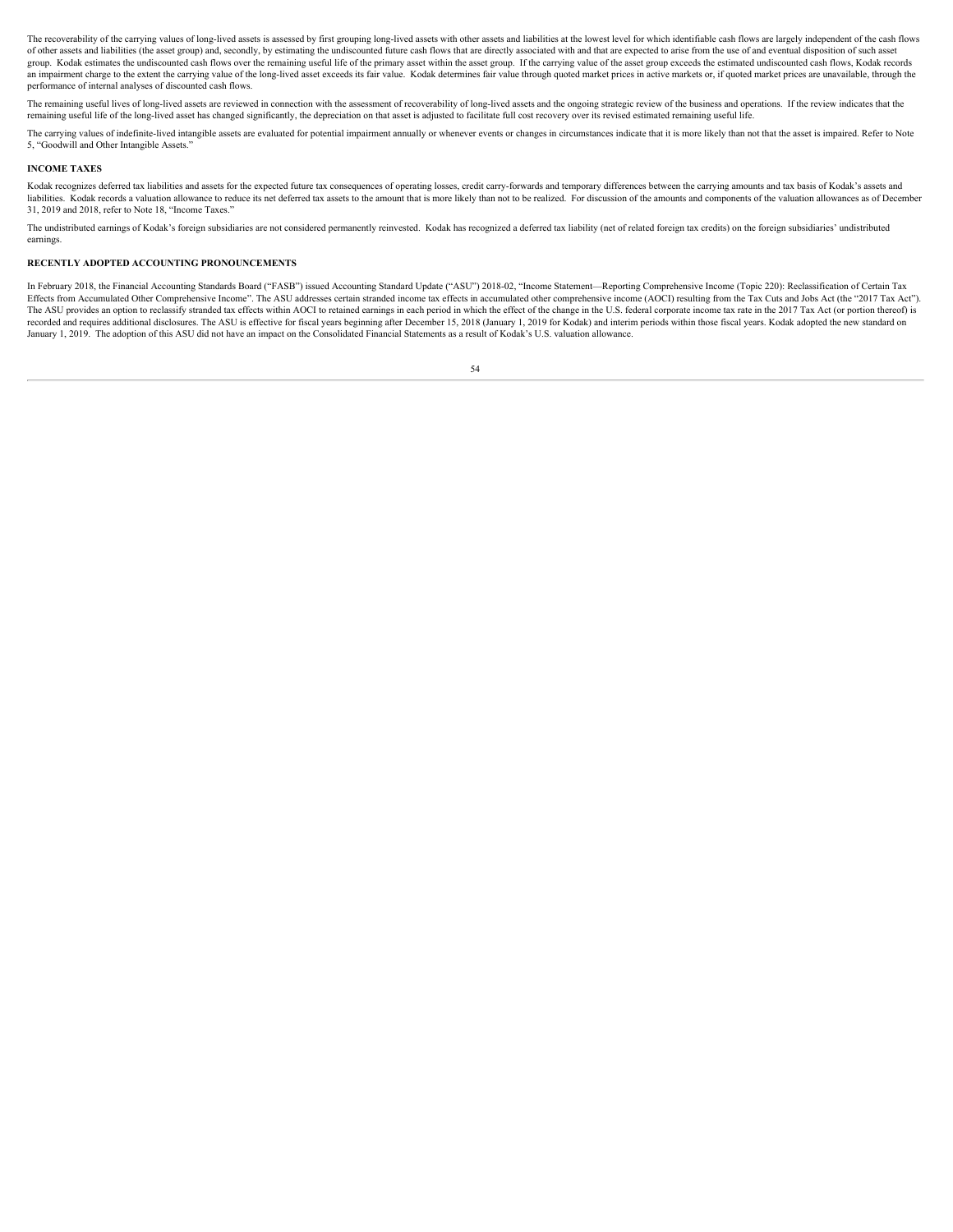In February 2016, the FASB issued ASU 2016-02, Leases (Topic 842). Topic 842 (as amended by ASU's 2018-01, 10, 11 and 20 and ASU 2019-01) requires lessees to recognize most leases on their balance sheets as lease liabilities with corresponding right-of-use assets and eliminates certain real estate-specific provisions. The new standard requires lessors to account for leases using an approach that is substantially equivalent to existing guidance leases and operating leases. The new leasing standard is effective for fiscal years, and for interim periods within those fiscal years, beginning after December 15, 2018 (January 1, 2019 for Kodak). The original guidance r application on a modified retrospective basis to the earliest period presented. ASU 2018-11, Targeted improvements to ASC 842, includes an option to not restate comparative periods in transition and elect to use the effect ASC 842 as the date of initial application of transition. Kodak adopted the new standard on the effective date applying the new transition method allowed under ASU 2018-11. Kodak elected the package of practical expedients permitted Kodak to not reassess (1) whether any expired or existing contracts are or contain leases, (2) the lease classification for any existing leases, and (3) any initial direct costs for any existing leases as of the date. Kodak did not elect the hindsight practical expedient which permits entities to use hindsight in determining the lease term and assessing impairment. The adoption of the amended lease guidance increased the assets an liabilities recorded in the Consolidated Statement of Financial Position due to the recognition of lessee operating right-of-use assets and lease liabilities. Kodak recognized a cumulative-effect adjustment to increase ret of approximately \$5 million due to the derecognition of assets and deferred gain on previous sale-leaseback transactions. As a lessor, recognition of rental revenue remained mainly consistent with previous guidance, apart narrower definition of initial direct costs that can be capitalized.

The impact of adoption on the Consolidated Statement of Financial Position is presented below:

|                                                           | <b>Balance at December 31,</b> | <b>Adjustments Due to</b> | <b>Balance at January 1,</b>    |
|-----------------------------------------------------------|--------------------------------|---------------------------|---------------------------------|
| (in millions)                                             | 2018                           | ASU 2016-02               | 2019                            |
| Operating lease right-of-use assets                       | $\overline{\phantom{a}}$       |                           |                                 |
| Operating lease liabilities                               | -                              |                           |                                 |
| Deferred rent payable (1)                                 |                                | (10)                      | $-$                             |
| Deferred gain on previous sale leaseback transaction (1)  |                                |                           | $\hspace{0.1mm}-\hspace{0.1mm}$ |
| Net fixed assets from previous sale leaseback transaction |                                |                           | $\overline{\phantom{a}}$        |
| Accumulated deficit                                       |                                |                           |                                 |

(1) Deferred amounts were previously reported in Other current liabilities (\$2 million) and Other long-term liabilities (\$14 million) in the Consolidated Statements of Financial Position.

# **RECENTLY ISSUED ACCOUNTING PRONOUNCEMENTS**

In December 2019, the FASB issued ASU 2019-12, "Income Taxes (Topic 740): Simplifying the Accounting for Income Taxes", which removes certain exceptions related to intra-period tax allocations and deferred tax accounting on outside basis differences in foreign subsidiaries and equity method investments. Additionally, it provides other simplifying measures for the accounting for income taxes. The new standard is effective for fiscal years begi December 15, 2021 (January 1, 2022 for Kodak) with early adoption permitted. Kodak is currently evaluating the impact of this ASU.

In November 2018, the FASB issued ASU 2018-18, Collaborative Arrangements (Topic 808): Clarifying the Interaction between Topic 808 and Topic 606. This guidance amended Topic 808 and Topic 606 to clarify that transactions in a collaborative arrangement should be accounted for under Topic 606 when the counterparty is a customer for a distinct good or service (i.e., unit of account). The amendments preclude an entity from presenting considera from a transaction in a collaborative arrangement as revenue from contracts with customers if the counterparty is not a customer for that transaction. The new standard is effective for fiscal years, and for interim periods fiscal years, beginning after December 15, 2019 (January 1, 2020 for Kodak). Early adoption is permitted. The amendments should be applied retrospectively to the date of initial application of Topic 606. Kodak adopted this January 1, 2020, and it did not have an impact on Kodak's consolidated financial statements.

In September 2018, the FASB issued ASU 2018-14, Compensation—Retirement Benefits—Defined Benefit Plans—General (Subtopic 715-20): Disclosure Framework—Changes to the Disclosure Requirements for Defined Benefit Plans, which amends the disclosure requirements in ASC 715-20 by adding, clarifying, or removing certain disclosures. ASU 2018-14 requires all entities to disclose (1) the weighted average interest crediting rates for cash plans and other plans with promised interest crediting rates, and (2) an explanation of the reasons for significant gains and losses related to changes in the benefit obligation for the period. The ASU also clarifies certa requirements for entities with two or more defined benefit pension plans when aggregate disclosures are presented. The ASU removes other disclosures from the existing guidance, such as the requirement to disclose the effec permitted. The standard addresses disclosures only and will not have an impact on Kodak's consolidated financial statements.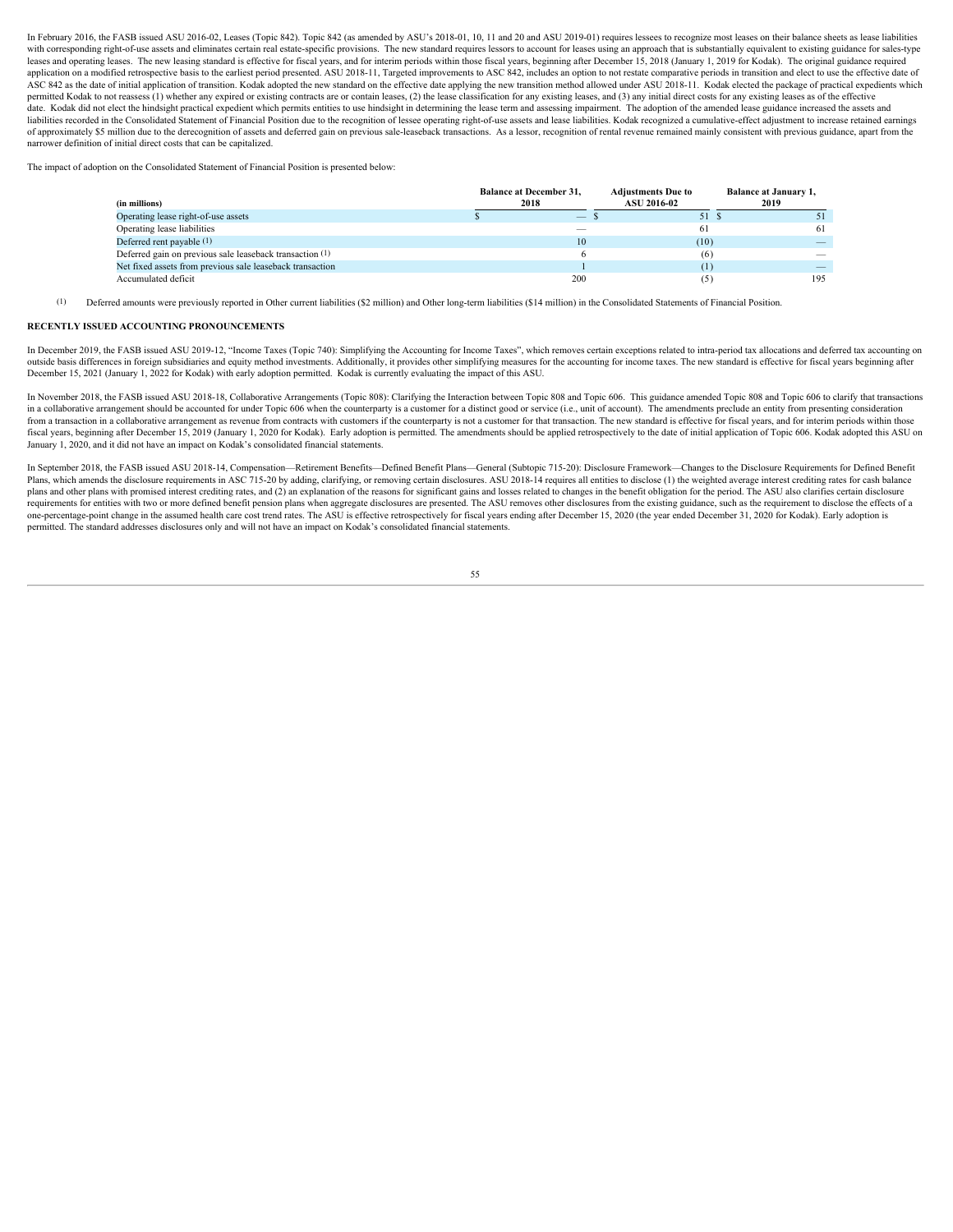In September 2018 the FASB issued ASU 2018-13, Fair Value Measurement (Topic 820): Disclosure Framework—Changes to the Disclosure Requirements for Fair Value Measurement, which amends the disclosure requirements in ASC 820 by adding, changing, or removing certain disclosures. The ASU applies to disclosures about recurring or nonrecurring fair value measurements. The additional and/or modified disclosures relate primarily to Level 3 f value measurements while removing certain disclosures related to transfers between Level 1 and Level 2 of the fair value hierarchy. The ASU is effective retrospectively, for fiscal years beginning after December 15, 2019 ( 1, 2020 for Kodak) and interim periods within those fiscal years. Entities are permitted to early adopt any removed or modified disclosures but can delay adoption of the new disclosures until their effective date. Kodak retrospectively early adopted the provisions of the ASU that removed or modified disclosures in the fourth quarter of 2018 and prospectively adopted the provisions related to new disclosures January 1, 2020. The standard a disclosures only and will not have an impact on Kodak's consolidated financial statements.

In August 2018, the FASB issued ASU 2018-15, Intangibles—Goodwill and Other—Internal-Use Software (Subtopic 350-40): Customer's Accounting for Implementation Costs Incurred in a Cloud Computing Arrangement That Is a Service Contract, which addresses how a customer should account for the costs of implementing a cloud computing service arrangement (also referred to as a "hosting arrangement"). Under ASU 2018-15, entities should account costs associated with implementing a cloud computing arrangement that is considered a service contract in the same way as implementation costs associated with a software license; implementation costs incurred in the applic development stage, such as costs for the cloud computing arrangement's integration with on-premise software, coding, and configuration or customization, should be capitalized and amortized over the term of the cloud comput arrangement, including periods covered by certain renewal options. The ASU is effective in fiscal years beginning after December 15, 2019 (January 1, 2020 for Kodak) including interim periods within those fiscal years. Ear adoption is permitted. The ASU should be applied either retrospectively or prospectively to all implementation costs incurred after the date of adoption. Kodak adopted this ASU prospectively on January 1, 2020. Application not expected to have a material impact on Kodak's consolidated financial statements.

In June 2016, the FASB issued ASU 2016-13, Financial Instruments—Credit Losses (Topic 326): Measurement of Credit Losses on Financial Instruments. ASU 2016-13 (as amended by ASU 2018-19 and ASU's 2019-04, 05, 10 and 11) requires a financial asset (or a group of financial assets) measured at amortized cost basis to be presented at the net amount expected to be collected. In addition, the ASU requires credit losses relating to avail debt securities to be recorded through an allowance for credit losses. The amendments in this ASU broaden the information that an entity must consider in developing its expected credit loss estimate for assets measured eit collectively or individually. The new standard is effective for smaller reporting companies for fiscal years, and interim periods within those fiscal years, beginning after December 15, 2022, (January 1, 2023 for Kodak). E adoption is permitted. Kodak is currently evaluating the impact of this ASU.

# **NOTE 2: CASH, CASH EQUIVALENTS AND RESTRICTED CASH**

The following table provides a reconciliation of cash, cash equivalents and restricted cash reported within the Statement of Financial Position that sums to the total of such amounts shown in the Statement of Cash Flows:

|                                                                                                                        | As of December 31, |      |
|------------------------------------------------------------------------------------------------------------------------|--------------------|------|
| (in millions)                                                                                                          | 2019               | 2018 |
| Cash and cash equivalents                                                                                              | 233                | 233  |
| Restricted cash - current portion                                                                                      |                    |      |
| Restricted cash - long-term                                                                                            |                    |      |
| Cash included in assets held for sale                                                                                  | $\sim$             |      |
| Total cash, cash equivalents, restricted cash and cash in<br>assets held for sale shown in the Statement of Cash Flows | 290                | 267  |

Restricted cash - current portion on the Consolidated Statement of Financial Position primarily represents amounts which support hedging activities as well as collateral for a guaranty provided to MIR Bidco, SA (the "Purchaser"). On April 16, 2019 the Purchaser of FPD paid Kodak \$15 million in the U.S. as a prepayment for transition services, products and other services to be provided by Kodak to the Purchaser. Kodak provided a \$15 mi guaranty, supported by cash collateral in China, to the Purchaser. The Purchaser has the option to satisfy its payment obligations to Kodak through a reduction of the prepayment balance or in cash. When the Purchaser satis payment obligations to Kodak by utilizing its prepayment balance, Kodak can follow a guaranty amendment process to reduce the amount of its guaranty and cash collateral supporting the prepayment balance. As of December 31, 2019, the remaining prepayment balance is \$3 million and the cash collateral supporting Kodak's guaranty is \$4 million.

Long-term restricted cash includes \$22 million and \$3 million as of December 31, 2019 and 2018, respectively, supporting compliance with the Excess Availability threshold under the ABL Credit Agreement, as defined in Note "Debt and Finance Leases". In addition, Kodak established an escrow of \$14 million in China to secure various ongoing obligations under the agreements for the strategic relationship with Lucky HuaGuang Graphics Co. Ltd. Re to Note 30 "Assets Held For Sale". Long-term restricted cash also includes \$5 million of security posted related to Brazilian legal contingencies as of both December 31, 2019 and 2018.<br>56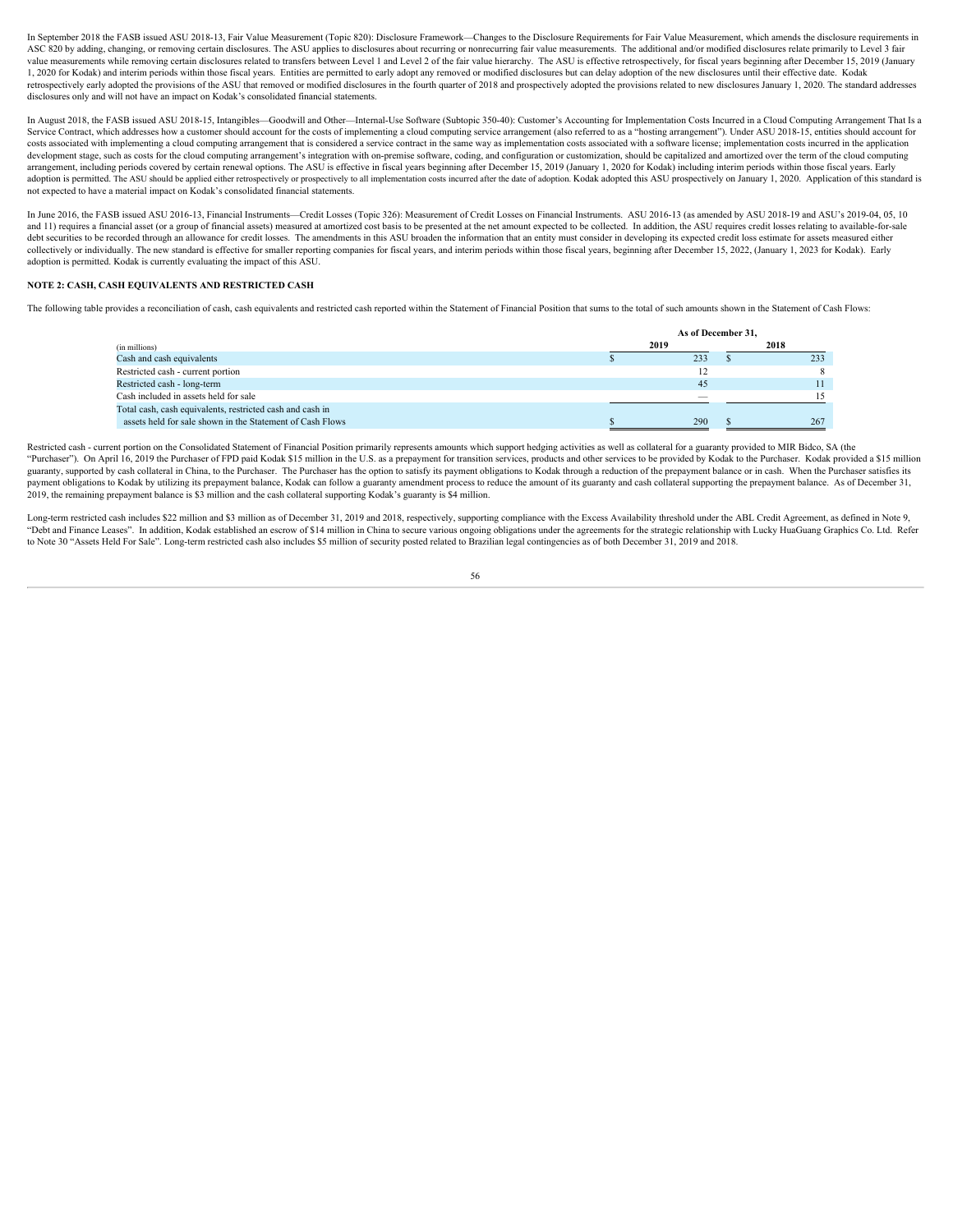|                 | As of December 31, |      |
|-----------------|--------------------|------|
| (in millions)   | 2015               | 2018 |
| Finished goods  | 105                | 119  |
| Work in process |                    |      |
| Raw materials   |                    | `×   |
| Total           | 215                | ا دے |

# **NOTE 4: PROPERTY, PLANT AND EQUIPMENT, NET**

|                                     | As of December 31, |       |
|-------------------------------------|--------------------|-------|
| (in millions)                       | 2019               | 2018  |
| Land                                | 67                 | 70.   |
| Buildings and building improvements | 144                | 145   |
| Machinery and equipment             | 382                | 386   |
| Construction in progress            |                    | 10    |
|                                     | 604                | 611   |
| Accumulated depreciation            | (423)              | (395) |
| Property, plant and equipment, net  | 181                | 216   |

Depreciation expense was \$48 million and \$59 million for the years ended December 31, 2019 and 2018, respectively.

# **NOTE 5: GOODWILL AND OTHER INTANGIBLE ASSETS**

The following table presents the changes in the carrying value of goodwill by reportable segment. The Enterprise Inkjet Systems, Advanced Materials and 3D Printing Technology, and Eastman Business Park segments do not have goodwill and are therefore not presented.

|                                        | Print   |     |                       |                                | <b>Advanced Materials and 3D</b> |                           |
|----------------------------------------|---------|-----|-----------------------|--------------------------------|----------------------------------|---------------------------|
| (in millions)                          | Svstems |     | <b>Kodak Software</b> | <b>Brand, Film and Imaging</b> | <b>Printing Technology</b>       | <b>Consolidated Total</b> |
| As of December 31, 2017                |         |     |                       |                                |                                  |                           |
| Goodwill                               |         | 56. |                       |                                |                                  |                           |
| Accumulated impairment losses          |         |     |                       |                                |                                  |                           |
| <b>Balance as of December 31, 2017</b> |         |     |                       |                                |                                  |                           |
| Impairment                             |         |     |                       |                                |                                  |                           |
| Balance as of December 31, 2018        |         |     |                       |                                |                                  |                           |
| Impairment                             |         |     |                       |                                |                                  |                           |
| As of December 31, 2019                |         |     |                       |                                |                                  |                           |
| Goodwill                               |         |     |                       |                                |                                  |                           |
| Accumulated impairment losses          |         |     | -                     | $\overline{\phantom{a}}$       |                                  |                           |
| Balance as of December 31, 2019        |         |     |                       |                                | $\overline{\phantom{a}}$         |                           |
|                                        |         |     |                       |                                |                                  |                           |

The Print Systems segment has two goodwill reporting units: Prepress Solutions and Electrophotographic Printing Solutions. The Brand, Film and Imaging segment has three goodwill reporting units: Consumer Products, Motion<br>P negative carrying values as of December 31, 2019.

Based upon the results of Kodak's December 31, 2019 annual impairment test, no impairment of goodwill is indicated.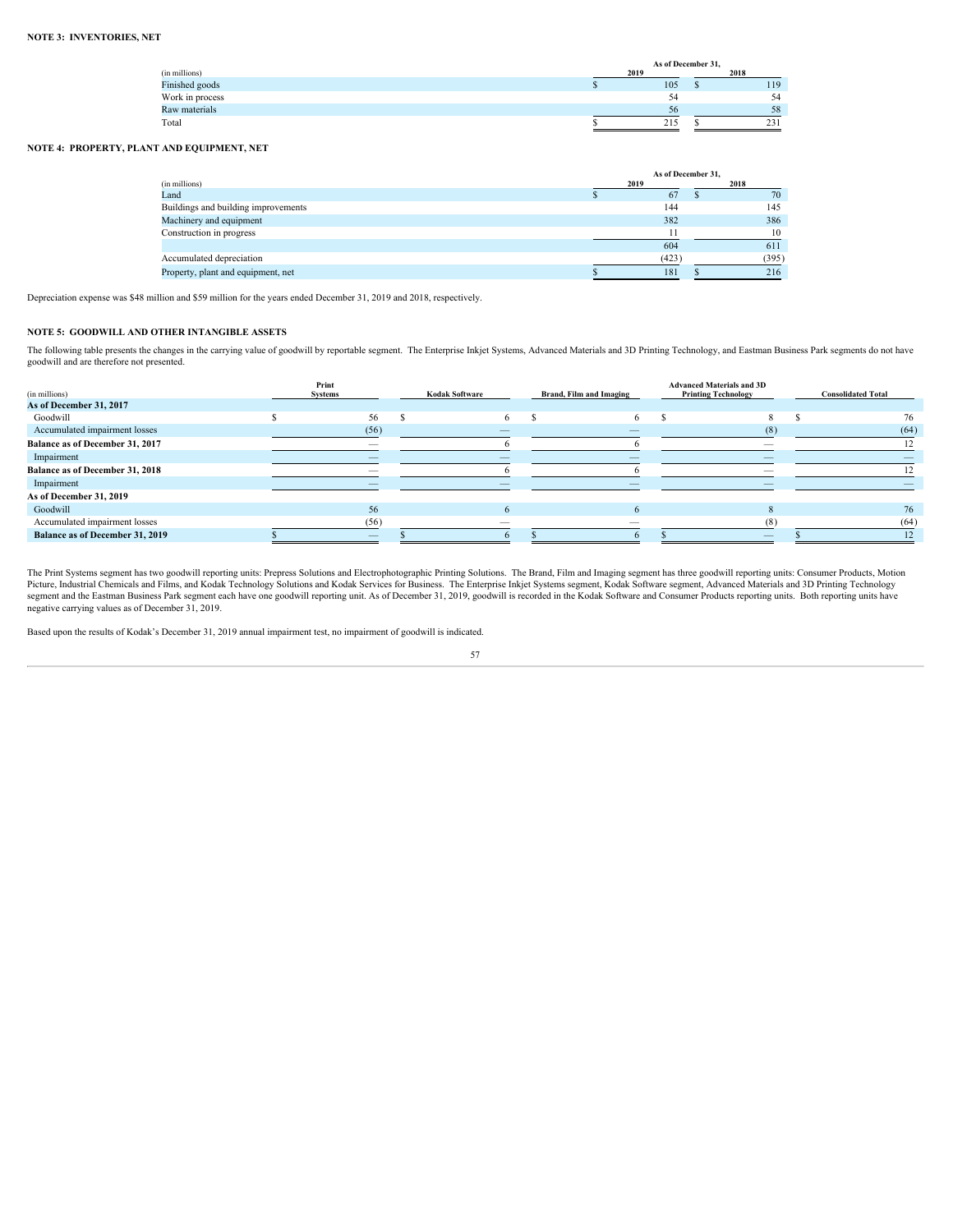The gross carrying amount and accumulated amortization by major intangible asset category as of December 31, 2019 and 2018 were as follows:

|                  |                                 |     |                             | As of December 31, 2019 |     |                                                       |
|------------------|---------------------------------|-----|-----------------------------|-------------------------|-----|-------------------------------------------------------|
| (in millions)    | <b>Gross Carrying</b><br>Amount |     | Accumulated<br>Amortization |                         | Net | Weighted-Average<br><b>Amortization Period</b>        |
| Technology-based |                                 | 99  | 76                          |                         | 23  | 5 years                                               |
| Kodak trade name |                                 | 21  |                             |                         | 21  | Indefinite life                                       |
| Customer-related |                                 |     |                             |                         |     | 4 years                                               |
| Total            |                                 | 131 | 84                          |                         |     |                                                       |
|                  |                                 |     |                             | As of December 31, 2018 |     |                                                       |
| (in millions)    | <b>Gross Carrying</b><br>Amount |     | Accumulated<br>Amortization |                         | Net | <b>Weighted-Average</b><br><b>Amortization Period</b> |
| Technology-based |                                 | 99  | 70                          |                         | 29  | 6 years                                               |
| Kodak trade name |                                 | 25  |                             |                         |     | Indefinite life                                       |

| ustomer-related                                                                                                                                                                                                                |  |  |  | vears |  |
|--------------------------------------------------------------------------------------------------------------------------------------------------------------------------------------------------------------------------------|--|--|--|-------|--|
| Total                                                                                                                                                                                                                          |  |  |  |       |  |
|                                                                                                                                                                                                                                |  |  |  |       |  |
| seemed impoirment test of the Kodek trade name year the income emprosoh, encoificelly the relief from royalty method. In the fourth questers of both 2019 and 2018, Kodek concluded the corrying you a of the Kodek trade name |  |  |  |       |  |

The annual impairment test of the Kodak trade name uses the income approach, specifically the relief from royalty method. In the fourth quarters of both 2019 and 2018, Kodak concluded the carrying value of the Kodak trade

Amortization expense related to intangible assets was \$7 million and \$11 million for the years ended December 31, 2019 and 2018, respectively.

Estimated future amortization expense related to intangible assets that are currently being amortized as of December 31, 2019 was as follows:

| (in millions)       |    |
|---------------------|----|
| 2020                |    |
| 2021                |    |
| 2022                |    |
| 2023                |    |
| 2024                |    |
| 2025 and thereafter |    |
| Total               | 26 |

# **NOTE 6: OTHER LONG-TERM ASSETS**

|                                                                        | As of December 31. |      |
|------------------------------------------------------------------------|--------------------|------|
| (in millions)                                                          | 2019               | 2018 |
| Pension assets                                                         | 173                | OZ   |
| Estimated workers' compensation recoveries                             |                    |      |
| Long-term receivables, net of allowance of \$4 million and \$4 million |                    |      |
| Other                                                                  |                    |      |
| Total                                                                  | 228                | 143  |
|                                                                        |                    |      |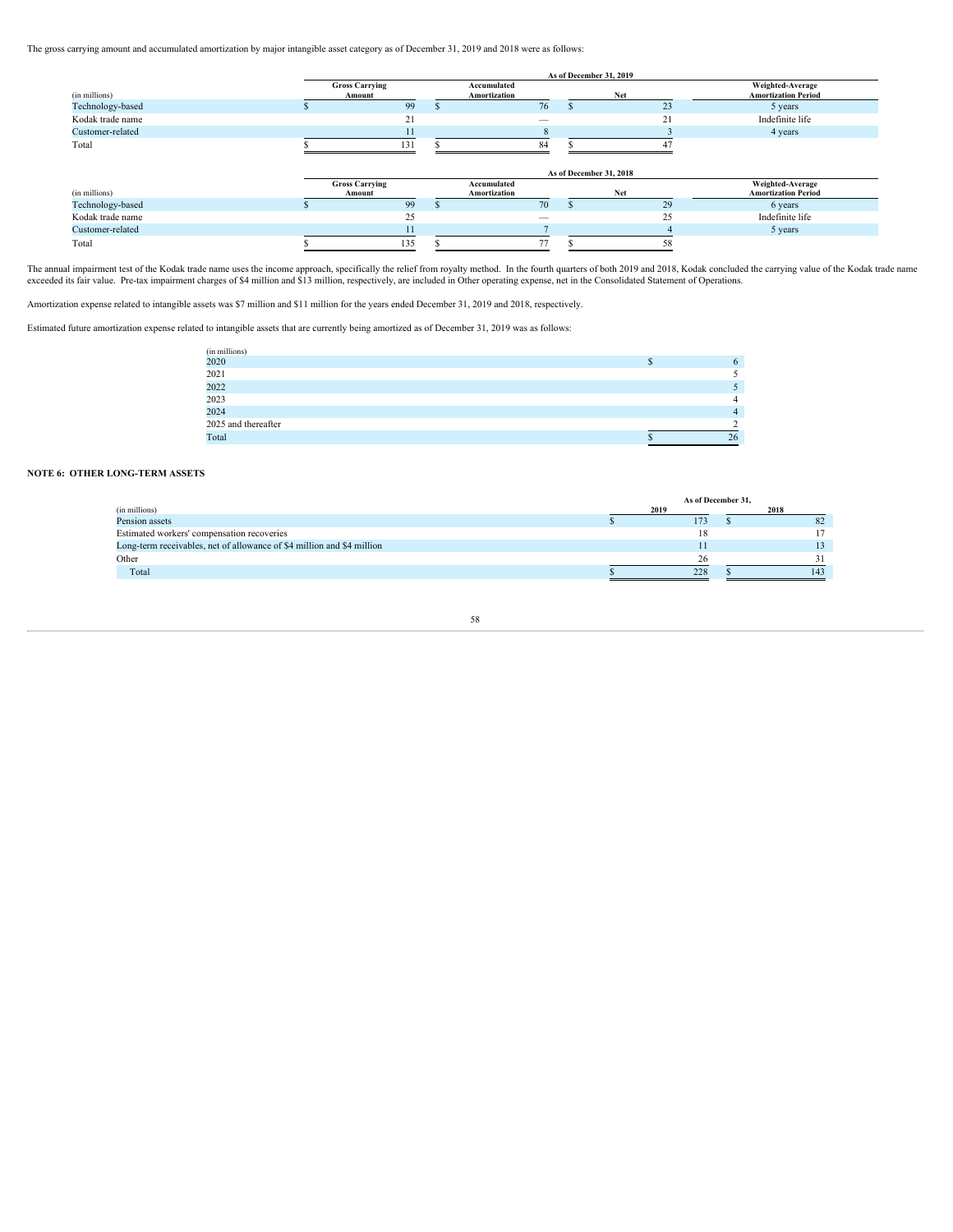# **NOTE 7: OTHER CURRENT LIABILITIES**

|                                                   | As of December 31, |                          |
|---------------------------------------------------|--------------------|--------------------------|
| (in millions)                                     | 2019               | 2018                     |
| Employment-related liabilities                    |                    |                          |
| Deferred revenue and customer deposits            |                    |                          |
| Customer rebates                                  |                    | 26                       |
| Deferred consideration on disposed businesses (1) |                    |                          |
| Series A Preferred Stock dividends payable        | 14                 |                          |
| Restructuring liabilities                         |                    |                          |
| Workers' compensation                             | 10                 |                          |
| Transition services agreement prepayment          |                    | $\overline{\phantom{a}}$ |
| Other                                             |                    |                          |
| Total                                             | 201                |                          |

(1) On September 3, 2013, Kodak consummated the sale of certain assets and the assumption of certain liabilities of the Personalized Imaging and Document Imaging Businesses ("PI/DI Businesses") to the trustee of the U. K. pension plan (and/or its subsidiaries, collectively the "KPP Purchasing Parties") for net cash consideration of \$325 million. Up to \$35 million in aggregate of the purchase price is subject to repayment if the PI/DI Business does not achieve certain annual adjusted EBITDA targets over the four-year period ending December 31, 2018. The PI/DI Business did not achieve the adjusted annual EBITDA target for any year in the fouryear period. The amounts owed for 2015 and 2016 were paid in 2016 and 2017, respectively. The amount owed for 2017 was paid in 2019. The maximum potential payment related to the year ending December 31, 2018 of \$14 million was accrued at the time of the divestiture of the business.

The customer rebate amounts will potentially be settled through customer deductions applied to outstanding trade receivables in lieu of cash payments.

The Other component above consists of other miscellaneous current liabilities that, individually, were less than 5% of the total current liabilities component within the Consolidated Statement of Financial Position, and th been aggregated in accordance with Regulation S-X.

# **NOTE 8: OTHER LONG-TERM LIABILITIES**

|                                                   |      | As of December 31, |                                 |
|---------------------------------------------------|------|--------------------|---------------------------------|
| (in millions)                                     | 2019 |                    | 2018                            |
| Workers' compensation                             | δ4   |                    |                                 |
| Embedded conversion option derivative liabilities |      |                    | $\hspace{0.1mm}-\hspace{0.1mm}$ |
| Asset retirement obligations                      | 48   |                    |                                 |
| Deferred brand licensing revenue                  | 18   |                    |                                 |
| Deferred taxes                                    |      |                    | 15                              |
| Environmental liabilities                         | 10   |                    | 10                              |
| Other                                             |      |                    |                                 |
| Total                                             | 231  |                    |                                 |

The Other component above consists of other miscellaneous long-term liabilities that, individually, were less than 5% of the total liabilities component in the accompanying Consolidated Statement of Financial Position, and have been aggregated in accordance with Regulation S-X.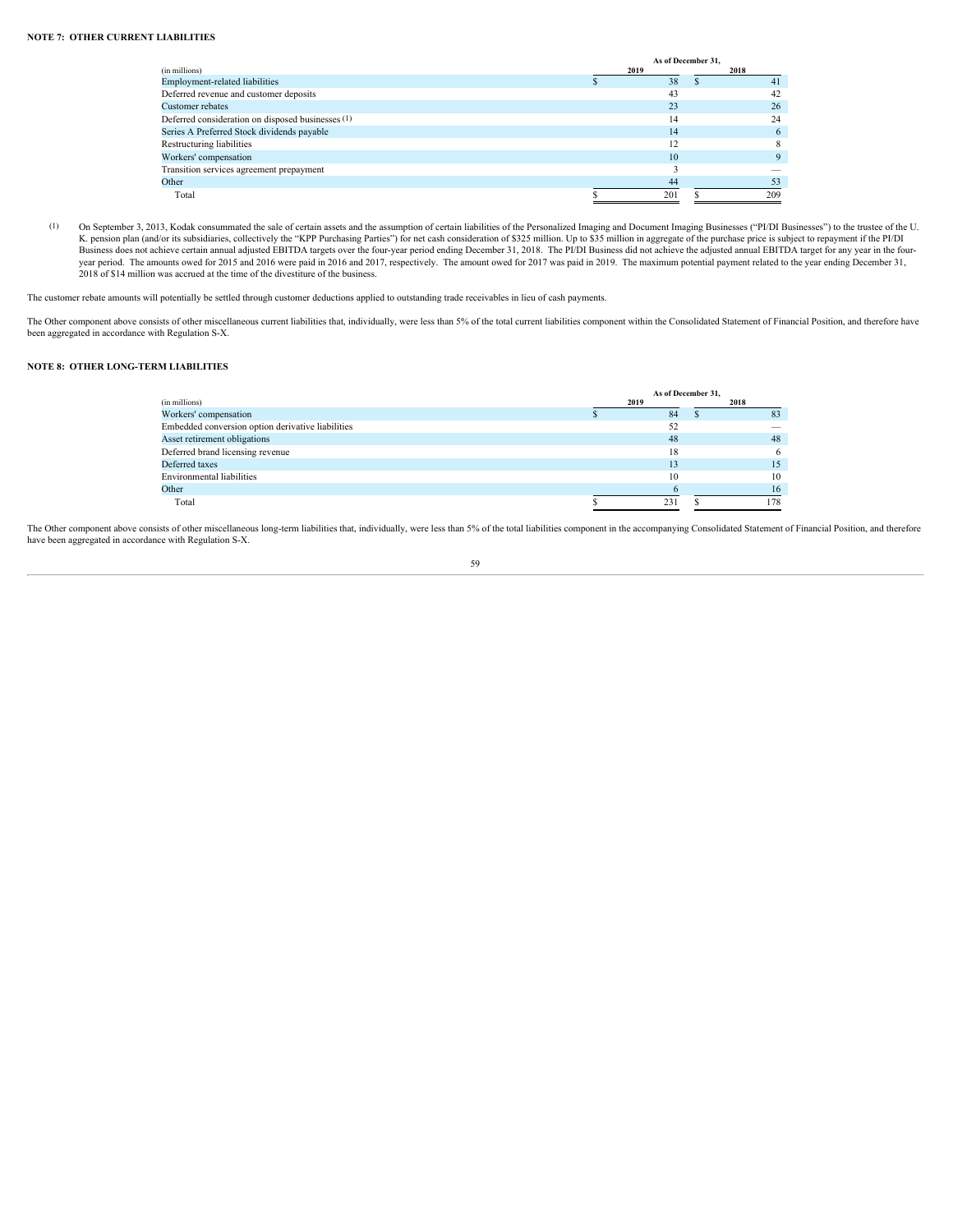# **NOTE 9: DEBT AND FINANCE LEASES**

Debt and finance leases and related maturities and interest rates were as follows at December 31, 2019 and 2018:

|                      |                    |                 |                                                       | As of December 31, |                          |                          |
|----------------------|--------------------|-----------------|-------------------------------------------------------|--------------------|--------------------------|--------------------------|
|                      |                    |                 |                                                       |                    | 2019                     | 2018                     |
| (in millions)        | Tyne               | <b>Maturity</b> | Weighted-Average<br>Effective<br><b>Interest Rate</b> |                    | <b>Carrying Value</b>    | <b>Carrying Value</b>    |
| Current portion:     |                    |                 |                                                       |                    |                          |                          |
|                      | Term note          |                 | 9.43%                                                 |                    | $\overline{\phantom{a}}$ | 394                      |
|                      | RED-Rochester, LLC | 2033            | 11.42%                                                |                    |                          |                          |
|                      | Finance leases     |                 | Various                                               |                    |                          |                          |
|                      |                    |                 |                                                       |                    |                          | 396                      |
|                      |                    |                 |                                                       |                    |                          |                          |
| Non-current portion: |                    |                 |                                                       |                    |                          |                          |
|                      | Convertible debt   | 2021            | 11.72%                                                |                    | 91                       | $\sim$                   |
|                      | RED-Rochester, LLC | 2033            | 11.42%                                                |                    | 13                       | $\overline{\phantom{a}}$ |
|                      | Finance leases     | Various         | Various                                               |                    |                          |                          |
|                      | Other debt         | Various         | Various                                               |                    |                          |                          |
|                      |                    |                 |                                                       |                    |                          |                          |
|                      |                    |                 |                                                       |                    | 111                      | 401                      |
|                      |                    |                 |                                                       |                    |                          |                          |

Annual maturities of debt and finance leases outstanding at December 31, 2019 were as follows:

|     |                   | Maturity |
|-----|-------------------|----------|
|     |                   | Value    |
|     |                   |          |
| 92  |                   | 114      |
|     |                   |          |
|     |                   |          |
|     |                   |          |
|     |                   |          |
| 111 |                   | 133      |
|     | Carrying<br>Value |          |

## *Convertible Notes*

On May 20, 2019, the Company and Longleaf Partners Small Cap Fund, C2W Partners Master Fund Limited and Deseret Mutual Pension Trust, which are investment funds managed by Southeastern Asset Management, Inc. (the "Notes Purchasers"), entered into a Notes Purchase Agreement pursuant to which the Company agreed to issue and sell to the Notes Purchasers, and the Notes Purchasers agreed to purchase from the Company, \$100 million aggreg principal amount of the Company's 5.00% Secured Convertible Notes due 2021 (the "Convertible Notes"). The transaction closed on May 24, 2019. The proceeds were used to repay the remaining first lien term loans outstanding (\$83 million) under the Term Credit Agreement, which was terminated with the repayment. The remaining proceeds were used for general corporate purposes. The Notes Purchasers also hold all outstanding shares of the Company's 5.50% Series A Convertible Preferred Stock (the "Series A Preferred Stock"), which vote with the shares of common stock on an as-converted basis, and are holders of shares of the Company's common stock, par value \$0.01 per share (the "Common Stock"), as described below.

The Convertible Notes bear interest at a rate of 5.00% per annum, which will be payable in cash on their maturity date and, at the option of the Company, in either cash or additional shares of Common Stock on any conversio date. The payment of interest only at the maturity date has the same effect as delivering additional debt instruments to the Holders of the Convertible Notes and therefore is considered Paid-In-Kind interest ("PIK"). There will be added to the carrying value of the debt through the term and interest expense will be recorded using the effective interest method.

The maturity date of the Convertible Notes is initially November 1, 2021. The Company has the option to extend the maturity of the Convertible Notes by up to three years in the event that the Series A Preferred Stock is re with debt or equity or the mandatory redemption date of the Series A Preferred Stock is extended. If the Convertible Notes maturity date is extended, the new maturity date must be no later than 30 days before the maturity any new debt or the extended mandatory redemption date of the Series A Preferred Stock.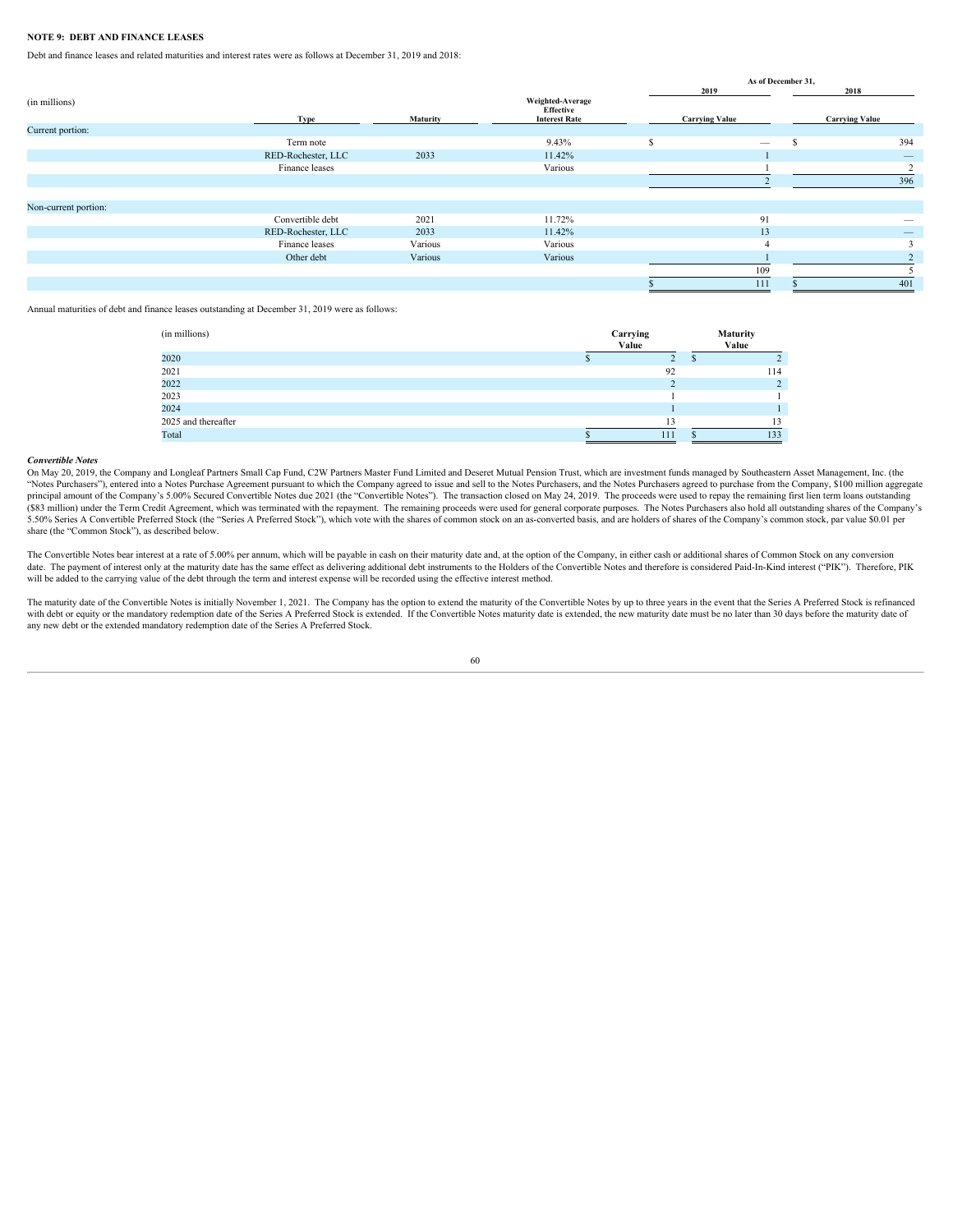The Convertible Notes are guaranteed by all of the subsidiaries of the Company that currently guarantee the ABL Credit Agreement (the "Subsidiary Guarantors"), and are secured by a second priority lien on certain receivabl inventory and other assets of the Company and the Subsidiary Guarantors in which the lenders under the ABL Credit Agreement have a first priority security interest.

### **Conversion Features**

Holders of the Convertible Notes have the right to elect at any time to convert their Convertible Notes into shares of Common Stock at a conversion rate equal to 314 9785 shares of Common Stock per each \$1,000 principal am of Convertible Notes (based on a conversion price equal to \$3.17482 per share of Common Stock (the "Conversion Price"), which represents a 10% premium to the volume weighted average price of the shares of Common Stock for the five day trading period ended on April 9, 2019 (the "Conversion Rate")). The Conversion Rate and Conversion Price are subject to certain customary antidilution adjustments.

If the closing price of the Common Stock equals or exceeds 150% of the then-effective Conversion Price for 45 trading days within any period of 60 consecutive trading days, with the last trading day of such 60 day period e the trading day immediately preceding the business day on which the Company issues a press release announcing the mandatory conversion, the Company may elect to convert all outstanding Convertible Notes into shares of Common Stock at the Conversion Rate then in effect.

In the event of certain fundamental transactions, the Notes Purchasers will have the right, within a period of 30 days following the occurrence of such transaction ("Holder Fundamental Transaction Election Period"), to ele convert all or a nortion of the Convertible Notes into shares of Common Stock at the Conversion Rate then in effect or to receive the shares of a successor entity if any or the Commany and any additional consideration rece a result of such fundamental transaction. In addition, the Company will have the option, for a period of 30 days after the expiration of the Holder Fundamental Transaction Election Period, to repay all of the remaining out Convertible Notes at par, plus accrued and unpaid interest.

# **Embedded Derivatives**

The Convertible Notes are considered more akin to a debt-type instrument and the economic characteristics and risks of the embedded conversion features and term extension at the Company's option were not considered clearly closely related to the Convertible Notes. Accordingly, these embedded features were bifurcated from the Convertible Notes and separately accounted for on a combined basis at fair value as a single derivative liability. Kodak allocated \$14 million of the net proceeds received to a derivative liability based on the aggregate fair value of the embedded features and term extension on the date of issuance which reduced the net carrying value of the Notes. The derivative is being accounted for at fair value with subsequent changes in the fair value being reported as part of Other charges, net in the Consolidated Statement of Operations (refer to Note 14, "Financial In

The carrying value of the Convertible Notes at the time of issuance, \$84 million (\$100 million aggregate gross proceeds less \$14 million allocated to the derivative liability and \$2 million in transaction costs), is being face amount using the effective interest method from the date of issuance through the maturity date.

#### **Convertible Notes Registration Rights Agreement**

At the closing of the issuance and sale of the Convertible Notes, the Company entered into a registration rights agreement which provides the Notes Purchasers with customary registration rights in respect of the shares of Common Stock issuable upon conversion of the Convertible Notes.

# **Notes Purchasers' Beneficial Ownership of Common Stock**

Prior to the issuance of the Convertible Notes, the Notes Purchasers beneficially owned 4,960,000 shares of the Company's Common Stock, representing 11.47% of the shares of Common Stock outstanding as of December 31, 2019, and 2,000,000 shares of Series A Preferred Stock, which vote with the Common Stock on an as-converted basis representing 26.58% of the shares of Common Stock outstanding as of December 31, 2019. The Common Stock and Series A Preferred Stock held by the Notes Purchasers represented 30.06% of the voting power of the outstanding capital stock of the Company as of December 31, 2019 giving effect to the conversion of the Series A Preferred Stock. On an as-converted basis, the Convertible Notes would represent 31,497,850 shares of Common Stock, or 42.14% of the shares of Common Stock outstanding as of December 31, 2019 after giving effect to the issuance and conversion. Assuming the conversion of the Convertible Notes and based on the number of shares of Common Stock outstanding as of December 31, 2019, the Notes Purchasers would beneficially own 48.78% of the shares of Common Stock outstanding and their shares of Series A Preferred Stock will vote with the shares of Common Stock on an as-converted basis, representing an aggregate of 55.60% of the voting power of the outstanding capital s of the Company.

# **Credit Agreements**

On September 3, 2013, the Company entered into a Senior Secured First Lien Term Credit Agreement (the "Term Credit Agreement"). Additionally, the Company and the Subsidiary Guarantors entered into an Asset Based Revolving Credit Agreement (together with the Term Credit Agreement, the "Credit Agreements"). Pursuant to the terms of the Credit Agreements, the Company was provided with term loan facilities in an aggregate principal amount of \$420 million of first-lien term loans (the "First Lien Loans"). On April 12, 2019, the Company repaid approximately \$312 million of the First Lien Loans using proceeds from the sale of FPD and on May 24, 2019 rep the remaining First Lien Loans of approximately \$83 million with the proceeds from the issuance of the Convertible Notes.<br>61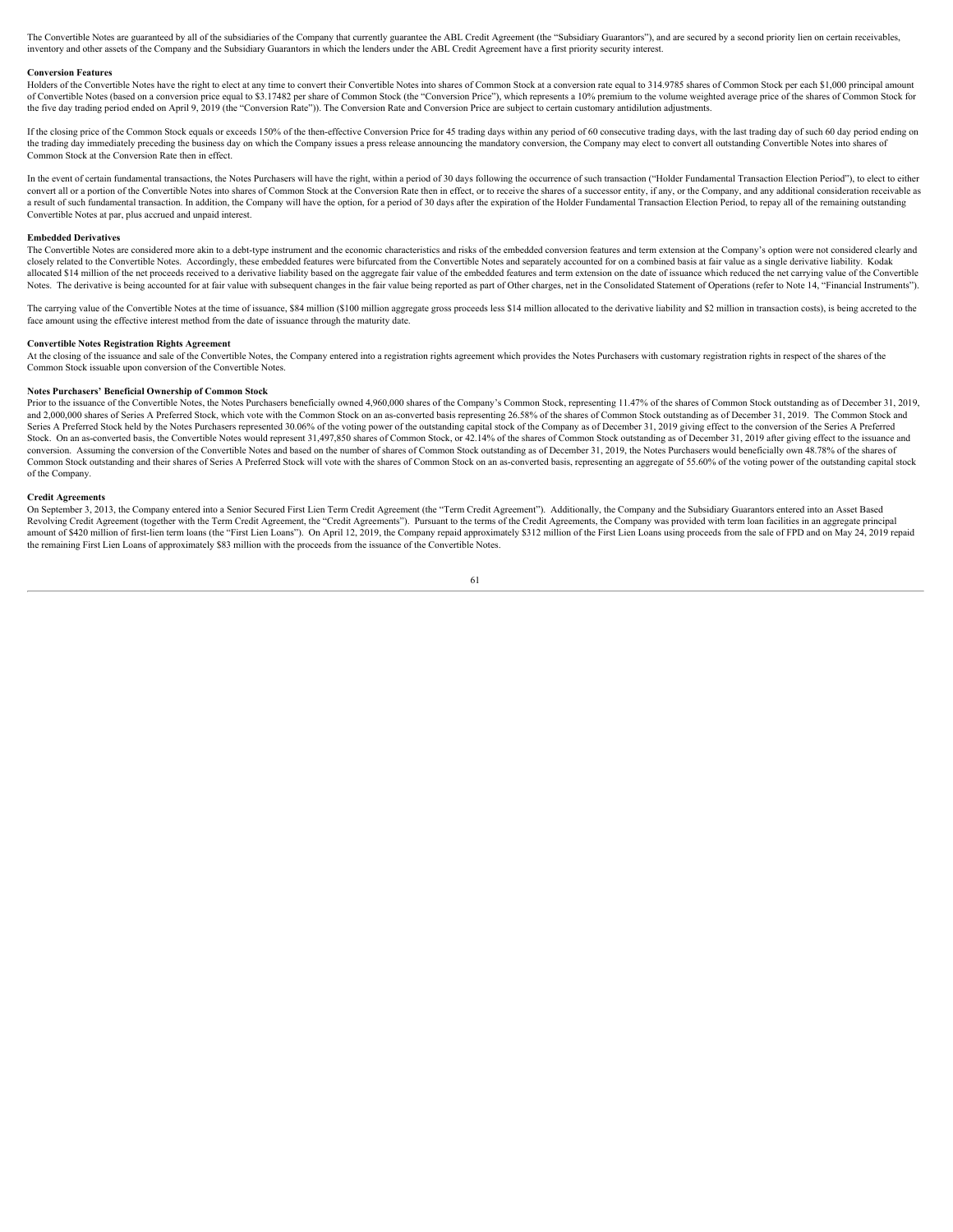The First Lien Loans bore interest at the rate of LIBOR plus 6.25% per annum, with a LIBOR floor of 1% or Alternate Base Rate (as defined in the Term Credit Agreement) plus 5.25%.

#### *Amended and Restated Credit Agreement*

On May 26, 2016, the Company and the Subsidiary Guarantors entered into an Amended and Restated Credit Agreement (the "ABL Credit Agreement") with the lenders party thereto (the "Lenders"), Bank of America, N.A., as administrative and collateral agent, and Bank of America, N.A. and JPMorgan Chase Bank, N.A., as joint lead arrangers and joint bookrunners, which amended and restated the Original ABL Credit Agreement. Each of the<br>capital

The Lenders will make available asset-based revolving loans (the "ABL Loans") and letters of credit in an aggregate amount of up to \$150 million, subject to the Borrowing Base. The Company has issued approximately \$80 mill and \$85 million of letters of credit under the ABL Credit Agreement as of December 31, 2019 and 2018, respectively.

The Company had approximately \$22 million and \$19 million of Excess Availability under the ABL Credit Agreement as of December 31, 2019 and 2018, respectively. Excess Availability is equal to the sum of (i) 85% of the amount of the Eligible Receivables less a Dilution Reserve, (ii) the lesser of 85% of Net Orderly Liquidation Value or 75% of the Eligible Inventory, (iii) the lesser of 75% of Orderly Liquidation Value of Eligible Equipme million, as of December 31, 2019 (which \$7 million decreases by \$1 million per quarter) and (iv) Eligible Cash less (a) Rent and Charges Reserves, (b) Principal Outstanding and (c) Outstanding Letters of Credit. Availabili subject to the borrowing base calculation, reserves and other limitations.

Under the ABL Credit Agreement, Kodak is required to maintain a minimum Fixed Charge Coverage Ratio of 1.00 to 1.00 when Excess Availability is less than 12.5% of lender commitments. As of December 31, 2019 and 2018, 12.5% of lender commitments were \$18.75 million.

If Excess Availability falls below 12.5% of lender commitments, Kodak may, in addition to the requirement to be in compliance with the minimum Fixed Charge Coverage Ratio, become subject to cash dominion control. Since Excess Availability was greater than 12.5% of lender commitments at December 31, 2019 and 2018, Kodak is not required to have a minimum Fixed Charge Coverage Ratio of 1.0 to 1.0.

To ensure Excess Availability was greater than 12.5%, Kodak funded \$22 million and \$3 million to the Eligible Cash account held with the ABL Credit Agreement Administrative Agent as of December 31, 2019 and 2018, respectively, which is classified as Restricted Cash in the Consolidated Statement of Financial Position.

On January 27, 2020 Kodak exercised its right under the ABL Credit Agreement to permanently reduce lender commitments, reducing the commitments from \$150 million to \$120 million. As a result, the minimum Excess Availability decreased to \$15 million from the previous minimum of \$18.75 million.

The ABL Loans bear interest at the rate of LIBOR plus 2.25% - 2.75% per annum or Base Rate plus 1.25% - 1.75% per annum based on Excess Availability. Each existing and future direct or indirect U.S. subsidiary of the Compa (other than Immaterial Subsidiaries, Unrestricted Subsidiaries and certain other subsidiaries) agreed to provide unconditional guarantees of the obligations of the Company under the Credit Agreements.

# The ABL Credit Agreement matures on May 26, 2021.

Each existing direct or indirect U.S. subsidiary of the Company (other than Immaterial Subsidiaries, Unrestricted Subsidiaries and certain other subsidiaries) has provided an unconditional guarantee (and any such future su must provide an unconditional guarantee) of the obligations of the Company under the Credit Agreements. Obligations under the ABL Agreement are secured by: (i) a first lien on cash, accounts receivable, inventory, machiner equipment (the "ABL Collateral") and were also secured by (ii) a second lien on the Term Collateral (as defined below). Subject to certain exceptions, obligations under the Term Credit Agreement are secured by: (i) a first assets of the Company and the Subsidiary Guarantors, other than the ABL Collateral, including a first lien on 100% of the stock of material domestic subsidiaries and 65% of the stock of material first-tier foreign subsidia (collectively the "Term Collateral") and (ii) a second lien on the ABL Collateral. With the repayment of the First Lien Loans, the obligations under the ABL Agreement are now secured by a first lien on the Term Collateral. aggregate carrying value of the Term Collateral and ABL Collateral as of December 31, 2019 and 2018 was \$1,302 million and \$1,310 million, respectively

Under the terms of the ABL Credit Agreement, the Company may designate Restricted Subsidiaries as Unrestricted Subsidiaries provided the aggregate sales of all Unrestricted Subsidiaries are less than 7.5% of the consolidat of Kodak and the aggregate assets of all Unrestricted Subsidiaries are less than 7.5% of Kodak's consolidated assets. Further, on a pro forma basis at the time of designation and immediately after giving effect thereto, Ex Availability must be at least \$30 million and the pro forma Fixed Charge Coverage Ratio must be no less than 1.0 to 1.0. Upon designation of Unrestricted Subsidiaries, the Company is required to provide to the Lenders reco statements to eliminate all financial information pertaining to Unrestricted Subsidiaries which is included in its annual and quarterly financial statements.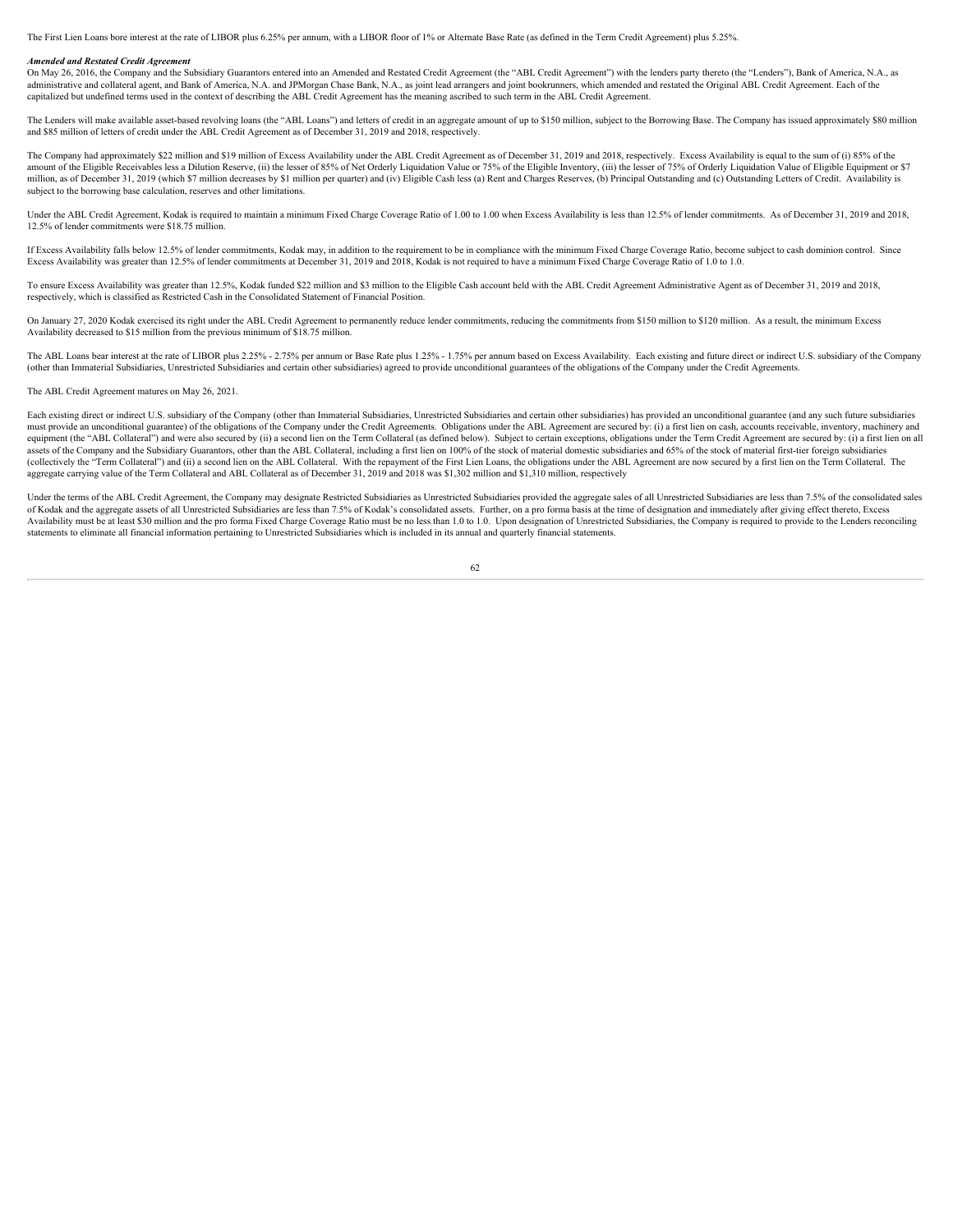In March 2018, the Company designated five subsidiaries as Unrestricted Subsidiaries: Kodak PE Tech, LLC, Kodak LB Tech, LLC, Kodak Realty, Inc., Kodakit Singapore Pte. Limited and KP Services (Jersey) Ltd. This action allowed the Company to better position assets which may be monetized in the future and address costs related to underutilized properties. Collectively, these subsidiaries have sales of approximately \$12 million for both th ended December 31, 2019 and 2018, which represents 1% of Kodak's consolidated sales for both periods. These subsidiaries had assets of \$20 million and \$21 million as of December 31, 2019 and 2018, respectively, which represented 1% of Kodak's consolidated assets as of such dates. Each of the capitalized but undefined terms has the meaning ascribed to such term in the Credit Agreements. EBITDA of the Unrestricted Subsidiaries, as calcul under the Term Credit Agreement and the ABL Credit Agreement, is a loss and is excluded from the calculation of the Secured Leverage Ratio. Therefore, designating these Subsidiaries as Unrestricted had the impact of improv the Secured Leverage Ratio.

### *Debt Reporting and Other Requirements*

Reporting requirements under the ABL Credit Agreement require the Company to provide annual audited financial statements accompanied by an opinion of an independent public accountant without a "going concern" or like qualification or exception and without any qualification or exception as to the scope of such audit or other material qualification or exception, except for any such qualification or exception with respect to any indebtedn within 364 days after the date of such financial statements, and that the opinion be reasonably acceptable to the agent. On March 6, 2020 the Company obtained a waiver from the agent and lenders under the ABL Credit Agreem with respect to any event of default under the reporting covenant that may be deemed to have occurred in relation to the going concern explanatory paragraph in the 2019 Form 10-K audit report. On March 31, 2019 the Company obtained a waiver from the agent and lenders under the ABL Credit Agreement with respect to any event of default under the reporting covenant that may be deemed to have occurred in relation to the going concern explanatory paragraph in the 2018 Form 10-K audit report.

The Convertible Notes and ABL Credit Agreement limit, among other things, the Company's and the Subsidiary Guarantors' ability to (i) incur indebtedness, (ii) incur or create liens, (iii) dispose of assets, (iv) make restr payments (including dividend payments, et al.) and (v) make investments (ABL Credit Agreement only). In addition to other customary affirmative covenants, the Convertible Notes and ABL Credit Agreement provide for a period .<br>delivery by the Company of its various financial statements as set forth in the Convertible Notes and ABL Credit Agreement. Events of default under the Convertible Notes and/or ABL Credit Agreement include, among others, failure to pay any principal, interest or other amount due under the applicable agreement, failure to deliver conversion shares (Convertible Notes only), breach of specific covenants and a change of control of the Company Credit Agreement only). Upon an event of default, the applicable lenders may declare the outstanding obligations under the applicable agreement to be immediately due and payable and exercise other rights and remedies provi for in such agreement.

RED-Rochester, LLC<br>In January 2019 Kodak entered into a series of agreements with RED-Rochester, LLC ("RED"), which provides utilities to the Eastman Business Park. Kodak received a payment of \$14 million from RED. Kodak i minimum annual payment to RED of approximately \$2 million regardless of utility usage. Kodak is accounting for the \$14 million payment from RED as debt. The minimum payments required under the agreement from Kodak to RED will be reported as a reduction of the debt and interest expense using the effective interest method. The debt payments to RED continue until August 2033.

### **NOTE 10: REDEEMABLE, CONVERTIBLE SERIES A PREFERRED STOCK**

On November 15, 2016, the Company issued 2,000,000 shares of 5.50% Series A Preferred Stock, no par value per share, for an aggregate purchase price of \$200 million, or \$100 per share pursuant to a Series A Preferred Stock Purchase Agreement (the "Purchase Agreement") with Southeastern Asset Management, Inc. ("Southeastern") and Longleaf Partners Small-Cap Fund, C2W Partners Master Fund Limited and Deseret Mutual Pension Trust, which are investment funds managed by Southeastern (such investment funds, collectively, the "Purchasers"), dated November 7, 2016. The Company received net proceeds of \$198 million after issuance costs.

The Company has classified the Series A Preferred Stock as temporary equity in the Consolidated Statement of Financial Position.

# *Dividend and Other Rights*

On November 14, 2016, the Company filed with the Department of Treasury of the State of New Jersey a Certificate of Amendment to the Second Amended and Restated Certificate of Incorporation of the Company (the "Certificate of Designations") which established the designation, number of shares, rights, preferences and limitations of the Series A Preferred Stock which became effective upon filing. The Series A Preferred Stock ranks senior to the Company's common stock ("Common Stock") with respect to dividend rights and rights on liquidation, winding-up and dissolution. The Series A Preferred Stock has a liquidation preference of \$100 per share, and the holders of Series A Preferred Stock are entitled to cumulative dividends payable quarterly in cash at a rate of 5.50% per annum. Until the third quarter of 2018 all dividends owed on the Series A Preferred Stock were declared and pai due. No quarterly dividend was declared in the third or fourth quarters of 2018 or the first and second quarters of 2019. The Company declared a quarterly cash dividend in the third quarter of 2019 which was paid in Octobe and in the fourth quarter of 2019 that was paid in January 2020.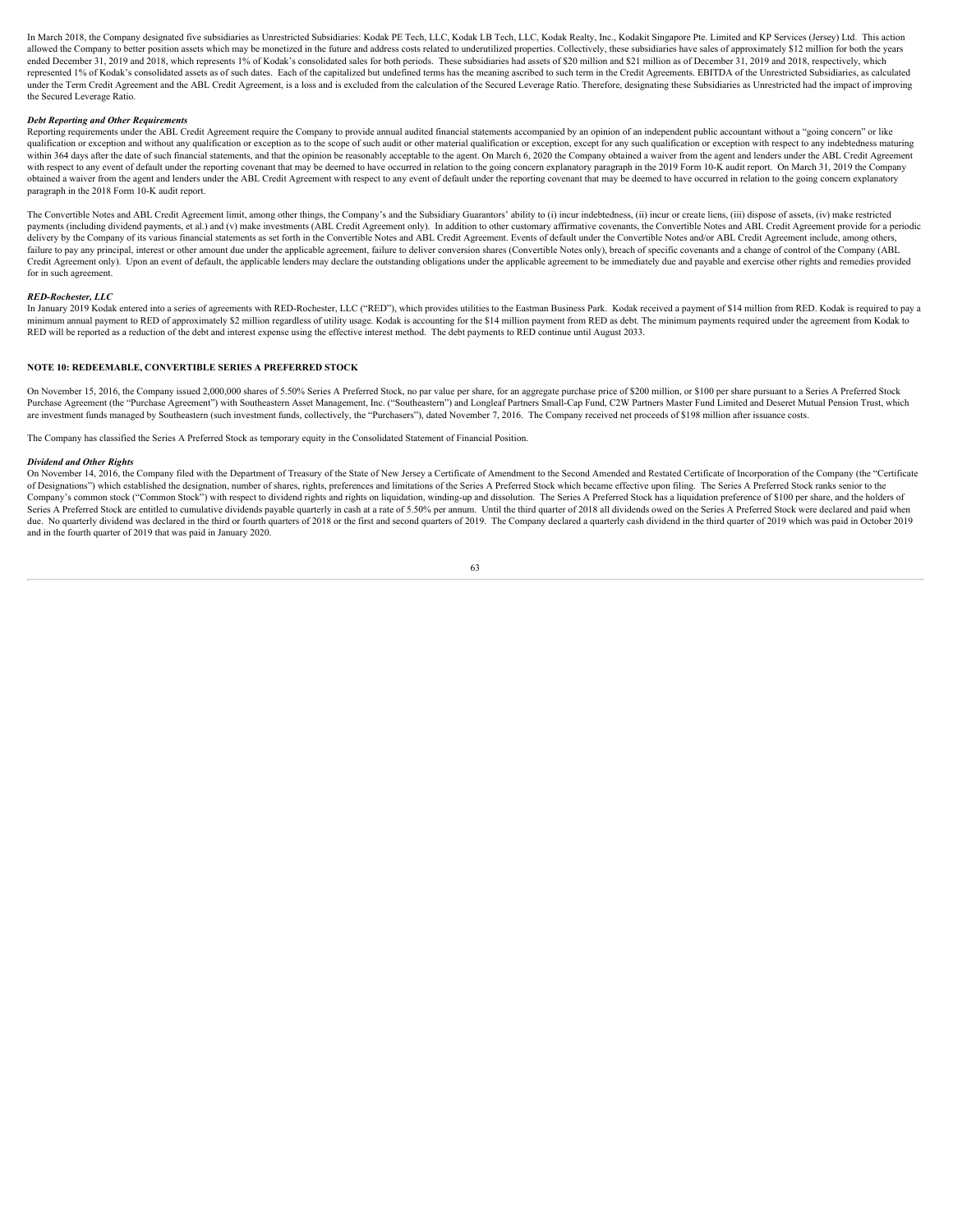Holders of Series A Preferred Stock are entitled to vote together with the holders of the Common Stock as a single class, in each case, on an as-converted basis, except where a separate class vote is required by law. Holde A Preferred Stock have certain limited special approval rights, including with respect to the issuance of pari passu or senior equity securities of the Company.

The Purchasers have the right to nominate members to the Company's board of directors proportional to their ownership on an as converted basis, which initially allows the Purchasers to nominate two members to the board. If dividends on any Series A Preferred Stock are in arrears for six or more consecutive or non-consecutive dividend periods, the holders of Series A Preferred Stock, voting with holders of all other preferred stock of the Com voting rights are then exercisable, will be entitled to vote for the election of two additional directors in the next annual meeting and all subsequent meetings until all accumulated dividends on such Series A Preferred St voting preferred stock have been paid or set aside. The nomination right of the Purchasers will be reduced by two nominees at any time the holders of Series A Preferred Stock have the right to elect, or participate in the two additional directors. Two of the directors on the Company's current board of directors were nominated by the Purchasers.

#### *Conversion Feature***s**

Each share of Series A Preferred Stock is convertible, at the option of each holder at any time, into shares of Common Stock at the initial conversion rate of 5.7471 (equivalent to an initial conversion price of \$17.40 per Common Stock). If a holder elects to convert any shares of Series A Preferred Stock during a specified period in connection with a fundamental change (as defined in the Certificate of Designations), the conversion rate wil adjusted under certain circumstances and such holder will also be entitled to a payment in respect of accumulated dividends. If a holder elects to convert any shares of Series A Preferred Stock during a specified period fo reorganization event (as defined in the Certificate of Designations) such holder can elect to have the conversion rate adjusted. In addition the Company will have the right to require holders to convert any shares of Serie Stock in connection with certain reorganization events, in which case the conversion rate will be adjusted under certain circumstances. If shares of Series A Preferred Stock are not converted in connection with a reorganiz such shares will become convertible into the exchanged property from the reorganization event.

The Company will have the right to convert Series A Preferred Stock into Common Stock at any time after the second anniversary of the initial issuance if the closing price of the Common Stock has equaled or exceeded 125 pe of the then-effective conversion price for 45 trading days within a period of 60 consecutive trading days, with the last trading day of such 60 day period ending on the trading day immediately preceding the business day on Company issues a press release announcing the mandatory conversion.

The initial conversion rate and the corresponding conversion price are subject to customary anti-dilution adjustments as well as an adjustment if the Company is obligated to make a cash payment under the settlement agreeme relating to the remediation of historical environmental liabilities at EBP, as discussed in Note 13, "Guarantees".

The Company concluded that the Series A Preferred Stock is considered more akin to a debt-type instrument and that the economic characteristics and risks of the embedded conversion features, except where the conversion pri increased to the liquidation preference, were not considered clearly and closely related to the Series A Preferred Stock. Accordingly, these embedded conversion features were bifurcated from the Series A Preferred Stock and separately accounted for on a combined basis at fair value as a single derivative. The Company allocated \$43 million of the net proceeds received to the derivative liability based on the aggregate fair value of the embedde conversion features on the date of issuance which reduced the original carrying value of the Series A Preferred Stock. The derivative is being accounted for at fair value with subsequent changes in the fair value being rep of Other charges, net in the Consolidated Statement of Operations. The fair value of the Series A Preferred Stock derivative as of December 31, 2019 was a liability of \$1 million and is included in Other long-term liabilit accompanying Consolidated Statement of Financial Position. The fair value of the derivative as of December 31, 2018 was an asset of \$4 million and is included within Other long-term assets in the accompanying Consolidated Statement of Financial Position. Refer to Note 14, "Financial Instruments" for information on the valuation of the derivative.

The carrying value of the Series A Preferred Stock at the time of issuance, \$155 million (\$200 million aggregate gross proceeds less \$43 million allocated to the derivative liability and \$2 million in transaction costs) is to the mandatory redemption amount using the effective interest method to Additional paid in capital in the Consolidated Statement of Financial Position as a deemed dividend from the date of issuance through the mandatory redemption date, November 15, 2021.

#### *Redemption Features*

If any shares of Series A Preferred Stock have not been converted prior to the fifth anniversary of the initial issuance of the Series A Preferred Stock, the Company is required to redeem such shares at \$100 per share plus of accrued and unpaid dividends. As the Company concluded that the Series A Preferred Stock is considered more akin to a debt-type instrument, the redemption feature is considered to be clearly and closely related to the h contract and therefore was not required to be separated from the Series A Preferred Stock.<br>64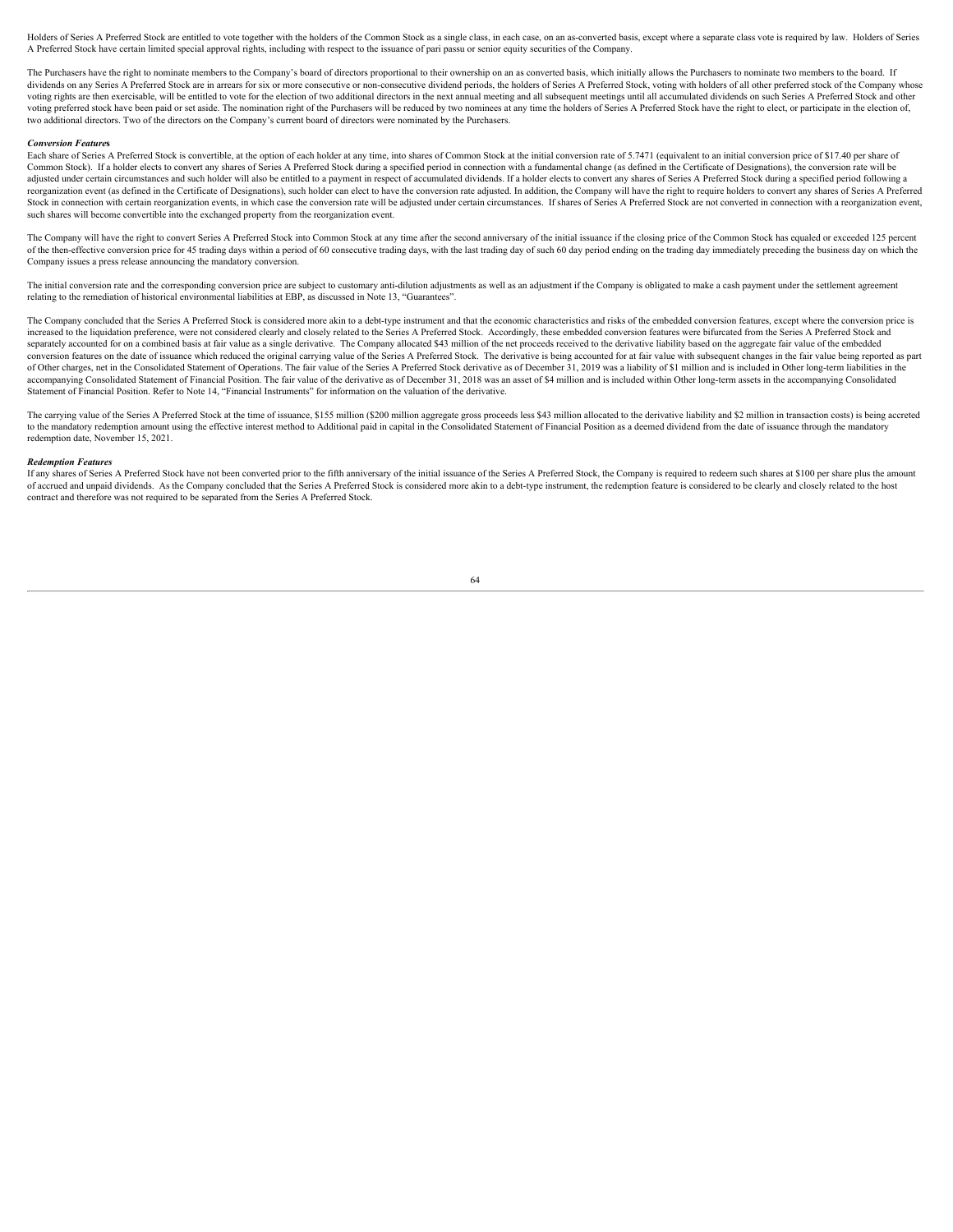# *Series A Registration Rights Agreement*

On November 15, 2016, the Company, Southeastern and the Purchasers entered into a Registration Rights Agreement (the "Series A Registration Rights Agreement"), pursuant to which the Company agreed to register under the Securities Act and take certain actions with respect to the offer and sale by the Purchasers of shares of Series A Preferred Stock purchased by the Purchasers and shares of Common Stock issuable upon conversion of the Seri Preferred Stock and issuable pursuant to the terms of the Series A Preferred Stock (the "Series A registrable securities").

Pursuant to the Registration Rights Agreement, the Company has filed with the SEC a shelf registration statement on Form S-3 that relates to the resale of the Series A registrable securities and such registration statement declared effective by the SEC. Upon the written demand of the relevant Purchaser(s), the Company will facilitate a "takedown" of Series A registrable securities off of the registration statement but the Purchaser(s) may no Common Stock into which the Series A Preferred Stock is convertible at the time of the demand) of at least \$75 million.

The Series A Registration Rights Agreement does not entitle the Purchasers to piggyback registration rights. The Series A Registration Rights Agreement is binding upon the parties thereto and their successors and will inur benefit of each Purchaser and its successors and permitted assigns. Neither party may assign the Series A Registration Rights Agreement without the prior written consent of the other party.

# **NOTE 11: LEASES**

# *Kodak as lessee*

The table below presents the lease-related assets and liabilities on the balance sheet:

|                                       | <b>Classification</b> in the                                | December 31, |
|---------------------------------------|-------------------------------------------------------------|--------------|
| (in millions)                         | <b>Consolidated Statement of Financial Position</b>         | 2019         |
| <b>Assets</b>                         |                                                             |              |
| Operating lease assets                | Operating lease right-of-use assets                         |              |
| Finance lease assets                  | Property, plant and equipment, net                          |              |
| Total lease assets                    |                                                             |              |
|                                       |                                                             |              |
| Liabilities                           |                                                             |              |
| Current                               |                                                             |              |
| Operating                             | Current portion of operating leases                         | 12           |
| Finance                               | Short-term borrowings and current portion of long-term debt | $\mathbf{1}$ |
| Noncurrent                            |                                                             |              |
| Operating                             | Operating leases, net of current portion                    | 48           |
| Finance                               | Long-term debt, net of current portion                      |              |
| <b>Total lease liabilities</b>        |                                                             |              |
|                                       |                                                             |              |
| Weighted-average remaining lease term |                                                             |              |
| Operating                             |                                                             | 7 years      |
| Finance $(1)$                         |                                                             | 338 years    |
| Weighted-average discount rate        |                                                             |              |
| Operating (2)                         |                                                             | 14.12%       |
| Finance                               |                                                             | 6.79%        |

**(1)** One finance lease has a remaining term of 968 years. The weighted-average lease term excluding the lease with a remaining term of 968 years is 4 years.

**(2)** Upon adoption of ASC 842, Kodak's incremental borrowing rate of 16.50% as of January 1, 2019 was used for existing operating leases.

#### **Lease Costs**

The table below presents certain information related to the lease expense for finance and operating leases. Lease expense is presented gross of sublease income. See "Kodak as Lessor" section below for income from subleases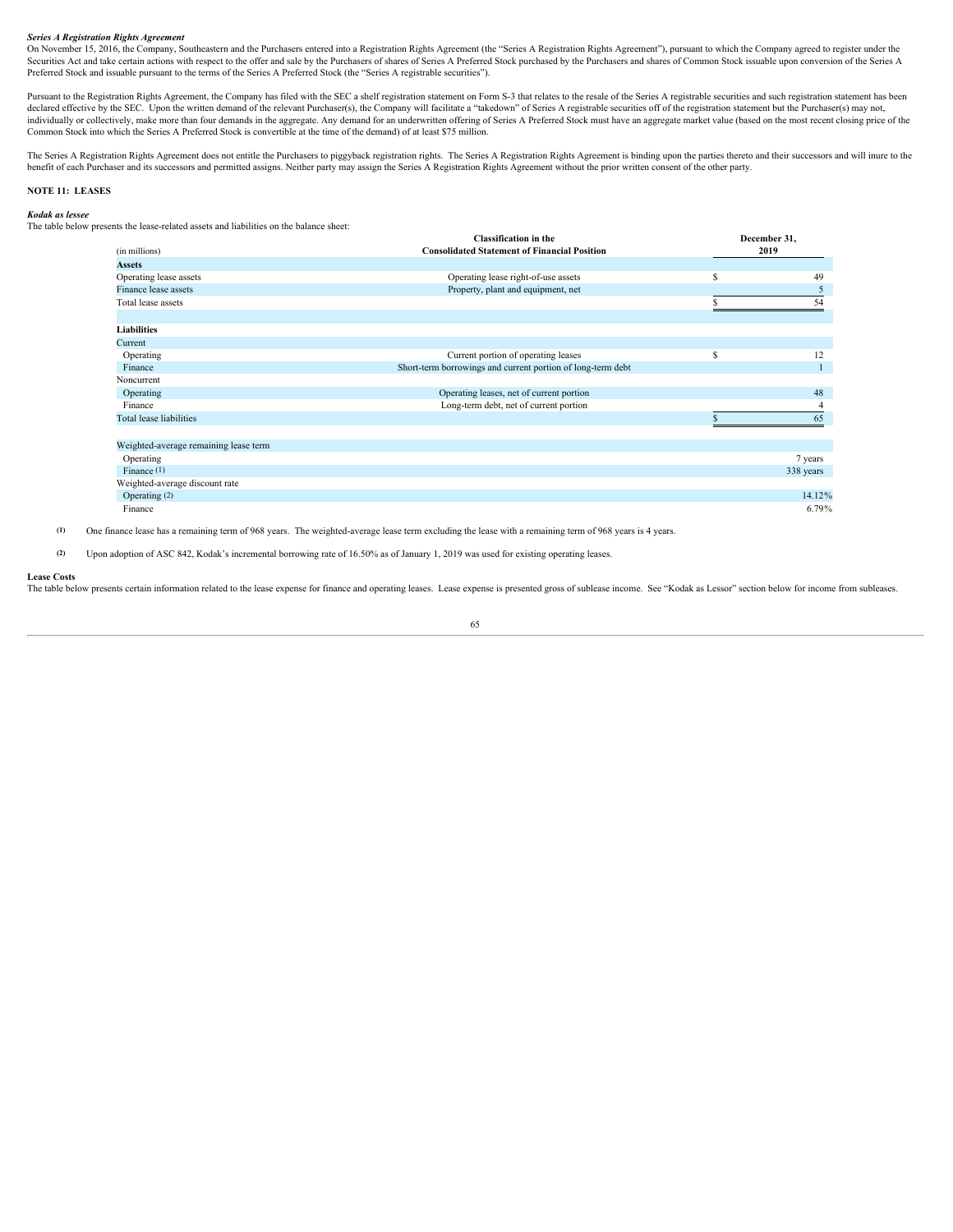**Year Ended December 31,**

| (in millions)                 | 2019 |
|-------------------------------|------|
| Finance lease expense         |      |
| Amortization of leased assets |      |
| Interest on lease liabilities |      |
| Operating lease expense       |      |
| Variable lease expense (1)    |      |
| Total lease expense           |      |

(1) Variable lease expense is related to real estate leases and primarily includes taxes, insurance and operating costs.

# **Other Information**

The table below presents supplemental cash flow information related to leases.

|                                                                        | <b>Year Ended</b><br>December 31, |
|------------------------------------------------------------------------|-----------------------------------|
| (in millions)                                                          | 2019                              |
| Cash paid for amounts included in the measurement of lease liabilities |                                   |
| Operating cash flows for operating leases                              |                                   |
| Operating cash flow for finance leases                                 |                                   |
| Financing cash flow for finance leases                                 |                                   |
|                                                                        |                                   |

# **Undiscounted Cash Flows**

The table below reconciles the undiscounted cash flows for the next five years and thereafter to the finance lease liabilities and operating lease liabilities recorded on the balance sheet.

| <b>Operating Leases</b> | <b>Finance Leases</b>    |
|-------------------------|--------------------------|
|                         |                          |
|                         |                          |
|                         |                          |
|                         | $\overline{\phantom{a}}$ |
|                         |                          |
|                         |                          |
|                         | 120                      |
| (38                     | (115                     |
| -60                     |                          |
|                         |                          |
| 4S                      |                          |
|                         |                          |

# **Prior Period Disclosures under ASC 840**

For the year ended December 31, 2018, operating lease expense was \$21 million, net of sublease income of \$7 million.

Future minimum contractual lease payments for operating leases having initial or remaining noncancelable lease terms in excess of one year as of December 31, 2018 were as follows:

| (in millions) | At December 31,<br>2018 |    |
|---------------|-------------------------|----|
| 2019          |                         |    |
| 2020          |                         |    |
| 2021<br>2022  |                         | 13 |
|               |                         |    |
| 2023          |                         |    |
| Thereafter    |                         |    |
|               |                         |    |
|               |                         |    |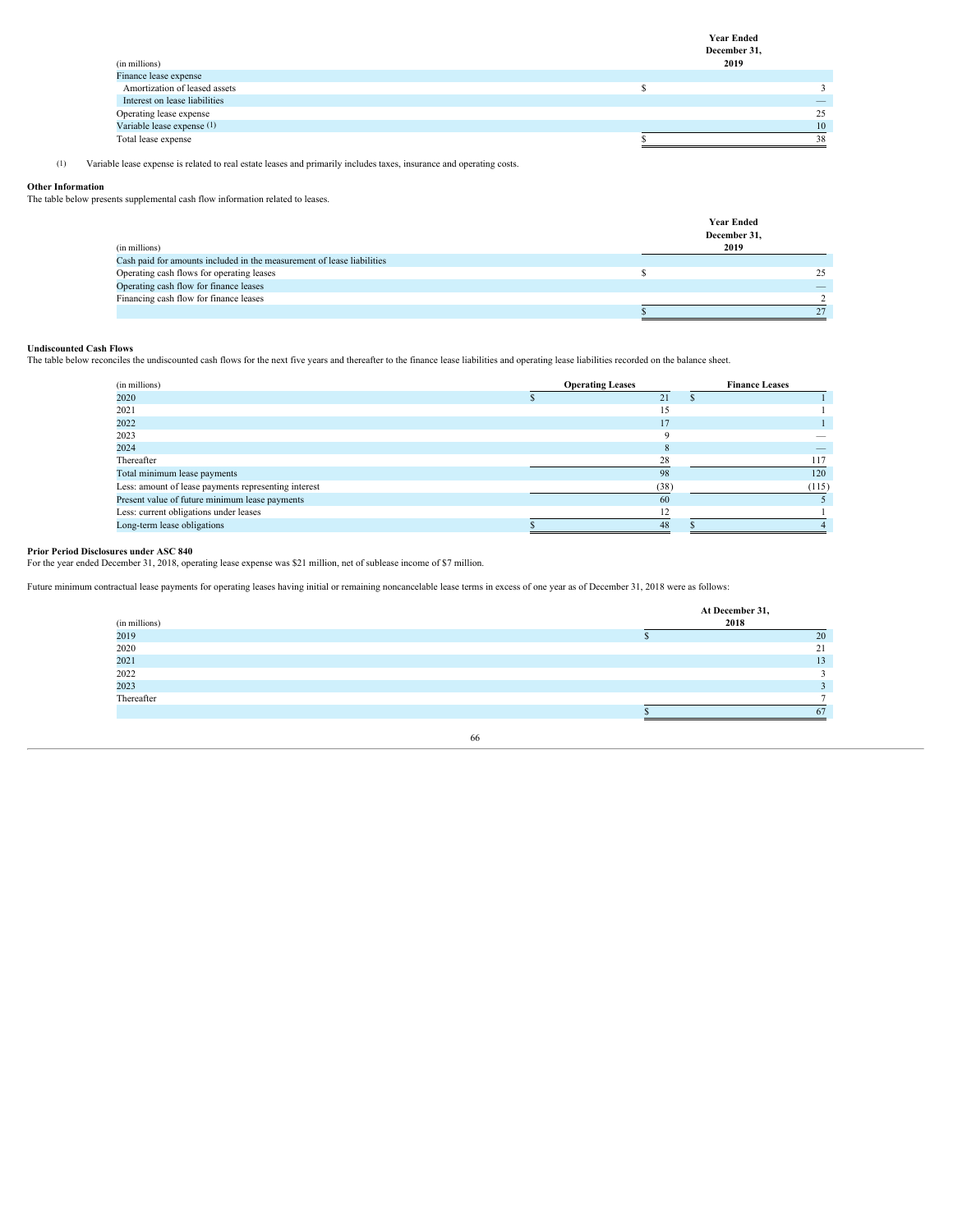# *Kodak as Lessor*

Kodak's net investment in sales-type leases as of December 31, 2019 was \$4 million. The current portion of the net investment in sales-type leases is included in Trade receivables in the Consolidated Statement of Financial Position. The portion of the net investment in sales-type leases due after one year is included in Other long-term assets.

The table below reconciles the undiscounted cash flows to be received for the next five years and thereafter to the net investment in sales-type leases recorded in the Consolidated Statement of Financial Position:

| (in millions)                         |        |
|---------------------------------------|--------|
| 2020                                  |        |
| 2021                                  |        |
| 2022                                  |        |
| 2023 and thereafter                   |        |
| Total minimum lease payments          |        |
| Less: unearned interest               | $\sim$ |
| Less: allowance for doubtful accounts |        |
| Net investment in sales-type leases   |        |

Undiscounted cash flows to be received for the next five years and thereafter for operating leases and subleases are:

| 2020<br>10<br>2021<br>2022<br>2023<br>2024<br>Thereafter | (in millions) |  |  |
|----------------------------------------------------------|---------------|--|--|
|                                                          |               |  |  |
|                                                          |               |  |  |
|                                                          |               |  |  |
|                                                          |               |  |  |
|                                                          |               |  |  |
|                                                          |               |  |  |
| Total minimum lease payments                             |               |  |  |

Income recognized on operating lease arrangements for the year ended December 31, 2019 is presented below (income recognized for sales-type lease arrangements is \$0 million):

|                                  | <b>Year Ended</b> |    |
|----------------------------------|-------------------|----|
|                                  | December 31,      |    |
| (in millions)                    | 2019              |    |
| Lease income - operating leases: |                   |    |
| Lease income                     |                   |    |
| Sublease income                  |                   |    |
| Variable lease income (1)        |                   |    |
| Total lease income               |                   | 21 |
|                                  |                   |    |

(1) Variable lease income primarily represents operating costs under real estate leases and incremental variable income based on usage under equipment leases.

Equipment subject to operating leases and the related accumulated depreciation were as follows:

|                                            | As of December 31. |              |  |       |
|--------------------------------------------|--------------------|--------------|--|-------|
| (in millions)                              | 2019               |              |  | 2018  |
| Equipment subject to operating leases      |                    | $20^{\circ}$ |  |       |
| Accumulated depreciation                   |                    | (20)         |  | (19)  |
| Equipment subject to operating leases, net |                    |              |  | 1 J . |

Equipment subject to operating leases, net is included in Property, plant and equipment, net in the Consolidated Statement of Financial Position.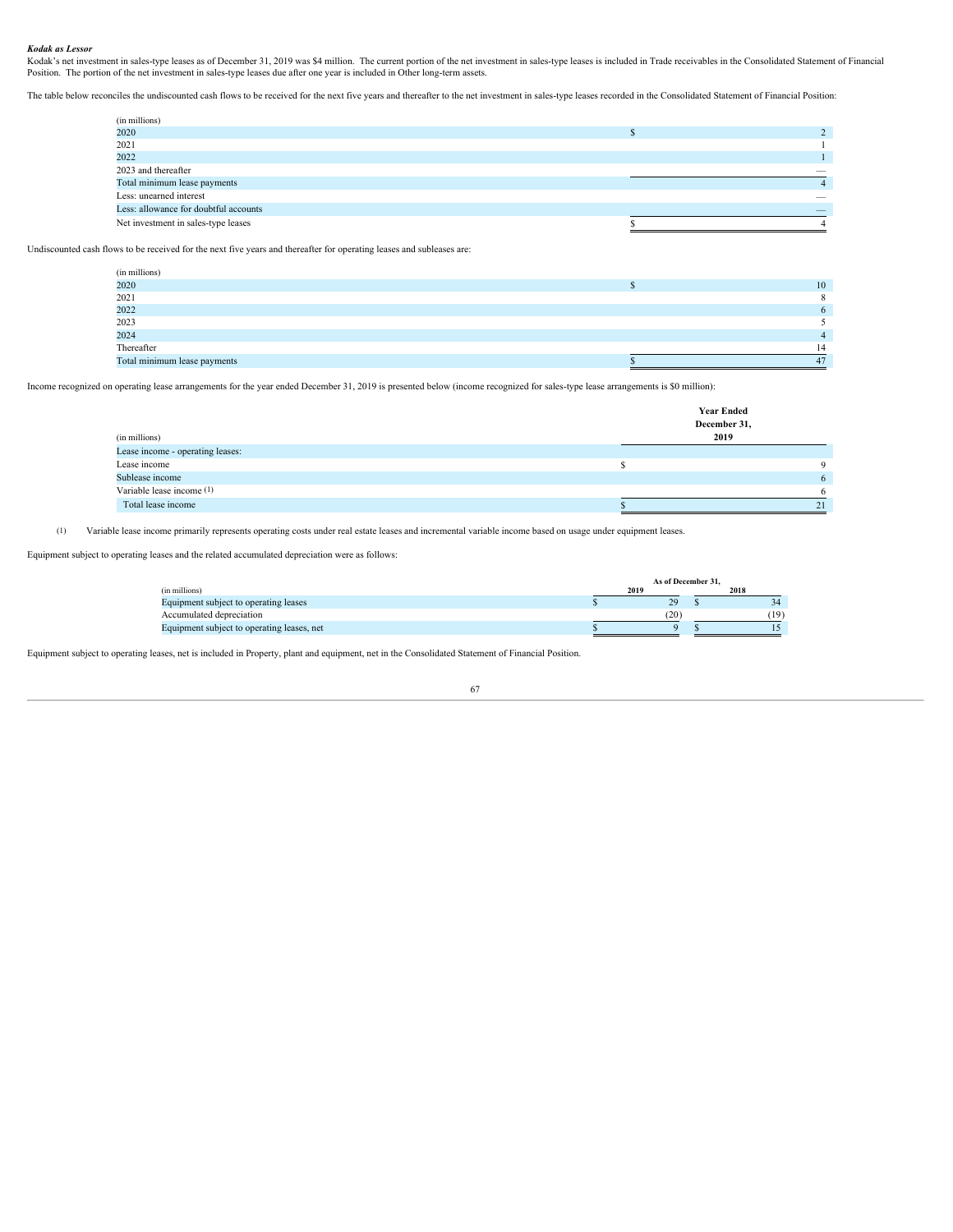#### **NOTE 12: COMMITMENTS AND CONTINGENCIES**

#### *Asset Retirement Obligations*

Kodak's asset retirement obligations primarily relate to asbestos contained in buildings that Kodak owns. In many of the countries in which Kodak operates, environmental regulations exist that require Kodak to handle and d of asbestos in a special manner if a building undergoes major renovations or is demolished. Otherwise, Kodak is not required to remove the asbestos from its buildings. Kodak records a liability equal to the estimated fair obligation to perform asset retirement activities related to the asbestos, computed using an expected present value technique, when sufficient information exists to calculate the fair value. Kodak does not have a liability related to every building that contains asbestos because Kodak cannot estimate the fair value of its obligation for certain buildings due to a lack of sufficient information about the range of time over which the obligatio settled through demolition, renovation or sale of the building.

The following table provides asset retirement obligation activity (in millions):

|     | 2018 |                                 |
|-----|------|---------------------------------|
| 48  |      |                                 |
|     |      |                                 |
| (6) |      |                                 |
|     |      |                                 |
|     |      |                                 |
| 48  |      |                                 |
|     | 2019 | For the Year Ended December 31, |

#### *Other Commitments and Contingencies*

As of December 31, 2019, the Company had outstanding letters of credit of \$80 million issued under the ABL Credit Agreement as well as bank guarantees and letters of credit of \$7 million, surety bonds in the amount of \$38 and restricted cash of \$57 million, primarily to support compliance with the Excess Availability threshold under the ABL Credit Agreement, to ensure the payment of possible casualty and workers compensation claims environmental liabilities, legal contingencies, rental payments, and to support various customs, hedging, tax and trade activities. The restricted cash and deposits are recorded in Restricted cash, Other current assets and term assets in the Consolidated Statement of Financial Position.

Kodak's Brazilian operations are involved in various litigation matters and have received or been the subject of numerous governmental assessments related to indirect and other taxes in various stages of litigation, as wel litigation and disputes associated with former employees and contract labor. The tax matters, which comprise the majority of the litigation matters, are primarily related to federal and state value-added taxes. Kodak is di matters and intends to vigorously defend its position. Kodak routinely assesses all these matters as to the probability of ultimately incurring a liability in its Brazilian operations and records its best estimate of the u possibility that a loss may be incurred, amounted to approximately \$8 million.

In connection with assessments in Brazil, local regulations may require Kodak to post security for a portion of the amounts in dispute. As of December 31, 2019, Kodak has posted security composed of \$5 million of pledged c reported within Restricted cash in the Consolidated Statement of Financial Position and liens on certain Brazilian assets with a net book value of approximately \$56 million. Generally, any encumbrances on the Brazilian ass be removed to the extent the matter is resolved in Kodak's favor.

Kodak is involved in various lawsuits, claims, investigations, remediations and proceedings, including, from time to time, commercial, customs, employment, environmental, tort and health and safety matters, which are being handled and defended in the ordinary course of business. Kodak is also subject, from time to time, to various assertions, claims, proceedings and requests for indemnification concerning intellectual property, including pat infringement suits involving technologies that are incorporated in a broad spectrum of Kodak's products and claims arising out of Kodak's licensing its brand. These matters are in various stages of investigation and litiga being vigorously defended. Based on information currently available, Kodak does not believe that it is probable that the outcomes in any of these matters, individually or collectively, will have a material adverse effect o condition or results of operations. Litigation is inherently unpredictable, and judgments could be rendered or settlements entered that could adversely affect Kodak's operating results or cash flows in a particular period. routinely assesses all of its litigation and threatened litigation as to the probability of ultimately incurring a liability and records its best estimate of the ultimate loss in situations where it assesses the likelihood

### **NOTE 13: GUARANTEES**

In accordance with the terms of a settlement agreement concerning certain of the Company's historical environmental liabilities at EBP, in the event the historical liabilities exceed \$99 million, the Company will become li 50% of the portion above \$99 million with no limitation to the maximum potential future payments. There is no liability recorded related to this guarantee.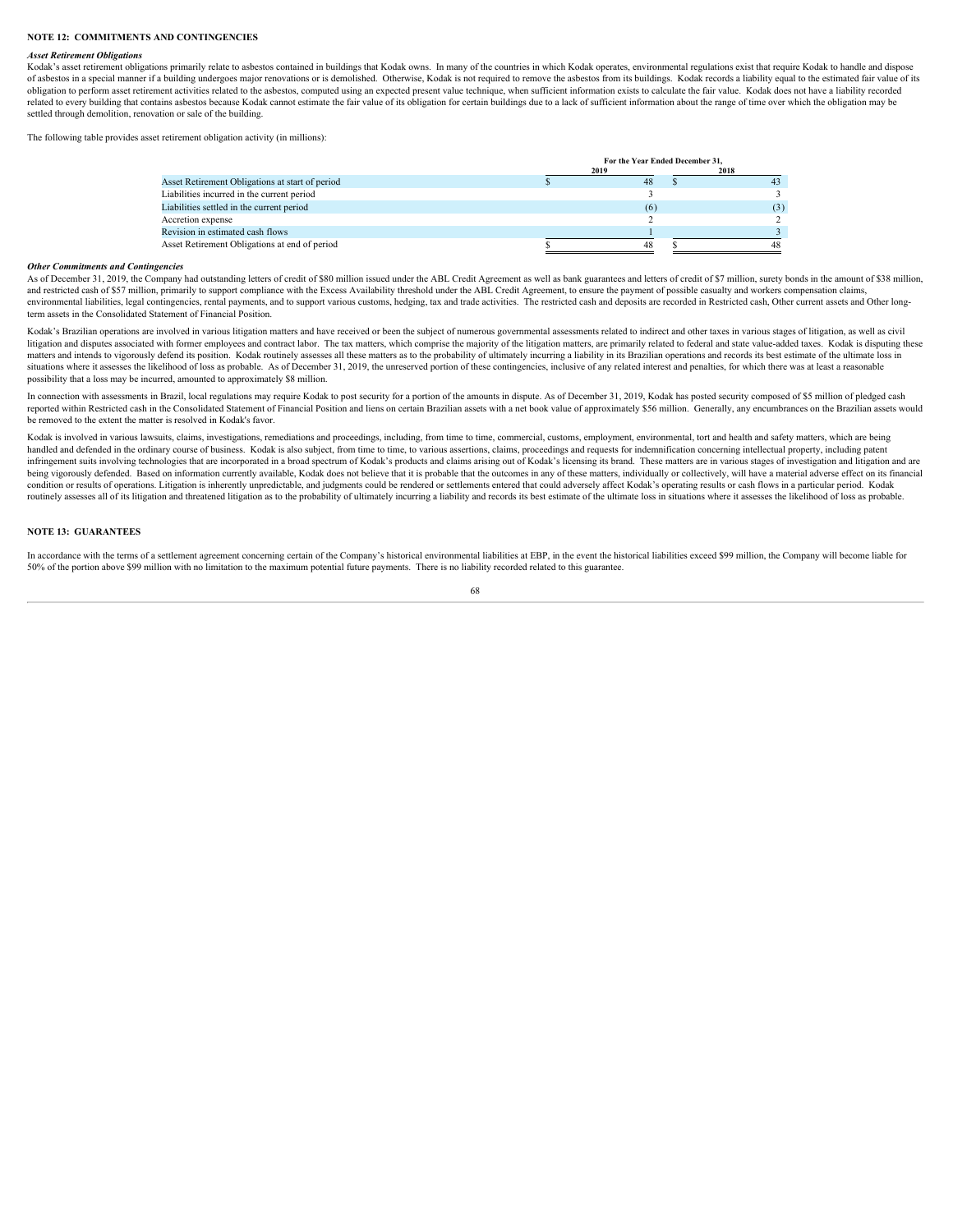# *Indemnifications*

Kodak may, in certain instances, indemnify third parties when it sells businesses and real estate, and in the ordinary course of business with its customers, suppliers, service providers and business partners. Additionally indemnifies officers and directors who are, or were, serving at Kodak's request in such capacities. Historically, costs incurred to settle claims related to these indemnifications have not been material to Kodak's financia results of operations or cash flows. Further, the fair value of any right to indemnification granted during the year ended December 31, 2019 was not material to Kodak's financial position, results of operations or cash flo

#### *Extended Warranty Arrangements*

Kodak offers its customers extended warranty arrangements that are generally one year, but may range from three months to six years after the original warranty period. Kodak provides repair services and routine maintenance these arrangements. Kodak has not separated the extended warranty costs from the routine maintenance service costs, as it is not practicable to do so. Therefore, these costs have been aggregated in the discussion that foll change in Kodak's deferred revenue balance in relation to these extended warranty and maintenance arrangements, which is reflected in Other current liabilities in the accompanying Consolidated Statement of Financial Positi as follows:

| 22            |
|---------------|
| 105           |
|               |
| (105)         |
| $\mathcal{D}$ |
| 98            |
|               |
| (99)          |
| 21            |
|               |

Costs incurred under these extended warranty and maintenance arrangements for the years ended December 31, 2019 and 2018 amounted to \$105 million and \$113 million, respectively.

# **NOTE 14: FINANCIAL INSTRUMENTS**

Kodak, as a result of its global operating and financing activities, is exposed to changes in foreign currency exchange rates and interest rates, which may adversely affect its results of operations and financial position. such exposures, in part, with derivative financial instruments. Foreign currency forward contracts are used to mitigate currency risk related to foreign currency denominated assets and liabilities, as well as forecasted fo denominated intercompany assets. Kodak's exposure to changes in interest rates results from its investing and borrowing activities used to meet its liquidity needs. Kodak does not utilize financial instruments for trading speculative purposes.

Kodak's foreign currency forward contracts are not designated as hedges and are marked to market through net earnings (loss) at the same time that the exposed assets and liabilities are re-measured through net earnings (lo in Other charges, net in the Consolidated Statement of Operations). The notional amount of such contracts open at December 31, 2019 and 2018 was approximately \$332 million and \$415 million, respectively. The majority of the contracts of this type held by Kodak at December 31, 2019 and 2018 were denominated in euros, Japanese yen, Chinese renminbi and Swiss francs. The net effect of foreign currency forward contracts in the results of operatio shown in the following table:

|                                                     | Year Ended December 31, |  |      |
|-----------------------------------------------------|-------------------------|--|------|
| (in millions)                                       | 2019                    |  | 2018 |
| Net loss from derivatives not designated as hedging |                         |  |      |
| instruments                                         |                         |  | 10   |

Kodak had no derivatives designated as hedging instruments for the years ended December 31, 2019 and 2018.

Kodak's derivative counterparties are high-quality investment or commercial banks with significant experience with such instruments. Kodak manages exposure to counterparty credit risk by requiring specific minimum credit standards and diversification of counterparties. Kodak has procedures to monitor the credit exposure amounts. The maximum credit exposure at December 31, 2019 was not significant to Kodak.

In the event of a default under the Company's ABL Credit Agreement, or a default under any derivative contract or similar obligation of Kodak, subject to certain minimum thresholds, the derivative counterparties would have right, although not the obligation, to require immediate settlement of some or all open derivative contracts at their then-current fair value, but with liability positions netted against asset positions with the same count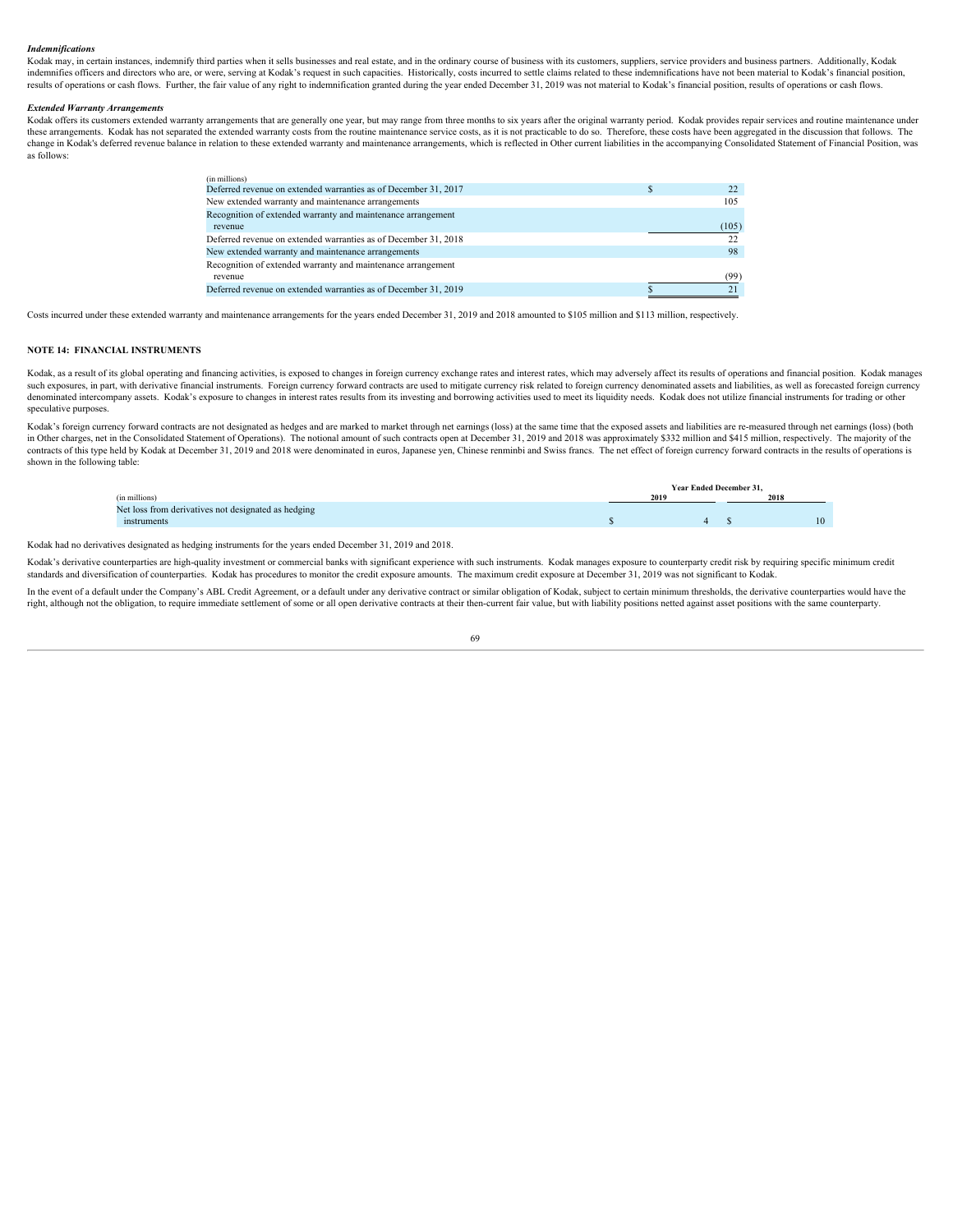As discussed in Note 9, "Debt and Finance Leases", the Company concluded that the Convertible Notes are considered more akin to a debt-type instrument and that the economic characteristics and risks of the embedded convers features and term extension option were not considered clearly and closely related to the Convertible Notes. The embedded conversion features not considered clearly and closely related are the conversion at the option of t ("Optional Conversion") and the conversion in the event of a fundamental change or reorganization ("Fundamental Change or Reorganization Conversion"). Accordingly, these embedded conversion features and term extension option were bifurcated from the Convertible Notes and separately accounted for on a combined basis as a single derivative asset or liability. The derivative is in a liability position at December 31, 2019 and is reported i term liabilities in the Consolidated Statement of Financial Position. The derivative is being accounted for at fair value with changes in fair value being reported in Other charges, net in the Consolidated Statement of Ope

As discussed in Note 10, "Redeemable, Convertible, Series A Preferred Stock", Kodak concluded that the Series A Preferred Stock is considered more akin to a debt-type instrument and that the economic characteristics and ri the embedded conversion features, except where the conversion price was increased to the liquidation preference, were not considered clearly and closely related to the Series A Preferred Stock. The embedded conversion feat considered clearly and closely related are the conversion at the option of the holder; the ability of Kodak to automatically convert the stock after the second anniversary of issuance and the conversion in the event of a f change or reorganization. Accordingly, these embedded conversion features were bifurcated from the Series A Preferred Stock and separately accounted for on a combined basis as a single derivative asset or liability which i in Other long-term liabilities in the Consolidated Statement of Financial Position as of December 31, 2019 and Other long-term assets in the Consolidated Statement of Financial Position as of December 31, 2018. The derivat being accounted for at fair value with changes in fair value being reported in Other charges, net in the Consolidated Statement of Operations.

Fair Value<br>Fair values of Kodak's foreign currency forward contracts are determined using observable inputs (Level 2 fair value measurements) and are based on the present value of expected future cash flows (an income appr technique) considering the risks involved and using discount rates appropriate for the duration of the contracts. The gross fair value of foreign currency forward contracts in an asset position are reported in Other curren Consolidated Statement of Financial Position and the gross fair value of foreign currency contracts in a liability position are reported in Other current liabilities. The gross fair value of foreign currency forward contra position as of December 31, 2019 and 2018 was \$1 million and \$3 million, respectively. The gross fair value of the foreign currency forward contracts in a liability position as of December 31, 2019 and 2018 were \$0 million million, respectively.

The fair value of the embedded conversion features and term extension option derivatives are calculated using unobservable inputs (Level 3 fair measurements). The value of the Optional Conversion feature associated with bo date and a hypothetical extended maturity date, with all other contractual terms unchanged. The following tables present the key inputs in the determination of fair value for the embedded conversion features and terminatio derivatives.

Convertible Notes:

|                                                            | <b>Valuation Date</b>    |  |             |  |
|------------------------------------------------------------|--------------------------|--|-------------|--|
|                                                            |                          |  | May 24,     |  |
|                                                            | December 31,             |  | 2019        |  |
|                                                            | 2019                     |  | (Inception) |  |
| Total value of embedded derivative liability (in millions) | $\overline{\phantom{0}}$ |  | 14          |  |
| Kodak's closing stock price                                | 4.65                     |  | 2.31        |  |
| Expected stock price volatility                            | 104.61%                  |  | 92.48%      |  |
| Risk free rate                                             | 1.58%                    |  | 2.13%       |  |
| Yield on the convertible notes                             | 11.52%                   |  | 11.98%      |  |

Series A Preferred Stock:

|                                                                    |  | <b>Valuation Date</b><br>December 31,<br>2019 |  |        |  |  |
|--------------------------------------------------------------------|--|-----------------------------------------------|--|--------|--|--|
|                                                                    |  |                                               |  | 2018   |  |  |
| Total value of embedded derivative liability (asset) (in millions) |  |                                               |  | (4)    |  |  |
| Kodak's closing stock price                                        |  | 4.65                                          |  | 2.55   |  |  |
| Expected stock price volatility                                    |  | 104.61%                                       |  | 95.55% |  |  |
| Risk free rate                                                     |  | 1.58%                                         |  | 2.46%  |  |  |
| Yield on the preferred stock                                       |  | 16.27%                                        |  | 23.77% |  |  |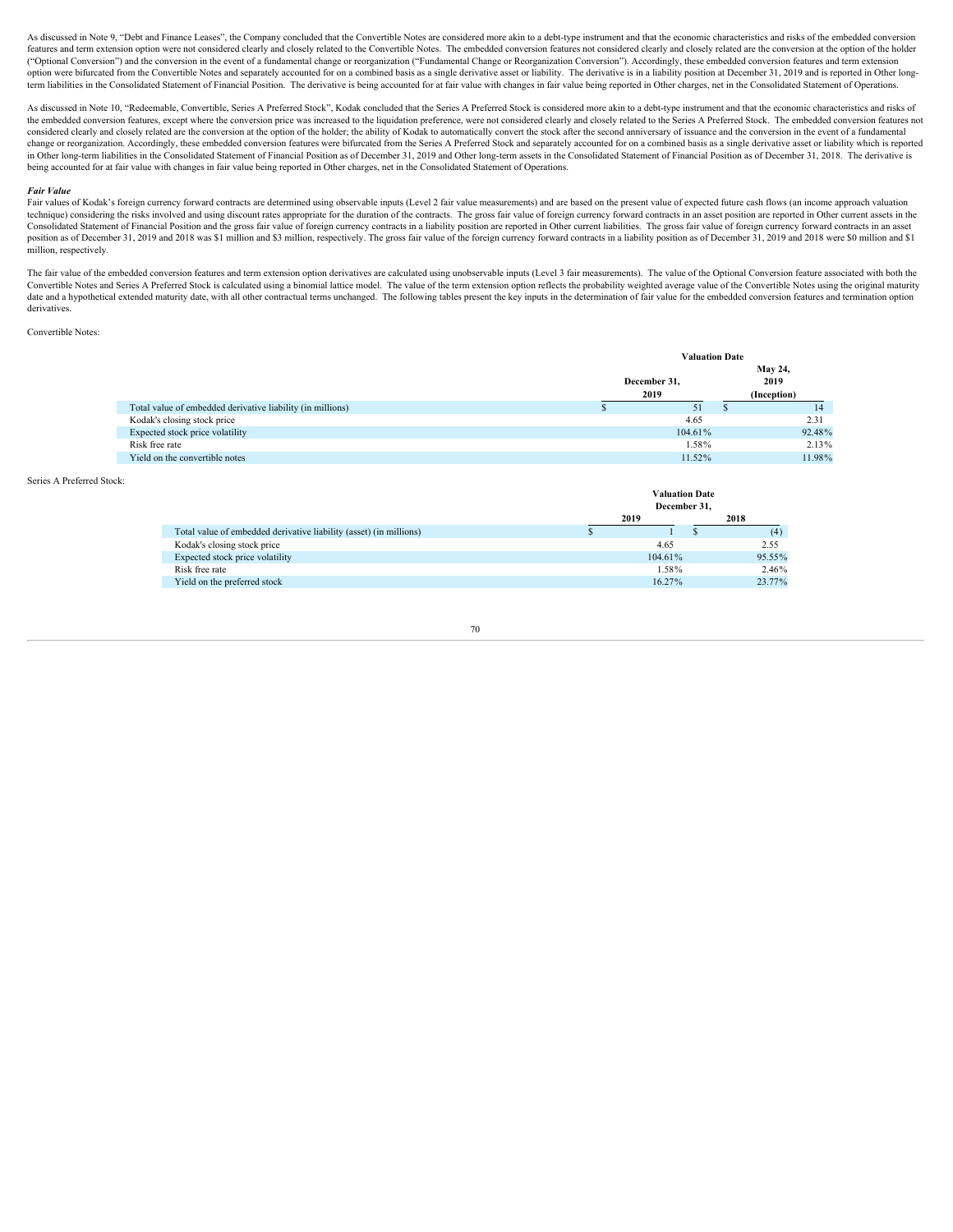The Fundamental Change and Reorganization Conversion values at issuance were calculated as the difference between the total value of the Convertible Notes or Series A Preferred Stock, as applicable, and the sum of the net value of the cash flows if the Convertible Notes are repaid at their maturity or the Series A Preferred Stock is redeemed on its fifth anniversary and the values of the other embedded derivatives. The Fundamental Change an Reorganization Conversion value reduces the value of the embedded conversion features and term extension option derivative liability. Other than events which alter the likelihood of a fundamental change or reorganization e the value of the Fundamental Change and Reorganization Conversion reflect the value as of the issuance date, amortized for the passage of time. The Fundamental Change and Reorganization Conversion value for the Series A Preferred Stock exceeded the value of the embedded conversion features derivative liability at December 31, 2018 resulting in the derivative being reported as an asset.

The fair values of long-term borrowings were \$111 million and \$5 million at December 31, 2019 and 2018, respectively.

Fair values of long-term borrowings (Level 2 fair value measurements) are determined by reference to quoted market prices, if available, or by pricing models based on the value of related cash flows discounted at current m interest rates. At December 31, 2018, the fair value of current portion of long-term borrowings was also determined by reference to quoted market prices of similar instruments, if available, or by pricing models based on t related cash flows discounted at current market interest rates. The fair value of the current portion of long-term borrowings was \$378 million at December 31, 2018.

Transfers between levels of the fair value hierarchy are recognized based on the actual date of the event or change in circumstances that caused the transfer. There were no transfers between levels of the fair value hierar the year ended December 31, 2019.

The carrying values of cash and cash equivalents and restricted cash approximate their fair values. In addition, the fair value of the current portion of long-term borrowings approximated its fair value at December 31, 2019.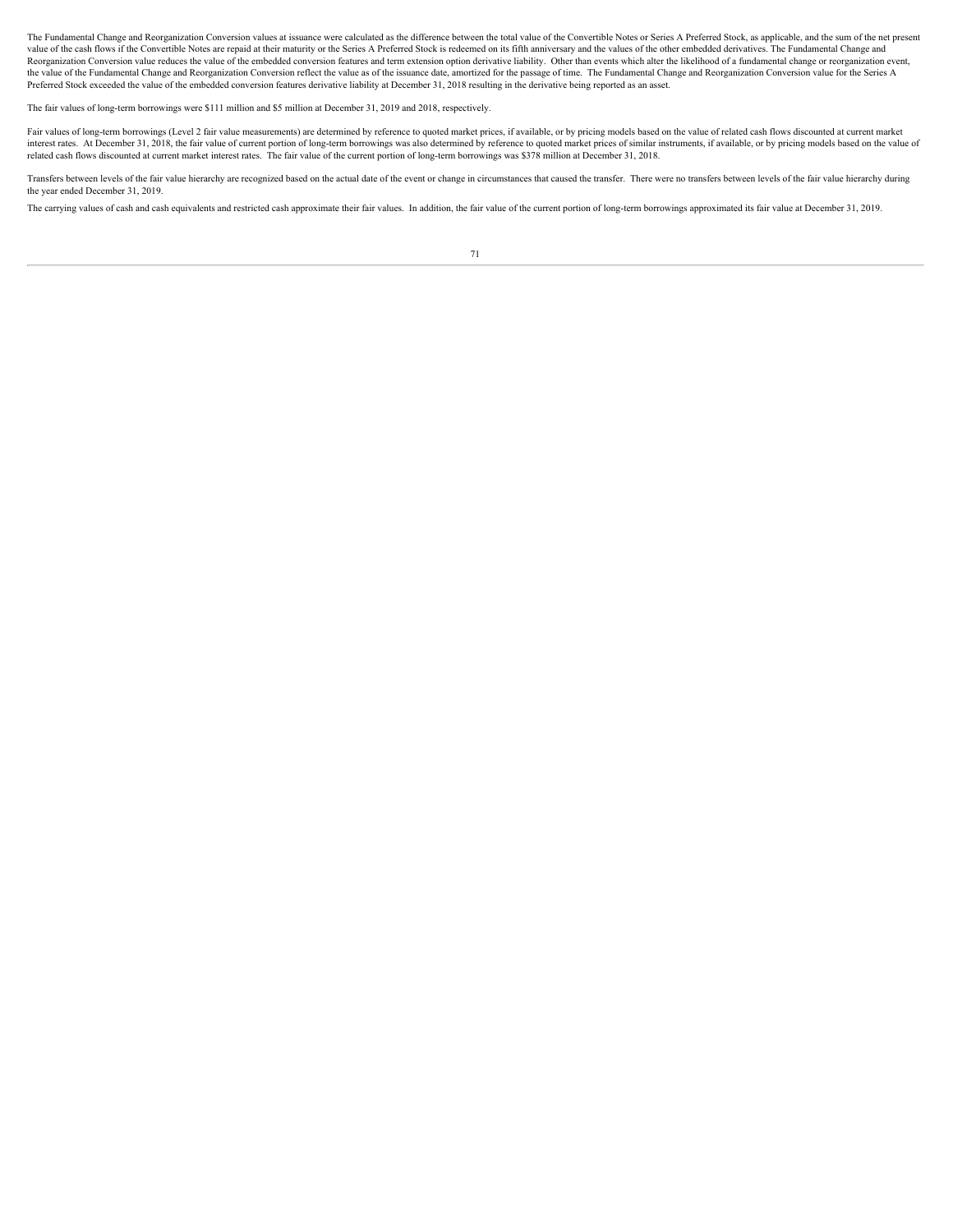#### **NOTE 15: REVENUE**

*Disaggregation of Revenue* The following tables present revenue disaggregated by major product, portfolio summary and geography.

# **Major product:**

|                                       |                        |                      |                          |                                            |                  |                          | <b>Year Ended</b><br>December 31, 2019 |        |                                                            |                                 |       |
|---------------------------------------|------------------------|----------------------|--------------------------|--------------------------------------------|------------------|--------------------------|----------------------------------------|--------|------------------------------------------------------------|---------------------------------|-------|
|                                       |                        | <b>Print Systems</b> |                          | <b>Enterprise Inkjet</b><br><b>Systems</b> |                  | <b>Kodak Software</b>    | Brand, Film and<br>Imaging             |        | <b>Advanced Materials</b><br>and 3D Printing<br>Technology | <b>Eastman Business</b><br>Park | Total |
| Plates, inks and other<br>consumables |                        |                      | 620                      |                                            | $34 \frac{1}{2}$ |                          |                                        | $11 -$ | $\overline{\phantom{a}}$                                   | $\overline{\phantom{a}}$        | 665   |
| Ongoing service<br>arrangements (1)   |                        |                      | 126                      |                                            |                  | 44                       |                                        |        |                                                            | $\overline{\phantom{a}}$        | 245   |
|                                       | <b>Total Annuities</b> |                      | 746                      | 106                                        |                  |                          |                                        |        |                                                            |                                 | 910   |
| Equipment & Software                  |                        |                      |                          | 22                                         |                  |                          | $\overline{\phantom{a}}$               |        | $\overline{\phantom{a}}$                                   | $\hspace{0.1mm}-\hspace{0.1mm}$ | 111   |
| Film and chemicals                    |                        |                      | $\overline{\phantom{m}}$ | $\overline{\phantom{a}}$                   |                  | $\overline{\phantom{a}}$ | 166                                    |        | $\overline{\phantom{0}}$                                   | $\overline{\phantom{m}}$        | 166   |
| Other $(2)$                           |                        |                      |                          | $\hspace{0.1mm}-\hspace{0.1mm}$            |                  | $\overline{\phantom{a}}$ | $\mathcal{L}$                          |        |                                                            |                                 | 55    |
| Total                                 |                        |                      | 836                      | 128                                        |                  |                          | 209                                    |        |                                                            |                                 | 1,242 |
|                                       |                        |                      |                          |                                            |                  |                          |                                        |        |                                                            |                                 |       |

#### **Year Ended December 31, 2018**

|                                       |                        | <b>Print Systems</b> |                                 | <b>Enterprise Inkjet</b><br><b>Systems</b> |                          | Kodak Software                  | Brand, Film and<br>Imaging |                                 | <b>Advanced Materials</b><br>Technology | and 3D Printing | <b>Eastman Business</b><br>Park | Total |
|---------------------------------------|------------------------|----------------------|---------------------------------|--------------------------------------------|--------------------------|---------------------------------|----------------------------|---------------------------------|-----------------------------------------|-----------------|---------------------------------|-------|
| Plates, inks and other<br>consumables |                        |                      | 685                             |                                            | 32                       | $\overline{\phantom{0}}$        |                            | 16S                             |                                         |                 |                                 | 733   |
| Ongoing service<br>arrangements $(1)$ |                        |                      | 133                             |                                            | 70                       |                                 |                            |                                 |                                         | -               |                                 | 263   |
|                                       | <b>Total Annuities</b> |                      |                                 |                                            | 111                      |                                 |                            |                                 |                                         | –               |                                 | 996   |
| Equipment & Software                  |                        |                      |                                 |                                            | 25                       |                                 |                            | $\hspace{0.1mm}-\hspace{0.1mm}$ |                                         |                 | $\hspace{0.1mm}-\hspace{0.1mm}$ | 120   |
| Film and chemicals                    |                        |                      | $\overline{\phantom{m}}$        |                                            | $\overline{\phantom{a}}$ | $\overline{\phantom{a}}$        |                            | 161                             |                                         |                 |                                 | 161   |
| Other (2)                             |                        |                      | $\hspace{0.1mm}-\hspace{0.1mm}$ |                                            | $\overline{\phantom{a}}$ | $\hspace{0.1mm}-\hspace{0.1mm}$ |                            | 20                              |                                         |                 |                                 |       |
| Total                                 |                        |                      | 896                             |                                            | 136                      | 65                              |                            | 210                             |                                         |                 |                                 | 1,320 |

(1) Service revenue in the Consolidated Statement of Operations includes the ongoing service revenue shown above as well as revenue from project-based document management and managed print services businesses,<br>which is inc

(2) Other includes revenue from professional services, non-recurring engineering services, print and managed media services, tenant rent and related property management services and licensing.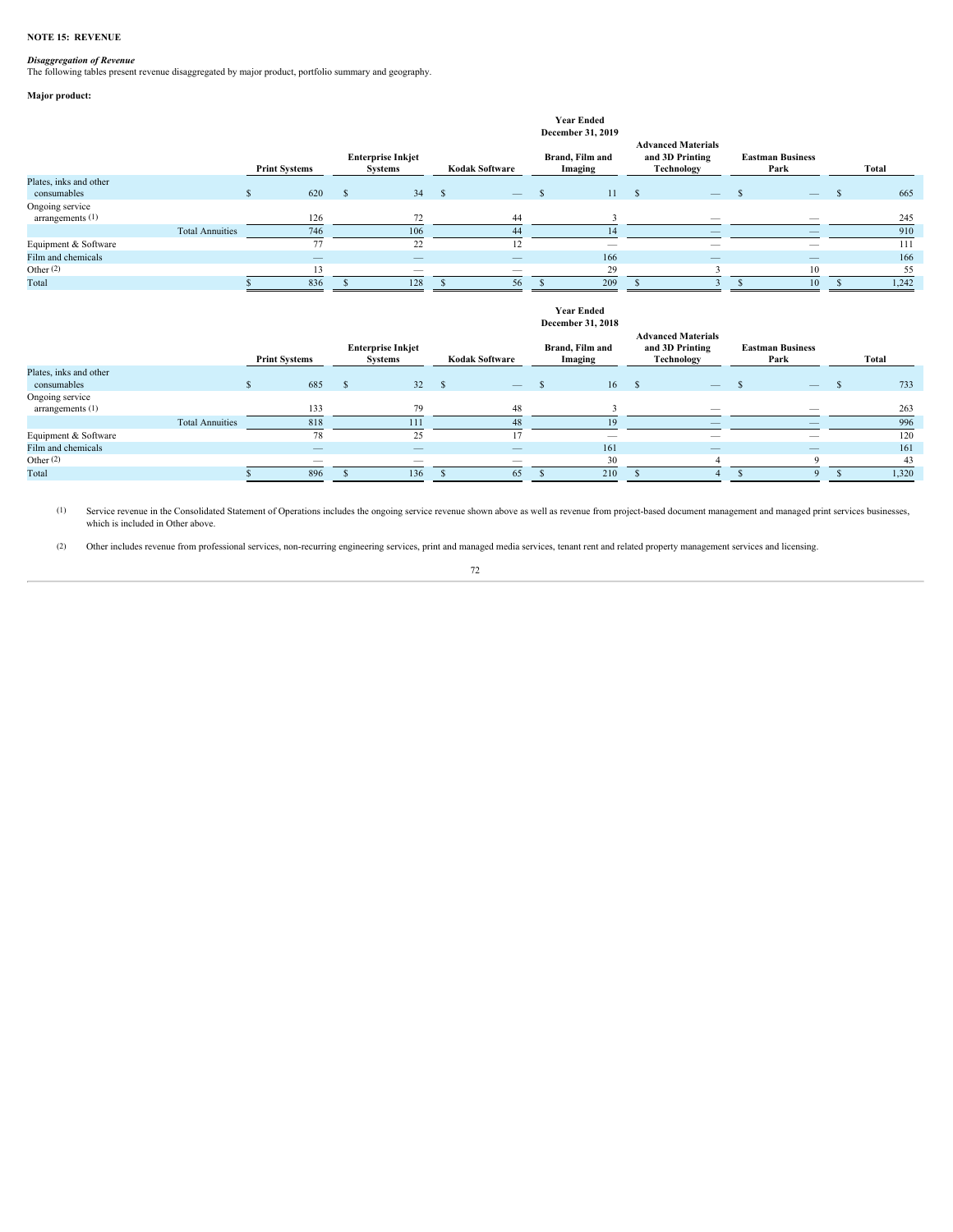|                                                                         |                      |            |                                            |                                | <b>Year Ended</b><br>December 31, 2019 |                                                            |                                 |            |
|-------------------------------------------------------------------------|----------------------|------------|--------------------------------------------|--------------------------------|----------------------------------------|------------------------------------------------------------|---------------------------------|------------|
|                                                                         | <b>Print Systems</b> |            | <b>Enterprise Inkjet</b><br><b>Systems</b> | <b>Kodak Software</b>          | Brand, Film and<br>Imaging             | <b>Advanced Materials</b><br>and 3D Printing<br>Technology | <b>Eastman Business</b><br>Park | Total      |
| Growth engines (1)                                                      |                      | 180        | 84                                         | 56                             | 29                                     |                                                            | $\qquad \qquad -$               | 352        |
| Strategic other businesses (2)                                          |                      | 625        |                                            | $\qquad \qquad$                | 169                                    | $\overline{\phantom{a}}$                                   | 10                              | 804        |
| Planned declining<br>businesses $(3)$                                   |                      | 31         | 44                                         | $\qquad \qquad -$              | 11                                     | $\overline{\phantom{m}}$                                   | $\overline{\phantom{a}}$        | 86         |
|                                                                         |                      | 836        | 128                                        | 56                             | 209                                    |                                                            | 10 <sup>1</sup>                 | 1,242      |
|                                                                         |                      |            |                                            |                                | <b>Year Ended</b>                      |                                                            |                                 |            |
|                                                                         |                      |            | <b>Enterprise Inkjet</b>                   |                                | December 31, 2018<br>Brand, Film and   | <b>Advanced Materials</b><br>and 3D Printing               | <b>Eastman Business</b>         |            |
|                                                                         | <b>Print Systems</b> |            | <b>Systems</b>                             | <b>Kodak Software</b>          | Imaging                                | Technology                                                 | Park                            | Total      |
| Growth engines (1)                                                      |                      | 159<br>701 | 84                                         | 65<br>$\overline{\phantom{a}}$ | 30<br>164                              |                                                            |                                 | 341<br>875 |
| Strategic other businesses (2)<br>Planned declining<br>businesses $(3)$ |                      | 36         | 52                                         | _                              | 16                                     |                                                            |                                 | 104        |

(1) Growth engines consist of Sonora; PROSPER; Kodak Software; AM3D, excluding intellectual property (IP) licensing; and brand licensing.

(2) Strategic Other Businesses include plates, Computer to Plate ("CTP") and related service, and Nexpress and related toner business in the Print Systems segment, Motion Picture and Industrial Film and Chemicals in the<br>Br

(3) Planned Declining Businesses are product lines where the decision has been made to stop new product development and manage an orderly expected decline in the installed product and annuity base. These product families c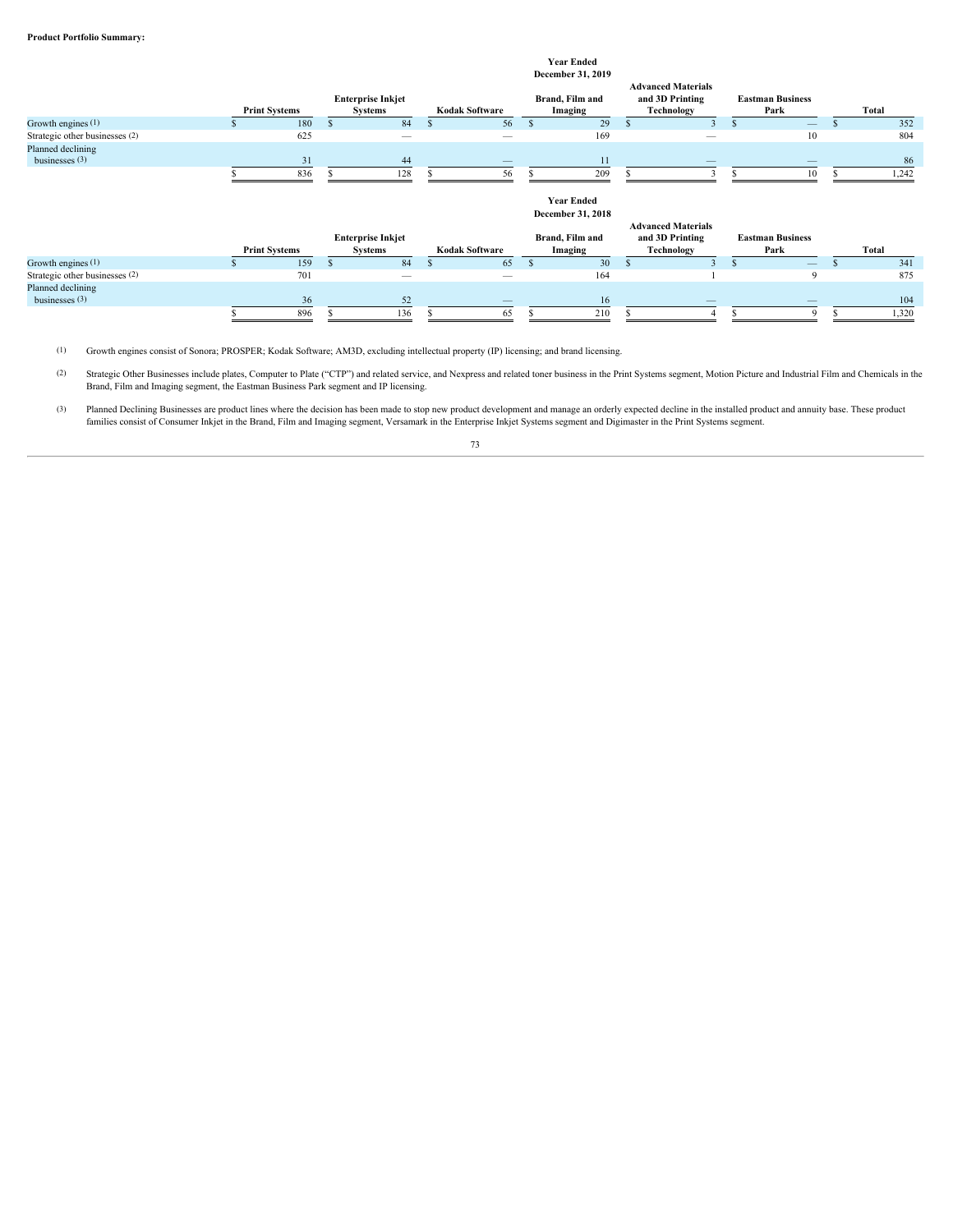# **Year Ended**<br>comber 31, 2010

|                                |               |                      |                          |                       | <b>December 31, 2019</b> |                                              |                                 |       |
|--------------------------------|---------------|----------------------|--------------------------|-----------------------|--------------------------|----------------------------------------------|---------------------------------|-------|
|                                |               |                      | <b>Enterprise Inkjet</b> |                       | Brand, Film and          | <b>Advanced Materials</b><br>and 3D Printing | <b>Eastman Business</b>         |       |
|                                |               | <b>Print Systems</b> | <b>Systems</b>           | <b>Kodak Software</b> | Imaging                  | Technology                                   | Park                            | Total |
| <b>United States</b>           |               | 231                  |                          | 25 <sup>7</sup>       | 131                      |                                              | 10                              | 452   |
| Canada                         |               |                      |                          |                       |                          |                                              | $\overline{\phantom{a}}$        |       |
|                                | North America |                      |                          |                       | 133                      |                                              |                                 | 476   |
| Europe, Middle East and Africa |               |                      |                          |                       |                          |                                              | $\hspace{0.1mm}-\hspace{0.1mm}$ | 408   |
| Asia Pacific                   |               | 214                  | 30                       |                       | 54                       | $\overline{\phantom{a}}$                     |                                 | 306   |
| Latin America                  |               |                      |                          |                       |                          | $\hspace{0.1mm}-\hspace{0.1mm}$              | $\hspace{0.1mm}-\hspace{0.1mm}$ |       |
| <b>Total Sales</b>             |               | 836                  | 128                      | 56                    | 209                      |                                              |                                 | 1,242 |
|                                |               |                      |                          |                       |                          |                                              |                                 |       |
|                                |               |                      |                          |                       | <b>Year Ended</b>        |                                              |                                 |       |
|                                |               |                      |                          |                       | December 31, 2018        |                                              |                                 |       |
|                                |               |                      |                          |                       |                          | <b>Advanced Materials</b>                    |                                 |       |

|                                |                      |     |                          |    |                       |                 |     | <b>Advanced Materials</b> |                          |       |
|--------------------------------|----------------------|-----|--------------------------|----|-----------------------|-----------------|-----|---------------------------|--------------------------|-------|
|                                |                      |     | <b>Enterprise Inkjet</b> |    |                       | Brand, Film and |     | and 3D Printing           | <b>Eastman Business</b>  |       |
|                                | <b>Print Systems</b> |     | <b>Systems</b>           |    | <b>Kodak Software</b> | Imaging         |     | Technology                | Park                     | Total |
| <b>United States</b>           |                      | 234 |                          | 45 | 29                    |                 | 127 |                           |                          | 448   |
| Canada                         |                      |     |                          |    |                       |                 |     |                           |                          |       |
| North America                  |                      |     |                          |    |                       |                 |     |                           |                          |       |
| Europe, Middle East and Africa |                      |     |                          |    |                       |                 |     | $\overline{\phantom{a}}$  | $\overline{\phantom{a}}$ | 463   |
| Asia Pacific                   |                      | 226 |                          | 51 |                       |                 |     |                           | $\qquad \qquad - \qquad$ | 324   |
| Latin America                  |                      |     |                          |    |                       |                 |     |                           |                          |       |
| <b>Total Sales</b>             |                      | 896 | 136                      |    | -65                   |                 | 210 |                           |                          | 1,320 |

(1) Sales are reported in the geographic area in which they originate. No non-U.S. country generated more than 10% of net sales in the year ended December 31, 2019.

#### *Contract Balances*

The timing of revenue recognition, billings and cash collections results in billed trade receivables, unbilled receivables (contract assets), and customer advances and deposits (contract liabilities) in the Consolidated St Financial Position. The contract assets are transferred to trade receivables when the rights to consideration become unconditional. The amounts recorded for contract assets at December 31, 2019 and 2018 were \$4 million and million, respectively, and are reported in Other current assets in the Consolidated Statement of Financial Position. The contract liabilities primarily relate to prepaid service contracts, upfront payments for certain equi or prepaid royalties on intellectual property arrangements. The amounts recorded for contract liabilities at December 31, 2019 and 2018 were \$61 million and \$48 million, respectively, of which \$43 million and \$42 million, respectively, are reported in Other current liabilities and \$18 million and \$6 million, respectively, are reported in Other long-term liabilities in the Consolidated Statement of Financial Position.

Revenue recognized for the years ended December 31, 2019 and 2018 that was included in the contract liability balance at the beginning of the year was \$34 million in both years and primarily represented revenue from prepai and 2018, respectively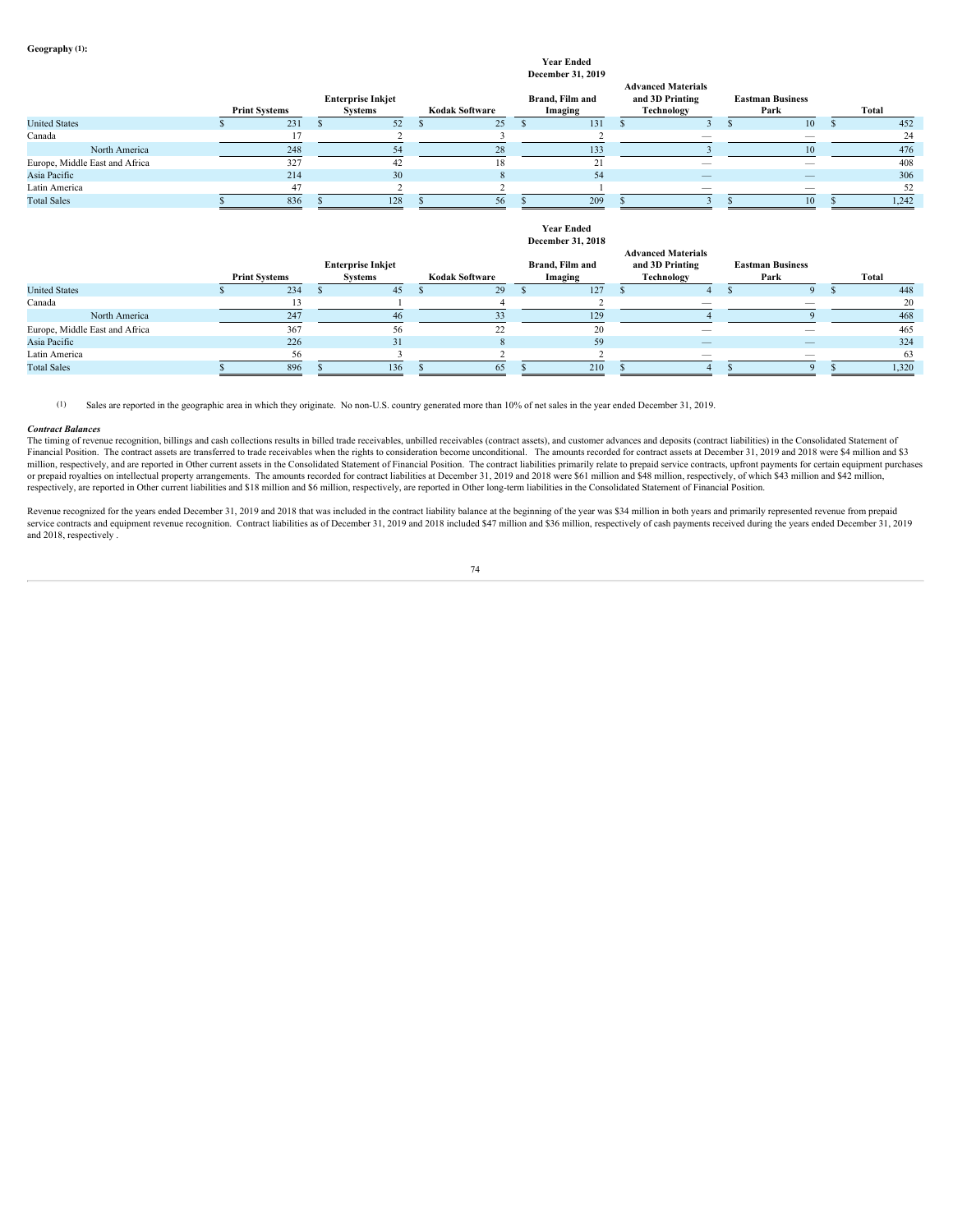# **NOTE 16: OTHER OPERATING EXPENSE, NET**

|                                                | Year Ended December 31,         |      |
|------------------------------------------------|---------------------------------|------|
| (in millions)                                  | 2019                            | 2018 |
| Expense (income):                              |                                 |      |
| Loss (gain) related to the sales of assets (1) | 14                              | (13) |
| Transition services agreement income           |                                 |      |
| Asset impairments (2), (3)                     |                                 |      |
| Korea withholding tax refund (4)               | $\overline{\phantom{a}}$        | 16   |
| Legal reserve changes                          | $\hspace{0.1mm}-\hspace{0.1mm}$ |      |
| Other                                          |                                 |      |
| Total                                          |                                 |      |

(1) In the third quarter of 2019, Kodak sold its shares of Kodak (China) Graphic Communication Co., Ltd. and recognized a loss of \$12 million. Refer to Note 30 "Assets Held for Sale".

(2) In the fourth quarter of 2019, Kodak determined the carrying value of one building no longer in use exceeded its fair value and recorded an impairment charge of \$2 million."

- (3) In the fourth quarters of 2019 and 2018, Kodak recorded impairment charges of \$4 million and \$13 million, respectively, related to the Kodak trade name. Refer to Note 5, "Goodwill and Other Intangible Assets".
- (4) Refer to Note 18, "Income Taxes", section, "IRS and Korean National Tax Service Agreement".

# **NOTE 17: OTHER CHARGES, NET**

|                                                      | Year Ended December 31, |      |
|------------------------------------------------------|-------------------------|------|
| (in millions)                                        | 2019                    | 2019 |
| Change in fair value of embedded conversion features |                         |      |
| derivative $(1)$                                     |                         | _    |
| Loss on foreign exchange transactions                |                         |      |
| Other                                                |                         |      |
| Total                                                | 46                      |      |
|                                                      |                         |      |

(1) Refer to Note 14, "Financial Instruments".

# **NOTE 18: INCOME TAXES**

The components of Loss from continuing operations before income taxes and the related provision (benefit) for U.S. and other income taxes were as follows (in millions):

|                                                   | Year Ended December 31,  |      |
|---------------------------------------------------|--------------------------|------|
|                                                   | 2019                     | 2018 |
| (Loss) earnings from continuing operations before |                          |      |
| income taxes:                                     |                          |      |
| U.S.                                              | (68)                     | (46) |
| Outside the U.S.                                  |                          |      |
| Total                                             | (60)                     |      |
| <b>U.S. income taxes:</b>                         |                          |      |
| Current benefit                                   | $\overline{\phantom{a}}$ | (30) |
| Deferred provision                                |                          |      |
| Income taxes outside the U.S.:                    |                          |      |
| Current provision                                 |                          |      |
| Deferred provision                                | 24                       |      |
| Total provision                                   |                          |      |
|                                                   |                          |      |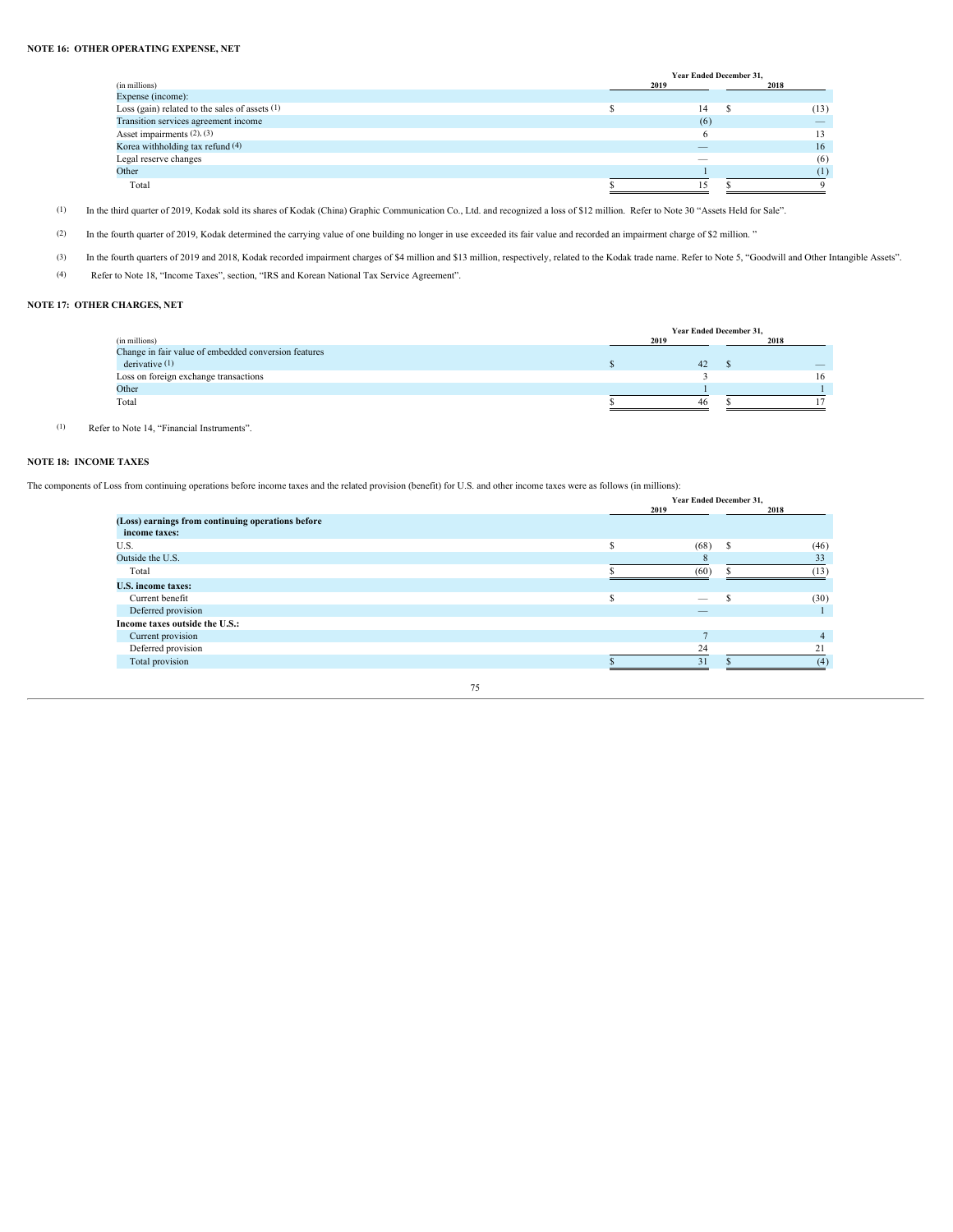The differences between income taxes computed using the U.S. federal income tax rate and the provision (benefit) for income taxes for continuing operations were as follows (in millions):

|                                                          | Year Ended December 31,  |      |
|----------------------------------------------------------|--------------------------|------|
|                                                          | 2019                     | 2018 |
| Amount computed using the statutory rate                 | (13)                     | (3)  |
| Increase (reduction) in taxes resulting from:            |                          |      |
| Unremitted foreign earnings                              | (1)                      |      |
| Operations outside the U.S.                              |                          |      |
| Legislative tax law and rate changes                     |                          |      |
| Valuation allowance                                      |                          | (18) |
| Tax settlements and adjustments, including interest      |                          | (33) |
| Discharge of debt and other reorganization related items | $\overline{\phantom{a}}$ |      |
| Embedded derivative liability                            |                          |      |
| Provision (benefit) from income taxes                    |                          |      |

# *IRS and Korean National Tax Service Agreement*

In June 2012, Kodak filed a Request for Competent Authority Assistance with the United States Internal Revenue Service (IRS). The request related to a potential double taxation issue with respect to patent licensing royalty payments received by Kodak in 2010. In October 2018, an agreement was reached by the IRS and Korean National Tax Service, resulting in a partial refund of Korean withholding taxes in the amount of \$32 million. Kodak had<br>pr to net income of \$16 million.

The significant components of deferred tax assets and liabilities were as follows (in millions):

|      | 2018                                                                                                                                        |
|------|---------------------------------------------------------------------------------------------------------------------------------------------|
|      |                                                                                                                                             |
| - S  | 62                                                                                                                                          |
|      |                                                                                                                                             |
|      | -                                                                                                                                           |
|      | 357                                                                                                                                         |
|      | 10                                                                                                                                          |
|      | 48                                                                                                                                          |
|      | 23                                                                                                                                          |
|      | 64                                                                                                                                          |
|      | 67                                                                                                                                          |
|      | 338                                                                                                                                         |
|      |                                                                                                                                             |
|      | 67                                                                                                                                          |
|      | 1,038                                                                                                                                       |
|      |                                                                                                                                             |
|      |                                                                                                                                             |
|      | 16                                                                                                                                          |
|      | 22                                                                                                                                          |
|      | 40                                                                                                                                          |
|      | 998                                                                                                                                         |
|      | 853                                                                                                                                         |
|      | 145                                                                                                                                         |
| 2019 | As of December 31,<br>39<br>355<br>-8<br>46<br>24<br>41<br>56<br>325<br>$\sim$<br>86<br>985<br>$-$ s<br>11<br>19<br>30<br>955<br>821<br>134 |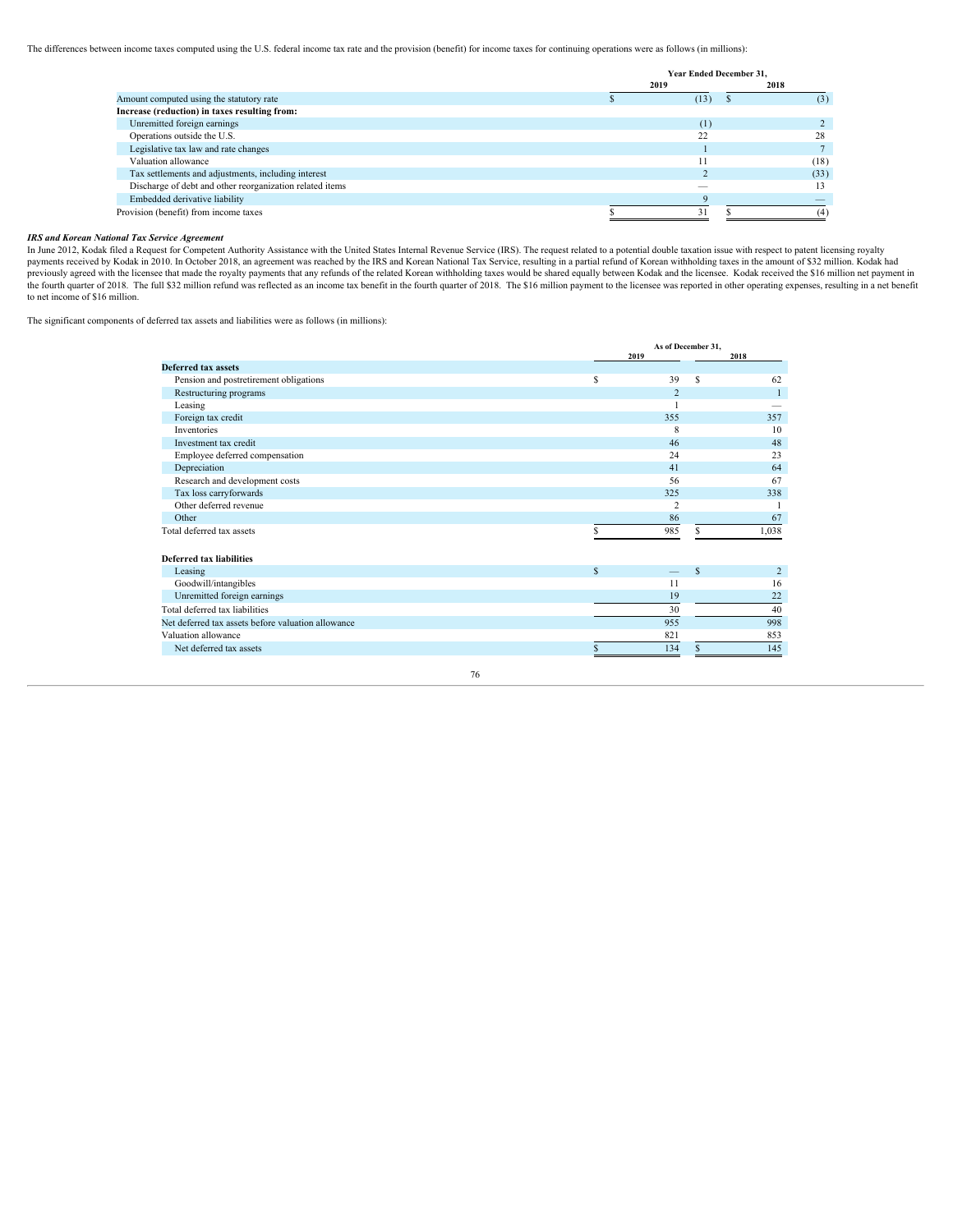Deferred tax assets (liabilities) are reported in the following components within the Consolidated Statement of Financial Position (in millions):

|                             | As of December 31. |      |
|-----------------------------|--------------------|------|
|                             | 2019               | 2018 |
| Deferred income taxes       | 147                | 160  |
| Other long-term liabilities | (12)<br>13         | (15) |
| Net deferred tax assets     | 134                | 145  |

As of December 31, 2019, Kodak had available domestic and foreign NOL carry-forwards for income tax purposes of approximately \$1,452 million, of which approximately \$639 million have an indefinite carry-forward period. The remaining \$813 million expire between the years 2020 and 2038. As of December 31, 2019, Kodak had unused foreign tax credits and investment tax credits of \$355 million and \$46 million, respectively, with various expiration dates through 2035.

Utilization of NOL carry-forwards and tax credits may be subject to limitations in the event of significant changes in stock ownership of the Company in the future. Section 382 of the Internal Revenue Code of 1986, as amen imposes annual limitations on the utilization of NOL carryforwards, other tax carryforwards, and certain built-in losses as defined under that Section, upon an ownership change. In general terms, an ownership change may re transactions that increase the aggregate ownership of certain stockholders in Kodak's stock by more than 50 percentage points over a three-year testing period.

Kodak had deferred tax liabilities of \$19 million and \$22 million for potential taxes on the undistributed earnings, including foreign withholding taxes, as of December 31, 2019 and 2018, respectively.

Kodak's valuation allowance as of December 31, 2019 was \$821 million. Of this amount, \$168 million was attributable to Kodak's net deferred tax assets outside the U.S. of \$322 million, and \$653 million related to Kodak's net deferred tax assets in the U.S. of \$633 million, for which Kodak believes it is not more likely than not that the assets will be realized.

Kodak's valuation allowance as of December 31, 2018 was \$853 million. Of this amount, \$155 million was attributable to Kodak's net deferred tax assets outside the U.S. of \$322 million, and \$698 million related to Kodak's net deferred tax assets in the U.S. of \$676 million, for which Kodak believes it is not more likely than not that the assets will be realized.

During 2019 and 2018, Kodak determined that it was more likely than not that a portion of the deferred tax assets outside the U.S. would not be realized due to reduced sales volumes and profits in locations outside the U.S accordingly recorded a provision of \$19 million and \$15 million, respectively, associated with the establishment of a valuation allowance on those deferred tax assets. Additionally, during 2018, Kodak determined that it wa likely than not that a portion of the deferred tax assets outside the U.S. would be realized as a result of increased profits in a location outside the U.S. and accordingly recorded a benefit \$4 million associated with the valuation allowance on those deferred tax assets.

The net deferred tax assets in excess of the valuation allowance of approximately \$134 million and \$145 million as of December 31, 2019 and 2018, respectively, relate primarily to NOL carry-forwards, certain tax credits, a pension related tax benefits for which Kodak believes it is more likely than not that the assets will be realized.

#### *Accounting for Uncertainty in Income Taxes*

A reconciliation of the beginning and ending amount of Kodak's liability for income taxes associated with unrecognized tax benefits is as follows (in millions):

|                                            |      | <b>Year Ended December 31,</b> |      |     |
|--------------------------------------------|------|--------------------------------|------|-----|
|                                            | 2019 |                                | 2018 |     |
| <b>Balance as of January 1</b>             |      |                                |      |     |
| Tax positions related to the current year: |      |                                |      |     |
| <b>Additions</b>                           |      | $\overline{\phantom{a}}$       |      |     |
| Tax positions related to prior years:      |      |                                |      |     |
| <b>Additions</b>                           |      |                                |      |     |
| Reductions                                 |      |                                |      | (5) |
| Settlements with taxing jurisdictions      |      |                                |      |     |
| <b>Balance as of December 31</b>           |      | 54                             |      |     |

Kodak's policy regarding interest and/or penalties related to income tax matters is to recognize such items as a component of income tax (benefit) expense. Kodak had approximately \$14 million and \$16 million of interest an penalties associated with uncertain tax benefits accrued as of December 31, 2019 and 2018, respectively.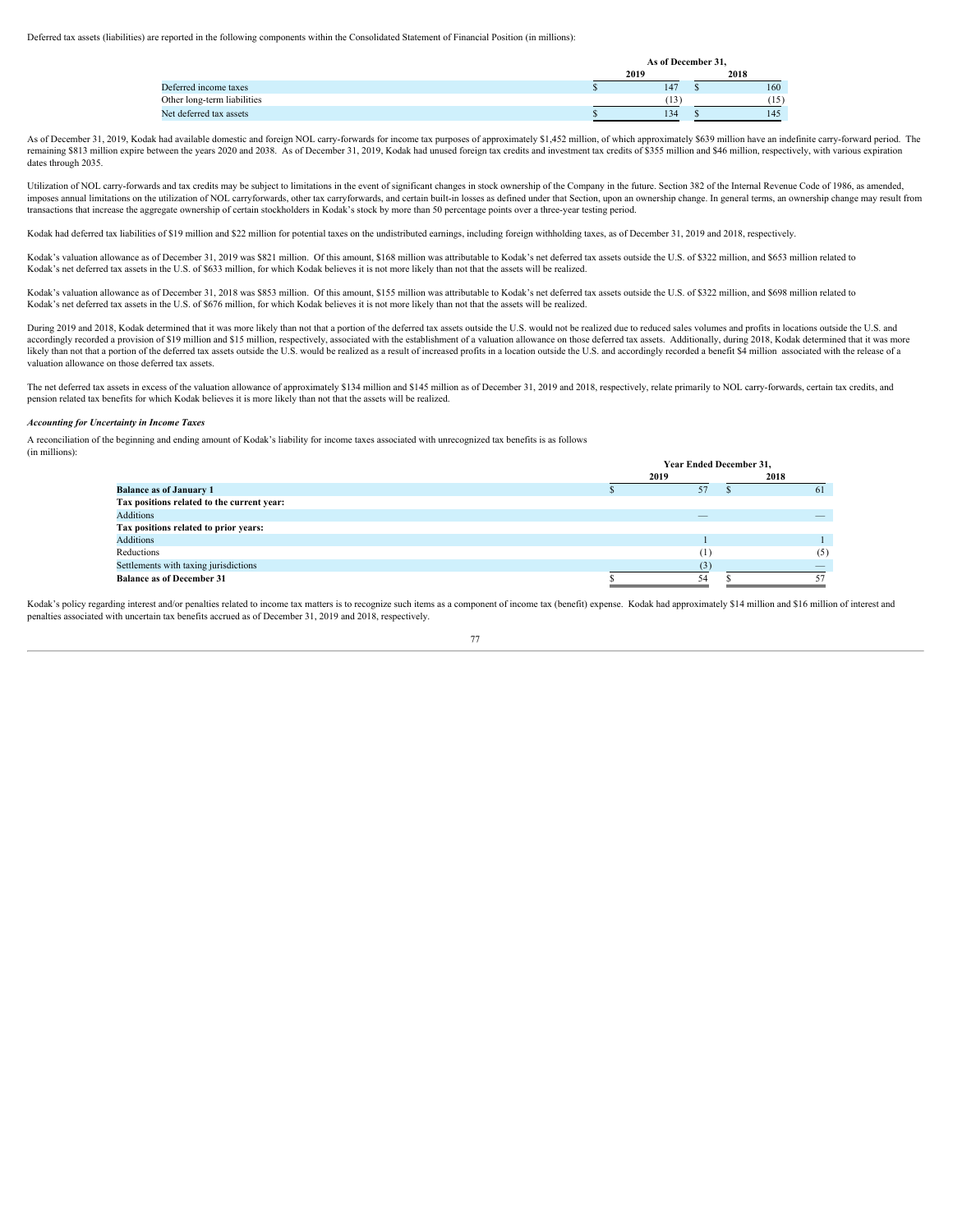Kodak had uncertain tax benefits of approximately \$20 million and \$26 million as of December 31, 2019 and 2018, respectively, that, if recognized, would affect the effective income tax rate. Kodak has classified certain in liabilities as current or noncurrent based on management's estimate of when these liabilities will be settled. The current liabilities are recorded in Other current liabilities in the Consolidated Statement of Financial Position. Noncurrent income tax liabilities are recorded in Other long-term liabilities in the Consolidated Statement of Financial Position.

It is reasonably possible that the liability associated with Kodak's unrecognized tax benefits will increase or decrease within the next twelve months. These changes may be the result of settling ongoing audits or the expi statutes of limitations. Such changes to the unrecognized tax benefits could range from \$40 million to \$50 million based on current estimates, which includes a U.S. federal audit issue related to years 2013 and 2014. Audit and the timing of audit settlements are subject to significant uncertainty. Although management believes that adequate provision has been made for such issues, there is the possibility that the ultimate resolution of such have an adverse effect on the earnings of Kodak. Conversely, if these issues are resolved favorably in the future, the related provision would be reduced, thus having a positive impact on earnings.

During 2019, Kodak reached a settlement outside of the U.S. and settled an audit for calendar years 2005-2008. Kodak originally recorded liabilities for uncertain tax positions ("UTPs") totaling \$3 million (plus interest o approximately \$3 million). Kodak paid \$2 million in 2019 as result of this settlement and will pay the remaining \$4 million by April 2020.

During 2018, Kodak agreed to terms with a tax authority outside of the U.S. and settled audit issues related to calendar years 2006-2007. Kodak originally recorded liabilities for UTPs totaling \$1 million (plus interest of approximately \$1 million). The settlement resulted in a reduction in Other current liabilities in the Consolidated Statement of Financial Position and other taxes and the recognition of a \$2 million tax benefit.

Kodak is subject to taxation and files income tax returns in the U.S. federal jurisdiction and in many state and foreign jurisdictions. Kodak has substantially concluded all U.S. federal and state income tax matters for ye 2012 with respective tax authorities. Kodak is currently under examination by the Internal Revenue Service ('IRS") for years 2013 and 2014. With respect to countries outside the U.S., Kodak has substantially concluded all foreign income tax matters through 2012 with respective foreign tax jurisdiction authorities.

On February 21, 2020, Kodak agreed to terms with the IRS and settled the federal audit for calendar years 2013 and 2014. For these years, Kodak originally recorded a federal UTP totaling \$41 million, which was fully offset attributes. This settlement will result in an increase in net deferred tax assets and will be fully offset by a corresponding increase in Kodak's U.S. valuation allowance, resulting in no net tax benefit.

#### **NOTE 19: RESTRUCTURING COSTS AND OTHER**

Kodak recognizes the need to continually rationalize its workforce and streamline its operations in the face of ongoing business and economic changes. Charges for restructuring initiatives are recorded in the period in whi commits to a formalized restructuring plan, or executes the specific actions contemplated by the plan and all criteria for liability recognition under the applicable accounting guidance have been met.

The activity in the accrued balances and the non-cash charges and credits incurred in relation to restructuring programs during the two years ended December 31, 2019 were as follows (in millions):

|                                        |                          |                                  | Long-lived<br>Asset<br><b>Impairments</b> |       |
|----------------------------------------|--------------------------|----------------------------------|-------------------------------------------|-------|
|                                        | Severance<br>Reserve (1) | <b>Exit Costs</b><br>Reserve (1) | and Inventory<br>Write-downs (1)          | Total |
| <b>Balance as of December 31, 2017</b> |                          |                                  | $\overline{\phantom{m}}$                  |       |
| Charges                                |                          |                                  |                                           |       |
| Utilization/cash payments              | (12)                     | (2)                              | $\overline{\phantom{a}}$                  | (14)  |
| Other adjustments & reclasses (2)      | (5)                      | -                                | $\hspace{0.1mm}-\hspace{0.1mm}$           |       |
| <b>Balance as of December 31, 2018</b> |                          |                                  |                                           |       |
| Charges                                |                          |                                  | $\hspace{0.1mm}-\hspace{0.1mm}$           |       |
| Utilization/cash payments              | (8)                      | (1)                              |                                           | (9)   |
| Other adjustments & reclasses (2)      | (3)                      | $\overline{\phantom{a}}$         |                                           |       |
| <b>Balance as of December 31, 2019</b> |                          |                                  | $\overline{\phantom{a}}$                  |       |
|                                        |                          |                                  |                                           |       |

(1) The severance and exit costs reserves require the outlay of cash, while long-lived asset impairments, accelerated depreciation and inventory write-downs represent non-cash items.

(2) The \$3 million and \$5 million represent severance charges funded from pension plan assets, which were reclassified to Pension and other postretirement liabilities.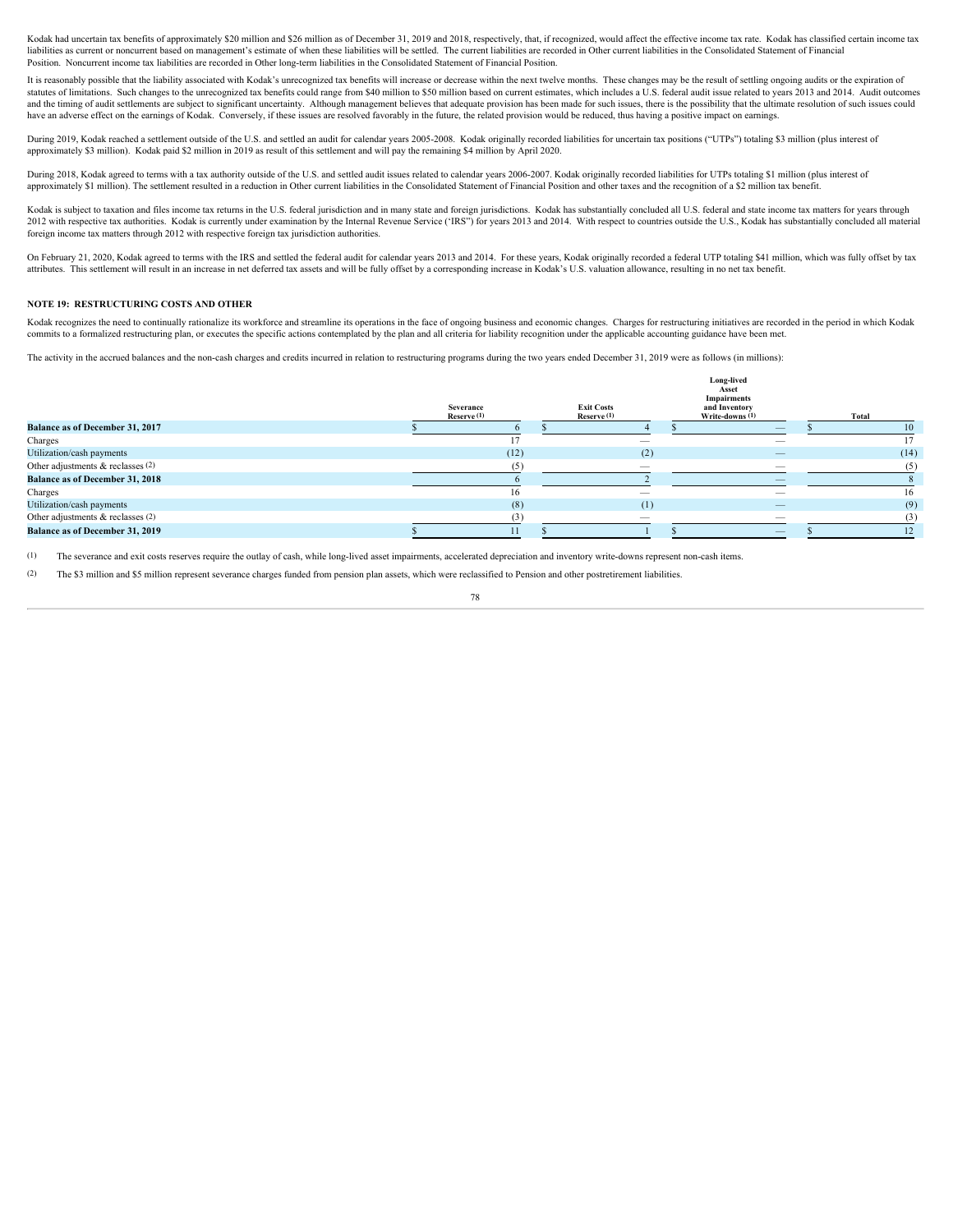#### **2018 Activity**

Restructuring actions taken in 2018 were initiated to reduce Kodak's cost structure as part of its commitment to drive sustainable profitability and included cost rationalization in France, consolidation of R&D sites in Is manufacturing cost reductions in Germany, and various targeted reductions in manufacturing, service, sales, research and development, and other administrative functions.

As a result of these actions, for the year ended December 31, 2018 Kodak recorded \$17 million of charges which were reported as Restructuring costs and other in the accompanying Consolidated Statement of Operations.

The 2018 severance costs related to the elimination of approximately 285 positions, including approximately 115 administrative, 100 manufacturing/service, and 70 research and development positions. The geographic compositi of these positions included approximately 130 in the U.S. and Canada, and 155 throughout the rest of the world.

#### **2019 Activity**

Restructuring actions taken in 2019 were initiated to reduce Kodak's cost structure as part of its commitment to drive sustainable profitability and included various targeted reductions in manufacturing, service, sales, re development, and other administrative functions.

As a result of these actions, for the year ended December 31, 2019 Kodak recorded \$16 million of charges which were reported as Restructuring costs and other in the accompanying Consolidated Statement of Operations.

The 2019 severance costs related to the elimination of approximately 220 positions, including approximately 150 administrative, 65 manufacturing/service, and 5 research and development positions. The geographic composition these positions included approximately 90 in the U.S. and Canada, and 130 throughout the rest of the world.

As a result of these initiatives, the majority of the severance will be paid during periods through the end of the third quarter of 2020. The exit cost reserves primarily relate to a liability whose payment timing is uncer

#### **NOTE 20: RETIREMENT PLANS**

Substantially all U.S. employees are covered by a noncontributory defined benefit plan, the Kodak Retirement Income Plan ("KRIP"), which is funded by Company contributions to an irrevocable trust fund. The funding policy f KRIP is to contribute amounts sufficient to meet minimum funding requirements as determined by employee benefit and tax laws plus any additional amounts the Company determines to be appropriate. Assets in the trust fund ar held for the sole benefit of participating employees and retirees. They are composed of corporate equity and debt securities, U.S. government securities, partnership investments, interests in pooled funds, commodities, rea various types of interest rate, foreign currency, debt, and equity market financial instruments.

For U.S. employees hired prior to March 1999, KRIP's benefits were generally based on a formula recognizing length of service and final average earnings. KRIP included a separate cash balance formula for all U.S. employees hired after February 1999, as well as employees hired prior to that date who opted into the cash balance formula during a special election period. Effective January 1, 2015 the KRIP was amended to provide that all particip accrue benefits under a single, revised cash balance formula (the "Cash Balance Plan"). The Cash Balance Plan credits employees' hypothetical accounts with an amount equal to either 7% or 8% of their pay, plus interest bas the 30-year Treasury bond rate. Effective January 1, 2020, the credits will increase to either 9% or 10% of pay.

Many subsidiaries and branches operating outside the U.S. have defined benefit retirement plans covering substantially all employees. Contributions by Kodak for these plans are typically deposited under government or other fiduciary-type arrangements. Retirement benefits are generally based on contractual agreements that provide for benefit formulas using years of service and/or compensation prior to retirement. The actuarial assumptions use these plans reflect the diverse economic environments within the various countries in which Kodak operates.

Information on the major funded and unfunded U.S. and Non-U.S. defined benefit pension plans is presented below. The composition of the major plans may vary from year to year. If the major plan composition changes, prior y data is conformed to ensure comparability.

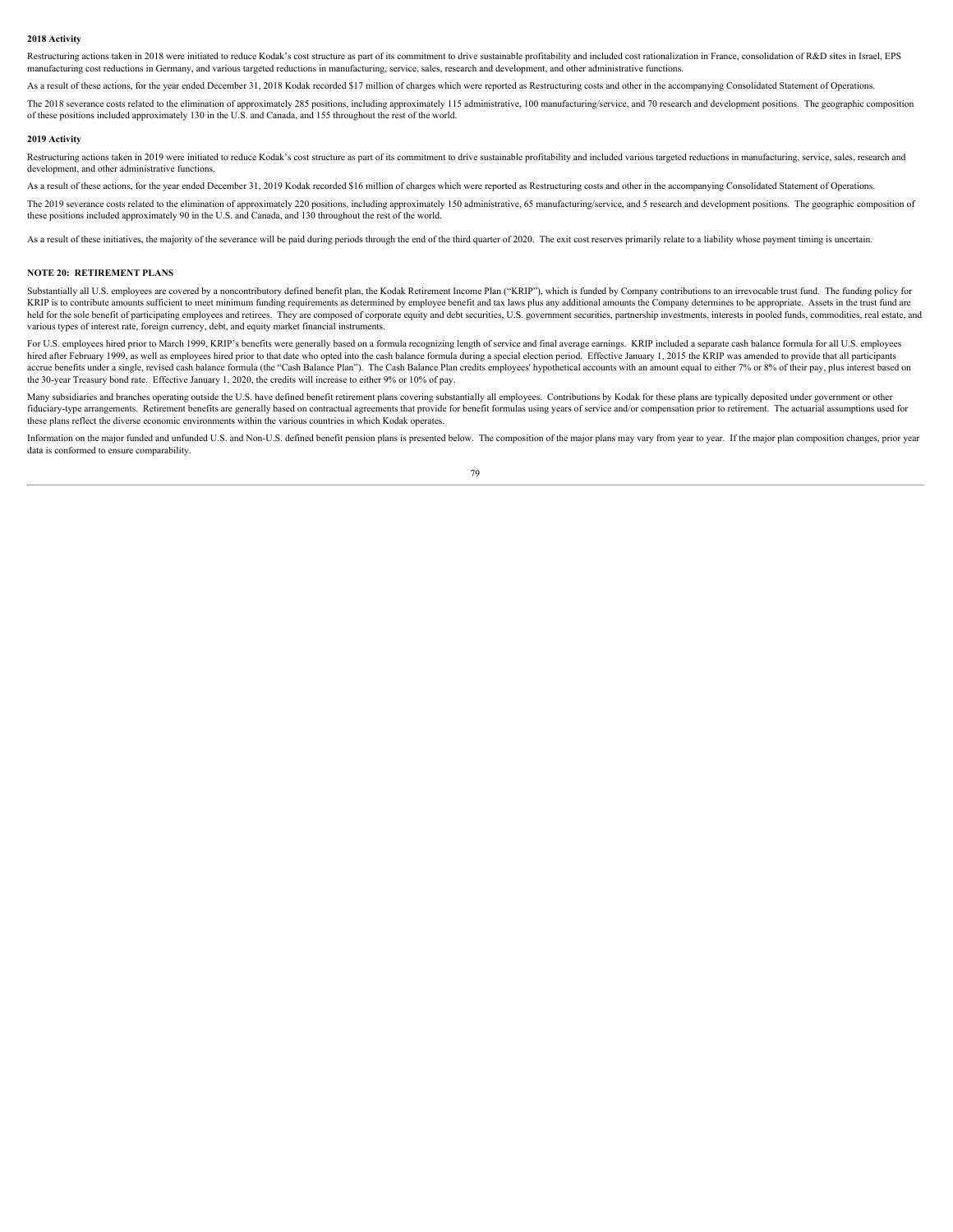The measurement date used to determine the pension obligation for all funded and unfunded U.S. and Non-U.S. defined benefit plans is December 31.

|                                                     | <b>Year Ended</b><br>December 31, 2019 |                                 | <b>Year Ended</b><br>December 31, 2018 |                                 |
|-----------------------------------------------------|----------------------------------------|---------------------------------|----------------------------------------|---------------------------------|
| (in millions)                                       | U.S.                                   | Non-U.S.                        | U.S.                                   | Non-U.S.                        |
| Change in Benefit Obligation                        |                                        |                                 |                                        |                                 |
| Projected benefit obligation at beginning of period | 3,405<br>- S                           | 834<br>- S                      | 3,866 \$                               | 885                             |
| Service cost                                        | 10                                     |                                 | 13                                     |                                 |
| Interest cost                                       | 122                                    | 13                              | 109                                    | 12                              |
| Benefit payments                                    | (349)                                  | (48)                            | (414)                                  | (50)                            |
| Actuarial loss (gain)                               | 284                                    | 36                              | (174)                                  | $\hspace{0.1mm}-\hspace{0.1mm}$ |
| Special termination benefits                        |                                        | $\overline{\phantom{a}}$        |                                        | $\overline{\phantom{0}}$        |
| Currency adjustments                                |                                        | (4)                             | $\overline{\phantom{a}}$               | (16)                            |
| Projected benefit obligation at end of period       | 3,475                                  | 834                             | 3,405                                  | 834                             |
|                                                     |                                        |                                 |                                        |                                 |
| Change in Plan Assets                               |                                        |                                 |                                        |                                 |
| Fair value of plan assets at beginning of period    | 3,445<br>- S                           | 671                             | 3,804 \$                               | 722                             |
| Gain on plan assets                                 | 514                                    | 28                              | 55                                     |                                 |
| Employer contributions                              | $\overline{\phantom{a}}$               | 10                              | $\overline{\phantom{a}}$               |                                 |
| Benefit payments                                    | (349)                                  | (48)                            | (414)                                  | (50)                            |
| Currency adjustments                                | $\hspace{0.1mm}-\hspace{0.1mm}$        | $\hspace{0.1mm}-\hspace{0.1mm}$ | $\hspace{0.1mm}-\hspace{0.1mm}$        | (10)                            |
| Fair value of plan assets at end of period          | 3,610                                  | 661                             | 3,445                                  | 671                             |
|                                                     |                                        |                                 |                                        |                                 |
| Over (under) funded status at end of period         | 135                                    | (173)                           | 40                                     | (163)                           |
|                                                     |                                        |                                 |                                        |                                 |
| Accumulated benefit obligation at end of period     | 3,474                                  | 825                             | 3,403                                  | 824                             |
|                                                     |                                        |                                 |                                        |                                 |

Amounts recognized in the Consolidated Statement of Financial Position for all major funded and unfunded U.S. and Non-U.S. defined benefit plans are as follows (in millions):

|                                              |     | As of December 31, |  |           |       |
|----------------------------------------------|-----|--------------------|--|-----------|-------|
|                                              |     |                    |  | - , , , , |       |
|                                              |     |                    |  |           |       |
| Other long-term assets                       | 135 | $\sim$             |  |           |       |
| Pension and other postretirement liabilities |     | (199)              |  |           | (195) |
| Net amount recognized                        | 135 | (173)              |  |           | (163) |

Information with respect to the major funded and unfunded U.S. and Non-U.S. defined benefit plans with a projected benefit obligation in excess of plan assets is as follows (in millions):

|                              |                          | As of December 31, |        |               |
|------------------------------|--------------------------|--------------------|--------|---------------|
|                              | 2016                     |                    |        |               |
|                              |                          |                    |        | $-1$<br>Non-U |
| Projected benefit obligation | $\overline{\phantom{a}}$ | 568                | $\sim$ | .             |
| Fair value of plan assets    |                          |                    |        |               |

Information with respect to the major funded and unfunded U.S. and Non-U.S. defined benefit plans with an accumulated benefit obligation in excess of plan assets is as follows (in millions):

|                       |                                 | s of December " |                          |         |
|-----------------------|---------------------------------|-----------------|--------------------------|---------|
|                       | 0.010<br>-400                   |                 | ,,,,<br>20 I A           |         |
|                       |                                 |                 |                          |         |
| ed benefit<br>$0h$ 10 | $\hspace{0.1mm}-\hspace{0.1mm}$ | 559             |                          | 569<br> |
| ™of plan asse<br>.    |                                 | ---             | $\overline{\phantom{a}}$ | .       |
|                       |                                 |                 |                          |         |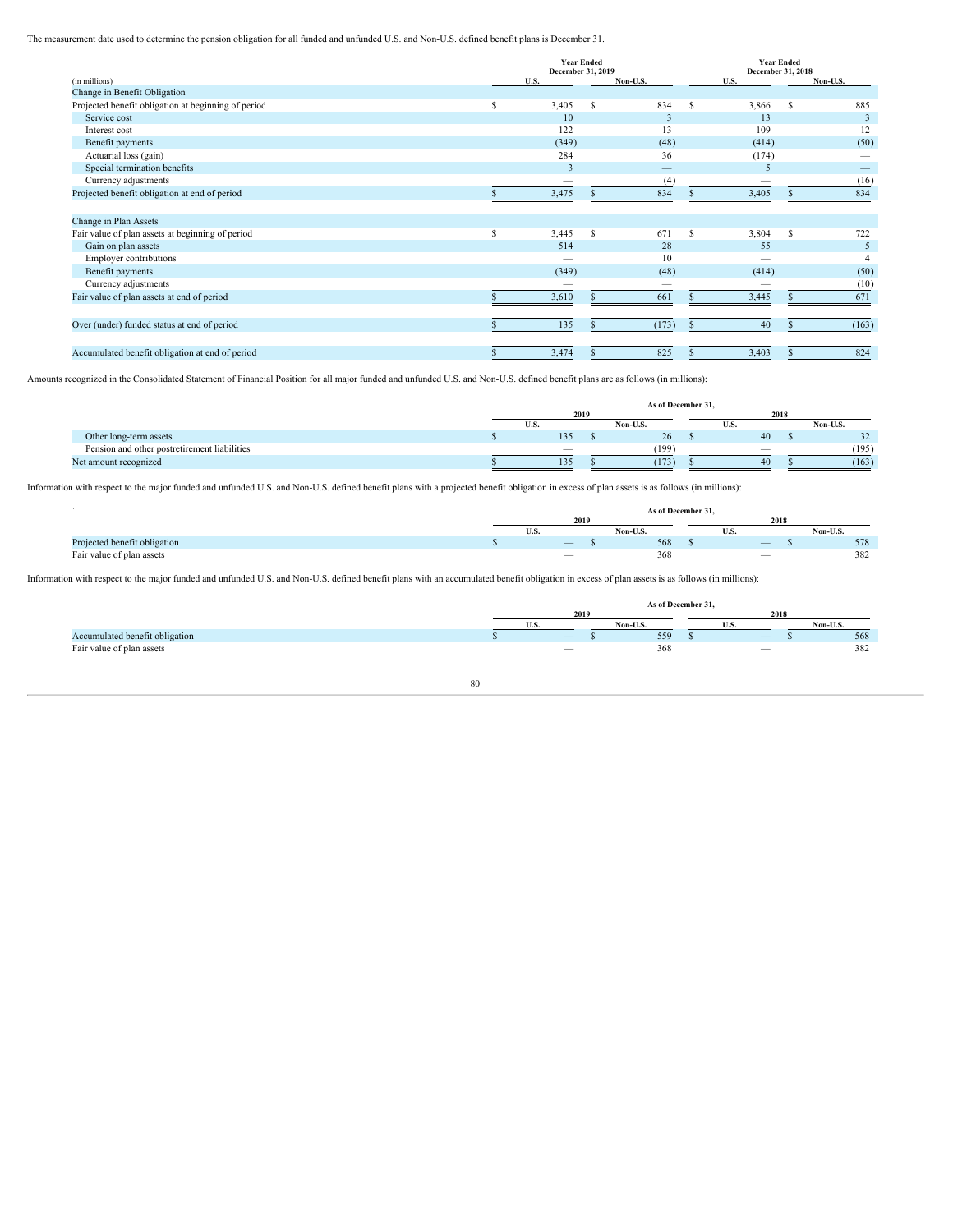Amounts recognized in accumulated other comprehensive (loss) income for all major funded and unfunded U.S. and Non-U.S. defined benefit plans consist of (in millions):

| 2019 |                |       |                    |          |  |
|------|----------------|-------|--------------------|----------|--|
|      | Non-U.S.       |       |                    | Non-U.S. |  |
|      |                |       |                    |          |  |
|      | (151)          | (258) |                    | (126)    |  |
|      | (148)          | (231) |                    | (123)    |  |
|      | (244)<br>(224) |       | As of December 31, |          |  |

Other changes in major plan assets and benefit obligations recognized in Other comprehensive income (expense) are as follows (in millions):

|                                         |      |         | Year Ended December 31, |  |         |
|-----------------------------------------|------|---------|-------------------------|--|---------|
|                                         | 2019 |         |                         |  |         |
|                                         |      | Non-H S |                         |  | Non-U.S |
| Newly established gain (loss)           |      |         | (30)                    |  | (21)    |
| Amortization of:                        |      |         |                         |  |         |
| Prior service credit                    | (7)  |         |                         |  |         |
| Net actuarial loss                      |      |         |                         |  |         |
| Curtailment gain recognized in expense  |      |         |                         |  |         |
| Total income (loss) recognized in Other |      |         |                         |  |         |
| comprehensive income                    |      |         | (25)                    |  | (16)    |
|                                         |      |         |                         |  |         |

The Company expects to recognize \$7 million of prior service credits and \$21 million of net actuarial losses as components of net periodic benefit cost over the next year.

Pension income for all defined benefit plans included (in millions):

|                                           |                                 |                          | Year Ended December 31, |                          |                          |
|-------------------------------------------|---------------------------------|--------------------------|-------------------------|--------------------------|--------------------------|
|                                           | 2019                            |                          |                         | 2018                     |                          |
|                                           | U.S.                            | Non-U.S.                 | U.S.                    |                          | Non-U.S.                 |
| Major defined benefit plans:              |                                 |                          |                         |                          |                          |
| Service cost                              | $10-10$                         |                          |                         | 13                       |                          |
| Interest cost                             | 122                             | 13                       |                         | 109                      | 12                       |
| Expected return on plan assets            | (214)                           | (22)                     |                         | (223)                    | (26)                     |
| Amortization of:                          |                                 |                          |                         |                          |                          |
| Prior service credit                      | (7)                             |                          |                         | (7)                      |                          |
| Actuarial loss                            | $\hspace{0.1mm}-\hspace{0.1mm}$ |                          |                         |                          |                          |
| Pension income before special termination |                                 |                          |                         |                          |                          |
| benefits                                  | (89)                            | (1)                      |                         | (103)                    | (6)                      |
| Special termination benefits              |                                 | $\overline{\phantom{a}}$ |                         |                          | $\overline{\phantom{a}}$ |
| Curtailment gains                         | (2)                             |                          |                         | $\overline{\phantom{a}}$ |                          |
| Net pension income for major              |                                 |                          |                         |                          |                          |
| defined benefit plans                     | (88)                            | (1)                      |                         | (98)                     | (6)                      |
| Other plans including unfunded plans      | $\overline{\phantom{a}}$        | (3)                      |                         | $\overline{\phantom{a}}$ | (4)                      |
| Net pension income                        | (88)                            |                          |                         | (98)                     |                          |

The pension income before special termination benefits reported above for the year ended December 31, 2018 included \$1 million which is reported as Earnings (loss) from discontinued operations.

The \$2 million curtailment gain for the year ended December 31, 2019 was incurred as a result of the sale of FPD. In addition, the amounts shown in Other Plans for the year ended December 31, 2019 include \$5 million of settlement gains due to the transfer of non-major, non-U.S. pension liabilities as a result of the sale of FPD. These amounts are included in Earnings (loss) from discontinued operations in the Consolidated Statement of Op

The special termination benefits of \$3 million and \$5 million for the years ended December 31, 2019 and 2018, respectively, were incurred as a result of Kodak's restructuring actions and, therefore, has been included in Re costs and other in the Consolidated Statement of Operations for those periods.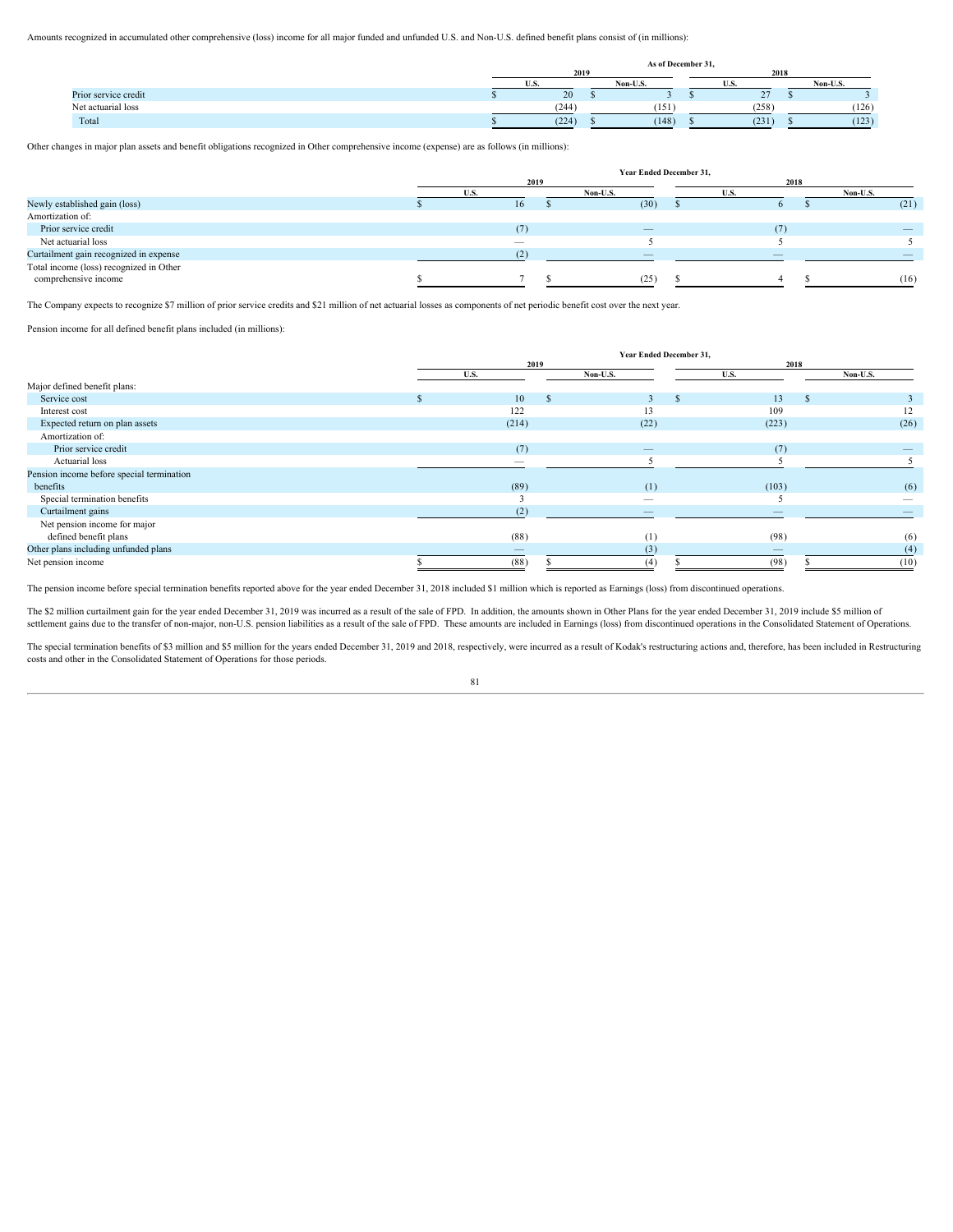The weighted-average assumptions used to determine the benefit obligation amounts for all major funded and unfunded U.S. and Non-U.S. defined benefit plans were as follows:

|                      |                        | Vear Ended December 31,<br>the contract of the contract of the contract of the contract of the contract of the contract of the contract of |                        |          |
|----------------------|------------------------|--------------------------------------------------------------------------------------------------------------------------------------------|------------------------|----------|
|                      | 201                    |                                                                                                                                            | 2018                   |          |
|                      |                        |                                                                                                                                            |                        | $\cdots$ |
| Discount rate        | 0.070<br>$2.91\%$      | 1.44%                                                                                                                                      | 4.04%                  | 2.05%    |
| Salary increase rate | $\sim$ 0.0<br>$3.50\%$ | $-22$<br>1.727                                                                                                                             | $F \cap T$<br>$3.50\%$ | 2.06%    |

The weighted-average assumptions used to determine net pension (income) expense for all the major funded and unfunded U.S. and Non-U.S. defined benefit plans were as follows:

|                                      |       | Year Ended December 31, |       |       |
|--------------------------------------|-------|-------------------------|-------|-------|
|                                      | 2019  |                         | 2018  |       |
|                                      |       |                         |       |       |
| Effective rate for service cost      | 4.03% | 2.47%                   | 3.33% | 2.32% |
| Effective rate for interest cost     | 3.75% | 1.89%                   | 2.96% | 1.70% |
| Salary increase rate                 | 3.50% | 2.06%                   | 3.50% | 2.17% |
| Expected long-term rate of return on |       |                         |       |       |
| plan assets                          | 6.50% | 3.46%                   | 6.40% | 3.98% |
|                                      |       |                         |       |       |

# **Plan Asset Investment Strategy**

The investment strategy underlying the asset allocation for the pension assets is to achieve an optimal return on assets with an acceptable level of risk while providing for the long-term liabilities and maintaining suffic pay current benefits and other cash obligations of the plans. This is primarily achieved by investing in a broad portfolio constructed of various asset classes including equity and equity-like investments, debt and debt-like investments, real estate, private equity and other assets and instruments. Long duration bonds and Treasury bond futures are used to partially match the long-term nature of plan liabilities. Other investment objectives inc maintaining broad diversification between and within asset classes and fund managers and managing asset volatility relative to plan liabilities.

Every three years, or when market conditions have changed materially, each of Kodak's major pension plans will undertake an asset allocation or asset and liability modeling study. The asset allocation and expected return o plans' assets are individually set to provide for benefits and other cash obligations within each country's legal investment constraints.

Actual allocations may vary from the target asset allocations due to market value fluctuations, the length of time it takes to implement changes in strategy, and the timing of cash contributions and cash requirements of th asset allocations are monitored and are rebalanced in accordance with the policy set forth for each plan.

The total plan assets attributable to the major U.S. defined benefit plans as of December 31, 2019 relate to KRIP. The expected long-term rate of return on plan assets assumption ("EROA") is based on a combination of forma and liability studies that include forward-looking return expectations given the current asset allocation. A review of the EROA as of December 31, 2019, based upon the current asset allocation and forward-looking expected for the various asset classes in which KRIP invests, resulted in an EROA of 6.0%.

As with KRIP, the EROA assumptions for certain of Kodak's other pension plans were reassessed as of December 31, 2019. The weighted average annual expected return on plan assets for the major non-U.S. pension plans was 3.3% based on the plans' respective asset allocations as of December 31, 2019.

#### **Plan Asset Risk Management**

Kodak evaluates its defined benefit plans' asset portfolios for the existence of significant concentrations of risk. Types of concentrations that are evaluated include, but are not limited to, investment concentrations in type of industry, foreign country, and individual fund. Foreign currency contracts and swaps are used to partially hedge foreign currency risk. Additionally, Kodak's major defined benefit pension plans invest in government futures and long duration investment grade bonds to partially hedge the liability risk of the plans. As of December 31, 2019 and 2018, there were no significant concentrations (defined as greater than 10% of plan assets) o Kodak's defined benefit plan assets.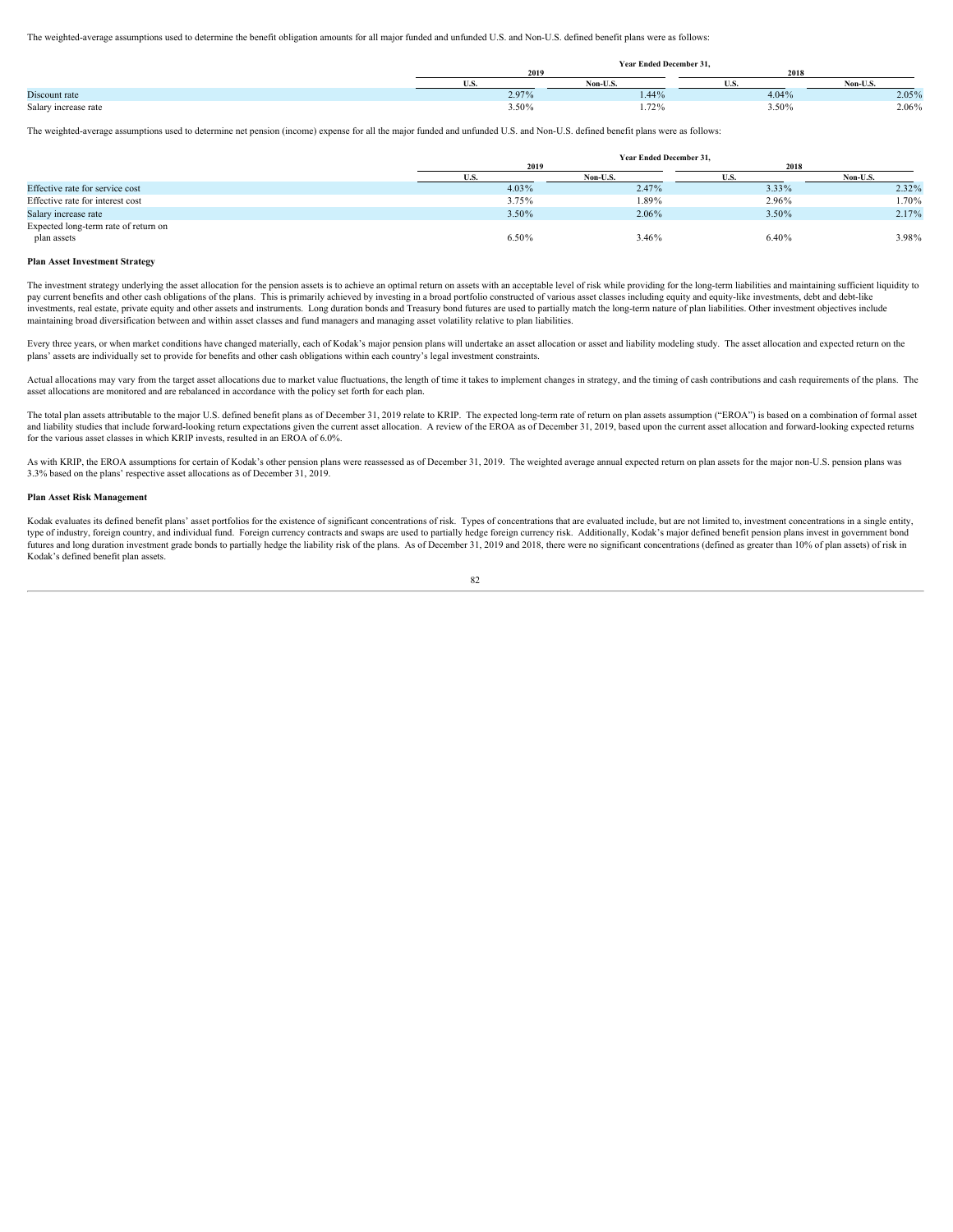The Company's weighted-average asset allocations for its major U.S. defined benefit pension plans by asset category, are as follows:

|                                        | As of December 31, |        |             |
|----------------------------------------|--------------------|--------|-------------|
|                                        | 2019               | 2018   | 2019 Target |
| <b>Asset Category</b>                  |                    |        |             |
| Equity securities                      | 10%                | $11\%$ | $7 - 13%$   |
| Debt securities                        | 44%                | 40%    | 35-45%      |
| Real estate                            | $1\%$              | $2\%$  | $0 - 6\%$   |
| Cash and cash equivalents              | $1\%$              | $1\%$  | $0 - 6\%$   |
| Global balanced asset allocation funds | 15%                | 13%    | 12-18%      |
| Other                                  | 29%                | 33%    | 27-39%      |
| Total                                  | $100\%$            | 100%   |             |

Kodak's weighted-average asset allocations for its major Non-U.S. defined benefit pension plans by asset category, are as follows:

|                                        | As of December 31, |       |             |
|----------------------------------------|--------------------|-------|-------------|
|                                        | 2019               | 2018  | 2019 Target |
| <b>Asset Category</b>                  |                    |       |             |
| Equity securities                      | 5%                 | $3\%$ | $0 - 10\%$  |
| Debt securities                        | 31%                | 33%   | 30-40%      |
| Real estate                            | 2%                 | $1\%$ | $0 - 6\%$   |
| Cash and cash equivalents              | 2%                 | 2%    | $0 - 6\%$   |
| Global balanced asset allocation funds | 5%                 | 4%    | $0 - 10\%$  |
| Other                                  | 55%                | 57%   | 55-65%      |
| Total                                  | 100%               | 100%  |             |

### **Fair Value Measurements**

Kodak's asset allocations by level within the fair value hierarchy at December 31, 2019 and 2018 are presented in the tables below for Kodak's major defined benefit plans. Kodak's plan assets are accounted for at fair valu classified within the fair value hierarchy based on the lowest level of input that is significant to the fair value measurement, with the exception of investments for which fair value is measured using the net asset value expedient. Kodak's assessment of the significance of a particular input to the fair value measurement requires judgment and may affect the valuation of fair value of assets and their placement within the fair value hierarc

Assets not utilizing the net asset value per share expedient are valued as follows: Equity and debt securities traded on an active market are valued using a market approach based on the closing price on the last business d year. Real estate investments are valued primarily based on independent appraisals and discounted cash flow models, taking into consideration discount rates and local market conditions. Cash and cash equivalents are valued cost approach valuation techniques. Other investments are valued using a combination of market, income, and cost approaches, based on the nature of the investment. Private equity investments are valued primarily based on independent appraisals, discounted cash flow models, cost, and comparable market transactions, which include inputs such as discount rates and pricing data from the most recent equity financing. Insurance contracts are pri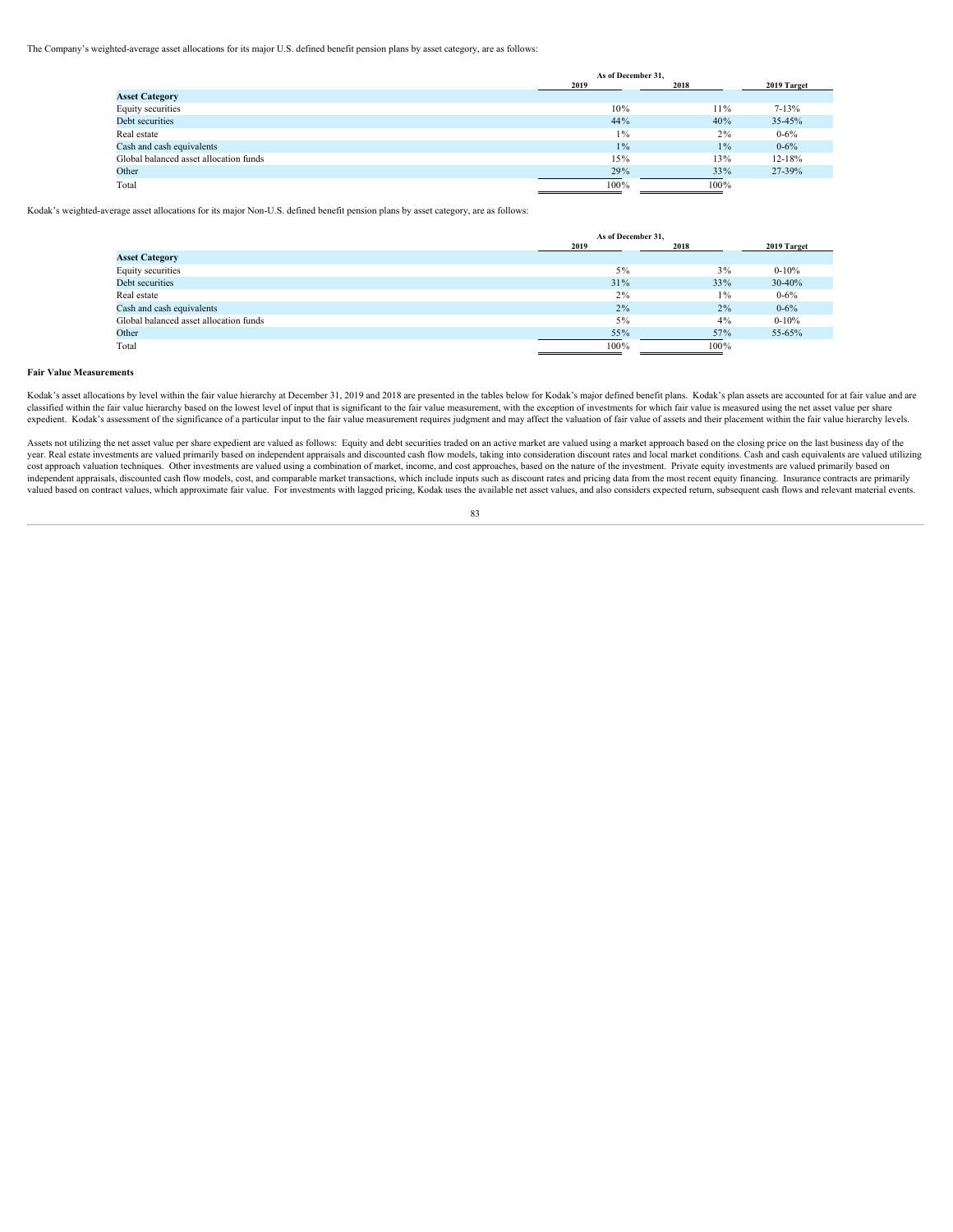# **Major U.S. Plans December 31, 2019**

|                                        |                                                                                                 |                                                         | U.S.                                                          |                                 |       |
|----------------------------------------|-------------------------------------------------------------------------------------------------|---------------------------------------------------------|---------------------------------------------------------------|---------------------------------|-------|
| (in millions)                          | <b>Quoted Prices</b><br>in Active<br><b>Markets</b> for<br><b>Identical Assets</b><br>(Level 1) | Significant<br>Observable<br><b>Inputs</b><br>(Level 2) | <b>Significant Unobservable</b><br><b>Inputs</b><br>(Level 3) | Measured at<br><b>NAV</b>       | Total |
| Cash and cash equivalents              | $\overline{\phantom{a}}$                                                                        | $\qquad \qquad -$                                       | $\overline{\phantom{a}}$                                      | 38                              | 38    |
| <b>Equity Securities</b>               |                                                                                                 | $\overline{\phantom{0}}$                                | $\overline{\phantom{0}}$                                      | 374                             | 378   |
| Debt Securities:                       |                                                                                                 |                                                         |                                                               |                                 |       |
| <b>Government Bonds</b>                | $\overline{\phantom{a}}$                                                                        | $\overline{\phantom{a}}$                                | $\overline{\phantom{a}}$                                      | 1,110                           | 1,110 |
| <b>Investment Grade Bonds</b>          | $\overline{\phantom{a}}$                                                                        | 457                                                     | $\overline{\phantom{a}}$                                      | $\overline{\phantom{a}}$        | 457   |
|                                        |                                                                                                 |                                                         |                                                               |                                 |       |
| Real Estate                            | $\overline{\phantom{a}}$                                                                        | $\overline{\phantom{0}}$                                | $\overline{\phantom{0}}$                                      | 42                              | 42    |
|                                        |                                                                                                 |                                                         |                                                               |                                 |       |
| Global Balanced Asset Allocation Funds |                                                                                                 |                                                         | $\overline{\phantom{0}}$                                      | 544                             | 544   |
| Other:                                 |                                                                                                 |                                                         |                                                               |                                 |       |
| Absolute Return                        | $\overline{\phantom{a}}$                                                                        | $\overline{\phantom{a}}$                                | $\overline{\phantom{a}}$                                      | 370                             | 370   |
| Private Equity                         | $\overline{\phantom{m}}$                                                                        | $\hspace{0.1mm}-\hspace{0.1mm}$                         | $\overline{ }$                                                | 680                             | 687   |
| Derivatives with unrealized gains      |                                                                                                 | $\hspace{0.1mm}-\hspace{0.1mm}$                         | $\overline{\phantom{a}}$                                      | $\hspace{0.1mm}-\hspace{0.1mm}$ |       |
| Derivatives with unrealized losses     | (18)                                                                                            | $\overline{\phantom{a}}$                                | $\overline{\phantom{0}}$                                      | $\overline{\phantom{a}}$        | (18)  |
|                                        | (12)                                                                                            | 457                                                     |                                                               | 3,158                           | 3,610 |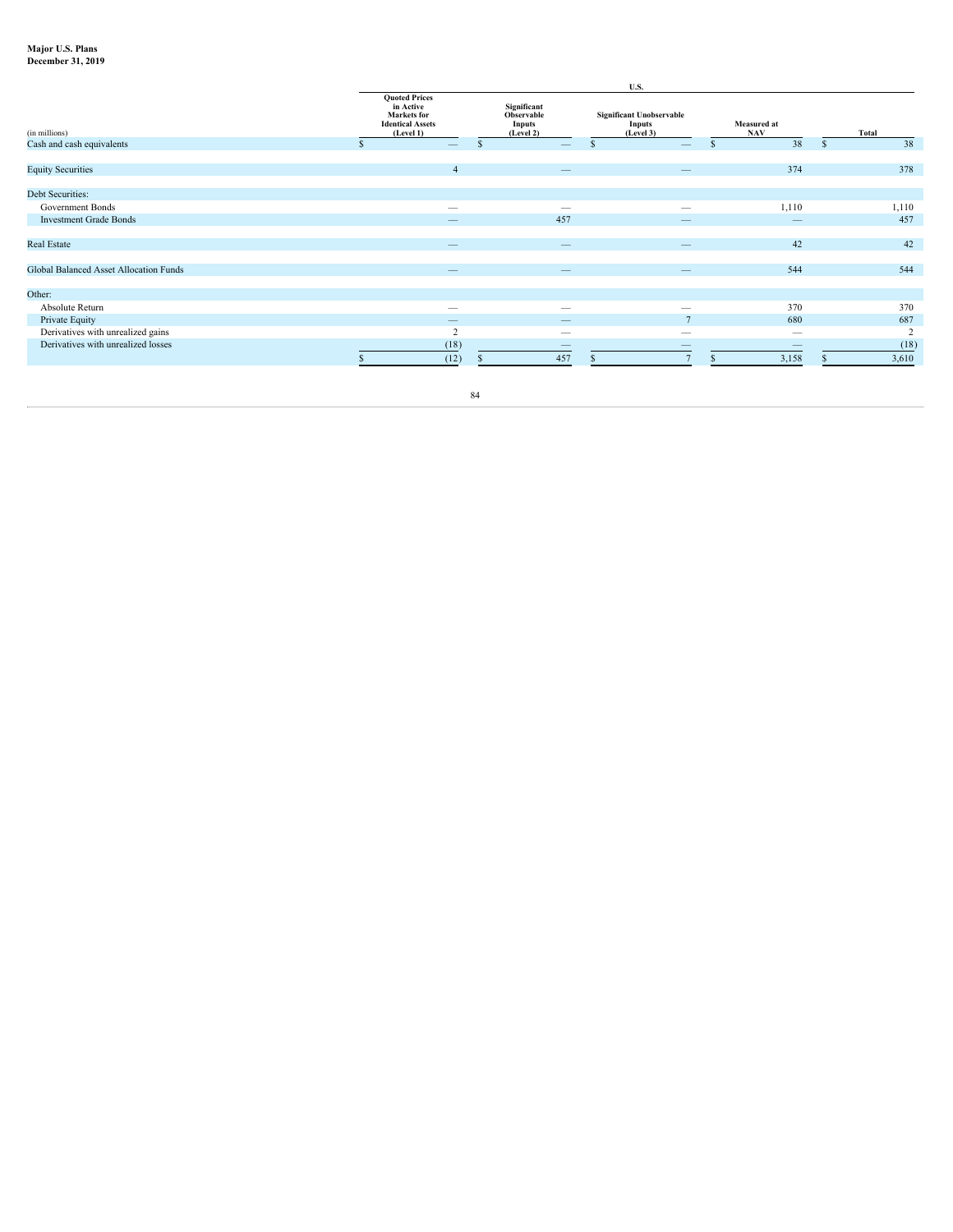#### **Major U.S. Plans December 31, 2018**

|                                        |                                                                                                 |                                                         | U.S.                                                                                                                                                                                                                                                                                                                                                                                          |                                  |       |
|----------------------------------------|-------------------------------------------------------------------------------------------------|---------------------------------------------------------|-----------------------------------------------------------------------------------------------------------------------------------------------------------------------------------------------------------------------------------------------------------------------------------------------------------------------------------------------------------------------------------------------|----------------------------------|-------|
| (in millions)                          | <b>Quoted Prices</b><br>in Active<br><b>Markets</b> for<br><b>Identical Assets</b><br>(Level 1) | Significant<br>Observable<br><b>Inputs</b><br>(Level 2) | <b>Significant Unobservable</b><br><b>Inputs</b><br>(Level 3)                                                                                                                                                                                                                                                                                                                                 | <b>Measured at</b><br><b>NAV</b> | Total |
| Cash and cash equivalents              | $\qquad \qquad -$                                                                               | $\qquad \qquad -$                                       |                                                                                                                                                                                                                                                                                                                                                                                               | 50                               | 50    |
| <b>Equity Securities</b>               |                                                                                                 |                                                         |                                                                                                                                                                                                                                                                                                                                                                                               | 364                              | 368   |
|                                        |                                                                                                 | $\qquad \qquad -$                                       | $\overline{\phantom{a}}$                                                                                                                                                                                                                                                                                                                                                                      |                                  |       |
| Debt Securities:                       |                                                                                                 |                                                         |                                                                                                                                                                                                                                                                                                                                                                                               |                                  |       |
| Government Bonds                       | $\hspace{0.1mm}-\hspace{0.1mm}$                                                                 | $\overline{\phantom{a}}$                                | $\overline{\phantom{a}}$                                                                                                                                                                                                                                                                                                                                                                      | 1,005                            | 1,005 |
| <b>Investment Grade Bonds</b>          | $\qquad \qquad -$                                                                               | 391                                                     | $\overline{\phantom{a}}$                                                                                                                                                                                                                                                                                                                                                                      |                                  | 391   |
|                                        |                                                                                                 |                                                         |                                                                                                                                                                                                                                                                                                                                                                                               |                                  |       |
| Real Estate                            | $\overline{\phantom{a}}$                                                                        | $\qquad \qquad -$                                       | $\hspace{1.0cm} \overline{\hspace{1.0cm} \hspace{1.0cm} \hspace{1.0cm} } \hspace{1.0cm} \hspace{1.0cm} \overline{\hspace{1.0cm} \hspace{1.0cm} \hspace{1.0cm} } \hspace{1.0cm} \hspace{1.0cm} \overline{\hspace{1.0cm} \hspace{1.0cm} \hspace{1.0cm} } \hspace{1.0cm} \hspace{1.0cm} \overline{\hspace{1.0cm} \hspace{1.0cm} \hspace{1.0cm} } \hspace{1.0cm} \hspace{1.0cm} \hspace{1.0cm} }$ | 57                               | 57    |
|                                        |                                                                                                 |                                                         |                                                                                                                                                                                                                                                                                                                                                                                               |                                  |       |
| Global Balanced Asset Allocation Funds | $\qquad \qquad -$                                                                               | $\hspace{0.1mm}-\hspace{0.1mm}$                         | $\overline{\phantom{a}}$                                                                                                                                                                                                                                                                                                                                                                      | 438                              | 438   |
| Other:                                 |                                                                                                 |                                                         |                                                                                                                                                                                                                                                                                                                                                                                               |                                  |       |
| Absolute Return                        | $\hspace{0.1mm}-\hspace{0.1mm}$                                                                 | $\overline{\phantom{a}}$                                | $\overline{\phantom{a}}$                                                                                                                                                                                                                                                                                                                                                                      | 431                              | 431   |
| Private Equity                         | $\hspace{0.1mm}-\hspace{0.1mm}$                                                                 | $\hspace{0.1mm}-\hspace{0.1mm}$                         | <sub>n</sub>                                                                                                                                                                                                                                                                                                                                                                                  | 659                              | 665   |
| Derivatives with unrealized gains      | 46                                                                                              | $\hspace{0.1mm}-\hspace{0.1mm}$                         | $\overline{\phantom{a}}$                                                                                                                                                                                                                                                                                                                                                                      | $\overline{\phantom{a}}$         | 46    |
| Derivatives with unrealized losses     | (6)                                                                                             | $\overline{\phantom{a}}$                                | $\overline{\phantom{a}}$                                                                                                                                                                                                                                                                                                                                                                      | $\hspace{0.1mm}-\hspace{0.1mm}$  | (6)   |
|                                        | 44                                                                                              | 391                                                     |                                                                                                                                                                                                                                                                                                                                                                                               | 3,004                            | 3,445 |

For Kodak's major U.S. defined benefit pension plans, equity investments are invested broadly in U.S. equity, developed international equity, and emerging markets. Fixed income investments are comprised primarily of long duration U.S. Treasuries and investment-grade corporate bonds. Real estate investments primarily include investments in limited partnerships that invest in office, industrial, retail and apartment properties. Global Balanc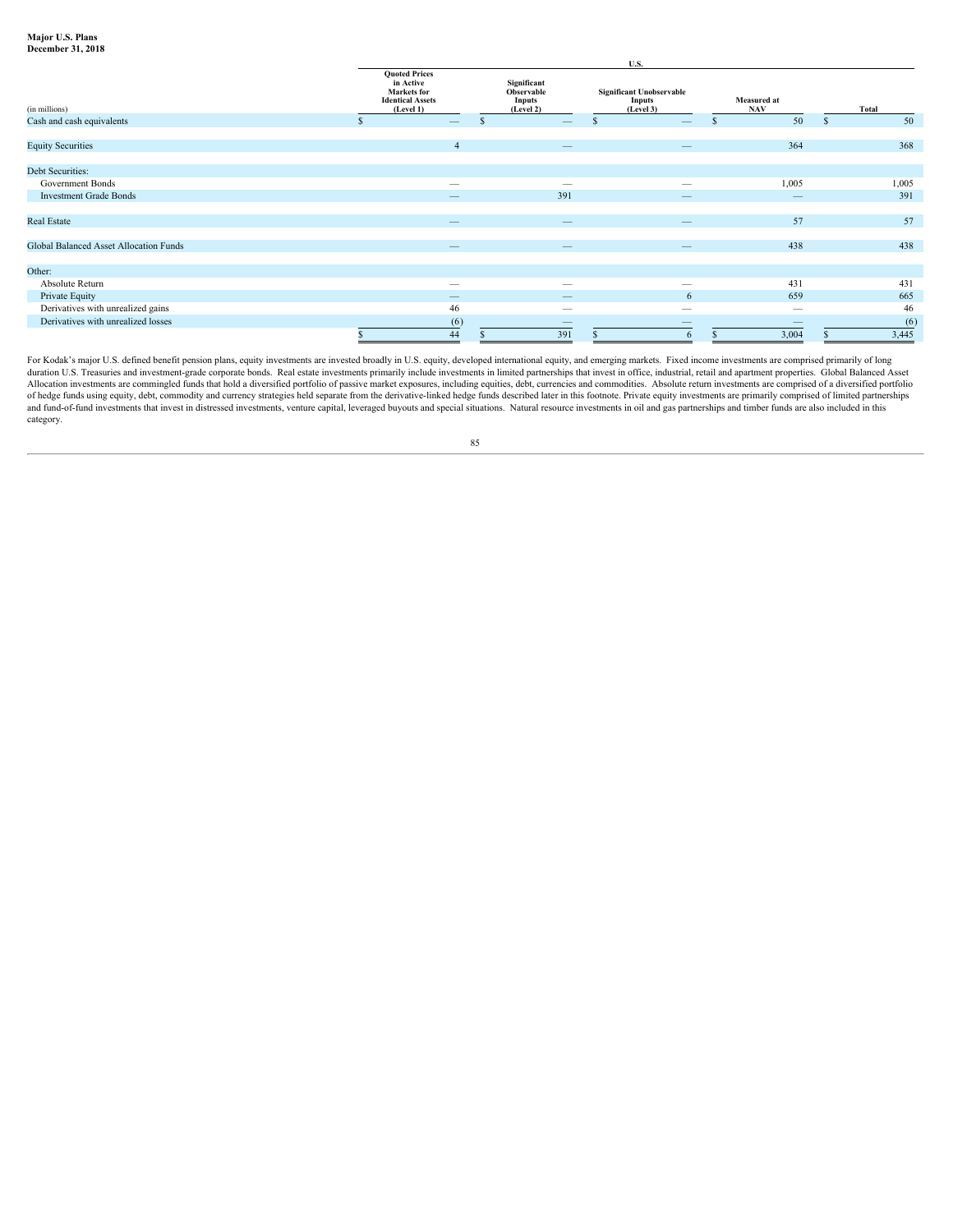# **Major Non-U.S. Plans**

| <b>December 31. 2019</b><br>. |  |
|-------------------------------|--|
|-------------------------------|--|

|                                            |                                                                                                 |                                                  | Non - U.S.                                                                                                            |                           |                                 |                 |
|--------------------------------------------|-------------------------------------------------------------------------------------------------|--------------------------------------------------|-----------------------------------------------------------------------------------------------------------------------|---------------------------|---------------------------------|-----------------|
| (in millions)<br>Cash and cash equivalents | <b>Quoted Prices</b><br>in Active<br><b>Markets</b> for<br><b>Identical Assets</b><br>(Level 1) | Significant<br>Observable<br>Inputs<br>(Level 2) | <b>Significant Unobservable</b><br><b>Inputs</b><br>(Level 3)<br>$\overline{\phantom{0}}$<br>$\overline{\phantom{a}}$ | Measured at<br><b>NAV</b> | Total                           |                 |
|                                            |                                                                                                 |                                                  |                                                                                                                       |                           |                                 |                 |
| <b>Equity Securities</b>                   | $\overline{\phantom{a}}$                                                                        |                                                  | $\hspace{0.1mm}-\hspace{0.1mm}$<br>$\hspace{0.1mm}-\hspace{0.1mm}$                                                    |                           | 33                              | 33              |
|                                            |                                                                                                 |                                                  |                                                                                                                       |                           |                                 |                 |
| Debt Securities:                           |                                                                                                 |                                                  |                                                                                                                       |                           |                                 |                 |
| Government Bonds                           | $\overline{\phantom{a}}$                                                                        |                                                  | $\overline{\phantom{a}}$<br>$\overline{\phantom{a}}$                                                                  |                           | 51                              | 51              |
| <b>Inflation-Linked Bonds</b>              | $\hspace{0.1mm}-\hspace{0.1mm}$                                                                 |                                                  | $\hspace{0.1mm}-\hspace{0.1mm}$<br>$\hspace{0.1mm}-\hspace{0.1mm}$                                                    |                           |                                 |                 |
| <b>Investment Grade Bonds</b>              |                                                                                                 |                                                  | 61<br>$\overline{\phantom{a}}$                                                                                        |                           | 65                              | 126             |
| Global High Yield & Emerging Market Debt   | $\overline{\phantom{a}}$                                                                        |                                                  | $\overline{\phantom{a}}$<br>$\overline{\phantom{a}}$                                                                  |                           | 26                              | 26              |
|                                            |                                                                                                 |                                                  |                                                                                                                       |                           |                                 |                 |
| Real Estate                                | $\hspace{0.1mm}-\hspace{0.1mm}$                                                                 |                                                  | $\hspace{0.1mm}-\hspace{0.1mm}$<br>$\hspace{0.1mm}-\hspace{0.1mm}$                                                    |                           | 11                              |                 |
|                                            |                                                                                                 |                                                  |                                                                                                                       |                           |                                 |                 |
| Global Balanced Asset Allocation Funds     | $\overline{\phantom{a}}$                                                                        |                                                  | $\overline{\phantom{a}}$<br>$\overline{\phantom{a}}$                                                                  |                           | 34                              | 34              |
|                                            |                                                                                                 |                                                  |                                                                                                                       |                           |                                 |                 |
| Other:                                     |                                                                                                 |                                                  |                                                                                                                       |                           |                                 |                 |
| Absolute Return                            |                                                                                                 |                                                  | $\overline{\phantom{m}}$<br>$\qquad \qquad -$                                                                         |                           |                                 | $7\overline{ }$ |
| Private Equity                             | $\overline{\phantom{a}}$                                                                        |                                                  | $\overline{\phantom{a}}$<br>$\hspace{0.1mm}-\hspace{0.1mm}$                                                           |                           | 38                              | 38              |
| <b>Insurance Contracts</b>                 | $\overline{\phantom{a}}$                                                                        | 317                                              |                                                                                                                       |                           | $\overline{\phantom{0}}$        | 317             |
| Derivatives with unrealized gains          |                                                                                                 |                                                  | $\hspace{0.1mm}-\hspace{0.1mm}$<br>$\hspace{0.1mm}-\hspace{0.1mm}$                                                    |                           | $\hspace{0.1mm}-\hspace{0.1mm}$ |                 |
| Derivatives with unrealized losses         | $\qquad \qquad -$                                                                               |                                                  | $\overline{\phantom{a}}$<br>$\hspace{0.1mm}-\hspace{0.1mm}$                                                           |                           | $\overline{\phantom{0}}$        |                 |
|                                            |                                                                                                 | 378                                              | $\overline{\phantom{a}}$                                                                                              |                           | 277                             | 661             |
|                                            |                                                                                                 |                                                  |                                                                                                                       |                           |                                 |                 |
|                                            |                                                                                                 | 86                                               |                                                                                                                       |                           |                                 |                 |
|                                            |                                                                                                 |                                                  |                                                                                                                       |                           |                                 |                 |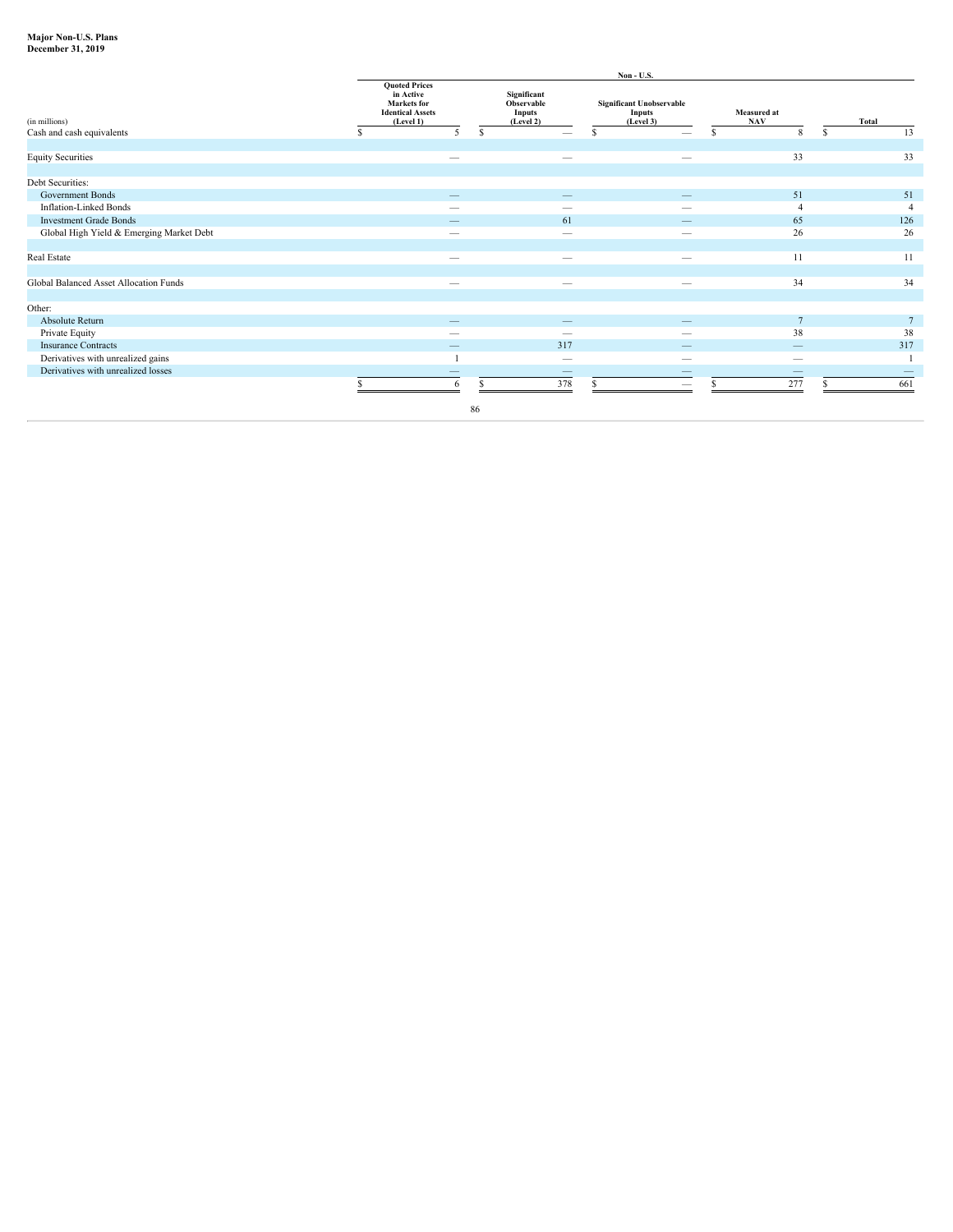#### **Major Non-U.S. Plans December 31, 2018**

|                                          |                                                                                                 |                                                         | $Non- U.S.$                                                                                                                                                                                                                                                                                                                                                                                   |                           |                |  |
|------------------------------------------|-------------------------------------------------------------------------------------------------|---------------------------------------------------------|-----------------------------------------------------------------------------------------------------------------------------------------------------------------------------------------------------------------------------------------------------------------------------------------------------------------------------------------------------------------------------------------------|---------------------------|----------------|--|
| (in millions)                            | <b>Quoted Prices</b><br>in Active<br><b>Markets</b> for<br><b>Identical Assets</b><br>(Level 1) | Significant<br>Observable<br><b>Inputs</b><br>(Level 2) | <b>Significant Unobservable</b><br><b>Inputs</b><br>(Level 3)                                                                                                                                                                                                                                                                                                                                 | Measured at<br><b>NAV</b> | Total          |  |
| Cash and cash equivalents                |                                                                                                 |                                                         | $\overline{\phantom{0}}$                                                                                                                                                                                                                                                                                                                                                                      |                           | 13             |  |
|                                          |                                                                                                 |                                                         |                                                                                                                                                                                                                                                                                                                                                                                               |                           |                |  |
| <b>Equity Securities</b>                 |                                                                                                 | $\overline{\phantom{a}}$                                | $\overline{\phantom{a}}$                                                                                                                                                                                                                                                                                                                                                                      | 21                        | 21             |  |
|                                          |                                                                                                 |                                                         |                                                                                                                                                                                                                                                                                                                                                                                               |                           |                |  |
| Debt Securities:                         |                                                                                                 |                                                         |                                                                                                                                                                                                                                                                                                                                                                                               |                           |                |  |
| Government Bonds                         | $\hspace{0.1mm}-\hspace{0.1mm}$                                                                 | $\overline{\phantom{a}}$                                | $\hspace{0.1mm}-\hspace{0.1mm}$                                                                                                                                                                                                                                                                                                                                                               | 53                        | 53             |  |
| Inflation-Linked Bonds                   | $\overline{\phantom{a}}$                                                                        | $\overline{\phantom{a}}$                                | $\overline{\phantom{0}}$                                                                                                                                                                                                                                                                                                                                                                      |                           | $\overline{4}$ |  |
| <b>Investment Grade Bonds</b>            | $\overline{\phantom{a}}$                                                                        | 66                                                      | $\hspace{0.1mm}-\hspace{0.1mm}$                                                                                                                                                                                                                                                                                                                                                               | 68                        | 134            |  |
| Global High Yield & Emerging Market Debt |                                                                                                 | $\overline{\phantom{0}}$                                |                                                                                                                                                                                                                                                                                                                                                                                               | 28                        | 28             |  |
|                                          |                                                                                                 |                                                         |                                                                                                                                                                                                                                                                                                                                                                                               |                           |                |  |
| Real Estate                              |                                                                                                 |                                                         |                                                                                                                                                                                                                                                                                                                                                                                               |                           | $\overline{9}$ |  |
|                                          |                                                                                                 |                                                         |                                                                                                                                                                                                                                                                                                                                                                                               |                           |                |  |
| Global Balanced Asset Allocation Funds   | -                                                                                               |                                                         | $\qquad \qquad -$                                                                                                                                                                                                                                                                                                                                                                             | 27                        | 27             |  |
|                                          |                                                                                                 |                                                         |                                                                                                                                                                                                                                                                                                                                                                                               |                           |                |  |
| Other:                                   |                                                                                                 |                                                         |                                                                                                                                                                                                                                                                                                                                                                                               |                           |                |  |
| Absolute Return                          | $\hspace{0.1mm}-\hspace{0.1mm}$                                                                 | $\overline{\phantom{a}}$                                |                                                                                                                                                                                                                                                                                                                                                                                               |                           |                |  |
| Private Equity                           | $\overline{\phantom{a}}$                                                                        | $\overline{\phantom{m}}$                                |                                                                                                                                                                                                                                                                                                                                                                                               | 42                        | 42             |  |
| <b>Insurance Contracts</b>               | $\hspace{0.1mm}-\hspace{0.1mm}$                                                                 | 333                                                     |                                                                                                                                                                                                                                                                                                                                                                                               | $\overline{\phantom{a}}$  | 333            |  |
| Derivatives with unrealized gains        |                                                                                                 | $\overline{\phantom{a}}$                                | $\hspace{1.0cm} \overline{\hspace{1.0cm} \hspace{1.0cm} \hspace{1.0cm} } \hspace{1.0cm} \hspace{1.0cm} \overline{\hspace{1.0cm} \hspace{1.0cm} \hspace{1.0cm} } \hspace{1.0cm} \hspace{1.0cm} \overline{\hspace{1.0cm} \hspace{1.0cm} \hspace{1.0cm} } \hspace{1.0cm} \hspace{1.0cm} \overline{\hspace{1.0cm} \hspace{1.0cm} \hspace{1.0cm} } \hspace{1.0cm} \hspace{1.0cm} \hspace{1.0cm} }$ | $\overline{\phantom{a}}$  |                |  |
| Derivatives with unrealized losses       | (1)                                                                                             | $\overline{\phantom{a}}$                                | $\hspace{0.1mm}-\hspace{0.1mm}$                                                                                                                                                                                                                                                                                                                                                               | $\overline{\phantom{a}}$  | (1)            |  |
|                                          | 8                                                                                               | 399                                                     | $\overline{\phantom{0}}$                                                                                                                                                                                                                                                                                                                                                                      | 264                       | 671            |  |

For Kodak's major non-U.S. defined benefit pension plans, equity investments are invested broadly in local equity, developed international and emerging markets. Fixed income investments are comprised primarily of governmen and investment grade corporate bonds. Real estate investments primarily include investments in limited partnerships that invest in office, industrial, and retail properties. Global Balanced Asset Allocation investments are commingled funds that hold a diversified portfolio of passive market exposures, including equities, debt. currencies and commodities. Absolute return investments are comprised of a diversified portfolio of hedge funds usin debt, commodity, and currency strategies held separate from the derivative-linked hedge funds described later in this footnote. Private equity investments are comprised of limited partnerships and fund-of-fund investments in distressed investments, venture capital and leveraged buyouts. Insurance contracts are typically annuities from life insurance companies covering specific pension obligations.

For Kodak's major defined benefit pension plans, certain investment managers are authorized to invest in derivatives such as futures, swaps, and currency forward contracts. Investments in derivatives are used to obtain des exposure to a particular asset, index or bond duration and require only a portion of the total exposure to be invested as cash collateral. In instances where exposures are obtained via derivatives, the majority of the expo major U.S. plans table above, 4% of the total pension assets represented equity securities exposure obtained via derivatives and are reported in equity securities, and 30% of the total pension assets represented U.S. gover exposure with 12 years duration, obtained via derivatives and are reported in government bonds. Of the December 31, 2018 investments shown in the major U.S. plans table above, 5% of the total pension assets represented equ securities exposure obtained via derivatives and are reported in equity securities, and 30% of the total pension assets represented U.S. government bond exposure with 12 years duration, obtained via derivatives and are rep government bonds.

Of the December 31, 2019 investments shown in the major Non-U.S. plans table above, 0% and 7% of the total pension assets represented derivative exposures to equity securities and government bonds with 2 years duration and reported in those respective classes. Of the December 31, 2018 investments shown in the major Non-U.S. plans table above, 0% and 7% of the total pension assets represented derivative exposures to equity securities and gove bonds with 5 years duration and are reported in those respective classes.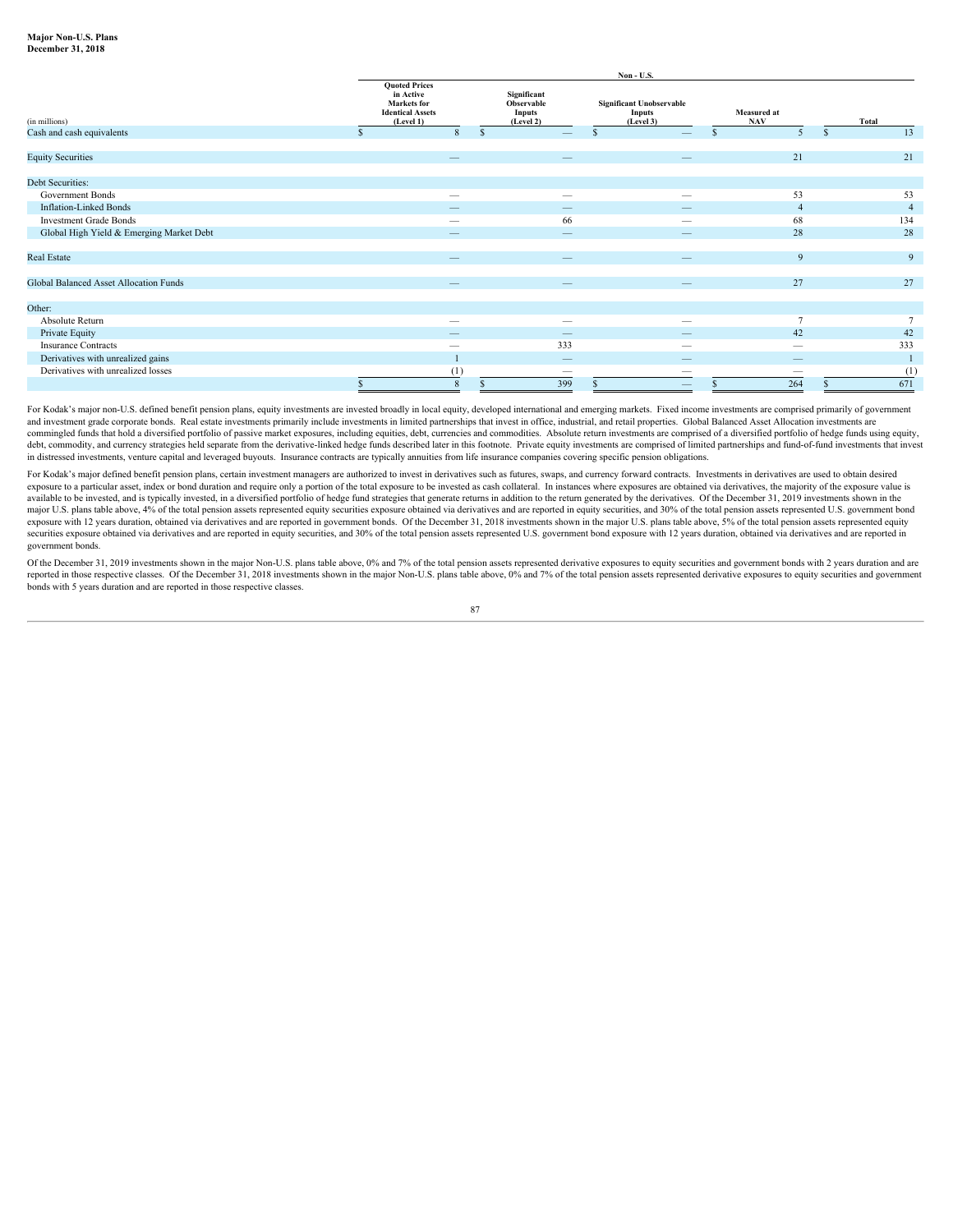The following is a reconciliation of the beginning and ending balances of level 3 assets of Kodak's major U.S. defined benefit pension plans:

|                |                        | Net Realized and Unrealized Gains |                                |                          |                   |
|----------------|------------------------|-----------------------------------|--------------------------------|--------------------------|-------------------|
|                | <b>Balance</b> at      | <b>Relating to Assets Still</b>   | <b>Relating to Assets Sold</b> | Net Purchases, Sales and | <b>Balance</b> at |
| (in millions)  | <b>January 1, 2019</b> |                                   | <b>During the Period</b>       | Settlements              | December 31, 2019 |
| Private Equity |                        |                                   | $\overline{\phantom{a}}$       |                          |                   |
| Total          |                        |                                   |                                |                          |                   |
|                |                        |                                   |                                |                          |                   |
|                |                        |                                   |                                |                          |                   |

|                |                               | Net Realized and Unrealized Gains |                                |                          |                                         |  |
|----------------|-------------------------------|-----------------------------------|--------------------------------|--------------------------|-----------------------------------------|--|
|                | Balance at<br>January 1, 2018 | <b>Relating to Assets Still</b>   | <b>Relating to Assets Sold</b> | Net Purchases, Sales and | <b>Balance at<br/>December 31, 2018</b> |  |
| (in millions)  |                               |                                   | During the Period              | Settlements              |                                         |  |
| Real Estate    |                               | $\hspace{0.1mm}-\hspace{0.1mm}$   |                                | (40)                     |                                         |  |
| Private Equity |                               |                                   | -                              |                          |                                         |  |
| Total          |                               |                                   |                                | (49)                     |                                         |  |

The following pension benefit payments, which reflect expected future service, are expected to be paid (in millions):

|               | U.O.  | Non-U.S.       |
|---------------|-------|----------------|
| 2020          | 308   | 40             |
| 2021          | 295   | 4 <sub>1</sub> |
| 2022          | 283   | 40             |
| 2023          | 272   | 40             |
| 2024          | 261   | 45             |
| $2025 - 2029$ | 1,134 | 205            |
|               |       |                |

# **NOTE 21: OTHER POSTRETIREMENT BENEFITS**

In Canada, Kodak provides medical, dental, life insurance, and survivor income benefits to eligible retirees. In the U.K., Kodak provides medical benefits to eligible retirees. The other postretirement benefit plans in Can U.K. are closed to new participants. Information on the Canada and U.K. other postretirement benefit plans is presented below.

The measurement date used to determine the net benefit obligation for Kodak's other postretirement benefit plans is December 31.

Changes in Kodak's benefit obligation and funded status were as follows (in millions):

|                                               | Year Ended December 31,         |      |  |
|-----------------------------------------------|---------------------------------|------|--|
|                                               | 2019                            | 2018 |  |
| Net benefit obligation at beginning of period | 64                              |      |  |
| Interest cost                                 |                                 |      |  |
| Plan participants' contributions              |                                 |      |  |
| Actuarial gain                                | $\hspace{0.1mm}-\hspace{0.1mm}$ | (6   |  |
| Benefit payments                              | (4)                             | (4)  |  |
| Currency adjustments                          |                                 |      |  |
| Net benefit obligation at end of period       | 63                              |      |  |
|                                               |                                 |      |  |
| Underfunded status at end of period           | (63)                            | (64) |  |

Amounts recognized in the Consolidated Statement of Financial Position consist of (in millions):

|                                              | As of December 31. |      |
|----------------------------------------------|--------------------|------|
|                                              | 2019               | 2018 |
| Other current liabilities                    | $\sim$             |      |
| Pension and other postretirement liabilities | (60)               | (61) |
|                                              | (63)               | (64) |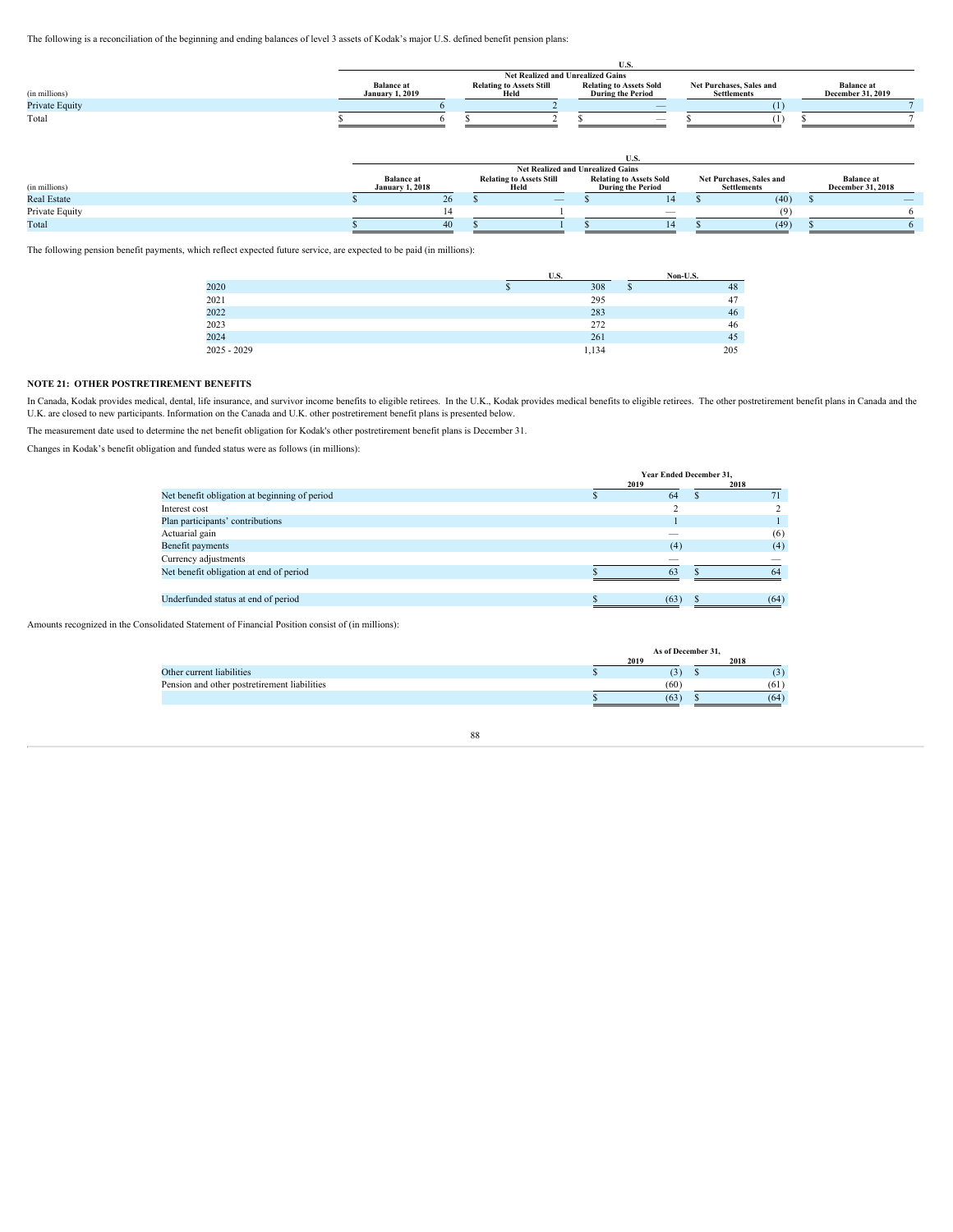# Amounts recognized in Accumulated other comprehensive loss consist of (in millions):

| 2018<br>(5)<br>(6) |                    |      | - <i>C</i> Decen-<br>the contract of the contract of the contract of the contract of the contract of the contract of the contract of |  |
|--------------------|--------------------|------|--------------------------------------------------------------------------------------------------------------------------------------|--|
|                    |                    | 2019 |                                                                                                                                      |  |
|                    | Net actuarial gain |      |                                                                                                                                      |  |

Changes in benefit obligations recognized in Other comprehensive loss (income) consist of (in millions):

|                                                            |       | <b>Year Ended December 31,</b> |     |
|------------------------------------------------------------|-------|--------------------------------|-----|
|                                                            | 0.010 |                                |     |
| Newly established loss (gain)                              |       |                                |     |
| Amortization of:                                           |       |                                |     |
| Net actuarial gain                                         |       |                                | $-$ |
| Total gain recognized in Other comprehensive (loss) income |       |                                |     |

# Other postretirement benefit cost included:

|                                                   | Year Ended December 31, |      |
|---------------------------------------------------|-------------------------|------|
|                                                   | 2019                    | 2018 |
| Components of net postretirement benefit cost:    |                         |      |
| Service cost                                      |                         |      |
| Interest cost                                     |                         |      |
| Amortization of:                                  |                         |      |
| Actuarial gain                                    |                         |      |
| Other postretirement benefit cost from continuing |                         |      |
| operations                                        |                         |      |

The weighted-average assumptions used to determine the net benefit obligations were as follows:

|                      | <b>Year Ended December 31.</b> |       |
|----------------------|--------------------------------|-------|
|                      |                                |       |
| Discount rate        | 2.93%                          | 3.59% |
| Salary increase rate | 1.80%                          | 2.35% |

The weighted-average assumptions used to determine the net postretirement benefit cost were as follows:

|                                  | Year Ended December 31, |                      |
|----------------------------------|-------------------------|----------------------|
|                                  | 2019                    |                      |
| Effective rate for interest cost | 3.26%                   |                      |
| Salary increase rate             | 2.35%                   | $2.88\%$<br>$2.35\%$ |
|                                  |                         |                      |

The weighted-average assumed healthcare cost trend rates used to compute the other postretirement amounts were as follows:

|                                                         |       | 2018  |
|---------------------------------------------------------|-------|-------|
| Healthcare cost trend                                   | 5.37% | 5.70% |
| Rate to which the cost trend rate is assumed to decline |       |       |
| (the ultimate trend rate)                               | 3.14% | 3.38% |
| Year that the rate reaches the ultimate trend rate      | 2038  | 2038  |

Assumed healthcare cost trend rates effect the amounts reported for the healthcare plans. A one-percentage point change in assumed healthcare cost trend rates would have the following effects:

|                                             | 1% increase                     | 1% decrease |
|---------------------------------------------|---------------------------------|-------------|
| Effect on total service and interest cost   | $\hspace{0.1mm}-\hspace{0.1mm}$ | $-$         |
| Effect on postretirement benefit obligation |                                 |             |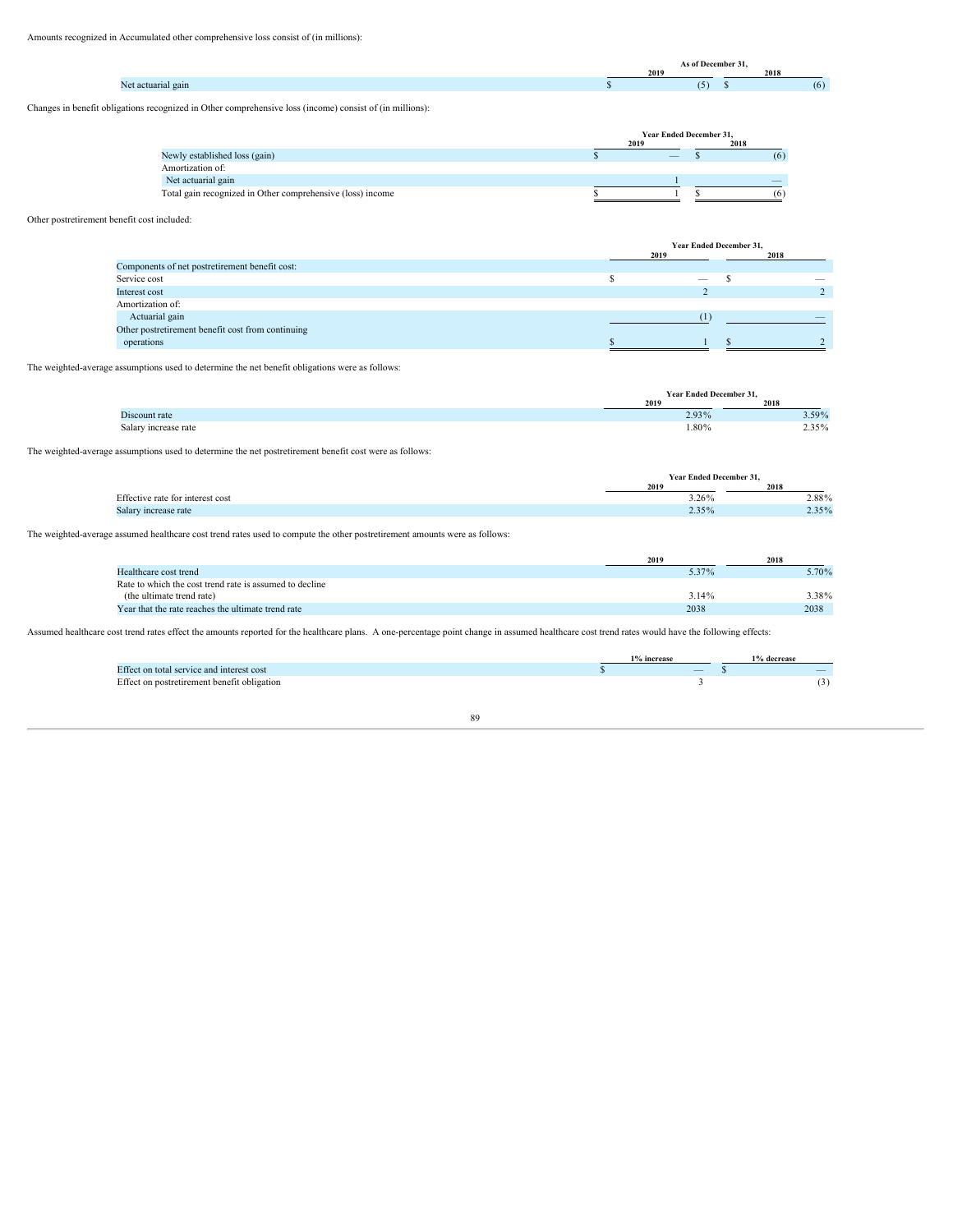The following other postretirement benefits, which reflect expected future service, are expected to be paid (in millions):

| 2020         |    |
|--------------|----|
| 2021<br>2022 |    |
|              |    |
|              |    |
| 2023<br>2024 |    |
| 2024-2028    | 16 |

# **NOTE 22: EARNINGS PER SHARE**

Basic earnings per share are calculated using the weighted-average number of shares of common stock outstanding during the period. Diluted earnings per share calculations include any dilutive effect of potential common sha periods with a net loss from continuing operations, diluted earnings per share are calculated using weighted-average basic shares for that period, as utilizing diluted shares would be anti-dilutive to loss per share.

A reconciliation of the amounts used to calculate basic and diluted earnings per share for the years ended December 31, 2019 and 2018 follows (in millions):

|                                                                | <b>Year Ended December 31.</b> |           |  |      |  |  |
|----------------------------------------------------------------|--------------------------------|-----------|--|------|--|--|
|                                                                |                                | 2019      |  | 2018 |  |  |
| Loss from continuing operations attributable to Eastman        |                                |           |  |      |  |  |
| Kodak Company                                                  |                                | $(91)$ \$ |  | (9)  |  |  |
| Less: Series A Preferred Stock cash and accrued dividends      |                                | (11)      |  | (11) |  |  |
| Less: Series A Preferred Stock deemed dividends                |                                | (9)       |  |      |  |  |
| Loss from continuing operations available to common            |                                |           |  |      |  |  |
| shareholders - basic and diluted                               |                                |           |  |      |  |  |
|                                                                |                                |           |  |      |  |  |
| Net income (loss) attributable to Eastman Kodak Company        |                                | 116       |  | (16) |  |  |
| Less: Series A Preferred Stock cash and accrued dividends      |                                | (11)      |  | (11) |  |  |
| Less: Series A Preferred Stock deemed dividends                |                                |           |  |      |  |  |
| Net income (loss) available to common shareholders - basic and |                                |           |  |      |  |  |
| diluted                                                        |                                | 96        |  | (36) |  |  |

As a result of the net loss from continuing operations available to common shareholders for the years ended December 31, 2019 and 2018, Kodak calculated diluted earnings per share using weighted-average basic shares outstanding. If Kodak reported earnings from continuing operations available to common shareholders for the years ended December 31, 2019 and 2018, the calculation of diluted earnings per share would have included the assu conversion of 0.6 million and 0.3 million unvested restricted stock units.

The computation of diluted earnings per share for the years ended December 31, 2019 and 2018 excluded the impact of (1) the assumed conversion of 2.0 million shares of Series A Preferred Stock, and (2) the assumed conversi 6.8 million and 5.2 million outstanding employee stock options, respectively, because they would have been anti-dilutive. The computation of diluted earnings per share for the year ended December 31, 2019 also excluded the assumed conversion of \$100 million of Convertible Notes because the effects would have been anti-dilutive.

# **NOTE 23: STOCK-BASED COMPENSATION**

Kodak's stock incentive plan is the 2013 Omnibus Incentive Plan (the "2013 Plan"). The 2013 Plan is administered by the Executive Compensation Committee of the Board of Directors.

Officers, directors and employees of the Company and its consolidated subsidiaries are eligible to receive awards. Stock options are generally non-qualified, are at exercise prices equal to or greater than the closing pric stock on the date of grant and expire seven years after the grant date. Stock-based compensation awards granted under Kodak's stock incentive plan are generally subject to a three-year vesting period from the date of grant date as determined by the Executive Compensation Committee. Awards are subject to settlement in newly-issued shares of common stock. Unless sooner terminated by the Executive Compensation Committee, no awards may be granted under the 2013 Plan after May 22, 2028.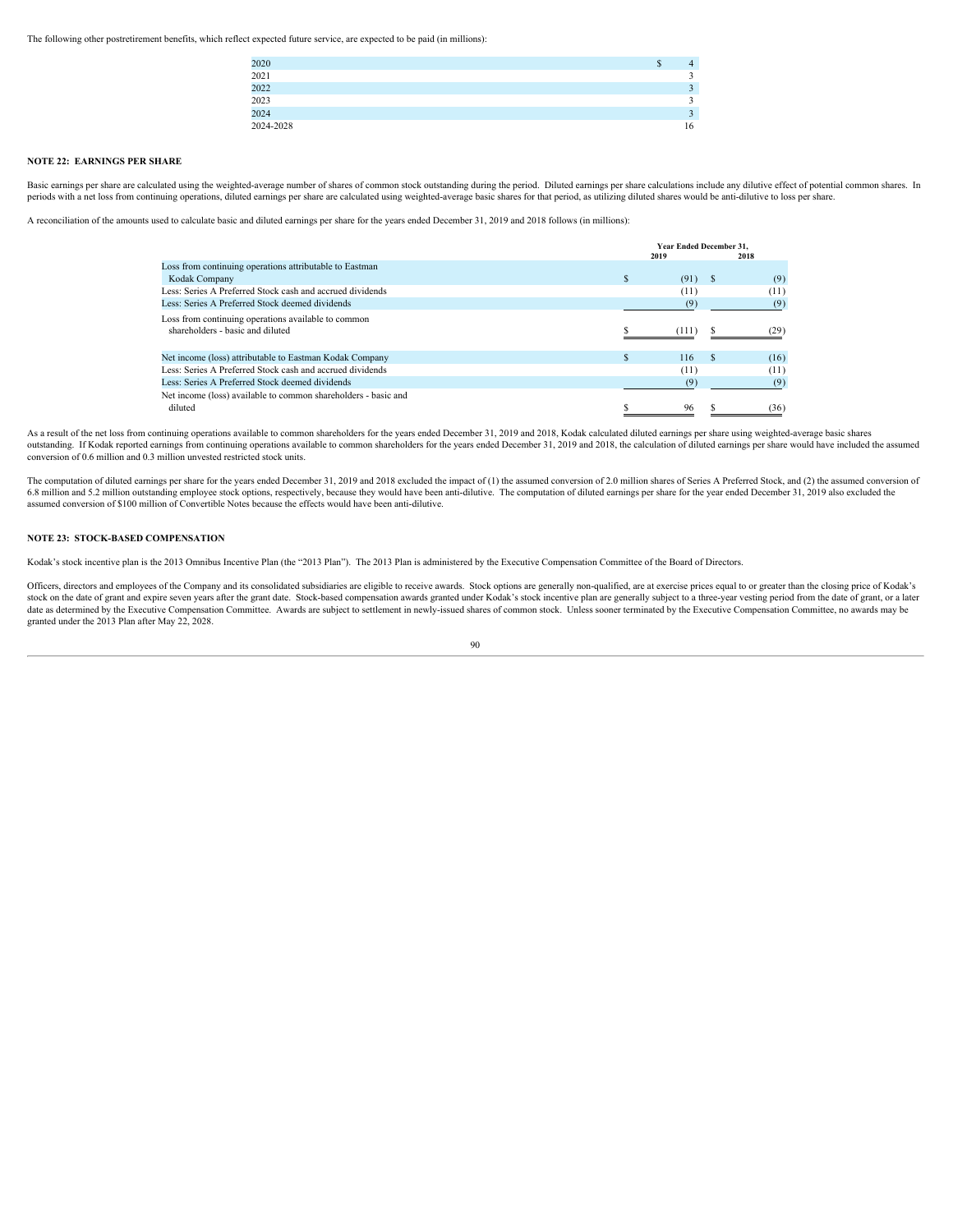The maximum number of shares of common stock that may be issued under the 2013 Plan is approximately 5.8 million. In addition, under the 2013 Plan, the maximum number of shares available for the grant of incentive stock options is 2.0 million shares. The maximum number of shares as to which stock options or stock appreciation rights may be granted to any one person under the 2013 Plan in any calendar year is 2.5 million shares. The maximu number of performance-based compensation awards that may be granted to any one employee under the 2013 Plan in any calendar year is 1.0 million shares or, in the event such award is paid in cash, \$2.5 million. The maximum number of awards that may be granted to any non-employee director under the 2013 Plan in any calendar year may not exceed a number of awards with a grant date fair value of \$900,000, computed as of the grant date.

Compensation expense is recognized on a straight-line basis over the service or performance period for each separately vesting tranche of the award and is adjusted for actual forfeitures before vesting. Kodak assesses the that performance-based shares will be earned based on the probability of meeting the performance criteria. For those performance-based awards that are deemed probable of achievement, expense is recorded, and for those awards that are deemed not probable of achievement, no expense is recorded. Kodak assesses the probability of achievement each quarter.

#### *Restricted Stock Units*

Restricted stock units are payable in shares of the Company common stock upon vesting. The fair value is based on the closing market price of the Company's stock on the grant date. Compensation cost related to restricted s units was \$2 million for both the years ended December 31, 2019 and 2018.

The weighted average grant date fair value of restricted stock unit awards granted for the years ended December 31, 2019 and 2018 was \$2.93 and \$3.66, respectively. The total fair value of restricted stock units that veste million and \$3 million for the years ended December 31, 2019 and 2018, respectively. As of December 31, 2019, there was \$0.3 million of unrecognized compensation cost related to restricted stock units. The cost is expected recognized over a weighted average period of 1.3 years.

The following table summarizes information about restricted stock unit activity for the year ended December 31, 2019:

|                                  | Number of<br><b>Restricted</b><br><b>Stock Units</b> | Weighted-Average<br><b>Grant Date</b><br><b>Fair Values</b> |
|----------------------------------|------------------------------------------------------|-------------------------------------------------------------|
| Outstanding on December 31, 2018 | 703,748                                              | 4.72                                                        |
| Granted                          | 521,698                                              | 2.93                                                        |
| Vested                           | 475,295                                              | 4.92                                                        |
| Forfeited                        | 28,350                                               | 5.88                                                        |
| Outstanding on December 31, 2019 | 721,801                                              | 3.25                                                        |

#### *Stock Options*

The following table summarizes information about stock option activity for the year ended December 31, 2019:

|                                    | <b>Shares</b><br>Under | <b>Weighted Average</b><br>Exercise<br>Price<br>Per Share | <b>Weighted Average</b><br>Remaining<br><b>Contractual Life</b><br>(Years) | Aggregate<br>Intrinsic<br>Value<br>millions) |
|------------------------------------|------------------------|-----------------------------------------------------------|----------------------------------------------------------------------------|----------------------------------------------|
| Outstanding on December 31, 2018   | 5,195,937              | 13.85                                                     |                                                                            |                                              |
| Granted                            | 2,220,959              | 4.60                                                      |                                                                            |                                              |
| Forfeited                          | 573,817                | 12.50                                                     |                                                                            |                                              |
| Outstanding on December 31, 2019   | 6,843,079              | 10.96                                                     | 4.07                                                                       |                                              |
| Exercisable on December 31, 2019   | 6,050,372              | 11.18                                                     | 3.95                                                                       |                                              |
| Expected to vest December 31, 2019 | 792,707                | 9.27                                                      | 5.86                                                                       |                                              |

The aggregate intrinsic value represents the total pretax intrinsic value that option holders would have received had all option holders exercised their options on the last trading day of the year. The aggregate intrinsic difference between the Kodak closing stock price on the last trading day of the year and the exercise price, multiplied by the number of in-the-money options.

#### There were no options exercised in 2019 or 2018.

The weighted average grant date fair value of options granted for the years ended December 31, 2019 and 2018 was \$1.73 and \$2.47, respectively. The total fair value of options that vested during the years ended December 31 and 2018 was \$7 million and \$5 million, respectively. Compensation cost related to stock options for the years ended December 31, 2019 and 2018 was \$5 million and \$4 million, respectively.

As of December 31, 2019, there was \$0.5 million of unrecognized compensation cost related to stock options. The cost is expected to be recognized over a weighted average period of 1.0 years.

Kodak utilizes the Black-Scholes option valuation model to estimate the fair value of stock options. Public trading of the Company's common stock began on September 23, 2013, providing limited historical data upon which to assumptions.<br>91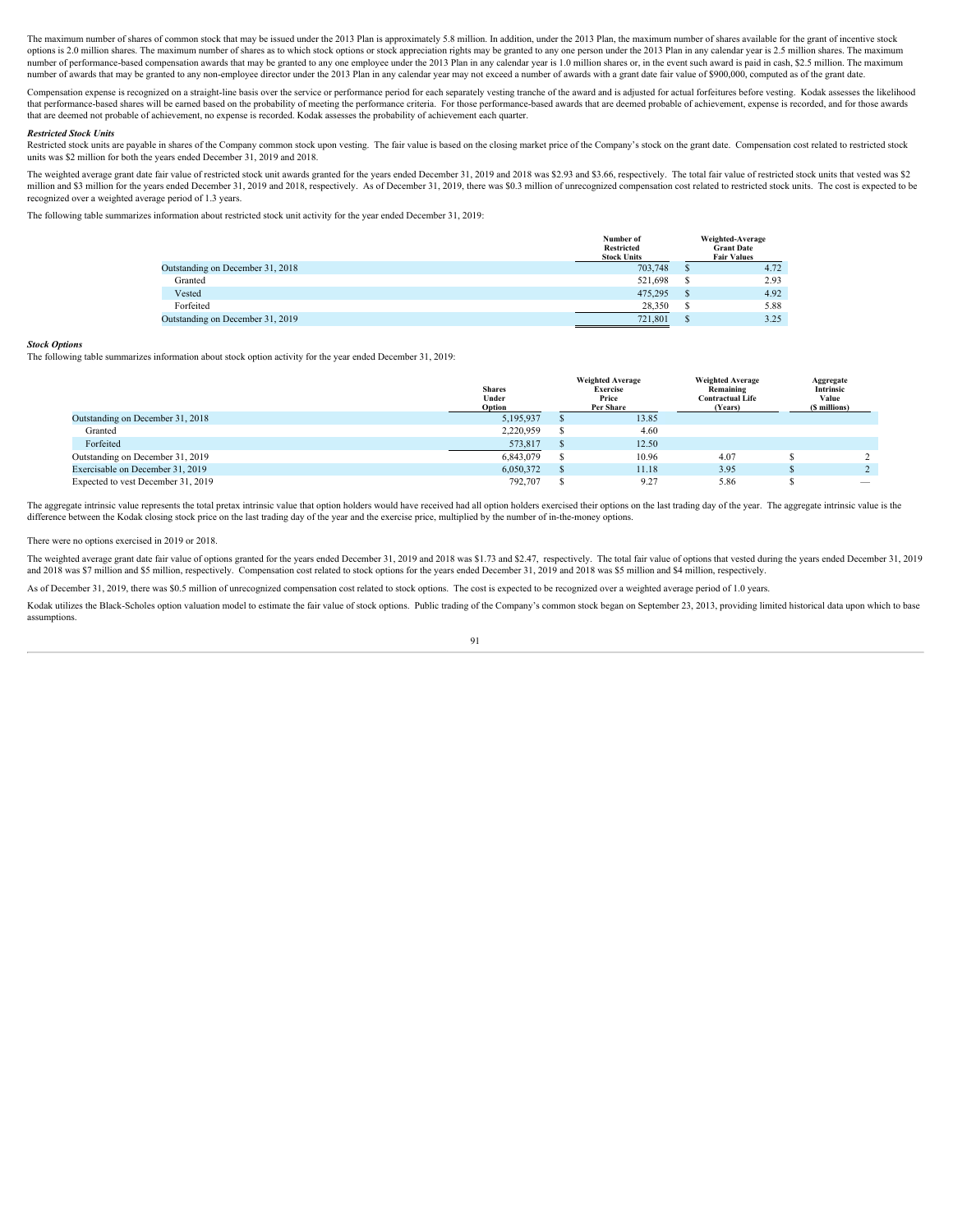The expected term of options granted is the period of time the options are expected to be outstanding and is calculated using a simplified method based on the option's vesting period and original contractual term. The Comp only the historical volatility of the Company's stock to estimate expected volatility. The risk-free rate was based on the yield on U.S. Treasury notes with a term equal to the option's expected term.

The following inputs were used for the valuation of option grants issued in each year:

|                                                |                   | Year Ended December 31, |
|------------------------------------------------|-------------------|-------------------------|
|                                                | 2019              | 2018                    |
| Weighted-average fair value of options granted | 1.73              | 2.45                    |
| Weighted-average risk-free interest rate       | 2.47%             | 2.70%                   |
| Range of risk-free interest rates              | $2.28\% - 2.54\%$ | $2.59\% - 2.95\%$       |
| Weighted-average expected option lives         | 4.5 years         | 4.5 years               |
| <b>Expected option lives</b>                   | 4.5 years         | $4.4 - 4.5$ years       |
| Weighted-average volatility                    | 90%               | 81%                     |
| Range of expected volatilities                 | $81\% - 90\%$     | $80\% - 83\%$           |
| Weighted-average expected dividend yield       | $0.00\%$          | $0.00\%$                |
|                                                |                   |                         |

#### **NOTE 24: SHAREHOLDERS' EQUITY**

The Company has 560 million shares of authorized stock, consisting of: (i) 500 million shares of common stock, par value \$0.01 per share and (ii) 60 million shares of preferred stock, no par value, issuable in one or more of December 31, 2019 there were 43.2 million shares of common stock outstanding and 2.0 million shares of Series A preferred stock issued and outstanding. As of December 31, 2018 there were 42.8 million shares of common stock outstanding and 2.0 million shares of Series A preferred stock issued and outstanding.

*Treasury Stock* Treasury stock consisted of approximately 0.7 and 0.6 million shares at December 31, 2019 and 2018, respectively.

### *Backstop Registration Rights Agreement*

Upon emergence from bankruptcy on September 3, 2013 ("Effective Date"), the Company and GSO Capital Partners LP, on behalf of various managed funds, BlueMountain Capital Management, LLC, on behalf of various managed funds, George Karfunkel, United Equities Commodities Company, Momar Corporation and Contrarian Capital Management, LLC, on behalf of Contrarian Funds, LLC (collectively, the "Backstop Parties") executed a registration rights agreement (the "Backstop Registration Rights Agreement"). The Backstop Registration Rights Agreement, among other rights, provides the Backstop Parties with certain registration rights with respect to common stock o to the Backstop Parties (and other eligible creditors) as part of a rights offering (the "Backstop registrable securities"). A portion of the shares issued in the rights offerings are restricted securities for purposes of Securities Act of 1933 and may not be offered, sold or otherwise transferred absent registration under the Securities Act of 1933 or an applicable exemption from registration requirements.

Stockholders holding Backstop registrable securities representing 10% of the outstanding common stock at emergence may require the Company to facilitate a registered offering of Backstop registrable securities (such offeri "Initial Registration"). The Backstop registrable securities requested to be sold in the Initial Registration must have an aggregate market value of at least \$75 million. On October 20, 2016, the Initial Registration, in t shelf registration statement registering all Backstop registerable securities, was declared effective by the SEC.

Following the Initial Registration, stockholders holding 10% or more of the outstanding Backstop registrable securities may demand that the Company file a shelf registration statement and effectuate one or more takedowns o such shelf, or, if a shelf is not available, effectuate one or more stand-alone registered offerings, provided that such non-shelf registered offerings or shelf takedowns may not be requested more than four times and, in e include shares having an aggregate market value of at least \$75 million. Beginning on the second anniversary of the Effective Date, upon request of a stockholder, the Company shall amend its existing shelf registration sta register additional Backstop registrable securities as set forth in the Registration Rights Agreement. Stockholders also have the right to include their Backstop registrable securities in the Initial Registration or any ot registered offering or shelf takedown of the common stock by the Company for its own account or for the account of any holders of common stock.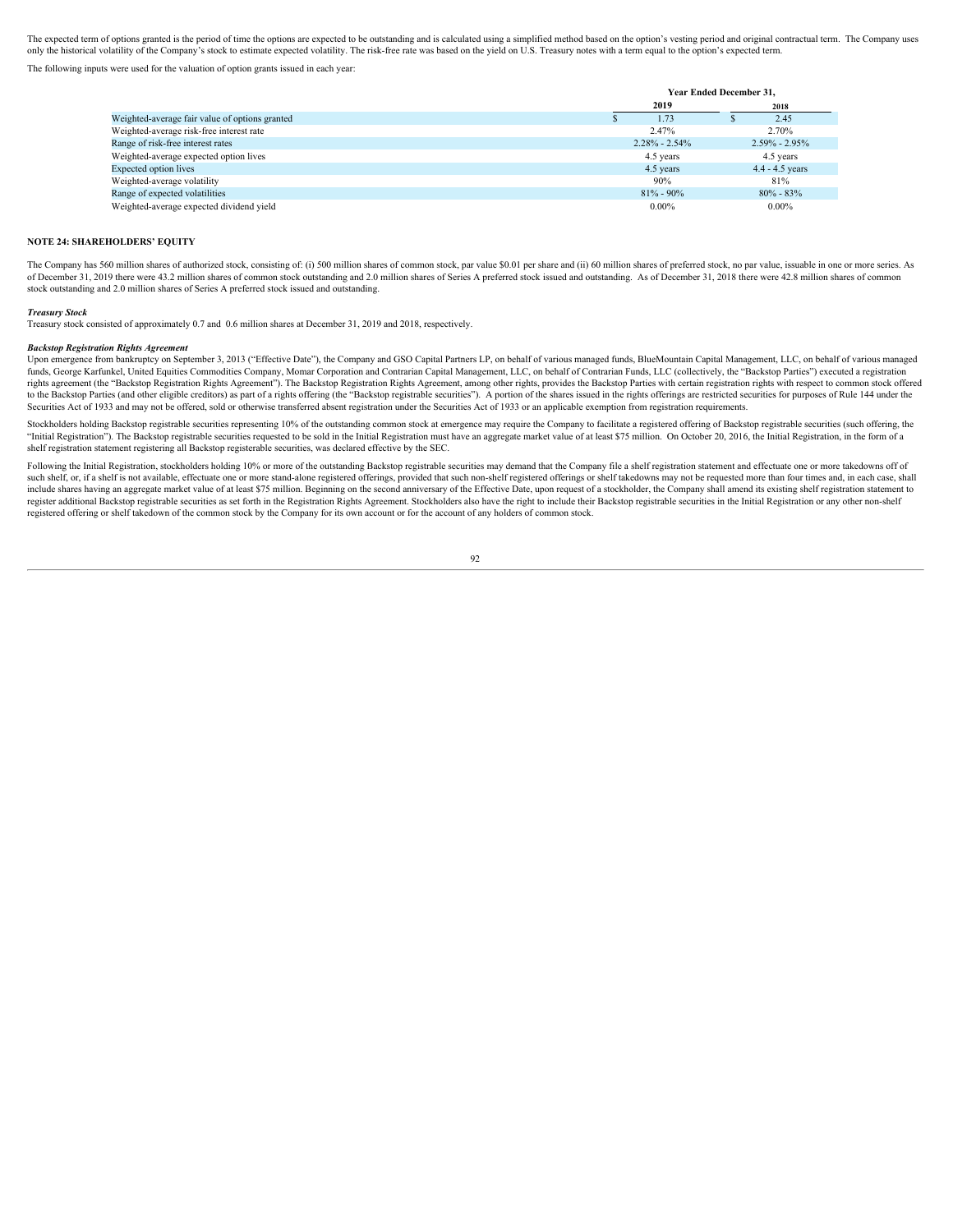# **NOTE 25: OTHER COMPREHENSIVE LOSS**

The changes in Other comprehensive loss by component, were as follows:

|                                                        |     | Year Ended December 31, |      |
|--------------------------------------------------------|-----|-------------------------|------|
| (in millions)                                          |     | 2019                    | 2018 |
| <b>Currency translation adjustments</b>                |     |                         |      |
| Currency translation adjustments                       |     |                         | (11) |
| Amount transferred to net income due to the sale       |     |                         |      |
| of an investment in a foreign entity                   |     |                         |      |
| Currency translation adjustments and other             |     |                         |      |
|                                                        |     |                         |      |
| Pension and other postretirement benefit plan          |     |                         |      |
| changes                                                |     |                         |      |
| Newly established net actuarial loss                   |     | (14)                    | (5)  |
| Tax benefit                                            |     |                         |      |
| Newly established net actuarial loss, net of tax       |     | (5)                     |      |
| Reclassification adjustments:                          |     |                         |      |
| Amortization of prior service credit                   | (a) | (8)                     | (8)  |
| Amortization of actuarial losses                       | (a) |                         |      |
| Recognition of gains due to settlements                |     |                         |      |
| and curtailments                                       | (a) | (2)                     |      |
| Total reclassification adjustments                     |     | (6)                     |      |
| Tax provision                                          |     | (1)                     |      |
| Reclassification adjustments, net of tax               |     | (7)                     |      |
| Pension and other postretirement benefit plan changes, |     |                         |      |
| net of tax                                             |     | (12)                    |      |
| Other comprehensive loss                               |     | (6)                     |      |
|                                                        |     |                         |      |

(a) Reclassified to Pension income - refer to Note 20, "Retirement Plans" and Note 21, "Other Postretirement Benefits" for additional information.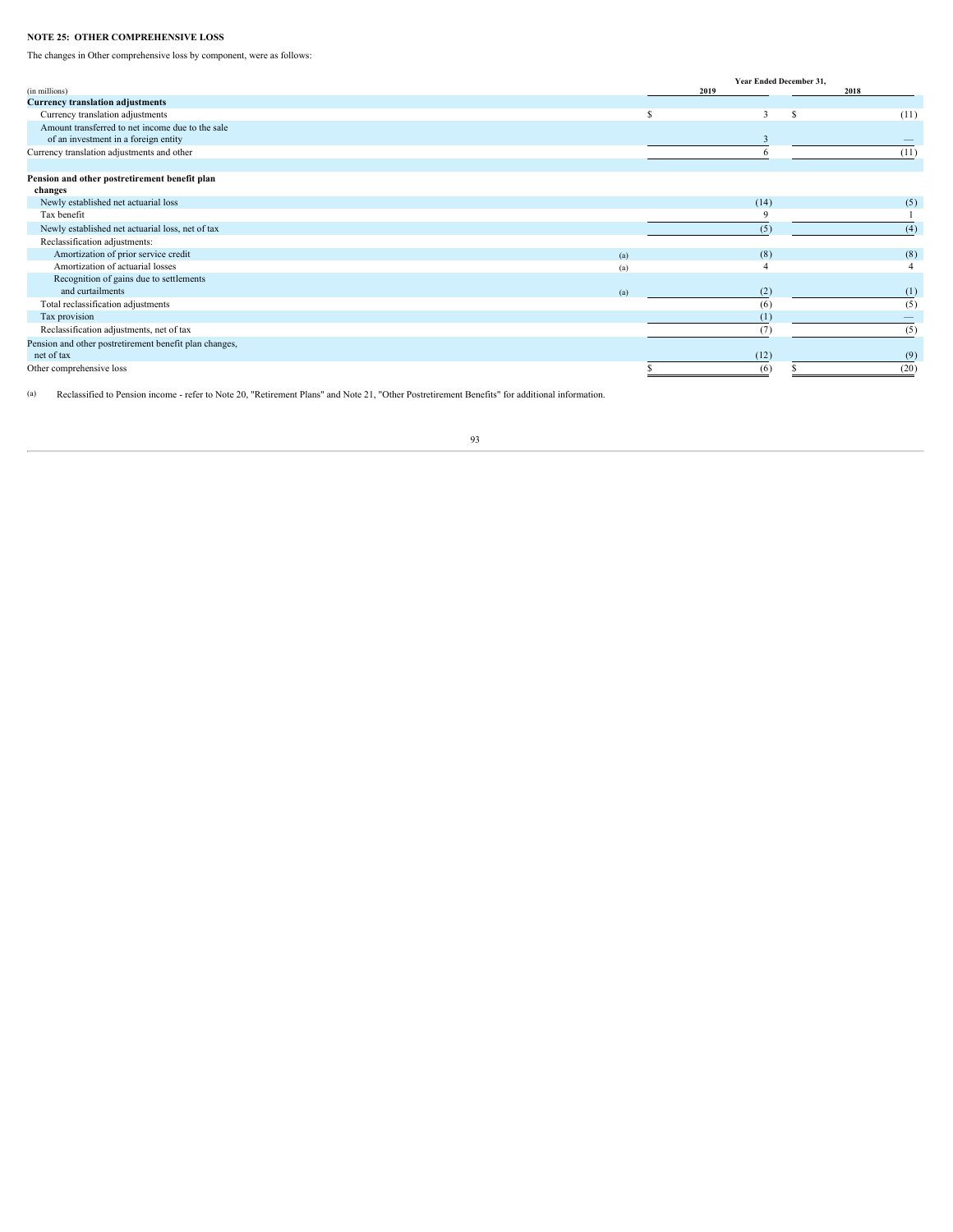# **NOTE 26: ACCUMULATED OTHER COMPREHENSIVE LOSS**

Accumulated other comprehensive loss is composed of the following:

|                                                       |      | As of December 31. |       |
|-------------------------------------------------------|------|--------------------|-------|
| (in millions)                                         | 2019 |                    | 2018  |
| Currency translation adjustments                      |      | (90)               | (96)  |
| Pension and other postretirement benefit plan changes |      | 327                | (315) |
| Ending balance                                        |      | (417)              | (411) |

# **NOTE 27: SEGMENT INFORMATION**

#### *Change in Segments*

Effective in January 2019 Kodak changed its organizational structure. Kodak Technology Solutions, formerly part of the Software and Solutions segment, was moved into the Consumer and Film segment. The Consumer and Film segment was renamed the Brand, Film & Imaging segment. The Unified Workflow Solutions business, formerly part of the Software and Solutions segment, operates as a dedicated segment named Kodak Software segment.

Financial information is reported for six reportable segments: Print Systems, Enterprise Inkjet Systems, Kodak Software, Brand, Film and Imaging, Advanced Materials and 3D Printing Technology and Eastman Business Park. A description of the reportable segments follows.

**Print Systems**: The Print Systems segment is comprised of two lines of business: Prepress Solutions and Electrophotographic Printing Solutions.

**Enterprise Inkjet Systems**: The Enterprise Inkjet Systems segment is comprised of two lines of business: the Prosper business and the Versamark business.

**Kodak Software**: The Software a segment is comprised of the Software business. two lines of business: Unified Workflow Solutions and Kodak Technology Solutions.

Brand, Film and Imaging: The Brand, Film and Imaging, segment is comprised of five lines of business: Consumer Products, Industrial Film and Chemicals, Motion Picture, Kodak Services for Business ("KSB) and Kodakit.

**Advanced Materials and 3D Printing Technology**: The Advanced Materials and 3D Printing Technology segment includes the Kodak Research Laboratories and associated new business opportunities and intellectual property licensing not directly related to other business segments.

**Eastman Business Park**: The Eastman Business Park segment includes the operations of the Eastman Business Park, a more than 1,200 acre technology center and industrial complex.

Segment financial information is shown below. Asset information by segment is not disclosed as this information is not separately identified and reported to the Chief Operating Decision Maker.

#### **Net Revenues from Continuing Operations by Reportable Segment**

|                                               | Year Ended December 31, |  |       |  |  |  |
|-----------------------------------------------|-------------------------|--|-------|--|--|--|
|                                               | 2019                    |  | 2018  |  |  |  |
| (in millions)                                 |                         |  |       |  |  |  |
| Print Systems                                 | 836                     |  | 896   |  |  |  |
| Enterprise Inkjet Systems                     | 128                     |  | 136   |  |  |  |
| Kodak Software                                | 56                      |  | 65    |  |  |  |
| Brand, Film and Imaging                       | 209                     |  | 210   |  |  |  |
| Advanced Materials and 3D Printing Technology |                         |  |       |  |  |  |
| Eastman Business Park                         |                         |  |       |  |  |  |
| Consolidated total                            | 1,242                   |  | 1,320 |  |  |  |

#### *Segment Measure of Profit and Loss*

Solution and the second that the second that does is an adjusted earnings before interest, taxes, depreciation and amortization ("Operational EBITDA"). As demonstrated in the table below, Operational EBITDA represents the (loss) from continuing operations excluding the provision (benefit) for income taxes; non-service cost components of pension and OPEB income; depreciation and amortization expense; restructuring costs; stock-based compensa expense; consulting and other costs; idle costs; the former CEO separation agreement compensation; other operating (expense) income, net (unless otherwise indicated); interest expense and other charges, net.

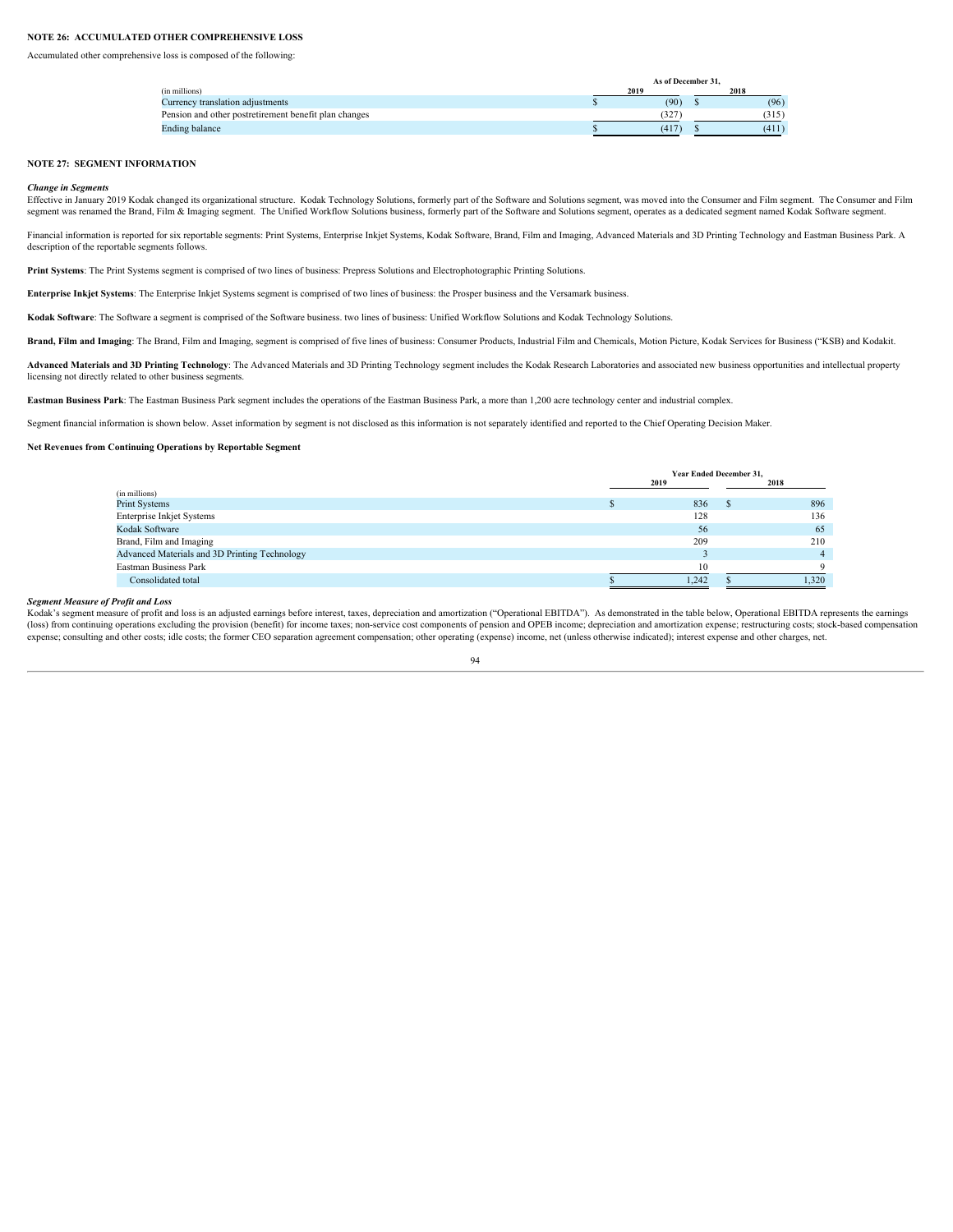Kodak's segments are measured using Operational EBITDA both before and after allocation of corporate selling, general and administrative expenses ("SG&A"). The segment earnings measure reported is after allocation of corporate SG&A as this most closely aligns with U.S. GAAP. Research and development activities not directly related to the other segments are reported within the Advanced Materials and 3D Printing Technology segment.

# *Change in Segment Measure of Profitability*

During the first quarter of 2019 the segment measure was changed to exclude the costs, net of any rental income received, of underutilized portions of certain properties. Additionally, the allocation of costs from Eastman Park ("EBP") to the Brand, Film and Imaging segment and the Advanced Materials and 3D Printing Technology segment as tenants of EBP and to each of the segments as users of shared corporate space at the global headquarters changed.

# **2020 Segments**

Change in Segments<br>Bifective in January 2020 Kodak changed its organizational structure. Prepress Solutions, formerly part of the Print Systems segment, will operate as a separate segment named the Traditional Printing seg parties will operate as a separate segment named the Brand segment. The Eastman Business Park segment will no longer be a reportable segment.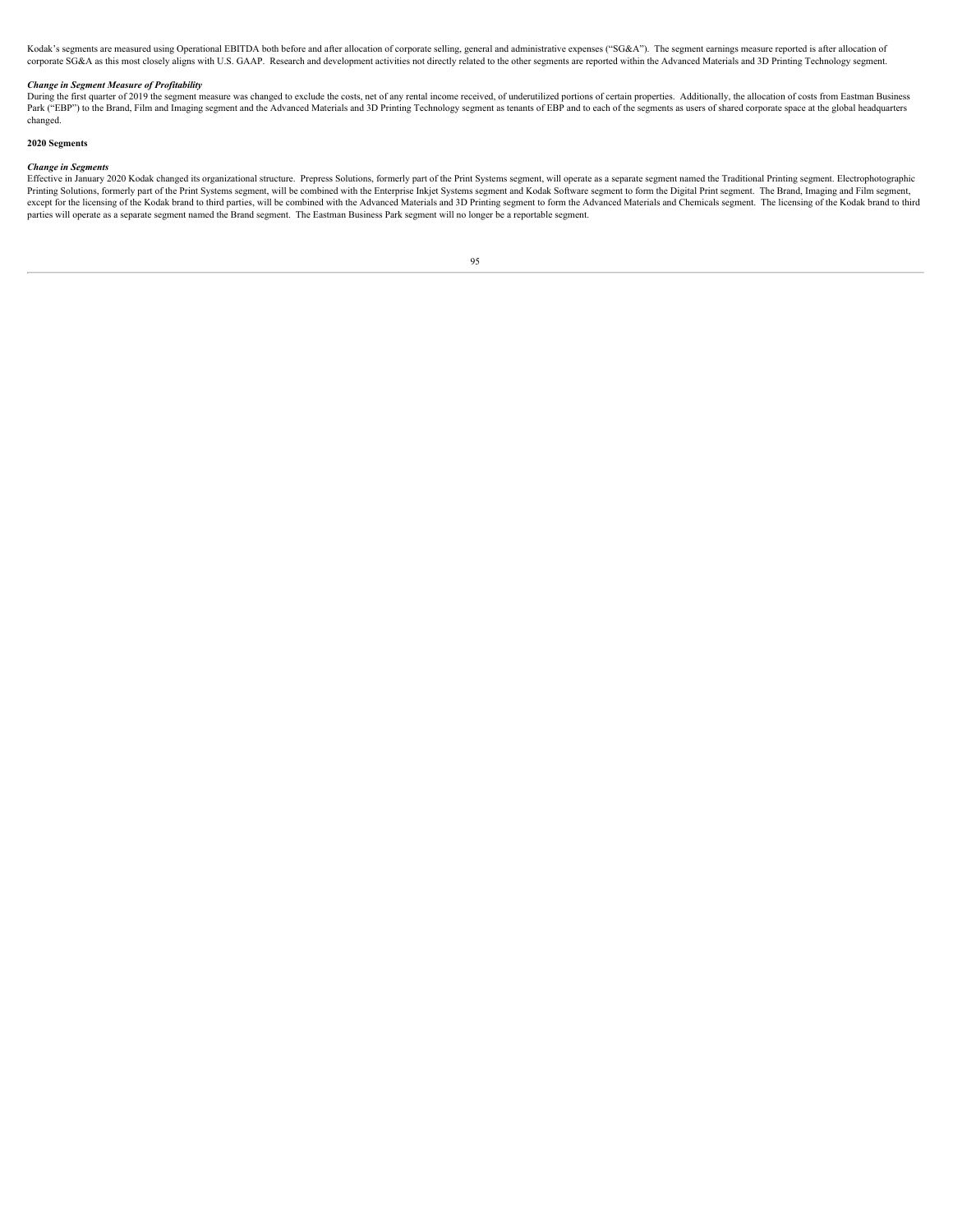#### **Segment Operational EBITDA and Consolidated Loss from Continuing Operations Before Income Taxes**

|                                                     |      | Year Ended December 31, |                          |
|-----------------------------------------------------|------|-------------------------|--------------------------|
| (in millions)                                       | 2019 |                         | 2018                     |
| Print Systems                                       |      | 41                      |                          |
| Enterprise Inkjet Systems                           |      | (5)                     |                          |
| Kodak Software                                      |      |                         |                          |
| Brand, Film and Imaging                             |      | (13)                    | (22)                     |
| Advanced Materials and 3D Printing Technology       |      | (12)                    | (12)                     |
| Eastman Business Park                               |      | (1)                     |                          |
| Total of reportable segments                        |      | 12                      |                          |
| Depreciation and amortization                       |      | (55)                    | (70)                     |
| Restructuring costs and other                       |      | (16)                    | (17)                     |
| Stock-based compensation                            |      | (7)                     | (6)                      |
| Consulting and other costs (1)                      |      | (7)                     | (14)                     |
| Idle costs $(2)$                                    |      | (5)                     | (3)                      |
| Former CEO separation agreement compensation        |      | (2)                     | $\overline{\phantom{a}}$ |
| Other operating expense, net, excluding income      |      |                         |                          |
| from transition services agreement (3)              |      | (22)                    | (9)                      |
| Interest expense (4)                                |      | (16)                    | (9)                      |
| Pension income excluding service cost component (4) |      | 104                     | 131                      |
| Other charges, net (4)                              |      | (46)                    | (17)                     |
| Consolidated loss from continuing operations        |      |                         |                          |
| before income taxes                                 |      | (60)                    |                          |

(1) Consulting and other costs are professional services and internal costs associated with certain corporate strategic initiatives, including the divestiture of FPD and debt refinancing.

(2) Consists of third-party costs such as security, maintenance, and utilities required to maintain land and buildings in certain locations not used in any Kodak operations and the costs, net of any rental income received, underutilized portions of certain properties.

(3) \$6 million of income from the transition services agreement with the Purchaser was recognized in the year ended December 31, 2019. The income was reported in Other operating expense, net in the Consolidated Statement of Operations. Other operating expense, net is typically excluded from the segment measure. However, the income from the transition services agreement was included in the segment measure.

# (4) As reported in the Consolidated Statement of Operations.

Kodak increased workers' compensation reserves by approximately \$3 million in 2019, primarily due to changes in discount rates. The increase in reserves impacted gross profit by approximately \$2 million and SG&A by approximately \$1 million. Kodak reduced workers' compensation reserves by approximately \$5 million in 2018 due to changes in discount rates and reduction in estimated losses. The reduction in reserves impacted gross profit approximately \$3 million and SG&A by approximately \$2 million.

Amortization and depreciation expense by segment are not included in the segment measure of profit and loss but are regularly provided to the Chief Operating Decision Maker.

| Year Ended December 31, |  |  |      |  |  |  |
|-------------------------|--|--|------|--|--|--|
| 2019                    |  |  | 2018 |  |  |  |
|                         |  |  |      |  |  |  |
|                         |  |  |      |  |  |  |
|                         |  |  |      |  |  |  |
|                         |  |  |      |  |  |  |
|                         |  |  |      |  |  |  |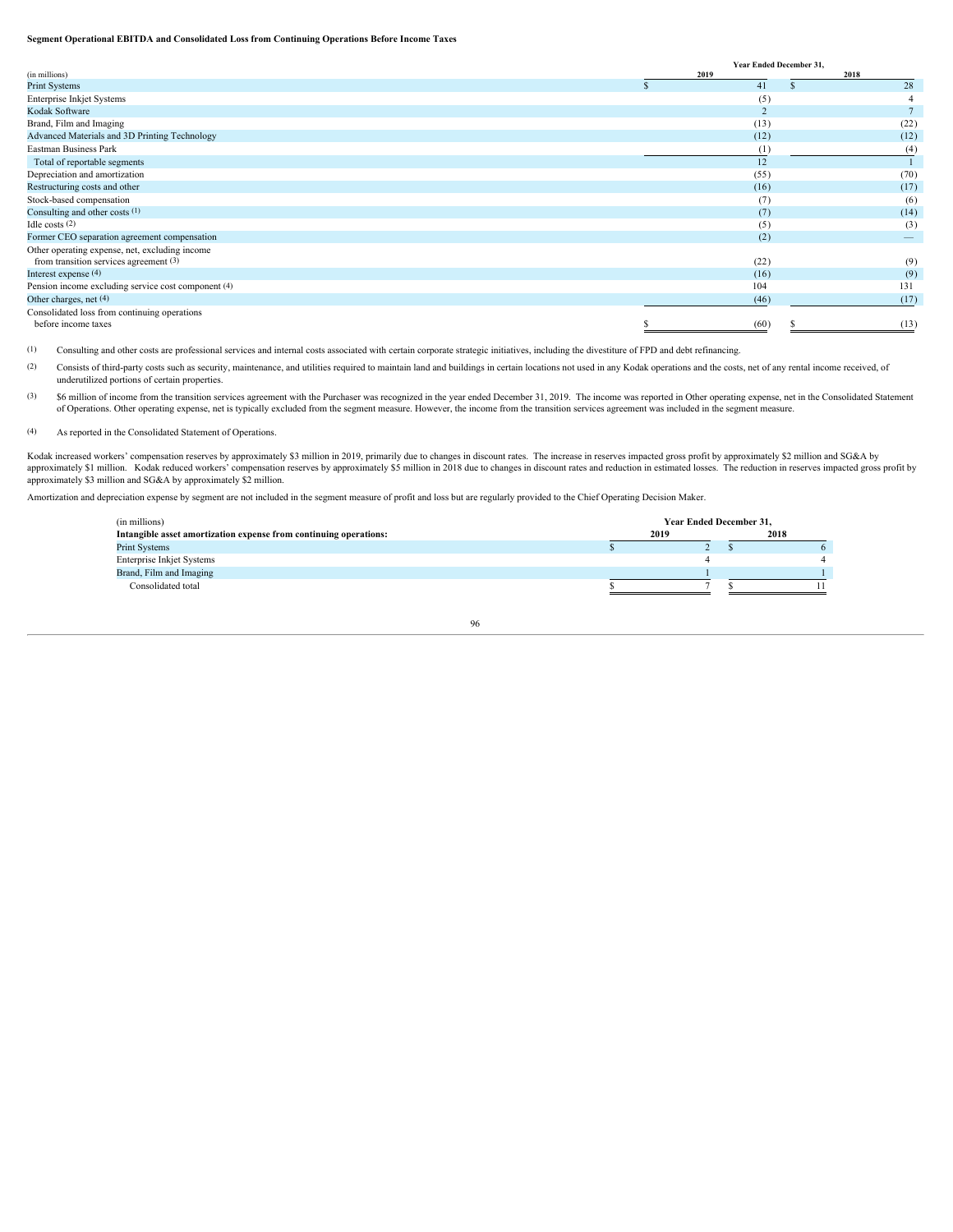| (in millions)                                    |      | Year Ended December 31, |      |     |  |  |  |
|--------------------------------------------------|------|-------------------------|------|-----|--|--|--|
| Depreciation expense from continuing operations: | 2019 |                         | 2018 |     |  |  |  |
| Print Systems                                    |      | 31                      |      | 38  |  |  |  |
| Enterprise Inkjet Systems                        |      |                         |      |     |  |  |  |
| Kodak Software                                   |      |                         |      |     |  |  |  |
| Brand, Film and Imaging                          |      |                         |      |     |  |  |  |
| Advanced Materials and 3D Printing               |      |                         |      |     |  |  |  |
| Eastman Business Park                            |      |                         |      |     |  |  |  |
| Consolidated total                               |      | 48                      |      |     |  |  |  |
|                                                  |      |                         |      |     |  |  |  |
| (in millions)                                    |      | Year Ended December 31, |      |     |  |  |  |
| Long-lived assets (1) located in:                | 2019 |                         | 2018 |     |  |  |  |
| The United States                                |      | 85                      |      | 104 |  |  |  |
| Europe, Middle East and Africa                   |      | 28                      |      | 35  |  |  |  |
| Asia Pacific                                     |      |                         |      | 10  |  |  |  |
| Canada and Latin America                         |      | 60                      |      | 67  |  |  |  |
|                                                  |      |                         |      |     |  |  |  |
| Non-U.S. countries total (2)                     |      | 96                      |      | 112 |  |  |  |

(1) Long-lived assets are comprised of property, plant and equipment, net.

(2) Of the total non-U.S. property, plant and equipment in 2019, \$56 million are located in Brazil. Of the total non-U.S. property, plant and equipment in 2018, \$60 million was located in Brazil.

#### **Major Customers**

No single customer represented 10% or more of Kodak's total net revenue in any year presented.

# **NOTE 28: RELATED PARTY**

Kodak's Executive Chairman is the Chairman of the Board for a company that purchased \$3 million of products in both 2019 and 2018. At both December 31, 2019 and 2018, the company owed Kodak \$1 million.

#### **NOTE 29: DISCONTINUED OPERATIONS**

# **Flexographic Packaging segment**

Discontinued operations of Kodak include the former Flexographic Packaging segment comprised of Kodak's Flexographic Packaging Business ("FPD").

Kodak consummated the sale of certain assets of FPD to MIR Bidco, SA (the "Purchaser") on April 8, 2019 for net cash consideration at closing, in addition to the assumption by Purchaser of certain liabilities of FPD, of \$3 million, pursuant to the Stock and Asset Purchase Agreement ("SAPA") signed in November 2018 and amended in March 2019. Assets and liabilities of FPD in China were transferred at a deferred closing on July 1, 2019 for net<br> certain covenants, until the deferred closing occurred. The promissory note was reduced by a true-up payment of \$0.2 million owed by Kodak to the Purchaser which reflected the actual economic benefit attributable to the op of FPD in China from the time of the initial closing through the time of the deferred closing.

The divested business has the right to use Kodak's corporate brand for a 10-year period related to Covered Products (as defined in the SAPA) for no additional consideration. Therefore, \$10 million of consideration received sale of FPD was recognized as deferred revenue related to the brand license. The deferred revenue is reported in Long-term liabilities in the Consolidated Statement of Financial Condition and will be recognized as revenue term of the license. Proceeds were allocated between the sale of FPD and the brand license based on their relative fair values.

Kodak recognized an after- tax gain on the sale of FPD of \$212 million in the year ended December 31, 2019.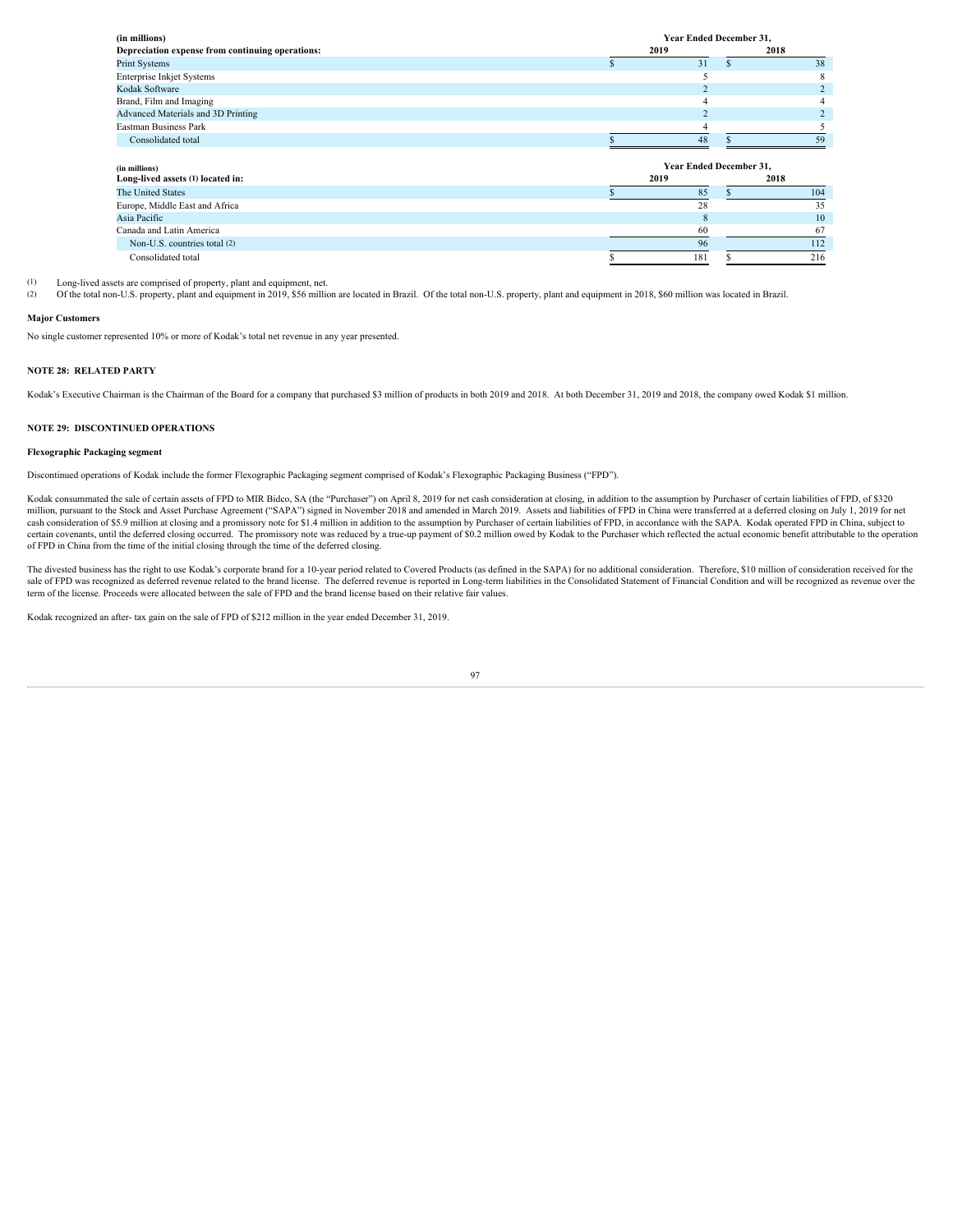Simultaneously with entering into the SAPA, the Company and the Purchaser entered into an Earn-out Agreement, pursuant to which the Company will be entitled to an aggregate of up to \$35 million in additional cash considera if FPD achieves agreed EBITDA targets for 2018 (\$10 million earn-out), 2019 (\$10 million earn-out) and 2020 (\$15 million earn-out). The EBITDA target for 2018 was not achieved. The FPD 2019 results are not yet available.

On April 16, 2019 the Purchaser paid Kodak \$15 million as a prepayment for services and products to be provided by Kodak to the Purchaser. The Purchaser has the option to satisfy its payment obligations to Kodak through a<br>

The results of operations of FPD are classified as discontinued operations in the Consolidated Statement of Operations for all periods presented. Direct operating expenses of the discontinued operations are included in the period presentation.

The results of operations of the Business are presented below:

|                                                         | Year Ended December 31, |      |  |  |
|---------------------------------------------------------|-------------------------|------|--|--|
| (in millions)                                           | 2019                    | 2018 |  |  |
| Revenues                                                |                         |      |  |  |
|                                                         |                         |      |  |  |
| Cost of sales                                           | 28                      | 90   |  |  |
| Selling, general and administrative expenses            |                         |      |  |  |
| Research and development expenses                       |                         |      |  |  |
| Interest expense                                        |                         |      |  |  |
| Gain on divestiture                                     | (214)                   |      |  |  |
| Earnings from continuing operations before income taxes | 211                     |      |  |  |
| Provision for income taxes                              |                         |      |  |  |
| Earnings (loss) from discontinued operations            | 207                     |      |  |  |

Interest was allocated to discontinued operations based on an estimated debt paydown of the Term Credit Agreement.

The following table presents cash flow information associated with the Business:

|                      | <b>Year Ended December 31.</b> |                          |      |  |
|----------------------|--------------------------------|--------------------------|------|--|
| (in millions)        |                                | 2019                     | 2018 |  |
| Depreciation         |                                | $\overline{\phantom{a}}$ |      |  |
| Amortization         |                                | $\overline{\phantom{a}}$ |      |  |
| Capital expenditures |                                | $\overline{\phantom{a}}$ |      |  |

Depreciation and amortization of long-lived assets of the Business included in discontinued operations ceased on December 1, 2018.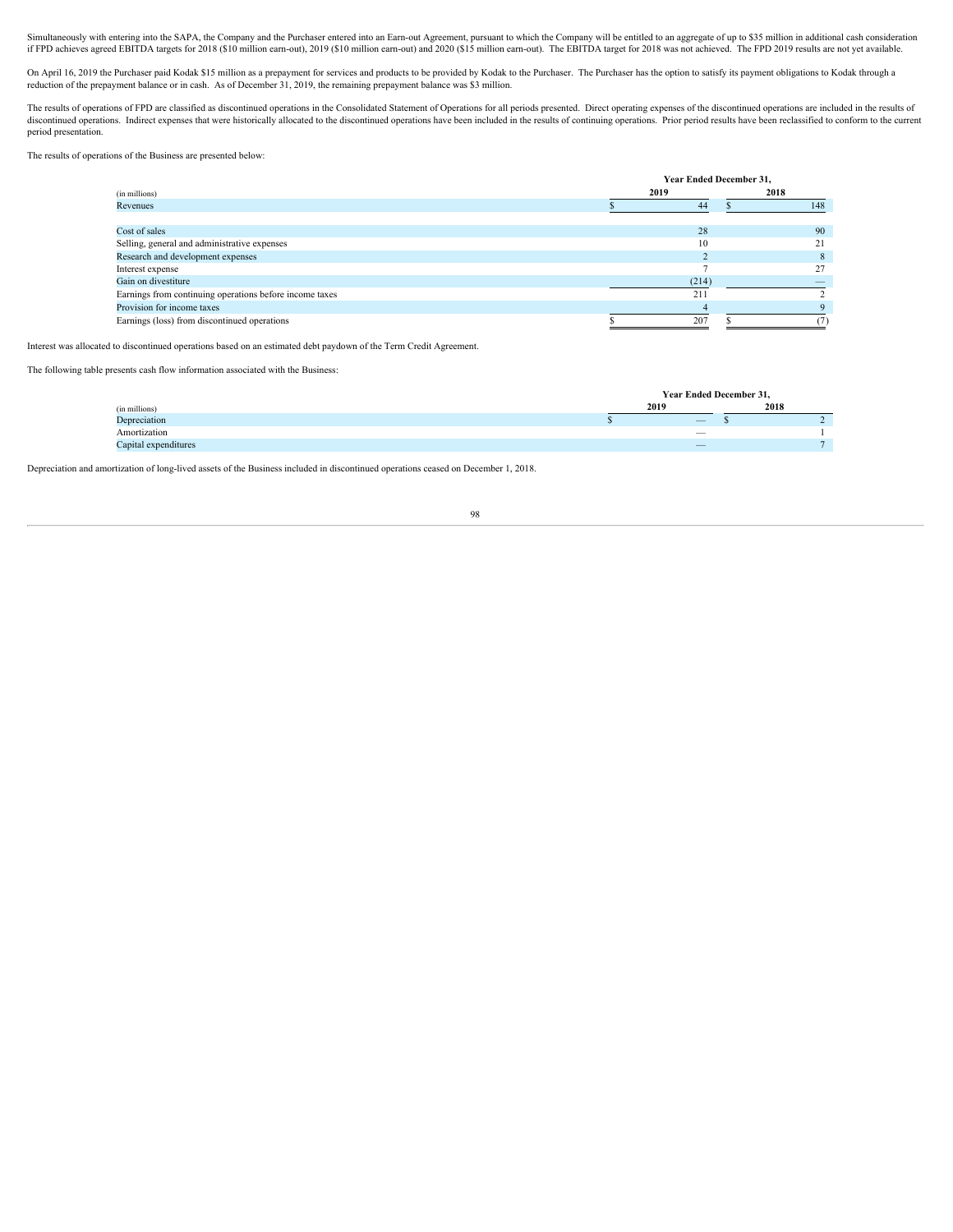#### **NOTE 30: ASSETS HELD FOR SALE**

Assets held for sale at December 31, 2018 include the assets and liabilities of the FPD business and the assets and liabilities of Kodak (China) Graphics Communication Co. Ltd., including the offset printing plates facilit China.

The following table presents the aggregate carrying amount of major assets and liabilities of FPD:

| (in millions)                                | 2019                            | 2018 |
|----------------------------------------------|---------------------------------|------|
| <b>ASSETS</b>                                |                                 |      |
| Cash and cash equivalents                    | $\overline{\phantom{0}}$        |      |
| Trade receivables, net                       |                                 | 28   |
| Inventories, net                             | $\hspace{0.1mm}-\hspace{0.1mm}$ | 33   |
| Property, plant and equipment, net           |                                 | 28   |
| Goodwill                                     |                                 | 20   |
| Intangible assets                            | $\overline{\phantom{m}}$        |      |
| Other assets                                 | $\hspace{0.1mm}-\hspace{0.1mm}$ |      |
| Assets of business held for sale             | -                               |      |
|                                              |                                 |      |
| <b>LIABILITIES</b>                           |                                 |      |
| Accounts payable, trade                      | $\overline{\phantom{0}}$        |      |
| Other current liabilities                    | $\hspace{0.1mm}-\hspace{0.1mm}$ |      |
| Pension and other postretirement liabilities | $\hspace{0.1mm}-\hspace{0.1mm}$ |      |
| Liabilities of business held for sale        | $\overline{\phantom{m}}$        |      |
|                                              |                                 |      |

A dedicated entity of FPD had intercompany receivables with Kodak of approximately \$5 million as of December 31, 2018 that were part of the transaction but are not reflected in the table above as these amounts have been eliminated in deriving the consolidated financial statements

On August 3, 2019 Kodak reached an agreement with Lucky HuaGuang Graphics Co. Ltd ("HuaGuang") to establish a strategic relationship in the People's Republic of China. The relationship is comprised of an agreement for Kodak to sell its shares of the Kodak (China) Graphic Communication Co. Ltd. entity which includes the offset printing plates facility in Xiamen, China, and related assets and liabilities, to HuaGuang, a supply agreement f HuaGuang to Kodak and a license agreement under which Kodak licenses its plates technology to HuaGuang to sell into the plates market in China. The relationship was established at a closing on September 1, 2019 for net cas

The relationship with HuaGuang includes a license agreement under which Kodak licenses its plates technology to HuaGuang. Therefore, \$13 million of the \$30 million of consideration received was recognized as licensing reve in the Print Systems segment in the three months ended September 30, 2019. Proceeds were allocated between the sale of the business and the intellectual property license based on their relative fair values.

The following table presents the aggregate carrying amount of major assets and liabilities of Kodak (China) Graphic Communication Co. Ltd:

|                                       | As of December 31, |                                 |      |  |  |  |
|---------------------------------------|--------------------|---------------------------------|------|--|--|--|
| (in millions)                         |                    | 2019                            | 2018 |  |  |  |
| <b>ASSETS</b>                         |                    |                                 |      |  |  |  |
| Cash and cash equivalents             |                    | $\overline{\phantom{a}}$        |      |  |  |  |
| Inventories, net                      |                    | $\hspace{0.1mm}-\hspace{0.1mm}$ |      |  |  |  |
| Property, plant and equipment, net    |                    | $\hspace{0.1mm}-\hspace{0.1mm}$ | 30   |  |  |  |
| Intangible assets                     |                    | $\hspace{0.1mm}-\hspace{0.1mm}$ |      |  |  |  |
| Other assets                          |                    |                                 |      |  |  |  |
| Assets of business held for sale      |                    | __                              |      |  |  |  |
|                                       |                    |                                 |      |  |  |  |
| <b>LIABILITIES</b>                    |                    |                                 |      |  |  |  |
| Accounts payable, trade               |                    | $\overline{\phantom{0}}$        | 19   |  |  |  |
| Other current liabilities             |                    |                                 |      |  |  |  |
| Liabilities of business held for sale |                    | $\overline{\phantom{a}}$        |      |  |  |  |

Current assets held for sale as of December 31, 2019 in the Consolidated Statement of Financial Position included \$2 million of assets under contract for sale not associated with either the FPD or HuaGuang transactions.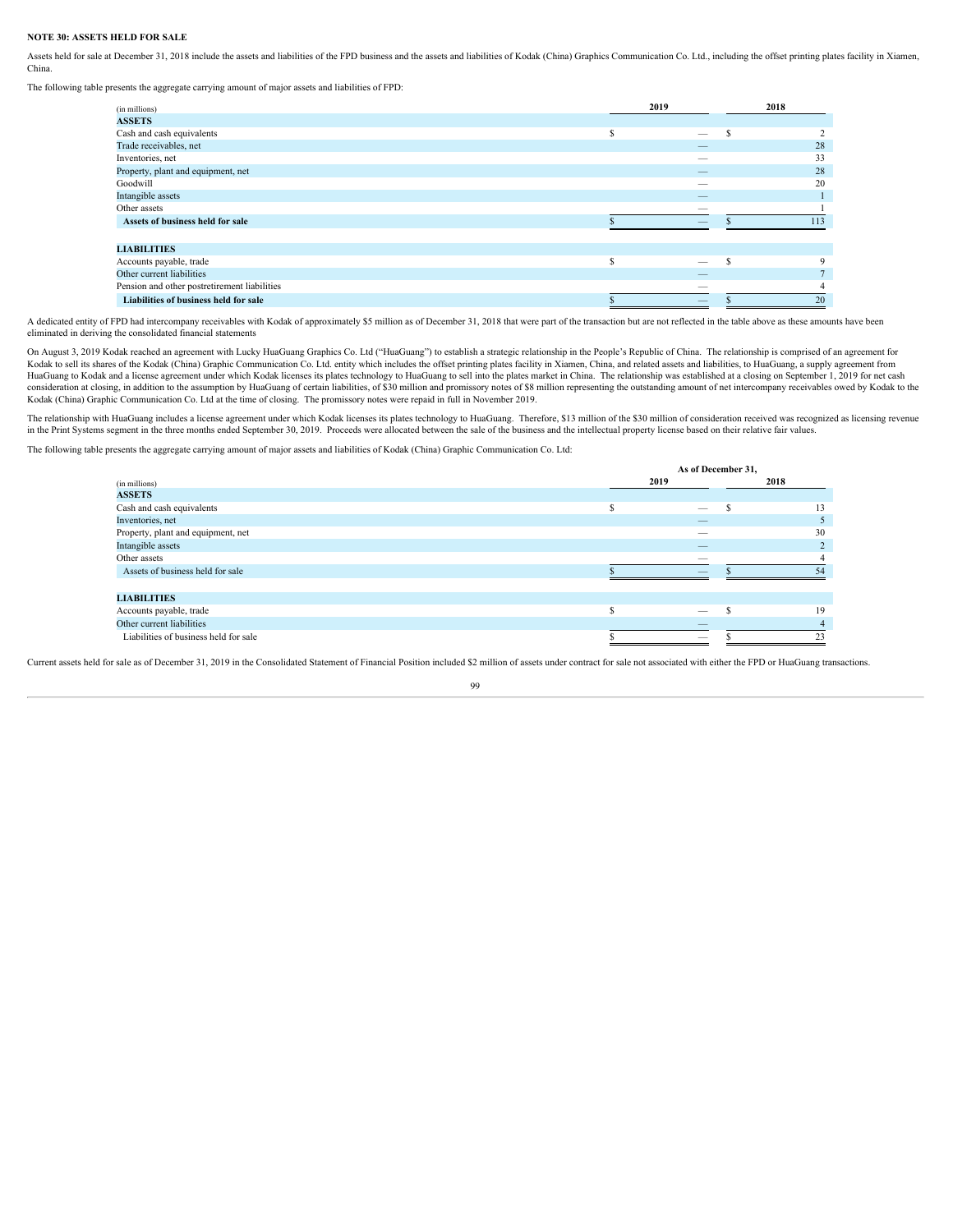None.

#### **ITEM 9A. CONTROLS AND PROCEDURES**

#### *Evaluation of Disclosure Controls and Procedures*

Kodak maintains disclosure controls and procedures that are designed to ensure that information required to be disclosed in Kodak's reports filed or submitted under the Securities Exchange Act of 1934 is recorded, processed, summarized and reported within the time periods specified in the SEC's rules and forms, and that such information is accumulated and communicated to management, including Kodak's Executive Chairman and Chief Financial Officer, as appropriate, to allow timely decisions regarding required disclosure. Kodak's management, with participation of Kodak's Executive Chairman and Chief Financial Officer, has evaluated the effectiveness of Kodak's disclosure controls and procedures as of the end of the fiscal year covered by this Annual Report on Form 10-K. Kodak's Executive Chairman and Chief Financial Officer have concluded that, as of the end of the period covere this Annual Report on Form 10-K, Kodak's disclosure controls and procedures (as defined in Rules 13a-15(e) and 15d-15(e) under the Exchange Act) were effective.

#### *Management's Report on Internal Control Over Financial Reporting*

The management of Kodak is responsible for establishing and maintaining adequate internal control over financial reporting. Kodak's internal control over financial reporting is designed to provide reasonable assurance rega reliability of financial reporting and the preparation of financial statements for external purposes in accordance with generally accepted accounting principles in the United States of America. Kodak's internal control ove reporting includes those policies and procedures that: (i) pertain to the maintenance of records that, in reasonable detail, accurately and fairly reflect the transactions and dispositions of the assets of Kodak; (ii) prov assurance that transactions are recorded as necessary to permit preparation of financial statements in accordance with generally accepted accounting principles in the United States of America, and that receipts and expendi Kodak are being made only in accordance with authorizations of management and directors of Kodak; and (iii) provide reasonable assurance regarding prevention or timely detection of mauthorized acquisition, use or dispositi Kodak's assets that could have a material effect on the financial statements.

Internal control over financial reporting cannot provide absolute assurance of achieving financial reporting objectives because of its inherent limitations. Internal control over financial reporting is a process that invol diligence and compliance and is subject to lapses in judgment or breakdowns resulting from human failures. Internal control over financial reporting also can be circumvented by collusion or improper management override.

Because of such limitations, there is a risk that material misstatements may not be prevented or detected on a timely basis by internal control over financial reporting. However, these inherent limitations are known featur financial reporting process. Therefore, it is possible to design into the process safeguards to reduce, though not eliminate, this risk. Because of its inherent limitations, internal control over financial reporting may no detect misstatements. Also, projections of any evaluation of effectiveness to future periods are subject to the risk that controls may become inadequate because of changes in conditions, or that the degree of compliance wi policies or procedures may deteriorate.

Management assessed the effectiveness of Kodak's internal control over financial reporting as of December 31, 2019. In making this assessment, management used the criteria set forth by the Committee of Sponsoring Organizat of the Treadway Commission ("COSO") in "Internal Control-Integrated Framework" (2013). Based on management's assessment using the COSO criteria, management has concluded that Kodak's internal control over financial reporting was effective as of December 31, 2019.

#### *Changes in Internal Control over Financial Reporting*

There was no change identified in Kodak's internal control over financial reporting that occurred during Kodak's fourth fiscal quarter that has materially affected, or is reasonably likely to materially affect, Kodak's int over financial reporting.

### **ITEM 9B. OTHER INFORMATION**

Not applicable.

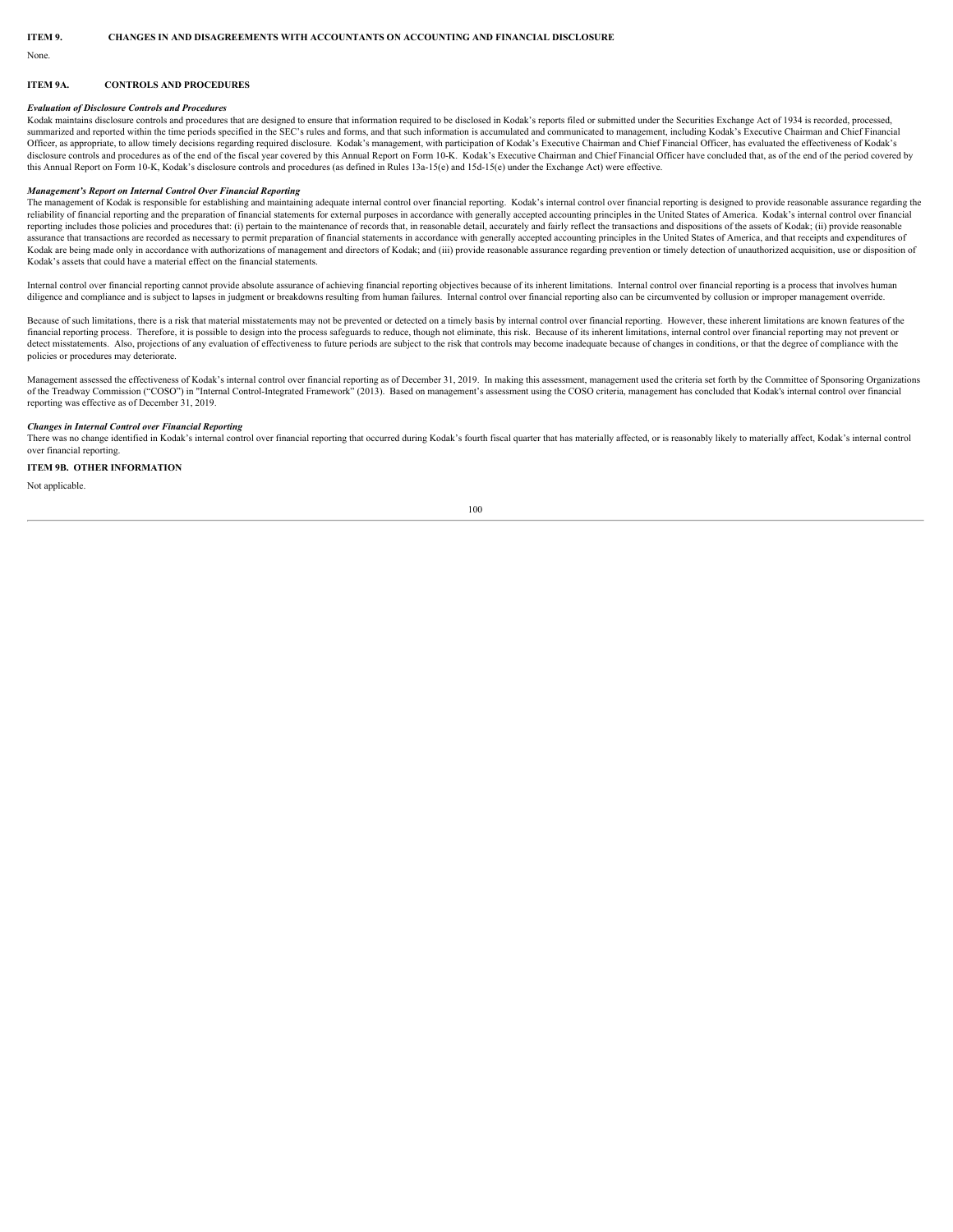## **PART III**

# **ITEM 10. DIRECTORS, EXECUTIVE OFFICERS AND CORPORATE GOVERNANCE**

The information required by Item 10 regarding directors is incorporated by reference from the information under the caption "Board of Directors and Corporate Governance - Director Nominees" in the Company's Notice of 2020 Annual Meeting and Proxy Statement (the "Proxy Statement"), which will be filed within 120 days after December 31, 2019. The information required by Item 10 regarding audit committee composition and audit committee financial expert disclosure is incorporated by reference from the information under the caption "Board of Directors and Corporate Governance - Committees of the Board - Audit and Finance Committee" in the Proxy Statement. information required by Item 10 regarding executive officers is contained in Part I under the caption "Information About Its Executive Officers". The information required by Item 10 regarding compliance with Section 16(a) Securities Exchange Act of 1934 is incorporated by reference, if necessary, from the information under the caption "Security Ownership of Certain Beneficial Owners and Management – Delinquent Section 16(a) Reports" in the Proxy Statement.

We have adopted a Business Conduct Guide that applies to all of our officers and employees, including our principal executive, principal financial and principal accounting officers, or persons performing similar functions, a Directors' Code of Conduct that applies to our directors. Our Business Conduct Guide and Directors' Code of Conduct are posted on our website located at http://investor.kodak.com/corporate-governance/supportingdocuments. We intend to disclose future amendments to certain provisions of the Business Conduct Guide and waivers of the Business Conduct Guide granted to executive officers, on the website within four business days follo the date of the amendment or waiver.

# **ITEM 11. EXECUTIVE COMPENSATION**

The information required by Item 11 is incorporated herein by reference from the information under the following captions in the Proxy Statement: "Executive Compensation", "Director Compensation" and "Board of Directors an Corporate Governance – Executive Compensation Committee Interlocks and Insider Participation."

# **ITEM 12. SECURITY OWNERSHIP OF CERTAIN BENEFICIAL OWNERS AND MANAGEMENT AND RELATED STOCKHOLDER MATTERS**

The information required by Item 12 is incorporated by reference from the information under the captions "Security Ownership of Certain Beneficial Owners and Management" in the Proxy Statement. "Securities Authorized for Issuance Under Equity Compensation Plans" is shown below:

# **EQUITY COMPENSATION PLAN INFORMATION**

As of December 31, 2019, information about the Company's equity compensation plans is as follows:

|                                                                | Number of Securities               |                   |                                          |
|----------------------------------------------------------------|------------------------------------|-------------------|------------------------------------------|
|                                                                | to be Issued Upon                  | Weighted          | Number of Securities                     |
|                                                                | Exercise of<br>Outstanding Options | Average           | Remaining Available for                  |
|                                                                |                                    | Exercise Price of | Future Issuance Under Equity             |
|                                                                | and Restricted                     | Outstanding       | Compensation Plans (Excluding Securities |
| Plan Category                                                  | <b>Stock Units</b>                 | Ontio.            | Reflected in Column (a))                 |
|                                                                |                                    |                   |                                          |
| Equity compensation plans not approved by security holders (1) | 7,564,880                          | 10.96             | $\overline{\phantom{a}}$                 |

(1) The Company's equity compensation plan not approved by security holders is the 2013 Omnibus Incentive Plan which was approved by the Bankruptcy Court pursuant to the Plan of Reorganization, the material terms of which were summarized in the Company's Current Report on Form 8-K filed on September 10, 2013, and a copy of which was filed with the Quarterly Report on Form 10-Q for the period ending September 30, 2013 and is incorporated herein by reference.

## **ITEM 13. CERTAIN RELATIONSHIPS AND RELATED TRANSACTIONS, AND DIRECTOR INDEPENDENCE**

The information required by Item 13 is incorporated by reference from the information under the captions "Certain Relationships and Related Transactions" and "Board of Directors and Corporate Governance - Director and Nomi Independence" in the Proxy Statement.

### **ITEM 14. PRINCIPAL ACCOUNTING FEES AND SERVICES**

The information required by Item 14 is incorporated by reference from the information under the caption "Principal Accounting Fees and Services" in the Proxy Statement.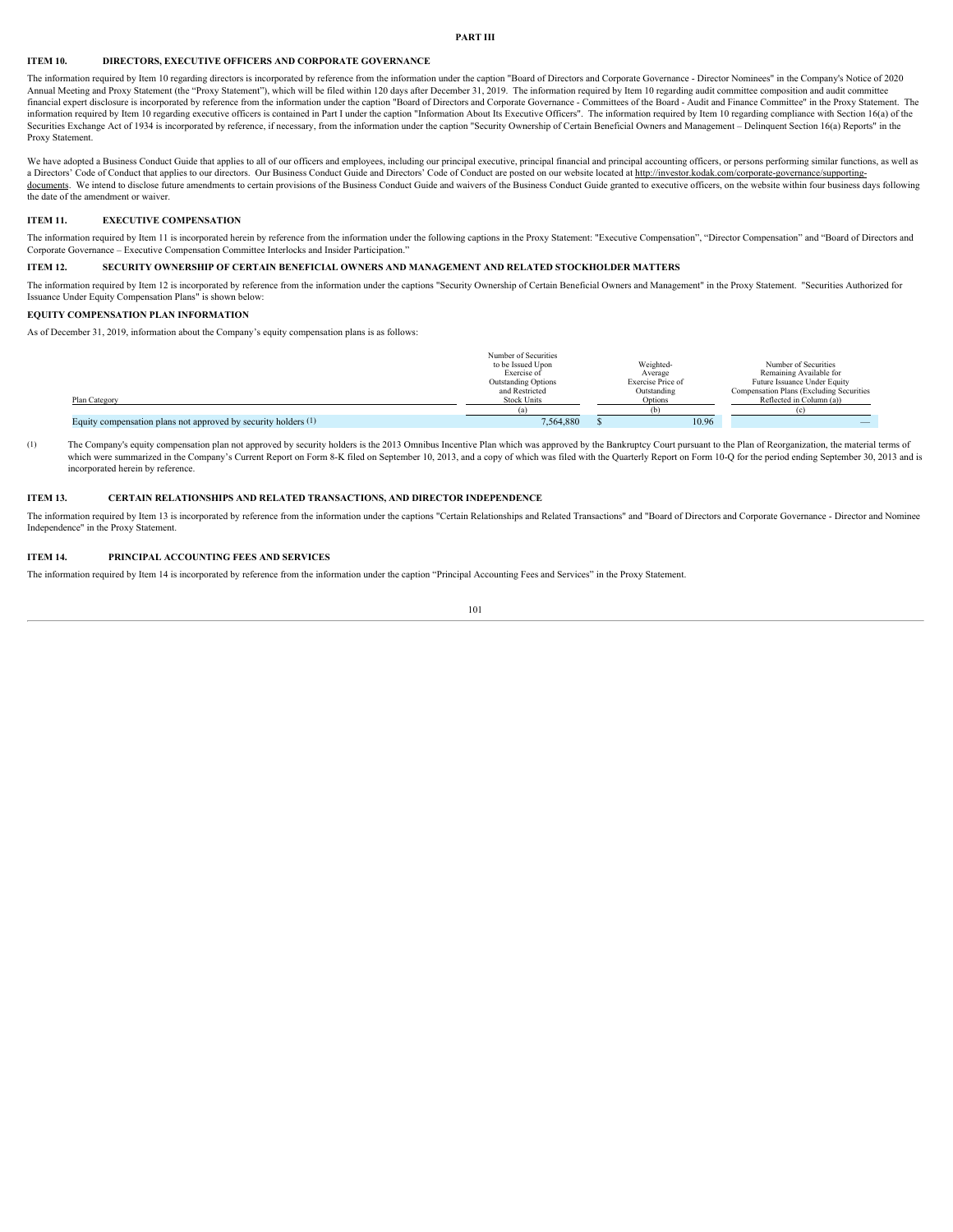#### **PART IV**

# **ITEM 15. FINANCIAL STATEMENT SCHEDULES, EXHIBITS**

1. Valuation and qualifying accounts

# **Schedule II**

# **Eastman Kodak Company Valuation and Qualifying Accounts**

|                                  | Beginning      |                  | <b>Net Deductions</b> | Ending         |
|----------------------------------|----------------|------------------|-----------------------|----------------|
| (in millions)                    | <b>Balance</b> | <b>Additions</b> | and Other             | <b>Balance</b> |
| Year ended December 31, 2019     |                |                  |                       |                |
| Reserve for doubtful accounts    |                |                  |                       |                |
| Deferred tax valuation allowance | 853            | 64               | 96                    | 821            |
|                                  |                |                  |                       |                |
| Year ended December 31, 2018     |                |                  |                       |                |
| Reserve for doubtful accounts    |                |                  |                       |                |
| Deferred tax valuation allowance | 856            | 74               | 77                    | 853            |
|                                  |                |                  |                       |                |

All other schedules have been omitted because they are not applicable, or the information required is shown in the financial statements or notes thereto.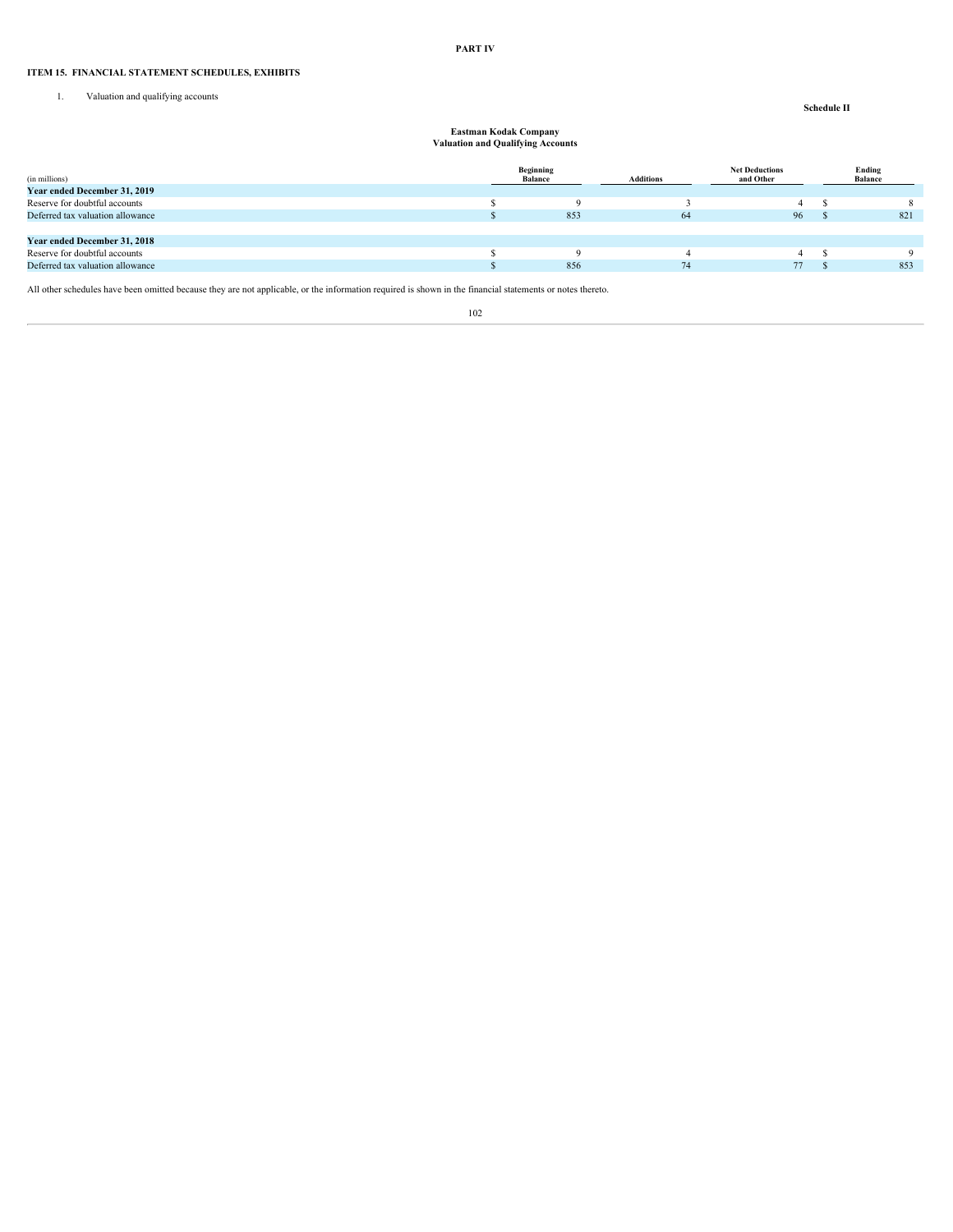**Exhibit Number**

| (2.1) | Stock and Asset Purchase Agreement, dated as of November 11, 2018, by and between Eastman Kodak Company and MIR Bidco SA. (Incorporated by reference to Exhibit 2.1 of the Company's<br>Current Report on Form 8-K as filed November 13, 2018).                                                                                                                               |
|-------|-------------------------------------------------------------------------------------------------------------------------------------------------------------------------------------------------------------------------------------------------------------------------------------------------------------------------------------------------------------------------------|
| (2.2) | First Amendment to Stock and Asset Purchase Agreement, dated as of March 29, 2019, by and between Eastman Kodak Company and MIR Bidco SA (Incorporated by reference to Exhibit (2.3) of the<br>Company's Current Report on Form 8-K as filed April 9, 2019).                                                                                                                  |
| (2.3) | Earn-Out Agreement, dated as of November 11, 2018, by and between Eastman Kodak Company and MIR Bidco SA. (Incorporated by reference to Exhibit 2.2 of the Company's Current Report on<br>Form 8-K as filed November 13, 2018).                                                                                                                                               |
| (3.1) | Second Amended and Restated Certificate of Incorporation of Eastman Kodak Company (Incorporated by reference to Exhibit 4.1 of the Company's Registration Statement on Form S-8 as filed on<br>September 3, 2013).                                                                                                                                                            |
| (3.2) | Certificate of Amendment to the Second Amended and Restated Certificate of Incorporation of Eastman Kodak Company. (Incorporated by reference to Exhibit 3.1 of the Company's Current Report<br>on Form 8-K as filed November 16, 2016).                                                                                                                                      |
| (3.3) | Certificate of Amendment to the Second Amended and Restated Certificate of Incorporation of Eastman Kodak Company (Incorporated by reference to Exhibit (3.1) of the Company's Current Report<br>on Form 8-K as filed September 12, 2019).                                                                                                                                    |
| (3.4) | Certificate of Amendment to the Second Amended and Restated Certificate of Incorporation of Eastman Kodak Company (Incorporated by reference to Exhibit (3.2) of the Company's Current Report<br>on Form 8-K as filed September 12, 2019).                                                                                                                                    |
| (3.5) | Fourth Amended and Restated By-Laws of Eastman Kodak Company. (Incorporated by reference to Exhibit 3.1 of the Company's Current Report on Form8-K as filed on May 25, 2017).                                                                                                                                                                                                 |
| (4.1) | Registration Rights Agreement between Eastman Kodak Company and certain stockholders listed on Schedule 1 thereto, dated September 3, 2013. (Incorporated by reference to Exhibit 4.1 of the<br>Company's Registration Statement on Form 8-A as filed on September 3, 2013).                                                                                                  |
| (4.2) | Registration Rights Agreement by and among Eastman Kodak Company, Southeastern Asset Management, Inc., Longleaf Partners Small-Cap Fund, C2W Partners Master Fund Limited and Deseret<br>Mutual Pension Trust, dated November 15, 2016. (Incorporated by reference to Exhibit 4.1 of the Company's Current Report on Form 8-K as filed November 16, 2016).                    |
| (4.3) | Shareholder Agreement, dated as of April 17, 2017, by and among Eastman Kodak Company, Longleaf Partners Small-Cap Fund, C2W Partners Master Fund Limited, Deseret Mutual Pension Trust<br>and Southeastern Asset Management, Inc. (Incorporated by reference to Exhibit 4.6 of the Company's Amendment No. 2 to Registration Statement on Form S-3 as filed on May 5, 2017). |
| (4.4) | Amendment No. 1 to Shareholder Agreement, dated as of May 20, 2019 by and among Eastman Kodak Company, Southeastern Asset Management, Inc., Longleaf Partners Small-Cap Fund, C2W<br>Partners Master Fund Limited and Deseret Mutual Pension Trust (Incorporated by reference to Exhibit (10.2) of the Company's Current Report on Form 8-K as filed May 21, 2019).           |
| (4.5) | Form of Secured Convertible Note (Incorporated by reference to Exhibit (4.1) of the Company's Current Report on Form 8-K as filed May 24, 2019).                                                                                                                                                                                                                              |
| (4.6) | Form Amendment, dated September 12, 2019, to Form of Secured Convertible Note (Incorporated by reference to Exhibit 4.1 of the Company's Quarterly Report on Form 10-O for the quarterly<br>period ended September 30, 2019 as filed on November 7, 2019).                                                                                                                    |
|       |                                                                                                                                                                                                                                                                                                                                                                               |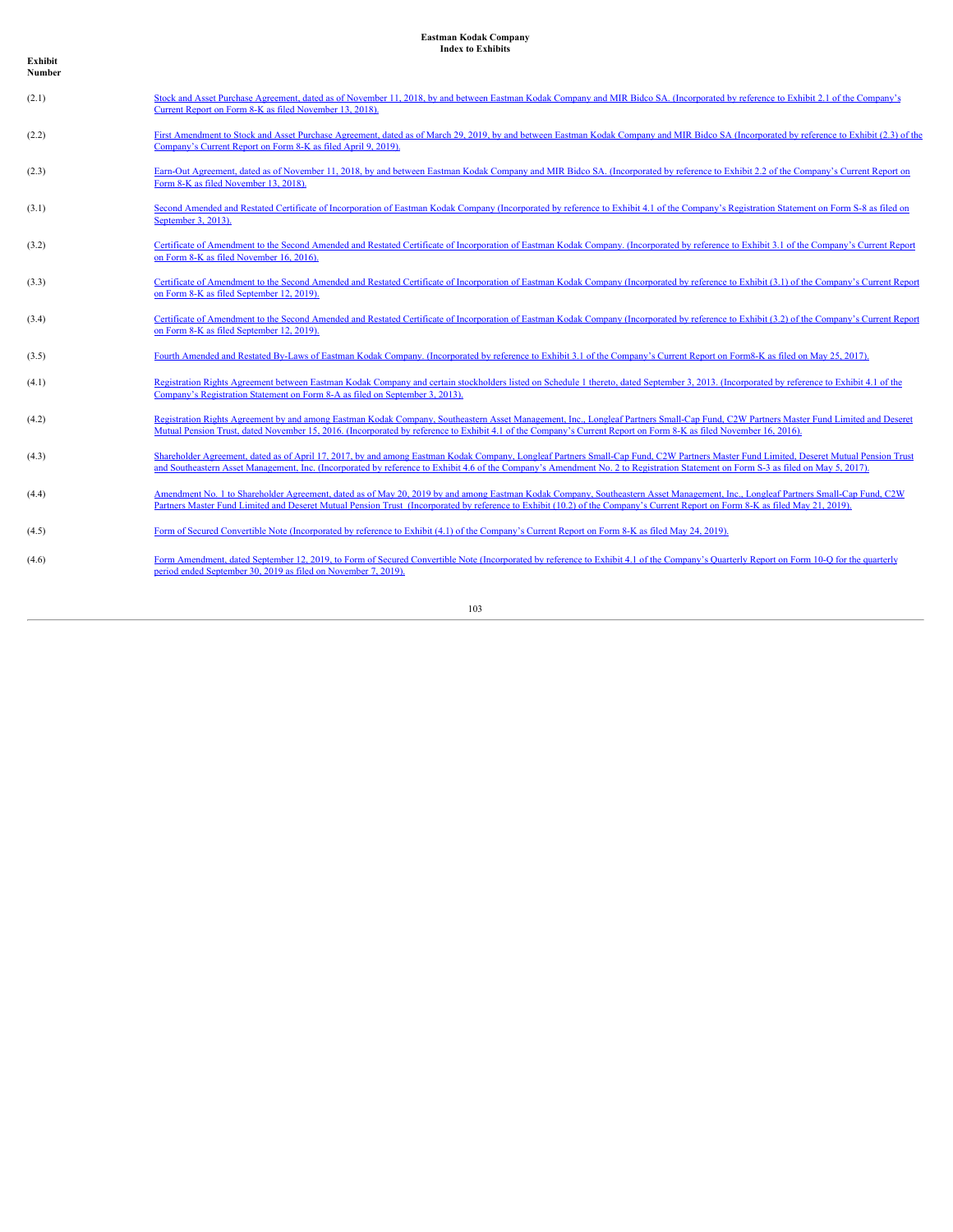| (4.7)      | Guarantee and Collateral Agreement, dated as of May 24, 2019, from grantors as referred to therein as Grantors to Wilmington Trust, National Association, as collateral agent, and Longleaf Partners<br>Small-Cap Fund, C2W Partners Master Fund Limited and Deseret Mutual Pension Trust (Incorporated by reference to Exhibit (4.2) of the Company's Current Report on Form 8-K as<br>filed May 24, 2019).                                                                                                                                                            |
|------------|-------------------------------------------------------------------------------------------------------------------------------------------------------------------------------------------------------------------------------------------------------------------------------------------------------------------------------------------------------------------------------------------------------------------------------------------------------------------------------------------------------------------------------------------------------------------------|
| (4.8)      | Registration Rights Agreement, dated as of May 24, 2019, by and among Eastman Kodak Company, Longleaf Partners SmallCap Fund, C2W Partners Master Fund Limited and Deseret Mutual<br>Pension Trust (Incorporated by reference to Exhibit (4.3) of the Company's Current Report on Form 8-K as filed May 24, 2019).                                                                                                                                                                                                                                                      |
| (4.9)      | Tax Asset Protection Plan, dated as of September 12, 2019, between Eastman Kodak Company and Computershare Trust Company, N.A., as Rights Agent, which includes as Exhibit A the forms of<br>Rights Certificate and Election to Exercise and as Exhibit B the form of Certificate of Amendment to the Second Amended and Restated Certificate of Incorporation of the Company with respect to<br>the Participating Preferred Stock of the Company (Incorporated by reference to Exhibit (4.1) of the Company's Current Report on Form 8-K as filed September 12, 2019). |
| (4.10)     | Description of Securities, filed herewith.                                                                                                                                                                                                                                                                                                                                                                                                                                                                                                                              |
| $*(10.1)$  | Eastman Kodak Company 2013 Omnibus Incentive Plan. (Incorporated by reference to Exhibit 4.4 of the Company's Registration Statement on Form S-8 as filed on September 3, 2013).                                                                                                                                                                                                                                                                                                                                                                                        |
| $*(10.2)$  | First Amendment to the Eastman Kodak Company 2013 Omnibus Incentive Plan. (Incorporated by reference to Exhibit 99.1 of the Company's Current Report on Form 8-K as filed May 24, 2018).                                                                                                                                                                                                                                                                                                                                                                                |
| $*(10.3)$  | Second Amendment to the Eastman Kodak Company 2013 Omnibus Incentive Plan, (Incorporated by reference to Exhibit 10.3 of the Company's Annual Report on Form 10-K for the fiscal year<br>ended December 31, 2018 as filed on April 1, 2019).                                                                                                                                                                                                                                                                                                                            |
| $*(10.4)$  | Eastman Kodak Company 2013 Omnibus Incentive Plan Form of Executive Restricted Stock Unit Award Agreement. (Incorporated by reference to Exhibit 10.2 of the Company's Quarterly Report on<br>Form 10-Q for the quarterly period ended September 30, 2013 as filed on November 12, 2013).                                                                                                                                                                                                                                                                               |
| $*(10.5)$  | Eastman Kodak Company 2013 Omnibus Incentive Plan Form of Nonqualified Stock Option Agreement. (Incorporated by reference to Exhibit 10.1 of the Company's Quarterly Report on Form 10-O<br>for the quarterly period ended March 31, 2015 as filed on May 7, 2015).                                                                                                                                                                                                                                                                                                     |
| $*(10.6)$  | Eastman Kodak Company 2013 Omnibus Incentive Plan Form of Executive Restricted Stock Unit and Nonqualified Stock Option Award Agreement (with Modified Accelerated Vesting).<br>(Incorporated by reference to Exhibit 10.5 of the Company's Annual Report on Form 10-K for the fiscal year ended December 31, 2016 as filed on March 7, 2017).                                                                                                                                                                                                                          |
| $*(10.7)$  | Eastman Kodak Company 2013 Omnibus Incentive Plan Form of Executive Restricted Stock Unit and Nonqualified Stock Option Award Agreement (with Continued Vesting). (Incorporated by<br>reference to Exhibit 10.6 of the Company's Annual Report on Form 10-K for the fiscal year ended December 31, 2016 as filed on March 7, 2017).                                                                                                                                                                                                                                     |
| $*(10.8)$  | Eastman Kodak Company 2013 Omnibus Incentive Plan Form of Executive Restricted Stock Unit and Nonqualified Stock Option Award Agreement (with Forfeiture upon Termination). (Incorporated<br>by reference to Exhibit 10.2 of the Company's Quarterly Report on Form 10-Q for the quarterly period ended June 30, 2017 as filed on August 9, 2017).                                                                                                                                                                                                                      |
| $*(10.9)$  | Eastman Kodak Company 2013 Omnibus Incentive Plan Form of Award Agreement for 2018 Performance Incentive Program. (Incorporated by reference to Exhibit 10.2 of the Company's Quarterly<br>Report on Form 10-O for the quarterly period ended June 30, 2018 as filed on August 9, 2018).                                                                                                                                                                                                                                                                                |
| $*(10.10)$ | Eastman Kodak Company 2013 Omnibus Incentive Plan Form of Director Restricted Stock Unit Award Agreement. (Incorporated by reference to Exhibit 10.3 of the Company's Annual Report on<br>Form 10-K for the fiscal year ended December 31, 2013 as filed on March 19, 2014).                                                                                                                                                                                                                                                                                            |
|            |                                                                                                                                                                                                                                                                                                                                                                                                                                                                                                                                                                         |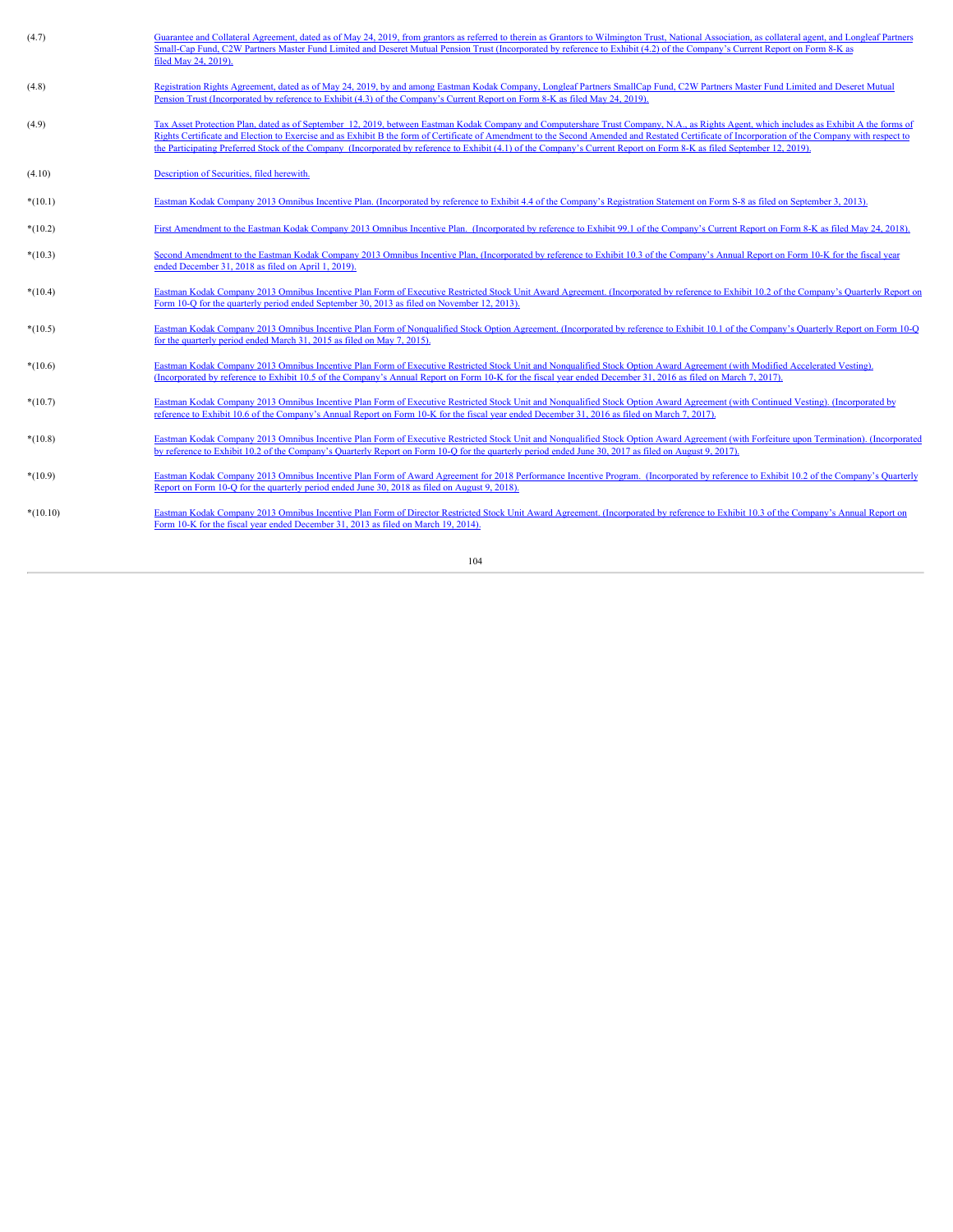| $*(10.11)$ | Eastman Kodak Company 2013 Omnibus Incentive Plan Form of Director Restricted Stock Unit Award Agreement (One Year Vesting). (Incorporated by reference to Exhibit 10.3 of the Company's<br>Ouarterly Report on Form 10-Q for the quarterly period ended June 30, 2017 as filed on August 9, 2017).                                            |
|------------|------------------------------------------------------------------------------------------------------------------------------------------------------------------------------------------------------------------------------------------------------------------------------------------------------------------------------------------------|
| $*(10.12)$ | Eastman Kodak Company 2013 Omnibus Incentive Plan Form of Quarterly Director Restricted Stock Unit Award Agreement (Immediate Vesting), filed herewith (Incorporated by reference to Exhibit<br>10.1 of the Company's Quarterly Report on Form 10-Q for the quarterly period ended September 30, 2019 as filed on November 7, 2019).           |
| $*(10.13)$ | Eastman Kodak Company Deferred Compensation Plan for Directors dated December 26, 2013. (Incorporated by reference to Exhibit 10.23 of the Company's Annual Report on Form 10-K for the<br>fiscal year ended December 31, 2013 as filed on March 19, 2014).                                                                                    |
| $*(10.14)$ | Eastman Kodak Company Officer Severance Policy, effective as of November 10, 2015. (Incorporated by reference to Exhibit 10.25 of the Company's Annual Report on Form 10-K for the fiscal year<br>ended December 31, 2015 as filed on March 15, 2016).                                                                                         |
| $*(10.15)$ | Eastman Kodak Company Executive Compensation for Excellence and Leadership (as amended and restated January 1, 2014). (Incorporated by reference to Exhibit 10.2 of the Company's Ouarterly<br>Report on Form 10-Q for the quarterly period ended March 31, 2014 as filed on May 6, 2014).                                                     |
| $*(10.16)$ | Eastman Kodak Company Administrative Guide for the 2018 Performance Period under the Executive Compensation for Excellence and Leadership Plan. (Incorporated by reference to Exhibit 10.1 of<br>the Company's Quarterly Report on Form 10-Q for the quarterly period ended March 31, 2018 as filed on May 10, 2018).                          |
| $*(10.17)$ | Eastman Kodak Company Administrative Guide for Supplemental Awards for the 2018 Performance Period under the Executive Compensation for Excellence and Leadership Plan. (Incorporated by<br>reference to Exhibit 10.1 of the Company's Quarterly Report on Form 10-Q for the quarterly period ended June 30, 2018 as filed on August 9, 2018). |
| $*(10.18)$ | Employment Agreement between Eastman Kodak Company and Jeffrey J. Clarke, dated March 10, 2014. (Incorporated by reference to Exhibit 10.1 of the Company's Quarterly Report on Form 10-Q<br>for the quarterly period ended March 31, 2014 as filed on May 6, 2014).                                                                           |
| $*(10.19)$ | Amendment to Employment Agreement between Eastman Kodak Company and Jeffrey J. Clarke, dated March 14, 2016. (Incorporated by reference to Exhibit 10.5 of the Company's Quarterly Report<br>on Form 10-O for the quarterly period ended March 31, 2016 as filed on May 5, 2016).                                                              |
| $*(10.20)$ | Amended and Restated Employment Agreement between Eastman Kodak Company and Jeffrey J. Clarke, effective as of March 12, 2017. (Incorporated by reference to Exhibit 10.1 of the Company's<br>Quarterly Report on Form 10-Q for the quarterly period ended March 31, 2017 as filed on May 9, 2017).                                            |
| $*(10.21)$ | Eastman Kodak Company 2013 Omnibus Incentive Plan Award Agreement for Jeffrey J. Clarke, dated March 12, 2014. (Incorporated by reference to Exhibit 10.17 of the Company's Annual Report<br>on Form 10-K for the fiscal year ended December 31, 2016 as filed on March 7, 2017).                                                              |
| $*(10.22)$ | Separation Agreement and Release between Eastman Kodak Company and Jeffrey J. Clarke dated February 20, 2019 (Incorporated by reference to Exhibit (10.22) of the Company's Annual Report on<br>Form 10-K for the fiscal year ended December 31, 2018 as filed on April 1, 2019).                                                              |
| $*(10.23)$ | Executive Chairman Agreement between Eastman Kodak Company and James V. Continenza, dated February 20, 2019 (Incorporated by reference to Exhibit (10.23) of the Company's Annual Report<br>on Form 10-K for the fiscal year ended December 31, 2018 as filed on April 1, 2019).                                                               |
| $*(10.24)$ | James V. Continenza Consolidated Award Agreements, Tranches 1-4, dated February 20, 2019 (Incorporated by reference to Exhibit (10.24) of the Company's Annual Report on Form 10-K for the<br>fiscal year ended December 31, 2018 as filed on April 1, 2019).                                                                                  |
| $*(10.25)$ | Employment Agreement between Eastman Kodak Company and Eric Mahe, dated April 23, 2014. (Incorporated by reference to Exhibit 10.3 of the Company's Quarterly Report on Form 10-Q for the<br>quarterly period ended June 30, 2018 as filed on August 9, 2018).                                                                                 |
|            |                                                                                                                                                                                                                                                                                                                                                |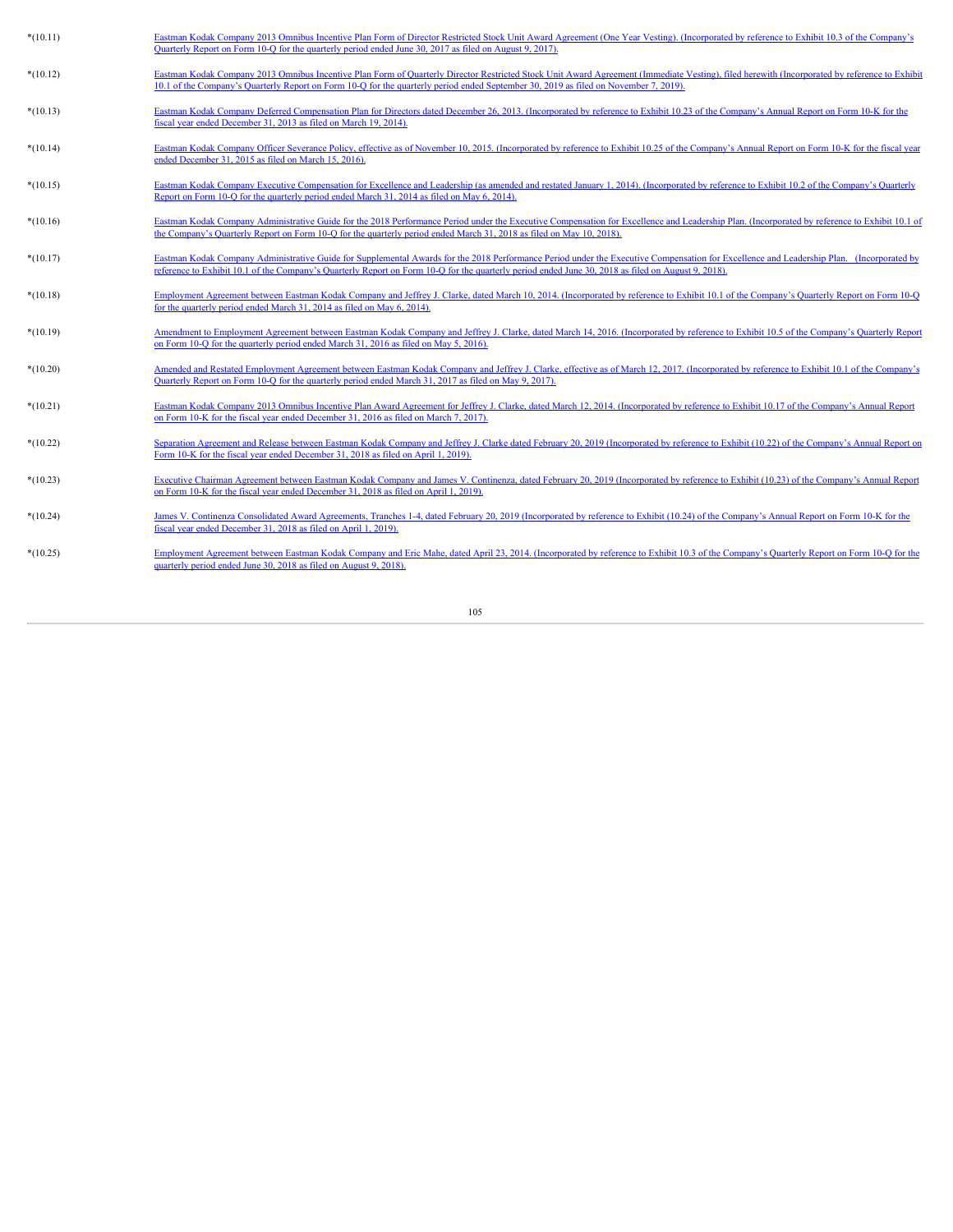| $*(10.26)$  | Description of Eric Mahe Travel Stipend. (Incorporated by reference to the description in Item 5.02 in the Company's Current Report on Form 8-K as filed on October 3, 2018).                                                                                                                                                                                                                                                                                                                                                                                          |
|-------------|------------------------------------------------------------------------------------------------------------------------------------------------------------------------------------------------------------------------------------------------------------------------------------------------------------------------------------------------------------------------------------------------------------------------------------------------------------------------------------------------------------------------------------------------------------------------|
| $*(10.27)$  | Employment Agreement between Eastman Kodak Company and David E. Bullwinkle, dated June 20, 2016. (Incorporated by reference to Exhibit 10.3 of the Company's Ouarterly Report on Form 10-<br>O for the quarterly period ended June 30, 2016 as filed on August 9, 2016).                                                                                                                                                                                                                                                                                               |
| $*(10.28)$  | Description of David E. Bullwinkle Compensation Increase. (Incorporated by reference to the description in Item 5.02 in the Company's Current Report on Form 8-K as filed on November 30, 2018).                                                                                                                                                                                                                                                                                                                                                                       |
| $*(10.29)$  | Description of John O'Grady Compensation Increase. (Incorporated by reference to the description in Item 5.02 in the Company's Current Report on Form 8-K as filed on April 9, 2018).                                                                                                                                                                                                                                                                                                                                                                                  |
| $*(10.30)$  | Employment Agreement between Eastman Kodak Company and Sharon Underberg, dated December 17, 2014. (Incorporated by reference to Exhibit 10.26 of the Company's Annual Report on Form<br>10-K for the fiscal year ended December 31, 2017 as filed on March 15, 2018).                                                                                                                                                                                                                                                                                                  |
| $*(10.31)$  | Letter Agreement Regarding Special Severance Plan dated May 31, 2018 between Eastman Kodak Company and Roger W. Byrd, filed herewith                                                                                                                                                                                                                                                                                                                                                                                                                                   |
| (10.32)     | Intercreditor Agreement dated September 3, 2013 among Bank of America, N.A. as Representative with respect to the ABL Credit Agreement, JPMorgan Chase Bank, N.A. as Representative with<br>respect to the Senior Term Loan Agreement, Barclays Bank PLC, as Representative with respect to the Junior Term Loan Agreement, Eastman Kodak Company and the other grantors party thereto.<br>(Incorporated by reference to Exhibit 10.5 of the Company's Quarterly Report on Form 10-Q for the quarterly period ended September 30, 2013 as filed on November 12, 2013). |
| #(10.33)    | Senior Secured First Lien Term Credit Agreement dated September 3, 2013 among Eastman Kodak Company, as the Borrower, the lenders party thereto, JPMorgan Chase Bank, N.A. as<br>Administrative Agent, and J.P. Morgan Securities LLC. Barclays Bank PLC and Merrill Lynch. Pierce, Fenner & Smith Incorporated, as Joint Lead Arrangers and Joint Bookrunners. (Incorporated by<br>reference to Exhibit 10.6 of the Company's Quarterly Report on Form 10-Q for the quarterly period ended September 30, 2013 as filed on November 12, 2013).                         |
| #(10.34)    | Guarantee and Collateral Agreement dated September 3, 2013 from the grantors referred to therein as Grantors to JPMorgan Chase Bank, N.A. as Administrative Agent. (Incorporated by reference to<br>Exhibit 10.7 of the Company's Quarterly Report on Form 10-Q for the quarterly period ended September 30, 2013 as filed on November 12, 2013).                                                                                                                                                                                                                      |
| (10.35)     | Amendment No. 2 to Amended and Restated Credit Agreement (including attached Second Amended and Restated Credit Agreement), dated as of May 24, 2019 by and among Company, the<br>subsidiary Guarantors, the lenders party thereto and Bank of America, N.A., as administrative and collateral agent) (Incorporated by reference to Exhibit (10.1) of the Company's Current Report on<br>Form 8-K as filed May 24, 2019).                                                                                                                                              |
| $\#(10.36)$ | Amended and Restated Security Agreement, dated May 26, 2016, from the Grantors referred to therein, as Grantors, to Bank of America, N.A., as Agent. (Incorporated by reference to Exhibit 10.2 of<br>the Company's Quarterly Report on Form 10-Q for the quarterly period ended June 30, 2016 as filed on August 9, 2016).                                                                                                                                                                                                                                            |
| (10.37)     | Series A Preferred Stock Purchase Agreement, dated as of November 7, 2016, by and among Eastman Kodak Company, Southeastern Asset Management, Inc., Longleaf Partners Small-Cap Fund<br>C2W Partners Master Fund Limited and Deseret Mutual Pension Trust. (Incorporated by reference to Exhibit 10.1 of the Company's Current Report on Form 8-K as filed on November 7, 2016).                                                                                                                                                                                       |
| (10.38)     | Notes Purchase Agreement, dated as of May 20, 2019, by and among Eastman Kodak Company, Longleaf Partners Small-Cap Fund, C2W Partners Master Fund Limited and Deseret Mutual Pension<br>Trust (Incorporated by reference to Exhibit (10.1) of the Company's Current Report on Form 8-K as filed May 21, 2019).                                                                                                                                                                                                                                                        |
| (10.39)     | Form of Voting and Support Agreement (Incorporated by reference to Exhibit (10.2) of the Company's Current Report on Form 8-K as filed May 24, 2019).                                                                                                                                                                                                                                                                                                                                                                                                                  |
|             | 106                                                                                                                                                                                                                                                                                                                                                                                                                                                                                                                                                                    |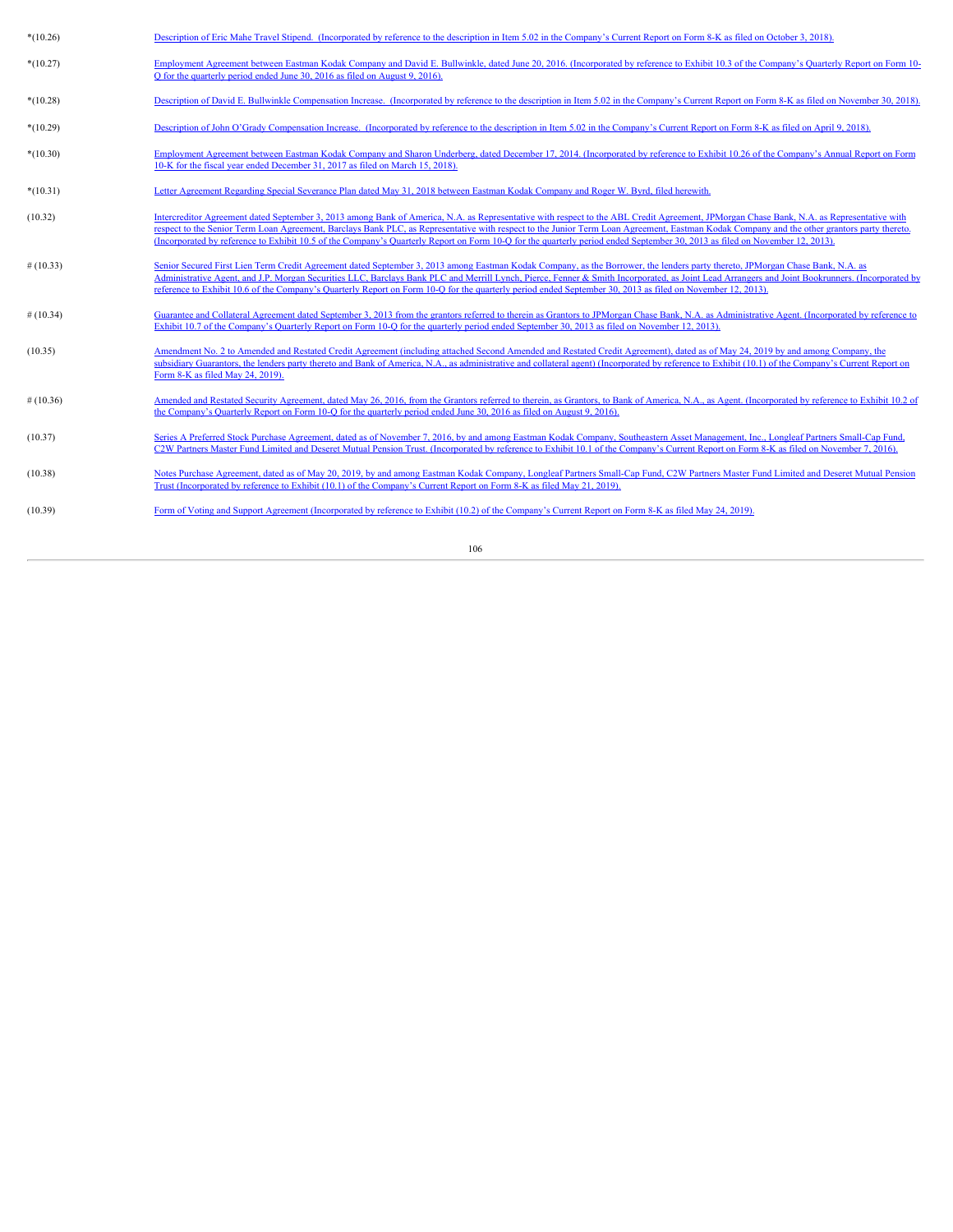| (10.40)         | Settlement Agreement between Eastman Kodak Company, Kodak Limited, Kodak International Finance Limited, Kodak<br>Polychrome Graphics Finance UK Limited, and the KPP Trustees Limited, as trustee for the Kodak Pension Plan of the United Kingdom, dated April 26, 2013. (Incorporated by reference to Exhibit<br>10.1 of the Company's Quarterly Report on Form 10-Q for the quarterly period ended June 30, 2013 as filed on August 7, 2013).                                       |
|-----------------|----------------------------------------------------------------------------------------------------------------------------------------------------------------------------------------------------------------------------------------------------------------------------------------------------------------------------------------------------------------------------------------------------------------------------------------------------------------------------------------|
| (10.41)         | Amended and Restated Stock and Asset Purchase Agreement between Eastman Kodak Company, Qualex, Inc., Kodak (Near East), Inc., KPP Trustees Limited, as Trustee for the Kodak Pension Plan<br>of the United Kingdom, and, solely for purposes of Section 11.4, KPP Holdco Limited, dated August 30, 2013. (Incorporated by reference to Exhibit 2.3 of the Company's Quarterly Report on Form<br>10-O for the quarterly period ended September 30, 2013 as filed on November 12, 2013). |
| (10.42)         | Amended and Restated Settlement Agreement (Eastman Business Park) between Eastman Kodak Company, the New York State Department of Environmental Conservation, and the New York State<br>Urban Development Corporation d/b/a Empire State Development, dated August 6, 2013. (Incorporated by reference to Exhibit 10.10 of the Company's Quarterly Report on Form 10-Q for the<br>quarterly period ended September 30, 2013 as filed on November 12, 2013).                            |
| (21)            | Subsidiaries of Eastman Kodak Company, filed herewith.                                                                                                                                                                                                                                                                                                                                                                                                                                 |
| (23)            | Consent of Independent Registered Public Accounting Firm, filed herewith.                                                                                                                                                                                                                                                                                                                                                                                                              |
| (31.1)          | Certification signed by James V. Continenza, filed herewith.                                                                                                                                                                                                                                                                                                                                                                                                                           |
| (31.2)          | Certification signed by David E. Bullwinkle, filed herewith.                                                                                                                                                                                                                                                                                                                                                                                                                           |
| (32.1)          | Certification Pursuant to 18 U.S.C. Section 1350, as Adopted Pursuant to Section 906 of the Sarbanes-Oxley Act of 2002, signed by James V. Continenza, filed herewith.                                                                                                                                                                                                                                                                                                                 |
| (32.2)          | Certification Pursuant to 18 U.S.C. Section 1350, as Adopted Pursuant to Section 906 of the Sarbanes-Oxley Act of 2002 signed by David E. Bullwinkle, filed herewith.                                                                                                                                                                                                                                                                                                                  |
| (101.CAL)       | XBRL Taxonomy Extension Calculation Linkbase.                                                                                                                                                                                                                                                                                                                                                                                                                                          |
| $(101.$ INS $)$ | <b>XBRL</b> Instance Document                                                                                                                                                                                                                                                                                                                                                                                                                                                          |
| (101.LAB)       | XBRL Taxonomy Extension Label Linkbase.                                                                                                                                                                                                                                                                                                                                                                                                                                                |
| (101.PRE)       | XBRL Taxonomy Extension Presentation Linkbase.                                                                                                                                                                                                                                                                                                                                                                                                                                         |
| (101.SCH)       | XBRL Taxonomy Extension Scheme Linkbase.                                                                                                                                                                                                                                                                                                                                                                                                                                               |
| (101.DEF)       | XBRL Taxonomy Extension Definition Linkbase.                                                                                                                                                                                                                                                                                                                                                                                                                                           |
|                 |                                                                                                                                                                                                                                                                                                                                                                                                                                                                                        |

\* Management contract or compensatory plan or arrangement.<br># Eastman Kodak Company was granted confidential treatment for certain information contained in this exhibit. Such information was filed separately with the Securi

# **ITEM 16. FORM 10-K SUMMARY**

None.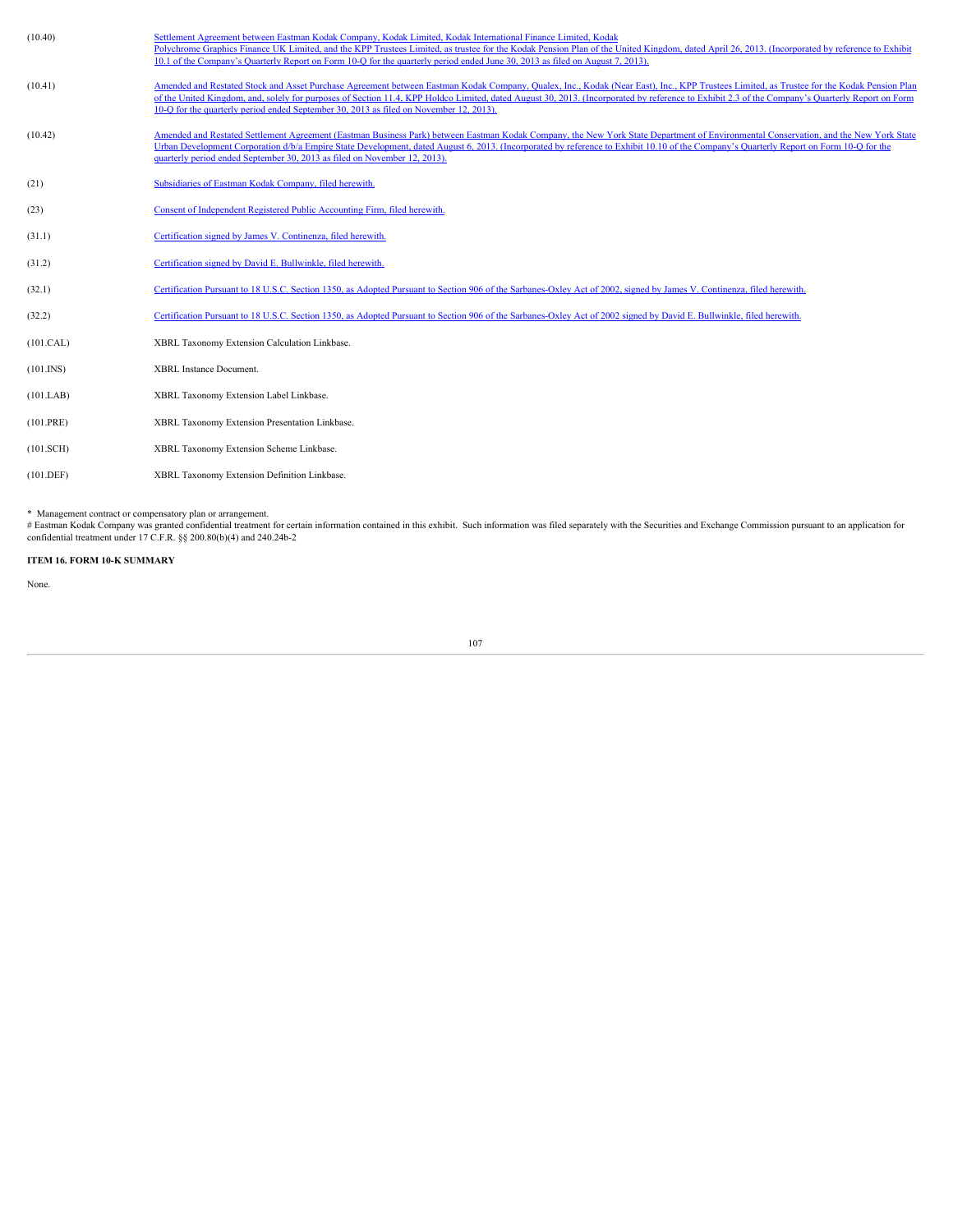# **SIGNATURES**

Pursuant to the requirements of Section 13 or 15(d) of the Securities Exchange Act of 1934, the registrant has duly caused this report to be signed on its behalf by the undersigned, thereunto duly authorized.

## **EASTMAN KODAK COMPANY** (Registrant)

| By: | /s/ James V. Continenza |
|-----|-------------------------|
|     | James V. Continenza     |
|     | Executive Chairman      |
|     |                         |
|     |                         |

Pursuant to the requirements of the Securities Exchange Act of 1934, this report has been signed below by the following persons on behalf of the registrant and in the capacities and on the date indicated.

|     | Signature                | Title                                             |
|-----|--------------------------|---------------------------------------------------|
| By: | /s/ James V. Continenza  | <b>Executive Chairman</b>                         |
|     | James V. Continenza      | (Principal Executive Officer)                     |
| By: | /s/ David E. Bullwinkle  | Chief Financial Officer                           |
|     | David E. Bullwinkle      | (Principal Financial Officer)                     |
| By: | /s/ Eric H. Samuels      | Chief Accounting Officer and Corporate Controller |
|     | Eric H. Samuels          | (Principal Accounting Officer)                    |
| By: | /s/ Richard Todd Bradley | Director                                          |
|     | Richard Todd Bradley     |                                                   |
| By: | /s/ Jeffrey D. Engelberg | Director                                          |
|     | Jeffrey D. Engelberg     |                                                   |
| By: | /s/ George Karfunkel     | Director                                          |
|     | George Karfunkel         |                                                   |
| By: | /s/ Philippe D. Katz     | Director                                          |
|     | Philippe D. Katz         |                                                   |
| By: | /s/ Jason New            | Director                                          |
|     | Jason New                |                                                   |
| By: | /s/ William G. Parrett   | Director                                          |
|     | William G. Parrett       |                                                   |

Date: March 17, 2020

108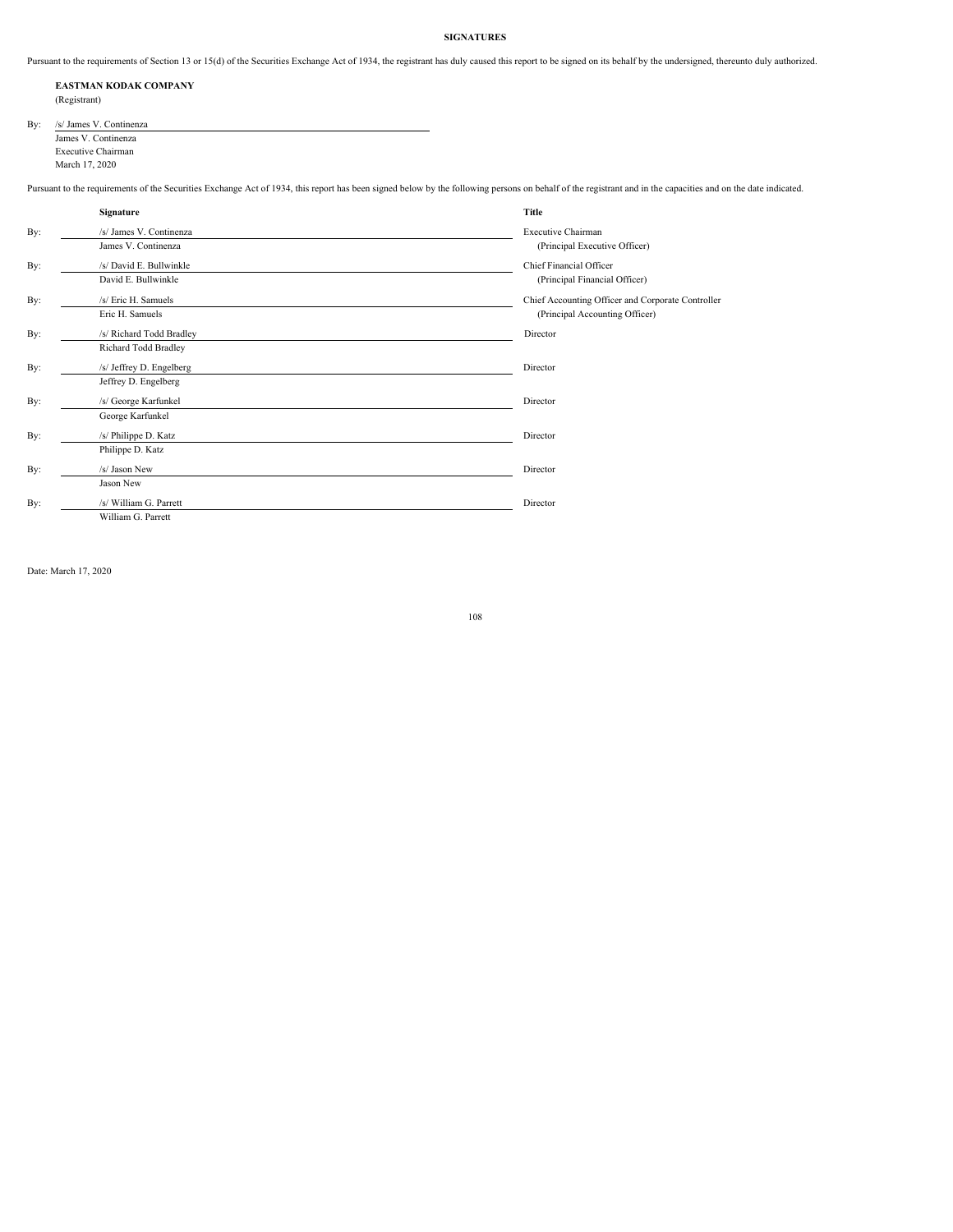# **EASTMAN KODAK COMPANY DESCRIPTION OF COMMON STOCK**

Eastman Kodak Company, a New Jersey corporation (the "Company"), has one class of securities registered under Section 12 of the Securities Exchange Act of 1934, as amended (the "Exchange Act"): its common stock, par value \$0.01 per share ("Common Stock").

### **General**

The Company is authorized to issue up to 500,000,000 shares of Common Stock and 60,000,000 shares of preferred stock, no par value per share. The rights of holders of the Common Stock are subject to the rights of holders of any series of preferred stock that may be issued from time to time (including the 2,000,000 shares of the Company's currently outstanding 5.50% Series A Convertible Preferred Stock, no par value per share (the " Preferred Stock")), including liquidation rights, special voting rights and preferences with respect to payment of dividends. For a more detailed description of the terms of our capital stock, please refer to the Company's Amended and Restated Certificate of Incorporation and amendments thereto (collectively, the "Certificate") and the Fourth Amended and Restated By-Laws (the "By-Laws") filed as exhibits to the report to which this descripti filed as an exhibit.

#### **Dividends**

Subject to applicable law and to the designated preferential rights of any outstanding series of preferred stock that the Board of Directors of the Company (the "Board") may cause to be issued, from time to time, the holders of Common Stock will be entitled to dividends as may be declared from time to time by the Board.

Holders of Series A Preferred Stock are entitled to receive cash dividends in an amount equal to the dividend rate of 5.50% of the liquidation preference of \$100.00 per share of Series A Preferred Stock (the "liquidation preference"). Dividends on the Series A Preferred Stock will be paid in cash if the Company has funds legally available for payment and the Board, or an authorized committee thereof, declares a cash dividend payable.

Prior to the mandatory redemption date of the Series A Preferred Stock, unless all accumulated and unpaid dividends on the Series A Preferred Stock have been paid in full or a sum for such amounts has been set aside for payment, the Company may not declare dividends on shares of Common Stock or any other shares of the Company's stock ranking junior or equal to the Series A Preferred Stock and may not purchase, redeem or otherwise acquire such shares, subject to certain customary exceptions.

#### **Ranking**

The Common Stock ranks junior to the Series A Preferred Stock as to payment of dividends and distributions of assets upon the liquidation, dissolution or winding up of Company.

#### **Voting Rights**

Each share of Common Stock entitles the holder thereof to one vote on all matters, including the election of directors, and, except as otherwise required by law or provided in any resolution adopted by our Board with respect to any series of preferred stock, the holders of the shares of Common Stock will possess all voting power. Generally, all matters to be voted on by the shareholders must be approved by a majority of the votes cast at which a quorum is present, subject to state law and any voting rights granted to any of the holders of preferred stock. Holders of Series A Preferred Stock are entitled to vote upon all matters upon which holders of Com have the right to vote, and will be entitled to the number of votes equal to the number of full shares of Common Stock into which such shares of Series A Preferred Stock could be converted at the then applicable conversion the record date, such votes to be counted together with shares of Common Stock and not separately as a class. The Certificate provides for certain limitations on the voting rights of holders of Common Stock with respect to amendments to the Certificate that affect the terms of outstanding preferred stock, including the Series A Preferred Stock.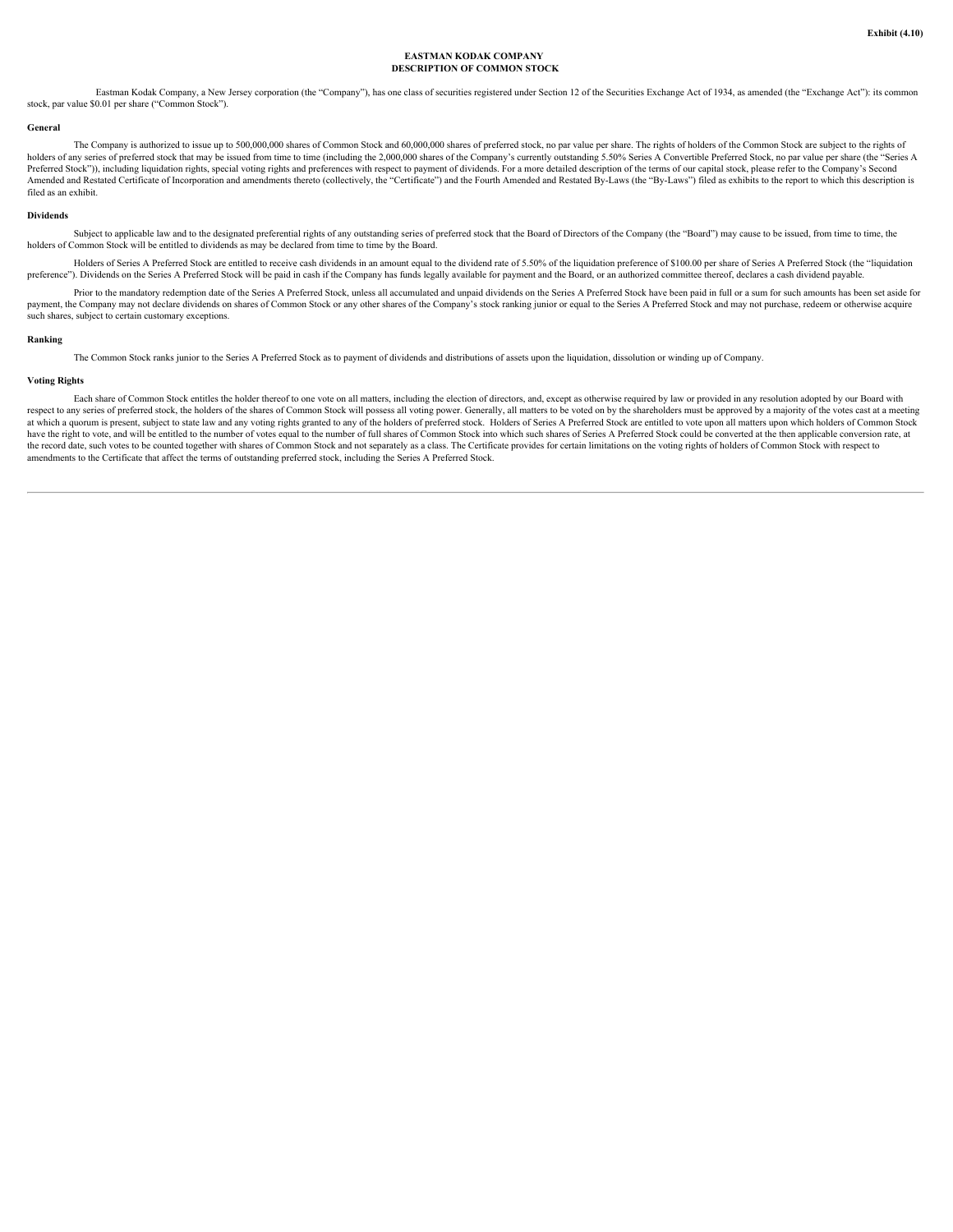#### **Directors**

The number of directors shall be no fewer than seven and not more than 13, or as otherwise fixed pursuant to the Fourth Amended and Restated By-laws of the Company. Holders of Common Stock do not have cumulative voting rights with respect to the election of directors. A nominee for director shall be elected to the Board if the nominee receives a majority of the votes cast at a meeting at which a quorum is present. A nom a majority of the votes cast if the votes "for" such nominee's election exceed the votes "against" such nominee's election. However, directors shall be elected by a plurality of the votes cast in any contested election for 'contested election" is any election in which the number of nominees seeking election is more than the number of directors to be elected. Shareholders will be permitted only to vote "for" or "withhold" authority in a conte election.

The holders of the Series A Preferred Stock currently have the contractual right to nominate two individuals for election as members of the Board. If and when dividends on the Series A Preferred Stock are in arrears for six or more dividend periods, the holders of Series A Preferred Stock (voting with holders of all other classes of preferred stock of the Company whose voting rights are then exercisable) are entitled to vote for the elect additional directors in the next annual meeting and all subsequent meetings until all accumulated dividends on such Series A Preferred Stock and other voting preferred stock have been paid or set aside, during which period number of individuals the holders of the Series A Preferred Stock are contractually entitled to nominate will be reduced by two. If and when all accumulated dividends have been paid on the Series A Preferred Stock and othe preferred stock, such rights of such holders of Series A Preferred Stock and other voting preferred stock will immediately cease and the contractual nomination right of the holders of the Series A Preferred Stock will be r

Except as may otherwise be required by law or by the Certificate, the By-Laws may be amended, altered, or repealed, in whole or in part, by the affirmative vote of a majority of the Board. The stockholders, by a majority of the votes cast at a meeting of the stockholders called for such purpose, may adopt, alter, amend or repeal the By-Laws whether made by the Board or otherwise; such amendments adopted by the stockholders may not be amend or repealed by action of the Board without (i) the affirmative vote of a majority of the votes cast at a meeting of the stockholders called for such purpose or (ii) approval by written consent of the stockholders.

#### **Other**

The holders of Common Stock do not have preemptive rights. There are no subscription, redemption, conversion or sinking fund provisions with respect to the Common Stock.

Pursuant to section 1123(a)(6) of chapter 11 of title 11 of the United States Code (the "Bankruptcy Code"), the Company is prohibited from issuing any non-voting equity securities for so long as section 1123 of the Bankruptcy Code is in effect and applicable to the Company. This restriction on the issuance of non-voting equity securities is included in the Certificate.

The transfer agent and registrar for the Common Stock, which is listed on the New York Stock Exchange under the symbol KODK, is Computershare Shareowner Services.

#### **Anti-Takeover Provisions**

Various provisions contained in the Certificate, the By-Laws, and New Jersey law could delay or discourage some transactions involving an actual or potential change in control of the Company or its management. Provisions in the Certificate and the By-Laws:

- provide that only a majority of the Board, the Chairman or the President may call a special meeting of the stockholders, except that a special meeting must be called upon the request from at least 20% of the total number of votes represented by the entire amount of capital stock of the Company issued and outstanding and entitled to vote at the meeting;
- provide an advanced written notice procedure with respect to stockholder proposals and stockholder nomination of candidates for election as directors; and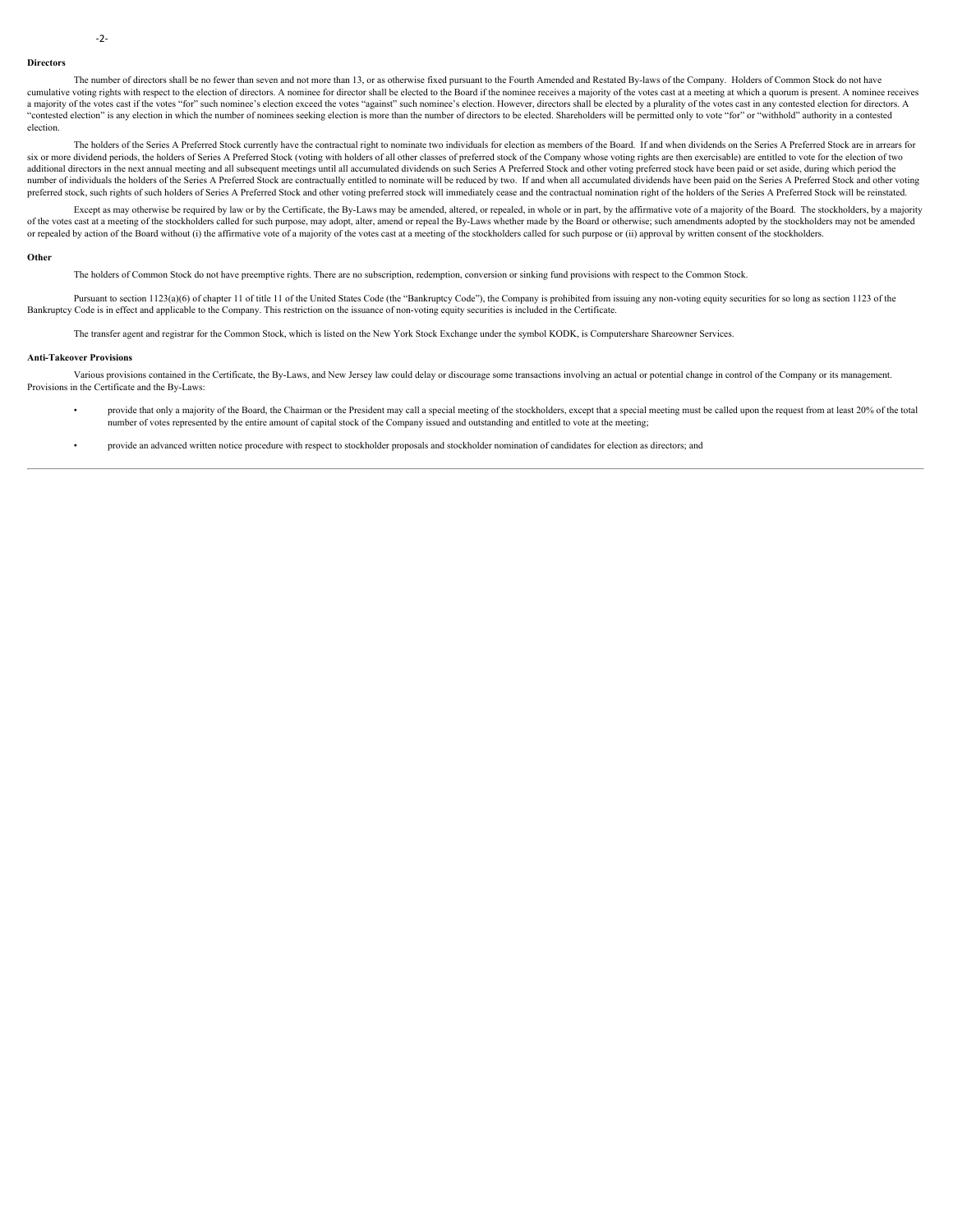In addition, the Company is subject to Section 14A-10A of the New Jersey Shareholders Protection Act, a type of anti-takeover statute designed to protect stockholders against coercive, unfair or inadequate tender offers and other abusive tactics and to encourage any person contemplating a business combination with the Company to negotiate with the Board for the fair and equitable treatment of all stockholders. Subject to certain qualifica exceptions, the statute prohibits an interested stockholder of a corporation from effecting a business combination with the corporation for a period of five years unless the corporation's board of directors approved the co prior to the stockholder becoming an interested stockholder or after the stockholder becoming an interested stockholder if the corporation's board of directors approved both the transaction causing a person to become an in stockholder and the subsequent business combination. In addition, but not in limitation of the five-year restriction, if applicable, corporations covered by the New Jersey statute may not engage at any time in a business c with any interested stockholder of that corporation unless the combination is approved by the board of directors prior to the interested stockholder's stock acquisition date, the combination receives the approval of two-th voting stock of the corporation not beneficially owned by the interested stockholder or the combination meets minimum financial terms specified by the statute.

An "interested stockholder" is defined to include any beneficial owner of 10% or more of the voting power of the outstanding voting stock of the corporation and any affiliate or associate of the corporation who within the prior five year period has at any time owned 10% or more of the voting power of the then outstanding stock of the corporation.

The term "business combination" is defined to include a broad range of transactions including, among other things:

- the merger or consolidation of the corporation with the interested stockholder or any corporation that is or after the merger or consolidation would be an affiliate or associate of the interested stockholder,
- the sale, lease, exchange, mortgage, pledge, transfer or other disposition to an interested stockholder or any affiliate or associate of the interested stockholder of 10% or more of the corporation's assets, or
- the issuance or transfer to an interested stockholder or any affiliate or associate of the interested stockholder of 5% or more of the aggregate market value of the stock of the corporation.

The effect of the statute is to protect non-tendering, post-acquisition minority stockholders from mergers in which they will be "squeezed out" after the merger, by prohibiting transactions in which an acquirer could favor itself at the expense of minority stockholders. The statute generally applies to corporations that are organized under New Jersey law.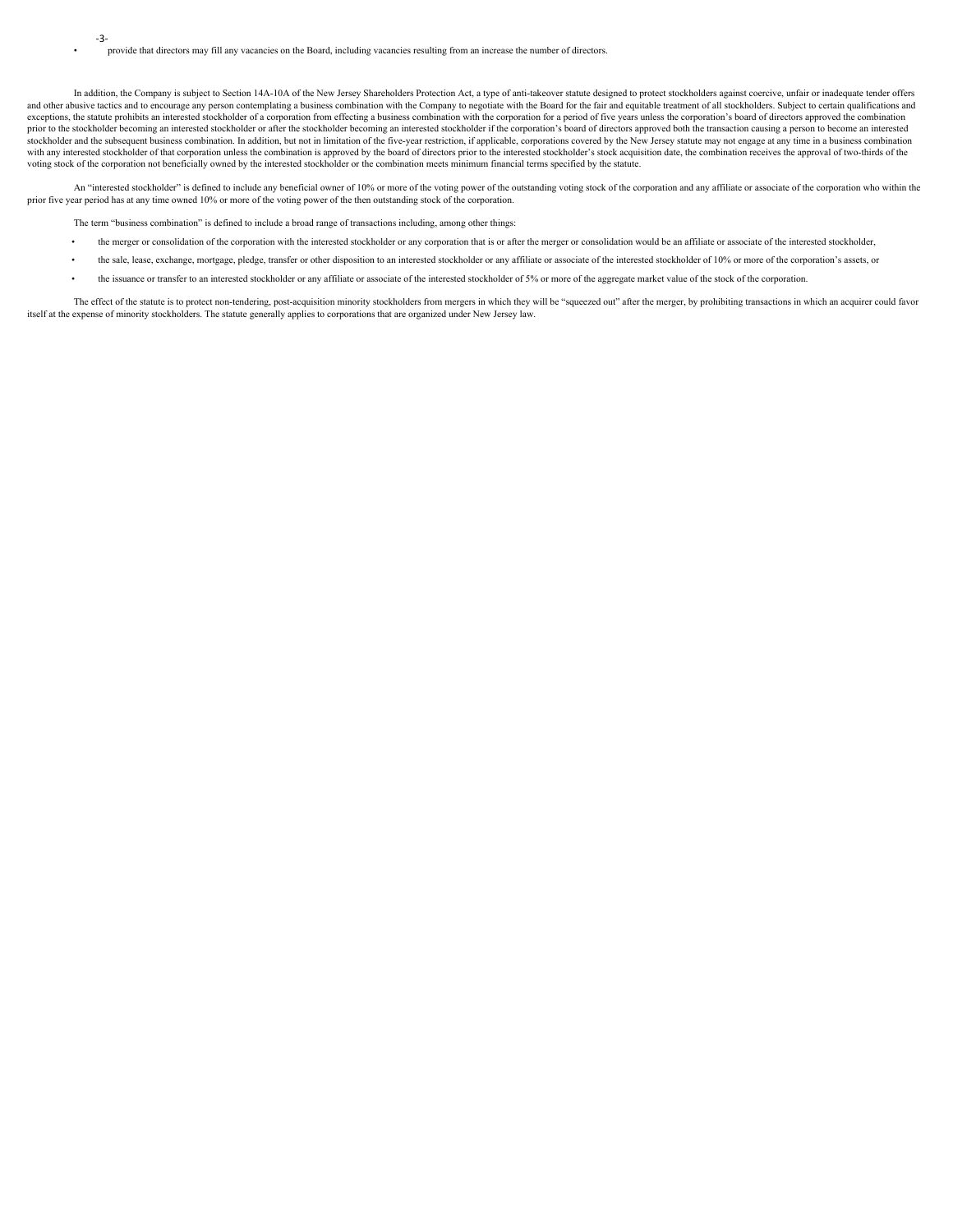### Total Rewards and Operational resident, Human Resources Personal and Confidential

May 31, 2018

TO: Roger Byrd<br>FROM:

FROM: Karen Kelly, Director, Total Rewards and Oper Excellence and VP, Human Resources<br>SUBJECT: Special Severance Plan Special Severance Plan

Dear Roger:

In recognition of your critical contributions to the **Legal organization**, I am pleased to inform you of the Company's agreement to provide you with special severance protection, effective upon your agreement with the terms of this letter ("Agreement"). We hope that by providing you with this enhanced severance protection, you can maintain focus on the critical deliverables laid out for you in 2018 and beyond.

Under the terms of this letter, if your employment terminates without cause (as defined in the attached Appendix), we will provide for severance protection at 1**X** your base salary ("Separation Pay").

If the Company is required to pay severance or termination benefits to you under any other plan, agreement or arrangement, or by law, the Separation Pay payable to you under this Agreement will be reduced by the amount of the required severance or termination benefits required to be paid to you under such other plan, agreement or arrangement, or by law. This provision is intended to prevent duplication of benefits, and is not intended to permit an alteration in the time or form of the Separation Pay payable under this Agreement.

This Agreement is confidential and should not be discussed with anyone (including co-workers) other than your family members and your financial and legal advisors. These individuals must also keep the terms of the Agreement confidential. We are relying on your sensitivity and professionalism in observing this request.

On behalf of Kodak and the Legal organization, I want to thank you for your service and look forward to your continued contributions.

Sincerely,

Kaven m Kelly

/s/ Karen M. Kelly Director, Total Rewards and Operational Excellence and Vice President, HR

CC: Mary Anne Detmer Rich Michaels Sharon Underberg

Eastman Kodak Company • 343 State Street • Rochester, NY 14650-0233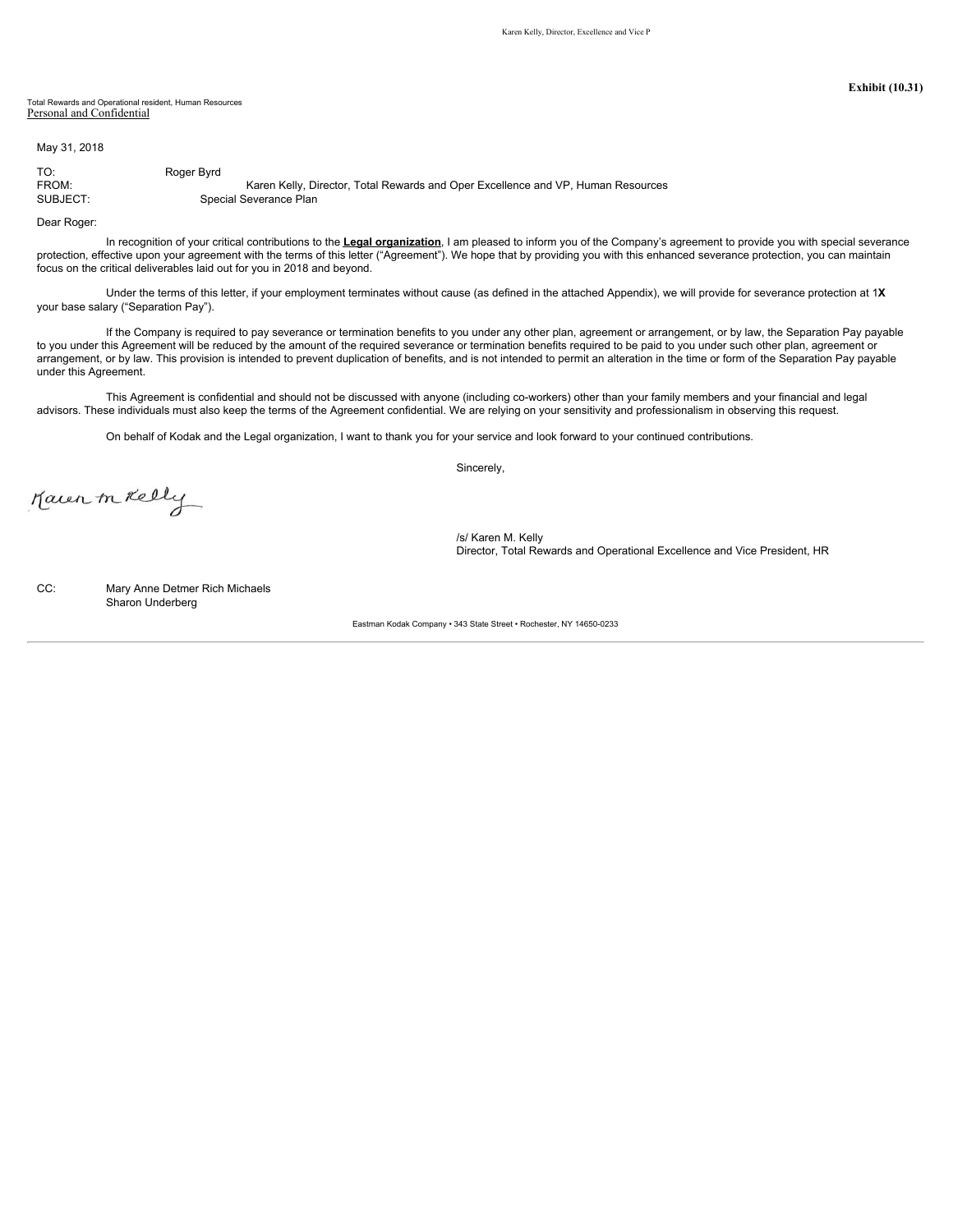## **Qualifying Terminations:**

- **A.** Eligible Qualifying Terminations. In the event of the termination by the Company of your employment with the Company without Cause, if you satisfy the requirement set forth in Paragraph B Waiver and Release, you shall be eligible to receive the compensation specified in this Agreement. You will not be eligible for compensation or benefits under this Agreement in the event of the termination of your employment with the Company for Cause or by reason of your death or Disability.
- **B.** Waiver and Release. To be eligible for the severance compensation and benefits specified by this Agreement, you must sign and not revoke a waiver and release of all claims arising out of (A) your employment with the Company, and (B) your termination of employment from the Company, on a form reasonably satisfactory to the Company and provided to the Participant, before the deadline specified by the release.
- **C.** Non-Disparagement. By accepting any severance compensation or benefits under this Agreement, you agree and covenant not to disparage the Company, its directors, its officers or its employees; provided, however, this covenant shall not prohibit you from reporting possible violations of federal laws or regulations to any governmental agency or entity, including, but not limited to, the Securities and Exchange Commission.
	-

D. D. Cause. For purposes of this Agreement, "<u>Cause</u>" means any of the following:<br>(i) your continued failure, for a period of at least 30 calendar days following a written warning, to perform your duties in a manner deeme exercise of his or her sole discretion; (ii) your failure to follow a lawful written directive of Kodak's Chief Executive Officer, your supervisor or Kodak's Board of Directors; (iii) your willful violation of any material rule, regulation, or policy that may be established from time to time for the conduct of the Company's business; (iv) your unlawful possession, use or sale of narcotics or other controlled substances, or performing job duties while illegally used controlled substances are present in the your system; (v) any act or omission or commission by you in the scope of your employment (A) which results in the assessment of a civil or criminal penalty against you or the Company, or (B) which in the reasonable judgment of your supervisor could result in a material violation of any foreign or U.S. federal, state or local law or regulation having the force of law; (vi) your conviction of or plea of guilty or no contest to any crime involving moral turpitude; (vii) any misrepresentation of a material fact to, or concealment of a material fact from, your supervisor or any other person in the Company to whom you have a reporting relationship in any capacity; or (viii) your breach of the Company's Business Conduct Guide or the Eastman Kodak Company Employee's Agreement.

page 2 of 4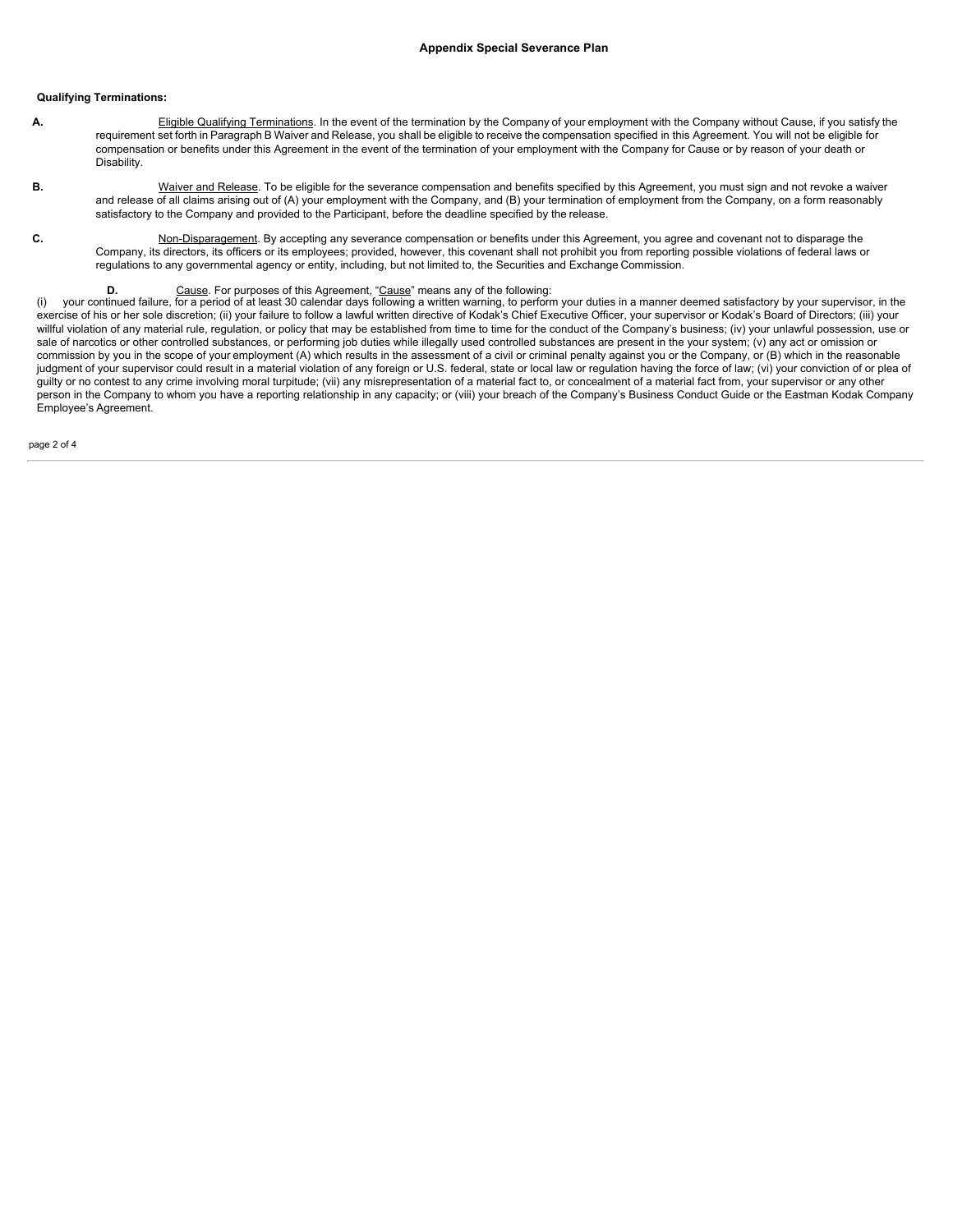## **Payment of Separation Pay; Tax Withholding:**

The Separation Pay payable to you in the event of your Qualifying Termination shall be paid over the 12-month period following the Qualifying Termination in accordance with the Company's usual payroll practices, less the amount of applicable federal, state and local income and employment tax withholdings. The payment of Separation Pay shall commence with the first full payroll period following the expiration of the period during which you may revoke the waiver and release required above, and the first installment of Separation Pay shall include any installments that would otherwise have been paid following the date of your Qualifying Termination and before the payment date of such first installment of Separation Pay.

### **Section 409A:**

The Separation Pay is intended to qualify for an exemption from the requirements of Section 409A of the Internal Revenue Code of 1986, as amended, and the regulations promulgated and other official guidance issued thereunder (collectively, "Section 409A"), and this Agreement shall be administered and interpreted consistent with such intent. Notwithstanding the foregoing, the Company makes no representations that the Separation Pay is exempt from Section 409A, and in no event will the Company be liable for all or any portion of any taxes, penalties, interest or other expenses that may be incurred by you on account of non-compliance with Section 409A. Each payment under this Policy shall be deemed to be a separate payment for purposes of Section 409A. References to "termination of employment" and similar terms used in this Agreement mean a "separation from service" within the meaning of Section 409A. In the event that you are a "specified employee" (within the meaning of Section 409A and as determined by the Company) at the time of separation from service, any compensat **Payment of Separation Pay. Tax.Withhelding:**<br>accordance with the Company's usual payor periodic from the send of approache tedesconfigure the 12-month period following the Cualifying Termination in<br>Separation Pay shall co immediately following such separation from service shall instead be paid on the first day of the seventh month following the separation from service if and to the extent required to comply with Section 409A.

### **Miscellaneous:**

- **A.** Employee's Agreement. Your Eastman Kodak Company Employee's Agreement will remain in full force and effect following the your termination of employment with the Company, including, without limitation, the provisions regarding nondisclosure of confidential information, non-competition with the Company, and non-solicitation of Company employees, customers and suppliers. Before you accept employment with any other person or entity while your Employee's Agreement is in effect, you must provide the prospective employer with written notice of the provisions of the Employee's Agreement and will deliver a copy of the notice to the Company.
- **B.** No Guarantee of Employment. Nothing in this Agreement will be construed as granting you a right to continued employment or other service with the Company, or to interfere with the right of the Company to discipline or discharge you at any time.
- **C.** Benefits Bearing. In no event shall any of the Separation Pay provided under this Agreement be "benefits bearing."
- D. Clawback. In the event that you breach any of the terms of the Eastman Kodak Company Employee's Agreement, in addition to and not in lieu of any other remedies that the Company may pursue against you, no further payments of Separation Pay will be made to

page 3 of 4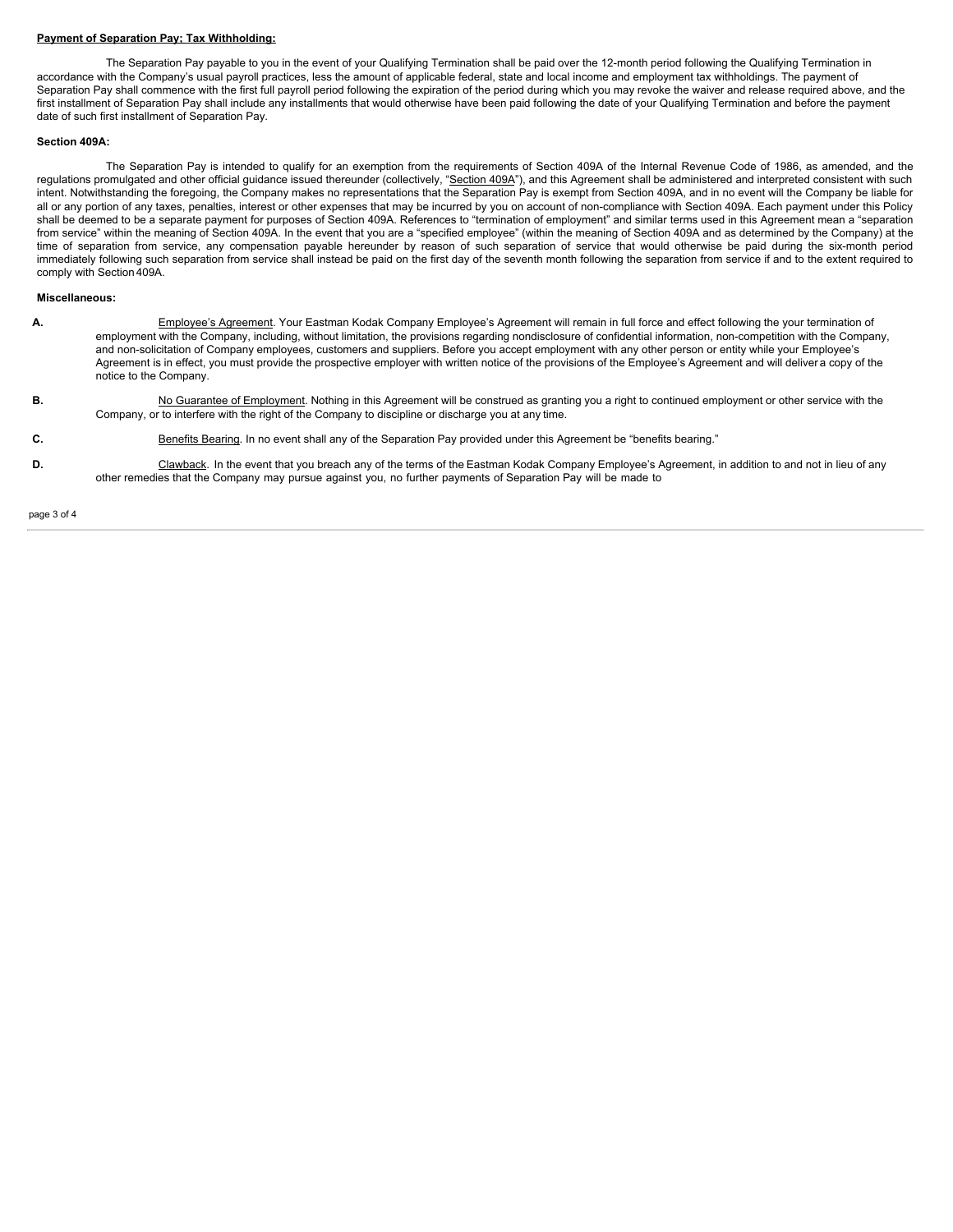you pursuant to this Agreement and you shall immediately repay to the Company all moneys previously paid to you pursuant to this Agreement.

E. No Waiver. The failure by the Company or its agent to enforce any provision of this Agreement at any time or from time to time, and with respect to any person or person or be a waiver of such provision, nor in any way l

F. Severability, If part or all of any of the provisions of this Agreement shall be held or deemed to be or shall in fact be inoperative or unenforceable as applied in Severability. If part or all of any of the provisions extent whatsoever.

**G.** Governing Law. This Agreement shall be construed in accordance with the laws of New York State without regard to the conflicts of law principles thereof.

H. Headings. The headings used in this Agreement are for convenience of reference only and will not control or affect the meaning or construction of any of its

\* \* \* \* \*

Signature of agreement:

provisions.

# **EASTMAN KODAK COMPANY**

Date: May 31, 2018 By:/s/ Roger W. Byrd

Roger W. Byrd

page 4 of 4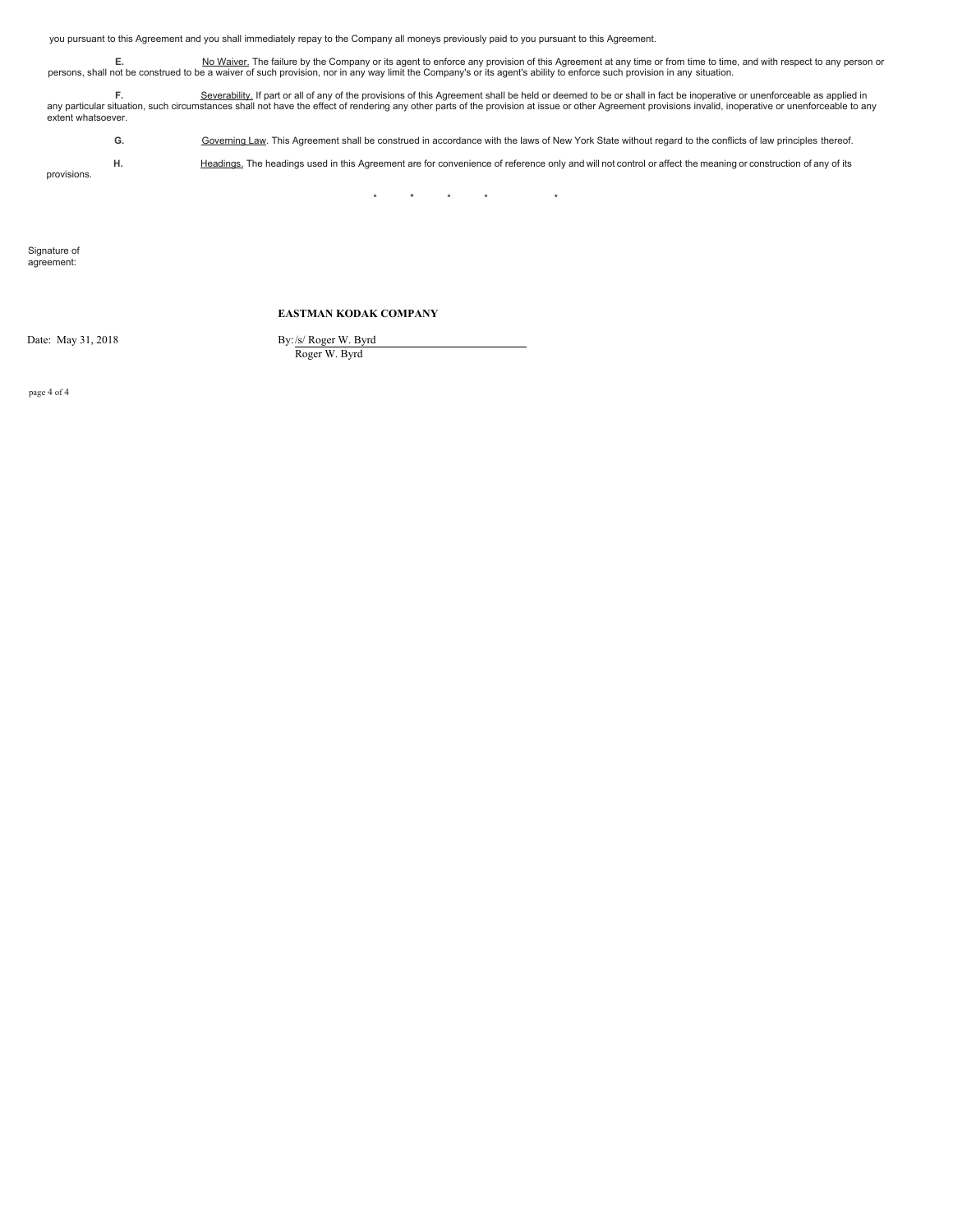| Eastman Kodak Company and Subsidiary Companies                           |                          |  |  |
|--------------------------------------------------------------------------|--------------------------|--|--|
|                                                                          |                          |  |  |
| Subsidiaries of the Registrant as of December 31, 2019 are listed below: |                          |  |  |
|                                                                          |                          |  |  |
| 1680382 Ontario Limited                                                  | Ontario, Canada          |  |  |
| Eastman Kodak Holdings B.V.                                              | Netherlands              |  |  |
| Da Hai (Shanghai) Trading Co Ltd                                         | China                    |  |  |
| Eastman Kodak International Capital Company, Inc.                        | Delaware                 |  |  |
| Eastman Kodak Sarl                                                       | Switzerland              |  |  |
| Far East Development Ltd                                                 | Delaware                 |  |  |
| FPC Inc.                                                                 | California               |  |  |
| Horsell Graphic Industries Ltd.                                          | United Kingdom           |  |  |
| Kodak                                                                    | rance                    |  |  |
| Kodak (Australasia) Pty. Ltd.                                            | Australia                |  |  |
| Kodak (China) Company Limited                                            | China                    |  |  |
| Kodak (China) Graphic Communications Company Ltd.                        | China                    |  |  |
| Kodak (China) Investment Company Limited                                 | China                    |  |  |
| Kodak (China) Limited                                                    | Hong Kong                |  |  |
| Kodak (Malaysia) Sdn. Bhd.                                               | Malaysia                 |  |  |
| Kodak (Near East), Inc.                                                  | New York                 |  |  |
| Kodak (Shanghai) International Trading Co. Ltd.                          | China                    |  |  |
| Kodak (Singapore) Pte. Limited                                           | Singapore                |  |  |
| Kodak (Thailand) Limited                                                 | Thailand                 |  |  |
| Kodak (Xiamen) Digital Imaging Products Company                          | China                    |  |  |
| Kodak A/S                                                                | Denmark                  |  |  |
| Kodak Americas, Ltd.                                                     | New York                 |  |  |
| Kodak Argentina S.A.I.C.                                                 | Argentina                |  |  |
| Kodak Brasileira Comércio de Produtos para Imagem e Serviços Ltda        | <b>Brazil</b>            |  |  |
| Kodak Canada ULC                                                         | British Columbia, Canada |  |  |
| Kodak Chilena S.A.F.                                                     | Chile                    |  |  |
| Kodak de Colombia, SAS                                                   | Columbia                 |  |  |
| Kodak de Mexico S.A. de C.V.                                             | Mexico                   |  |  |
| Kodak Electronic Products (Shanghai) Company Limited                     | China                    |  |  |
| Kodak Film Lab Atlanta, Inc.                                             | Delaware                 |  |  |
| Kodak GmbH                                                               | Austria                  |  |  |
| Kodak GmbH                                                               | Germany                  |  |  |
| Kodak Graphic Communications EAD                                         | Germany                  |  |  |
| Kodak Graphic Communications GmbH                                        | Germany                  |  |  |
| Kodak Graphic Communications Limited                                     | United Kingdom           |  |  |
| Kodak Holding GmbH                                                       | Germany                  |  |  |
| Kodak IL Ltd.                                                            | srael                    |  |  |
| Kodak India Private Limited                                              | India                    |  |  |
|                                                                          |                          |  |  |

 $\sim 1$  -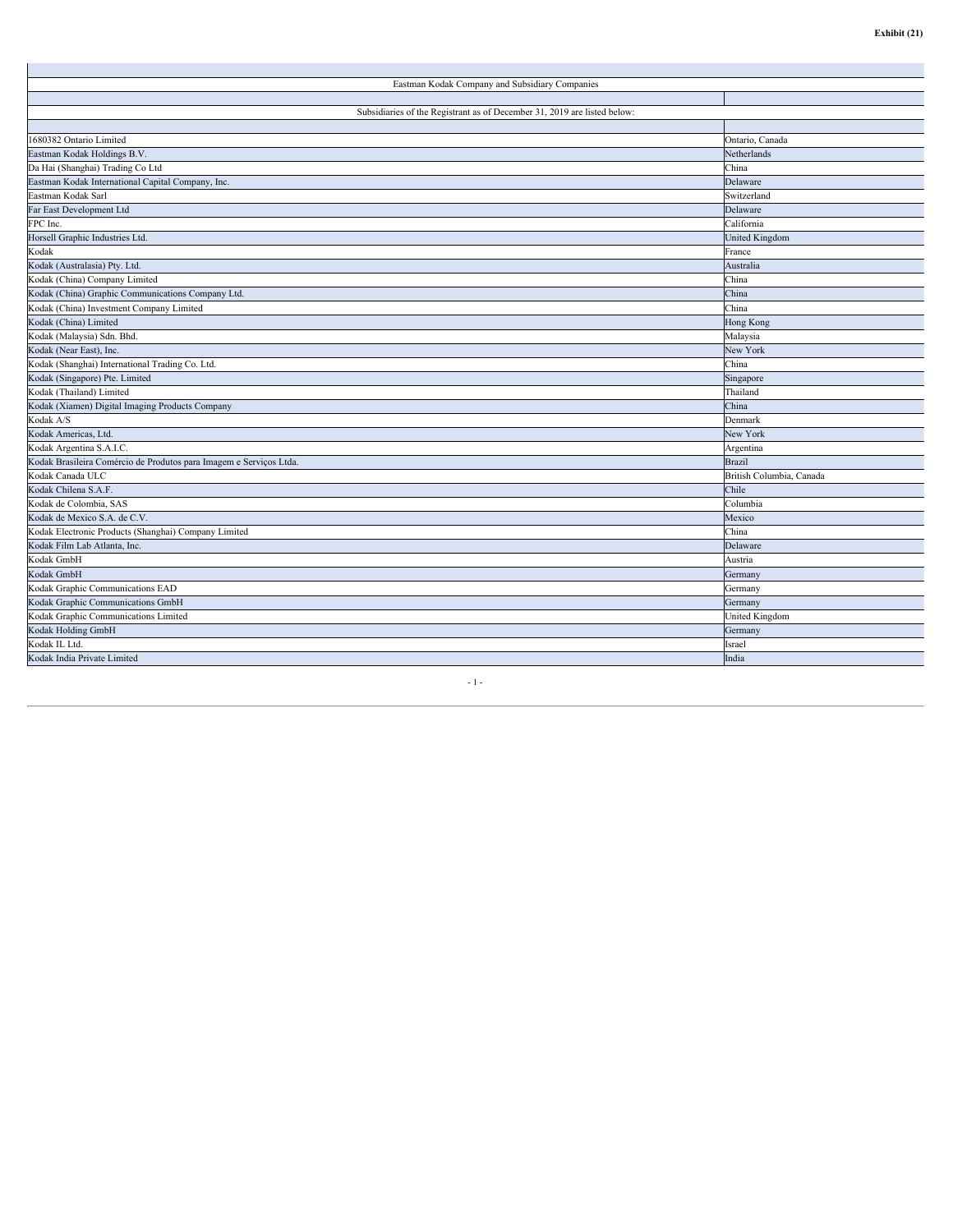| Kodak International Finance Limited               | <b>United Kingdom</b>   |
|---------------------------------------------------|-------------------------|
| Kodak Japan Ltd.                                  | Japan                   |
| Kodak Korea Limited                               | South Korea             |
| Kodak LB Tech, LLC                                | Delaware                |
| Kodak Limited                                     | United Kingdom          |
| Kodak Mexicana S.A.de C.V.                        | Mexico                  |
| Kodak Nederland B.V.                              | Netherlands             |
| Kodak New Zealand Limited                         | New Zealand             |
| Kodak Nordic AB                                   | Sweden                  |
| Kodak OOO                                         | Russia                  |
| Kodak Oy                                          | Finland                 |
| Kodak PE Tech, LLC                                | Delaware                |
| Kodak Philippines, Ltd.                           | New York                |
| Kodak Polska Sp.zo.o                              | Poland                  |
| Kodak Polychrome Graphics (Maderia) Servicos Ltd. | <b>Barbados</b>         |
| Kodak Polychrome Graphics Company Ltd.            | <b>Barbados</b>         |
| Kodak Polychrome Graphics Cono Sur SA             | Uruguay                 |
| Kodak Polychrome Graphics Export SAFI             | Uruguay                 |
| Kodak Realty, Inc.                                | New York                |
| Kodak SA/NV                                       | Belgium                 |
| Kodak Societa per Azioni                          | Italy                   |
| Kodak Societe Anonyme                             | Switzerland             |
| Kodak Unterstützungsgesellschaft GmbH             | Germany                 |
| Kodak, Sociedad Anonima                           | Spain                   |
| Kodakit (Singapore) Pte. Ltd.                     | Singapore               |
| Kodakit Inc.                                      | Delaware                |
| Kodakit SAS                                       | France                  |
| Kodakit UK Limited                                | <b>United Kingdom</b>   |
| KP Services (Jersey) Limited                      | Jersey, Channel Islands |
| KPG Finance (Barbados) SRL                        | <b>Barbados</b>         |
| KPSH P Co1 Limited                                | Jersey, Channel Islands |
| KPSH P Co2 Limited                                | Jersey, Channel Islands |
| Laboratories Kodak S.A.S.                         | France                  |
| Laser-Pacific Media Corporation                   | Delaware                |
| NPEC Inc.                                         | California              |
|                                                   |                         |

 $- 2 -$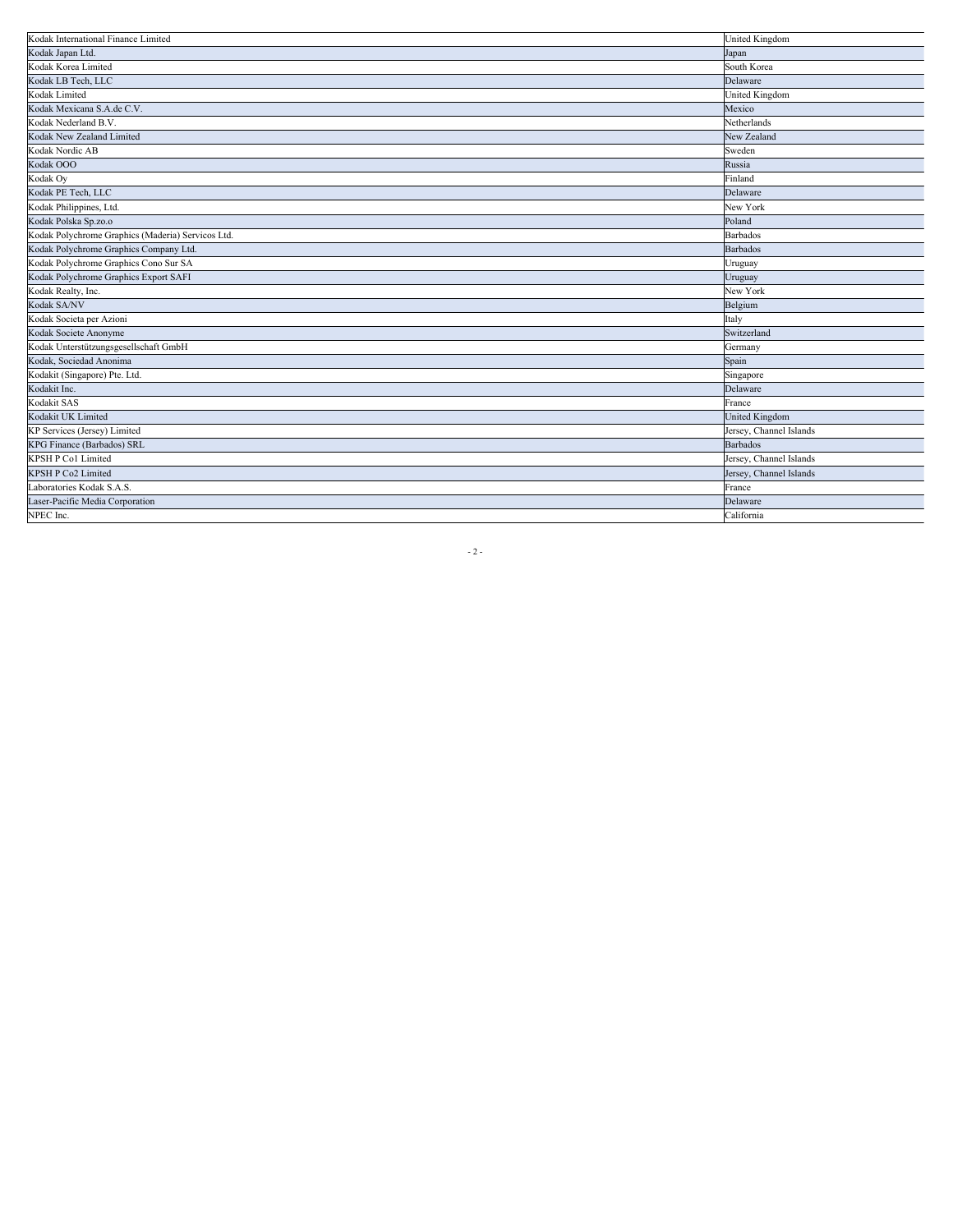# CONSENT OF INDEPENDENT REGISTERED PUBLIC ACCOUNTING FIRM

We hereby consent to the incorporation by reference in the Registration Statements on Form S-8 (Nos. 333-213027 and 333-213437) and Form S-3 (Nos. 333-213029 and 333-216006) of Eastman Kodak Company of our report dated March 17, 2020 relating to the financial statements and financial statement schedule, which appears in this Form 10‑K.

/s/ PricewaterhouseCoopers LLP Rochester, New York March 17, 2020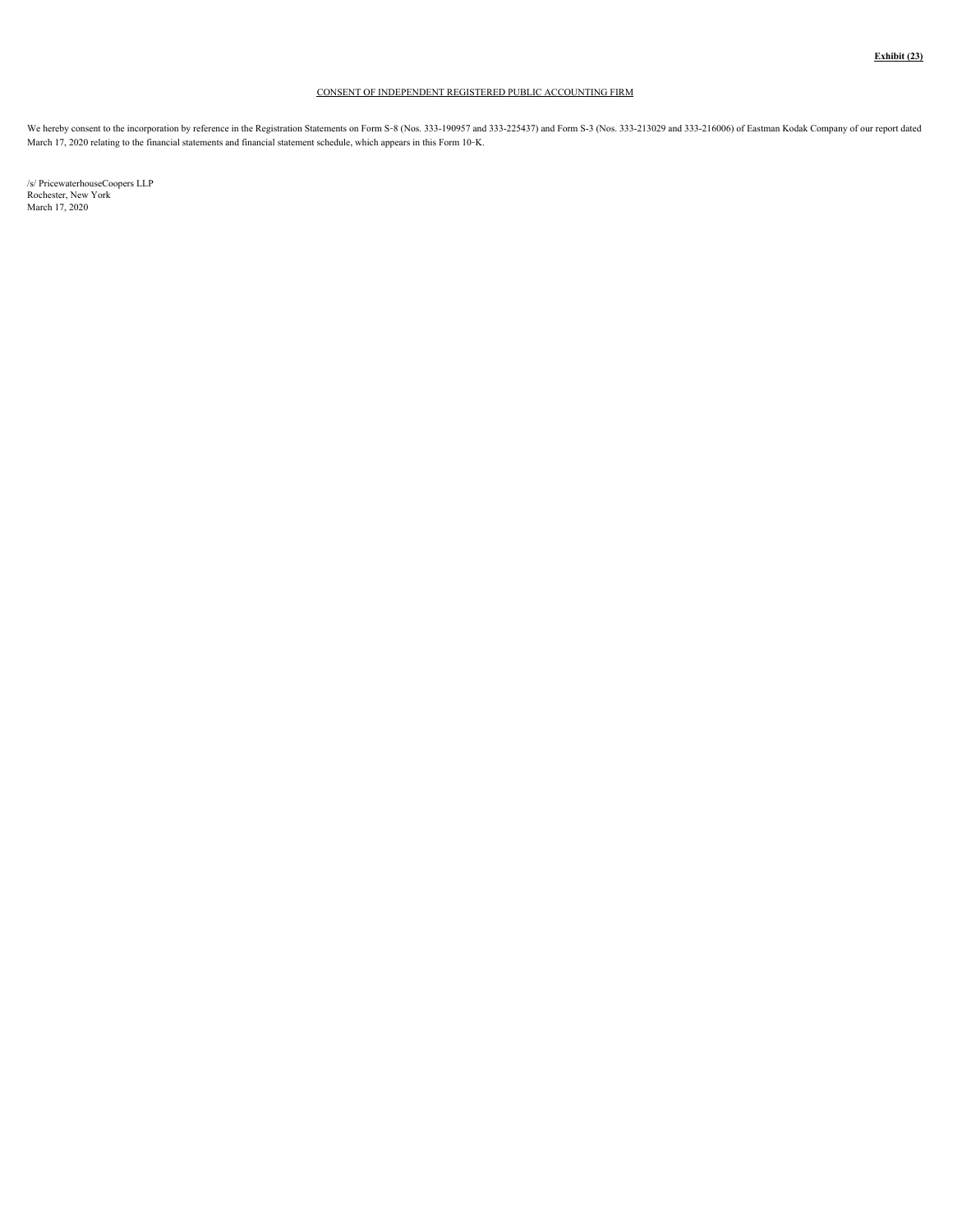I, James V. Continenza, certify that:

- 1) I have reviewed this Form 10-K;
- 2) Based on my knowledge, this report does not contain any untrue statement of a material fact or omit to state a material fact necessary to make the statements made, in light of the circumstances under which such statemen were made, not misleading with respect to the period covered by this report;
- 3) Based on my knowledge, the financial statements, and other financial information included in this report, fairly present in all material respects the financial condition, results of operations and cash flows of the regi of, and for, the periods presented in this report;
- 4) The registrant's other certifying officer and I are responsible for establishing and maintaining disclosure controls and procedures (as defined in Exchange Act Rules 13a-15(e) and 15d-15(e)) and internal control over financial reporting (as defined in Exchange Act Rules 13a-15(f) and 15d-15(f)) for the registrant and have:

a) Designed such disclosure controls and procedures, or caused such disclosure controls and procedures to be designed under our supervision, to ensure that material information relating to the registrant, including its consolidated subsidiaries, is made known to us by others within those entities, particularly during the period in which this report is being prepared;

b) Designed such internal control over financial reporting, or caused such internal control over financial reporting to be designed under our supervision, to provide reasonable assurance regarding the reliability of financ reporting and the preparation of financial statements for external purposes in accordance with generally accepted accounting principles;

c) Evaluated the effectiveness of the registrant's disclosure controls and procedures and presented in this report our conclusions about the effectiveness of the disclosure controls and procedures, as of the end of the per covered by this report based on such evaluation; and

d) Disclosed in this report any change in the registrant's internal control over financial reporting that occurred during the registrant's most recent fiscal quarter (the registrant's fourth fiscal quarter in the case of a report) that has materially affected, or is reasonably likely to materially affect, the registrant's internal control over financial reporting; and

5) The registrant's other certifying officer and I have disclosed, based on our most recent evaluation of internal control over financial reporting, to the registrant's auditors and the audit committee of the registrant's directors (or persons performing the equivalent functions):

a) All significant deficiencies and material weaknesses in the design or operation of internal control over financial reporting which are reasonably likely to adversely affect the registrant's ability to record, process, summarize and report financial information; and

b) Any fraud, whether or not material, that involves management or other employees who have a significant role in the registrant's internal control over financial reporting.

/s/ James V. Continenza James V. Continenza Executive Chairman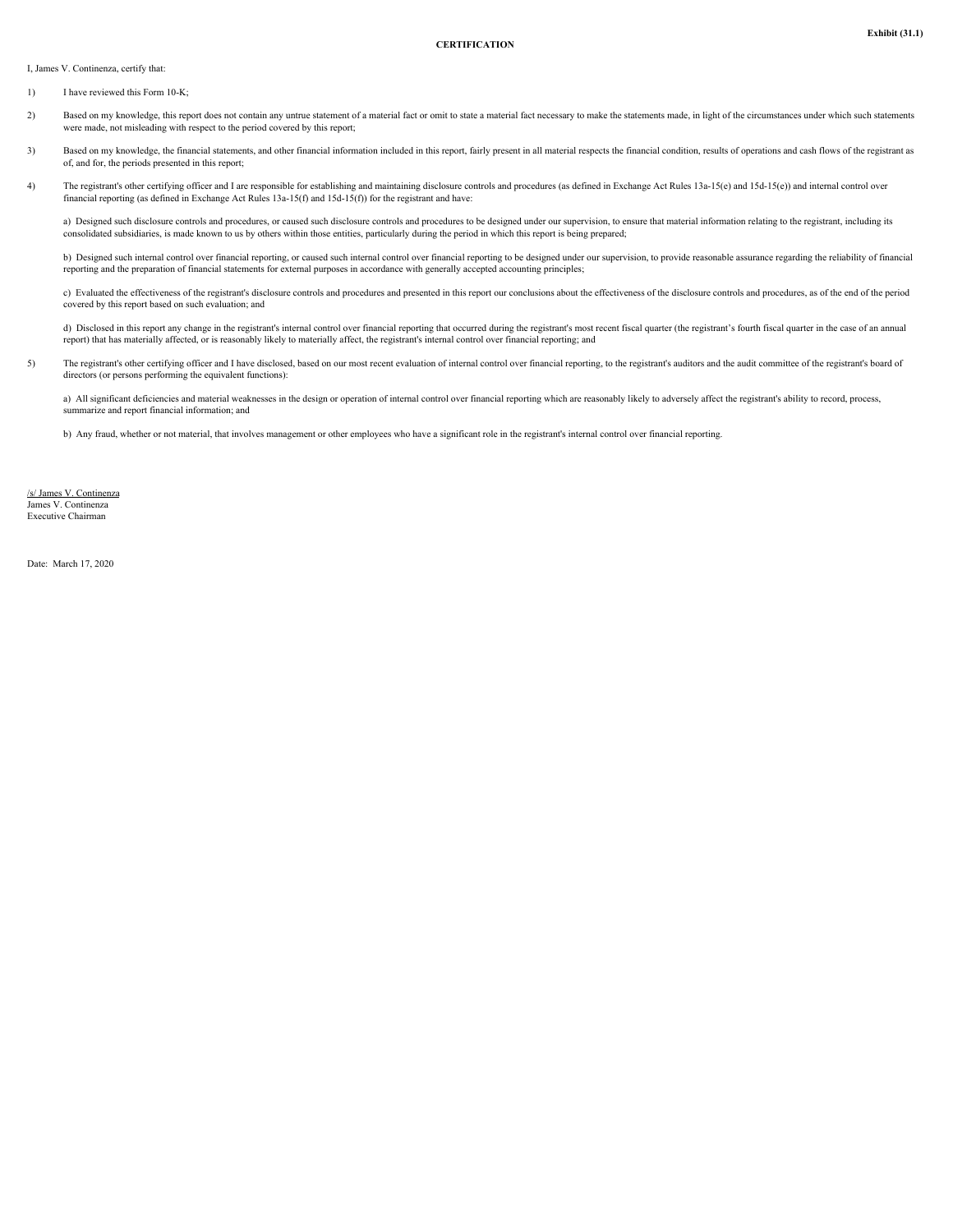#### **CERTIFICATION**

I, David E. Bullwinkle, certify that:

- 1) I have reviewed this Form 10-K<sup>-</sup>
- 2) Based on my knowledge, this report does not contain any untrue statement of a material fact or omit to state a material fact necessary to make the statements made, in light of the circumstances under which such statements were made, not misleading with respect to the period covered by this report;
- 3) Based on my knowledge, the financial statements, and other financial information included in this report, fairly present in all material respects the financial condition, results of operations and cash flows of the registrant as of, and for, the periods presented in this report;
- 4) The registrant's other certifying officer and I are responsible for establishing and maintaining disclosure controls and procedures (as defined in Exchange Act Rules 13a-15(e) and 15d-15(e)) and internal control over financial reporting (as defined in Exchange Act Rules 13a-15(f) and 15d-15(f)) for the registrant and have:

a) Designed such disclosure controls and procedures, or caused such disclosure controls and procedures to be designed under our supervision, to ensure that material information relating to the registrant, including its consolidated subsidiaries, is made known to us by others within those entities, particularly during the period in which this report is being prepared;

b) Designed such internal control over financial reporting, or caused such internal control over financial reporting to be designed under our supervision, to provide reasonable assurance regarding the reliability of financial reporting and the preparation of financial statements for external purposes in accordance with generally accepted accounting principles;

c) Evaluated the effectiveness of the registrant's disclosure controls and procedures and presented in this report our conclusions about the effectiveness of the disclosure controls and procedures, as of the end of the period covered by this report based on such evaluation; and

d) Disclosed in this report any change in the registrant's internal control over financial reporting that occurred during the registrant's most recent fiscal quarter (the registrant's fourth fiscal quarter in the case of an annual report) that has materially affected, or is reasonably likely to materially affect, the registrant's internal control over financial reporting; and

5) The registrant's other certifying officer and I have disclosed, based on our most recent evaluation of internal control over financial reporting, to the registrant's auditors and the audit committee of the registrant's board of directors (or persons performing the equivalent functions):

a) All significant deficiencies and material weaknesses in the design or operation of internal control over financial reporting which are reasonably likely to adversely affect the registrant's ability to record, process, summarize and report financial information; and

b) Any fraud, whether or not material, that involves management or other employees who have a significant role in the registrant's internal control over financial reporting.

/s/David E. Bullwinkle David E. Bullwinkle Chief Financial Officer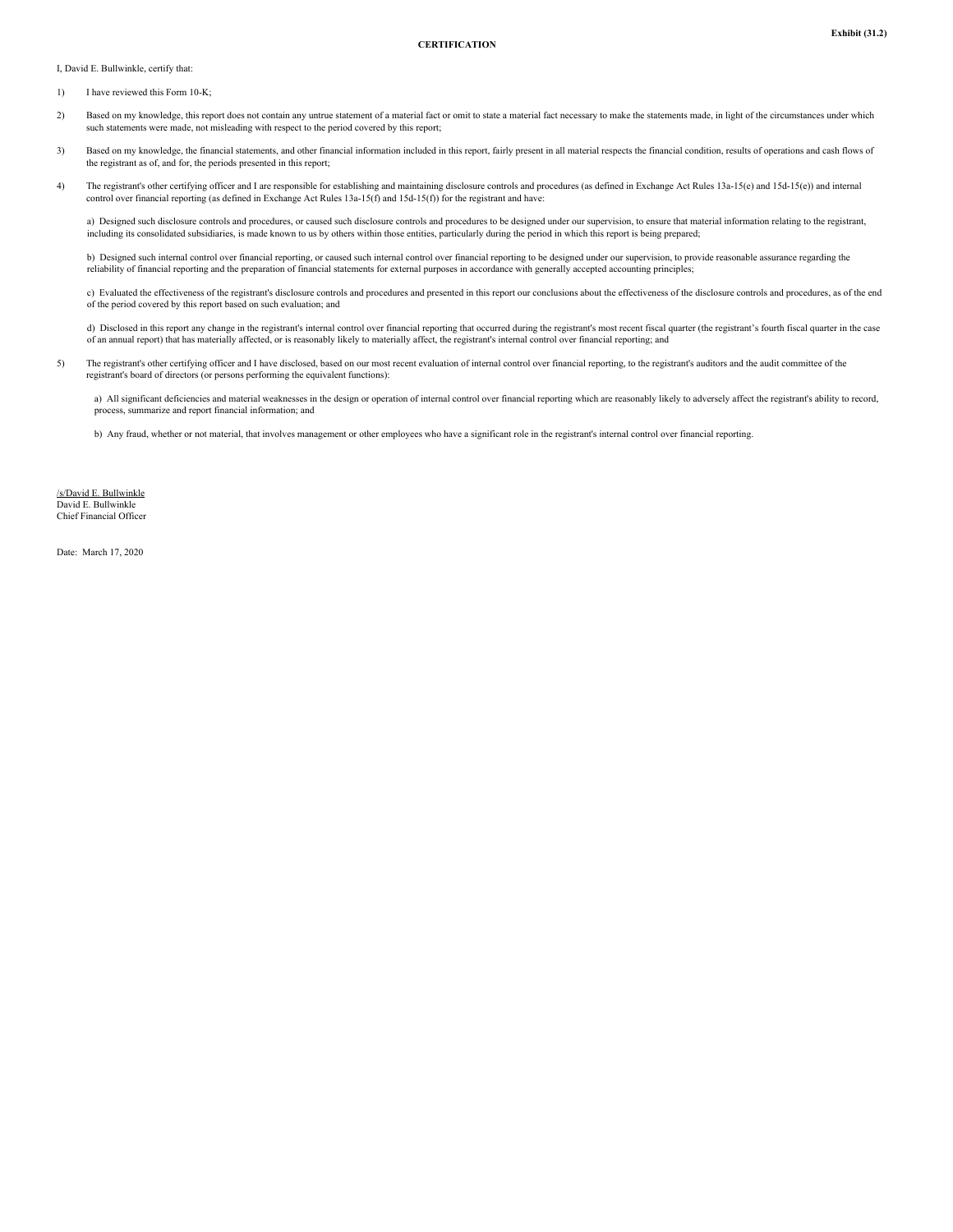# **CERTIFICATION PURSUANT TO 18 U.S.C. Section 1350, AS ADOPTED PURSUANT TO SECTION 906 OF THE SARBANES-OXLEY ACT OF 2002**

In connection with the Annual Report of Eastman Kodak Company (the "Company") on Form 10-K for the period ended December 31, 2019 as filed with the Securities and Exchange Commission on the date hereof (the<br>"Report"), I, J knowledge:

- 1) The Report fully complies with the requirements of section 13(a) or 15(d) of the Securities Exchange Act of 1934; and
- 2) The information contained in the Report fairly presents, in all material respects, the financial condition and results of operations of the Company.

/s/ James V. Continenza<br>James V. Continenza<br>Executive Chairman